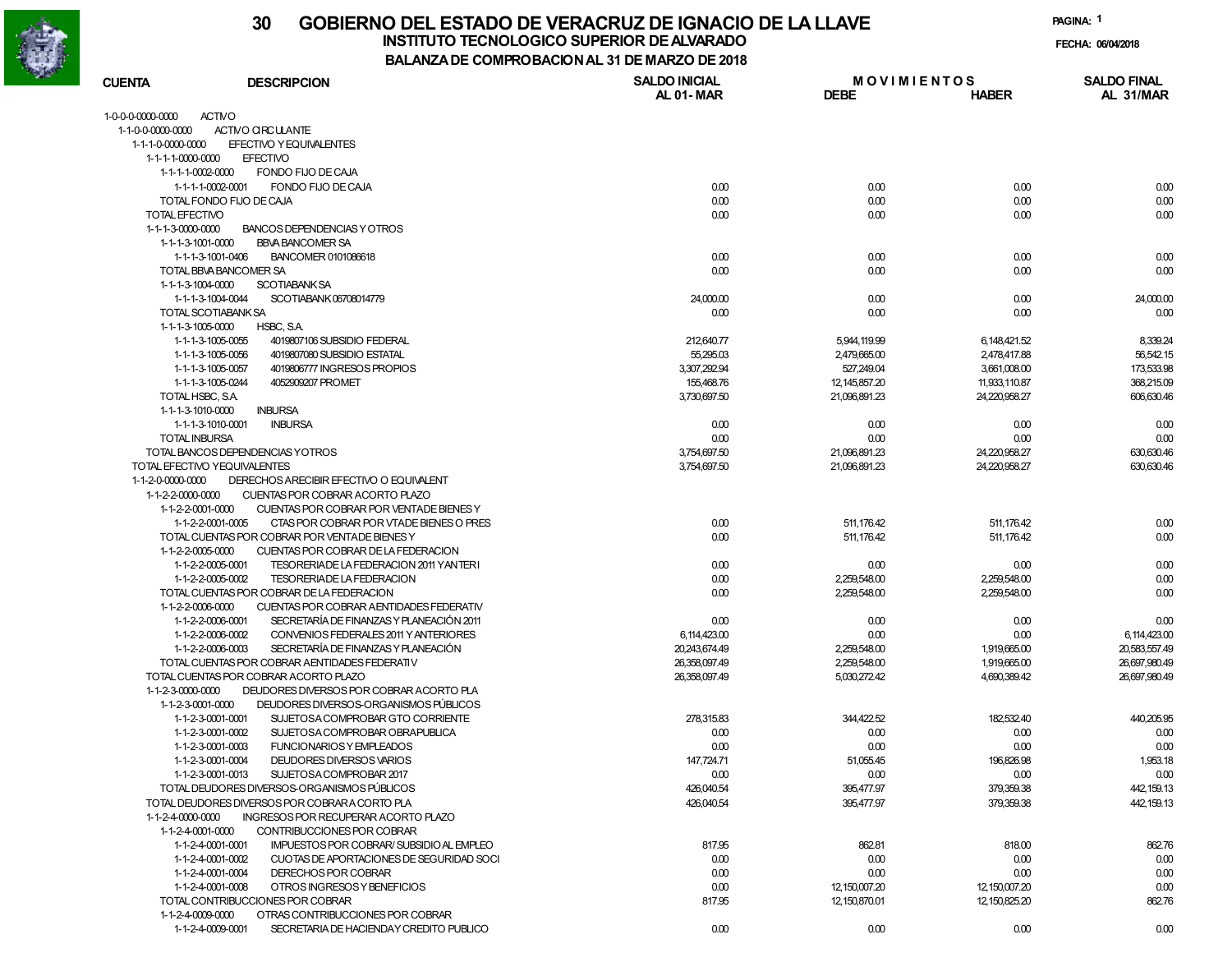

**PAGINA:2**

**FECHA:**

| <b>CUENTA</b>                          | <b>DESCRIPCION</b>                                                                  | <b>SALDO INICIAL</b><br>AL 01-MAR | <b>MOVIMIENTOS</b><br><b>DEBE</b> |                  | <b>SALDO FINAL</b><br>AL 31/MAR |
|----------------------------------------|-------------------------------------------------------------------------------------|-----------------------------------|-----------------------------------|------------------|---------------------------------|
|                                        |                                                                                     |                                   |                                   | <b>HABER</b>     |                                 |
|                                        | TOTAL OTRAS CONTRIBUCCIONES POR COBRAR                                              | 0.00                              | 0.00                              | 0.00             | 0.00                            |
|                                        | TOTAL INGRESOS POR RECUPERARA CORTO PLAZO                                           | 817.95                            | 12, 150, 870.01                   | 12, 150, 825. 20 | 862.76                          |
| 1-1-2-5-0000-0000                      | DEUDORES POR ANTIC POS DELA TESORERIAA                                              |                                   |                                   |                  |                                 |
| 1-1-2-5-0001-0000                      | DEUDORES POR ANTIC POS DELA TESORERIAA                                              |                                   |                                   |                  |                                 |
|                                        | 1-1-2-5-0001-0001<br><b>FONDO REVOLVENTE</b>                                        | 25,000.00                         | 0.00                              | 0.00             | 25,000.00                       |
|                                        | TOTAL DEUDORES POR ANTICIPOS DE LA TESORERIAA                                       | 25,000.00                         | 0.00                              | 0.00             | 25,000.00                       |
|                                        | TOTAL DEUDORES POR ANTICIPOS DE LA TESORERIAA                                       | 25,000.00                         | 0.00                              | 0.00             | 25,000.00                       |
|                                        | TOTAL DERECHOSA RECIBIR EFECTIVO O EQUIVALENT                                       | 26,809,955.98                     | 17,576,620.40                     | 17,220,574.00    | 27,166,002.38                   |
| 1-1-3-0-0000-0000<br>1-1-3-1-0000-0000 | DERECHOS ARECIBIR BIENES O SERVICIOS                                                |                                   |                                   |                  |                                 |
| 1-1-3-1-0001-0000                      | ANTIC PO A PROVEEDORES PORADQUISICION D<br>ANTIC PO A PROVEEDORES POR ADQUISICION D |                                   |                                   |                  |                                 |
|                                        | DIVERSOS PROVEEDORES BIENES Y SERVICIOS<br>1-1-3-1-0001-0001                        | 0.00                              | 0.00                              | 0.00             | 0.00                            |
|                                        | TOTALANTICIPO APROVEEDORES POR ADQUISICION D                                        | 0.00                              | 0.00                              | 0.00             | 0.00                            |
|                                        | TOTALANTICIPO APROVEEDORES POR ADQUISICION D                                        | 0.00                              | 0.00                              | 0.00             | 0.00                            |
| 1-1-3-2-0000-0000                      | ANTIC PO A PROVEEDORES POR ADQUISICION D                                            |                                   |                                   |                  |                                 |
| 1-1-3-2-0001-0000                      | ANTIC PO A PROVEEDORES POR ADQUISICION D                                            |                                   |                                   |                  |                                 |
|                                        | 1-1-3-2-0001-0001<br>DIVERSOS PROVEEDORES BIENES INMUEBLES Y                        | 0.00                              | 0.00                              | 0.00             | 0.00                            |
|                                        | TOTALANTICIPO APROVEEDORES POR ADQUISICION D                                        | 0.00                              | 0.00                              | 0.00             | 0.00                            |
|                                        | TOTALANTICIPO APROVEEDORES POR ADQUISICION D                                        | 0.00                              | 0.00                              | 0.00             | 0.00                            |
| 1-1-3-3-0000-0000                      | ANTIC PO A PROVEEDORES POR ADQUISICION D                                            |                                   |                                   |                  |                                 |
| 1-1-3-3-0001-0000                      | ANTIC PO A PROVEEDORES POR ADQUISICION D                                            |                                   |                                   |                  |                                 |
|                                        | DIVERSOS PROVEEDORES BIENES INTANGIBLES<br>1-1-3-3-0001-0001                        | 0.00                              | 0.00                              | 0.00             | 0.00                            |
|                                        | TOTALANTICIPO APROVEEDORES POR ADQUISICION D                                        | 0.00                              | 0.00                              | 0.00             | 0.00                            |
|                                        | TOTALANTICIPO APROVEEDORES POR ADQUISICION D                                        | 0.00                              | 0.00                              | 0.00             | 0.00                            |
| 1-1-3-4-0000-0000                      | ANTIC PO A CONTRATISTA POR OBRAPUBACO                                               |                                   |                                   |                  |                                 |
| 1-1-3-4-0001-0000                      | ANTACONTRATISTA POR OBRAS PUB                                                       |                                   |                                   |                  |                                 |
|                                        | ANTIC PO A CONTRAT BIENES DOMINIO PUBLIC<br>1-1-3-4-0001-0001                       | 0.00                              | 0.00                              | 0.00             | 0.00                            |
|                                        | TOTALANT ACONTRATISTAPOR OBRAS PUB                                                  | 0.00                              | 0.00                              | 0.00             | 0.00                            |
| 1-1-3-4-0002-0000                      | ANTIC POA CONTRAT POR OBRAEN BIENES PR                                              | 0.00                              | 0.00                              | 0.00             | 0.00                            |
|                                        | TOTALANTICIPO ACONTRATISTA POR OBRAPUBACO                                           | 0.00                              | 0.00                              | 0.00             | 0.00                            |
|                                        | TOTAL DERECHOSA RECIBIR BIENES O SERVICIOS                                          | 0.00                              | 0.00                              | 0.00             | 0.00                            |
| 1-1-5-0-0000-0000                      | <b>ALMACENES</b>                                                                    |                                   |                                   |                  |                                 |
| 1-1-5-1-0000-0000                      | ALMACEN DE MATERIALES Y SUMINISTROS DE C                                            |                                   |                                   |                  |                                 |
| 1-1-5-1-1210-0000                      | MATERIALES DE ADMINISTRACIÓN, EMISIÓN DE                                            |                                   |                                   |                  |                                 |
|                                        | 1-1-5-1-1210-0001<br>MATERIALES DE ADMINISTRACIÓN, EMISIÓN DE                       | 0.00                              | 0.00                              | 0.00             | 0.00                            |
|                                        | 1-1-5-1-1210-0006<br>MAT DE ADMINIST, EMISION DE INFORM                             | 0.00                              | 0.00                              | 0.00             | 0.00                            |
|                                        | TOTAL MATERIALES DE ADMINISTRACIÓN, EMISIÓN DE                                      | 0.00                              | 0.00                              | 0.00             | 0.00                            |
| 1-1-5-1-2220-0000                      | ALIMENTOS Y UTENSILIOS                                                              |                                   |                                   |                  |                                 |
|                                        | 1-1-5-1-2220-0001<br>ALIMENTOS Y UTENSILIOS                                         | 0.00                              | 0.00                              | 0.00             | 0.00                            |
|                                        | 1-1-5-1-2220-0004<br><b>PRODALIMENTICIOS</b>                                        | 0.00                              | 0.00                              | 0.00             | 0.00                            |
|                                        | TOTAL ALIMENTOS Y UTENSILIOS                                                        | 0.00                              | 0.00                              | 0.00             | 0.00                            |
| 1-1-5-1-3240-0000                      | MATERIALES Y ARTÍCULOS DE CONSTRUCCIÓN Y                                            |                                   |                                   |                  |                                 |
|                                        | MATERIALES Y ARTÍCULOS DE CONSTRUCCIÓN Y<br>1-1-5-1-3240-0001                       | 0.00                              | 0.00                              | 0.00             | 0.00                            |
|                                        | 1-1-5-1-3240-0006<br>MAT YARTICULOS DE CONTRCC Y REPARA 2016                        | 0.00                              | 0.00                              | 0.00             | 0.00                            |
|                                        | TOTAL MATERIALES YARTÍCULOS DE CONSTRUCCIÓN Y                                       | 0.00                              | 0.00                              | 0.00             | 0.00                            |
| 1-1-5-1-4250-0000                      | PRODUCTOS QUÍMICOS, FARMACÉUTICOS Y DE L                                            |                                   |                                   |                  |                                 |
|                                        | PRODUCTOS QUÍMICOS, FARMACÉUTICOS Y DE L<br>1-1-5-1-4250-0001                       | 0.00                              | 0.00                              | 0.00             | 0.00                            |
|                                        | TOTAL PRODUCTOS QUIMICOS, FARMACEUTICOS Y DE L                                      | 0.00                              | 0.00                              | 0.00             | 0.00                            |
| 1-1-5-1-5260-0000                      | COMBUSTIBLES, LUBRICANTES YADITIVOS                                                 |                                   |                                   |                  |                                 |
|                                        | 1-1-5-1-5260-0001<br>COMBUSTIBLES, LUBRICANTES YADITIVOS                            | 0.00                              | 0.00                              | 0.00             | 0.00                            |
|                                        | TOTAL COMBUSTIBLES, LUBRICANTES YADITIVOS                                           | 0.00                              | 0.00                              | 0.00             | 0.00                            |
| 1-1-5-1-6270-0000                      | VESTUARIO. BLANCOS. PRENDAS DE PROTECCIÓ                                            |                                   |                                   |                  |                                 |
|                                        | 1-1-5-1-6270-0001<br><b>VESTUARIO Y UNIFORMES</b>                                   | 0.00                              | 0.00                              | 0.00             | 0.00                            |
|                                        | 1-1-5-1-6270-0006<br>VESTUARIOS Y UNIFORMES 2016                                    | 0.00                              | 0.00                              | 0.00             | 0.00                            |
|                                        | TOTAL VESTUARIO, BLANCOS, PRENDAS DE PROTECCIÓ                                      | 0.00                              | 0.00                              | 0.00             | 0.00                            |
| 1-1-5-1-7280-0000                      | MATERIALES Y SUMINISTROS PARA SEGURIDAD                                             |                                   |                                   |                  |                                 |
|                                        | 1-1-5-1-7280-0001<br>MATERIALES Y SUMINISTROS PARA SEGURIDAD                        | 0.00                              | 0.00                              | 0.00             | 0.00                            |
|                                        | TOTAL MATERIALES Y SUMINISTROS PARA SEGURIDAD                                       | 0.00                              | 0.00                              | 0.00             | 0.00                            |
| 1-1-5-1-8290-0000                      | HERRAMIENTAS, REFACCIONES YACCESORIOS M                                             |                                   |                                   |                  |                                 |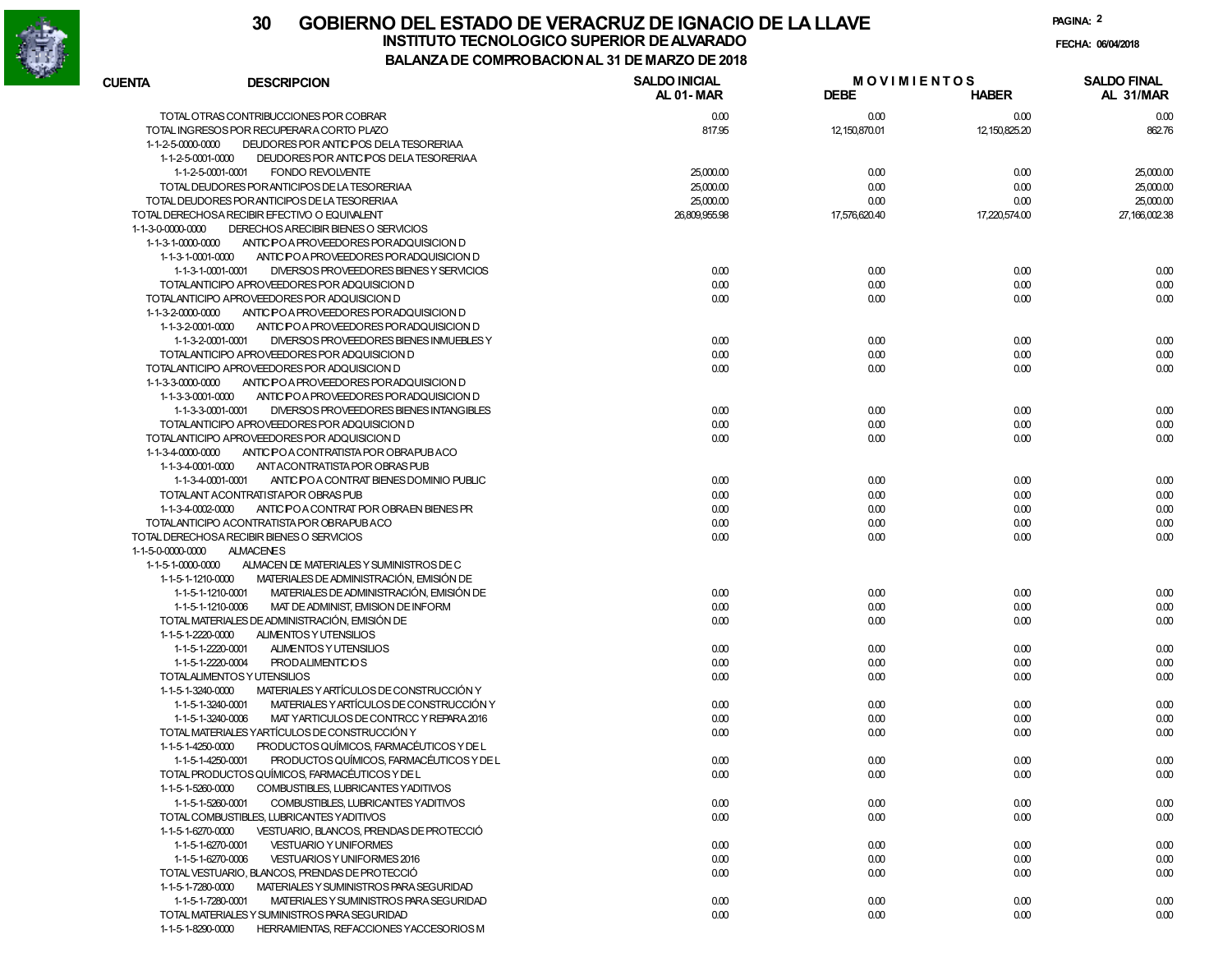

**PAGINA:3**

**FECHA:**

| <b>CUENTA</b>          | <b>DESCRIPCION</b>                                            | <b>SALDO INICIAL</b><br>AL 01-MAR | <b>MOVIMIENTOS</b><br><b>DEBE</b> | <b>HABER</b>  | <b>SALDO FINAL</b><br>AL 31/MAR |
|------------------------|---------------------------------------------------------------|-----------------------------------|-----------------------------------|---------------|---------------------------------|
|                        | 1-1-5-1-8290-0001<br>HERRAMIENTAS, REFACCIONES YACCESORIOS M  | 0.00                              | 0.00                              | 0.00          | 0.00                            |
|                        | 1-1-5-1-8290-0006<br>HERRAMIENTAS, REFACC Y ACCESORIOS MENORE | 0.00                              | 0.00                              | 0.00          | 0.00                            |
|                        | TOTAL HERRAMIENTAS, REFACCIONESY ACCESORIOS M                 | 0.00                              | 0.00                              | 0.00          | 0.00                            |
|                        | TOTALALMACEN DE MATERIALESY SUMINISTROS DE C                  | 0.00                              | 0.00                              | 0.00          | 0.00                            |
| <b>TOTALALMACENES</b>  |                                                               | 0.00                              | 0.00                              | 0.00          | 0.00                            |
| TOTALACTIVO CIRCULANTE |                                                               | 30,564,653.48                     | 38,673,511.63                     | 41,441,532.27 | 27,796,632.84                   |
| 1-2-0-0-0000-0000      | ACTIVO NO CIRCULANTE                                          |                                   |                                   |               |                                 |
| 1-2-3-0-0000-0000      | BIENES INMUEBLES, INFRAESTRUCTURAY CONS                       |                                   |                                   |               |                                 |
| 1-2-3-1-0000-0000      | <b>TERRENOS</b>                                               |                                   |                                   |               |                                 |
| 1-2-3-1-1581-0000      | <b>TERRENOS</b>                                               |                                   |                                   |               |                                 |
|                        | TERRENOS PARA LACONSTRUCCIÓN DE INMUEBL<br>1-2-3-1-1581-0002  | 829, 125.00                       | 0.00                              | 0.00          | 829,125.00                      |
| <b>TOTAL TERRENOS</b>  |                                                               | 829, 125.00                       | 0.00                              | 0.00          | 829,125.00                      |
| <b>TOTAL TERRENOS</b>  |                                                               | 829, 125.00                       | 0.00                              | 0.00          | 829,125.00                      |
| 1-2-3-3-0000-0000      | EDIFICIOS NO HABIATACIONALES                                  |                                   |                                   |               |                                 |
| 1-2-3-3-1583-0000      | EDIFICIOS NO HABITACIONALES                                   |                                   |                                   |               |                                 |
|                        | 1-2-3-3-1583-0001<br>ADQUISICION DE ED FICIOSY LOCALES        | 4,424,640.00                      | 0.00                              | 0.00          | 4,424,640.00                    |
|                        | TOTAL EDIFICIOS NO HABITACIONALES                             | 4,424,640.00                      | 0.00                              | 0.00          | 4,424,640.00                    |
|                        | TOTAL EDIFICIOS NO HABIATACIONALES                            | 4,424,640.00                      | 0.00                              | 0.00          | 4,424,640.00                    |
| 1-2-3-6-0000-0000      | CONSTRUCCION EN PROCESO EN BIENES PROPIO                      |                                   |                                   |               |                                 |
| 1-2-3-6-2622-0000      |                                                               |                                   |                                   |               |                                 |
|                        | EDIFICACION NO HABITACIONAL                                   |                                   |                                   |               |                                 |
|                        | 1-2-3-6-2622-0001<br>EDIFICACION NO HABITACIONAL              | 3,753,527.75                      | 0.00                              | 0.00          | 3,753,527.75                    |
|                        | TOTAL EDIFICACION NO HABITACIONAL                             | 3,753,527.75                      | 0.00                              | 0.00          | 3,753,527.75                    |
|                        | TOTAL CONSTRUCCION EN PROCESO EN BIENES PROPIO                | 3,753,527.75                      | 0.00                              | 0.00          | 3,753,527.75                    |
|                        | TOTAL BIENES INMUEBLES, INFRAESTRUCTURAY CONS                 | 9,007,292.75                      | 0.00                              | 0.00          | 9,007,292.75                    |
| 1-2-4-0-0000-0000      | <b>BIENES MUEBLES</b>                                         |                                   |                                   |               |                                 |
| 1-2-4-1-0000-0000      | MOBILIARIO Y EQUIPO DEADMINISTRACIÓN                          |                                   |                                   |               |                                 |
| 1-2-4-1-1511-0000      | MUEBLES DE OFICINA Y ESTANTERÍA                               |                                   |                                   |               |                                 |
|                        | MOBILIARIO Y EQUIPO DE OFICINA<br>1-2-4-1-1511-0001           | 2,287,934.12                      | 0.00                              | 0.00          | 2,287,934.12                    |
|                        | TOTAL MUEBLES DE OFICINAY ESTANTERÍA                          | 2,287,934.12                      | 0.00                              | 0.00          | 2,287,934.12                    |
| 1-2-4-1-2512-0000      | MUEBLES, EXCEPTO DE OFICINAY ESTANTERÍA                       |                                   |                                   |               |                                 |
|                        | 1-2-4-1-2512-0001<br>OTROS MUEBLES                            | 90, 141.51                        | 0.00                              | 0.00          | 90, 141.51                      |
|                        | TOTAL MUEBLES, EXCEPTO DE OFICINAY ESTANTERÍA                 | 90, 141.51                        | 0.00                              | 0.00          | 90, 141.51                      |
| 1-2-4-1-3515-0000      | EQUIPO DE CÓMPUTO Y DETECNOLOGÍAS DE LA                       |                                   |                                   |               |                                 |
|                        | <b>BIENES INFORMÁTICOS</b><br>1-2-4-1-3515-0001               | 5,019,940.70                      | 0.00                              | 0.00          | 5,019,940.70                    |
|                        | TOTAL EQUIPO DE CÓMPUTO Y DE TECNOLOGÍAS DE LA                | 5,019,940.70                      | 0.00                              | 0.00          | 5,019,940.70                    |
| 1-2-4-1-9519-0000      | OTROS MOBILIARIOS Y EQUIPOS DEADMINISTR                       | 0.00                              | 0.00                              | 0.00          | 0.00                            |
|                        | TOTAL MOBILIARIO YEQUIPO DE ADMINISTRACIÓN                    | 7,398,016.33                      | 0.00                              | 0.00          | 7,398,016.33                    |
| 1-2-4-2-0000-0000      | MOBILIARIO Y EQUIPO EDUCACIONAL RECREATI                      |                                   |                                   |               |                                 |
| 1-2-4-2-1521-0000      | <b>EQUIPO AUDIOVISUAL</b>                                     |                                   |                                   |               |                                 |
|                        | EQUIPO AUDIOVISUAL<br>1-2-4-2-1521-0001                       | 571,365.75                        | 0.00                              | 0.00          | 571,365.75                      |
|                        | TOTAL EQUIPO AUDIOVISUAL                                      | 571,365.75                        | 0.00                              | 0.00          | 571,365.75                      |
| 1-2-4-2-2522-0000      | APARATOS DEPORTIVOS                                           |                                   |                                   |               |                                 |
|                        | 1-2-4-2-2522-0001<br>EQUIPOS DEPORTIVOS                       | 1,890.00                          | 0.00                              | 0.00          | 1,890.00                        |
|                        | TOTALAPARATOS DEPORTIVOS                                      | 1,890.00                          | 0.00                              | 0.00          | 1,890.00                        |
| 1-2-4-2-3523-0000      | CÁMARAS FOTOGRÁFICAS Y DE VIDEO                               |                                   |                                   |               |                                 |
|                        | 1-2-4-2-3523-0001<br>EQUIPO FOTOGRÁFICO                       | 8,456.03                          | 25,999.00                         | 0.00          | 34,455.03                       |
|                        | TOTAL CÁMARAS FOTOGRÁFICAS Y DE VIDEO                         | 8,456.03                          | 25,999.00                         | 0.00          | 34,455.03                       |
| 1-2-4-2-9529-0000      | OTRO MOBILIARIO Y EQUIPO EDUCACIONALY R                       |                                   |                                   |               |                                 |
|                        | 1-2-4-2-9529-0001<br>EQUIPOS RECREATIVOS                      | 212, 185.74                       | 0.00                              | 0.00          | 212, 185.74                     |
|                        | 1-2-4-2-9529-0002<br><b>INSTRUMENTOS MUSICALES</b>            | 37,054.94                         | 0.00                              | 0.00          | 37,054.94                       |
|                        | 1-2-4-2-9529-0003<br><b>MUEBLES ESCOLARES</b>                 | 1,269,395.29                      | 0.00                              | 0.00          | 1,269,395.29                    |
|                        | TOTAL OTRO MOBILIARIO YEQUIPO EDUCACIONAL Y R                 | 1,518,635.97                      | 0.00                              | 0.00          | 1,518,635.97                    |
|                        | TOTAL MOBILIARIO YEQUIPO EDUCACIONAL RECREATI                 | 2,100,347.75                      | 25,999.00                         | 0.00          | 2,126,346.75                    |
| 1-2-4-3-0000-0000      | EQUIPO E INSTRUMENTAL MÉDICO Y DE LABORA                      |                                   |                                   |               |                                 |
| 1-2-4-3-1531-0000      | EQUIPO MÉDICO Y DE LABORATORIO                                |                                   |                                   |               |                                 |
|                        | EQUIPO MÉDICO Y DE LABORATORIO<br>1-2-4-3-1531-0001           | 24,858.80                         | 0.00                              | 0.00          | 24,858.80                       |
|                        | TOTAL EQUIPO MÉDICO Y DE LABORATORIO                          | 24,858.80                         | 0.00                              | 0.00          | 24,858.80                       |
| 1-2-4-3-2532-0000      | INSTRUMENTAL MÉDICO Y DE LABORATORIO                          |                                   |                                   |               |                                 |
|                        |                                                               |                                   |                                   |               |                                 |
|                        | 1-2-4-3-2532-0001<br>INSTRUMENTAL MÉDICO Y DE LABORATORIO     | 0.00                              | 0.00                              | 0.00          | 0.00                            |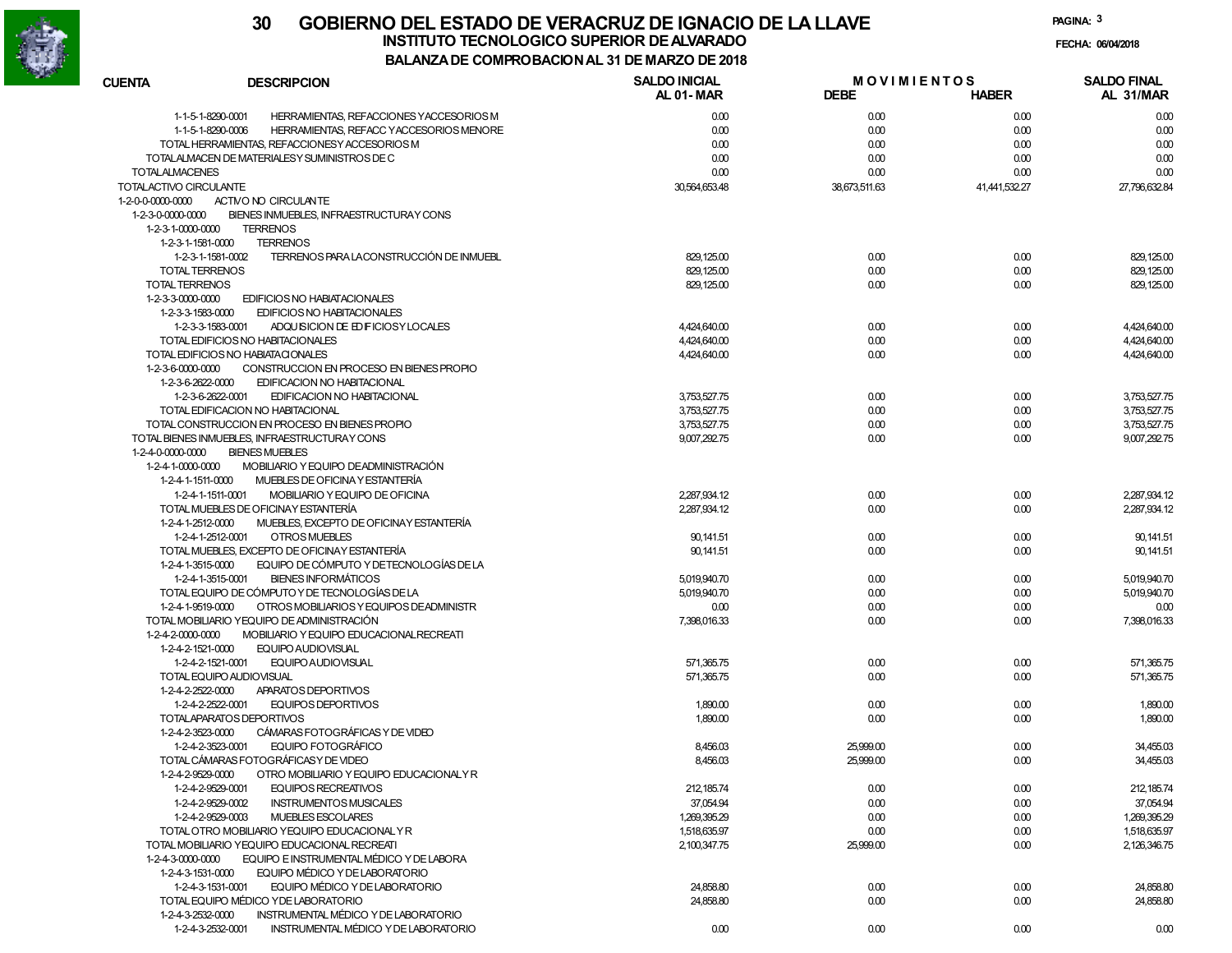

| <b>CUENTA</b>                 | <b>DESCRIPCION</b>                                            | <b>SALDO INICIAL</b><br>AL 01-MAR | <b>MOVIMIENTOS</b><br><b>DEBE</b> | <b>HABER</b> | <b>SALDO FINAL</b><br>AL 31/MAR |
|-------------------------------|---------------------------------------------------------------|-----------------------------------|-----------------------------------|--------------|---------------------------------|
|                               | TOTAL INSTRUMENTAL MÉDICO Y DE LABORATORIO                    | 0.00                              | 0.00                              | 0.00         | 0.00                            |
|                               | TOTAL EQUIPO E INSTRUMENTAL MÉDICO YDE LABORA                 | 24,858.80                         | 0.00                              | 0.00         | 24,858.80                       |
| 1-2-4-4-0000-0000             | <b>EQUIPO DE TRANSPORTE</b>                                   |                                   |                                   |              |                                 |
| 1-2-4-4-1541-0000             | AUTOMOVILES Y EQUIPO TERRESTRES                               |                                   |                                   |              |                                 |
|                               | VEHÍCULOS TERRESTRES PARA SERVICIOS ADMI<br>1-2-4-4-1541-0003 | 863, 129.99                       | 0.00                              | 0.00         | 863, 129.99                     |
|                               | TOTALAUTOMOVILES Y EQUIPO TERRESTRES                          | 863, 129.99                       | 0.00                              | 0.00         | 863.129.99                      |
| 1-2-4-4-2542-0000             | CARROCERÍAS Y REMOLQUES                                       |                                   |                                   |              |                                 |
|                               | CARROCERÍAS Y REMOLQUES PARA SERVICIOS A<br>1-2-4-4-2542-0003 | 37,680.00                         | 0.00                              | 0.00         | 37,680.00                       |
|                               | TOTAL CARROCERÍAS Y REMOLQUES                                 | 37,680.00                         | 0.00                              | 0.00         | 37,680.00                       |
|                               | TOTAL EQUIPO DE TRANSPORTE                                    | 900,809.99                        | 0.00                              | 0.00         | 900,809.99                      |
| 1-2-4-6-0000-0000             | MAQUINARIA, OTROS EQUIPOS Y HERRAMIENTAS                      |                                   |                                   |              |                                 |
| 1-2-4-6-1561-0000             | MAQUINARIAY EQUIPO AGROPECUARIO                               |                                   |                                   |              |                                 |
|                               | 1-2-4-6-1561-0001<br>MAQUINARIAY EQUIPO AGROPECUARIO          | 0.00                              | 0.00                              | 0.00         | 0.00                            |
|                               | TOTAL MAQUINARIAY EQUIPO AG ROPECUARIO                        | 0.00                              | 0.00                              | 0.00         | 0.00                            |
| 1-2-4-6-2562-0000             | MAQUINARIAY EQUIPO INDUSTRIAL                                 |                                   |                                   |              |                                 |
|                               | 1-2-4-6-2562-0001<br>MAQUINARIAY EQUIPO INDUSTRIAL            | 0.00                              | 0.00                              | 0.00         | 0.00                            |
|                               | 1-2-4-6-2562-0002<br>MAQUINARIAY EQUIPO PARASUMINISTRO DE A   | 15,524.40                         | 0.00                              | 0.00         | 15,524.40                       |
|                               | TOTAL MAQUINARIAY EQUIPO INDUSTRIAL                           | 15,524.40                         | 0.00                              | 0.00         | 15,524.40                       |
| 1-2-4-6-4564-0000             | SISTEMAS DEAIREACONDICIONADO, CALEFACC                        |                                   |                                   |              |                                 |
|                               | 1-2-4-6-4564-0001<br>SISTEMAS DEAIREACONDICIONADO, CALEFACC   | 1,754,293.61                      | 0.00                              | 0.00         | 1,754,293.61                    |
|                               | TOTAL SISTEMAS DEAIRE ACONDICIONADO, CALEFACC                 | 1,754,293.61                      | 0.00                              | 0.00         | 1,754,293.61                    |
| 1-2-4-6-5565-0000             | EQUIPO DE COMUNICACIÓN YTELECOMUNICACIÓ                       |                                   |                                   |              |                                 |
|                               | EQUIPOS YAPARATOS DE COMUNICACIONES YT<br>1-2-4-6-5565-0001   | 0.00                              | 0.00                              | 0.00         | 0.00                            |
|                               | TOTAL EQUIPO DE COMUNICACIÓN YTELECOMUNICACIÓ                 | 0.00                              | 0.00                              | 0.00         | 0.00                            |
| 1-2-4-6-6566-0000             | EQUIPOS DE GENERACIÓN ELÉCTRICA, APARATO                      |                                   |                                   |              |                                 |
|                               | MAQUINARIAY EQUIPO ELÉCTRICO Y ELECTRÓN<br>1-2-4-6-6566-0001  | 1,923,271.49                      | 0.00                              | 0.00         | 1,923,271.49                    |
|                               | TOTAL EQUIPOS DE GENERACIÓN ELÉCTRICA, APARATO                | 1,923,271.49                      | 0.00                              | 0.00         | 1,923,271.49                    |
| 1-2-4-6-7567-0000             | HERRAMIENTAS Y MÁQUINAS-HERRAMIENTA                           |                                   |                                   |              |                                 |
|                               | MAQUINARIAY EQUIPO PARATALLERES<br>1-2-4-6-7567-0001          | 379,554.68                        | 0.00                              | 0.00         | 379,554.68                      |
|                               | HERRAMIENTAS Y MÁQUINAS-HERRAMIENTA<br>1-2-4-6-7567-0002      | 1,192,816.69                      | 0.00                              | 0.00         | 1,192,816.69                    |
|                               | REFACCION ES MAYORES<br>1-2-4-6-7567-0003                     | 0.00                              | 0.00                              | 0.00         | 0.00                            |
|                               | TOTAL HERRAMIENTAS Y MÁQUINAS-HERRAMIENTA                     | 1,572,371.37                      | 0.00                              | 0.00         | 1,572,371.37                    |
| 1-2-4-6-9569-0000             | OTROS EQUIPOS                                                 |                                   |                                   |              |                                 |
|                               | 1-2-4-6-9569-0006<br>OTROS BIENES MUEBLES                     | 131, 117.11                       | 0.00                              | 0.00         | 131.117.11                      |
|                               | TOTAL OTROS EQUIPOS                                           | 131, 117.11                       | 0.00                              | 0.00         | 131, 117.11                     |
|                               | TOTAL MAQUINARIA, OTROS EQUIPOS YHERRAMIENTAS                 | 5,396,577.98                      | 0.00                              | 0.00         | 5,396,577.98                    |
| 1-2-4-7-0000-0000             | COLECCIONES, OBRAS DEARTE Y OBJETOS VAL                       |                                   |                                   |              |                                 |
| 1-2-4-7-1513-0000             | BIENESARTÍSTICOS, CULTURALES YCIENTÍFI                        |                                   |                                   |              |                                 |
|                               | 1-2-4-7-1513-0001<br>BIENES PARA BIBLIOTECAS Y MUSEOS         | 667,077.80                        | 0.00                              | 0.00         | 667,077.80                      |
|                               | TOTAL BIENESARTÍSTICOS, CULTURALES Y CIENTÍFI                 | 667,077.80                        | 0.00                              | 0.00         | 667,077.80                      |
|                               | TOTAL COLECCIONES, OBRAS DEARTE Y OBJETOS VAL                 | 667,077.80                        | 0.00                              | 0.00         | 667,077.80                      |
| <b>TOTAL BIENES MUEBLES</b>   |                                                               | 16,487,688.65                     | 25,999.00                         | 0.00         | 16,513,687.65                   |
| 1-2-5-0-0000-0000             | <b>ACTIVOS INTANGIBLES</b>                                    |                                   |                                   |              |                                 |
| 1-2-5-1-0000-0000             | <b>SOFTWARE</b>                                               |                                   |                                   |              |                                 |
| $1 - 2 - 5 - 1 - 1591 - 0000$ | <b>SOFTWARE</b>                                               |                                   |                                   |              |                                 |
|                               | <b>SOFTWARE</b><br>1-2-5-1-1591-0001                          | 19, 120.10                        | 0.00                              | 0.00         | 19,120.10                       |
|                               | TOTAL SOFTWARE                                                | 19, 120.10                        | 0.00                              | 0.00         | 19, 120.10                      |
| TOTAL SOFTWARE                |                                                               | 19, 120.10                        | 0.00                              | 0.00         | 19, 120.10                      |
| 1-2-5-4-0000-0000             | <b>LICENCIAS</b>                                              |                                   |                                   |              |                                 |
| 1-2-5-4-1597-0000             | LICENCIAS INFORMÁTICAS E INTELECTUALES                        |                                   |                                   |              |                                 |
|                               | LICENCIAS INFORMÁTICAS E INTELECTUALES<br>1-2-5-4-1597-0001   | 0.00                              | 0.00                              | 0.00         | 0.00                            |
|                               | TOTAL LICENCIAS INFORMÁTICAS E INTELECTUALES                  | 0.00                              | 0.00                              | 0.00         | 0.00                            |
| TOTAL LICENCIAS               |                                                               | 0.00                              |                                   |              | 0.00                            |
| TOTALACTIVOS INTANGIBLES      |                                                               |                                   | 0.00                              | 0.00         |                                 |
|                               | DEPRECIACION, DETERIORO YAMORTIZACION A                       | 19, 120.10                        | 0.00                              | 0.00         | 19, 120.10                      |
| 1-2-6-0-0000-0000             | DEPRECIACION ACU MULADA DE BIENES INMUEBL                     |                                   |                                   |              |                                 |
| 1-2-6-1-0000-0000             |                                                               |                                   |                                   |              |                                 |
| 1-2-6-1-1583-0000             | EDIFICIOS NO RESIDENCIALES                                    |                                   |                                   |              |                                 |
|                               | 1-2-6-1-1583-0001<br>ADQUISICION DE ED FICIOSY LOCALES        | -279,484.46                       | 0.00                              | 0.00         | -279,484.46                     |
|                               | TOTAL EDIFICIOS NO RESIDENCIALES                              | -279,484.46                       | 0.00                              | 0.00         | $-279,484.46$                   |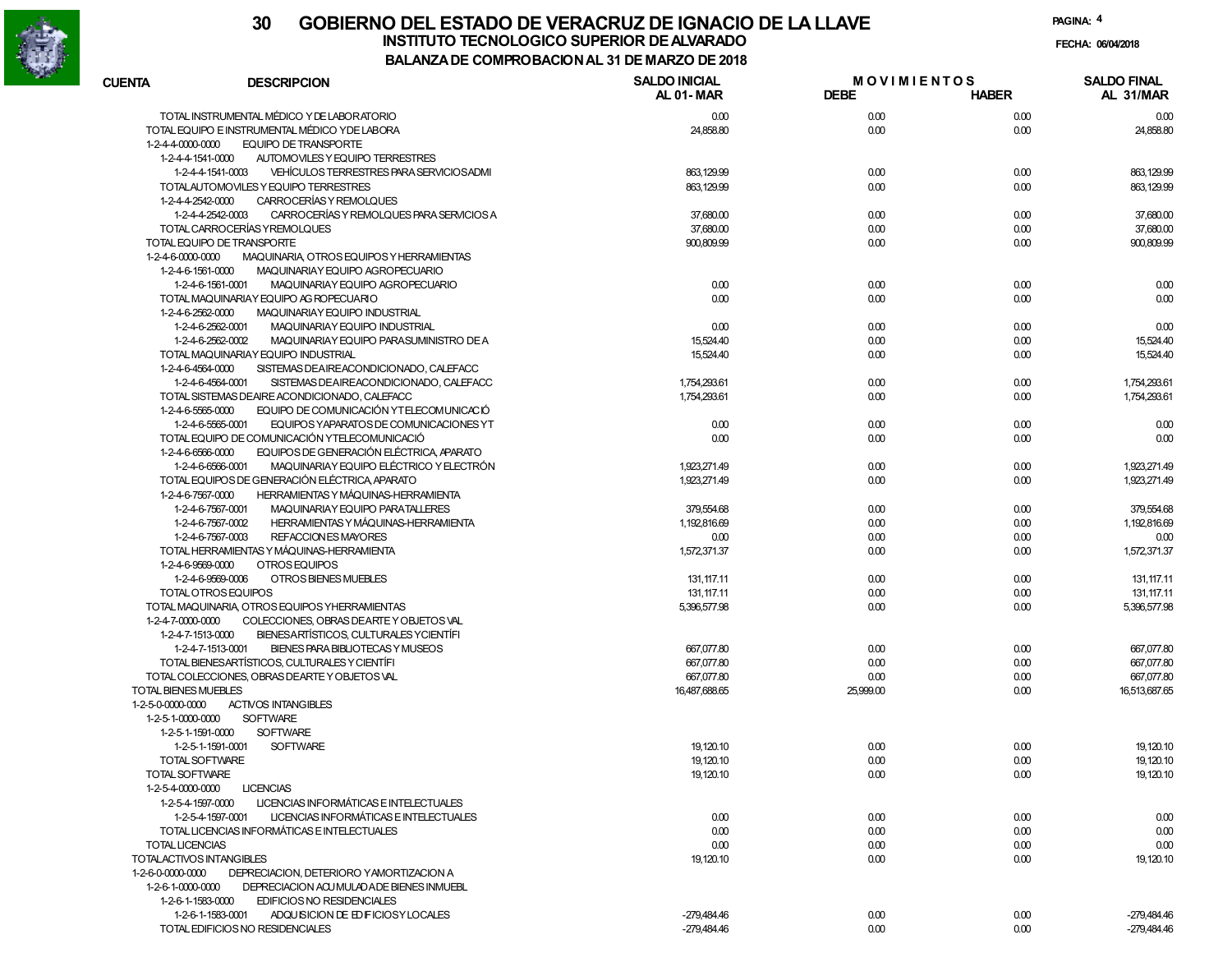

**PAGINA:5**

**FECHA:**

| <b>CUENTA</b>     | <b>DESCRIPCION</b>                                                                                  | <b>SALDO INICIAL</b><br>AL 01-MAR | <b>MOVIMIENTOS</b><br><b>DEBE</b> | <b>HABER</b> | <b>SALDO FINAL</b><br>AL 31/MAR |
|-------------------|-----------------------------------------------------------------------------------------------------|-----------------------------------|-----------------------------------|--------------|---------------------------------|
|                   | TOTAL DEPRECIACION ACUMULADA DE BIENES INMUEBL                                                      | -279,484.46                       | 0.00                              | 0.00         | -279,484.46                     |
| 1-2-6-2-0000-0000 | DEPRECIACION ACU MULAD ADE BIENES INMUEBL                                                           |                                   |                                   |              |                                 |
| 1-2-6-2-2622-0000 | EDIFICACION NO HABITACIONAL                                                                         |                                   |                                   |              |                                 |
|                   | 1-2-6-2-2622-0001<br>EDIFICACION NO HABIATACIONAL                                                   | $-123,866.42$                     | 0.00                              | 0.00         | -123,866.42                     |
|                   | TOTAL EDIFICACION NO HABITACIONAL                                                                   | $-123,866.42$                     | 0.00                              | 0.00         | -123,866.42                     |
|                   | TOTAL DEPRECIACION ACUMULADA DE BIENES INMUEBL                                                      | $-123,866.42$                     | 0.00                              | 0.00         | $-123,866.42$                   |
| 1-2-6-3-0000-0000 | DEPRECIACION ACU MULADA DE BIENES MUEBLES                                                           |                                   |                                   |              |                                 |
| 1-2-6-3-1511-0000 | MUEBLES DE OFICINA Y ESTANTERIA                                                                     |                                   |                                   |              |                                 |
|                   | 1-2-6-3-1511-0001<br>MOBILIARIO Y EQUIPO DE OFICINA                                                 | $-1,502,705.60$                   | 0.00                              | 0.00         | $-1,502,705.60$                 |
|                   | TOTAL MUEBLES DE OFICINAY ESTANTERIA                                                                | $-1,502,705.60$                   | 0.00                              | 0.00         | $-1.502.705.60$                 |
| 1-2-6-3-1513-0000 | BIENESARTISTICOS, CULTURALES YCIENTIFI                                                              |                                   |                                   |              |                                 |
|                   | 1-2-6-3-1513-0001<br>BIENES PARA BIBLIOTECAS Y MUSEOS                                               | $-424,752.11$                     | 0.00                              | 0.00         | $-424,752.11$                   |
|                   | TOTAL BIENESARTISTICOS, CULTURALES Y CIENTIFI                                                       | $-424,752.11$                     | 0.00                              | 0.00         | $-424,752.11$                   |
| 1-2-6-3-1521-0000 | EQUIPO AUDIOVISUAL                                                                                  |                                   |                                   |              |                                 |
|                   | 1-2-6-3-1521-0001<br>EQUIPO AUDIOVISUAL                                                             | -468,679.65                       | 0.00                              | 0.00         | -468,679.65                     |
|                   | TOTAL EQUIPO AUDIOVISUAL                                                                            | -468,679.65                       | 0.00                              | 0.00         | -468,679.65                     |
| 1-2-6-3-1531-0000 | EQUIPO MEDICO Y DE LABORATORIO                                                                      |                                   |                                   |              |                                 |
|                   | 1-2-6-3-1531-0001<br>EQUIPO MEDICO Y DE LABORATORIO                                                 | $-5,386.07$                       | 0.00                              | 0.00         | $-5,386.07$                     |
|                   | TOTAL EQUIPO MEDICO YDE LABORATORIO                                                                 | $-5,386.07$                       | 0.00                              | 0.00         | $-5,386.07$                     |
| 1-2-6-3-1541-0000 | AUTOMONILES Y EQUIPO TERRESTRE                                                                      |                                   |                                   |              |                                 |
|                   | 1-2-6-3-1541-0003<br>VEHICULOS TERRESTRES PARA SERVADMINISTR                                        | $-685.462.32$                     | 0.00                              | 0.00         | $-685,462.32$                   |
|                   | TOTALAUTOMONILES Y EQUIPO TERRESTRE                                                                 | -685,462.32                       | 0.00                              | 0.00         | $-685,462.32$                   |
| 1-2-6-3-2512-0000 | MUEBLES EXCEPTO DE OFICINAY ESTANTERIA                                                              |                                   |                                   |              |                                 |
|                   | 1-2-6-3-2512-0001<br>OTROS MUEBLES                                                                  | $-38,189.85$                      | 0.00                              | 0.00         | $-38,189.85$                    |
|                   | TOTAL MUEBLES EXCEPTO DE OFICINAY ESTANTERIA                                                        | $-38,189.85$                      | 0.00                              | 0.00         | $-38,189.85$                    |
| 1-2-6-3-2522-0000 | APARATOS DEPORTIVOS                                                                                 |                                   |                                   |              |                                 |
|                   | 1-2-6-3-2522-0001<br>EQUIPOS DEPORTIVOS                                                             | $-1,890.00$                       | 0.00                              | 0.00         | $-1,890.00$                     |
|                   | TOTALAPARATOS DEPORTIVOS                                                                            | $-1,890.00$                       | 0.00                              | 0.00         | $-1,890.00$                     |
| 1-2-6-3-2542-0000 | CARROCERIAS Y REMOLQUES                                                                             |                                   |                                   |              |                                 |
|                   | 1-2-6-3-2542-0003<br>CARROCERIAS Y REMOLQUEZ SERV ADTIVOS                                           | $-14.680.00$                      | 0.00                              | 0.00         | $-14,680.00$                    |
|                   | TOTAL CARROCERIAS Y REMOLQUES                                                                       | $-14,680.00$                      | 0.00                              | 0.00         | $-14,680.00$                    |
| 1-2-6-3-2562-0000 | MAQUINARIAY EQUIPO INDUSTRIAL                                                                       |                                   |                                   |              |                                 |
|                   | 1-2-6-3-2562-0002<br>MAQ Y EQUIPO PARA SUMINISTRO DEAGUA POB<br>TOTAL MAQUINARIAY EQUIPO INDUSTRIAL | $-2.682.44$<br>$-2,682.44$        | 0.00<br>0.00                      | 0.00<br>0.00 | $-2,682.44$<br>$-2,682.44$      |
| 1-2-6-3-3515-0000 | EQUIPO DE COMPUTO Y DE TECN DE LA INFOR                                                             |                                   |                                   |              |                                 |
|                   | 1-2-6-3-3515-0001<br><b>BIENES INFORMATICOS</b>                                                     | $-4,320,165.83$                   | 0.00                              | 0.00         | -4,320,165.83                   |
|                   | TOTAL EQUIPO DE COMPUTO Y DE TECN DE LA INFOR                                                       | $-4,320,165.83$                   | 0.00                              | 0.00         | -4,320,165.83                   |
| 1-2-6-3-3523-0000 | CAMARAS FOTOGRAFIAS Y VIDEOS                                                                        |                                   |                                   |              |                                 |
|                   | 1-2-6-3-3523-0001<br>EQUIPO FOTOGRAFICO                                                             | $-8,456.03$                       | 0.00                              | 0.00         | $-8,456.03$                     |
|                   | TOTAL CAMARAS FOTOGRAFIASY VIDEOS                                                                   | $-8,456.03$                       | 0.00                              | 0.00         | $-8,456.03$                     |
| 1-2-6-3-4564-0000 | SISTEMA DE AIRE ACOND. CALEFAC Y REFRIGE                                                            |                                   |                                   |              |                                 |
|                   | 1-2-6-3-4564-0001<br>SISTEMA DE AIRE ACOND, CALEFAC Y REFRIG                                        | -298.936.07                       | 0.00                              | 0.00         | -298,936.07                     |
|                   | TOTAL SISTEMADE AIREACOND. CALEFAC YREFRIGE                                                         | -298,936.07                       | 0.00                              | 0.00         | -298,936.07                     |
| 1-2-6-3-6566-0000 | EQUIP DE GENERACION ELECT YAPARAT                                                                   |                                   |                                   |              |                                 |
|                   | 1-2-6-3-6566-0001<br>MAQUINARIAY EQUIPO ELECTRIC Y ELECTRON                                         | -847,267.81                       | 0.00                              | 0.00         | $-847,267.81$                   |
|                   | TOTAL EQUIP DE GENERACION ELECTY APARAT                                                             | $-847,267.81$                     | 0.00                              | 0.00         | $-847,267.81$                   |
| 1-2-6-3-7567-0000 | <b>HERRAM MAQUI Y HERRAM</b>                                                                        |                                   |                                   |              |                                 |
|                   | 1-2-6-3-7567-0001<br>MAQUINARIAY EQUIPO PARATALLERES                                                | $-155,352.96$                     | 0.00                              | 0.00         | -155,352.96                     |
|                   | 1-2-6-3-7567-0002<br>MAQUINARIA MAQYHERRAMIENTAS                                                    | $-732,298.17$                     | 0.00                              | 0.00         | -732,298.17                     |
|                   | TOTAL HERRAM MAQUI YHERRAM                                                                          | $-887,651.13$                     | 0.00                              | 0.00         | $-887,651.13$                   |
| 1-2-6-3-9529-0000 | OTRO MOBILIARIO Y EQUIPEDUCY RECREAT                                                                |                                   |                                   |              |                                 |
|                   | 1-2-6-3-9529-0001<br>EQUIPOS RECREATIVOS                                                            | $-212, 185.74$                    | 0.00                              | 0.00         | $-212.185.74$                   |
|                   | 1-2-6-3-9529-0002<br><b>INSTRUMENTOS MUSICALES</b>                                                  | $-30,152.97$                      | 0.00                              | 0.00         | $-30,152.97$                    |
|                   | 1-2-6-3-9529-0003<br>MUEBLES ESCOLARES                                                              | -463,329.35                       | 0.00                              | 0.00         | -463,329.35                     |
|                   | TOTAL OTRO MOBILIARIO YEQUIP EDUC Y RECREAT                                                         | $-705,668.06$                     | 0.00                              | 0.00         | -705,668.06                     |
| 1-2-6-3-9569-0000 | OTROS EQUIPOS                                                                                       |                                   |                                   |              |                                 |
|                   | 1-2-6-3-9569-0006<br>OTROS BIENES MUEBLES                                                           | $-122,391.77$                     | 0.00                              | 0.00         | $-122,391.77$                   |
|                   | TOTAL OTROS EQUIPOS                                                                                 | $-122,391.77$                     | 0.00                              | 0.00         | $-122,391.77$                   |
|                   | TOTAL DEPRECIACION ACUMULADA DE BIENES MUEBLES                                                      | -10.334.964.74                    | 0.00                              | 0.00         | $-10,334,964.74$                |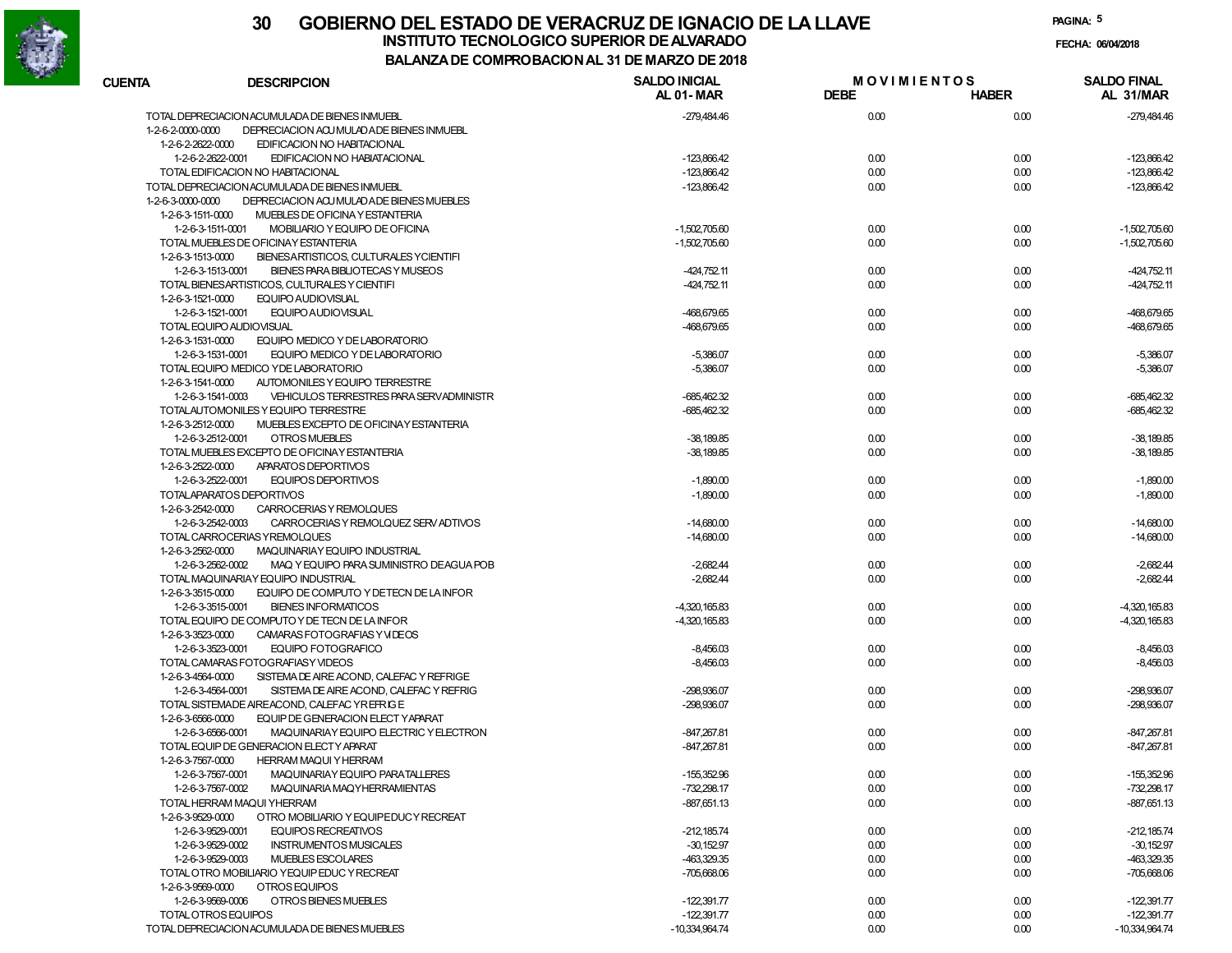

**BALANZA DE COMPROBACION AL 31 DE MARZO DE 2018**

**PAGINA:6**

**FECHA:**

| <b>CUENTA</b>             | <b>DESCRIPCION</b>                                                                                      | <b>SALDO INICIAL</b><br><b>AL 01-MAR</b> | <b>MOVIMIENTOS</b><br><b>DEBE</b> | <b>HABER</b>         | <b>SALDO FINAL</b><br>AL 31/MAR |
|---------------------------|---------------------------------------------------------------------------------------------------------|------------------------------------------|-----------------------------------|----------------------|---------------------------------|
|                           |                                                                                                         |                                          |                                   |                      |                                 |
| 1-2-6-5-0000-0000         | AMORTIZACION ACUMULADADE ACTIVOS INTANG                                                                 |                                          |                                   |                      |                                 |
| 1-2-6-5-1591-0000         | <b>SOFTWARE</b><br><b>SOFTWARE</b><br>1-2-6-5-1591-0001                                                 | $-19,120.10$                             | 0.00                              | 0.00                 | $-19,120.10$                    |
| TOTAL SOFTWARE            |                                                                                                         | $-19,120.10$                             | 0.00                              | 0.00                 | $-19,120.10$                    |
|                           | TOTALAMORTIZACION ACUMULADADE ACTIVOS INTANG                                                            | $-19,120.10$                             | 0.00                              | 0.00                 | $-19,120.10$                    |
|                           | TOTAL DEPRECIACION, DETERIORO YAMORTIZACIONA                                                            | $-10,757,435.72$                         | 0.00                              | 0.00                 | $-10,757,435.72$                |
| 1-2-7-0-0000-0000         | ACTIVO DIFERDO                                                                                          |                                          |                                   |                      |                                 |
| 1-2-7-1-0000-0000         | ESTUDIOS, FORMULACIÓN Y EVALUACIÓN DE PR                                                                |                                          |                                   |                      |                                 |
| 1-2-7-1-1631-0000         | ESTUDIOS, FORMULACIÓN Y EVALUACIÓN DE PR                                                                |                                          |                                   |                      |                                 |
|                           | ESTUDIOS, FORMULACIÓN Y EVALUACIÓN DE PR<br>1-2-7-1-1631-0001                                           | 0.00                                     | 0.00                              | 0.00                 | 0.00                            |
|                           | TOTAL ESTUDIOS, FORMULACIÓN YEVALUACIÓN DE PR                                                           | 0.00                                     | 0.00                              | 0.00                 | 0.00                            |
| 1-2-7-1-2632-0000         | EJECUCION DE PROYECTOS PRODUCTIVOS NO IN                                                                |                                          |                                   |                      |                                 |
|                           | 1-2-7-1-2632-0001<br>EJECUCION DE PROYECTOS PRODUCTIVOS NO IN                                           | 0.00                                     | 0.00                              | 0.00                 | 0.00                            |
|                           | TOTAL EJECUCION DE PROYECTOS PRODUCTIVOS NO IN                                                          | 0.00                                     | 0.00                              | 0.00                 | 0.00                            |
|                           | TOTAL ESTUDIOS, FORMULACIÓN YEVALUACIÓN DE PR                                                           | 0.00                                     | 0.00                              | 0.00                 | 0.00                            |
| 1-2-7-9-0000-0000         | OTROS ACTIVOS DIFERIDOS                                                                                 |                                          |                                   |                      |                                 |
| 1-2-7-9-0001-0000         | <b>DEPOSITOS EN GARANTIA</b>                                                                            |                                          |                                   |                      |                                 |
|                           | 1-2-7-9-0001-0001<br>ARRENDAM ENTOS                                                                     | 0.00                                     | 0.00                              | 0.00                 | 0.00                            |
|                           | TELEFONIACELULAR/RADIO MOVIL<br>1-2-7-9-0001-0002                                                       | 0.00                                     | 0.00                              | 0.00                 | 0.00                            |
|                           | PRIMA DE SEG UROS-VEHÍCULOS OFICIALES<br>1-2-7-9-0001-0003                                              | 0.00                                     | 0.00                              | 0.00                 | 0.00                            |
|                           | PRIMA DE SEG UROS-BIENE SMUEBLES EN MUEB<br>1-2-7-9-0001-0004                                           | 0.00                                     | 0.00                              | 0.00                 | 0.00                            |
|                           | PRIMA DE SEG UROS-PER SONALY ALUMNOS<br>1-2-7-9-0001-0005                                               | 0.00                                     | 0.00                              | 0.00                 | 0.00                            |
|                           | COMISIÓN FEDERAL DE ELECTRICIDAD<br>1-2-7-9-0001-0006                                                   | 91,122.00                                | 0.00                              | 0.00                 | 91,122.00                       |
|                           | FIANZAS DEPTO DE MIGRACION<br>1-2-7-9-0001-0007                                                         | 0.00                                     | 0.00                              | 0.00                 | 0.00                            |
|                           | 1-2-7-9-0001-0008<br><b>FIANZADE CUMPLIMENTO</b>                                                        | 0.00                                     | 0.00                              | 0.00                 | 0.00                            |
|                           | TOTAL DEPOSITOS EN GARANTIA                                                                             | 91,122.00                                | 0.00                              | 0.00                 | 91,122.00                       |
| 1-2-7-9-0002-0000         | <b>GASTOS DE INSTALACIÓN</b>                                                                            | 0.00                                     | 0.00                              | 0.00                 | 0.00                            |
| 1-2-7-9-0003-0000         | AMORTIZACIÓN GASTO DE INSTALACIÓN                                                                       |                                          |                                   |                      |                                 |
|                           | 1-2-7-9-0003-0001<br><b>GASTO DE INSTALACIÓN</b>                                                        | 0.00                                     | 0.00                              | 0.00                 | 0.00                            |
|                           | TOTALAMORTIZACIÓN GASTO DE INSTALACIÓN                                                                  | 0.00                                     | 0.00                              | 0.00                 | 0.00                            |
|                           | TOTAL OTROSACTIVOS DIFERIDOS                                                                            | 91,122.00                                | 0.00                              | 0.00                 | 91,122.00                       |
| TOTALACTIVO DIFERIDO      |                                                                                                         | 91,122.00                                | 0.00                              | 0.00                 | 91,122.00                       |
| TOTALACTIVO NO CIRCULANTE |                                                                                                         | 14,847,787.78                            | 25,999.00                         | 0.00                 | 14,873,786.78                   |
| <b>TOTALACTIVO</b>        |                                                                                                         | 45,412,441.26                            | 38,699,510.63                     | 41,441,532.27        | 42,670,419.62                   |
| 2-0-0-0-0000-0000         | <b>PASIVO</b>                                                                                           |                                          |                                   |                      |                                 |
| 2-1-0-0-0000-0000         | PASIVO CIRCULANTE                                                                                       |                                          |                                   |                      |                                 |
| 2-1-1-0-0000-0000         | CUENTAS POR PAGARA CORTO PLAZO                                                                          |                                          |                                   |                      |                                 |
| 2-1-1-1-0000-0000         | SERVICIOS PERSONALES POR PAGAR ACORTO P                                                                 |                                          |                                   |                      |                                 |
| 2-1-1-1-0001-0000         | REMUNERACIONES POR PAGAR AL PERSONALDE                                                                  |                                          |                                   |                      |                                 |
|                           | REMUNERACIONES POR PAGAR AL PERSONALDE<br>2-1-1-1-0001-0001                                             | 0.00                                     | 7,227,210.13                      | 7,236,641.16         | $-9,431.03$                     |
|                           | TOTAL REMUNERACIONES POR PAGAR ALPERSONAL DE                                                            | 0.00                                     | 7,227,210.13                      | 7,236,641.16         | $-9,431.03$                     |
| 2-1-1-1-0002-0000         | REMUNERACIONES POR PAGAR AL PERSONALDE                                                                  |                                          |                                   |                      |                                 |
|                           | 2-1-1-1-0002-0001<br>REMUNERACIONES POR PAGAR AL PERSONALDE                                             | 0.00                                     | 597,786.00                        | 597,786.00           | 0.00                            |
|                           | 2-1-1-1-0002-0002<br>REMUNERACIONES POR PAGAR 2011 C.T.<br>TOTAL REMUNERACIONES POR PAGAR ALPERSONAL DE | 0.00                                     | 0.00                              | 0.00                 | 0.00                            |
|                           |                                                                                                         | 0.00                                     | 597,786.00                        | 597,786.00           | 0.00                            |
| 2-1-1-1-0003-0000         | REMUNERACIONES ADIO ONALE SY ESPECIALES                                                                 |                                          |                                   |                      |                                 |
|                           | 2-1-1-1-0003-0001<br>REMUNERACIONES ADI CIONALE SY ESPECIALES                                           | 0.00                                     | 0.00                              | 0.00                 | 0.00                            |
|                           | 2-1-1-1-0003-0002<br>REMUNERACIONES ADI CIONALES 2011<br>TOTAL REMUNERACIONES ADICIONALES Y ESPECIALES  | 0.00                                     | 0.00<br>0.00                      | 0.00<br>0.00         | 0.00<br>0.00                    |
| 2-1-1-1-0004-0000         | SEGURIDAD SOCIAL Y SEGUROS POR PAGARA C                                                                 | 0.00                                     |                                   |                      |                                 |
|                           | 2-1-1-1-0004-0001<br>SEGURIDAD SOCIAL Y SEGUROS POR PAGARA C                                            |                                          | 1,058,100.46                      |                      | $-75,504.56$                    |
|                           | 2-1-1-1-0004-0002<br>SEGURIDAD SOCIAL YSEGUROS POR PAGAR 201                                            | $-75,394.65$<br>0.00                     | 0.00                              | 1,058,210.37<br>0.00 | 0.00                            |
|                           | TOTAL SEGURIDAD SOCIALY SEGUROS POR PAGAR AC                                                            | $-75,394.65$                             | 1,058,100.46                      | 1,058,210.37         | $-75,504.56$                    |
| 2-1-1-1-0005-0000         | OTRAS PRESTACIONES SOCIALES Y ECONOMICAS                                                                |                                          |                                   |                      |                                 |
|                           | 2-1-1-1-0005-0001<br>OTRAS PRESTACIONES SOCIALES Y ECONOMICAS                                           | 0.00                                     | 32,500.00                         | 32,500.00            | 0.00                            |
|                           | OTRAS PRESTACIONES SOCIALES 2011<br>2-1-1-1-0005-0002                                                   | 0.00                                     | 0.00                              | 0.00                 | 0.00                            |
|                           | TOTAL OTRAS PRESTACIONES SOCIALES Y ECONOMICAS                                                          | 0.00                                     | 32,500.00                         | 32,500.00            | 0.00                            |
| 2-1-1-1-0006-0000         | ESTIMULOS ASERVIDORES PUBLICOS POR PAGA                                                                 |                                          |                                   |                      |                                 |
|                           | 2-1-1-1-0006-0001<br>ESTIMULOS ASERVIDORES PUBLICOS POR PAGA                                            | 0.00                                     | 0.00                              | 0.00                 | 0.00                            |
|                           |                                                                                                         |                                          |                                   |                      |                                 |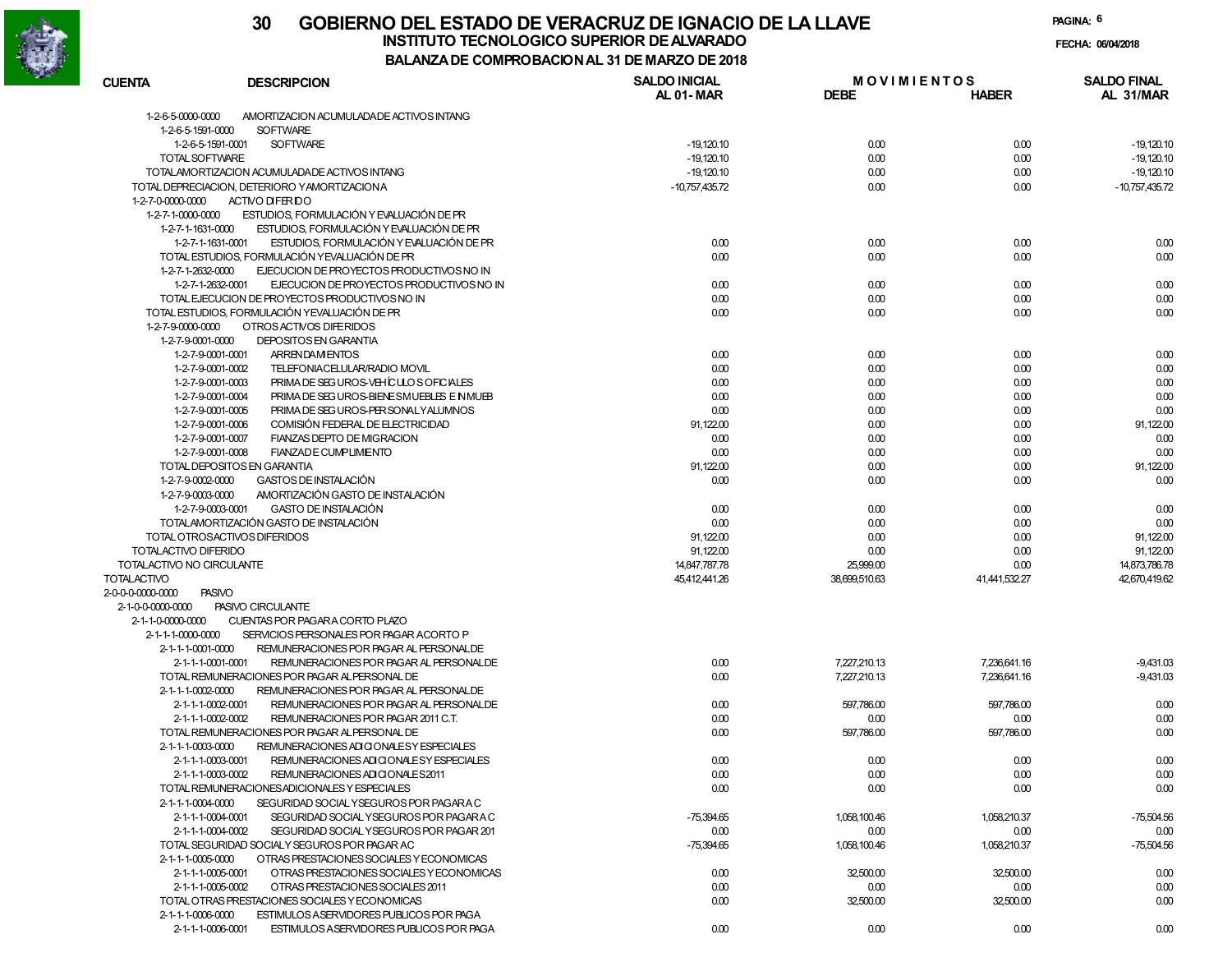

| <b>CUENTA</b>                 | <b>DESCRIPCION</b>                                                                   | <b>SALDO INICIAL</b><br>AL 01-MAR | <b>MOVIMIENTOS</b><br><b>DEBE</b> | <b>HABER</b>  | <b>SALDO FINAL</b><br>AL 31/MAR |
|-------------------------------|--------------------------------------------------------------------------------------|-----------------------------------|-----------------------------------|---------------|---------------------------------|
| 2-1-1-1-0006-0002             | ESTIMULOS ASERVIDORES PUBLICOS 2011                                                  | 0.00                              | 0.00                              | 0.00          | 0.00                            |
|                               | TOTAL ESTIMULOSA SERVIDORES PUBLICOS POR PAGA                                        | 0.00                              | 0.00                              | 0.00          | 0.00                            |
|                               | TOTAL SERVICIOS PERSONALES POR PAGAR ACORTO P                                        | $-75,394.65$                      | 8,915,596.59                      | 8,925,137.53  | $-84,935.59$                    |
| $2 - 1 - 1 - 2 - 0000 - 0000$ | PROVEEDORES POR PAGAR ACORTO PLAZO                                                   |                                   |                                   |               |                                 |
| 2-1-1-2-0001-0000             | DEUDAPOR ADQUISICIÓN DE BIENES Y CONTRA                                              |                                   |                                   |               |                                 |
| 2-1-1-2-0001-0001             | DEUDAPOR ADQUISICIÓN DE BIENES Y CONTRA                                              | 0.00                              | 14,062,524.83                     | 14,062,524.83 | 0.00                            |
| 2-1-1-2-0001-0002             | DEUDAPOR ADQUISICIÓN DE BIENES Y CO 201                                              | 0.00                              | 0.00                              | 0.00          | 0.00                            |
|                               | TOTAL DEUDAPOR ADQUISICIÓN DE BIENES YCONTRA                                         | 0.00                              | 14,062,524.83                     | 14,062,524.83 | 0.00                            |
| 2-1-1-2-0002-0000             | DEUDAS POR ADQUISICION DE BIENE SINMUEBL                                             |                                   |                                   |               |                                 |
| 2-1-1-2-0002-0001             | DEUDAS POR ADQUISICION DE BIENE SIMUEBL                                              | 0.00                              | 25,999.00                         | 25,999.00     | 0.00                            |
| 2-1-1-2-0002-0002             | DEUDAS POR ADQUISICION DE BIENE SIMU 20                                              | 0.00                              | 0.00                              | 0.00          | 0.00                            |
|                               | TOTAL DEUDAS POR ADQUISICION DE BIENES INMUEBL                                       | 0.00                              | 25,999.00                         | 25,999.00     | 0.00                            |
| 2-1-1-2-0003-0000             | OTRAS DEUDAS COMERCIALES POR PAGAR ACP                                               |                                   |                                   |               |                                 |
| 2-1-1-2-0003-0001             | OTRAS DEUDAS COMERCIALES POR PAGAR ACP                                               | 0.00<br>0.00                      | 0.00                              | 0.00          | 0.00                            |
| 2-1-1-2-0003-0002             | OTRAS DEUDAS COMERCIALES POR PA 2011<br>TOTAL OTRAS DEUDAS COMERCIALES POR PAGAR ACP | 0.00                              | 0.00<br>0.00                      | 0.00<br>0.00  | 0.00<br>0.00                    |
|                               | TOTAL PROVEEDORES POR PAGAR ACORTO PLAZO                                             | 0.00                              | 14,088,523.83                     | 14,088,523.83 | 0.00                            |
| 2-1-1-3-0000-0000             | CONTRATISTAS POR OBRAS PUBLICAS POR PAGA                                             |                                   |                                   |               |                                 |
| 2-1-1-3-0002-0000             | CONTRATISTAS POR OP EN BIENES PROPPOR P                                              |                                   |                                   |               |                                 |
| 2-1-1-3-0002-0001             | CONTRATISTAS POR OP EN BINES PROPPOR P                                               | 0.00                              | 0.00                              | 0.00          | 0.00                            |
|                               | TOTAL CONTRATISTAS POR OP EN BIENES PROP POR P                                       | 0.00                              | 0.00                              | 0.00          | 0.00                            |
|                               | TOTAL CONTRATISTAS POR OBRAS FUBLICAS FOR PAGA                                       | 0.00                              | 0.00                              | 0.00          | 0.00                            |
| 2-1-1-5-0000-0000             | TRANSFERENCIAS OTORGADAS POR PAGAR                                                   |                                   |                                   |               |                                 |
| 2-1-1-5-0006-0000             | AYUDAS SOCIALES                                                                      |                                   |                                   |               |                                 |
| 2-1-1-5-0006-0001             | AYUDAS SOCIALES                                                                      | 0.00                              | 3,300.00                          | 3,300.00      | 0.00                            |
| TOTALAYUDAS SOCIALES          |                                                                                      | 0.00                              | 3,300.00                          | 3,300.00      | 0.00                            |
|                               | TOTAL TRANSFERENCIAS OTORGADAS POR PAGAR                                             | 0.00                              | 3,300.00                          | 3,300.00      | 0.00                            |
| 2-1-1-7-0000-0000             | RETENCIONES Y CONTRIBUCIONES POR PAGAR A                                             |                                   |                                   |               |                                 |
| 2-1-1-7-0001-0000             | RETENCIONES DE IMPUESTO POR PAGAR ACP                                                |                                   |                                   |               |                                 |
| 2-1-1-7-0001-0001             | <b>IMPUESTO SOBRE LARENTASOBRE SALARIOS</b>                                          | -479,501.13                       | 479,501.00                        | 543,514.65    | -543,514.78                     |
| 2-1-1-7-0001-0002             | 10% IMPTO. S/ARRENDAMIENTO BIENES INMUEB                                             | 0.00                              | 0.00                              | 0.00          | 0.00                            |
| 2-1-1-7-0001-0003             | 10% IMPUESTO RETENIDO SOBRE HONORARIOS                                               | $-0.34$                           | 0.00                              | 2,700.00      | $-2.700.34$                     |
| 2-1-1-7-0001-0005             | 10% RETENCION SOBRE HONORARIOS OBRA PUBL                                             | 0.00                              | 0.00                              | 0.00          | 0.00                            |
| 2-1-1-7-0001-0006             | 5ALMILLAR                                                                            | $-13,413.95$                      | 0.00                              | 0.00          | $-13.413.95$                    |
| 2-1-1-7-0001-0010             | <b>ISR ATERCEROS</b>                                                                 | 0.00                              | 0.00                              | 0.00          | 0.00                            |
| 2-1-1-7-0001-0011             | <b>NARETENIDO</b>                                                                    | $-0.69$                           | 0.00                              | 0.00          | $-0.69$                         |
| 2-1-1-7-0001-0012             | <b>ISPT DE HONORARIOS ASIMILADOS</b>                                                 | 0.00                              | 0.00                              | 0.00          | 0.00                            |
| 2-1-1-7-0001-0013             | IMPUESTOS SOBRE PRODUCTOS DE TRABAJO-DIF                                             | 0.00                              | 0.00                              | 0.00          | 0.00                            |
|                               | TOTAL RETENCIONES DE IMPUESTO POR PAGARA CP                                          | $-492,916.11$                     | 479,501.00                        | 546,214.65    | -559,629.76                     |
| 2-1-1-7-0002-0000             | RETENCIONES DEL SISTEMADE SEGURIDAD SOC                                              |                                   |                                   |               |                                 |
| 2-1-1-7-0002-0001             | INSTITUTO MEXICANO DEL SEGURO SO CIAL TRA                                            | 0.00                              | 0.00                              | 0.00          | 0.00                            |
| 2-1-1-7-0002-0002             | SISTEMA DE AHORRO PARA EL RETIRO                                                     | 0.00                              | 0.00                              | 0.00          | 0.00                            |
| 2-1-1-7-0002-0003             | RETIRO, CESANTIAY VEJEZ                                                              | 0.00                              | 0.00                              | 0.00          | 0.00                            |
| 2-1-1-7-0002-0004             | <b>SEGURO INDIVIDUAL</b>                                                             | 0.00                              | 0.00                              | 0.00          | 0.00                            |
| 2-1-1-7-0002-0007             | <b>CREDITO INFONAVIT</b>                                                             | -427,903.07                       | 427,903.07                        | 210,098.83    | $-210,098.83$                   |
| 2-1-1-7-0002-0008             | <b>CUOTAS INFONAVIT</b>                                                              | 0.00                              | 0.00                              | 0.00          | 0.00                            |
| 2-1-1-7-0002-0009             | <b>RETENCION INFONAVIT</b>                                                           | 0.00                              | 0.00                              | 0.00          | 0.00                            |
|                               | TOTAL RETENCIONES DELSISTEMA DE SEGURIDAD SOC                                        | -427,903.07                       | 427,903.07                        | 210,098.83    | $-210,098.83$                   |
| 2-1-1-7-0003-0000             | RETENCIONES INSTITUTO DE PENSIONES DEL E                                             | 0.00                              | 0.00                              | 0.00          | 0.00                            |
| 2-1-1-7-0004-0000             | RETENCION CUOTAS SINDICALES                                                          |                                   |                                   |               |                                 |
| 2-1-1-7-0004-0026             | SINDICATO DE TRABAJADORES DEL ITSAV                                                  | $-30,764.72$                      | 30,764.72                         | 31,625.43     | $-31,625.43$                    |
|                               | TOTAL RETENCION CUOTAS SINDICALES                                                    | $-30,764.72$                      | 30,764.72                         | 31,625.43     | $-31,625.43$                    |
| 2-1-1-7-0005-0000             | IMPUESTO SOBRE NOMINAY OTROS QUE DERIVE                                              |                                   |                                   |               |                                 |
| 2-1-1-7-0005-0001             | IMPUESTO SOBRE NOMINAY OTROS QUE DERIVE                                              | $-3,698,757.17$                   | 0.00                              | 130, 163.93   | $-3.828.921.10$                 |
|                               | TOTAL IMPUESTO SOBRE NOMINAY OTROS QUE DERIVE                                        | $-3,698,757.17$                   | 0.00                              | 130, 163.93   | $-3,828,921.10$                 |
| 2-1-1-7-0009-0000             | OTRAS RETENCIONES Y CONTRIBUCCIONES POR                                              |                                   |                                   |               |                                 |
| 2-1-1-7-0009-0001             | APO YO A DAMNIFICADOS                                                                | 0.00                              | 0.00                              | 0.00          | 0.00                            |
| 2-1-1-7-0009-0003             | FONDO DESASTRES NATURALES                                                            | 0.00                              | 0.00                              | 0.00          | 0.00                            |
| 2-1-1-7-0009-0006             | <b>CONVENIO FAMSA</b>                                                                | $-6,127.52$                       | 6,127.52                          | 6,489.94      | $-6,489.94$                     |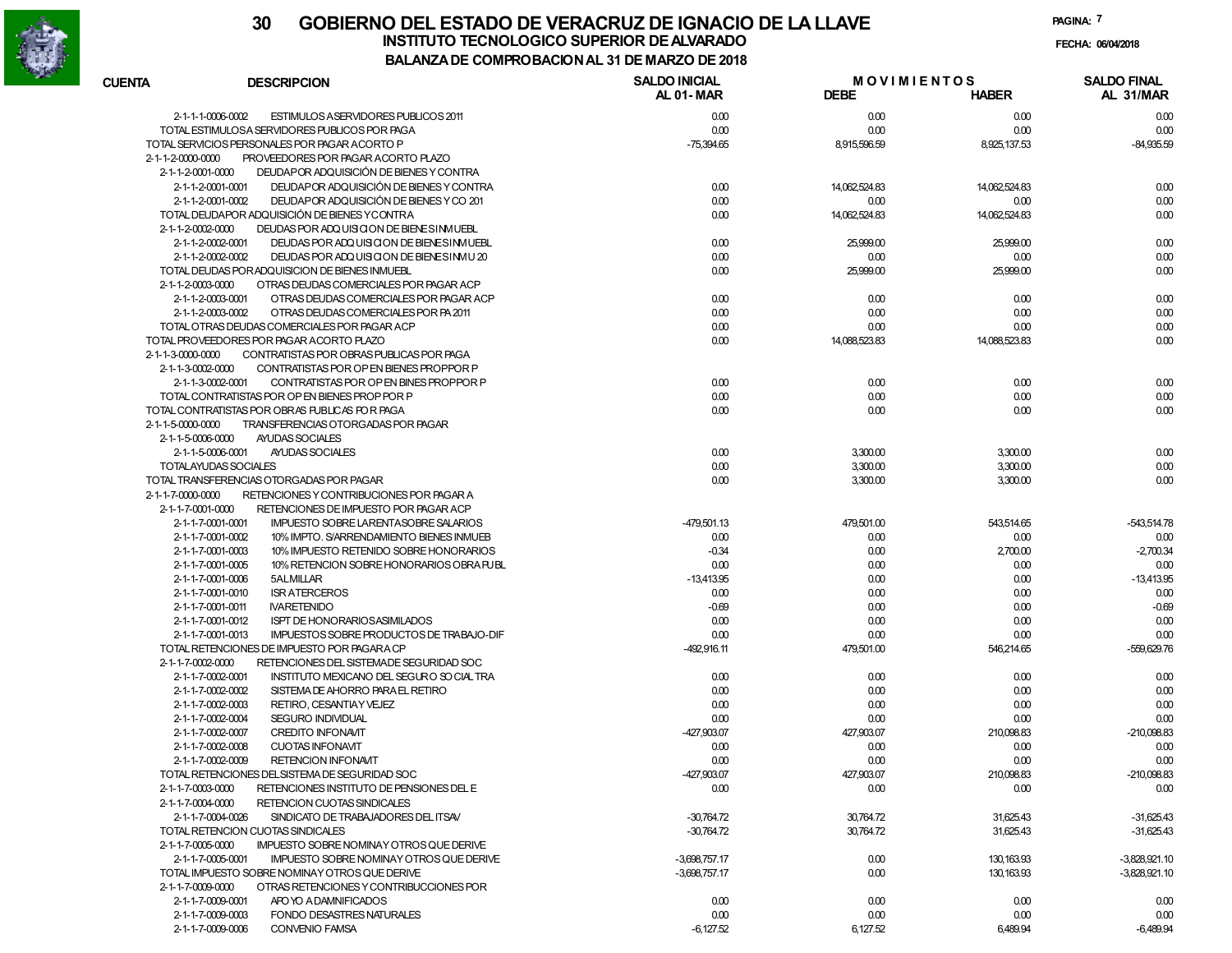

| <b>CUENTA</b>                       | <b>DESCRIPCION</b>                            | <b>SALDO INICIAL</b><br>AL 01-MAR | <b>MOVIMIENTOS</b><br><b>DEBE</b> | <b>HABER</b>    | <b>SALDO FINAL</b><br>AL 31/MAR |
|-------------------------------------|-----------------------------------------------|-----------------------------------|-----------------------------------|-----------------|---------------------------------|
| 2-1-1-7-0009-0007                   | PENSION ALIMENTIC IA (TZAB TZAB)              | $-0.01$                           | 21,823.55                         | 21,823.55       | $-0.01$                         |
| 2-1-1-7-0009-0011                   | ASEGURADORA HIDALGO-METLIFE MEXICO            | $-64,221.81$                      | 64,221.81                         | 32,185.30       | $-32,185.30$                    |
| 2-1-1-7-0009-0014                   | DESCUENTO LOTES CONVENIO                      | $-0.01$                           | 0.00                              | 0.00            | $-0.01$                         |
| 2-1-1-7-0009-0018                   | OTRAS DEDUCCIONES                             | 0.00                              | 0.00                              | 0.00            | 0.00                            |
| 2-1-1-7-0009-0019                   | APO RTACIÓN A LA CRUZ ROJA                    | 0.00                              | 0.00                              | 0.00            | 0.00                            |
| 2-1-1-7-0009-0020                   | <b>SUJETOSACOMPROBAR</b>                      | 0.00                              | 0.00                              | 0.00            | 0.00                            |
| 2-1-1-7-0009-0021                   | <b>CAJAD EAHORRO</b>                          | $-31,047.64$                      | 31,047.64                         | 31,633.88       | $-31,633.88$                    |
| 2-1-1-7-0009-0025                   | CRÉDITO FONACOT                               | -48,918.93                        | 50,652.74                         | 46,926.36       | -45, 192.55                     |
| 2-1-1-7-0009-0026                   | <b>POSGRADO</b>                               | 0.00                              | 0.00                              | 0.00            | 0.00                            |
| 2-1-1-7-0009-0027                   | APO YO DE LENTES                              | 0.00                              | 0.00                              | 0.00            | 0.00                            |
| 2-1-1-7-0009-0037                   | FONDO DEAHORRO TRABAJADOR                     | 0.00                              | 0.00                              | 0.00            | 0.00                            |
| 2-1-1-7-0009-0038                   | PRESTAMOS CAJA DE AHORRO                      | 0.00                              | 0.00                              | 0.00            | 0.00                            |
| 2-1-1-7-0009-0070                   | DESCUENTO POR VIATICOS NO COMPROBADOS         | 0.00                              | 0.00                              | 0.00            | 0.00                            |
|                                     | TOTAL OTRAS RETENCIONES YCONTRIBUCCIONES POR  | $-150,315.92$                     | 173,873.26                        | 139,059.03      | $-115,501.69$                   |
|                                     | TOTAL RETENCIONES YCONTRIBUCIONES POR PAGARA  | -4,800,656.99                     | 1,112,042.05                      | 1,057,161.87    | -4,745,776.81                   |
| 2-1-1-9-0000-0000                   | OTRAS CUENTAS POR PAGARA CP                   |                                   |                                   |                 |                                 |
| 2-1-1-9-0009-0000                   | OTRAS CUENTAS POR PAGARA CP                   |                                   |                                   |                 |                                 |
| 2-1-1-9-0009-0001                   | ACREEDORESDNERSOS                             | $-305,216.88$                     | 57,011.42                         | 68,295.67       | $-316,501.13$                   |
| 2-1-1-9-0009-0002                   | ANTIC PO DE CLIENTES                          | 0.00                              | 0.00                              | 0.00            | 0.00                            |
| 2-1-1-9-0009-0004                   | ACREEDORESDNERSOS 2014                        | 0.00                              | 0.00                              | 0.00            | 0.00                            |
| 2-1-1-9-0009-0010                   | SECRETARÍA DE FINANZAS                        | 0.00                              | 0.00                              | 0.00            | 0.00                            |
| 2-1-1-9-0009-0013                   | <b>BECAS CAPACITACION</b>                     | 0.00                              | 0.00                              | 0.00            | 0.00                            |
| 2-1-1-9-0009-0015                   | ACREEDORESD MERSOS VARIOS                     | 0.00                              | 0.00                              | 0.00            | 0.00                            |
| 2-1-1-9-0009-0017                   | FOMENTO A LAEDUCACION SEFIPLAN                | -452,069.26                       | 0.00                              | 0.00            | -452,069.26                     |
|                                     | TOTAL OTRAS CUENTAS POR PAGAR A CP            | $-757,286.14$                     | 57,011.42                         | 68,295.67       | -768,570.39                     |
| TOTAL OTRAS CUENTAS POR PAGAR A CP  |                                               | $-757,286.14$                     | 57,011.42                         | 68,295.67       | -768,570.39                     |
| TOTAL CUENTAS POR PAGARACORTO PLAZO |                                               |                                   |                                   | 24, 142, 418.90 | $-5.599.282.79$                 |
|                                     |                                               | -5,633,337.78                     | 24, 176, 473.89                   |                 |                                 |
| 2-1-6-0-0000-0000                   | FONDOS Y BIENES DE TER ŒROS EN GARANTIA       | 0.00                              | 0.00                              | 0.00            | 0.00                            |
| 2-1-7-0-0000-0000                   | PROVISIONES ACORTO PLAZO                      |                                   |                                   |                 |                                 |
| 2-1-7-2-0000-0000                   | PROVISION POR CONTINGENCIAS ACORTO PLAZ       |                                   |                                   |                 |                                 |
| 2-1-7-2-0001-0000                   | PROVISION POR CONTINGENCIAS ACORTO PLAZ       |                                   |                                   |                 |                                 |
| 2-1-7-2-0001-0001                   | PROVISION POR CONTINGENCIAS ACORTO PLAZ       | 0.00                              | 0.00                              | 0.00            | 0.00                            |
|                                     | TOTAL PROVISION POR CONTINGENCIASA CORTO PLAZ | 0.00                              | 0.00                              | 0.00            | 0.00                            |
|                                     | TOTAL PROVISION POR CONTINGENCIASA CORTO PLAZ | 0.00                              | 0.00                              | 0.00            | 0.00                            |
| 2-1-7-9-0000-0000                   | OTRAS PROVISIONES ACORTO PLAZO                |                                   |                                   |                 |                                 |
| 2-1-7-9-0001-0000                   | EROGACIONES POR INGRESOS PROPIOS              |                                   |                                   |                 |                                 |
| 2-1-7-9-0001-0001                   | EROGACIONES POR INGRESOS PROPIOS              | 0.00                              | 0.00                              | 0.00            | 0.00                            |
|                                     | TOTAL EROGACIONES POR INGRESOS PROPIOS        | 0.00                              | 0.00                              | 0.00            | 0.00                            |
|                                     | TOTAL OTRAS PROVISIONES A CORTO PLAZO         | 0.00                              | 0.00                              | 0.00            | 0.00                            |
| TOTAL PROVISIONESA CORTO PLAZO      |                                               | 0.00                              | 0.00                              | 0.00            | 0.00                            |
| 2-1-9-0-0000-0000                   | OTROS PASIVOS ACORTO PLAZO                    |                                   |                                   |                 |                                 |
| 2-1-9-1-0000-0000                   | <b>INGRESOS POR CLASIFICAR</b>                |                                   |                                   |                 |                                 |
| 2-1-9-1-0001-0000                   | DEPOSITOS PENDIENTES POR APLICAR              |                                   |                                   |                 |                                 |
| 2-1-9-1-0001-0001                   | DEPOSITOS PENDIENTES POR APLICAR              | 0.00                              | 0.00                              | 0.00            | 0.00                            |
|                                     | TOTAL DEPOSITOS PENDIENTES POR APLICAR        | 0.00                              | 0.00                              | 0.00            | 0.00                            |
| TOTAL INGRESOS POR CLASIFICAR       |                                               | 0.00                              | 0.00                              | 0.00            | 0.00                            |
| 2-1-9-9-0000-0000                   | OTROS PASIVOS CIRCULANTES                     |                                   |                                   |                 |                                 |
| 2-1-9-9-0001-0000                   | OTROS PASIVOS CIRCULANTES                     |                                   |                                   |                 |                                 |
| 2-1-9-9-0001-0001                   | CUENTAS POR PAGAR VARIAS                      | 0.00                              | 344,422.52                        | 344,422.52      | 0.00                            |
| 2-1-9-9-0001-0003                   | ACREEDORESDNERSOS HSBC                        | 0.00                              | 0.00                              | 0.00            | 0.00                            |
|                                     | TOTAL OTROS PASIVOS CIRCULANTES               | 0.00                              | 344,422.52                        | 344,422.52      | 0.00                            |
| TOTAL OTROS PASIVOS CIRCULANTES     |                                               | 0.00                              | 344,422.52                        | 344,422.52      | 0.00                            |
| TOTAL OTROS PASIVOS ACORTO PLAZO    |                                               | 0.00                              | 344,422.52                        | 344,422.52      | 0.00                            |
| TOTAL PASIVO CIRCULANTE             |                                               | $-5,633,337.78$                   | 24,520,896.41                     | 24.486.841.42   | $-5,599,282.79$                 |
| 2-2-0-0-0000-0000                   | PASIVO NO CIRCULANTE                          |                                   |                                   |                 |                                 |
| 2-2-1-0-0000-0000                   | CUENTAS POR PAGARA LARGO PLAZO                |                                   |                                   |                 |                                 |
| 2-2-1-1-0000-0000                   | PROVEEDORES POR PAGAR ALARGO PLAZO            |                                   |                                   |                 |                                 |
| 2-2-1-1-0001-0000                   | DEUDAS POR ADQUISICION DE BIENESY CONTR       |                                   |                                   |                 |                                 |
| 2-2-1-1-0001-0001                   | PASIVOS EJERCICIOS ANTERIORES GTO CTE         | 0.00                              | 0.00                              | 0.00            | 0.00                            |
|                                     |                                               |                                   |                                   |                 |                                 |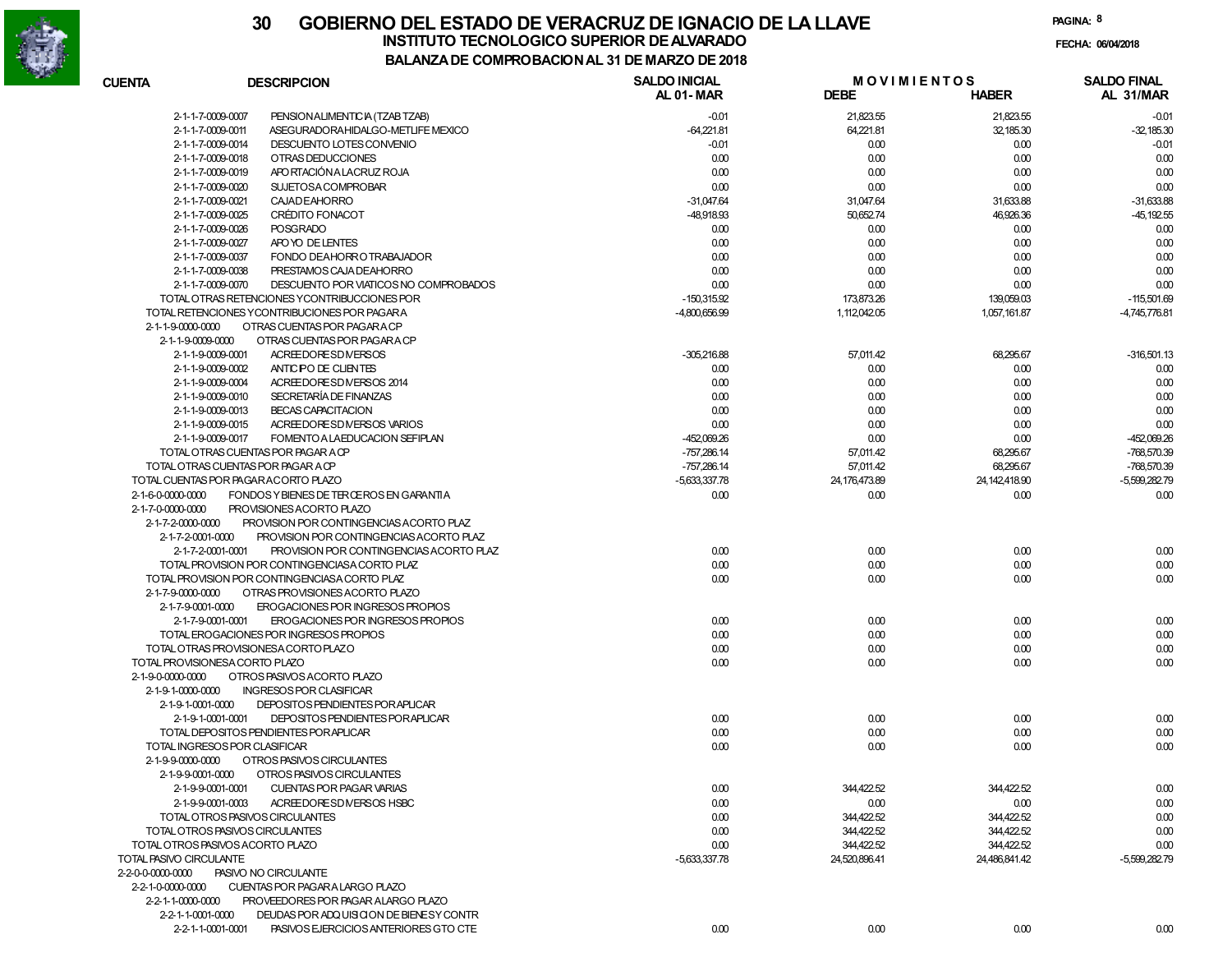

**PAGINA:9**

**FECHA:**

| <b>CUENTA</b>                                              | <b>DESCRIPCION</b>                             | <b>SALDO INICIAL</b><br>AL 01-MAR | <b>MOVIMIENTOS</b><br><b>DEBE</b> | <b>HABER</b>  | <b>SALDO FINAL</b><br>AL 31/MAR |
|------------------------------------------------------------|------------------------------------------------|-----------------------------------|-----------------------------------|---------------|---------------------------------|
| 2-2-1-1-0001-0002                                          | PASIVOS EJERCICIOS ANTERIORES GTO CTE          | 0.00                              | 0.00                              | 0.00          | 0.00                            |
| 2-2-1-1-0001-0003                                          | PASIVOS EJERCICIOS ANTERIORES OBRAPÚBLI        | 0.00                              | 0.00                              | 0.00          | 0.00                            |
| 2-2-1-1-0001-0004                                          | PASIVOS EJERCICIOS ANTERIORES OBRAPÚBLI        | 0.00                              | 0.00                              | 0.00          | 0.00                            |
|                                                            | TOTAL DEUDAS PORADQUISICION DE BIENES Y CONTR  | 0.00                              | 0.00                              | 0.00          | 0.00                            |
| 2-2-1-1-0002-0000                                          | DEUDAS POR ADQUISICION DE BIENE SIMUEBL        |                                   |                                   |               |                                 |
| 2-2-1-1-0002-0001                                          | DEUDAS POR ADQUISICION DE BIENE SIMUEBL        | 0.00                              | 0.00                              | 0.00          | 0.00                            |
| 2-2-1-1-0002-0002                                          | DEUDAS POR ADQUISICION DE BIENE SIMUEBL        | 0.00                              | 0.00                              | 0.00          | 0.00                            |
|                                                            | TOTAL DEUDAS POR ADQUISICION DE BIENES INMUEBL | 0.00                              | 0.00                              | 0.00          | 0.00                            |
|                                                            | TOTAL PROVEEDORES POR PAGAR ALARGO PLAZO       | 0.00                              | 0.00                              | 0.00          | 0.00                            |
|                                                            | TOTAL CUENTAS POR PAGARALARG O PLAZO           | 0.00                              | 0.00                              | 0.00          | 0.00                            |
| TOTAL PASIVO NO CIRCULANTE                                 |                                                | 0.00                              | 0.00                              | 0.00          | 0.00                            |
| <b>TOTAL PASIVO</b>                                        |                                                | -5,633,337.78                     | 24.520.896.41                     | 24.486.841.42 | $-5,599,282.79$                 |
| 3-0-0-0-0000-0000                                          | <b>HACIENDA PUBLICAPATRIMONIO</b>              |                                   |                                   |               |                                 |
| 3-1-0-0-0000-0000                                          | HACIENDA PUBLICAPATRIMONIO CONTRIBUIDO         |                                   |                                   |               |                                 |
| 3-1-2-0-0000-0000                                          | DONACIONES DE CAPITAL                          |                                   |                                   |               |                                 |
| 3-1-2-1-0000-0000                                          | DONACIONES DE CAPITAL                          |                                   |                                   |               |                                 |
| 3-1-2-1-5150-0000                                          | EQUIPO DE CÓMPUTO Y DETECNOLOGÍAS DE LA        |                                   |                                   |               |                                 |
| 3-1-2-1-5150-0001                                          | <b>BIENES INFORMÁTICOS</b>                     | 0.00                              | 0.00                              | 0.00          | 0.00                            |
|                                                            | TOTAL EQUIPO DE CÓMPUTO Y DE TECNOLOGÍAS DE LA | 0.00                              | 0.00                              | 0.00          | 0.00                            |
| 3-1-2-1-5210-0000                                          | EQUIPO AUDIOVISUAL                             |                                   |                                   |               |                                 |
| 3-1-2-1-5210-0001                                          | <b>EQUIPO AUDIOVISUAL</b>                      | $-2.00$                           | 0.00                              | 0.00          | $-2.00$                         |
|                                                            | TOTAL EQUIPO AUDIOVISUAL                       | $-2.00$                           | 0.00                              | 0.00          | $-2.00$                         |
|                                                            |                                                | $-2.00$                           |                                   |               |                                 |
| TOTAL DONACIONES DE CAPITAL<br>TOTAL DONACIONES DE CAPITAL |                                                |                                   | 0.00                              | 0.00          | $-2.00$                         |
|                                                            |                                                | $-2.00$                           | 0.00                              | 0.00          | $-2.00$                         |
|                                                            | TOTAL HACIENDA PUBLICA/PATRIMONIO CONTRIBUIDO  | $-2.00$                           | 0.00                              | 0.00          | $-2.00$                         |
| 3-2-0-0-0000-0000                                          | HACIENDA PUBLICAPATRIMONIO GENERADO            |                                   |                                   |               |                                 |
| 3-2-1-0-0000-0000                                          | RESULTADOS DEL EJERCICIO (AHORRO/DESAHOR       |                                   |                                   |               |                                 |
| 3-2-1-1-0000-0000                                          | RESULTADOS DEL EJERCICIO (AHORRO/DESAHOR       |                                   |                                   |               |                                 |
| 3-2-1-1-0001-0000                                          | RESULTADOS DEL EJERCICIO (AHORRO/DESAHOR       |                                   |                                   |               |                                 |
| 3-2-1-1-0001-0001                                          | RESULTADOS DEL EJERCICIO (AHORRO/DESAHOR       | 0.00                              | 0.00                              | 0.00          | 0.00                            |
|                                                            | TOTAL RESULTADOS DEL EJERCICIO (AHORRO/DESAHOR | 0.00                              | 0.00                              | 0.00          | 0.00                            |
|                                                            | TOTAL RESULTADOS DEL EJERCICIO (AHORRO/DESAHOR | 0.00                              | 0.00                              | 0.00          | 0.00                            |
|                                                            | TOTAL RESULTADOS DEL EJERCICIO (AHORRO/DESAHOR | 0.00                              | 0.00                              | 0.00          | 0.00                            |
| 3-2-2-0-0000-0000                                          | RESULTADOS DE EJERCICIOSANTERIORES             |                                   |                                   |               |                                 |
| 3-2-2-1-0000-0000                                          | RESULTADOS DE EJERCICIOSANTERIORES             |                                   |                                   |               |                                 |
| 3-2-2-1-0001-0000                                          | RESULTADOS DE EJERCICIOSANTERIORES             |                                   |                                   |               |                                 |
| 3-2-2-1-0001-0001                                          | RESULTADOS DE EJERCICIOSANTERIORES             | -35,015,270.22                    | 0.00                              | 0.00          | -35,015,270.22                  |
|                                                            | TOTAL RESULTADOS DE EJERCICIOS ANTERIORES      | -35,015,270.22                    | 0.00                              | 0.00          | -35,015,270.22                  |
|                                                            | TOTAL RESULTADOS DE EJERCICIOS ANTERIORES      | -35,015,270.22                    | 0.00                              | 0.00          | -35,015,270.22                  |
|                                                            | TOTAL RESULTADOS DE EJERCICIOS ANTERIORES      | -35,015,270.22                    | 0.00                              | 0.00          | -35,015,270.22                  |
| 3-2-3-0-0000-0000                                          | <b>REVALUOS</b>                                |                                   |                                   |               |                                 |
| 3-2-3-1-0000-0000                                          | REVALUO DE BIENES INMUEBLES                    | 0.00                              | 0.00                              | 0.00          | 0.00                            |
| 3-2-3-2-0000-0000                                          | REVALUO DE BIENES MUEBLES                      | 0.00                              | 0.00                              | 0.00          | 0.00                            |
| TOTAL REVALUOS                                             |                                                | 0.00                              | 0.00                              | 0.00          | 0.00                            |
| 3-2-5-0-0000-0000                                          | RECTIFICACIONES DE RESULTADOS DE EJERCIC       |                                   |                                   |               |                                 |
| 3-2-5-1-0000-0000                                          | CAMBIOS EN POLITICAS CONTABLES                 |                                   |                                   |               |                                 |
| 3-2-5-1-0001-0000                                          | CAMBIOS EN POLITICAS CONTABLES                 |                                   |                                   |               |                                 |
| 3-2-5-1-0001-0001                                          | CAMBIOS EN POLITICAS CONTABLES                 | 1,541,240.99                      | 0.00                              | 0.00          | 1,541,240.99                    |
|                                                            | TOTAL CAMBIOS EN POLITICAS CONTABLES           | 1,541,240.99                      | 0.00                              | 0.00          | 1.541.240.99                    |
|                                                            | TOTAL CAMBIOS EN POLITICAS CONTABLES           | 1,541,240.99                      | 0.00                              | 0.00          | 1,541,240.99                    |
|                                                            | TOTAL RECTIFICACIONES DE RESULTADOS DE EJERCIC | 1,541,240.99                      | 0.00                              | 0.00          | 1.541.240.99                    |
|                                                            | TOTAL HACIENDA PUBLICA PATRIMONIO GENERADO     | -33,474,029.23                    | 0.00                              | 0.00          | -33,474,029.23                  |
| TOTAL HACIENDA PUBLICA PATRIMONIO                          |                                                | $-33,474,031.23$                  | 0.00                              | 0.00          | -33,474,031.23                  |
| 4-0-0-0-0000-0000                                          | INGRESOS Y OTROS BENEFICIOS                    |                                   |                                   |               |                                 |
| 4-1-0-0-0000-0000                                          | <b>INGRESOS DE GESTION</b>                     |                                   |                                   |               |                                 |
| 4-1-6-0-0000-0000                                          | AFROVECHAMIENTOS DE TIPO CORRIENTE             |                                   |                                   |               |                                 |
| 4-1-6-9-0000-0000                                          | AFROVECHAMIENTOS DE TIPO CORRIENTE             |                                   |                                   |               |                                 |
| 4-1-6-9-6101-0000                                          | AFROVECHAMIENTOS DE TIPO CORRIENTE             | 0.00                              | 0.00                              | 0.00          | 0.00                            |
| 4-1-6-9-6102-0000                                          | INGRESOS PROPIOS/OTROS                         |                                   |                                   |               |                                 |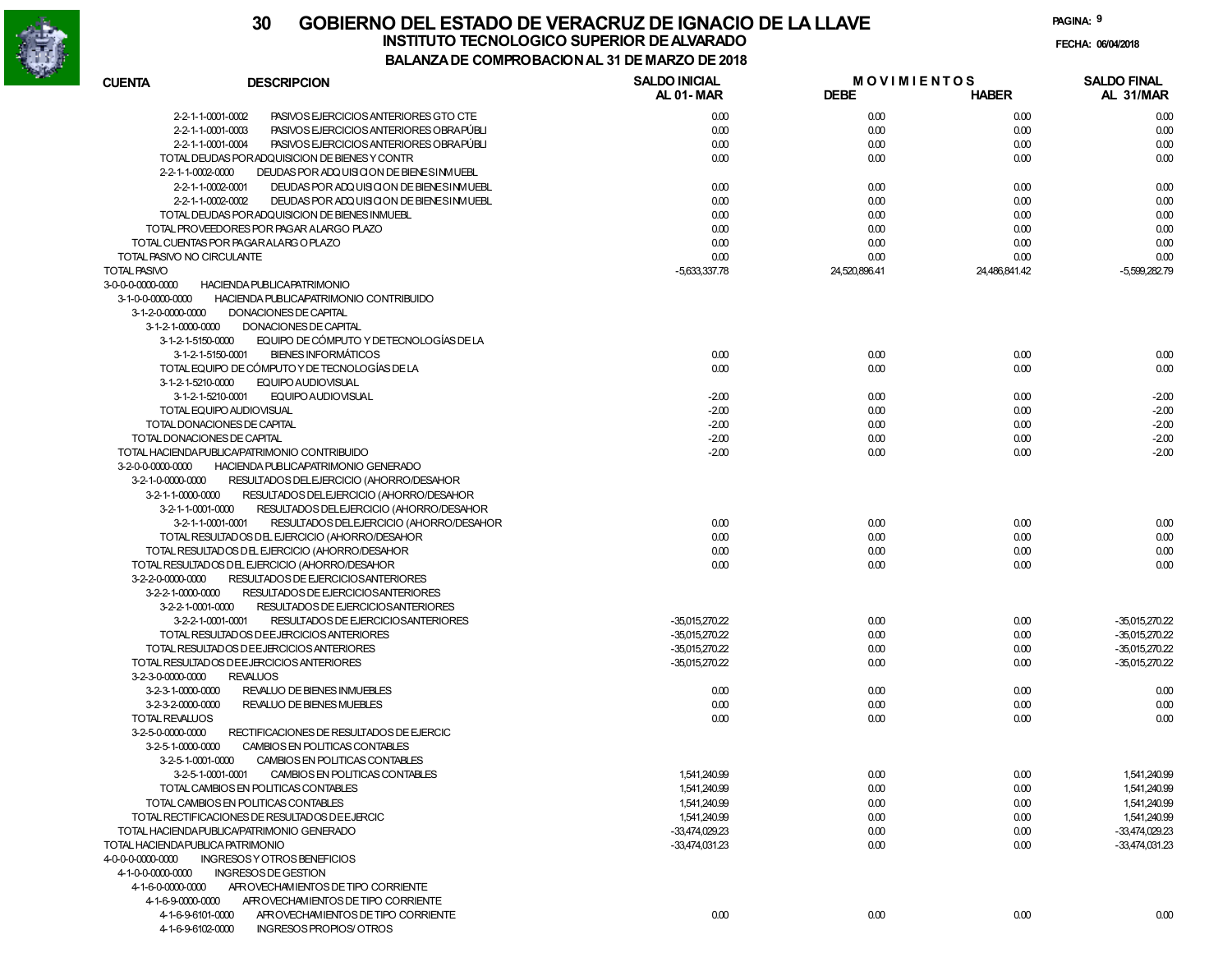

**PAGINA:10**

**FECHA:**

| <b>CUENTA</b><br><b>DESCRIPCION</b>                           | <b>SALDO INICIAL</b> | <b>MOVIMIENTOS</b> |                  | <b>SALDO FINAL</b> |
|---------------------------------------------------------------|----------------------|--------------------|------------------|--------------------|
|                                                               | AL 01-MAR            | <b>DEBE</b>        | <b>HABER</b>     | AL 31/MAR          |
| 4-1-6-9-6102-0001<br>SORTEOS COBAEV                           | 0.00                 | 0.00               | 0.00             | 0.00               |
| TOTAL INGRESOS PROPIOS/OTROS                                  | 0.00                 | 0.00               | 0.00             | 0.00               |
| TOTALAPROVECHAMIENTOS DE TIPO CORRIENTE                       | 0.00                 | 0.00               | 0.00             | 0.00               |
| TOTALAPROVECHAMIENTOS DE TIPO CORRIENTE                       | 0.00                 | 0.00               | 0.00             | 0.00               |
| 4-1-7-0-0000-0000<br>INGRESOS POR VENTA DE BIENES Y SERVICIOS |                      |                    |                  |                    |
| 4-1-7-3-0000-0000<br>INGRESOS POR VENTA DE BIENES Y SERVICIOS |                      |                    |                  |                    |
| 4-1-7-3-7101-0000<br>INGRESOS POR VENTA DE BIENES Y SERVICIOS |                      |                    |                  |                    |
| SERVICIOS PARA ESTUDIANTES<br>4-1-7-3-7101-0006               |                      |                    |                  |                    |
|                                                               | $-4,900,416.97$      | 0.00               | 511,176.42       | $-5,411,593.39$    |
| 4-1-7-3-7101-0011<br>SERVICIOS DIVERSOS                       | 0.00                 | 0.00               | 0.00             | 0.00               |
| TOTAL INGRESOS POR VENTA DE BIENESY SERVICIOS                 | $-4,900,416.97$      | 0.00               | 511,176.42       | $-5,411,593.39$    |
| TOTAL INGRESOS POR VENTA DE BIENESY SERVICIOS                 | -4,900,416.97        | 0.00               | 511, 176.42      | $-5,411,593.39$    |
| TOTAL INGRESOS POR VENTA DE BIENESY SERVICIOS                 | $-4,900,416.97$      | 0.00               | 511,176.42       | $-5,411,593.39$    |
| TOTAL INGRESOS DE GESTION                                     | -4,900,416.97        | 0.00               | 511,176.42       | $-5,411,593.39$    |
| 4-2-0-0-0000-0000<br>PARTICIPACIONES, APORTACIONES, TRANSFERE |                      |                    |                  |                    |
| 4-2-2-0-0000-0000<br>TRANSFERENCIAS, ASIGNACIONES, SUBSIDIOS  |                      |                    |                  |                    |
| 4-2-2-1-0000-0000<br>TRANSFERENCIAS INTERNAS YASIGNACIONES A  |                      |                    |                  |                    |
| 4-2-2-1-9101-0000<br>PROVENIENTES DE GOBIERNO ESTATAL         |                      |                    |                  |                    |
| 4-2-2-1-9101-0001<br><b>GASTO CORRIENTE ESTATAL</b>           | $-5,758,203.00$      | 0.00               | 2,259,548.00     | $-8,017,751.00$    |
| INFRAESTRUCTURA PARAEL DESARROLLO<br>4-2-2-1-9101-0002        | 0.00                 | 0.00               | 0.00             | 0.00               |
| 4-2-2-1-9101-0003<br>CONVENIOS FEDERALES                      | 0.00                 | 0.00               | 0.00             | 0.00               |
| TOTAL PROVENIENTES DE GOBIERNO ESTATAL                        | $-5,758,203.00$      | 0.00               | 2,259,548.00     | $-8,017,751.00$    |
| 4-2-2-1-9102-0000<br>PROVENIENTES DE GOBIERNO FEDERAL         |                      |                    |                  |                    |
|                                                               |                      |                    |                  |                    |
| 4-2-2-1-9102-0001<br>SUBSIDIO FEDERAL                         | $-5,758,203.00$      | 0.00               | 2,259,548.00     | $-8,017,751.00$    |
| SUBSIDIOS EDUCACIONALES-BECAS<br>4-2-2-1-9102-0002            | 0.00                 | 0.00               | 0.00             | 0.00               |
| TOTAL PROVENIENTES DE GOBIERNO FEDERAL                        | $-5,758,203.00$      | 0.00               | 2,259,548.00     | $-8.017.751.00$    |
| TOTAL TRANSFERENCIAS INTERNASY ASIGNACIONESA                  | $-11,516,406.00$     | 0.00               | 4,519,096.00     | $-16,035,502.00$   |
| TOTAL TRANSFERENCIAS, ASIGNACIONES, SUBSIDIOS                 | $-11,516,406.00$     | 0.00               | 4,519,096.00     | $-16,035,502.00$   |
| TOTAL PARTICIPACIONES, APORTACIONES, TRANSFERE                | $-11,516,406.00$     | 0.00               | 4,519,096.00     | $-16,035,502.00$   |
| 4-3-0-0-0000-0000<br>OTROS INGRESOS Y BENEFICIOS              |                      |                    |                  |                    |
| 4-3-1-0-0000-0000<br><b>INGRESOS FINANCIEROS</b>              |                      |                    |                  |                    |
| 4-3-1-1-0000-0000<br>INTERESES GANADOS DE VALORES, CREDITOS,  |                      |                    |                  |                    |
| 4-3-1-1-0001-0000<br>PRODUCTOS FINANCIEROS                    |                      |                    |                  |                    |
| PRODUCTOS FINANCIEROS<br>4-3-1-1-0001-0001                    | 0.00                 | 0.00               | 0.00             | 0.00               |
| TOTAL PRODUCTOS FINANCIEROS                                   | 0.00                 | 0.00               | 0.00             | 0.00               |
| TOTAL INTERESES GANADOS DE VALORES, CREDITOS,                 | 0.00                 | 0.00               | 0.00             | 0.00               |
| TOTAL INGRESOS FINANCIEROS                                    | 0.00                 | 0.00               | 0.00             | 0.00               |
| 4-3-9-0-0000-0000<br>OTROS INGRESOS Y BENEFICIOS VARIOS       |                      |                    |                  |                    |
| 43990000-0000<br>OTROS INGRESOS Y BENEFICIOS VARIOS           |                      |                    |                  |                    |
|                                                               |                      |                    |                  |                    |
| OTROS INGRESOS Y BENEFICIOS VARIOS<br>43-9-9-0001-0000        |                      |                    |                  |                    |
| AFROVECHAMIENTOS VARIOS<br>4-3-9-9-0001-0001                  | 0.00                 | 0.00               | 0.00             | 0.00               |
| OTROS INGRESOS AR RENDAMIENTOS<br>43-9-9-0001-0002            | 0.00                 | 0.00               | 0.00             | 0.00               |
| USO DE DISPONIBILIDADES<br>4-3-9-9-0001-0003                  | 0.00                 | 0.00               | 0.00             | 0.00               |
| 4-3-9-9-0001-0004<br><b>DONATIVOS</b>                         | 0.00                 | 0.00               | 0.00             | 0.00               |
| 4-3-9-9-0001-0010<br>OTROS INGRESOS VARIOS                    | $-1,950.00$          | 0.00               | 12, 150, 007. 20 | $-12.151.957.20$   |
| TOTAL OTROS INGRESOS YBENEFICIOS VARIOS                       | $-1,950.00$          | 0.00               | 12, 150, 007. 20 | $-12.151.957.20$   |
| TOTAL OTROS INGRESOS YBENEFICIOS VARIOS                       | $-1,950.00$          | 0.00               | 12, 150, 007. 20 | $-12.151.957.20$   |
| TOTAL OTROS INGRESOS YBENEFICIOS VARIOS                       | $-1,950.00$          | 0.00               | 12,150,007.20    | $-12,151,957.20$   |
| TOTAL OTROS INGRESOS YBENEFICIOS                              | $-1,950.00$          | 0.00               | 12, 150, 007. 20 | $-12,151,957.20$   |
| TOTAL INGRESOS Y OTROS BENEFICIOS                             | $-16,418,772.97$     | 0.00               | 17, 180, 279.62  | $-33,599,052.59$   |
| 5-0-0-0-0000-0000<br><b>GASTOS Y OT RAS FERDIDAS</b>          |                      |                    |                  |                    |
| 5-1-0-0-0000-0000<br><b>GASTO DE FUNCIONAMIENTO</b>           |                      |                    |                  |                    |
| SERVICIOS PERSONALES<br>5-1-1-0-0000-0000                     |                      |                    |                  |                    |
| REMUNERACIONES ALPERSONAL DE CARÁCTER P                       |                      |                    |                  |                    |
| 5-1-1-1-0000-0000                                             |                      |                    |                  |                    |
| 5-1-1-1-1110-0000<br><b>DIETAS</b>                            |                      |                    |                  |                    |
| 5-1-1-1-1110-0001<br><b>DIETAS</b>                            | 0.00                 | 0.00               | 0.00             | 0.00               |
| <b>TOTAL DIETAS</b>                                           | 0.00                 | 0.00               | 0.00             | 0.00               |
| 5-1-1-1-1120-0000<br><b>HABERES</b>                           | 0.00                 | 0.00               | 0.00             | 0.00               |
| 5-1-1-1-1130-0000<br>SUELDOS BASE AL PERSONAL PERMANENTE      |                      |                    |                  |                    |
| SUELDOS Y SALARIOS<br>5-1-1-1-1130-0001                       | 4,972,459.10         | 2,565,615.29       | 0.00             | 7,538,074.39       |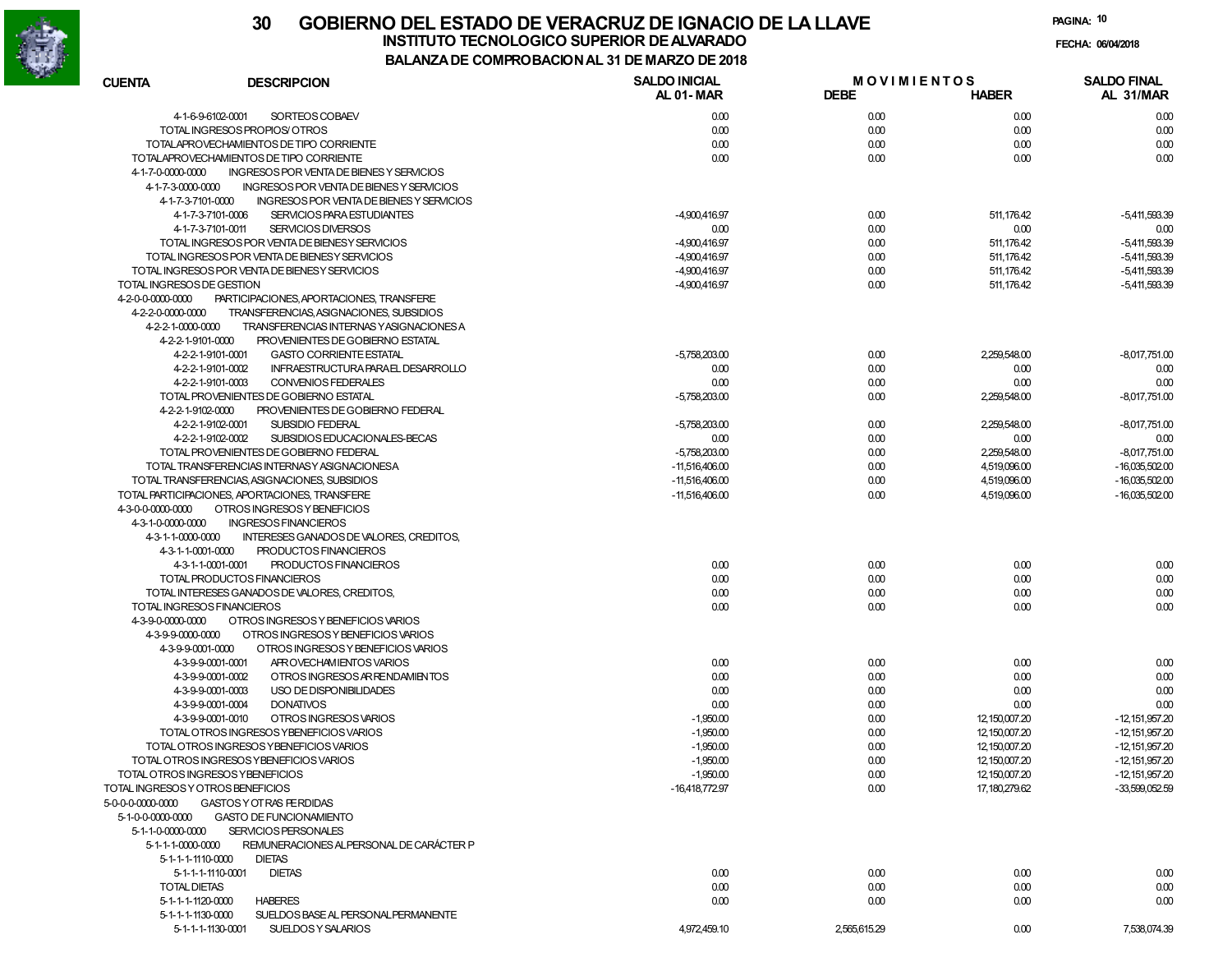

|                        |                                                            | " NYPAYN'NAL JI DL MA                    |                                   |              |                                 |
|------------------------|------------------------------------------------------------|------------------------------------------|-----------------------------------|--------------|---------------------------------|
| <b>CUENTA</b>          | <b>DESCRIPCION</b>                                         | <b>SALDO INICIAL</b><br><b>AL 01-MAR</b> | <b>MOVIMIENTOS</b><br><b>DEBE</b> | <b>HABER</b> | <b>SALDO FINAL</b><br>AL 31/MAR |
|                        | TOTAL SUELDOS BASEAL PERSONAL PERMANENTE                   | 4,972,459.10                             | 2,565,615.29                      | 0.00         | 7,538,074.39                    |
| 5-1-1-1-1140-0000      | REMUNERACIONES POR ADSCRIPCIÓN LABORAL E                   | 0.00                                     | 0.00                              | 0.00         | 0.00                            |
|                        | TOTAL REMUNERACIONESAL PERSONAL DE CARÁCTER P              | 4,972,459.10                             | 2,565,615.29                      | 0.00         | 7,538,074.39                    |
| 5-1-1-2-0000-0000      | REMUNERACIONES ALPERSONAL DE CARÁCTER T                    |                                          |                                   |              |                                 |
| 5-1-1-2-1210-0000      | HONORARIOS ASIMILABLES A SALARIOS                          |                                          |                                   |              |                                 |
| 5-1-1-2-1210-0001      | PERSONAL DE LISTA DE RAYA                                  | 0.00                                     | 0.00                              | 0.00         | 0.00                            |
| 5-1-1-2-1210-0002      | HONORARIOS PROFESIONALES                                   | 0.00                                     | 0.00                              | 0.00         | 0.00                            |
| 5-1-1-2-1210-0003      | HONORARIOS POR EJECUCIÓN                                   | 0.00                                     | 0.00                              | 0.00         | 0.00                            |
|                        | TOTAL HONORARIOSASIMILABLES ASALARIOS                      | 0.00                                     | 0.00                              | 0.00         | 0.00                            |
| 5-1-1-2-1220-0000      | SUELDOS BASEALPERSONAL EVENTUAL                            |                                          |                                   |              |                                 |
| 5-1-1-2-1220-0001      | SUELDOS ALPERSONAL EVENTUAL                                | 0.00                                     | 0.00                              | 0.00         | 0.00                            |
|                        | TOTAL SUELDOS BASEAL PERSONAL EVENTUAL                     | 0.00                                     | 0.00                              | 0.00         | 0.00                            |
| 5-1-1-2-1230-0000      | RETRIBUCIONES POR SERVICIOS DE CARÁCTER                    |                                          |                                   |              |                                 |
| 5-1-1-2-1230-0001      | REMUNERACIONES POR SERVICIOS ESPECIALES                    | 879,050.00                               | 597,786.00                        | 0.00         | 1,476,836.00                    |
|                        | TOTAL RETRIBUCIONES POR SERVICIOS DE CARÁCTER              | 879,050.00                               | 597,786.00                        | 0.00         | 1,476,836.00                    |
| 5-1-1-2-1240-0000      | RETRIBUCIÓN ALOS REPRESENTANTES DE LOS                     | 0.00                                     | 0.00                              | 0.00         | 0.00                            |
|                        | TOTAL REMUNERACIONESAL PERSONAL DE CARÁCTER T              | 879,050.00                               | 597,786.00                        | 0.00         | 1,476,836.00                    |
| 5-1-1-3-0000-0000      | REMUNERACIONES ADI CIONALE SY ESPECIALES                   |                                          |                                   |              |                                 |
| 5-1-1-3-1310-0000      | PRIMAS POR AÑO DE SERVICIOS EFECTIVOS PR                   |                                          |                                   |              |                                 |
| 5-1-1-3-1310-0001      | QUINQUENIOS                                                | 0.00                                     | 0.00                              | 0.00         | 0.00                            |
| 5-1-1-3-1310-0002      | QUINQUENIOS NUEVA GENERACION                               | 0.00                                     | 0.00                              | 0.00         | 0.00                            |
|                        | TOTAL PRIMAS PORAÑO DE SERVICIOS EFECTIVOS PR              | 0.00                                     | 0.00                              | 0.00         | 0.00                            |
| 5-1-1-3-1320-0000      | PRIMAS DE VACACIONES, DOMINICAL Y GRATIF                   |                                          |                                   |              |                                 |
| 5-1-1-3-1320-0001      | PRIMA DOMINICAL                                            | 0.00                                     | 0.00                              | 0.00         | 0.00                            |
| 5-1-1-3-1320-0002      | <b>GRATIFICACION ANUAL</b>                                 | 16,690.98                                | 0.00                              | 0.00         | 16,690.98                       |
| 5-1-1-3-1320-0003      | PRIMA VACACIONAL                                           | 14,723.01                                | 1.000.212.09                      | 0.00         | 1,014,935.10                    |
| 5-1-1-3-1320-0004      | <b>BONO ANUALDE DESPENSA</b>                               | 0.00                                     | 0.00                              | 0.00         | 0.00                            |
|                        | TOTAL PRIMAS DE VACACIONES, DOMINICAL YG RATIF             | 31,413.99                                | 1,000,212.09                      | 0.00         | 1.031.626.08                    |
| 5-1-1-3-1330-0000      | <b>HORAS EXTRAORDINARIAS</b>                               |                                          |                                   |              |                                 |
| 5-1-1-3-1330-0001      | COMPENSACION POR SERVICIOS DE TURNO VESP                   | 0.00                                     | 0.00                              | 0.00         | 0.00                            |
|                        | TOTAL HORAS EXTRAORDINARIAS                                | 0.00                                     | 0.00                              | 0.00         | 0.00                            |
| 5-1-1-3-1340-0000      | <b>COMPENSACIONES</b>                                      |                                          |                                   |              |                                 |
| 5-1-1-3-1340-0001      | COMPENSACIONES FIJAS                                       | 0.00                                     | 0.00                              | 0.00         | 0.00                            |
| 5-1-1-3-1340-0003      | PARTICIPACIONESAL PERSONAL                                 | 0.00                                     | 0.00                              | 0.00         | 0.00                            |
| 5-1-1-3-1340-0005      | COMPENSACION POR AJUSTE DECALENDARIO                       | 0.00                                     | 0.00                              | 0.00         | 0.00                            |
| 5-1-1-3-1340-0006      | COMPENSACION DOCENTE                                       | 0.00                                     | 0.00                              | 0.00         | 0.00                            |
| 5-1-1-3-1340-0007      | COMPENSACION AD MINIST RATIVA                              | 0.00                                     | 0.00                              | 0.00         | 0.00                            |
|                        | TOTAL COMPENSACIONES                                       | 0.00                                     | 0.00                              | 0.00         | 0.00                            |
| 5-1-1-3-1350-0000      | <b>SOBREHABERES</b>                                        | 0.00                                     | 0.00                              | 0.00         | 0.00                            |
| 5-1-1-3-1360-0000      | ASIGNACIONES DE TÉCNICO, DE MANDO, POR C                   | 0.00                                     | 0.00                              | 0.00         | 0.00                            |
| 5-1-1-3-1370-0000      | <b>HONORARIOS ESPECIALES</b>                               | 0.00                                     | 0.00                              | 0.00         | 0.00                            |
| 5-1-1-3-1380-0000      | PARTICIPACIONES POR VIGILANCIA EN EL CUM                   | 0.00                                     | 0.00                              | 0.00         | 0.00                            |
|                        | TOTAL REMUNERACIONES ADICIONALES Y ESPECIALES              | 31,413.99                                | 1,000,212.09                      | 0.00         | 1,031,626.08                    |
| 5-1-1-4-0000-0000      | <b>SEGURIDAD SOCIAL</b>                                    |                                          |                                   |              |                                 |
| 5-1-1-4-1410-0000      | APO RTACIONES DE SEGURIDAD SOCIAL                          |                                          |                                   |              |                                 |
| 5-1-1-4-1410-0001      |                                                            |                                          |                                   |              |                                 |
|                        | INSTITUTO MEXICANO DEL SEGURO SO CIAL                      | 168, 133.23                              | 157,123.96                        | 0.00         | 325,257.19                      |
| 5-1-1-4-1410-0002      | SEGURO INSTITUCIONAL                                       | 0.00                                     | 0.00                              | 0.00         | 0.00                            |
| 5-1-1-4-1410-0003      | INSTITUTO DE SEGURIDAD Y SERVICIOS SOCIA                   | 0.00                                     | 0.00                              | 0.00         | 0.00                            |
| 5-1-1-4-1410-0004      | SEGURO DE VIDAY PAGO DE MARCHA                             | 0.00                                     | 169,253.76                        | 0.00         | 169,253.76                      |
|                        | TOTALAPORTACIONES DE SEGURIDAD SOCIAL                      | 168, 133.23                              | 326,377.72                        | 0.00         | 494,510.95                      |
| 5-1-1-4-1420-0000      | APO RTACIONESA FONDOS DE VIVIENDA                          |                                          |                                   |              |                                 |
| 5-1-1-4-1420-0002      | <b>INFONAVIT</b>                                           | 0.00                                     | 299,938.55                        | 0.00         | 299,938.55                      |
|                        | TOTALAPORTACIONES AFONDOS DE VIVIENDA                      | 0.00                                     | 299,938.55                        | 0.00         | 299,938.55                      |
| 5-1-1-4-1430-0000      | APO RTACIONESAL SISTEMA PARAEL RETIRO                      |                                          |                                   |              |                                 |
| 5-1-1-4-1430-0001      | SISTEMA DE AHORRO PARA EL RETIRO                           | 0.00                                     | 356,389.54                        | 0.00         | 356,389.54                      |
| 5-1-1-4-1430-0002      | <b>SEGURO DE RETIRO</b>                                    | 0.00                                     | 0.00                              | 0.00         | 0.00                            |
|                        | TOTALAPORTACIONES AL SISTEMA PARA EL RETIRO                | 0.00                                     | 356,389.54                        | 0.00         | 356,389.54                      |
| TOTAL SEGURIDAD SOCIAL |                                                            | 168, 133.23                              | 982,705.81                        | 0.00         | 1,150,839.04                    |
|                        | 5-1-1-5-0000-0000 OTRAS PRESTACIONES SOCIALES Y ECONÓMICAS |                                          |                                   |              |                                 |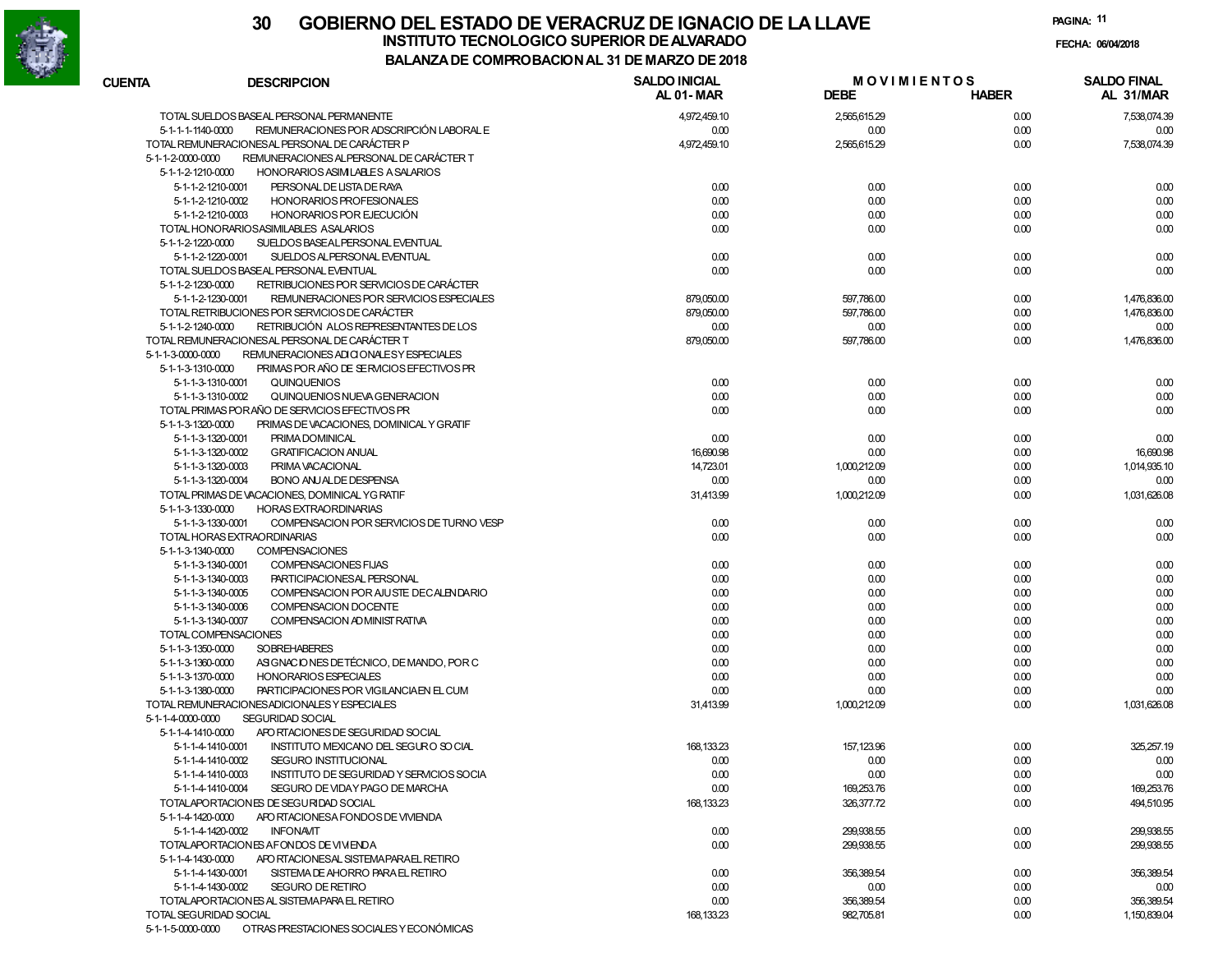

5-1-2-1-0000-0000 MATERIALES DE ADMINISTRACIÓN, EMISIÓN DE

#### **30 GOBIERNO DEL ESTADO DE VERACRUZ DE IGNACIO DE LA LLAVEFECHA: 06/04/2018 BALANZA DE COMPROBACION AL 31 DE MARZO DE 2018INSTITUTO TECNOLOGICO SUPERIOR DE ALVARADO**

| 5-1-1-5-1510-0000<br>CUOTAS PARAEL FONDO DEAHORRO Y FONDO D<br>5-1-1-5-1510-0001<br>CUOTAS PARAEL FONDO DEAHORRO Y FONDO D<br>30,945.85<br>15,816.94<br>0.00<br>TOTAL CUOTAS PARA EL FONDO DEAHORRO Y FONDO D<br>30,945.85<br>15,816.94<br>0.00<br>5-1-1-5-1520-0000<br><b>INDEMNIZACIONES</b><br>5-1-1-5-1520-0001<br>PENSIONES, JUBILACIONES E INDEMNIZACIONE<br>0.00<br>0.00<br>0.00<br>0.00<br>TOTAL INDEMNIZACIONES<br>0.00<br>0.00<br>0.00<br>5-1-1-5-1530-0000<br>PRESTACIONES Y HABERES DE RETIRO<br>5-1-1-5-1530-0001<br>LIQUIDACIONES POR INDEMNIZACIONES Y POR<br>0.00<br>0.00<br>0.00<br>0.00<br>0.00<br>TOTAL PRESTACIONES Y HABERES DE RETIRO<br>0.00<br>0.00<br>0.00<br>5-1-1-5-1540-0000<br>PRESTACIONES CONTRACTUALES<br>5-1-1-5-1540-0001<br><b>AYUDAPARAPASAJES</b><br>0.00<br>0.00<br>0.00<br>0.00<br>5-1-1-5-1540-0002<br>AYUDA PARALENTES Y APARATOS ORTOPEDICOS<br>37,500.00<br>32,500.00<br>0.00<br>70,000.00<br>5-1-1-5-1540-0003<br>MATERIAL DIDACTICO<br>104,022.10<br>52,081.53<br>0.00<br>156, 103.63<br>5-1-1-5-1540-0004<br><b>DESPENSA</b><br>340,082.37<br>172,281.39<br>0.00<br>512,363.76<br>5-1-1-5-1540-0005<br>PREVISION SOCIAL MULTIPLE<br>0.00<br>0.00<br>0.00<br>0.00<br>5-1-1-5-1540-0006<br>COMPENSACION POR ACTIVIDAD CURRICULAR<br>0.00<br>0.00<br>0.00<br>0.00<br>5-1-1-5-1540-0007<br>PAGO DE DIAS ECONOMICOS NO DISFRUTADOS<br>0.00<br>0.00<br>0.00<br>0.00<br>5-1-1-5-1540-0008<br>ASIGNACION DOCENTE GENERICA<br>0.00<br>0.00<br>0.00<br>0.00<br>5-1-1-5-1540-0009<br>ASIGNACION DOCENTE ESPECIFICA<br>0.00<br>0.00<br>0.00<br>0.00<br>5-1-1-5-1540-0010<br>AYUDA PARA IMPRESION DE TESIS<br>0.00<br>0.00<br>0.00<br>0.00<br>0.00<br>5-1-1-5-1540-0011<br>CANASTILLA MATERNAL<br>0.00<br>0.00<br>0.00<br>5-1-1-5-1540-0013<br>SERVICIO DE GUARDERIAS<br>4,000.00<br>3,100.00<br>0.00<br>5-1-1-5-1540-0014<br>AYUDA PARAADQUISICION DE UTILES ESCOLAR<br>0.00<br>0.00<br>0.00<br>5-1-1-5-1540-0016<br>COMPENSACION POR ACTUACIONY PRODUCTIVID<br>0.00<br>0.00<br>0.00<br>5-1-1-5-1540-0017<br>PAGO DEL DIA DE LAMADRES<br>0.00<br>0.00<br>0.00<br>0.00<br>5-1-1-5-1540-0018<br>AYUDA ASU FERVISORES PARA GASTOS DE TRAS<br>0.00<br>0.00<br>5-1-1-5-1540-0019<br><b>GRATIFICACION ADMINISTRATIVA</b><br>0.00<br>0.00<br>0.00<br>5-1-1-5-1540-0025<br>ASIGNACION FOR ACTIVIDADES CULTURALES<br>0.00<br>0.00<br>0.00<br>5-1-1-5-1540-0027<br>APO YO A LAINTEGRACION EDUCATIVA<br>0.00<br>0.00<br>0.00<br>0.00<br>5-1-1-5-1540-0029<br>AYUDADE PREVISION SOCIAL POR RIESGO DE<br>0.00<br>0.00<br>0.00<br>0.00<br>5-1-1-5-1540-0030<br><b>GRATIFICACION EXTRAORDINARIA</b><br>0.00<br>0.00<br>0.00<br>5-1-1-5-1540-0031<br><b>GRATIFICACION</b><br>101,740.50<br>0.00<br>0.00<br>101,740.50<br>TOTAL PRESTACIONES CONTRACTUALES<br>587,344.97<br>259,962.92<br>0.00<br>847,307.89<br>APO YO SA LACAPACITACIÓN DE LOS SERVIDOR<br>5-1-1-5-1550-0000<br>5-1-1-5-1550-0002<br>AYUDA PARA CAPACITACION Y DESARROLLO<br>0.00<br>0.00<br>0.00<br>0.00<br>TOTALAPOYOS ALA CAPACITACIÓN DELOS SERVIDOR<br>0.00<br>0.00<br>0.00<br>0.00<br>OTRAS PRESTACIONES SOCIALES Y ECONÓMICAS<br>5-1-1-5-1590-0000<br>0.00<br>0.00<br>0.00<br>0.00<br>TOTAL OTRAS PRESTACIONES SOCIALES Y ECONÓMICAS<br>618,290.82<br>275,779.86<br>0.00<br>894,070.68<br>5-1-1-6-0000-0000<br>PAGO DE ESTIMULOS ASERVIDORES PÚBLICOS<br>PREVISIONES DE CARÁCTER LABORAL, ECONÓMI<br>5-1-1-6-1610-0000<br>5-1-1-6-1610-0001<br>PROVISIONES SALARIALES Y ECONOMICAS<br>0.00<br>0.00<br>0.00<br>0.00<br>TOTAL PREVISIONES DE CARÁCTER LABORAL, ECONÓMI<br>0.00<br>0.00<br>0.00<br>0.00<br>5-1-1-6-1710-0000<br><b>ESTIMULOS</b><br>5-1-1-6-1710-0001<br>ESTIMULO POR ANTIGUEDAD<br>70,559.17<br>19,061.92<br>0.00<br>89,621.09<br>5-1-1-6-1710-0002<br><b>ESTIMULO POR LICENCIATURA</b><br>8,285.12<br>4,000.00<br>0.00<br>5-1-1-6-1710-0003<br><b>TITULACIONES</b><br>0.00<br>0.00<br>0.00<br>5-1-1-6-1710-0004<br>ESTIMULO POR PUNTUALIDAD YASISTENCIA<br>159,934.34<br>80,932.46<br>0.00<br>5-1-1-6-1710-0005<br>ESTIMULO POR ANTIGUEDAD (DOCENTE)<br>0.00<br>0.00<br>0.00<br>5-1-1-6-1710-0006<br><b>ESTIMULO ASERVIDORES PUBLICOS</b><br>0.00<br>0.00<br>0.00<br>5-1-1-6-1710-0007<br>PREMIO MENSUAL POR BUEN DESEMPEÑO<br>0.00<br>0.00<br>0.00<br>5-1-1-6-1710-0008<br>ESTIMULO POR PRODUCTIVIDAD<br>461,030.40<br>0.00<br>0.00<br>461,030.40<br>5-1-1-6-1710-0009<br>SERVICIOS COCURRICULARES<br>0.00<br>0.00<br>0.00<br>0.00<br>5-1-1-6-1710-0010<br>ESTIMULO ALDESTACADO DESEMPEÑO<br>0.00<br>0.00<br>0.00<br>0.00<br>TOTAL ESTÍMULOS<br>699,809.03<br>103,994.38<br>0.00<br>803,803.41<br>5-1-1-6-1720-0000<br><b>RECOMPENSAS</b><br>0.00<br>0.00<br>0.00<br>0.00<br>TOTAL PAGO DE ESTIMULOS ASERVIDORES PÚBLICOS<br>699,809.03<br>103,994.38<br>0.00<br>803,803.41<br>TOTAL SERVICIOS PERSONALES<br>7,369,156.17<br>5,526,093.43<br>0.00<br>12,895,249.60<br>5-1-2-0-0000-0000<br>MATERIALES Y SUMINISTROS | <b>CUENTA</b> | <b>DESCRIPCION</b> | <b>SALDO INICIAL</b><br>AL 01-MAR | <b>MOVIMIENTOS</b><br><b>DEBE</b> | <b>HABER</b> | <b>SALDO FINAL</b><br>AL 31/MAR |
|------------------------------------------------------------------------------------------------------------------------------------------------------------------------------------------------------------------------------------------------------------------------------------------------------------------------------------------------------------------------------------------------------------------------------------------------------------------------------------------------------------------------------------------------------------------------------------------------------------------------------------------------------------------------------------------------------------------------------------------------------------------------------------------------------------------------------------------------------------------------------------------------------------------------------------------------------------------------------------------------------------------------------------------------------------------------------------------------------------------------------------------------------------------------------------------------------------------------------------------------------------------------------------------------------------------------------------------------------------------------------------------------------------------------------------------------------------------------------------------------------------------------------------------------------------------------------------------------------------------------------------------------------------------------------------------------------------------------------------------------------------------------------------------------------------------------------------------------------------------------------------------------------------------------------------------------------------------------------------------------------------------------------------------------------------------------------------------------------------------------------------------------------------------------------------------------------------------------------------------------------------------------------------------------------------------------------------------------------------------------------------------------------------------------------------------------------------------------------------------------------------------------------------------------------------------------------------------------------------------------------------------------------------------------------------------------------------------------------------------------------------------------------------------------------------------------------------------------------------------------------------------------------------------------------------------------------------------------------------------------------------------------------------------------------------------------------------------------------------------------------------------------------------------------------------------------------------------------------------------------------------------------------------------------------------------------------------------------------------------------------------------------------------------------------------------------------------------------------------------------------------------------------------------------------------------------------------------------------------------------------------------------------------------------------------------------------------------------------------------------------------------------------------------------------------------------------------------------------------------------------------------------------------------------------------------------------------------------------------------------------------------------------------------------------------------------------------------------------------------------------------------------------------------------------------------------------------------------------------------------------------------------------------------------------------------------------------------------------------------------------------------------------------------------------------------------------------------------------------------------------------------------------------------------------------------------------------------------------------------------------------------------------------------------------------------------------------------------------------------------------------------------------------------------------------------------------------------------------------------------------------------------------------------------------|---------------|--------------------|-----------------------------------|-----------------------------------|--------------|---------------------------------|
|                                                                                                                                                                                                                                                                                                                                                                                                                                                                                                                                                                                                                                                                                                                                                                                                                                                                                                                                                                                                                                                                                                                                                                                                                                                                                                                                                                                                                                                                                                                                                                                                                                                                                                                                                                                                                                                                                                                                                                                                                                                                                                                                                                                                                                                                                                                                                                                                                                                                                                                                                                                                                                                                                                                                                                                                                                                                                                                                                                                                                                                                                                                                                                                                                                                                                                                                                                                                                                                                                                                                                                                                                                                                                                                                                                                                                                                                                                                                                                                                                                                                                                                                                                                                                                                                                                                                                                                                                                                                                                                                                                                                                                                                                                                                                                                                                                                                                                                              |               |                    |                                   |                                   |              |                                 |
|                                                                                                                                                                                                                                                                                                                                                                                                                                                                                                                                                                                                                                                                                                                                                                                                                                                                                                                                                                                                                                                                                                                                                                                                                                                                                                                                                                                                                                                                                                                                                                                                                                                                                                                                                                                                                                                                                                                                                                                                                                                                                                                                                                                                                                                                                                                                                                                                                                                                                                                                                                                                                                                                                                                                                                                                                                                                                                                                                                                                                                                                                                                                                                                                                                                                                                                                                                                                                                                                                                                                                                                                                                                                                                                                                                                                                                                                                                                                                                                                                                                                                                                                                                                                                                                                                                                                                                                                                                                                                                                                                                                                                                                                                                                                                                                                                                                                                                                              |               |                    |                                   |                                   |              | 46,762.79                       |
|                                                                                                                                                                                                                                                                                                                                                                                                                                                                                                                                                                                                                                                                                                                                                                                                                                                                                                                                                                                                                                                                                                                                                                                                                                                                                                                                                                                                                                                                                                                                                                                                                                                                                                                                                                                                                                                                                                                                                                                                                                                                                                                                                                                                                                                                                                                                                                                                                                                                                                                                                                                                                                                                                                                                                                                                                                                                                                                                                                                                                                                                                                                                                                                                                                                                                                                                                                                                                                                                                                                                                                                                                                                                                                                                                                                                                                                                                                                                                                                                                                                                                                                                                                                                                                                                                                                                                                                                                                                                                                                                                                                                                                                                                                                                                                                                                                                                                                                              |               |                    |                                   |                                   |              | 46,762.79                       |
|                                                                                                                                                                                                                                                                                                                                                                                                                                                                                                                                                                                                                                                                                                                                                                                                                                                                                                                                                                                                                                                                                                                                                                                                                                                                                                                                                                                                                                                                                                                                                                                                                                                                                                                                                                                                                                                                                                                                                                                                                                                                                                                                                                                                                                                                                                                                                                                                                                                                                                                                                                                                                                                                                                                                                                                                                                                                                                                                                                                                                                                                                                                                                                                                                                                                                                                                                                                                                                                                                                                                                                                                                                                                                                                                                                                                                                                                                                                                                                                                                                                                                                                                                                                                                                                                                                                                                                                                                                                                                                                                                                                                                                                                                                                                                                                                                                                                                                                              |               |                    |                                   |                                   |              |                                 |
|                                                                                                                                                                                                                                                                                                                                                                                                                                                                                                                                                                                                                                                                                                                                                                                                                                                                                                                                                                                                                                                                                                                                                                                                                                                                                                                                                                                                                                                                                                                                                                                                                                                                                                                                                                                                                                                                                                                                                                                                                                                                                                                                                                                                                                                                                                                                                                                                                                                                                                                                                                                                                                                                                                                                                                                                                                                                                                                                                                                                                                                                                                                                                                                                                                                                                                                                                                                                                                                                                                                                                                                                                                                                                                                                                                                                                                                                                                                                                                                                                                                                                                                                                                                                                                                                                                                                                                                                                                                                                                                                                                                                                                                                                                                                                                                                                                                                                                                              |               |                    |                                   |                                   |              | 0.00                            |
|                                                                                                                                                                                                                                                                                                                                                                                                                                                                                                                                                                                                                                                                                                                                                                                                                                                                                                                                                                                                                                                                                                                                                                                                                                                                                                                                                                                                                                                                                                                                                                                                                                                                                                                                                                                                                                                                                                                                                                                                                                                                                                                                                                                                                                                                                                                                                                                                                                                                                                                                                                                                                                                                                                                                                                                                                                                                                                                                                                                                                                                                                                                                                                                                                                                                                                                                                                                                                                                                                                                                                                                                                                                                                                                                                                                                                                                                                                                                                                                                                                                                                                                                                                                                                                                                                                                                                                                                                                                                                                                                                                                                                                                                                                                                                                                                                                                                                                                              |               |                    |                                   |                                   |              |                                 |
|                                                                                                                                                                                                                                                                                                                                                                                                                                                                                                                                                                                                                                                                                                                                                                                                                                                                                                                                                                                                                                                                                                                                                                                                                                                                                                                                                                                                                                                                                                                                                                                                                                                                                                                                                                                                                                                                                                                                                                                                                                                                                                                                                                                                                                                                                                                                                                                                                                                                                                                                                                                                                                                                                                                                                                                                                                                                                                                                                                                                                                                                                                                                                                                                                                                                                                                                                                                                                                                                                                                                                                                                                                                                                                                                                                                                                                                                                                                                                                                                                                                                                                                                                                                                                                                                                                                                                                                                                                                                                                                                                                                                                                                                                                                                                                                                                                                                                                                              |               |                    |                                   |                                   |              |                                 |
|                                                                                                                                                                                                                                                                                                                                                                                                                                                                                                                                                                                                                                                                                                                                                                                                                                                                                                                                                                                                                                                                                                                                                                                                                                                                                                                                                                                                                                                                                                                                                                                                                                                                                                                                                                                                                                                                                                                                                                                                                                                                                                                                                                                                                                                                                                                                                                                                                                                                                                                                                                                                                                                                                                                                                                                                                                                                                                                                                                                                                                                                                                                                                                                                                                                                                                                                                                                                                                                                                                                                                                                                                                                                                                                                                                                                                                                                                                                                                                                                                                                                                                                                                                                                                                                                                                                                                                                                                                                                                                                                                                                                                                                                                                                                                                                                                                                                                                                              |               |                    |                                   |                                   |              |                                 |
|                                                                                                                                                                                                                                                                                                                                                                                                                                                                                                                                                                                                                                                                                                                                                                                                                                                                                                                                                                                                                                                                                                                                                                                                                                                                                                                                                                                                                                                                                                                                                                                                                                                                                                                                                                                                                                                                                                                                                                                                                                                                                                                                                                                                                                                                                                                                                                                                                                                                                                                                                                                                                                                                                                                                                                                                                                                                                                                                                                                                                                                                                                                                                                                                                                                                                                                                                                                                                                                                                                                                                                                                                                                                                                                                                                                                                                                                                                                                                                                                                                                                                                                                                                                                                                                                                                                                                                                                                                                                                                                                                                                                                                                                                                                                                                                                                                                                                                                              |               |                    |                                   |                                   |              |                                 |
|                                                                                                                                                                                                                                                                                                                                                                                                                                                                                                                                                                                                                                                                                                                                                                                                                                                                                                                                                                                                                                                                                                                                                                                                                                                                                                                                                                                                                                                                                                                                                                                                                                                                                                                                                                                                                                                                                                                                                                                                                                                                                                                                                                                                                                                                                                                                                                                                                                                                                                                                                                                                                                                                                                                                                                                                                                                                                                                                                                                                                                                                                                                                                                                                                                                                                                                                                                                                                                                                                                                                                                                                                                                                                                                                                                                                                                                                                                                                                                                                                                                                                                                                                                                                                                                                                                                                                                                                                                                                                                                                                                                                                                                                                                                                                                                                                                                                                                                              |               |                    |                                   |                                   |              |                                 |
|                                                                                                                                                                                                                                                                                                                                                                                                                                                                                                                                                                                                                                                                                                                                                                                                                                                                                                                                                                                                                                                                                                                                                                                                                                                                                                                                                                                                                                                                                                                                                                                                                                                                                                                                                                                                                                                                                                                                                                                                                                                                                                                                                                                                                                                                                                                                                                                                                                                                                                                                                                                                                                                                                                                                                                                                                                                                                                                                                                                                                                                                                                                                                                                                                                                                                                                                                                                                                                                                                                                                                                                                                                                                                                                                                                                                                                                                                                                                                                                                                                                                                                                                                                                                                                                                                                                                                                                                                                                                                                                                                                                                                                                                                                                                                                                                                                                                                                                              |               |                    |                                   |                                   |              |                                 |
|                                                                                                                                                                                                                                                                                                                                                                                                                                                                                                                                                                                                                                                                                                                                                                                                                                                                                                                                                                                                                                                                                                                                                                                                                                                                                                                                                                                                                                                                                                                                                                                                                                                                                                                                                                                                                                                                                                                                                                                                                                                                                                                                                                                                                                                                                                                                                                                                                                                                                                                                                                                                                                                                                                                                                                                                                                                                                                                                                                                                                                                                                                                                                                                                                                                                                                                                                                                                                                                                                                                                                                                                                                                                                                                                                                                                                                                                                                                                                                                                                                                                                                                                                                                                                                                                                                                                                                                                                                                                                                                                                                                                                                                                                                                                                                                                                                                                                                                              |               |                    |                                   |                                   |              |                                 |
|                                                                                                                                                                                                                                                                                                                                                                                                                                                                                                                                                                                                                                                                                                                                                                                                                                                                                                                                                                                                                                                                                                                                                                                                                                                                                                                                                                                                                                                                                                                                                                                                                                                                                                                                                                                                                                                                                                                                                                                                                                                                                                                                                                                                                                                                                                                                                                                                                                                                                                                                                                                                                                                                                                                                                                                                                                                                                                                                                                                                                                                                                                                                                                                                                                                                                                                                                                                                                                                                                                                                                                                                                                                                                                                                                                                                                                                                                                                                                                                                                                                                                                                                                                                                                                                                                                                                                                                                                                                                                                                                                                                                                                                                                                                                                                                                                                                                                                                              |               |                    |                                   |                                   |              |                                 |
|                                                                                                                                                                                                                                                                                                                                                                                                                                                                                                                                                                                                                                                                                                                                                                                                                                                                                                                                                                                                                                                                                                                                                                                                                                                                                                                                                                                                                                                                                                                                                                                                                                                                                                                                                                                                                                                                                                                                                                                                                                                                                                                                                                                                                                                                                                                                                                                                                                                                                                                                                                                                                                                                                                                                                                                                                                                                                                                                                                                                                                                                                                                                                                                                                                                                                                                                                                                                                                                                                                                                                                                                                                                                                                                                                                                                                                                                                                                                                                                                                                                                                                                                                                                                                                                                                                                                                                                                                                                                                                                                                                                                                                                                                                                                                                                                                                                                                                                              |               |                    |                                   |                                   |              |                                 |
|                                                                                                                                                                                                                                                                                                                                                                                                                                                                                                                                                                                                                                                                                                                                                                                                                                                                                                                                                                                                                                                                                                                                                                                                                                                                                                                                                                                                                                                                                                                                                                                                                                                                                                                                                                                                                                                                                                                                                                                                                                                                                                                                                                                                                                                                                                                                                                                                                                                                                                                                                                                                                                                                                                                                                                                                                                                                                                                                                                                                                                                                                                                                                                                                                                                                                                                                                                                                                                                                                                                                                                                                                                                                                                                                                                                                                                                                                                                                                                                                                                                                                                                                                                                                                                                                                                                                                                                                                                                                                                                                                                                                                                                                                                                                                                                                                                                                                                                              |               |                    |                                   |                                   |              |                                 |
|                                                                                                                                                                                                                                                                                                                                                                                                                                                                                                                                                                                                                                                                                                                                                                                                                                                                                                                                                                                                                                                                                                                                                                                                                                                                                                                                                                                                                                                                                                                                                                                                                                                                                                                                                                                                                                                                                                                                                                                                                                                                                                                                                                                                                                                                                                                                                                                                                                                                                                                                                                                                                                                                                                                                                                                                                                                                                                                                                                                                                                                                                                                                                                                                                                                                                                                                                                                                                                                                                                                                                                                                                                                                                                                                                                                                                                                                                                                                                                                                                                                                                                                                                                                                                                                                                                                                                                                                                                                                                                                                                                                                                                                                                                                                                                                                                                                                                                                              |               |                    |                                   |                                   |              |                                 |
|                                                                                                                                                                                                                                                                                                                                                                                                                                                                                                                                                                                                                                                                                                                                                                                                                                                                                                                                                                                                                                                                                                                                                                                                                                                                                                                                                                                                                                                                                                                                                                                                                                                                                                                                                                                                                                                                                                                                                                                                                                                                                                                                                                                                                                                                                                                                                                                                                                                                                                                                                                                                                                                                                                                                                                                                                                                                                                                                                                                                                                                                                                                                                                                                                                                                                                                                                                                                                                                                                                                                                                                                                                                                                                                                                                                                                                                                                                                                                                                                                                                                                                                                                                                                                                                                                                                                                                                                                                                                                                                                                                                                                                                                                                                                                                                                                                                                                                                              |               |                    |                                   |                                   |              |                                 |
|                                                                                                                                                                                                                                                                                                                                                                                                                                                                                                                                                                                                                                                                                                                                                                                                                                                                                                                                                                                                                                                                                                                                                                                                                                                                                                                                                                                                                                                                                                                                                                                                                                                                                                                                                                                                                                                                                                                                                                                                                                                                                                                                                                                                                                                                                                                                                                                                                                                                                                                                                                                                                                                                                                                                                                                                                                                                                                                                                                                                                                                                                                                                                                                                                                                                                                                                                                                                                                                                                                                                                                                                                                                                                                                                                                                                                                                                                                                                                                                                                                                                                                                                                                                                                                                                                                                                                                                                                                                                                                                                                                                                                                                                                                                                                                                                                                                                                                                              |               |                    |                                   |                                   |              |                                 |
|                                                                                                                                                                                                                                                                                                                                                                                                                                                                                                                                                                                                                                                                                                                                                                                                                                                                                                                                                                                                                                                                                                                                                                                                                                                                                                                                                                                                                                                                                                                                                                                                                                                                                                                                                                                                                                                                                                                                                                                                                                                                                                                                                                                                                                                                                                                                                                                                                                                                                                                                                                                                                                                                                                                                                                                                                                                                                                                                                                                                                                                                                                                                                                                                                                                                                                                                                                                                                                                                                                                                                                                                                                                                                                                                                                                                                                                                                                                                                                                                                                                                                                                                                                                                                                                                                                                                                                                                                                                                                                                                                                                                                                                                                                                                                                                                                                                                                                                              |               |                    |                                   |                                   |              |                                 |
|                                                                                                                                                                                                                                                                                                                                                                                                                                                                                                                                                                                                                                                                                                                                                                                                                                                                                                                                                                                                                                                                                                                                                                                                                                                                                                                                                                                                                                                                                                                                                                                                                                                                                                                                                                                                                                                                                                                                                                                                                                                                                                                                                                                                                                                                                                                                                                                                                                                                                                                                                                                                                                                                                                                                                                                                                                                                                                                                                                                                                                                                                                                                                                                                                                                                                                                                                                                                                                                                                                                                                                                                                                                                                                                                                                                                                                                                                                                                                                                                                                                                                                                                                                                                                                                                                                                                                                                                                                                                                                                                                                                                                                                                                                                                                                                                                                                                                                                              |               |                    |                                   |                                   |              |                                 |
|                                                                                                                                                                                                                                                                                                                                                                                                                                                                                                                                                                                                                                                                                                                                                                                                                                                                                                                                                                                                                                                                                                                                                                                                                                                                                                                                                                                                                                                                                                                                                                                                                                                                                                                                                                                                                                                                                                                                                                                                                                                                                                                                                                                                                                                                                                                                                                                                                                                                                                                                                                                                                                                                                                                                                                                                                                                                                                                                                                                                                                                                                                                                                                                                                                                                                                                                                                                                                                                                                                                                                                                                                                                                                                                                                                                                                                                                                                                                                                                                                                                                                                                                                                                                                                                                                                                                                                                                                                                                                                                                                                                                                                                                                                                                                                                                                                                                                                                              |               |                    |                                   |                                   |              |                                 |
|                                                                                                                                                                                                                                                                                                                                                                                                                                                                                                                                                                                                                                                                                                                                                                                                                                                                                                                                                                                                                                                                                                                                                                                                                                                                                                                                                                                                                                                                                                                                                                                                                                                                                                                                                                                                                                                                                                                                                                                                                                                                                                                                                                                                                                                                                                                                                                                                                                                                                                                                                                                                                                                                                                                                                                                                                                                                                                                                                                                                                                                                                                                                                                                                                                                                                                                                                                                                                                                                                                                                                                                                                                                                                                                                                                                                                                                                                                                                                                                                                                                                                                                                                                                                                                                                                                                                                                                                                                                                                                                                                                                                                                                                                                                                                                                                                                                                                                                              |               |                    |                                   |                                   |              |                                 |
|                                                                                                                                                                                                                                                                                                                                                                                                                                                                                                                                                                                                                                                                                                                                                                                                                                                                                                                                                                                                                                                                                                                                                                                                                                                                                                                                                                                                                                                                                                                                                                                                                                                                                                                                                                                                                                                                                                                                                                                                                                                                                                                                                                                                                                                                                                                                                                                                                                                                                                                                                                                                                                                                                                                                                                                                                                                                                                                                                                                                                                                                                                                                                                                                                                                                                                                                                                                                                                                                                                                                                                                                                                                                                                                                                                                                                                                                                                                                                                                                                                                                                                                                                                                                                                                                                                                                                                                                                                                                                                                                                                                                                                                                                                                                                                                                                                                                                                                              |               |                    |                                   |                                   |              | 7,100.00                        |
|                                                                                                                                                                                                                                                                                                                                                                                                                                                                                                                                                                                                                                                                                                                                                                                                                                                                                                                                                                                                                                                                                                                                                                                                                                                                                                                                                                                                                                                                                                                                                                                                                                                                                                                                                                                                                                                                                                                                                                                                                                                                                                                                                                                                                                                                                                                                                                                                                                                                                                                                                                                                                                                                                                                                                                                                                                                                                                                                                                                                                                                                                                                                                                                                                                                                                                                                                                                                                                                                                                                                                                                                                                                                                                                                                                                                                                                                                                                                                                                                                                                                                                                                                                                                                                                                                                                                                                                                                                                                                                                                                                                                                                                                                                                                                                                                                                                                                                                              |               |                    |                                   |                                   |              | 0.00                            |
|                                                                                                                                                                                                                                                                                                                                                                                                                                                                                                                                                                                                                                                                                                                                                                                                                                                                                                                                                                                                                                                                                                                                                                                                                                                                                                                                                                                                                                                                                                                                                                                                                                                                                                                                                                                                                                                                                                                                                                                                                                                                                                                                                                                                                                                                                                                                                                                                                                                                                                                                                                                                                                                                                                                                                                                                                                                                                                                                                                                                                                                                                                                                                                                                                                                                                                                                                                                                                                                                                                                                                                                                                                                                                                                                                                                                                                                                                                                                                                                                                                                                                                                                                                                                                                                                                                                                                                                                                                                                                                                                                                                                                                                                                                                                                                                                                                                                                                                              |               |                    |                                   |                                   |              | 0.00                            |
|                                                                                                                                                                                                                                                                                                                                                                                                                                                                                                                                                                                                                                                                                                                                                                                                                                                                                                                                                                                                                                                                                                                                                                                                                                                                                                                                                                                                                                                                                                                                                                                                                                                                                                                                                                                                                                                                                                                                                                                                                                                                                                                                                                                                                                                                                                                                                                                                                                                                                                                                                                                                                                                                                                                                                                                                                                                                                                                                                                                                                                                                                                                                                                                                                                                                                                                                                                                                                                                                                                                                                                                                                                                                                                                                                                                                                                                                                                                                                                                                                                                                                                                                                                                                                                                                                                                                                                                                                                                                                                                                                                                                                                                                                                                                                                                                                                                                                                                              |               |                    |                                   |                                   |              | 0.00                            |
|                                                                                                                                                                                                                                                                                                                                                                                                                                                                                                                                                                                                                                                                                                                                                                                                                                                                                                                                                                                                                                                                                                                                                                                                                                                                                                                                                                                                                                                                                                                                                                                                                                                                                                                                                                                                                                                                                                                                                                                                                                                                                                                                                                                                                                                                                                                                                                                                                                                                                                                                                                                                                                                                                                                                                                                                                                                                                                                                                                                                                                                                                                                                                                                                                                                                                                                                                                                                                                                                                                                                                                                                                                                                                                                                                                                                                                                                                                                                                                                                                                                                                                                                                                                                                                                                                                                                                                                                                                                                                                                                                                                                                                                                                                                                                                                                                                                                                                                              |               |                    |                                   |                                   |              | 0.00                            |
|                                                                                                                                                                                                                                                                                                                                                                                                                                                                                                                                                                                                                                                                                                                                                                                                                                                                                                                                                                                                                                                                                                                                                                                                                                                                                                                                                                                                                                                                                                                                                                                                                                                                                                                                                                                                                                                                                                                                                                                                                                                                                                                                                                                                                                                                                                                                                                                                                                                                                                                                                                                                                                                                                                                                                                                                                                                                                                                                                                                                                                                                                                                                                                                                                                                                                                                                                                                                                                                                                                                                                                                                                                                                                                                                                                                                                                                                                                                                                                                                                                                                                                                                                                                                                                                                                                                                                                                                                                                                                                                                                                                                                                                                                                                                                                                                                                                                                                                              |               |                    |                                   |                                   |              | 0.00                            |
|                                                                                                                                                                                                                                                                                                                                                                                                                                                                                                                                                                                                                                                                                                                                                                                                                                                                                                                                                                                                                                                                                                                                                                                                                                                                                                                                                                                                                                                                                                                                                                                                                                                                                                                                                                                                                                                                                                                                                                                                                                                                                                                                                                                                                                                                                                                                                                                                                                                                                                                                                                                                                                                                                                                                                                                                                                                                                                                                                                                                                                                                                                                                                                                                                                                                                                                                                                                                                                                                                                                                                                                                                                                                                                                                                                                                                                                                                                                                                                                                                                                                                                                                                                                                                                                                                                                                                                                                                                                                                                                                                                                                                                                                                                                                                                                                                                                                                                                              |               |                    |                                   |                                   |              | 0.00                            |
|                                                                                                                                                                                                                                                                                                                                                                                                                                                                                                                                                                                                                                                                                                                                                                                                                                                                                                                                                                                                                                                                                                                                                                                                                                                                                                                                                                                                                                                                                                                                                                                                                                                                                                                                                                                                                                                                                                                                                                                                                                                                                                                                                                                                                                                                                                                                                                                                                                                                                                                                                                                                                                                                                                                                                                                                                                                                                                                                                                                                                                                                                                                                                                                                                                                                                                                                                                                                                                                                                                                                                                                                                                                                                                                                                                                                                                                                                                                                                                                                                                                                                                                                                                                                                                                                                                                                                                                                                                                                                                                                                                                                                                                                                                                                                                                                                                                                                                                              |               |                    |                                   |                                   |              | 0.00                            |
|                                                                                                                                                                                                                                                                                                                                                                                                                                                                                                                                                                                                                                                                                                                                                                                                                                                                                                                                                                                                                                                                                                                                                                                                                                                                                                                                                                                                                                                                                                                                                                                                                                                                                                                                                                                                                                                                                                                                                                                                                                                                                                                                                                                                                                                                                                                                                                                                                                                                                                                                                                                                                                                                                                                                                                                                                                                                                                                                                                                                                                                                                                                                                                                                                                                                                                                                                                                                                                                                                                                                                                                                                                                                                                                                                                                                                                                                                                                                                                                                                                                                                                                                                                                                                                                                                                                                                                                                                                                                                                                                                                                                                                                                                                                                                                                                                                                                                                                              |               |                    |                                   |                                   |              |                                 |
|                                                                                                                                                                                                                                                                                                                                                                                                                                                                                                                                                                                                                                                                                                                                                                                                                                                                                                                                                                                                                                                                                                                                                                                                                                                                                                                                                                                                                                                                                                                                                                                                                                                                                                                                                                                                                                                                                                                                                                                                                                                                                                                                                                                                                                                                                                                                                                                                                                                                                                                                                                                                                                                                                                                                                                                                                                                                                                                                                                                                                                                                                                                                                                                                                                                                                                                                                                                                                                                                                                                                                                                                                                                                                                                                                                                                                                                                                                                                                                                                                                                                                                                                                                                                                                                                                                                                                                                                                                                                                                                                                                                                                                                                                                                                                                                                                                                                                                                              |               |                    |                                   |                                   |              |                                 |
|                                                                                                                                                                                                                                                                                                                                                                                                                                                                                                                                                                                                                                                                                                                                                                                                                                                                                                                                                                                                                                                                                                                                                                                                                                                                                                                                                                                                                                                                                                                                                                                                                                                                                                                                                                                                                                                                                                                                                                                                                                                                                                                                                                                                                                                                                                                                                                                                                                                                                                                                                                                                                                                                                                                                                                                                                                                                                                                                                                                                                                                                                                                                                                                                                                                                                                                                                                                                                                                                                                                                                                                                                                                                                                                                                                                                                                                                                                                                                                                                                                                                                                                                                                                                                                                                                                                                                                                                                                                                                                                                                                                                                                                                                                                                                                                                                                                                                                                              |               |                    |                                   |                                   |              |                                 |
|                                                                                                                                                                                                                                                                                                                                                                                                                                                                                                                                                                                                                                                                                                                                                                                                                                                                                                                                                                                                                                                                                                                                                                                                                                                                                                                                                                                                                                                                                                                                                                                                                                                                                                                                                                                                                                                                                                                                                                                                                                                                                                                                                                                                                                                                                                                                                                                                                                                                                                                                                                                                                                                                                                                                                                                                                                                                                                                                                                                                                                                                                                                                                                                                                                                                                                                                                                                                                                                                                                                                                                                                                                                                                                                                                                                                                                                                                                                                                                                                                                                                                                                                                                                                                                                                                                                                                                                                                                                                                                                                                                                                                                                                                                                                                                                                                                                                                                                              |               |                    |                                   |                                   |              |                                 |
|                                                                                                                                                                                                                                                                                                                                                                                                                                                                                                                                                                                                                                                                                                                                                                                                                                                                                                                                                                                                                                                                                                                                                                                                                                                                                                                                                                                                                                                                                                                                                                                                                                                                                                                                                                                                                                                                                                                                                                                                                                                                                                                                                                                                                                                                                                                                                                                                                                                                                                                                                                                                                                                                                                                                                                                                                                                                                                                                                                                                                                                                                                                                                                                                                                                                                                                                                                                                                                                                                                                                                                                                                                                                                                                                                                                                                                                                                                                                                                                                                                                                                                                                                                                                                                                                                                                                                                                                                                                                                                                                                                                                                                                                                                                                                                                                                                                                                                                              |               |                    |                                   |                                   |              |                                 |
|                                                                                                                                                                                                                                                                                                                                                                                                                                                                                                                                                                                                                                                                                                                                                                                                                                                                                                                                                                                                                                                                                                                                                                                                                                                                                                                                                                                                                                                                                                                                                                                                                                                                                                                                                                                                                                                                                                                                                                                                                                                                                                                                                                                                                                                                                                                                                                                                                                                                                                                                                                                                                                                                                                                                                                                                                                                                                                                                                                                                                                                                                                                                                                                                                                                                                                                                                                                                                                                                                                                                                                                                                                                                                                                                                                                                                                                                                                                                                                                                                                                                                                                                                                                                                                                                                                                                                                                                                                                                                                                                                                                                                                                                                                                                                                                                                                                                                                                              |               |                    |                                   |                                   |              |                                 |
|                                                                                                                                                                                                                                                                                                                                                                                                                                                                                                                                                                                                                                                                                                                                                                                                                                                                                                                                                                                                                                                                                                                                                                                                                                                                                                                                                                                                                                                                                                                                                                                                                                                                                                                                                                                                                                                                                                                                                                                                                                                                                                                                                                                                                                                                                                                                                                                                                                                                                                                                                                                                                                                                                                                                                                                                                                                                                                                                                                                                                                                                                                                                                                                                                                                                                                                                                                                                                                                                                                                                                                                                                                                                                                                                                                                                                                                                                                                                                                                                                                                                                                                                                                                                                                                                                                                                                                                                                                                                                                                                                                                                                                                                                                                                                                                                                                                                                                                              |               |                    |                                   |                                   |              |                                 |
|                                                                                                                                                                                                                                                                                                                                                                                                                                                                                                                                                                                                                                                                                                                                                                                                                                                                                                                                                                                                                                                                                                                                                                                                                                                                                                                                                                                                                                                                                                                                                                                                                                                                                                                                                                                                                                                                                                                                                                                                                                                                                                                                                                                                                                                                                                                                                                                                                                                                                                                                                                                                                                                                                                                                                                                                                                                                                                                                                                                                                                                                                                                                                                                                                                                                                                                                                                                                                                                                                                                                                                                                                                                                                                                                                                                                                                                                                                                                                                                                                                                                                                                                                                                                                                                                                                                                                                                                                                                                                                                                                                                                                                                                                                                                                                                                                                                                                                                              |               |                    |                                   |                                   |              |                                 |
|                                                                                                                                                                                                                                                                                                                                                                                                                                                                                                                                                                                                                                                                                                                                                                                                                                                                                                                                                                                                                                                                                                                                                                                                                                                                                                                                                                                                                                                                                                                                                                                                                                                                                                                                                                                                                                                                                                                                                                                                                                                                                                                                                                                                                                                                                                                                                                                                                                                                                                                                                                                                                                                                                                                                                                                                                                                                                                                                                                                                                                                                                                                                                                                                                                                                                                                                                                                                                                                                                                                                                                                                                                                                                                                                                                                                                                                                                                                                                                                                                                                                                                                                                                                                                                                                                                                                                                                                                                                                                                                                                                                                                                                                                                                                                                                                                                                                                                                              |               |                    |                                   |                                   |              |                                 |
|                                                                                                                                                                                                                                                                                                                                                                                                                                                                                                                                                                                                                                                                                                                                                                                                                                                                                                                                                                                                                                                                                                                                                                                                                                                                                                                                                                                                                                                                                                                                                                                                                                                                                                                                                                                                                                                                                                                                                                                                                                                                                                                                                                                                                                                                                                                                                                                                                                                                                                                                                                                                                                                                                                                                                                                                                                                                                                                                                                                                                                                                                                                                                                                                                                                                                                                                                                                                                                                                                                                                                                                                                                                                                                                                                                                                                                                                                                                                                                                                                                                                                                                                                                                                                                                                                                                                                                                                                                                                                                                                                                                                                                                                                                                                                                                                                                                                                                                              |               |                    |                                   |                                   |              |                                 |
|                                                                                                                                                                                                                                                                                                                                                                                                                                                                                                                                                                                                                                                                                                                                                                                                                                                                                                                                                                                                                                                                                                                                                                                                                                                                                                                                                                                                                                                                                                                                                                                                                                                                                                                                                                                                                                                                                                                                                                                                                                                                                                                                                                                                                                                                                                                                                                                                                                                                                                                                                                                                                                                                                                                                                                                                                                                                                                                                                                                                                                                                                                                                                                                                                                                                                                                                                                                                                                                                                                                                                                                                                                                                                                                                                                                                                                                                                                                                                                                                                                                                                                                                                                                                                                                                                                                                                                                                                                                                                                                                                                                                                                                                                                                                                                                                                                                                                                                              |               |                    |                                   |                                   |              |                                 |
|                                                                                                                                                                                                                                                                                                                                                                                                                                                                                                                                                                                                                                                                                                                                                                                                                                                                                                                                                                                                                                                                                                                                                                                                                                                                                                                                                                                                                                                                                                                                                                                                                                                                                                                                                                                                                                                                                                                                                                                                                                                                                                                                                                                                                                                                                                                                                                                                                                                                                                                                                                                                                                                                                                                                                                                                                                                                                                                                                                                                                                                                                                                                                                                                                                                                                                                                                                                                                                                                                                                                                                                                                                                                                                                                                                                                                                                                                                                                                                                                                                                                                                                                                                                                                                                                                                                                                                                                                                                                                                                                                                                                                                                                                                                                                                                                                                                                                                                              |               |                    |                                   |                                   |              |                                 |
|                                                                                                                                                                                                                                                                                                                                                                                                                                                                                                                                                                                                                                                                                                                                                                                                                                                                                                                                                                                                                                                                                                                                                                                                                                                                                                                                                                                                                                                                                                                                                                                                                                                                                                                                                                                                                                                                                                                                                                                                                                                                                                                                                                                                                                                                                                                                                                                                                                                                                                                                                                                                                                                                                                                                                                                                                                                                                                                                                                                                                                                                                                                                                                                                                                                                                                                                                                                                                                                                                                                                                                                                                                                                                                                                                                                                                                                                                                                                                                                                                                                                                                                                                                                                                                                                                                                                                                                                                                                                                                                                                                                                                                                                                                                                                                                                                                                                                                                              |               |                    |                                   |                                   |              |                                 |
|                                                                                                                                                                                                                                                                                                                                                                                                                                                                                                                                                                                                                                                                                                                                                                                                                                                                                                                                                                                                                                                                                                                                                                                                                                                                                                                                                                                                                                                                                                                                                                                                                                                                                                                                                                                                                                                                                                                                                                                                                                                                                                                                                                                                                                                                                                                                                                                                                                                                                                                                                                                                                                                                                                                                                                                                                                                                                                                                                                                                                                                                                                                                                                                                                                                                                                                                                                                                                                                                                                                                                                                                                                                                                                                                                                                                                                                                                                                                                                                                                                                                                                                                                                                                                                                                                                                                                                                                                                                                                                                                                                                                                                                                                                                                                                                                                                                                                                                              |               |                    |                                   |                                   |              |                                 |
|                                                                                                                                                                                                                                                                                                                                                                                                                                                                                                                                                                                                                                                                                                                                                                                                                                                                                                                                                                                                                                                                                                                                                                                                                                                                                                                                                                                                                                                                                                                                                                                                                                                                                                                                                                                                                                                                                                                                                                                                                                                                                                                                                                                                                                                                                                                                                                                                                                                                                                                                                                                                                                                                                                                                                                                                                                                                                                                                                                                                                                                                                                                                                                                                                                                                                                                                                                                                                                                                                                                                                                                                                                                                                                                                                                                                                                                                                                                                                                                                                                                                                                                                                                                                                                                                                                                                                                                                                                                                                                                                                                                                                                                                                                                                                                                                                                                                                                                              |               |                    |                                   |                                   |              |                                 |
|                                                                                                                                                                                                                                                                                                                                                                                                                                                                                                                                                                                                                                                                                                                                                                                                                                                                                                                                                                                                                                                                                                                                                                                                                                                                                                                                                                                                                                                                                                                                                                                                                                                                                                                                                                                                                                                                                                                                                                                                                                                                                                                                                                                                                                                                                                                                                                                                                                                                                                                                                                                                                                                                                                                                                                                                                                                                                                                                                                                                                                                                                                                                                                                                                                                                                                                                                                                                                                                                                                                                                                                                                                                                                                                                                                                                                                                                                                                                                                                                                                                                                                                                                                                                                                                                                                                                                                                                                                                                                                                                                                                                                                                                                                                                                                                                                                                                                                                              |               |                    |                                   |                                   |              |                                 |
|                                                                                                                                                                                                                                                                                                                                                                                                                                                                                                                                                                                                                                                                                                                                                                                                                                                                                                                                                                                                                                                                                                                                                                                                                                                                                                                                                                                                                                                                                                                                                                                                                                                                                                                                                                                                                                                                                                                                                                                                                                                                                                                                                                                                                                                                                                                                                                                                                                                                                                                                                                                                                                                                                                                                                                                                                                                                                                                                                                                                                                                                                                                                                                                                                                                                                                                                                                                                                                                                                                                                                                                                                                                                                                                                                                                                                                                                                                                                                                                                                                                                                                                                                                                                                                                                                                                                                                                                                                                                                                                                                                                                                                                                                                                                                                                                                                                                                                                              |               |                    |                                   |                                   |              | 12,285.12                       |
|                                                                                                                                                                                                                                                                                                                                                                                                                                                                                                                                                                                                                                                                                                                                                                                                                                                                                                                                                                                                                                                                                                                                                                                                                                                                                                                                                                                                                                                                                                                                                                                                                                                                                                                                                                                                                                                                                                                                                                                                                                                                                                                                                                                                                                                                                                                                                                                                                                                                                                                                                                                                                                                                                                                                                                                                                                                                                                                                                                                                                                                                                                                                                                                                                                                                                                                                                                                                                                                                                                                                                                                                                                                                                                                                                                                                                                                                                                                                                                                                                                                                                                                                                                                                                                                                                                                                                                                                                                                                                                                                                                                                                                                                                                                                                                                                                                                                                                                              |               |                    |                                   |                                   |              | 0.00                            |
|                                                                                                                                                                                                                                                                                                                                                                                                                                                                                                                                                                                                                                                                                                                                                                                                                                                                                                                                                                                                                                                                                                                                                                                                                                                                                                                                                                                                                                                                                                                                                                                                                                                                                                                                                                                                                                                                                                                                                                                                                                                                                                                                                                                                                                                                                                                                                                                                                                                                                                                                                                                                                                                                                                                                                                                                                                                                                                                                                                                                                                                                                                                                                                                                                                                                                                                                                                                                                                                                                                                                                                                                                                                                                                                                                                                                                                                                                                                                                                                                                                                                                                                                                                                                                                                                                                                                                                                                                                                                                                                                                                                                                                                                                                                                                                                                                                                                                                                              |               |                    |                                   |                                   |              | 240,866.80                      |
|                                                                                                                                                                                                                                                                                                                                                                                                                                                                                                                                                                                                                                                                                                                                                                                                                                                                                                                                                                                                                                                                                                                                                                                                                                                                                                                                                                                                                                                                                                                                                                                                                                                                                                                                                                                                                                                                                                                                                                                                                                                                                                                                                                                                                                                                                                                                                                                                                                                                                                                                                                                                                                                                                                                                                                                                                                                                                                                                                                                                                                                                                                                                                                                                                                                                                                                                                                                                                                                                                                                                                                                                                                                                                                                                                                                                                                                                                                                                                                                                                                                                                                                                                                                                                                                                                                                                                                                                                                                                                                                                                                                                                                                                                                                                                                                                                                                                                                                              |               |                    |                                   |                                   |              | 0.00                            |
|                                                                                                                                                                                                                                                                                                                                                                                                                                                                                                                                                                                                                                                                                                                                                                                                                                                                                                                                                                                                                                                                                                                                                                                                                                                                                                                                                                                                                                                                                                                                                                                                                                                                                                                                                                                                                                                                                                                                                                                                                                                                                                                                                                                                                                                                                                                                                                                                                                                                                                                                                                                                                                                                                                                                                                                                                                                                                                                                                                                                                                                                                                                                                                                                                                                                                                                                                                                                                                                                                                                                                                                                                                                                                                                                                                                                                                                                                                                                                                                                                                                                                                                                                                                                                                                                                                                                                                                                                                                                                                                                                                                                                                                                                                                                                                                                                                                                                                                              |               |                    |                                   |                                   |              | 0.00                            |
|                                                                                                                                                                                                                                                                                                                                                                                                                                                                                                                                                                                                                                                                                                                                                                                                                                                                                                                                                                                                                                                                                                                                                                                                                                                                                                                                                                                                                                                                                                                                                                                                                                                                                                                                                                                                                                                                                                                                                                                                                                                                                                                                                                                                                                                                                                                                                                                                                                                                                                                                                                                                                                                                                                                                                                                                                                                                                                                                                                                                                                                                                                                                                                                                                                                                                                                                                                                                                                                                                                                                                                                                                                                                                                                                                                                                                                                                                                                                                                                                                                                                                                                                                                                                                                                                                                                                                                                                                                                                                                                                                                                                                                                                                                                                                                                                                                                                                                                              |               |                    |                                   |                                   |              | 0.00                            |
|                                                                                                                                                                                                                                                                                                                                                                                                                                                                                                                                                                                                                                                                                                                                                                                                                                                                                                                                                                                                                                                                                                                                                                                                                                                                                                                                                                                                                                                                                                                                                                                                                                                                                                                                                                                                                                                                                                                                                                                                                                                                                                                                                                                                                                                                                                                                                                                                                                                                                                                                                                                                                                                                                                                                                                                                                                                                                                                                                                                                                                                                                                                                                                                                                                                                                                                                                                                                                                                                                                                                                                                                                                                                                                                                                                                                                                                                                                                                                                                                                                                                                                                                                                                                                                                                                                                                                                                                                                                                                                                                                                                                                                                                                                                                                                                                                                                                                                                              |               |                    |                                   |                                   |              |                                 |
|                                                                                                                                                                                                                                                                                                                                                                                                                                                                                                                                                                                                                                                                                                                                                                                                                                                                                                                                                                                                                                                                                                                                                                                                                                                                                                                                                                                                                                                                                                                                                                                                                                                                                                                                                                                                                                                                                                                                                                                                                                                                                                                                                                                                                                                                                                                                                                                                                                                                                                                                                                                                                                                                                                                                                                                                                                                                                                                                                                                                                                                                                                                                                                                                                                                                                                                                                                                                                                                                                                                                                                                                                                                                                                                                                                                                                                                                                                                                                                                                                                                                                                                                                                                                                                                                                                                                                                                                                                                                                                                                                                                                                                                                                                                                                                                                                                                                                                                              |               |                    |                                   |                                   |              |                                 |
|                                                                                                                                                                                                                                                                                                                                                                                                                                                                                                                                                                                                                                                                                                                                                                                                                                                                                                                                                                                                                                                                                                                                                                                                                                                                                                                                                                                                                                                                                                                                                                                                                                                                                                                                                                                                                                                                                                                                                                                                                                                                                                                                                                                                                                                                                                                                                                                                                                                                                                                                                                                                                                                                                                                                                                                                                                                                                                                                                                                                                                                                                                                                                                                                                                                                                                                                                                                                                                                                                                                                                                                                                                                                                                                                                                                                                                                                                                                                                                                                                                                                                                                                                                                                                                                                                                                                                                                                                                                                                                                                                                                                                                                                                                                                                                                                                                                                                                                              |               |                    |                                   |                                   |              |                                 |
|                                                                                                                                                                                                                                                                                                                                                                                                                                                                                                                                                                                                                                                                                                                                                                                                                                                                                                                                                                                                                                                                                                                                                                                                                                                                                                                                                                                                                                                                                                                                                                                                                                                                                                                                                                                                                                                                                                                                                                                                                                                                                                                                                                                                                                                                                                                                                                                                                                                                                                                                                                                                                                                                                                                                                                                                                                                                                                                                                                                                                                                                                                                                                                                                                                                                                                                                                                                                                                                                                                                                                                                                                                                                                                                                                                                                                                                                                                                                                                                                                                                                                                                                                                                                                                                                                                                                                                                                                                                                                                                                                                                                                                                                                                                                                                                                                                                                                                                              |               |                    |                                   |                                   |              |                                 |
|                                                                                                                                                                                                                                                                                                                                                                                                                                                                                                                                                                                                                                                                                                                                                                                                                                                                                                                                                                                                                                                                                                                                                                                                                                                                                                                                                                                                                                                                                                                                                                                                                                                                                                                                                                                                                                                                                                                                                                                                                                                                                                                                                                                                                                                                                                                                                                                                                                                                                                                                                                                                                                                                                                                                                                                                                                                                                                                                                                                                                                                                                                                                                                                                                                                                                                                                                                                                                                                                                                                                                                                                                                                                                                                                                                                                                                                                                                                                                                                                                                                                                                                                                                                                                                                                                                                                                                                                                                                                                                                                                                                                                                                                                                                                                                                                                                                                                                                              |               |                    |                                   |                                   |              |                                 |
|                                                                                                                                                                                                                                                                                                                                                                                                                                                                                                                                                                                                                                                                                                                                                                                                                                                                                                                                                                                                                                                                                                                                                                                                                                                                                                                                                                                                                                                                                                                                                                                                                                                                                                                                                                                                                                                                                                                                                                                                                                                                                                                                                                                                                                                                                                                                                                                                                                                                                                                                                                                                                                                                                                                                                                                                                                                                                                                                                                                                                                                                                                                                                                                                                                                                                                                                                                                                                                                                                                                                                                                                                                                                                                                                                                                                                                                                                                                                                                                                                                                                                                                                                                                                                                                                                                                                                                                                                                                                                                                                                                                                                                                                                                                                                                                                                                                                                                                              |               |                    |                                   |                                   |              |                                 |
|                                                                                                                                                                                                                                                                                                                                                                                                                                                                                                                                                                                                                                                                                                                                                                                                                                                                                                                                                                                                                                                                                                                                                                                                                                                                                                                                                                                                                                                                                                                                                                                                                                                                                                                                                                                                                                                                                                                                                                                                                                                                                                                                                                                                                                                                                                                                                                                                                                                                                                                                                                                                                                                                                                                                                                                                                                                                                                                                                                                                                                                                                                                                                                                                                                                                                                                                                                                                                                                                                                                                                                                                                                                                                                                                                                                                                                                                                                                                                                                                                                                                                                                                                                                                                                                                                                                                                                                                                                                                                                                                                                                                                                                                                                                                                                                                                                                                                                                              |               |                    |                                   |                                   |              |                                 |
|                                                                                                                                                                                                                                                                                                                                                                                                                                                                                                                                                                                                                                                                                                                                                                                                                                                                                                                                                                                                                                                                                                                                                                                                                                                                                                                                                                                                                                                                                                                                                                                                                                                                                                                                                                                                                                                                                                                                                                                                                                                                                                                                                                                                                                                                                                                                                                                                                                                                                                                                                                                                                                                                                                                                                                                                                                                                                                                                                                                                                                                                                                                                                                                                                                                                                                                                                                                                                                                                                                                                                                                                                                                                                                                                                                                                                                                                                                                                                                                                                                                                                                                                                                                                                                                                                                                                                                                                                                                                                                                                                                                                                                                                                                                                                                                                                                                                                                                              |               |                    |                                   |                                   |              |                                 |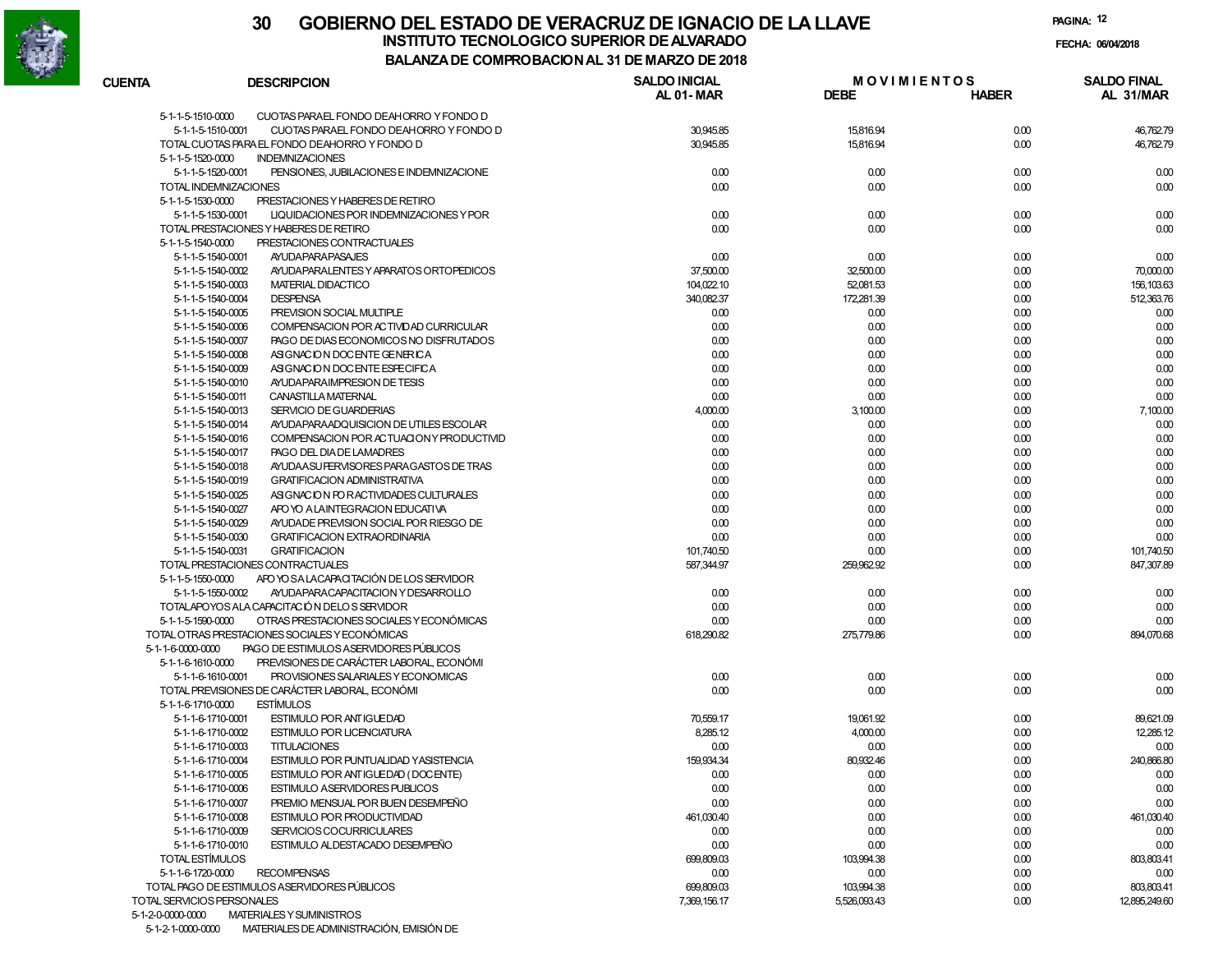

**PAGINA:13**

**FECHA:**

| <b>CUENTA</b>     | <b>DESCRIPCION</b>                             | <b>SALDO INICIAL</b> | <b>MOVIMIENTOS</b> |              | <b>SALDO FINAL</b> |
|-------------------|------------------------------------------------|----------------------|--------------------|--------------|--------------------|
|                   |                                                | AL 01-MAR            | <b>DEBE</b>        | <b>HABER</b> | AL 31/MAR          |
| 5-1-2-1-2110-0000 | MATERIALES, ÚTILES Y EQUIPOS MENORES DE        |                      |                    |              |                    |
| 5-1-2-1-2110-0001 | MATERIALES YUTILES DE OFICINA                  | 144,951.79           | 35,650.79          | 0.00         | 180,602.58         |
|                   | TOTAL MATERIALES, ÚTILES Y EQUIPOS MENORES DE  | 144,951.79           | 35,650.79          | 0.00         | 180,602.58         |
| 5-1-2-1-2120-0000 | MATERIALES Y ÚTILES DE IMPRESIÓN Y REPRO       |                      |                    |              |                    |
| 5-1-2-1-2120-0001 | MATERIALES Y UTILES DE IMPRESION Y REPRO       | 32,597.32            | 22,134.57          | 0.00         | 54,731.89          |
| 5-1-2-1-2120-0002 | MATERIAL DE FOTOGRAFÍA                         | 0.00                 | 0.00               | 0.00         | 0.00               |
|                   | TOTAL MATERIALES Y ÚTILES DE IMPRESIÓN Y REPRO | 32,597.32            | 22,134.57          | 0.00         | 54,731.89          |
| 5-1-2-1-2130-0000 | MATERIAL ESTADÍSTICO Y GEOGRÁFICO              | 0.00                 | 0.00               | 0.00         | 0.00               |
| 5-1-2-1-2140-0000 | MATERIALES, ÚTILES Y EQUIPOS MENORES DE        |                      |                    |              |                    |
| 5-1-2-1-2140-0001 | MAT. YUTILES P/EL PROCES.EN EQUIPOS YB         | 0.00                 | 70,536.12          | 0.00         | 70,536.12          |
|                   | TOTAL MATERIALES, ÚTILES Y EQUIPOS MENORES DE  | 0.00                 | 70,536.12          | 0.00         | 70,536.12          |
| 5-1-2-1-2150-0000 | MATERIAL IMPRESO E INFORMACIÓN DIGITAL         |                      |                    |              |                    |
| 5-1-2-1-2150-0001 | MATERIAL PARA INFORMACION                      | 0.00                 | 0.00               | 0.00         | 0.00               |
| 5-1-2-1-2150-0002 | SUSCRIPCION A PERIODICOS Y MEDIOS INFORM       | 0.00                 | 0.00               | 0.00         | 0.00               |
| 5-1-2-1-2150-0003 | MATERIAL DE CINEMATOGRAFÍA YAUDIOVISUAL        | 0.00                 | 0.00               | 0.00         | 0.00               |
|                   | TOTAL MATERIAL IMPRESO E INFORMACIÓN DIGITAL   | 0.00                 | 0.00               | 0.00         | 0.00               |
| 5-1-2-1-2160-0000 | <b>MATERIAL DE LIMPIEZA</b>                    |                      |                    |              |                    |
| 5-1-2-1-2160-0001 | <b>MATERIAL DE LIMPIEZA</b>                    | 88,511.70            | 83,519.70          | 0.00         | 172,031.40         |
|                   | TOTAL MATERIAL DE LIMPIEZA                     | 88,511.70            | 83,519.70          | 0.00         | 172,031.40         |
| 5-1-2-1-2170-0000 | MATERIALES Y ÚTILES DE ENSEÑANZA               |                      |                    |              |                    |
| 5-1-2-1-2170-0001 | <b>MATERIAL DIDACTICO</b>                      | 0.00                 | 0.00               | 0.00         | 0.00               |
|                   | TOTAL MATERIALES Y ÚTILES DE ENSEÑANZA         | 0.00                 | 0.00               | 0.00         | 0.00               |
| 5-1-2-1-2180-0000 | MATERIALES PARAEL REGISTRO E IDENTIFICA        |                      |                    |              |                    |
| 5-1-2-1-2180-0001 | VALORES DE TRANSITO                            | 0.00                 | 0.00               | 0.00         | 0.00               |
|                   | TOTAL MATERIALES PARA EL REGISTRO E IDENTIFICA | 0.00                 | 0.00               | 0.00         | 0.00               |
|                   | TOTAL MATERIALES DE ADMINISTRACIÓN, EMISIÓN DE | 266,060.81           | 211.841.18         | 0.00         | 477,901.99         |
|                   | ALIMENTOS Y UTENSILIOS                         |                      |                    |              |                    |
| 5-1-2-2-0000-0000 | PRODUCTOSALIMENTICIOS PARAPERSONAS             |                      |                    |              |                    |
| 5-1-2-2-2210-0000 |                                                |                      |                    |              |                    |
| 5-1-2-2-2210-0001 | PRODUCTOSALIMENTICIOS P/EFECTIVOS QUE P        | 0.00                 | 0.00               | 0.00         | 0.00               |
| 5-1-2-2-2210-0002 | PRODUCTOSALIMENTICIOS P/PERSONAS DERIVA        | 0.00                 | 0.00               | 0.00         | 0.00               |
| 5-1-2-2-2210-0004 | PRODUCTOSALIMENTICIOS P/PERSONAL DERIVA        | 32,373.35            | 10,310.49          | 0.00         | 42,683.84          |
|                   | TOTAL PRODUCTOSALIMENTICIOS PARA PERSONAS      | 32,373.35            | 10,310.49          | 0.00         | 42,683.84          |
| 5-1-2-2-2220-0000 | PRODUCTOSALIMENTICIOS PARAANIMALES             | 0.00                 | 0.00               | 0.00         | 0.00               |
| 5-1-2-2-2230-0000 | UTENSILIOS PARA EL SERVICIO DE ALIMENTAC       |                      |                    |              |                    |
| 5-1-2-2-2230-0001 | UTENSILIOS PARA SERVICIO DE ALIMENTACION       | 519.00               | 2,987.60           | 0.00         | 3,506.60           |
|                   | TOTAL UTENSILIOS PARA ELSERVICIO DE ALIMENTAC  | 519.00               | 2,987.60           | 0.00         | 3,506.60           |
|                   | TOTALALIMENTOS Y UTENSILIOS                    | 32,892.35            | 13,298.09          | 0.00         | 46, 190.44         |
| 5-1-2-3-0000-0000 | MATERIAS PRIMAS Y MATERIALES DE PRODUCCI       | 0.00                 | 0.00               | 0.00         | 0.00               |
| 5-1-2-4-0000-0000 | MATERIALES Y ARTÍCULOS DE CONSTRUCCIÓN Y       |                      |                    |              |                    |
| 5-1-2-4-2410-0000 | PRODUCTOS MINERALES NO METÁLICOS               |                      |                    |              |                    |
| 5-1-2-4-2410-0001 | PRODUCTOS MINERALES NO METÁLICOS               | 23,811.07            | 26,932.14          | 0.00         | 50,743.21          |
|                   | TOTAL PRODUCTOS MINERALES NO METÁLICOS         | 23,811.07            | 26,932.14          | 0.00         | 50,743.21          |
| 5-1-2-4-2420-0000 | CEMENTO YPRODUCTOS DE CONCRETO                 |                      |                    |              |                    |
| 5-1-2-4-2420-0001 | CEMENTO YPRODUCTOS DE CONCRETO                 | 0.00                 | 14,529.99          | 0.00         | 14,529.99          |
|                   | TOTAL CEMENTO Y PRODUCTOS DE CONCRETO          | 0.00                 | 14,529.99          | 0.00         | 14,529.99          |
| 5-1-2-4-2430-0000 | CAL, YESO YPRODUCTOS DE YESO                   |                      |                    |              |                    |
| 5-1-2-4-2430-0001 | CAL, YESO YPRODUCTOS DE YESO                   | 30.00                | 0.00               | 0.00         | 30.00              |
|                   | TOTAL CAL, YESO Y PRODUCTOS DE YESO            | 30.00                | 0.00               | 0.00         | 30.00              |
| 5-1-2-4-2440-0000 | MADERAY PRODUCTOS DE MADERA                    |                      |                    |              |                    |
| 5-1-2-4-2440-0001 | MADERAY PRODUCTOS DE MADERA                    | 0.00                 | 0.00               | 0.00         | 0.00               |
|                   | TOTAL MADERAY PRODUCTOS DE MADERA              | 0.00                 | 0.00               | 0.00         | 0.00               |
| 5-1-2-4-2450-0000 | VIDRIO Y PRODUCTO S DE VIDRIO                  |                      |                    |              |                    |
| 5-1-2-4-2450-0001 | VIDRIO Y PRODUCTO S DE VIDRIO                  | 0.00                 | 0.00               | 0.00         | 0.00               |
|                   | TOTAL VIDRIO YPRODUCTOS DE VIDRIO              | 0.00                 | 0.00               | 0.00         | 0.00               |
| 5-1-2-4-2460-0000 | MATERIAL ELÉCTRICO Y ELECTRÓNICO               |                      |                    |              |                    |
| 5-1-2-4-2460-0001 | MATERIAL ELECTRICO Y ELECTRONICO               | 31,563.84            | 92,284.73          | 0.00         | 123,848.57         |
|                   | TOTAL MATERIAL ELÉCTRICO YELECTRÓNICO          | 31,563.84            | 92,284.73          | 0.00         | 123,848.57         |
| 5-1-2-4-2470-0000 | ARTÍCULOS METÁLICOS PARALA CONSTRUCCIÓN        |                      |                    |              |                    |
| 5-1-2-4-2470-0001 | ARTÍCULOS METÁLICOS PARALA CONSTRUCCIÓN        | 14,731.54            | 32,774.03          | 0.00         | 47,505.57          |
|                   |                                                |                      |                    |              |                    |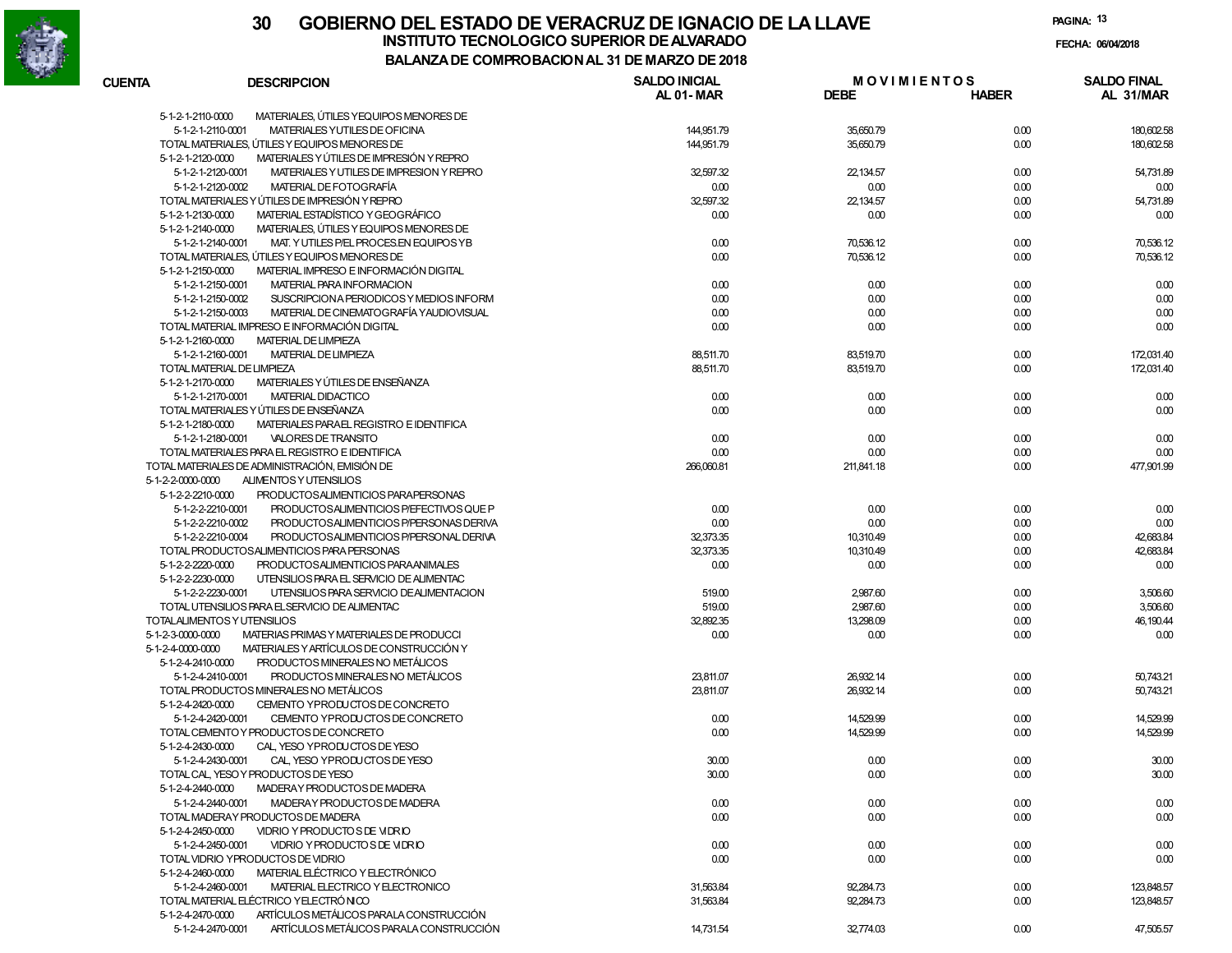

| <b>CUENTA</b>                 | <b>DESCRIPCION</b>                                      | <b>SALDO INICIAL</b><br>AL 01-MAR | <b>MOVIMIENTOS</b><br><b>DEBE</b> | <b>HABER</b> | <b>SALDO FINAL</b><br>AL 31/MAR |
|-------------------------------|---------------------------------------------------------|-----------------------------------|-----------------------------------|--------------|---------------------------------|
|                               | TOTALARTÍCULOS METÁLICOS PARA LA CONSTRUCCIÓN           | 14.731.54                         | 32,774.03                         | 0.00         | 47,505.57                       |
| 5-1-2-4-2480-0000             | MATERIALES COMPLEMENTARIOS                              |                                   |                                   |              |                                 |
| 5-1-2-4-2480-0001             | <b>PLANTAS DE ORNATO</b>                                | 0.00                              | 400.00                            | 0.00         | 400.00                          |
|                               | TOTAL MATERIALES COMPLEMENTARIOS                        | 0.00                              | 400.00                            | 0.00         | 400.00                          |
| 5-1-2-4-2490-0000             | OTROS MATERIALES Y ARTÍCULOS DE CONSTRUC                |                                   |                                   |              |                                 |
| 5-1-2-4-2490-0001             | <b>PINTURAS</b>                                         | 124,549.81                        | 35,180.85                         | 0.00         | 159,730.66                      |
|                               | TOTAL OTROS MATERIALES YARTÍCULOS DE CONSTRUC           | 124,549.81                        | 35,180.85                         | 0.00         | 159,730.66                      |
|                               | TOTAL MATERIALES YARTÍCULOS DE CONSTRUCCIÓN Y           | 194.686.26                        | 202,101.74                        | 0.00         | 396,788.00                      |
| $5 - 1 - 2 - 5 - 0000 - 0000$ | PRODUCTOS QUÍMICOS. FARMACÉUTICOS Y DE L                |                                   |                                   |              |                                 |
| 5-1-2-5-2510-0000             | PRODUCTOS QUÍMICOS BÁSICOS                              |                                   |                                   |              |                                 |
| 5-1-2-5-2510-0001             | SUSTANCIAS QUIMICAS                                     | 3,902.60                          | 417.60                            | 0.00         | 4,320.20                        |
|                               | TOTAL PRODUCTOS QUÍMICOS BÁSICOS                        | 3,902.60                          | 417.60                            | 0.00         | 4,320.20                        |
| 5-1-2-5-2520-0000             | FERTILIZANTES, PESTICIDAS Y OT ROSAGROQU                |                                   |                                   |              |                                 |
| 5-1-2-5-2520-0001             | PLAGUICIDAS, ABONOSY FERTILIZANTES                      | 0.00                              | 720.00                            | 0.00         | 720.00                          |
|                               | TOTAL FERTILIZANTES, PESTICIDAS Y OTROS AGROQU          | 0.00                              | 720.00                            | 0.00         | 720.00                          |
| 5-1-2-5-2530-0000             | MEDICINAS Y PRODUCTO S FARMACÉUTICOS                    |                                   |                                   |              |                                 |
| 5-1-2-5-2530-0001             | MEDICINAS Y PRODUCTO S FARMACEUTICOS                    | 0.00                              | 0.00                              | 0.00         | 0.00                            |
|                               | TOTAL MEDICINAS YPRODUCTOS FARMACÉUTICOS                | 0.00                              | 0.00                              | 0.00         | 0.00                            |
| 5-1-2-5-2540-0000             | MATERIALES, ACCESORIOS Y SUMINISTROS MÉD                |                                   |                                   |              |                                 |
| 5-1-2-5-2540-0001             | MATERIALES, ACCESORIOS Y SUMINISTROS MED                | 0.00                              | 0.00                              | 0.00         | 0.00                            |
|                               | TOTAL MATERIALES, ACCESORIOS Y SUMINISTROS MÉD          | 0.00                              | 0.00                              | 0.00         | 0.00                            |
| 5-1-2-5-2550-0000             | MATERIALES, ACCESORIOS Y SUMINISTROS DE                 |                                   |                                   |              |                                 |
| 5-1-2-5-2550-0001             | MATERIALES, ACCESORIOS Y SUMINISTROS DE L               | 0.00                              | 0.00                              | 0.00         | 0.00                            |
|                               | TOTAL MATERIALES, ACCESORIOSY SUMINISTROS DE            | 0.00                              | 0.00                              | 0.00         | 0.00                            |
| 5-1-2-5-2560-0000             | FIBRAS SINTÉTICAS, HULES, PLÁSTICO Y DER                | 0.00                              | 0.00                              | 0.00         | 0.00                            |
| 5-1-2-5-2590-0000             | OTROS PRODUCTOS QUÍMICOS                                |                                   |                                   |              |                                 |
| 5-1-2-5-2590-0001             | OTROS PRODUCTOS QUIMICOS                                | 0.00                              | 0.00                              | 0.00         | 0.00                            |
|                               | TOTAL OTROS PRODUCTOS QUÍMICOS                          | 0.00                              | 0.00                              | 0.00         | 0.00                            |
|                               | TOTAL PRODUCTOS QUÍMICOS, FARMACÉUTICOS Y DE L          | 3,902.60                          | 1,137.60                          | 0.00         | 5,040.20                        |
| 5-1-2-6-0000-0000             | COMBUSTIBLES, LUBRICANTES YADITIVOS                     |                                   |                                   |              |                                 |
| 5-1-2-6-2610-0000             | COMBUSTIBLES, LUBRICANTES YADITIVOS                     |                                   |                                   |              |                                 |
| 5-1-2-6-2610-0001             | COMBUSTIBLES LUBRICANTESYADITIVOS P/ PR                 | 0.00                              | 0.00                              | 0.00         | 0.00                            |
| 5-1-2-6-2610-0002             | COMBUSTIBLES LUBRICANTESY ADITIVOS P/SE                 | 0.00                              | 0.00                              | 0.00         | 0.00                            |
| 5-1-2-6-2610-0003             | COMBUSTIBLES LUBRICANTESYADITIVOS P/SE                  | 128,564.43                        | 62,289.51                         | 0.00         | 190,853.94                      |
|                               | TOTAL COMBUSTIBLES, LUBRICANTES YADITIVOS               | 128,564.43                        | 62,289.51                         | 0.00         | 190.853.94                      |
| 5-1-2-6-2620-0000             | CARBÓN Y SUS DERIVADOS                                  | 0.00                              | 0.00                              | 0.00         | 0.00                            |
|                               | TOTAL COMBUSTIBLES, LUBRICANTES YADITIVOS               | 128,564.43                        | 62,289.51                         | 0.00         | 190,853.94                      |
| 5-1-2-7-0000-0000             | VESTUARIO, BLANCOS, PRENDAS DE PROTECCIÓ                |                                   |                                   |              |                                 |
| 5-1-2-7-2710-0000             | <b>VESTUARIOS Y UNIFORMES</b>                           |                                   |                                   |              |                                 |
| 5-1-2-7-2710-0001             | <b>VESTUARIO Y UNIFORMES</b>                            | 8,178.00                          | 1,426.80                          | 0.00         | 9,604.80                        |
|                               | TOTAL VESTUARIOS YUNIFORMES                             | 8,178.00                          | 1,426.80                          | 0.00         | 9,604.80                        |
| 5-1-2-7-2720-0000             | PRENDAS DE SEGURIDAD Y PROTECCIÓN PERSO                 |                                   |                                   |              |                                 |
| 5-1-2-7-2720-0001             | PRENDAS DE PROTECCION                                   | 0.00                              | 0.00                              | 0.00         | 0.00                            |
|                               | TOTAL PRENDAS DE SEGURIDAD YPROTECCIÓN PERSO            | 0.00                              | 0.00                              | 0.00         | 0.00                            |
| 5-1-2-7-2730-0000             | ARTÍCULOS DEPORTIVOS                                    |                                   |                                   |              |                                 |
|                               | ARTICULOS DEPORTIVOS<br>5-1-2-7-2730-0001               | 103,489.00                        | 0.00                              | 0.00         | 103,489.00                      |
|                               | TOTALARTÍCULOS DEPORTIVOS                               | 103,489.00                        | 0.00                              | 0.00         | 103,489.00                      |
| 5-1-2-7-2740-0000             | <b>PRODUCTOS TEXTILES</b>                               |                                   |                                   |              |                                 |
| 5-1-2-7-2740-0001             | <b>TEXTILES</b>                                         | 994.79                            | 0.00                              | 0.00         | 994.79                          |
|                               | TOTAL PRODUCTOSTEXTILES                                 | 994.79                            | 0.00                              | 0.00         | 994.79                          |
| 5-1-2-7-2750-0000             | BLANCOS Y OTROS PRODUCTOSTEXTILES. EXCE                 |                                   |                                   |              |                                 |
| 5-1-2-7-2750-0001             | <b>BLANCOS</b>                                          | 0.00                              | 0.00                              | 0.00         | 0.00                            |
|                               | TOTAL BLANCOS YOTROS PRODUCTOS TEXTILES, EXCE           | 0.00                              | 0.00                              | 0.00         | 0.00                            |
|                               | TOTAL VESTUARIO, BLANCOS, PRENDAS DE PROTECCIÓ          | 112,661.79                        | 1,426.80                          | 0.00         | 114,088.59                      |
| 5-1-2-8-0000-0000             | MATERIALES Y SUMINISTROS PARA SEGURIDAD                 |                                   |                                   |              |                                 |
| 5-1-2-8-2810-0000             | SUSTANCIAS Y MATERIALES EXPLOSIVOS                      |                                   |                                   |              |                                 |
|                               | 5-1-2-8-2810-0001<br>SUSTANCIAS Y MATERIALES EXPLOSIVOS | 0.00                              | 0.00                              | 0.00         | 0.00                            |
|                               | TOTAL SUSTANCIAS Y MATERIALES EXPLOSIVOS                | 0.00                              | 0.00                              | 0.00         | 0.00                            |
|                               | TOTAL MATERIALES Y SUMINISTROS PARA SEGURIDAD           | 0.00                              | 0.00                              | 0.00         | 0.00                            |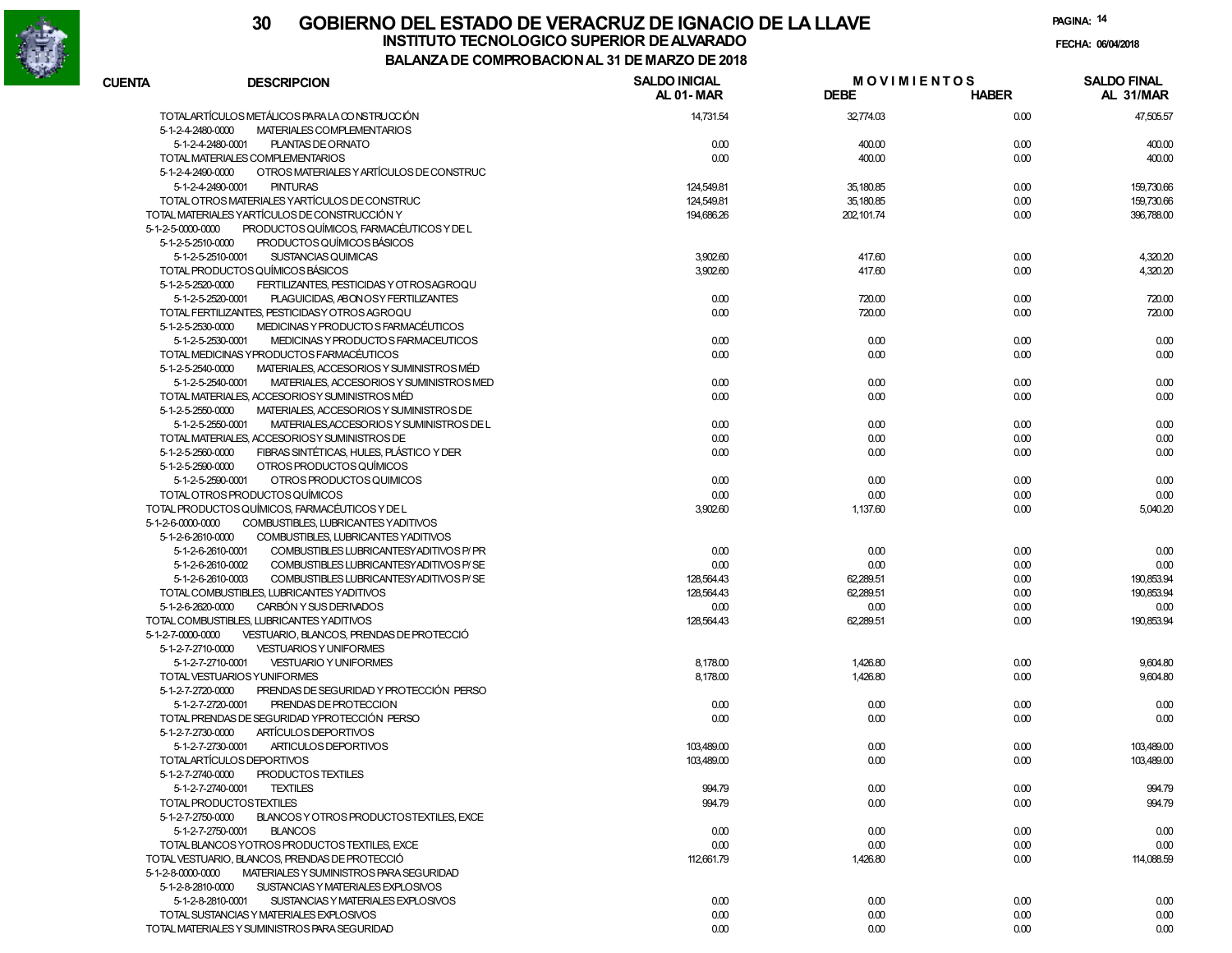

**PAGINA:15**

**FECHA:**

| <b>CUENTA</b>                     | <b>DESCRIPCION</b>                            | <b>SALDO INICIAL</b> | <b>MOVIMIENTOS</b> |              | <b>SALDO FINAL</b> |
|-----------------------------------|-----------------------------------------------|----------------------|--------------------|--------------|--------------------|
|                                   |                                               | AL 01-MAR            | <b>DEBE</b>        | <b>HABER</b> | AL 31/MAR          |
| 5-1-2-9-0000-0000                 | HERRAMIENTAS, REFACCIONES YACCESORIOS M       |                      |                    |              |                    |
| 5-1-2-9-2910-0000                 | <b>HERRAMIENTAS MENORES</b>                   |                      |                    |              |                    |
| 5-1-2-9-2910-0001                 | REFACCION ES ACCESORIOS Y HERRAMIENTAS        | 36,337.21            | 25,661.29          | 0.00         | 61,998.50          |
| 5-1-2-9-2910-0002                 | <b>MATERIAL PARA TALLERES</b>                 | 0.00                 | 0.00               | 0.00         | 0.00               |
| <b>TOTAL HERRAMIENTAS MENORES</b> |                                               | 36,337.21            | 25,661.29          | 0.00         | 61,998.50          |
| 5-1-2-9-2920-0000                 | REFACCION ES Y ACCESO RIOS MENORES DE EDIF    | 0.00                 | 0.00               | 0.00         | 0.00               |
| 5-1-2-9-2930-0000                 | REFACCION ES Y ACCESORIOS MENORES DE MOBI     | 0.00                 | 0.00               | 0.00         | 0.00               |
| 5-1-2-9-2940-0000                 | REFACCION ES Y ACCESORIOS MENORES DE EQUI     |                      |                    |              |                    |
| 5-1-2-9-2940-0001                 | REFACCION ESY ACCESORIOS PARA EQUIPO DE       | 75.931.17            | 2,970.00           | 0.00         | 78,901.17          |
|                                   | TOTAL REFACCIONES YACCESORIOS MENORES DE EQUI | 75,931.17            | 2,970.00           | 0.00         | 78,901.17          |
| 5-1-2-9-2950-0000                 | REFACCION ES Y ACCESORIOS MENORES DE EQUI     | 0.00                 | 0.00               | 0.00         | 0.00               |
| 5-1-2-9-2960-0000                 | REFACCION ES Y ACCESORIOS MENORES DE EQUI     |                      |                    |              |                    |
| 5-1-2-9-2960-0001                 | NEUMATICOS Y CAMARAS                          | 0.00                 | 0.00               | 0.00         | 0.00               |
|                                   | TOTAL REFACCIONES YACCESORIOS MENORES DE EQUI | 0.00                 | 0.00               | 0.00         | 0.00               |
| 5-1-2-9-2970-0000                 | REFACCION ESY ACCESORIOS MENORES DE EQU       | 0.00                 | 0.00               | 0.00         | 0.00               |
| 5-1-2-9-2980-0000                 | REFACCION ES Y ACCESO RIOS MENORES DE MAQU    |                      |                    |              |                    |
| 5-1-2-9-2980-0001                 | MATERIAL PARA MANTENIMIENTO DE MAQUINARI      | 0.00                 | 0.00               | 0.00         | 0.00               |
|                                   | TOTAL REFACCIONES YACCESORIOS MENORES DE MAQU | 0.00                 | 0.00               | 0.00         | 0.00               |
| 5-1-2-9-2990-0000                 | REFACCION ES Y ACCESORIOS MENORES OTROS B     |                      |                    |              |                    |
| 5-1-2-9-2990-0001                 | MATERIALES Y SUMINISTROS VARIOS               | 0.00                 | 0.00               | 0.00         | 0.00               |
|                                   | TOTAL REFACCIONES YACCESORIOS MENORES OTROS B | 0.00                 | 0.00               | 0.00         | 0.00               |
|                                   | TOTAL HERRAMIENTAS, REFACCIONESY ACCESORIOS M | 112.268.38           | 28,631.29          | 0.00         | 140,899.67         |
| TOTAL MATERIALES Y SUMINISTROS    |                                               | 851,036.62           | 520,726.21         | 0.00         | 1.371.762.83       |
| 5-1-3-0-0000-0000                 | <b>SERVICIOS GENERALES</b>                    |                      |                    |              |                    |
| 5-1-3-1-0000-0000                 | <b>SERVICIOS BÁSICOS</b>                      |                      |                    |              |                    |
| 5-1-3-1-3110-0000                 | <b>ENERGÍA ELÉCTRICA</b>                      |                      |                    |              |                    |
| 5-1-3-1-3110-0001                 | SERVICIO DE ENERGIA ELECTRICA                 | 155,877,00           | 19,134.00          | 0.00         | 175,011.00         |
| TOTAL ENERGÍAELÉCTRICA            |                                               | 155,877,00           | 19,134.00          | 0.00         | 175,011.00         |
| 5-1-3-1-3120-0000                 | <b>GAS</b>                                    | 0.00                 | 0.00               | 0.00         | 0.00               |
| 5-1-3-1-3130-0000                 | <b>AGUA</b>                                   |                      |                    |              |                    |
| 5-1-3-1-3130-0001                 | SERVICIO DEAGUA POTABLE                       | 0.00                 | 0.00               | 0.00         | 0.00               |
| <b>TOTALAGUA</b>                  |                                               | 0.00                 | 0.00               | 0.00         | 0.00               |
| 5-1-3-1-3140-0000                 | <b>TELEFONÍATRADICIONAL</b>                   |                      |                    |              |                    |
| 5-1-3-1-3140-0001                 | SERVICIO TELEFONICO CONVENCIONAL              | 104.323.22           | 0.00               | 0.00         | 104,323.22         |
| TOTAL TELEFONÍATRADICIONAL        |                                               | 104,323.22           | 0.00               | 0.00         | 104,323.22         |
| 5-1-3-1-3150-0000                 | <b>TELEFONÍACELULAR</b>                       |                      |                    |              |                    |
| 5-1-3-1-3150-0001                 | SERVICIO DE TELEFONIACELULAR                  | 0.00                 | 0.00               | 0.00         | 0.00               |
| TOTAL TELEFONÍACELULAR            |                                               | 0.00                 | 0.00               | 0.00         | 0.00               |
| 5-1-3-1-3160-0000                 | SERVICIOS DE TELECOMUNICACIONES YSATÉLI       |                      |                    |              |                    |
| 5-1-3-1-3160-0001                 | SERVICIO DE RADIOLOCALIZACION                 | 0.00                 | 0.00               | 0.00         | 0.00               |
| 5-1-3-1-3160-0002                 | SERVICIO DE TELECOMUNICACIONES                | 0.00                 | 0.00               | 0.00         | 0.00               |
|                                   | TOTAL SERVICIOS DETELECOMUNICACIONES Y SATÉLI | 0.00                 | 0.00               | 0.00         | 0.00               |
| 5-1-3-1-3170-0000                 | SERVICIOS DE ACCESO DE INTERNET. REDES Y      |                      |                    |              |                    |
| 5-1-3-1-3170-0001                 | SERVICIOS DE CONDUCCION DE SEÑALES ANALO      | 2,516.00             | 1,507.00           | 0.00         | 4,023.00           |
|                                   | TOTAL SERVICIOS DEACCESO DE INTERNET. REDES Y | 2,516.00             | 1,507.00           | 0.00         | 4.023.00           |
| 5-1-3-1-3180-0000                 | SERVICIOS POSTALES Y TELEGRÁFICOS             |                      |                    |              |                    |
| 5-1-3-1-3180-0001                 | <b>SERVICIO POSTAL</b>                        | 0.00                 | 0.00               | 0.00         | 0.00               |
| 5-1-3-1-3180-0002                 | SERVICIO TELEGRAFICO                          | 0.00                 | 0.00               | 0.00         | 0.00               |
| 5-1-3-1-3180-0003                 | SERVICIO DE MENSAJERIA                        | 1,112.09             | 0.00               | 0.00         | 1,112.09           |
|                                   | TOTAL SERVICIOS POSTALES YTELEGRÁFICOS        | 1,112.09             | 0.00               | 0.00         | 1,112.09           |
| 5-1-3-1-3190-0000                 | SERVICIOS INTEGRALES Y OTROS SERVICIOS        |                      |                    |              |                    |
| 5-1-3-1-3190-0001                 | CONTRATACION DE OTROS SERVICIOS               | 0.00                 | 0.00               | 0.00         | 0.00               |
|                                   | TOTAL SERVICIOS INTEGRALESY OTROS SERVICIOS   | 0.00                 | 0.00               | 0.00         | 0.00               |
| TOTAL SERVICIOS BÁSICOS           |                                               | 263,828.31           | 20,641.00          | 0.00         | 284,469.31         |
| 5-1-3-2-0000-0000                 | SERVICIOS DEARRENDAMIENTO                     |                      |                    |              |                    |
| 5-1-3-2-3210-0000                 | ARRENDAM ENTO DE TERRENOS                     | 0.00                 | 0.00               | 0.00         | 0.00               |
| 5-1-3-2-3220-0000                 | ARRENDAM ENTO DE EDIFICIOS                    |                      |                    |              |                    |
| 5-1-3-2-3220-0001                 | ARRENDAM ENTO DE EDIFICIOS Y LOCALES          | 0.00                 | 0.00               | 0.00         | 0.00               |
|                                   | TOTALARRENDAMIENTO DE EDIFICIOS               | 0.00                 | 0.00               | 0.00         | 0.00               |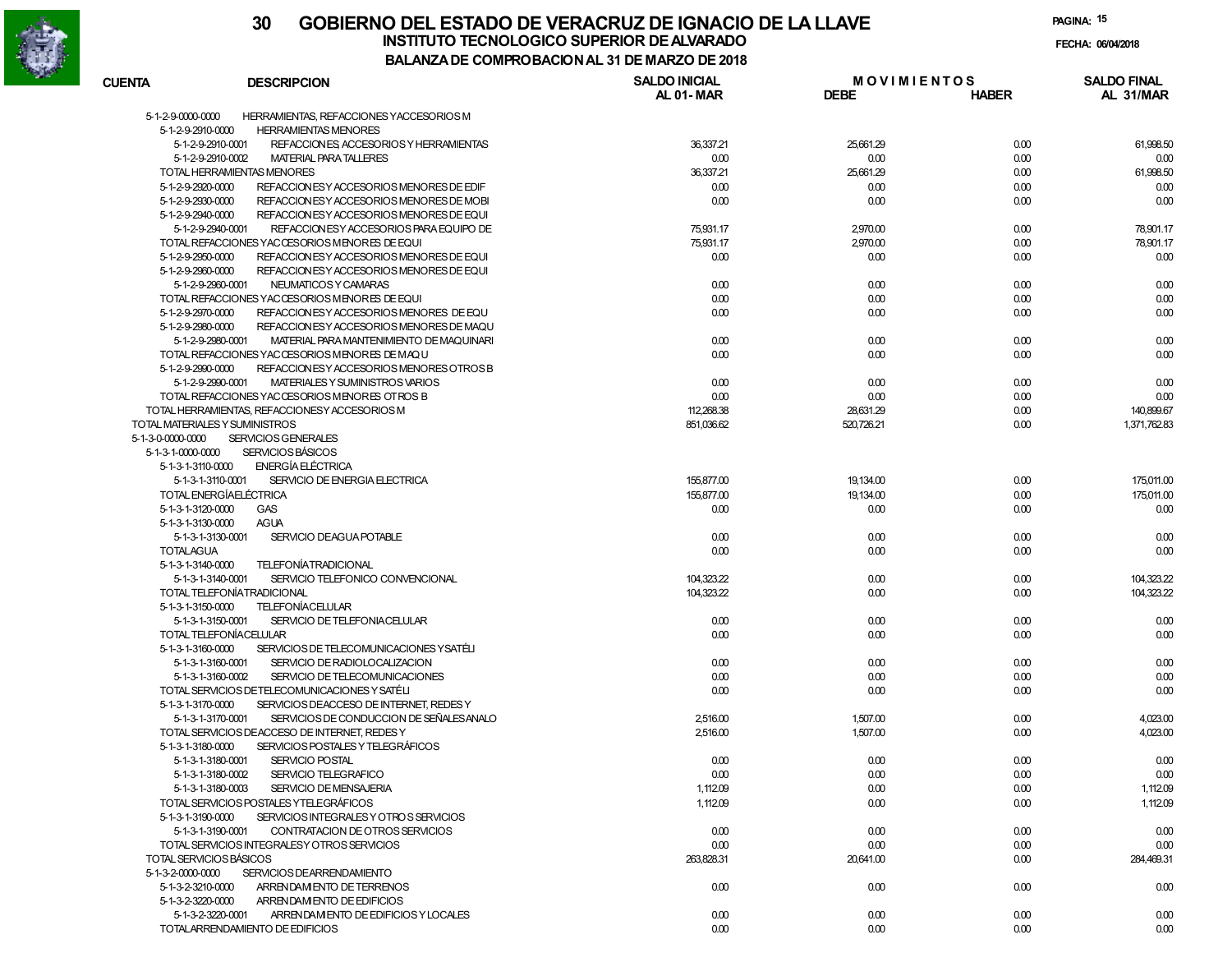

| <b>CUENTA</b>                          | <b>DESCRIPCION</b>                                                                | <b>SALDO INICIAL</b> | <b>MOVIMIENTOS</b> |              | <b>SALDO FINAL</b> |
|----------------------------------------|-----------------------------------------------------------------------------------|----------------------|--------------------|--------------|--------------------|
|                                        |                                                                                   | AL 01-MAR            | <b>DEBE</b>        | <b>HABER</b> | AL 31/MAR          |
| 5-1-3-2-3230-0000                      | ARRENDAM ENTO DE MOBILIARIO Y EQUIPO DE                                           |                      |                    |              |                    |
| 5-1-3-2-3230-0001                      | ARRENDAM ENTO DE EQUIPO Y BIENES INFORMA                                          | 0.00                 | 0.00               | 0.00         | 0.00               |
| 5-1-3-2-3230-0002                      | ARRENDAM ENTO DE EQUIPO DE FOTOCOPIADO                                            | 0.00                 | 0.00               | 0.00         | 0.00               |
|                                        | TOTALARRENDAMIENTO DE MOBILIARIO Y EQUIPO DE                                      | 0.00                 | 0.00               | 0.00         | 0.00               |
| 5-1-3-2-3240-0000                      | ARRENDAM ENTO DE EQUIPO E INSTRUMENTALM                                           | 0.00                 | 0.00               | 0.00         | 0.00               |
| 5-1-3-2-3250-0000                      | ARREN DAM ENTO DE EQUIPO DE TRANSPORTE                                            |                      |                    |              |                    |
| 5-1-3-2-3250-0001                      | ARRENDAM ENTO DE EQUIPO.DE TRANSPORTE P/                                          | 0.00                 | 0.00               | 0.00         | 0.00               |
| 5-1-3-2-3250-0002                      | ARRENDAM ENTO DE EQUIPO.DE TRANSPORTE P/                                          | 0.00                 | 0.00               | 0.00         | 0.00               |
| 5-1-3-2-3250-0003                      | ARRENDAM ENTO DE EQUIPO.DE TRANSPORTE P/                                          | 123,097.27           | 85,000.00          | 0.00         | 208,097.27         |
| 5-1-3-2-3250-0004                      | ARREN DAM ENTO DE EQUIPO DE TRANSPORTE PA                                         | 0.00                 | 0.00               | 0.00         | 0.00               |
|                                        | TOTALARRENDAMIENTO DE EQUIPO DE TRANSPORTE                                        | 123,097.27           | 85,000.00          | 0.00         | 208,097.27         |
| 5-1-3-2-3260-0000<br>5-1-3-2-3270-0000 | ARRENDAM ENTO DE MAQUINARIA, OTROS EQUIP<br>ARREN DAM ENTO DE ACTIVOS INTANGIBLES | 0.00<br>0.00         | 0.00<br>0.00       | 0.00<br>0.00 | 0.00<br>0.00       |
| 5-1-3-2-3280-0000                      | ARREN DAM ENTO FINANCIERO                                                         | 0.00                 | 0.00               | 0.00         | 0.00               |
| 5-1-3-2-3290-0000                      | OTROS ARRENDAM ENTOS                                                              |                      |                    |              |                    |
| 5-1-3-2-3290-0001                      | OTROS ARRENDAM ENTOS                                                              | 0.00                 | 125,980.00         | 0.00         | 125,980.00         |
|                                        | TOTAL OTROSARRENDAMIENTOS                                                         | 0.00                 | 125,980.00         | 0.00         | 125,980.00         |
|                                        | TOTAL SERVICIOS DEARRENDAMIENTO                                                   | 123,097.27           | 210,980.00         | 0.00         | 334,077.27         |
| 5-1-3-3-0000-0000                      | SERVICIOS PROFESIONALES, CIENTÍFICOS, TÉ                                          |                      |                    |              |                    |
| 5-1-3-3-3310-0000                      | SERVICIOS DE LEGALES, DE CONTABILIDAD, A                                          |                      |                    |              |                    |
| 5-1-3-3-3310-0001                      | ASE SORIAS ASOCIADAS A CONVENIOS O ACUERD                                         | 0.00                 | 12,032,860.35      | 0.00         | 12,032,860.35      |
| 5-1-3-3-3310-0002                      | ASE SORIAS POR CONTROVER SIAS                                                     | 0.00                 | 0.00               | 0.00         | 0.00               |
|                                        | TOTAL SERVICIOS DE LEGALES, DE CONTABILIDAD, A                                    | 0.00                 | 12.032.860.35      | 0.00         | 12,032,860.35      |
| 5-1-3-3-3320-0000                      | SERVICIOS DE DISEÑO, ARQUITECTURA, INGEN                                          | 0.00                 | 0.00               | 0.00         | 0.00               |
| 5-1-3-3-3330-0000                      | SERVICIOS DE CONSULTORÍA ADMINISTRATIVA,                                          |                      |                    |              |                    |
| 5-1-3-3-3330-0001                      | SERVICIOS DE INFORMATICA                                                          | 42,159.00            | 0.00               | 0.00         | 42,159.00          |
| 5-1-3-3-3330-0002                      | SERVICIOS ESTADISTICOS Y GEOGRAFICOS                                              | 0.00                 | 0.00               | 0.00         | 0.00               |
|                                        | TOTAL SERVICIOS DE CONSULTORÍAADMINISTRATIVA                                      | 42,159.00            | 0.00               | 0.00         | 42,159.00          |
| 5-1-3-3-3340-0000                      | <b>CAPACITACIÓN</b>                                                               |                      |                    |              |                    |
| 5-1-3-3-3340-0001                      | <b>CAPACITACION</b>                                                               | 37,000.00            | 15,663.70          | 0.00         | 52,663.70          |
| TOTAL CAPACITACIÓN                     |                                                                                   | 37,000.00            | 15,663.70          | 0.00         | 52,663.70          |
| 5-1-3-3-3350-0000                      | SERVICIOS DE INVESTIGACIÓN CIENTÍFICAY                                            | 0.00                 | 0.00               | 0.00         | 0.00               |
| 5-1-3-3-3360-0000                      | SERVICIOS DEAPOYO ADMINISTRATIVO, TRADU                                           | 0.00                 | 0.00               | 0.00         | 0.00               |
| 5-1-3-3-3370-0000                      | SERVICIOS DE PROTECCIÓN Y SEG URIDAD                                              | 0.00                 | 0.00               | 0.00         | 0.00               |
| 5-1-3-3-3380-0000                      | SERVICIOS DE VIGILANCIA                                                           |                      |                    |              |                    |
| 5-1-3-3-3380-0001                      | SERVICIOS DE VIGILANCIA                                                           | 66,976.00            | 151,232.00         | 0.00         | 218,208.00         |
|                                        | TOTAL SERVICIOS DE VIGILANCIA                                                     | 66,976.00            | 151,232.00         | 0.00         | 218,208.00         |
| 5-1-3-3-3390-0000                      | SERVICIOS PROFESIONALES, CIENTÍFICOS YT                                           |                      |                    |              |                    |
| 5-1-3-3-3390-0001                      | ESTUDIOS, INVESTIGACIONES Y PROYECTOS                                             | 0.00                 | 0.00               | 0.00         | 0.00               |
|                                        | TOTAL SERVICIOS PROFESIONALES, CIENTÍFICOSY T                                     | 0.00                 | 0.00               | 0.00         | 0.00               |
|                                        | TOTAL SERVICIOS PROFESIONALES, CIENTÍFICOS, TÉ                                    | 146, 135.00          | 12, 199, 756.05    | 0.00         | 12,345,891.05      |
| 5-1-3-4-0000-0000                      | SERVICIOS FINANCIEROS, BANCARIOS Y COMER                                          |                      |                    |              |                    |
| 5-1-3-4-3410-0000                      | SERVICIOS FINANCIEROS Y BANCARIOS                                                 |                      |                    |              |                    |
| 5-1-3-4-3410-0001                      | SERVICIOS BANCARIOS Y FINANCIEROS                                                 | 7,893.80             | 3,446.36           | 170.52       | 11, 169.64         |
| 5-1-3-4-3410-0002                      | <b>INTERESES Y COMISIONES</b>                                                     | 0.00                 | 0.00               | 0.00         | 0.00               |
| 5-1-3-4-3410-0003                      | AVALUO TECNICO DE PREDIOS                                                         | 0.00                 | 0.00               | 0.00         | 0.00               |
|                                        | TOTAL SERVICIOS FINANCIEROS Y BANCARIOS                                           | 7.893.80             | 3,446.36           | 170.52       | 11,169.64          |
| 5-1-3-4-3420-0000                      | SERVICIOS DE COBRANZA, INVESTIGACIÓN CRE                                          | 0.00                 | 0.00               | 0.00         | 0.00               |
| 5-1-3-4-3430-0000                      | SERVICIOS DE RECAUDACIÓN. TRASLADO YCUS                                           | 0.00                 | 0.00               | 0.00         | 0.00               |
| 5-1-3-4-3440-0000                      | SEGUROS DE RESPONSABILIDAD PATRIMONIALY                                           | 0.00                 | 0.00               | 0.00         | 0.00               |
| 5-1-3-4-3450-0000                      | <b>SEGURO DE BIENES PATRIMONIALES</b>                                             |                      |                    |              |                    |
| 5-1-3-4-3450-0001                      | SEGUROS DE BIENES PATRIMONIALES                                                   | 17,878.11            | 0.00               | 0.00         | 17,878.11          |
|                                        | TOTAL SEGURO DE BIENES PATRIMONIALES                                              | 17,878.11            | 0.00               | 0.00         | 17,878.11          |
| 5-1-3-4-3460-0000                      | ALMACENAJE. EMBALAJEY ENVASE                                                      |                      |                    |              |                    |
| 5-1-3-4-3460-0001                      | ALMACENAJE, EMBALAJEY ENVASE                                                      | 0.00                 | 0.00               | 0.00         | 0.00               |
|                                        | TOTALALMACENAJE, EMBALAJE Y ENVASE                                                | 0.00                 | 0.00               | 0.00         | 0.00               |
| 5-1-3-4-3470-0000                      | <b>FLETES Y MANIOBRAS</b>                                                         |                      |                    |              |                    |
| 5-1-3-4-3470-0001                      | <b>FLETES Y MANIOBRAS</b>                                                         | 0.00                 | 13,920.00          | 0.00         | 13,920.00          |
|                                        | TOTAL FLETES YMANIOBRAS                                                           | 0.00                 | 13,920.00          | 0.00         | 13,920.00          |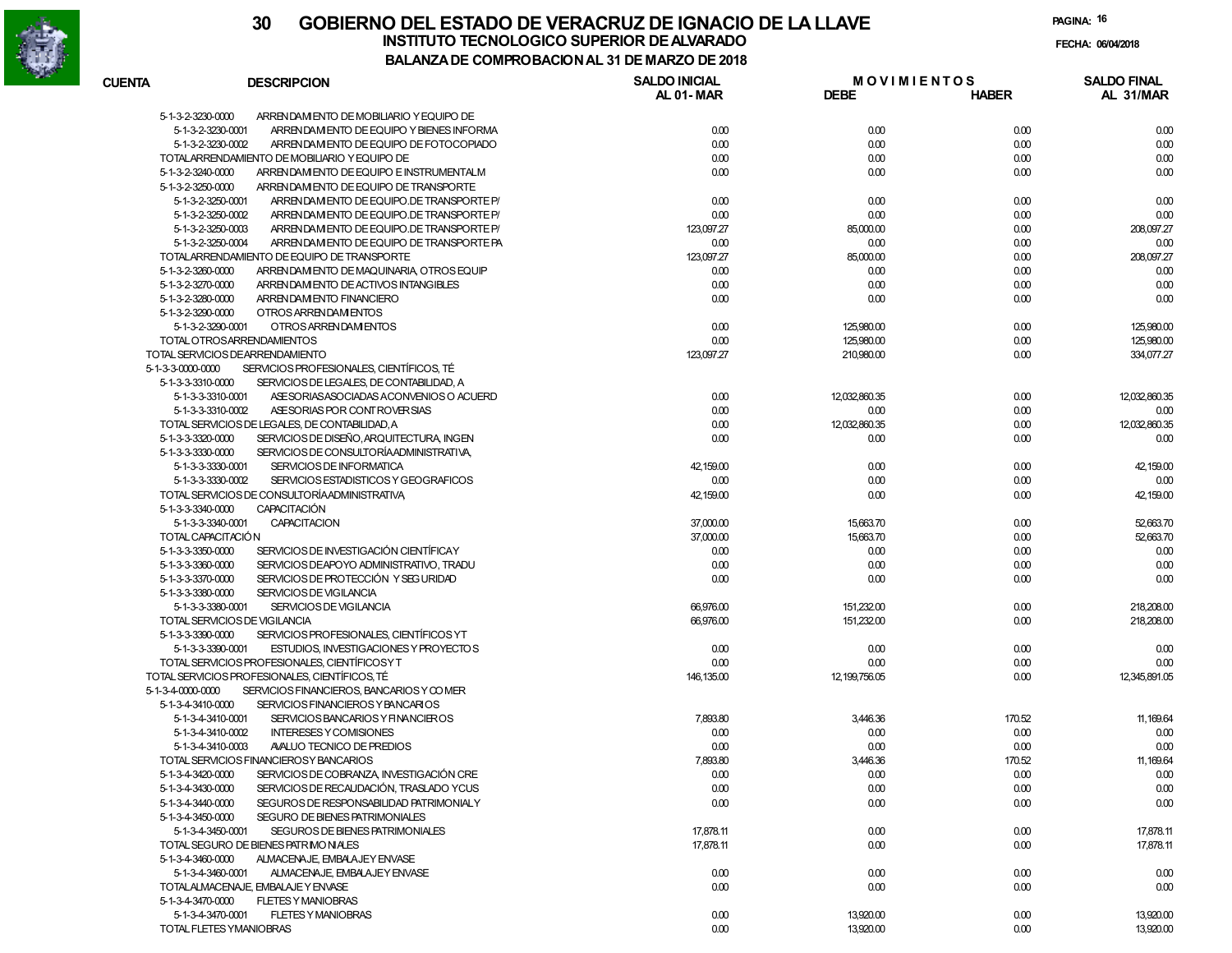

|                   |                                                               | COMFRODACION AL 31 DE MARZO DE 2010 |                                   |              |                                 |
|-------------------|---------------------------------------------------------------|-------------------------------------|-----------------------------------|--------------|---------------------------------|
| <b>CUENTA</b>     | <b>DESCRIPCION</b>                                            | <b>SALDO INICIAL</b><br>AL 01-MAR   | <b>MOVIMIENTOS</b><br><b>DEBE</b> | <b>HABER</b> | <b>SALDO FINAL</b><br>AL 31/MAR |
| 5-1-3-4-3480-0000 | COMISIONES POR VENTAS                                         | 0.00                                | 0.00                              | 0.00         | 0.00                            |
| 5-1-3-4-3490-0000 | SERVICIOS FINANCIEROS, BANCARIOS Y COMER                      |                                     |                                   |              |                                 |
|                   | 5-1-3-4-3490-0001<br>OTROS SERVICIOS COMERCIALES              | 5,128.44                            | 2,598.00                          | 0.00         | 7,726.44                        |
|                   | TOTAL SERVICIOS FINANCIEROS. BANCARIOSY COMER                 | 5,128.44                            | 2,598.00                          | 0.00         | 7,726.44                        |
|                   | TOTAL SERVICIOS FINANCIEROS, BANCARIOS Y COMER                | 30,900.35                           | 19,964.36                         | 170.52       | 50,694.19                       |
| 5-1-3-5-0000-0000 | SERVICIOS DE INSTALACIÓN, REPARACIÓN, MA                      |                                     |                                   |              |                                 |
| 5-1-3-5-3510-0000 | CONSERVACIÓN Y MANTENIMIENTO MENOR DE IN                      |                                     |                                   |              |                                 |
|                   | 5-1-3-5-3510-0001<br>CONSERVACION Y MANTENIMIENTO DE INMUEBLE | 141,520.00                          | 764,389.11                        | 0.00         | 905,909.11                      |
|                   | TOTAL CONSERVACIÓN Y MANTENIMIENTO MENOR DE IN                | 141,520.00                          | 764,389.11                        | 0.00         | 905,909.11                      |
| 5-1-3-5-3520-0000 | INSTALACIÓN, REPARACIÓN YMANTENIMIENTO                        |                                     |                                   |              |                                 |
|                   | 5-1-3-5-3520-0001<br>CONSERVACION Y MANTENIMIENTO DE EQUIPO Y | 98,600.00                           | 0.00                              | 0.00         | 98,600.00                       |
|                   | 5-1-3-5-3520-0002<br>CONSERVACION Y MANTENIMIENTO DE OTROS    | 0.00                                | 0.00                              | 0.00         | 0.00                            |
|                   | TOTAL INSTALACIÓN, REPARACIÓN Y MANTENIMIENTO                 | 98,600.00                           | 0.00                              | 0.00         | 98,600.00                       |
| 5-1-3-5-3530-0000 | INSTALACIÓN, REPARACIÓN YMANTENIMIENTO                        |                                     |                                   |              |                                 |
|                   | 5-1-3-5-3530-0001<br>CONSERVACION Y MANTENIMIENTO DE BIENES I | 95,874.00                           | 0.00                              | 0.00         | 95,874.00                       |
|                   | TOTAL INSTALACIÓN, REPARACIÓN Y MANTENIMIENTO                 | 95,874.00                           | 0.00                              | 0.00         | 95,874.00                       |
| 5-1-3-5-3540-0000 | INSTALACIÓN, REPARACIÓN YMANTENIMIENTO                        |                                     |                                   |              |                                 |
|                   | 5-1-3-5-3540-0001<br>CONSERVACION Y MANTENIMIENTO DE EQUIPO D | 0.00                                | 0.00                              | 0.00         | 0.00                            |
|                   | TOTAL INSTALACIÓN, REPARACIÓN Y MANTENIMIENTO                 | 0.00                                | 0.00                              | 0.00         | 0.00                            |
| 5-1-3-5-3550-0000 | REPARACIÓN Y MANTENIMIENTO DE EQUIPO DE                       |                                     |                                   |              |                                 |
|                   | 5-1-3-5-3550-0001<br>CONSERVACION Y MANTENIMIENTO DE VEHICULO | 0.00                                | 0.00                              | 0.00         | 0.00                            |
|                   | 5-1-3-5-3550-0002<br>CONSERVACION Y MANTENIMIENTO DE VEHICULO | 0.00                                | 0.00                              | 0.00         | 0.00                            |
|                   | 5-1-3-5-3550-0003<br>CONSERVACION Y MANTENIMIENTO DE VEHICULO | 55,696.32                           | 16,157.40                         | 0.00         | 71,853.72                       |
|                   | TOTAL REPARACIÓN Y MANTENIMIENTO DE EQUIPO DE                 | 55,696.32                           | 16, 157.40                        | 0.00         | 71,853.72                       |
| 5-1-3-5-3560-0000 | REPARACIÓN Y MANTENIMIENTO DE EQUIPO DE                       | 0.00                                | 0.00                              | 0.00         | 0.00                            |
| 5-1-3-5-3570-0000 | INSTALACIÓN, REPARACIÓN YMANTENIMIENTO                        |                                     |                                   |              |                                 |
|                   | 5-1-3-5-3570-0001<br>CONSERVACION Y MANTENIMIENTO DE MAQUINAR | 0.00                                | 0.00                              | 0.00         | 0.00                            |
|                   | TOTAL INSTALACIÓN, REPARACIÓN Y MANTENIMIENTO                 | 0.00                                | 0.00                              | 0.00         | 0.00                            |
| 5-1-3-5-3580-0000 | SERVICIOS DE LIMPIEZAY MANEJO DE DESECH                       |                                     |                                   |              |                                 |
|                   | 5-1-3-5-3580-0001<br>SERVICIO DE LAVANDERÍA, LIMPIEZA, HIGIEN | 48,907.17                           | 49,996.12                         | 0.00         | 98,903.29                       |
|                   | TOTAL SERVICIOS DE LIMPIEZAY MANEJO DE DESECH                 | 48,907.17                           | 49,996.12                         | 0.00         | 98,903.29                       |
| 5-1-3-5-3590-0000 | SERVICIOS DE JARDINERÍA Y FUMIGACIÓN                          |                                     |                                   |              |                                 |
|                   | 5-1-3-5-3590-0001<br><b>FUMIGACION</b>                        | 134,270.00                          | 0.00                              | 0.00         | 134,270.00                      |
|                   | TOTAL SERVICIOS DE JARDINERÍA Y FUMIGACIÓN                    | 134,270.00                          | 0.00                              | 0.00         | 134,270.00                      |
|                   | TOTAL SERVICIOS DE INSTALACIÓN, REPARACIÓN, MA                | 574,867.49                          | 830,542.63                        | 0.00         | 1,405,410.12                    |
| 5-1-3-6-0000-0000 | SERVICIOS DE COMUNICACIÓN SOCIALY PUBLI                       |                                     |                                   |              |                                 |
| 5-1-3-6-3610-0000 | DIFUSIÓN POR RADIO, TELEVISIÓN YO TROSM                       |                                     |                                   |              |                                 |
|                   | PUBLICACIONES OFICIALES P/DIFUSION E INF<br>5-1-3-6-3610-0001 | 0.00                                | 0.00                              | 0.00         | 0.00                            |
|                   | 5-1-3-6-3610-0002<br>PUBLICACIONES OFICIALES P/LICITACIONES P | 0.00                                | 0.00                              | 0.00         | 0.00                            |
|                   | OTROS GTOS. DE PUBLICACION, DIFUSION E1<br>5-1-3-6-3610-0003  | 242,234.82                          | 241,580.87                        | 6,960.00     | 476,855.69                      |
|                   | <b>IMPRESIONES</b><br>5-1-3-6-3610-0004                       | 0.00                                | 0.00                              | 0.00         | 0.00                            |
|                   | DIFUSION DE MENSAJES SOBRE PROGRAMAS YA<br>5-1-3-6-3610-0005  | 0.00                                | 0.00                              | 0.00         | 0.00                            |
|                   | TOTAL DIFUSIÓN POR RADIO, TELEVISIÓN Y OTROS M                | 242,234.82                          | 241,580.87                        | 6,960.00     | 476,855.69                      |
| 5-1-3-6-3620-0000 | DIFUSIÓN POR RADIO, TELEVISIÓN YO TROSM                       | 0.00                                | 0.00                              | 0.00         | 0.00                            |
| 5-1-3-6-3630-0000 | SERVICIOS DE CREATIVIDAD, PREPRODUCCIÓN                       | 0.00                                | 0.00                              | 0.00         | 0.00                            |
| 5-1-3-6-3640-0000 | SERVICIOS DE REVELADO DE FOTOGRAFÍAS                          |                                     |                                   |              |                                 |
|                   | SERVICIOS DE REVELADO DE FOTOGRAFÍAS<br>5-1-3-6-3640-0001     | 0.00                                | 0.00                              | 0.00         | 0.00                            |
|                   | TOTAL SERVICIOS DE REVELADO DE FOTOGRAFÍAS                    | 0.00                                | 0.00                              | 0.00         | 0.00                            |
| 5-1-3-6-3650-0000 | SERVICIOS DE INDUSTRIAFÍLMICA, DEL SONI                       | 0.00                                | 0.00                              | 0.00         | 0.00                            |
| 5-1-3-6-3660-0000 | SERVICIO DE CREACIÓN Y DIFU SIÓN DE CONTE                     |                                     |                                   |              |                                 |
|                   | SERVICIO DE CREACION Y DIFU SION DE CONTE                     |                                     |                                   |              |                                 |
|                   | 5-1-3-6-3660-0001                                             | 0.00                                | 0.00                              | 0.00         | 0.00                            |
|                   | TOTAL SERVICIO DE CREACIÓNY DIFUSIÓN DE CONTE                 | 0.00                                | 0.00                              | 0.00         | 0.00                            |
| 5-1-3-6-3690-0000 | OTROS SERVICIOS DE INFORMACIÓN                                | 0.00                                | 0.00                              | 0.00         | 0.00                            |
|                   | TOTAL SERVICIOS DE COMUNICACIÓN SOCIALY PUBLI                 | 242,234.82                          | 241,580.87                        | 6,960.00     | 476,855.69                      |
| 5-1-3-7-0000-0000 | SERVICIOS DE TRASLADOS YVIÁTICOS                              |                                     |                                   |              |                                 |
| 5-1-3-7-3710-0000 | PASAJES AEREOS                                                |                                     |                                   |              |                                 |
|                   | PASAJES NACIONALES A SERVIDORES PUBLICOS<br>5-1-3-7-3710-0001 | 22,370.93                           | 11,301.00                         | 0.00         | 33,671.93                       |
|                   | 5-1-3-7-3710-0002<br>PASAJES INTERNACIONALES A SERVIDORES PUB | 0.00                                | 0.00                              | 0.00         | 0.00                            |
|                   | TOTAL PASAJES AÉREOS                                          | 22,370.93                           | 11,301.00                         | 0.00         | 33,671.93                       |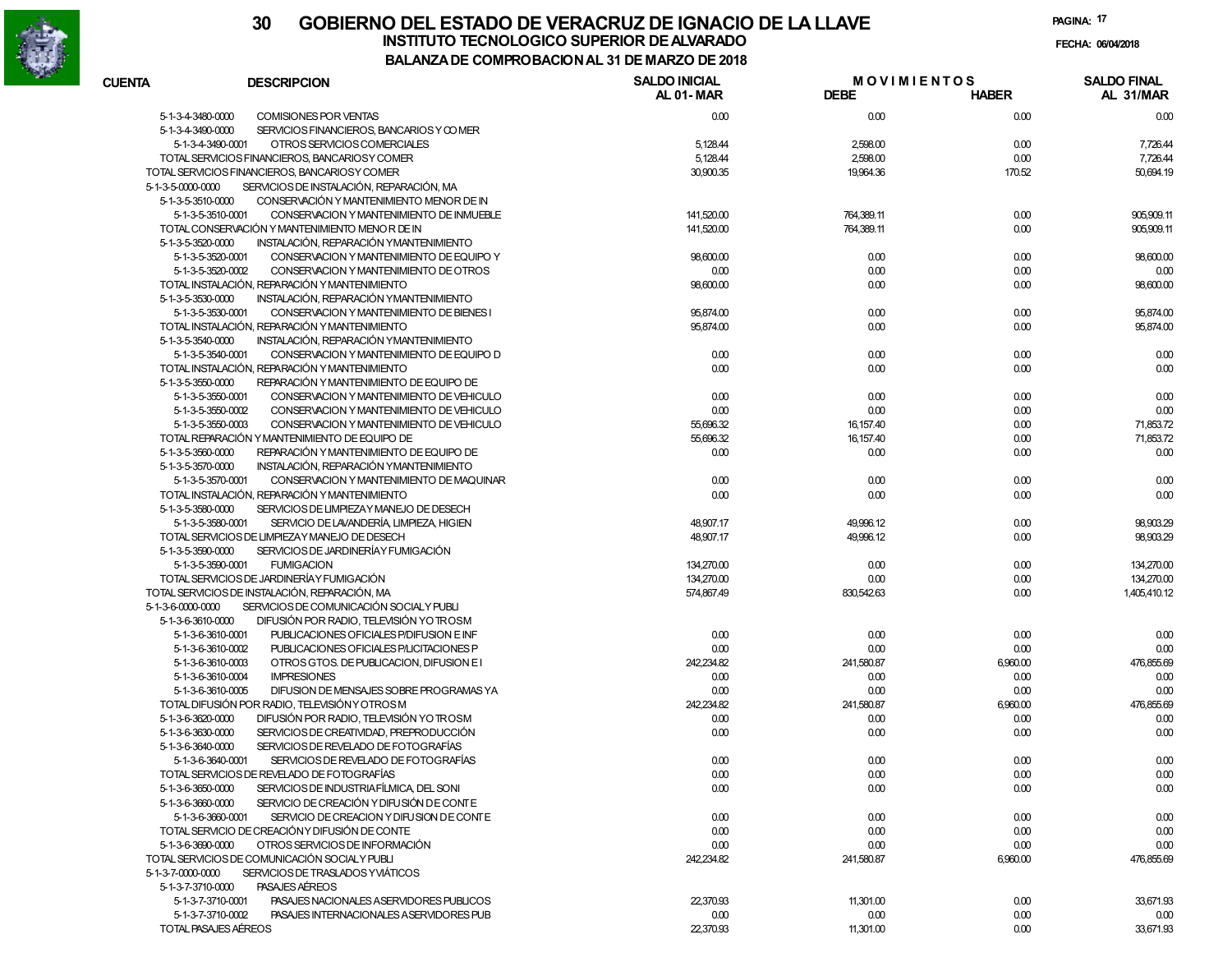

### **30 GOBIERNO DEL ESTADO DE VERACRUZ DE IGNACIO DE LA LLAVEFECHA: 06/04/2018 INSTITUTO TECNOLOGICO SUPERIOR DE ALVARADO**

| <b>CUENTA</b>                 | <b>DESCRIPCION</b>                             | <b>SALDO INICIAL</b><br>AL 01-MAR | <b>MOVIMIENTOS</b><br><b>DEBE</b> | <b>HABER</b> | <b>SALDO FINAL</b><br>AL 31/MAR |
|-------------------------------|------------------------------------------------|-----------------------------------|-----------------------------------|--------------|---------------------------------|
| 5-1-3-7-3720-0000             | <b>PASAJES TERRESTRES</b>                      |                                   |                                   |              |                                 |
| 5-1-3-7-3720-0001             | PASAJES NACIONALES A SERVIDORES PUBLICOS       | 30,504.41                         | 16,300.41                         | 0.00         | 46,804.82                       |
| 5-1-3-7-3720-0002             | PASAJES INTERNACIONALES ASERVIDORES PUB        | 0.00                              | 0.00                              | 0.00         | 0.00                            |
|                               | TOTAL PASAJES TERRESTRES                       | 30,504.41                         | 16,300.41                         | 0.00         | 46,804.82                       |
| 5-1-3-7-3730-0000             | PASAJES MARÍTIMOS. LACUSTRES Y FLUVIALES       | 0.00                              | 0.00                              | 0.00         | 0.00                            |
| 5-1-3-7-3740-0000             | <b>AUTOTRANSPORTE</b>                          | 0.00                              | 0.00                              | 0.00         | 0.00                            |
| 5-1-3-7-3750-0000             | <b>VIATICOS EN EL PAÍS</b>                     |                                   |                                   |              |                                 |
| 5-1-3-7-3750-0001             | VIATICOS NACIONALES ASERVIDORES PUBLICO        | 124,704.13                        | 90,833.90                         | 525.00       | 215,013.03                      |
|                               | TOTAL VIÁTICOS EN ELPAÍS                       | 124.704.13                        | 90,833.90                         | 525.00       | 215,013.03                      |
| 5-1-3-7-3760-0000             | VIATICOS EN EL EXTRANJERO                      |                                   |                                   |              |                                 |
| 5-1-3-7-3760-0001             | VIATICOS INTERNACIONALES ASERVIDORES PU        | 0.00                              | 0.00                              | 0.00         | 0.00                            |
|                               | TOTAL VIÁTICOS EN EL EXTRANJERO                | 0.00                              | 0.00                              | 0.00         | 0.00                            |
| 5-1-3-7-3770-0000             | GASTOS DE INSTALACIÓN Y TRASLADO DE MENA       | 0.00                              | 0.00                              | 0.00         | 0.00                            |
| 5-1-3-7-3780-0000             | SERVICIOS INTEGRALES DE TRASLADO DE VIÁT       | 0.00                              | 0.00                              | 0.00         | 0.00                            |
| 5-1-3-7-3790-0000             | OTROS SERVICIOS DE TRASLADO YHOSPEDAJE         |                                   |                                   |              |                                 |
| 5-1-3-7-3790-0001             | <b>TRASLADOS LOCALES</b>                       | 4,359.00                          | 6,939.00                          | 0.00         | 11,298.00                       |
|                               | TOTAL OTROS SERVICIOS DETRASLADO Y HOSPEDAJE   | 4,359.00                          | 6,939.00                          | 0.00         | 11,298.00                       |
|                               | TOTAL SERVICIOS DETRASLADOS Y VIÁTICOS         | 181,938.47                        | 125,374.31                        | 525.00       | 306,787.78                      |
| 5-1-3-8-0000-0000             | <b>SERVICIOS OFICIALES</b>                     |                                   |                                   |              |                                 |
| 5-1-3-8-3810-0000             | GASTOS DE CEREMONIAL                           |                                   |                                   |              |                                 |
| 5-1-3-8-3810-0001             | ATENCION A VISITANTES                          | 0.00                              | 0.00                              | 0.00         | 0.00                            |
|                               | TOTAL GASTOS DE CEREMONIAL                     | 0.00                              | 0.00                              | 0.00         | 0.00                            |
| 5-1-3-8-3820-0000             | GASTOS DE ORDEN SOCIALY CULTURAL               |                                   |                                   |              |                                 |
| 5-1-3-8-3820-0001             | <b>ESPECTACULOS CULTURALES</b>                 | 0.00                              | 0.00                              | 0.00         | 0.00                            |
|                               | ACTIVIDADESC MICASY FESTIVIDADES               |                                   |                                   |              |                                 |
| 5-1-3-8-3820-0002             |                                                | 0.00                              | 0.00                              | 0.00         | 0.00                            |
|                               | TOTAL GASTOS DE ORDEN SOCIALY CULTURAL         | 0.00                              | 0.00                              | 0.00         | 0.00                            |
| 5-1-3-8-3830-0000             | CONGRESOS Y CONVENCIONES                       |                                   |                                   |              |                                 |
| 5-1-3-8-3830-0001             | CONGRESOS Y CONVENCIONES                       | 0.00                              | 42,960.00                         | 0.00         | 42,960.00                       |
|                               | TOTAL CONGRESOS YCONVENCIONES                  | 0.00                              | 42,960.00                         | 0.00         | 42,960.00                       |
| 5-1-3-8-3840-0000             | <b>EXPOSICIONES</b>                            |                                   |                                   |              |                                 |
| 5-1-3-8-3840-0001             | <b>EXPOSICIONES</b>                            | 0.00                              | 0.00                              | 0.00         | 0.00                            |
| TOTAL EXPOSICIONES            |                                                | 0.00                              | 0.00                              | 0.00         | 0.00                            |
| 5-1-3-8-3850-0000             | GASTOS DE REPRESENTACIÓN                       | 0.00                              | 0.00                              | 0.00         | 0.00                            |
| TOTAL SERVICIOS OFICIALES     |                                                | 0.00                              | 42,960.00                         | 0.00         | 42,960.00                       |
| 5-1-3-9-0000-0000             | OTROS SERVICIOS GENERALES                      |                                   |                                   |              |                                 |
| 5-1-3-9-3910-0000             | SERVICIOS FUNERARIOS Y DE CEMENTERIOS          | 0.00                              | 0.00                              | 0.00         | 0.00                            |
| 5-1-3-9-3920-0000             | <b>IMPUESTOS Y DE RECHOS</b>                   |                                   |                                   |              |                                 |
| 5-1-3-9-3920-0001             | OTROS IMPUESTOS, DERECHOS YCUOTAS              | 92,803.00                         | 23,819.00                         | 0.00         | 116,622.00                      |
|                               | TOTAL IMPUESTOSY DERECHOS                      | 92,803.00                         | 23,819.00                         | 0.00         | 116,622.00                      |
| 5-1-3-9-3930-0000             | IMPUESTOS Y DE RECHOS DE IMPORTACIÓN           | 0.00                              | 0.00                              | 0.00         | 0.00                            |
| 5-1-3-9-3940-0000             | SENTENCIAS Y RESOLUCIONES JUDICIALES           | 0.00                              | 0.00                              | 0.00         | 0.00                            |
| 5-1-3-9-3950-0000             | PENAS, MULTAS, ACCESORIOS Y ACTUALIZACIO       |                                   |                                   |              |                                 |
| 5-1-3-9-3950-0001             | PENAS, MULTAS, ACCESORIOS Y ACTUALIZACION      | 0.00                              | 0.00                              | 0.00         | 0.00                            |
|                               | TOTAL PENAS, MULTAS, ACCESORIOS Y ACTUALIZACIO | 0.00                              | 0.00                              | 0.00         | 0.00                            |
| 5-1-3-9-3960-0000             | OTROS GASTOS POR RESPONSABILIDADES             | 0.00                              | 0.00                              | 0.00         | 0.00                            |
| 5-1-3-9-3980-0000             | IMPUESTO SOBRE NOMINAY OTROS QUE DERIVE        |                                   |                                   |              |                                 |
| 5-1-3-9-3980-0001             | <b>IMPUESTO SOBRE NOMINA</b>                   | 204,703.22                        | 130, 163.93                       | 0.00         | 334,867.15                      |
|                               | TOTAL IMPUESTO SOBRE NOMINAY OTROS QUE DERIVE  | 204,703.22                        | 130, 163.93                       | 0.00         | 334,867.15                      |
| 5-1-3-9-3990-0000             | OTROS SERVICIOS GENERALES                      |                                   |                                   |              |                                 |
| 5-1-3-9-3990-0001             | <b>FONDO REVOLVENTE</b>                        | 0.00                              | 0.00                              | 0.00         | 0.00                            |
|                               | TOTAL OTROS SERVICIOS GENERALES                | 0.00                              | 0.00                              | 0.00         | 0.00                            |
|                               | TOTAL OTROS SERVICIOS GENERALES                | 297,506.22                        | 153,982.93                        | 0.00         | 451,489.15                      |
| TOTAL SERVICIOS GENERALES     |                                                | 1,860,507.93                      | 13,845,782.15                     | 7,655.52     | 15,698,634.56                   |
| TOTAL GASTO DE FUNCIONAMIENTO |                                                | 10,080,700.72                     | 19,892,601.79                     | 7,655.52     | 29,965,646.99                   |
| 5-2-0-0-0000-0000             | TRANSFERENCIAS, ASIGNACIONES, SUBSIDIOS        |                                   |                                   |              |                                 |
| 5-2-1-0-0000-0000             | TRANSFERENCIAS INTERNAS YASIGNACIONES A        |                                   |                                   |              |                                 |
| 5-2-1-1-0000-0000             | ASIGNACIONES AL SECTOR PÚBLICO                 |                                   |                                   |              |                                 |
| 5-2-1-1-4140-0000             |                                                |                                   |                                   |              |                                 |
|                               | ASIGNACIONES PRESUPUESTARIASA ÓRGANOSA         | 0.00<br>0.00                      | 0.00                              | 0.00         | 0.00                            |
|                               | TOTALASIGNACIONES ALSECTOR PÚBLICO             |                                   | 0.00                              | 0.00         | 0.00                            |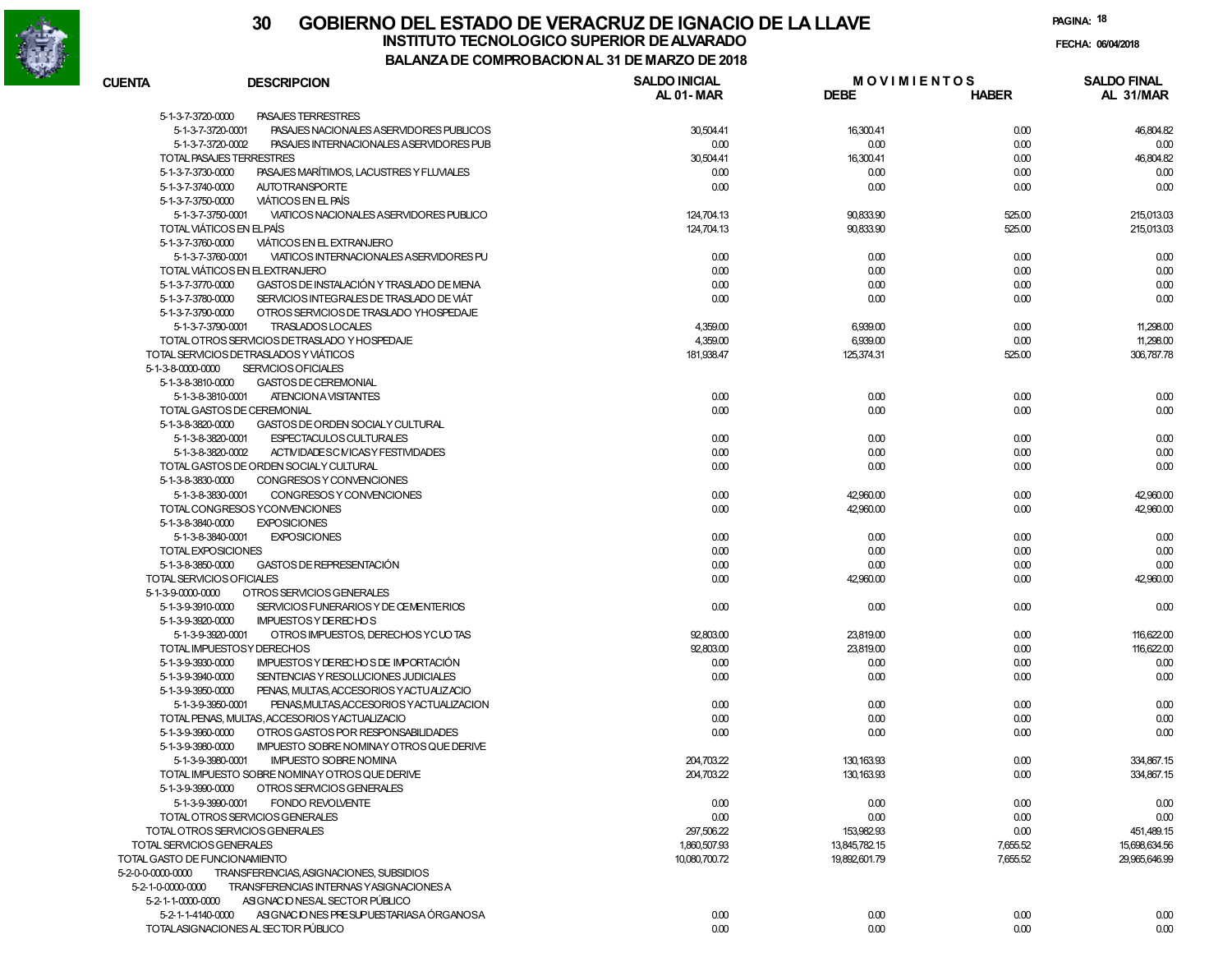

| <b>CUENTA</b>                          | <b>DESCRIPCION</b>                                            | <b>SALDO INICIAL</b><br>AL 01-MAR | <b>MOVIMIENTOS</b><br><b>DEBE</b> | <b>HABER</b> | <b>SALDO FINAL</b><br>AL 31/MAR |
|----------------------------------------|---------------------------------------------------------------|-----------------------------------|-----------------------------------|--------------|---------------------------------|
| 5-2-1-2-0000-0000                      | TRANSFERENCIAS INTERNAS AL SECTOR PUBLIC                      |                                   |                                   |              |                                 |
| 5-2-1-2-4150-0000                      | TRANSFERENCIAS INTERNAS OTORGADASA ENTI                       | 0.00                              | 0.00                              | 0.00         | 0.00                            |
|                                        | TOTAL TRANSFERENCIAS INTERNASAL SECTOR PUBLIC                 | 0.00                              | 0.00                              | 0.00         | 0.00                            |
|                                        | TOTAL TRANSFERENCIAS INTERNASY ASIGNACIONESA                  | 0.00                              | 0.00                              | 0.00         | 0.00                            |
| 5-2-2-0-0000-0000                      | TRANSFERENCIASAL RESTO DEL SECTOR PÚBLI                       |                                   |                                   |              |                                 |
| 5-2-2-1-0000-0000                      | TRANSFERENCIASA ENTIDADES PARAESTATALES                       |                                   |                                   |              |                                 |
| 5-2-2-1-4210-0000                      | TRANSFERENCIAS OTORGADASA ENTIDADES PAR                       | 0.00                              | 0.00                              | 0.00         | 0.00                            |
|                                        | TOTAL TRANSFERENCIASA ENTIDADES PARAESTATALES                 | 0.00                              | 0.00                              | 0.00         | 0.00                            |
| 5-2-2-2-0000-0000                      | TRANSFERENCIASA ENTIDADES FEDERATIVAS                         | 0.00                              | 0.00                              | 0.00         | 0.00                            |
| 5-2-2-3-0000-0000                      | TRANSFERENCIASA MUNICIPIOS                                    | 0.00                              | 0.00                              | 0.00         | 0.00                            |
|                                        | TOTAL TRANSFERENCIASAL RESTO DEL SECTOR PÚBLI                 | 0.00                              | 0.00                              | 0.00         | 0.00                            |
| 5-2-3-0-0000-0000                      | SUBSIDIO Y SUBVERNCIONES                                      |                                   |                                   |              |                                 |
| 5-2-3-1-0000-0000                      | <b>SUBSIDIOS</b>                                              | 0.00                              | 0.00                              | 0.00         | 0.00                            |
| 5-2-3-2-0000-0000                      | <b>SUBVENCIONES</b>                                           | 0.00                              | 0.00                              | 0.00         | 0.00                            |
|                                        | TOTAL SUBSIDIO YSUBVERNCIONES                                 | 0.00                              | 0.00                              | 0.00         | 0.00                            |
| 5-2-4-0-0000-0000<br>5-2-4-1-0000-0000 | AYUDAS SOCIALES                                               |                                   |                                   |              |                                 |
| 5-2-4-1-4410-0000                      | AYUDAS SOCIALESA PERSONAS<br>AYUDAS SOCIALESA PERSONAS        |                                   |                                   |              |                                 |
|                                        | PROTECCION AANCIANOSY DESVALIDOS<br>5-2-4-1-4410-0001         | 0.00                              | 0.00                              | 0.00         | 0.00                            |
|                                        | 5-2-4-1-4410-0002<br><b>SERVICIOS MEDICOS</b>                 | 0.00                              | 0.00                              | 0.00         | 0.00                            |
|                                        | 5-2-4-1-4410-0003<br>TRASLADO DE PERSONAS                     | 0.00                              | 0.00                              | 0.00         | 0.00                            |
|                                        | TOTALAYUDAS SOCIALESA PERSONAS                                | 0.00                              | 0.00                              | 0.00         | 0.00                            |
|                                        | TOTALAYUDAS SOCIALESA PERSONAS                                | 0.00                              | 0.00                              | 0.00         | 0.00                            |
| 5-2-4-2-0000-0000                      | <b>BECAS</b>                                                  |                                   |                                   |              |                                 |
| 5-2-4-2-4420-0000                      | BECAS Y OTRASAYUDAS PARAPROG RAMAS DEC                        |                                   |                                   |              |                                 |
| 5-2-4-2-4420-0001                      | <b>BECAS</b>                                                  | 0.00                              | 0.00                              | 0.00         | 0.00                            |
|                                        | TOTAL BECAS YOTRAS AYUDAS PARA PROGRAMAS DE C                 | 0.00                              | 0.00                              | 0.00         | 0.00                            |
| <b>TOTAL BECAS</b>                     |                                                               | 0.00                              | 0.00                              | 0.00         | 0.00                            |
| 5-2-4-3-0000-0000                      | AYUDAS SOCIALESA INSTITUCIONES                                |                                   |                                   |              |                                 |
| 5-2-4-3-4430-0000                      | AYUDAS SOCIALESA INSTITUCIONES DE ENSEÑ                       |                                   |                                   |              |                                 |
| 5-2-4-3-4430-0001                      | OTROS SUBSIDIOS EDUCACIONALES RECURSOS E                      | 0.00                              | 0.00                              | 0.00         | 0.00                            |
|                                        | 5-2-4-3-4430-0002<br>OTROS SUBSIDIOS EDUCACIONALES RECURSOS F | 0.00                              | 0.00                              | 0.00         | 0.00                            |
|                                        | TOTALAYUDAS SOCIALESA INSTITUCIONES DE ENSEÑ                  | 0.00                              | 0.00                              | 0.00         | 0.00                            |
| 5-2-4-3-4440-0000                      | AYUDAS SOCIALES AACTIVIDADES CIENTÍFIC                        |                                   |                                   |              |                                 |
|                                        | 5-2-4-3-4440-0001<br>SUBSIDIOS CULTURALES Y CIENTIFICOS       | 0.00                              | 0.00                              | 0.00         | 0.00                            |
|                                        | TOTALAYUDAS SOCIALES AACTIVIDADES CIENTÍFIC                   | 0.00                              | 0.00                              | 0.00         | 0.00                            |
| 5-2-4-3-4450-0000                      | AYUDAS SOCIALESA INSTITUCIONES SIN FINE                       |                                   |                                   |              |                                 |
|                                        | 5-2-4-3-4450-0004<br><b>SUBSIDIOS ASINDICATOS</b>             | 33,000.00                         | 3,300.00                          | 0.00         | 36,300.00                       |
|                                        | TOTALAYUDAS SOCIALESA INSTITUCIONES SIN FINE                  | 33,000.00                         | 3,300.00                          | 0.00         | 36,300.00                       |
|                                        | TOTALAYUDAS SOCIALESA INSTITUCIONES                           | 33,000.00                         | 3,300.00                          | 0.00         | 36,300.00                       |
| 5-2-4-4-0000-0000                      | AYUDAS SOCIALES POR DESASTRES NATURALES                       |                                   |                                   |              |                                 |
| 5-2-4-4-4480-0000                      | AYUDAS POR DESASTRES NATURALES Y OTROSS                       | 0.00                              | 0.00                              | 0.00         | 0.00                            |
|                                        | TOTALAYUDAS SOCIALES POR DESASTRES NATURALES                  | 0.00                              | 0.00                              | 0.00         | 0.00                            |
| TOTALAYUDAS SOCIALES                   |                                                               | 33,000.00                         | 3,300.00                          | 0.00         | 36,300.00                       |
| 5-2-6-0-0000-0000                      | TRANSFERENCIASA FIDEICOMISOS MANDATOS Y                       |                                   |                                   |              |                                 |
| 5-2-6-1-0000-0000                      | TRANSFERENCIASA FIDEICOMISOS, MANDATOS                        |                                   |                                   |              |                                 |
| 5-2-6-1-4610-0000                      | TRANSFERENCIASA FIDEICOMISOS DEL PODER                        | 0.00                              | 0.00                              | 0.00         | 0.00                            |
| 5-2-6-1-4620-0000                      | TRANSFERENCIASA FIDEICOMISOS DEL PODER                        | 0.00                              | 0.00                              | 0.00         | 0.00                            |
| 5-2-6-1-4630-0000                      | TRANSFERENCIASA FIDEICOMISOS DEL PODER                        | 0.00                              | 0.00                              | 0.00         | 0.00                            |
|                                        | TOTAL TRANSFERENCIASA FIDEICOMISOS, MANDATOS                  | 0.00                              | 0.00                              | 0.00         | 0.00                            |
| 5-2-6-2-0000-0000                      | TRANSFERENCIASA FIDEICOMISOS, MANDATOS                        |                                   |                                   |              |                                 |
| 5-2-6-2-4640-0000                      | TRANSFERENCIASA FIDEICOMISOS PÚBLICOS E                       | 0.00                              | 0.00                              | 0.00         | 0.00                            |
| 5-2-6-2-4650-0000                      | TRANSFERENCIASA FIDEICOMISOS PÚBLICOS D                       | 0.00                              | 0.00                              | 0.00         | 0.00                            |
| 5-2-6-2-4660-0000                      | TRANSFERENCIASA FIDEICOMISOS DE INSTITU                       | 0.00                              | 0.00                              | 0.00         | 0.00                            |
|                                        | TOTAL TRANSFERENCIASA FIDEICOMISOS, MANDATOS                  | 0.00                              | 0.00                              | 0.00         | 0.00                            |
|                                        | TOTAL TRANSFERENCIASA FIDEICOMISOS MANDATOS Y                 | 0.00                              | 0.00                              | 0.00         | 0.00                            |
| 5-2-7-0-0000-0000                      | TRANSFERENCIASAL EXTERIOR                                     |                                   |                                   |              |                                 |
| 5-2-7-1-0000-0000                      | TRANSFERENCIASAL EXTERIOR AGOBIERNOS E                        |                                   |                                   |              |                                 |
| 5-2-7-1-4910-0000                      | TRANSFERENCIAS PARA GOBIERNOS EXTRANJERO                      | 0.00                              | 0.00                              | 0.00         | 0.00                            |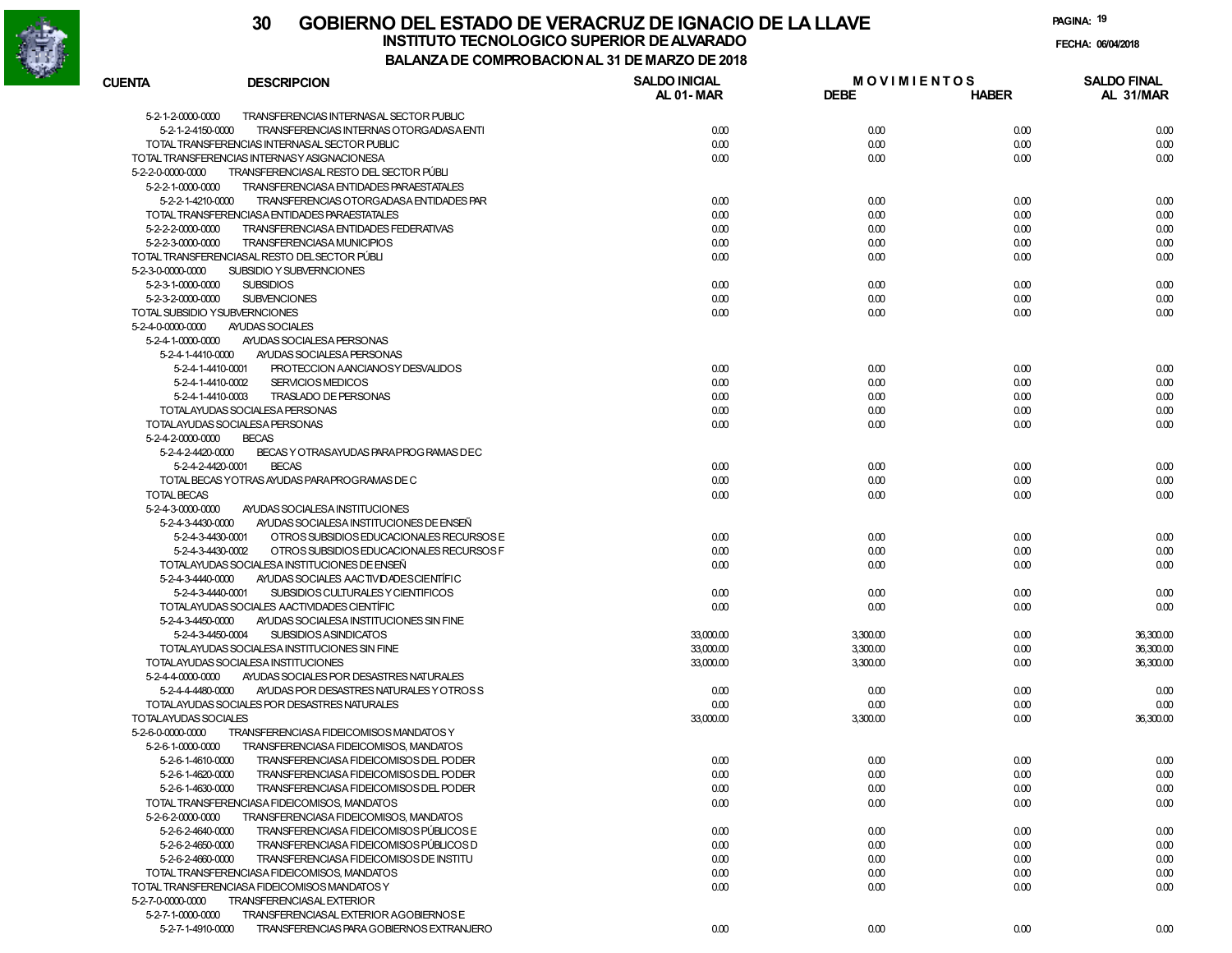

| CUENTA                   | <b>DESCRIPCION</b>                                           | <b>SALDO INICIAL</b><br>AL 01-MAR | <b>MOVIMIENTOS</b><br><b>DEBE</b> | <b>HABER</b> | <b>SALDO FINAL</b><br>AL 31/MAR |
|--------------------------|--------------------------------------------------------------|-----------------------------------|-----------------------------------|--------------|---------------------------------|
| 5-2-7-1-4920-0000        | TRANSFERENCIAS PARA ORGANISMOS INTERNACI                     | 0.00                              | 0.00                              | 0.00         | 0.00                            |
|                          | TOTAL TRANSFERENCIASAL EXTERIORA GOBIERNOS E                 | 0.00                              | 0.00                              | 0.00         | 0.00                            |
| 5-2-7-2-0000-0000        | TRANSFERENCIASAL SECTOR PRIVADO EXTERNO                      |                                   |                                   |              |                                 |
| 5-2-7-2-4930-0000        | TRANSFERENCIAS PARA EL SECTOR PRIVADO EX                     | 0.00                              | 0.00                              | 0.00         | 0.00                            |
|                          | TOTAL TRANSFERENCIASAL SECTOR PRIVADO EXTERNO                | 0.00                              | 0.00                              | 0.00         | 0.00                            |
|                          | TOTAL TRANSFERENCIASAL EXTERIOR                              | 0.00                              | 0.00                              | 0.00         | 0.00                            |
|                          | TOTAL TRANSFERENCIAS, ASIGNACIONES, SUBSIDIOS                | 33,000.00                         | 3,300.00                          | 0.00         | 36,300.00                       |
| 5-3-0-0-0000-0000        | PARTICIPACIONESY APORTACIONES                                |                                   |                                   |              |                                 |
| 5-3-1-0-0000-0000        | <b>PARTICIPACIONES</b>                                       |                                   |                                   |              |                                 |
| 5-3-1-2-0000-0000        | PARTICIPACIONES DE LAS ENTIDADES FEDERAT                     | 0.00                              | 0.00                              | 0.00         | 0.00                            |
| TOTAL PARTICIPACIONES    |                                                              | 0.00                              | 0.00                              | 0.00         | 0.00                            |
| 5-3-2-0-0000-0000        | APO RTACIONES                                                |                                   |                                   |              |                                 |
| 5-3-2-1-0000-0000        | APO RTACIONES DE LA FEDERACION A ENTIDADE                    | 0.00                              | 0.00                              | 0.00         | 0.00                            |
| 5-3-2-2-0000-0000        | APO RTACIONES DE LAS ENTIDADES FEDERATIVA                    |                                   |                                   |              |                                 |
|                          | 5-3-2-2-8330-0000 APO RTACIONES DE LAS ENTIDADES FEDERATIVA  |                                   |                                   |              |                                 |
|                          | 5-3-2-2-8330-0001<br>APO RTACIONES ESTATALA MUNICIPIOS PARAE | 0.00                              | 0.00                              | 0.00         | 0.00                            |
|                          | 5-3-2-2-8330-0002<br>OTRASAPORTACIONES DELESTADO A LOS MUNI  | 0.00                              | 0.00                              | 0.00         | 0.00                            |
|                          | 5-3-2-2-8330-0003<br><b>SUBSIDIOS AMUNICIPIOS</b>            | 0.00                              | 0.00                              | 0.00         | 0.00                            |
|                          | TOTALAPORTACIONES DE LAS ENTIDADES FEDERATIVA                | 0.00                              | 0.00                              | 0.00         | 0.00                            |
|                          | TOTALAPORTACIONES DE LAS ENTIDADES FEDERATIVA                | 0.00                              | 0.00                              | 0.00         | 0.00                            |
| <b>TOTALAPORTACIONES</b> |                                                              | 0.00                              | 0.00                              | 0.00         | 0.00                            |
| 5-3-3-0-0000-0000        | <b>CONVENIOS</b>                                             |                                   |                                   |              |                                 |
| 5-3-3-1-0000-0000        | CONVENIOS DE REASIGNACION                                    |                                   |                                   |              |                                 |
| 5-3-3-1-8510-0000        | CONVENIOS DE REASIGNACIÓN                                    | 0.00                              | 0.00                              | 0.00         | 0.00                            |
|                          | TOTAL CONVENIOS DE REASIGNACION                              | 0.00                              | 0.00                              | 0.00         | 0.00                            |
| 5-3-3-2-0000-0000        | CONVENIOS DE DESCENTRALIZACIÓN Y OTROS                       |                                   |                                   |              |                                 |
| 5-3-3-2-8520-0000        | CONVENIOS DE DESCENTRALIZACIÓN                               | 0.00                              | 0.00                              | 0.00         | 0.00                            |
| 5-3-3-2-8530-0000        | OTROS CONVENIOS                                              |                                   |                                   |              |                                 |
|                          | 5-3-3-2-8530-0001<br>FONDO DE SUBSIDIOS AMUNICIPIOS SEGURIDA | 0.00                              | 0.00                              | 0.00         | 0.00                            |
|                          | TOTAL OTROS CONVENIOS                                        | 0.00                              | 0.00                              | 0.00         | 0.00                            |
|                          | TOTAL CONVENIOS DE DESCENTRALIZACIÓN YOTROS                  | 0.00                              | 0.00                              | 0.00         | 0.00                            |
| TOTAL CONVENIOS          |                                                              | 0.00                              | 0.00                              | 0.00         | 0.00                            |
|                          | TOTAL PARTICIPACIONES YAPORTACIONES                          | 0.00                              | 0.00                              | 0.00         | 0.00                            |
| 5-4-0-0-0000-0000        | INTERESES, COMISIONES Y OTROS GASTOS DE                      |                                   |                                   |              |                                 |
| 5-4-1-0-0000-0000        | INTERESES DE LAD EUDAPÚBLICA                                 | 0.00                              | 0.00                              | 0.00         | 0.00                            |
| 5-4-2-0-0000-0000        | COMISIONES DE LAD EUDAPÚBLICA                                | 0.00                              | 0.00                              | 0.00         | 0.00                            |
| 5-4-3-0-0000-0000        | GASTOS DE LADEUDA PÚBLICA                                    | 0.00                              | 0.00                              | 0.00         | 0.00                            |
|                          | TOTAL INTERESES, COMISIONES YOTROS GASTOS DE                 | 0.00                              | 0.00                              | 0.00         | 0.00                            |
| 5-5-0-0-0000-0000        | OTROS GASTOS Y PÉRDIDAS EXTRA OR DI NARIAS                   |                                   |                                   |              |                                 |
| 5-5-1-0-0000-0000        | <b>CREACION AUTOMATICA</b>                                   |                                   |                                   |              |                                 |
| 5-5-1-3-0000-0000        | DEPRECIACION DE BIENES INMUEBLES                             |                                   |                                   |              |                                 |
| 5-5-1-3-1583-0000        | EDIFICIOS NO RESIDENCIALES                                   |                                   |                                   |              |                                 |
|                          | 5-5-1-3-1583-0001<br>ADQUISICION DE ED FICIOSY LOCALES       | 0.00                              | 0.00                              | 0.00         | 0.00                            |
|                          | TOTAL EDIFICIOS NO RESIDENCIALES                             | 0.00                              | 0.00                              | 0.00         | 0.00                            |
|                          | TOTAL DEPRECIACION DE BIENES INMUEBLES                       | 0.00                              | 0.00                              | 0.00         | 0.00                            |
| 5-5-1-4-0000-0000        | DEPRECIACION DE INFRAESTRUCTURA                              |                                   |                                   |              |                                 |
|                          | 5-5-1-4-2622-0000 EDIFICACION NO HABITACIONAL                |                                   |                                   |              |                                 |
|                          | 5-5-1-4-2622-0001<br>EDIFICACION NO HABITACIONAL             | 0.00                              | 0.00                              | 0.00         | 0.00                            |
|                          | TOTAL EDIFICACION NO HABITACIONAL                            | 0.00                              | 0.00                              | 0.00         | 0.00                            |
|                          | TOTAL DEPRECIACION DE INFRAESTRUCTURA                        | 0.00                              | 0.00                              | 0.00         | 0.00                            |
| 5-5-1-5-0000-0000        | DEPRECIACION DE BIENES MUEBLES                               |                                   |                                   |              |                                 |
| 5-5-1-5-1511-0000        | MUEBLES DE OFICINA Y ESTANTERIA                              |                                   |                                   |              |                                 |
|                          | 5-5-1-5-1511-0001<br>MOBILIARIO Y EQUIPO DE OFICINA          | 0.00                              | 0.00                              | 0.00         | 0.00                            |
|                          | TOTAL MUEBLES DE OFICINAY ESTANTERIA                         | 0.00                              | 0.00                              | 0.00         | 0.00                            |
| 5-5-1-5-1513-0000        | BIENESARTISTICOS, CULTURALES YCIENTIFI                       |                                   |                                   |              |                                 |
|                          | 5-5-1-5-1513-0001<br>BIENES PARA BIBLIOTECAS Y MUSEOS        | 0.00                              | 0.00                              | 0.00         | 0.00                            |
|                          | TOTAL BIENESARTISTICOS, CULTURALES Y CIENTIFI                | 0.00                              | 0.00                              | 0.00         | 0.00                            |
| 5-5-1-5-1521-0000        | EQUIPO AUDIOVISUAL                                           |                                   |                                   |              |                                 |
|                          | 5-5-1-5-1521-0001<br>EQUIPO AUDIOVISUAL                      | 0.00                              | 0.00                              | 0.00         | 0.00                            |
|                          |                                                              |                                   |                                   |              |                                 |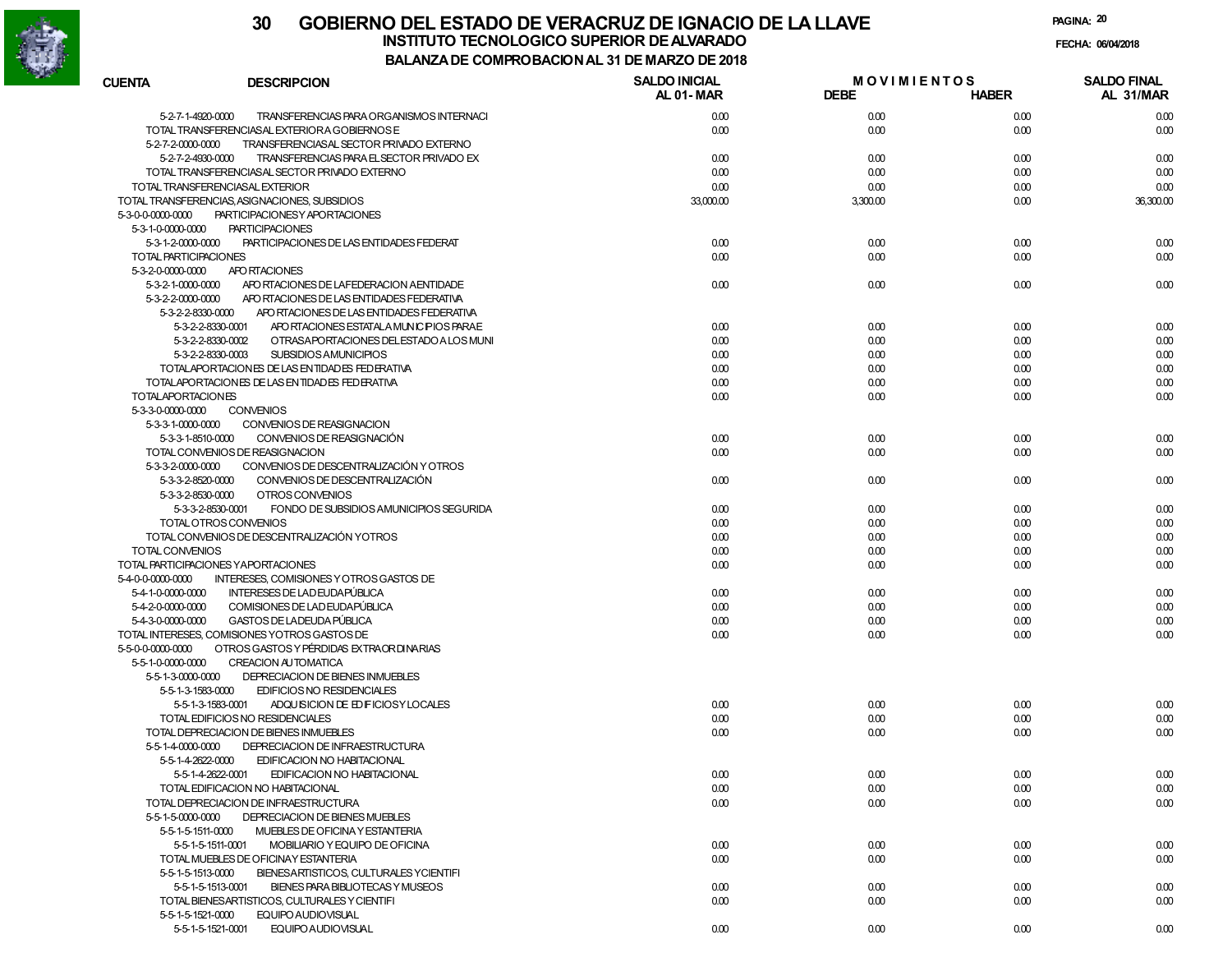

**PAGINA:21**

**FECHA:**

| <b>CUENTA</b> | <b>DESCRIPCION</b>                                                                                                           | <b>SALDO INICIAL</b><br>AL 01-MAR | <b>MOVIMIENTOS</b><br><b>DEBE</b> | <b>HABER</b> | <b>SALDO FINAL</b><br>AL 31/MAR |
|---------------|------------------------------------------------------------------------------------------------------------------------------|-----------------------------------|-----------------------------------|--------------|---------------------------------|
|               | TOTAL EQUIPO AUDIOVISUAL                                                                                                     | 0.00                              | 0.00                              | 0.00         | 0.00                            |
|               | 5-5-1-5-1531-0000<br>EQUIPO MEDICO Y DE LABORATORIO                                                                          |                                   |                                   |              |                                 |
|               | 5-5-1-5-1531-0001<br>EQUIPO MEDICO Y DE LABORATORIO                                                                          | 0.00                              | 0.00                              | 0.00         | 0.00                            |
|               | TOTAL EQUIPO MEDICO YDE LABORATORIO                                                                                          | 0.00                              | 0.00                              | 0.00         | 0.00                            |
|               | 5-5-1-5-1541-0000<br>AUTOMOVILES Y EQUIPO TERRESTRE                                                                          |                                   |                                   |              |                                 |
|               | 5-5-1-5-1541-0003<br>VEHICULO TERRESTRE SERVADMINISTRATIVOS                                                                  | 0.00                              | 0.00                              | 0.00         | 0.00                            |
|               | TOTALAUTOMOVILES Y EQUIPO TERRESTRE                                                                                          | 0.00                              | 0.00                              | 0.00         | 0.00                            |
|               | OTROS MUEBLES<br>5-5-1-5-2512-0000                                                                                           |                                   |                                   |              |                                 |
|               | 5-5-1-5-2512-0001<br>OTROS MUEBLES                                                                                           | 0.00                              | 0.00                              | 0.00         | 0.00                            |
|               | TOTAL OTROS MUEBLES                                                                                                          | 0.00                              | 0.00                              | 0.00         | 0.00                            |
|               | 5-5-1-5-2522-0000<br>APARATOS DEPORTIVOS                                                                                     |                                   |                                   |              |                                 |
|               | 5-5-1-5-2522-0001<br>EQUIPO DEPORTIVO                                                                                        | 0.00                              | 0.00                              | 0.00         | 0.00                            |
|               | TOTALAPARATOS DEPORTIVOS                                                                                                     | 0.00                              | 0.00                              | 0.00         | 0.00                            |
|               | 5-5-1-5-2542-0000<br>CARROCERIAS Y REMOLQUES                                                                                 |                                   |                                   |              |                                 |
|               | 5-5-1-5-2542-0003<br>CARROCERIAS Y REMOLQUES                                                                                 | 0.00                              | 0.00                              | 0.00         | 0.00                            |
|               | TOTAL CARROCERIAS Y REMOLQUES                                                                                                | 0.00                              | 0.00                              | 0.00         | 0.00                            |
|               | 5-5-1-5-2562-0000<br>MAQUINARIAY EQUIP INDUSTRIAL                                                                            |                                   |                                   |              |                                 |
|               | 5-5-1-5-2562-0002<br>MAQUINARIA Y EQUIP SUMINISTR AGUA                                                                       | 0.00                              | 0.00                              | 0.00         | 0.00                            |
|               | TOTAL MAQUINARIAY EQUIP INDUSTRIAL                                                                                           | 0.00                              | 0.00                              | 0.00         | 0.00                            |
|               | EQUIPO DE COMPUTO Y DETECNOLOG DE LA NF<br>5-5-1-5-3515-0000                                                                 |                                   |                                   |              |                                 |
|               | 5-5-1-5-3515-0001<br><b>BIENES INFORMATICOS</b>                                                                              | 0.00                              | 0.00                              | 0.00         | 0.00                            |
|               | TOTAL EQUIPO DE COMPUTO Y DE TECNOLOG DE LA NF                                                                               | 0.00                              | 0.00                              | 0.00         | 0.00                            |
|               | 5-5-1-5-3523-0000<br>CAMARAS FOTOGRAFIAY VIDEO                                                                               |                                   |                                   |              |                                 |
|               | 5-5-1-5-3523-0001<br><b>EQUIPO FOTOGRAFICO</b><br>TOTAL CAMARAS FOTOGRAFIAY VIDEO                                            | 0.00<br>0.00                      | 0.00<br>0.00                      | 0.00         | 0.00                            |
|               |                                                                                                                              |                                   |                                   | 0.00         | 0.00                            |
|               | 5-5-1-5-4564-0000<br>SISTEMA DE AIRE ACONDICIONADO, CALEFY R<br>5-5-1-5-4564-0001<br>SISTEMA DE AIRE ACONDICIONADO,CALEFAC Y | 0.00                              | 0.00                              | 0.00         | 0.00                            |
|               | TOTAL SISTEMADE AIREACONDICIONADO, CALEF Y R                                                                                 | 0.00                              | 0.00                              | 0.00         | 0.00                            |
|               | 5-5-1-5-6566-0000<br>EQUIPOS DE GENERACION DE ENERG ELECT                                                                    |                                   |                                   |              |                                 |
|               | 5-5-1-5-6566-0001<br>MAQUINARIAY EQUIPO ELECTRICO Y ELECTRON                                                                 | 0.00                              | 0.00                              | 0.00         | 0.00                            |
|               | TOTAL EQUIPOS DE GENERACION DE ENERG ELECT                                                                                   | 0.00                              | 0.00                              | 0.00         | 0.00                            |
|               | 5-5-1-5-7567-0000<br><b>HERRAMIENTA Y MAQUINAS-HERRAMIENT</b>                                                                |                                   |                                   |              |                                 |
|               | 5-5-1-5-7567-0001<br>MAQUINARIAY EQUIPO PARATALLERES                                                                         | 0.00                              | 0.00                              | 0.00         | 0.00                            |
|               | 5-5-1-5-7567-0002<br>MAQUINARIAY MAQUINA-HERRAMIENTAS                                                                        | 0.00                              | 0.00                              | 0.00         | 0.00                            |
|               | TOTAL HERRAMIENTAY MAQUINAS-HERRAMIENT                                                                                       | 0.00                              | 0.00                              | 0.00         | 0.00                            |
|               | 5-5-1-5-9529-0000<br>OTRO MOB Y EQUIPO EDUCACIONAL Y RECREATI                                                                |                                   |                                   |              |                                 |
|               | 5-5-1-5-9529-0001<br><b>EQUIPOS RECREATIVOS</b>                                                                              | 0.00                              | 0.00                              | 0.00         | 0.00                            |
|               | 5-5-1-5-9529-0002<br><b>INSTRUMENTOS MUSICALES</b>                                                                           | 0.00                              | 0.00                              | 0.00         | 0.00                            |
|               | <b>MUEBLES ESCOLARES</b><br>5-5-1-5-9529-0003                                                                                | 0.00                              | 0.00                              | 0.00         | 0.00                            |
|               | TOTAL OTRO MOB YEQUIPO EDUCACIONAL Y RECREATI                                                                                | 0.00                              | 0.00                              | 0.00         | 0.00                            |
|               | OTROS EQUIPOS<br>5-5-1-5-9569-0000                                                                                           |                                   |                                   |              |                                 |
|               | OTROS BIENES MUEBLES<br>5-5-1-5-9569-0006                                                                                    | 0.00                              | 0.00                              | 0.00         | 0.00                            |
|               | TOTAL OTROS EQUIPOS                                                                                                          | 0.00                              | 0.00                              | 0.00         | 0.00                            |
|               | TOTAL DEPRECIACION DE BIENES MUEBLES                                                                                         | 0.00                              | 0.00                              | 0.00         | 0.00                            |
|               | TOTAL CREACION AUTOMATICA                                                                                                    | 0.00                              | 0.00                              | 0.00         | 0.00                            |
|               | <b>PROVISIONES</b><br>5-5-2-0-0000-0000                                                                                      |                                   |                                   |              |                                 |
|               | 5-5-2-1-0000-0000<br>PROVISIONES DE PASIVOS ACORTO PLAZO                                                                     |                                   |                                   |              |                                 |
|               | 5-5-2-1-7910-0000<br>CONTINGENCIAS POR FENOMENOS NATURALES                                                                   |                                   |                                   |              |                                 |
|               | <b>CONTINGENTES</b><br>5-5-2-1-7910-0001                                                                                     | 0.00                              | 0.00                              | 0.00         | 0.00                            |
|               | TOTAL CONTINGENCIAS POR FENÓMENOS NATURALES                                                                                  | 0.00                              | 0.00                              | 0.00         | 0.00                            |
|               | 5-5-2-1-7920-0000<br>CONTINGENCIAS SOCIOECONÓMICAS                                                                           |                                   |                                   |              |                                 |
|               | 5-5-2-1-7920-0001<br><b>CONTINGENTES</b>                                                                                     | 0.00                              | 0.00                              | 0.00         | 0.00                            |
|               | 5-5-2-1-7920-0002<br>DEVOLUCIONESA LA FEDERACIÓN                                                                             | 0.00                              | 0.00                              | 0.00         | 0.00                            |
|               | TOTAL CONTINGENCIAS SOCIOECONÓMICAS                                                                                          | 0.00                              | 0.00                              | 0.00         | 0.00                            |
|               | 5-5-2-1-7990-0000<br>OTRAS EROGACIONES ESPECIALES                                                                            |                                   |                                   |              |                                 |
|               | 5-5-2-1-7990-0001<br>EROGACIONES POR INGRESOS PROPIOS                                                                        | 0.00                              | 0.00                              | 0.00         | 0.00                            |
|               | TOTAL OTRAS EROGACIONES ESPECIALES                                                                                           | 0.00                              | 0.00                              | 0.00         | 0.00                            |
|               | TOTAL PROVISIONES DE PASIVOS ACORTO PLAZO                                                                                    | 0.00                              | 0.00                              | 0.00         | 0.00                            |
|               | <b>TOTAL PROVISIONES</b>                                                                                                     | 0.00                              | 0.00                              | 0.00         | 0.00                            |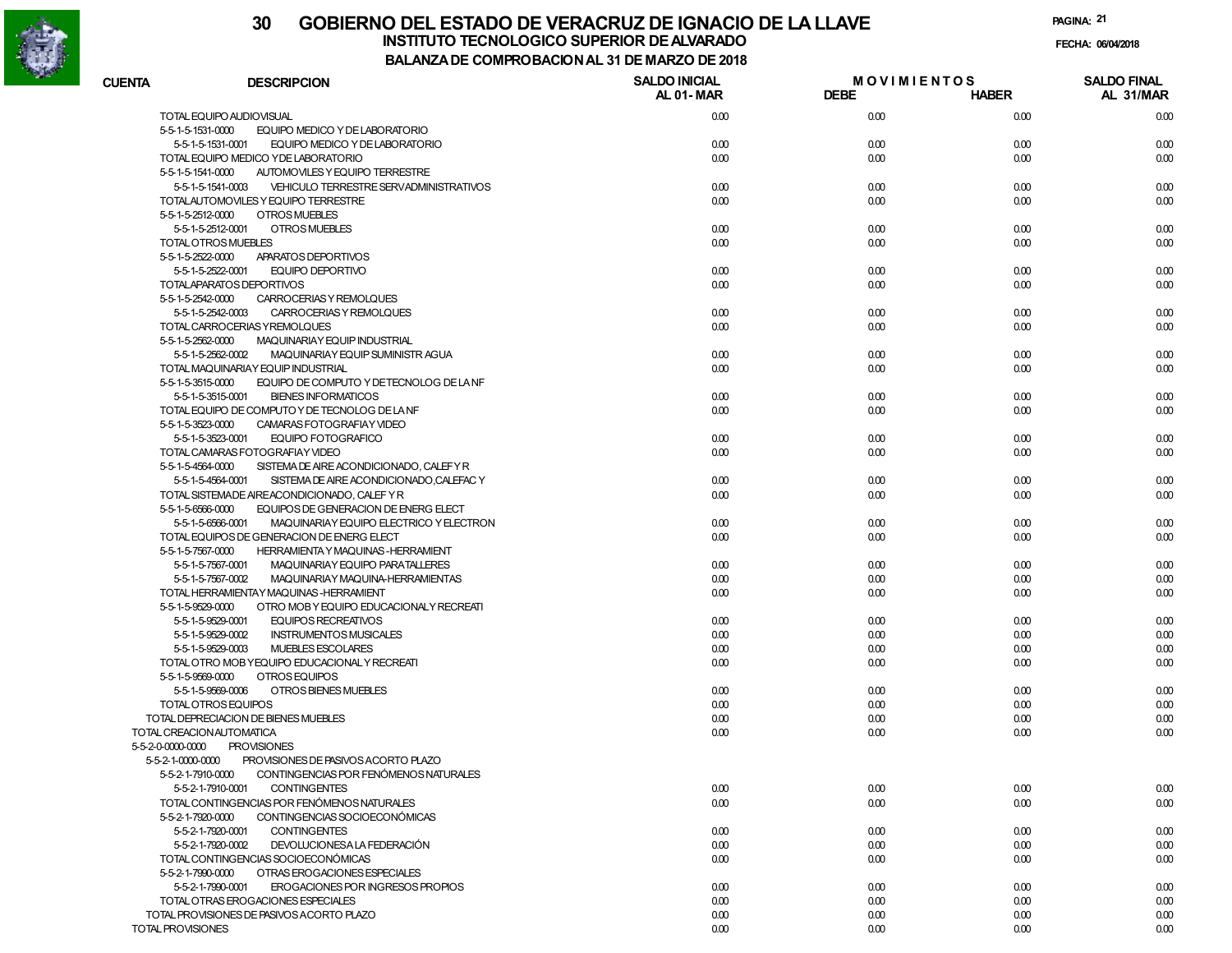

### **30 GOBIERNO DEL ESTADO DE VERACRUZ DE IGNACIO DE LA LLAVEINSTITUTO TECNOLOGICO SUPERIOR DE ALVARADO**

**PAGINA:22**

**FECHA: 06/04/2018**

**BALANZA DE COMPROBACION AL 31 DE MARZO DE 2018**

| <b>CUENTA</b>     | <b>DESCRIPCION</b>                                            | <b>SALDO INICIAL</b><br>AL 01-MAR | <b>MOVIMIENTOS</b><br><b>DEBE</b> | <b>HABER</b> | <b>SALDO FINAL</b><br>AL 31/MAR |
|-------------------|---------------------------------------------------------------|-----------------------------------|-----------------------------------|--------------|---------------------------------|
| 5-5-9-0-0000-0000 | OTROS GASTOS                                                  |                                   |                                   |              |                                 |
| 5-5-9-9-0000-0000 | OTROS GASTOS VARIOS                                           |                                   |                                   |              |                                 |
| 5-5-9-9-5110-0000 | MUEBLES DE OFICINA Y ESTANTERÍA                               |                                   |                                   |              |                                 |
|                   | MOBILIARIO Y EQUIPO DE OFICINA<br>5-5-9-9-5110-0001           | 0.00                              | 0.00                              | 0.00         | 0.00                            |
|                   | TOTAL MUEBLES DE OFICINAY ESTANTERÍA                          | 0.00                              | 0.00                              | 0.00         | 0.00                            |
| 5-5-9-9-5120-0000 | MUEBLES, EXCEPTO DE OFICINAY ESTANTERÍA                       |                                   |                                   |              |                                 |
|                   | OTROS MUEBLES<br>5-5-9-9-5120-0001                            | 0.00                              | 0.00                              | 0.00         | 0.00                            |
|                   | TOTAL MUEBLES, EXCEPTO DE OFICINAY ESTANTERÍA                 | 0.00                              | 0.00                              | 0.00         | 0.00                            |
| 5-5-9-9-5130-0000 | BIENESARTÍSTICOS, CULTURALES YCIENTÍFI                        |                                   |                                   |              |                                 |
|                   | BIENES PARA BIBLIOTECAS Y MUSEOS<br>5-5-9-9-5130-0001         | 0.00                              | 0.00                              | 0.00         | 0.00                            |
|                   | TOTAL BIENESARTÍSTICOS, CULTURALES Y CIENTÍFI                 | 0.00                              | 0.00                              | 0.00         | 0.00                            |
| 5-5-9-9-5150-0000 | EQUIPO DE CÓMPUTO Y DE TECNOLOGÍAS DE LA                      |                                   |                                   |              |                                 |
|                   | <b>BIENES INFORMÁTICOS</b><br>5-5-9-9-5150-0001               | 0.00                              | 0.00                              | 0.00         | 0.00                            |
|                   | TOTAL EQUIPO DE CÓMPUTO Y DE TECNOLOGÍAS DE LA                | 0.00                              | 0.00                              | 0.00         | 0.00                            |
| 5-5-9-9-5210-0000 | EQUIPO AUDIOVISUAL                                            |                                   |                                   |              |                                 |
|                   | EQUIPO AUDIOVISUAL<br>5-5-9-9-5210-0001                       | 0.00                              | 0.00                              | 0.00         | 0.00                            |
|                   | TOTAL EQUIPO AUDIOVISUAL                                      | 0.00                              | 0.00                              | 0.00         | 0.00                            |
| 5-5-9-9-5220-0000 | APARATOS DEPORTIVOS                                           |                                   |                                   |              |                                 |
|                   | APARATOS DEPORTIVOS<br>5-5-9-9-5220-0001                      | 0.00                              | 0.00                              | 0.00         | 0.00                            |
|                   | TOTAL APARATOS DEPORTIVOS                                     | 0.00                              | 0.00                              | 0.00         | 0.00                            |
| 5-5-9-9-5230-0000 | CÁMARAS FOTOGRÁFICAS Y DE VIDEO                               |                                   |                                   |              |                                 |
|                   | 5-5-9-9-5230-0001<br>EQUIPO FOTOGRÁFICO                       | 0.00                              | 0.00                              | 0.00         | 0.00                            |
|                   | TOTAL CÁMARAS FOTOGRÁFICAS Y DE VIDEO                         | 0.00                              | 0.00                              | 0.00         | 0.00                            |
| 5-5-9-9-5290-0000 | OTRO MOBILIARIO Y EQUIPO EDUCACIONALY R                       |                                   |                                   |              |                                 |
|                   | 5-5-9-9-5290-0001<br><b>EQUIPOS RECREATIVOS</b>               | 0.00                              | 0.00                              | 0.00         | 0.00                            |
|                   | 5-5-9-9-5290-0002<br><b>INSTRUMENTOS MUSICALES</b>            | 0.00                              | 0.00                              | 0.00         | 0.00                            |
|                   | 5-5-9-9-5290-0003<br>MUEBLES ESCOLARES                        | 0.00                              | 0.00                              | 0.00         | 0.00                            |
|                   | TOTAL OTRO MOBILIARIO YEQUIPO EDUCACIONAL Y R                 | 0.00                              |                                   | 0.00         | 0.00                            |
|                   | EQUIPO MÉDICO Y DE LABORATORIO                                |                                   | 0.00                              |              |                                 |
| 5-5-9-9-5310-0000 |                                                               |                                   |                                   |              |                                 |
|                   | EQUIPO MÉDICO Y DE LABORATORIO<br>5-5-9-9-5310-0001           | 0.00                              | 0.00                              | 0.00         | 0.00                            |
|                   | TOTAL EQUIPO MÉDICO YDE LABORATORIO                           | 0.00                              | 0.00                              | 0.00         | 0.00                            |
| 5-5-9-9-5320-0000 | INSTRUMENTAL MÉDICO Y DE LABORATORIO                          |                                   |                                   |              |                                 |
|                   | 5-5-9-9-5320-0001<br>INSTRUMENTAL MÉDICO Y DE LABORATORIO     | 0.00                              | 0.00                              | 0.00         | 0.00                            |
|                   | TOTAL INSTRUMENTAL MÉDICO Y DE LABORATORIO                    | 0.00                              | 0.00                              | 0.00         | 0.00                            |
| 5-5-9-9-5410-0000 | AUTOMOVILES Y CAMINIONES                                      |                                   |                                   |              |                                 |
|                   | VEHÍCULOS TERRESTRES PARA PROGRAMAS DE S<br>5-5-9-9-5410-0001 | 0.00                              | 0.00                              | 0.00         | 0.00                            |
|                   | VEHÍCULOS TERRESTRES PARA SERVICIOS Y OP<br>5-5-9-9-5410-0002 | 0.00                              | 0.00                              | 0.00         | 0.00                            |
|                   | 5-5-9-9-5410-0003<br>VEHÍCULOS TERRESTRES PARA SERVICIOS ADMI | 0.00                              | 0.00                              | 0.00         | 0.00                            |
|                   | TOTALAUTOMOVILES Y CAMINIONES                                 | 0.00                              | 0.00                              | 0.00         | 0.00                            |
| 5-5-9-9-5420-0000 | CARROCERÍAS Y REMOLQUES                                       |                                   |                                   |              |                                 |
|                   | CARROCERÍAS Y REMOLQUES PARA PROGRAMAS D<br>5-5-9-9-5420-0001 | 0.00                              | 0.00                              | 0.00         | 0.00                            |
|                   | CARROCERÍAS Y REMOLQUES PARA PROGRAMAS S<br>5-5-9-9-5420-0002 | 0.00                              | 0.00                              | 0.00         | 0.00                            |
|                   | 5-5-9-9-5420-0003<br>CARROCERÍAS Y REMOLOUES PARA SERVICIOS A | 0.00                              | 0.00                              | 0.00         | 0.00                            |
|                   | TOTAL CARROCERÍAS Y REMOLQUES                                 | 0.00                              | 0.00                              | 0.00         | 0.00                            |
| 5-5-9-9-5490-0000 | OTROS EQUIPOS DE TRANSPORTE                                   |                                   |                                   |              |                                 |
|                   | 5-5-9-9-5490-0001<br>OTROS EQUIPOS DE TRANSPORTE              | 0.00                              | 0.00                              | 0.00         | 0.00                            |
|                   | TOTAL OTROS EQUIPOS DE TRANSPORTE                             | 0.00                              | 0.00                              | 0.00         | 0.00                            |
| 5-5-9-9-5620-0000 | MAQUINARIAY EQUIPO INDUSTRIAL                                 |                                   |                                   |              |                                 |
|                   | 5-5-9-9-5620-0001<br>MAQUINARIAY EQUIPO INDUSTRIAL            | 0.00                              | 0.00                              | 0.00         | 0.00                            |
|                   | 5-5-9-9-5620-0002<br>MAQUINARIAY EQUIPO PARASUMINISTRO DE A   | 0.00                              | 0.00                              | 0.00         | 0.00                            |
|                   | TOTAL MAQUINARIAY EQUIPO INDUSTRIAL                           | 0.00                              | 0.00                              | 0.00         | 0.00                            |
| 5-5-9-9-5640-0000 | SISTEMAS DEAIREACONDICIONADO, CALEFACC                        |                                   |                                   |              |                                 |
|                   | SISTEMAS DEAIREACONDICIONADO, CALEFACC<br>5-5-9-9-5640-0001   | 0.00                              | 0.00                              | 0.00         | 0.00                            |
|                   | TOTAL SISTEMAS DEAIRE ACONDICIONADO, CALEFACC                 | 0.00                              | 0.00                              | 0.00         | 0.00                            |
| 5-5-9-9-5650-0000 | EQUIPO DE COMUNICACIÓN YTELECOMUNICACIÓ                       |                                   |                                   |              |                                 |
|                   | EQUIPOS YAPARATOS DE COMUNICACIONES YT<br>5-5-9-9-5650-0001   | 0.00                              | 0.00                              | 0.00         | 0.00                            |
|                   | TOTAL EQUIPO DE COMUNICACIÓN YTELECOMUNICACIÓ                 | 0.00                              | 0.00                              | 0.00         | 0.00                            |
| 5-5-9-9-5660-0000 | EQUIPOS DE GENERACIÓN ELÉCTRICA, APARATO                      |                                   |                                   |              |                                 |

0.00 0.00 0.00 0.00

5-5-9-9-5660-0001 MAQUINARIA Y EQUIPO ELÉCTRICO Y ELECTRÓN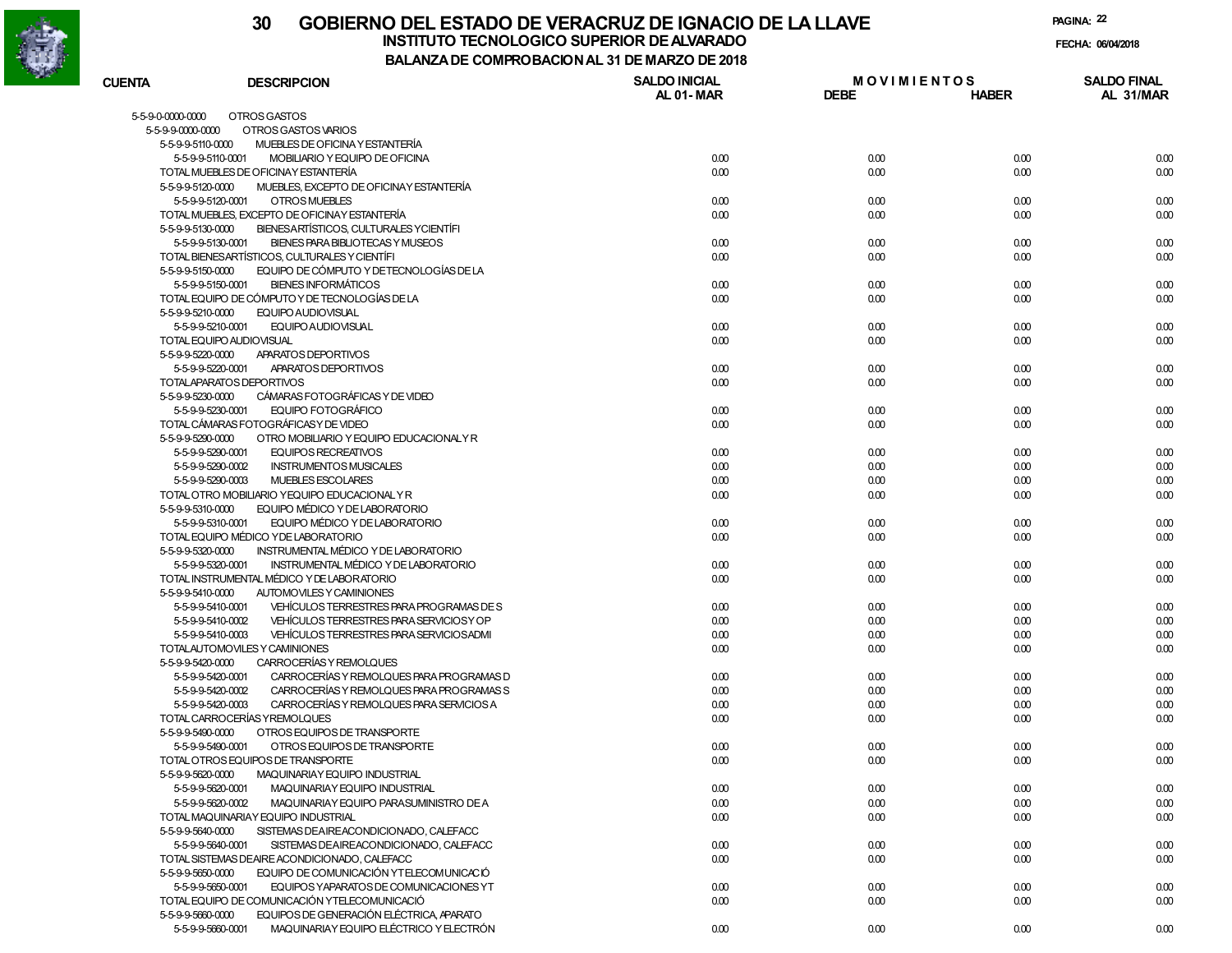

**PAGINA:23**

**FECHA:**

| <b>CUENTA</b>         | <b>DESCRIPCION</b>                            | <b>SALDO INICIAL</b><br>AL 01-MAR | <b>MOVIMIENTOS</b><br><b>DEBE</b> | <b>HABER</b> | <b>SALDO FINAL</b><br>AL 31/MAR |
|-----------------------|-----------------------------------------------|-----------------------------------|-----------------------------------|--------------|---------------------------------|
|                       | TOTAL EQUIPOS DE GENERACIÓN ELÉCTRICA APARATO | 0.00                              | 0.00                              | 0.00         | 0.00                            |
| 5-5-9-9-5670-0000     | HERRAMIENTAS Y MÁQUINAS-HERRAMIENTA           |                                   |                                   |              |                                 |
| 5-5-9-9-5670-0001     | MAQUINARIAY EQUIPO PARATALLERES               | 0.00                              | 0.00                              | 0.00         | 0.00                            |
| 5-5-9-9-5670-0002     | HERRAMIENTAS Y MÁQUINAS-HERRAMIENTA           | 0.00                              | 0.00                              | 0.00         | 0.00                            |
| 5-5-9-9-5670-0003     | <b>REFACCION ES MAYORES</b>                   | 0.00                              | 0.00                              | 0.00         | 0.00                            |
|                       | TOTAL HERRAMIENTAS Y MÁQUINAS-HERRAMIENTA     | 0.00                              | 0.00                              | 0.00         | 0.00                            |
| 5-5-9-9-5690-0000     | OTROS EQUIPOS                                 |                                   |                                   |              |                                 |
| 5-5-9-9-5690-0001     | EQUIPOS DE MEDICIÓN                           | 0.00                              | 0.00                              | 0.00         | 0.00                            |
| 5-5-9-9-5690-0002     | EQUIPO DE SEÑALAMIENTO                        | 0.00                              | 0.00                              | 0.00         | 0.00                            |
| 5-5-9-9-5690-0003     | EQUIPO DE INGENIERÍAY DIBUJO                  | 0.00                              | 0.00                              | 0.00         | 0.00                            |
| 5-5-9-9-5690-0004     | MÁQUINAS Y APARATOS CIENTÍFICOS               | 0.00                              | 0.00                              | 0.00         | 0.00                            |
| 5-5-9-9-5690-0005     | MAQUINARIAY EQUIPO DE IMPRENTA                | 0.00                              | 0.00                              | 0.00         | 0.00                            |
| 5-5-9-9-5690-0006     | OTROS BIENES MUEBLES                          | 0.00                              | 0.00                              | 0.00         | 0.00                            |
| TOTAL OTROS EQUIPOS   |                                               | 0.00                              | 0.00                              | 0.00         | 0.00                            |
| 5-5-9-9-5810-0000     | <b>TERRENOS</b>                               |                                   |                                   |              |                                 |
| 5-5-9-9-5810-0001     | TERRENOS PARA USOS DIVERSOS                   | 0.00                              | 0.00                              | 0.00         | 0.00                            |
| 5-5-9-9-5810-0002     | TERRENOS PARA LACONSTRUCCIÓN DE INMUEBL       | 0.00                              | 0.00                              | 0.00         | 0.00                            |
| <b>TOTAL TERRENOS</b> |                                               | 0.00                              | 0.00                              | 0.00         | 0.00                            |
| 5-5-9-9-5830-0000     | <b>EDIFICIOS NO RESIDENCIALES</b>             |                                   |                                   |              |                                 |
| 5-5-9-9-5830-0001     | ADQUISICION DE ED FICIOSY LOCALES             | 0.00                              | 0.00                              | 0.00         | 0.00                            |
|                       | TOTAL EDIFICIOS NO RESIDENCIALES              | 0.00                              | 0.00                              | 0.00         | 0.00                            |
| 5-5-9-9-5890-0000     | OTROS BIENES INMUEBLES                        |                                   |                                   |              |                                 |
| 5-5-9-9-5890-0001     | ADJUDICACIONES, EXPROPIACIONES E INDEMNI      | 0.00                              | 0.00                              | 0.00         | 0.00                            |
| 5-5-9-9-5890-0002     | RESERVAS TERRITORIALES URBANAS                | 0.00                              | 0.00                              | 0.00         | 0.00                            |
| 5-5-9-9-5890-0003     | OTROS BIENES INMUEBLES                        | 0.00                              | 0.00                              | 0.00         | 0.00                            |
|                       | TOTAL OTROS BIENES INMUEBLES                  | 0.00                              | 0.00                              | 0.00         | 0.00                            |
| 5-5-9-9-5910-0000     | <b>SOFTWARE</b>                               |                                   |                                   |              |                                 |
| 5-5-9-9-5910-0001     | <b>SOFTWARE</b>                               | 0.00                              | 0.00                              | 0.00         | 0.00                            |
| <b>TOTAL SOFTWARE</b> |                                               | 0.00                              | 0.00                              | 0.00         | 0.00                            |
| 5-5-9-9-5920-0000     | <b>PATENTES</b>                               |                                   |                                   |              |                                 |
| 5-5-9-9-5920-0001     | <b>PATENTES</b>                               | 0.00                              | 0.00                              | 0.00         | 0.00                            |
| <b>TOTAL PATENTES</b> |                                               | 0.00                              | 0.00                              | 0.00         | 0.00                            |
| 5-5-9-9-5930-0000     | <b>MARCAS</b>                                 |                                   |                                   |              |                                 |
| 5-5-9-9-5930-0001     | <b>MARCAS</b>                                 | 0.00                              | 0.00                              | 0.00         | 0.00                            |
| <b>TOTAL MARCAS</b>   |                                               | 0.00                              | 0.00                              | 0.00         | 0.00                            |
| 5-5-9-9-5940-0000     | <b>DERECHOS</b>                               |                                   |                                   |              |                                 |
| 5-5-9-9-5940-0001     | <b>DERECHOS</b>                               | 0.00                              | 0.00                              | 0.00         | 0.00                            |
| <b>TOTAL DERECHOS</b> |                                               | 0.00                              | 0.00                              | 0.00         | 0.00                            |
| 5-5-9-9-5950-0000     | <b>CONCESIONES</b>                            |                                   |                                   |              |                                 |
| 5-5-9-9-5950-0001     | <b>CONCESIONES</b>                            | 0.00                              | 0.00                              | 0.00         | 0.00                            |
| TOTAL CONCESIONES     |                                               | 0.00                              | 0.00                              | 0.00         | 0.00                            |
| 5-5-9-9-5960-0000     | <b>FRANQUICIAS</b>                            | 0.00                              | 0.00                              | 0.00         | 0.00                            |
| 5-5-9-9-5970-0000     | LICENCIAS INFORMÁTICAS E INTELECTUALES        |                                   |                                   |              |                                 |
| 5-5-9-9-5970-0001     | LICENCIAS INFORMÁTICAS E INTELECTUALES        | 0.00                              | 0.00                              | 0.00         | 0.00                            |
|                       | TOTAL LICENCIAS INFORMÁTICAS E INTELECTUALES  | 0.00                              | 0.00                              | 0.00         | 0.00                            |
| 5-5-9-9-5980-0000     | LICENCIAS INDUSTRIALES, COMERCIALES Y OT      | 0.00                              | 0.00                              | 0.00         | 0.00                            |
| 5-5-9-9-5990-0000     | OTROS ACTIVOS INTANGIBLES                     |                                   |                                   |              |                                 |
| 5-5-9-9-5990-0001     | OTROS ACTIVOS INTANGIBLES                     | 0.00                              | 0.00                              | 0.00         | 0.00                            |
|                       | TOTAL OTROSACTIVOS INTANGIBLES                | 0.00                              | 0.00                              | 0.00         | 0.00                            |
| 5-5-9-9-6110-0000     | EDIFICACION HABITACIONAL                      |                                   |                                   |              |                                 |
| 5-5-9-9-6110-0001     | EDIFICACION HABITACIONAL                      | 0.00                              | 0.00                              | 0.00         | 0.00                            |
|                       | TOTAL EDIFICACION HABITACIONAL                | 0.00                              | 0.00                              | 0.00         | 0.00                            |
| 5-5-9-9-6120-0000     | EDIFICACION NO HABITACIONAL                   |                                   |                                   |              |                                 |
| 5-5-9-9-6120-0001     | EDIFICACION NO HABITACIONAL                   | 0.00                              | 0.00                              | 0.00         | 0.00                            |
|                       | TOTAL EDIFICACION NO HABITACIONAL             | 0.00                              | 0.00                              | 0.00         | 0.00                            |
| 5-5-9-9-6130-0000     | CONSTRUCCIÓN DE OBRAS PARA ELABASTECIMI       |                                   |                                   |              |                                 |
| 5-5-9-9-6130-0001     | CONSTRUCCIÓN DE OBRAS PARA ELABASTECIMI       | 0.00                              | 0.00                              | 0.00         | 0.00                            |
|                       | TOTAL CONSTRUCCIÓN DE OBRAS PARA ELABASTECIMI | 0.00                              | 0.00                              | 0.00         | 0.00                            |
| 5-5-9-9-6140-0000     | DIVISIÓN DE TERRENOS Y CONSTRUCCIÓN DE O      |                                   |                                   |              |                                 |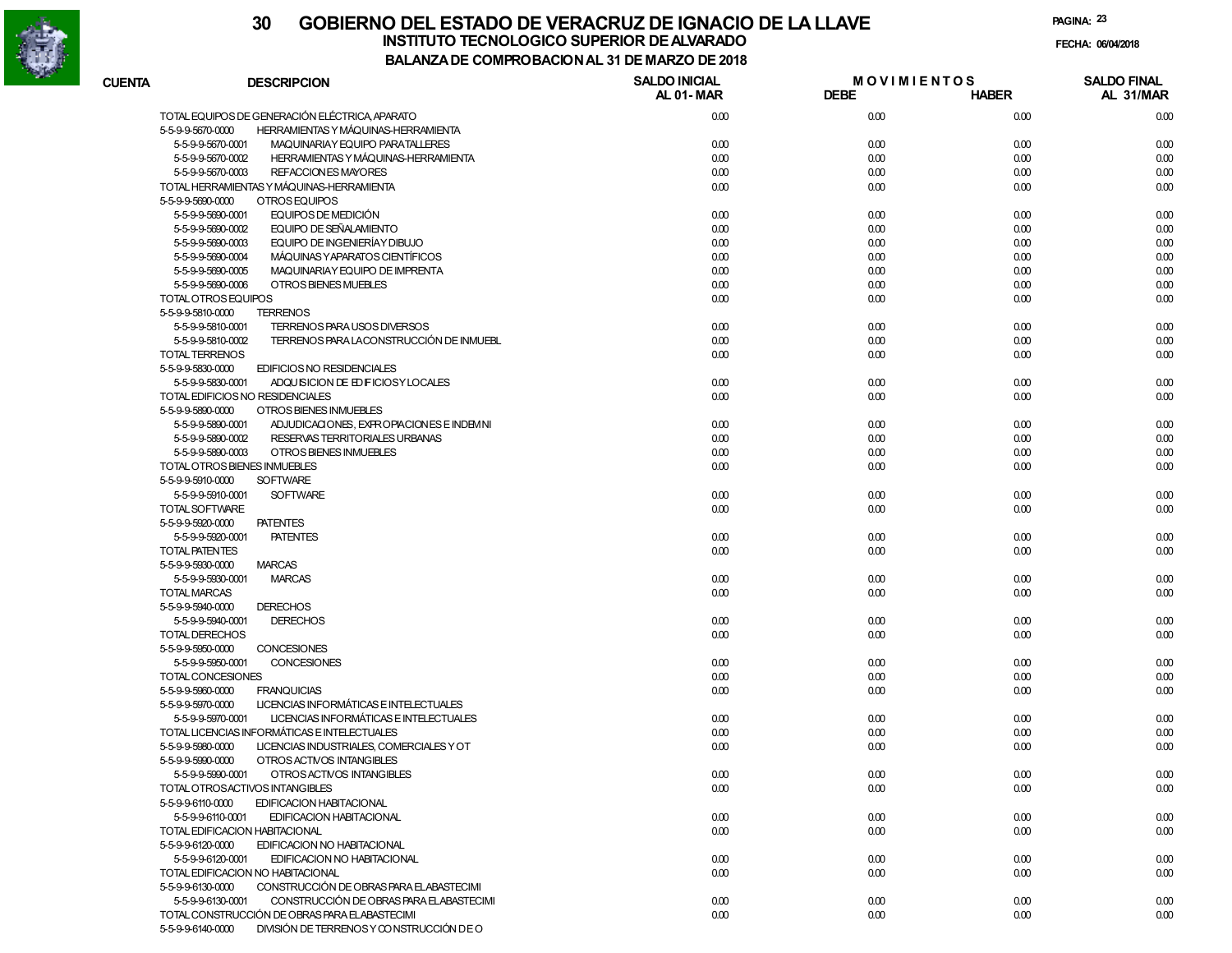

|                   |                                                                                                           | <b>COMFINO DAGION AL 31 DE MANEO DE 2010</b> |                                   |                  |                                 |
|-------------------|-----------------------------------------------------------------------------------------------------------|----------------------------------------------|-----------------------------------|------------------|---------------------------------|
| <b>CUENTA</b>     | <b>DESCRIPCION</b>                                                                                        | <b>SALDO INICIAL</b><br>AL 01-MAR            | <b>MOVIMIENTOS</b><br><b>DEBE</b> | <b>HABER</b>     | <b>SALDO FINAL</b><br>AL 31/MAR |
|                   | 5-5-9-9-6140-0001<br>DIVISIÓN DE TERRENOS Y CONSTRUCCIÓN DE O                                             | 0.00                                         | 0.00                              | 0.00             | 0.00                            |
|                   | TOTAL DIVISIÓN DE TERRENOSY CONSTRUCCIÓN DE O                                                             | 0.00                                         | 0.00                              | 0.00             | 0.00                            |
|                   | CONSTRUCCIÓN DE VÍAS DE COMUNICACIÓN<br>5-5-9-9-6150-0000                                                 |                                              |                                   |                  |                                 |
|                   | CONSTRUCCIÓN DE VÍAS DE COMUNICACIÓN<br>5-5-9-9-6150-0001                                                 | 0.00                                         | 0.00                              | 0.00             | 0.00                            |
|                   | TOTAL CONSTRUCCIÓN DE VÍAS DE COMUNICACIÓN                                                                | 0.00                                         | 0.00                              | 0.00             | 0.00                            |
|                   | 5-5-9-9-6160-0000<br>OTRAS CONSTRUCCIONES DE INGENIERÍA CIVIL                                             |                                              |                                   |                  |                                 |
|                   | 5-5-9-9-6160-0001<br>OTRAS CONSTRUCCIONES DE INGENIERÍA CIVIL                                             | 0.00                                         | 0.00                              | 0.00             | 0.00                            |
|                   | TOTAL OTRAS CONSTRUCCIONES DE INGENIERÍACIVIL                                                             | 0.00                                         | 0.00                              | 0.00             | 0.00                            |
|                   | 5-5-9-9-6170-0000<br>INSTALACIONES Y EQUIPAMIENTO EN CONSTRUC                                             |                                              |                                   |                  |                                 |
|                   | 5-5-9-9-6170-0001<br>INSTALACIONES Y EQUIPAMIENTO EN CONSTRUC                                             | 0.00                                         | 0.00                              | 0.00             | 0.00                            |
|                   | TOTAL INSTALACIONES Y EQUIPAMIENTO EN CONSTRUC                                                            | 0.00                                         | 0.00                              | 0.00             | 0.00                            |
|                   | 5-5-9-9-6190-0000<br>TRABAJOS DEACABADOS EN EDIFICACIONES Y                                               |                                              |                                   |                  |                                 |
|                   | 5-5-9-9-6190-0001<br>TRABAJOS DEACABADOS EN EDIFICACIONES Y                                               | 0.00                                         | 0.00                              | 0.00             | 0.00                            |
|                   | TOTAL TRABAJOS DEACABADOS EN EDIFICACIONES Y                                                              | 0.00                                         | 0.00                              | 0.00             | 0.00                            |
|                   | 5-5-9-9-6210-0000<br>EDIFICACION HABITACIONAL                                                             |                                              |                                   |                  |                                 |
|                   | 5-5-9-9-6210-0001<br>EDIFICACION HABITACIONAL                                                             | 0.00                                         | 0.00                              | 0.00             | 0.00                            |
|                   | TOTAL EDIFICACION HABITACIONAL                                                                            | 0.00                                         | 0.00                              | 0.00             | 0.00                            |
|                   | 5-5-9-9-6220-0000<br>EDIFICACION NO HABITACIONAL                                                          |                                              |                                   |                  |                                 |
|                   | 5-5-9-9-6220-0001<br>EDIFICACION NO HABITACIONAL                                                          | 0.00                                         | 0.00                              | 0.00             | 0.00                            |
|                   | TOTAL EDIFICACION NO HABITACIONAL                                                                         | 0.00                                         | 0.00                              | 0.00             | 0.00                            |
|                   | CONSTRUCCIÓN DE OBRAS PARA EL ABASTECIMI<br>5-5-9-9-6230-0000                                             |                                              |                                   |                  |                                 |
|                   | CONSTRUCCIÓN DE OBRAS PARA ELABASTECIMI<br>5-5-9-9-6230-0001                                              | 0.00                                         | 0.00                              | 0.00             | 0.00                            |
|                   | TOTAL CONSTRUCCIÓN DE OBRAS PARA EL ABASTECIMI                                                            | 0.00                                         | 0.00                              | 0.00             | 0.00                            |
|                   | 5-5-9-9-6240-0000<br>DIVISIÓN DE TERRENOS Y CONSTRUCCIÓN DE O                                             |                                              |                                   |                  |                                 |
|                   | DIVISIÓN DE TERRENOS Y CONSTRUCCIÓN DE O<br>5-5-9-9-6240-0001                                             | 0.00                                         | 0.00                              | 0.00             | 0.00                            |
|                   | TOTAL DIVISIÓN DE TERRENOSY CONSTRUCCIÓN DE O                                                             | 0.00                                         | 0.00                              | 0.00             | 0.00                            |
|                   | CONSTRUCCIÓN DE VÍAS DE COMUNICACIÓN<br>5-5-9-9-6250-0000                                                 |                                              |                                   |                  |                                 |
|                   | CONSTRUCCIÓN DE VÍAS DE COMUNICACIÓN<br>5-5-9-9-6250-0001                                                 | 0.00                                         | 0.00                              | 0.00             | 0.00                            |
|                   | TOTAL CONSTRUCCIÓN DE VÍAS DE COMUNICACIÓN                                                                | 0.00                                         | 0.00                              | 0.00             | 0.00                            |
|                   | 5-5-9-9-6260-0000<br>OTRAS CONSTRUCCIONES DE INGENIERÍA CIVIL                                             |                                              |                                   |                  |                                 |
|                   | 5-5-9-9-6260-0001<br>OTRAS CONSTRUCCIONES DE INGENIERÍA CIVIL                                             | 0.00                                         | 0.00                              | 0.00             | 0.00                            |
|                   | TOTAL OTRAS CONSTRUCCIONES DE INGENIERÍACIVIL                                                             | 0.00                                         | 0.00                              | 0.00             | 0.00                            |
|                   | 5-5-9-9-6270-0000<br>INSTALACIONES Y EQUIPAMIENTO EN CONSTRUC                                             |                                              |                                   |                  |                                 |
|                   | 5-5-9-9-6270-0001<br>INSTALACIONES Y EQUIPAMIENTO EN CONSTRUC                                             | 0.00                                         | 0.00                              | 0.00             | 0.00                            |
|                   | TOTAL INSTALACIONES Y EQUIPAMIENTO EN CONSTRUC                                                            | 0.00                                         | 0.00                              | 0.00             | 0.00                            |
|                   | 5-5-9-9-6290-0000<br>TRABAJOS DEACABADOS EN EDIFICACIONES Y                                               |                                              |                                   |                  |                                 |
|                   | 5-5-9-9-6290-0001<br>TRABAJOS DEACABADOS EN EDIFICACIONES Y                                               | 0.00                                         | 0.00                              | 0.00             | 0.00                            |
|                   | TOTAL TRABAJOS DEACABADOS EN EDIFICACIONES Y                                                              | 0.00                                         | 0.00                              | 0.00             | 0.00                            |
|                   | ESTUDIOS, FORMULACIÓN Y EVALUACIÓN DE PR<br>5-5-9-9-6310-0000                                             |                                              |                                   |                  |                                 |
|                   | 5-5-9-9-6310-0001<br>ESTUDIOS, FORMULACIÓN Y EVALUACIÓN DE PR                                             | 0.00                                         | 0.00                              | 0.00             | 0.00                            |
|                   | TOTAL ESTUDIOS, FORMULACIÓN YEVALUACIÓN DE PR                                                             | 0.00                                         | 0.00                              | 0.00             | 0.00                            |
|                   | EJECUCIÓN DE PROYECTOS PRODUCTIVOS NO IN<br>5-5-9-9-6320-0000<br>EJECUCIÓN DE PROYECTOS PRODUCTIVOS NO IN |                                              |                                   |                  |                                 |
|                   | 5-5-9-9-6320-0001<br>TOTAL EJECUCIÓN DE PROYECTOS PRODUCTIVOS NO IN                                       | 0.00<br>0.00                                 | 0.00                              | 0.00<br>0.00     | 0.00                            |
|                   |                                                                                                           |                                              | 0.00                              |                  | 0.00                            |
|                   | TOTAL OTROS GASTOS VARIOS<br>TOTAL OTROS GASTOS                                                           | 0.00<br>0.00                                 | 0.00                              | 0.00<br>0.00     | 0.00<br>0.00                    |
|                   |                                                                                                           |                                              | 0.00                              |                  |                                 |
|                   | TOTAL OTROS GASTOSY PÉRDIDAS EXTRAORDINARIAS<br>TOTAL GASTOS YOTRAS PERDIDAS                              | 0.00                                         | 0.00                              | 0.00<br>7,655.52 | 0.00<br>30,001,946.99           |
| 6-0-0-0-0000-0000 | CUENTAS DE CIERRE CONTABLE                                                                                | 10,113,700.72<br>0.00                        | 19,895,901.79<br>0.00             | 0.00             | 0.00                            |
| 7-0-0-0-0000-0000 | CUENTAS DE ORDEN CONTABLES                                                                                |                                              |                                   |                  |                                 |
| 7-1-0-0-0000-0000 | VALORES                                                                                                   | 0.00                                         | 0.00                              | 0.00             | 0.00                            |
| 7-4-0-0-0000-0000 | <b>JUICIOS</b>                                                                                            |                                              |                                   |                  |                                 |
|                   | 7-4-1-0-0000-0000<br>DEMANDAS JUDICIAL EN PROCESO DE RESOLUCI                                             |                                              |                                   |                  |                                 |
|                   | 7-4-1-1-0000-0000<br>CONTINGENCIAS POR JUICIOS PENDIENTES DE                                              |                                              |                                   |                  |                                 |
|                   | 7-4-1-1-0001-0000<br>POR JUCIOS LABORALES                                                                 |                                              |                                   |                  |                                 |
|                   | 7-4-1-1-0001-0001<br><b>VARIOS JUICIOS LABORALES</b>                                                      | 100,000.00                                   | 0.00                              | 0.00             | 100,000.00                      |
|                   | TOTAL POR JUCIOS LABORALES                                                                                | 100,000.00                                   | 0.00                              | 0.00             | 100,000.00                      |
|                   | 7-4-1-1-0002-0000<br>POR JUICIOS CIVILES                                                                  |                                              |                                   |                  |                                 |
|                   | 7-4-1-1-0002-0001<br>VARIOS JUICIOS CIVILES                                                               | 0.00                                         | 0.00                              | 0.00             | 0.00                            |
|                   |                                                                                                           |                                              |                                   |                  |                                 |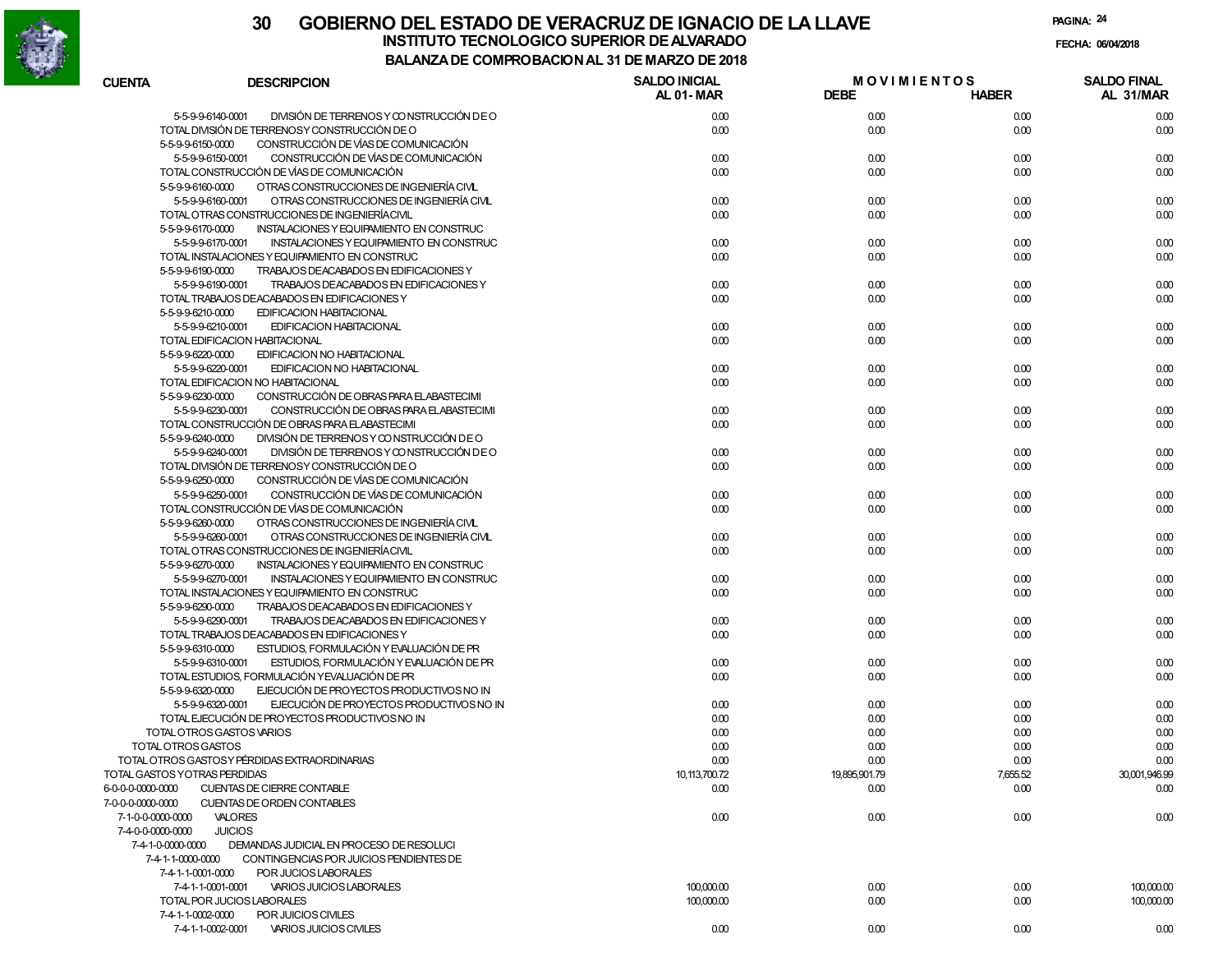

### **30 GOBIERNO DEL ESTADO DE VERACRUZ DE IGNACIO DE LA LLAVEFECHA: 06/04/2018 INSTITUTO TECNOLOGICO SUPERIOR DE ALVARADO**

**PAGINA:25**

**BALANZA DE COMPROBACION AL 31 DE MARZO DE 2018**

| <b>CUENTA</b>                    | <b>DESCRIPCION</b>                                            | <b>SALDO INICIAL</b><br><b>AL 01-MAR</b> | <b>MOVIMIENTOS</b><br><b>DEBE</b> | <b>HABER</b> | <b>SALDO FINAL</b><br>AL 31/MAR |
|----------------------------------|---------------------------------------------------------------|------------------------------------------|-----------------------------------|--------------|---------------------------------|
|                                  | TOTAL POR JUICIOS CIVILES                                     | 0.00                                     | 0.00                              | 0.00         | 0.00                            |
| 7-4-1-1-0003-0000                | POR JUICIOSAGRARIOS                                           |                                          |                                   |              |                                 |
|                                  | 7-4-1-1-0003-0001<br>VARIOS JUICIOS AGRARIOS                  | 0.00                                     | 0.00                              | 0.00         | 0.00                            |
|                                  | TOTAL POR JUICIOSAGRARIOS                                     | 0.00                                     | 0.00                              | 0.00         | 0.00                            |
| 7-4-1-1-0004-0000                | POR JUICIOS MERCANTILES                                       |                                          |                                   |              |                                 |
|                                  | 7-4-1-1-0004-0001<br><b>VARIOS JUICIOS MERCANTILES</b>        | 0.00                                     | 0.00                              | 0.00         | 0.00                            |
|                                  | TOTAL POR JUICIOS MERCANTILES                                 | 0.00                                     | 0.00                              | 0.00         | 0.00                            |
| 7-4-1-1-0005-0000                | ADMINISTRATIVO CONTENCIOSO                                    |                                          |                                   |              |                                 |
|                                  | 7-4-1-1-0005-0001<br><b>CREDITOS FISCALES</b>                 | 0.00                                     | 0.00                              | 0.00         | 0.00                            |
|                                  | 7-4-1-1-0005-0002<br><b>SANCIONES</b>                         | 0.00                                     | 0.00                              | 0.00         | 0.00                            |
|                                  | 7-4-1-1-0005-0003<br><b>INDEMNIZACIONES</b>                   | 0.00                                     | 0.00                              | 0.00         | 0.00                            |
|                                  | TOTALADMINISTRATIVO CONTENCIOSO                               | 0.00                                     | 0.00                              | 0.00         | 0.00                            |
| 7-4-1-1-0006-0000                | POR JUICIOS DE AMPARO                                         |                                          |                                   |              |                                 |
|                                  | 7-4-1-1-0006-0001<br><b>VARIOS JUICIOS DE AMPARO</b>          | 0.00                                     | 0.00                              | 0.00         | 0.00                            |
|                                  | TOTAL POR JUICIOS DEAMPARO                                    | 0.00                                     | 0.00                              | 0.00         | 0.00                            |
|                                  | TOTAL CONTINGENCIAS POR JUICIOS PENDIENTES DE                 | 100,000.00                               | 0.00                              | 0.00         | 100,000.00                      |
|                                  | TOTAL DEMANDAS JUDICIALEN PROCESO DE RESOLUCI                 | 100,000.00                               | 0.00                              | 0.00         | 100,000.00                      |
| 7-4-2-0-0000-0000                | RESOLUCIONES DE DEMANDAS EN PROCESO JUDI                      |                                          |                                   |              |                                 |
| 7-4-2-1-0000-0000                | RESOLUCION DE JUICIOS JUDICIALES PENDIEN                      |                                          |                                   |              |                                 |
| 7-4-2-1-0001-0000                | <b>DE JUCIOS LABORALES</b>                                    |                                          |                                   |              |                                 |
|                                  | 7-4-2-1-0001-0001<br><b>VARIOS JUICIOS LABORALES</b>          | $-100,000.00$                            | 0.00                              | 0.00         | $-100,000.00$                   |
|                                  | TOTAL DE JUCIOS LABORALES                                     |                                          |                                   |              |                                 |
|                                  |                                                               | $-100,000.00$                            | 0.00                              | 0.00         | $-100,000.00$                   |
|                                  | TOTAL RESOLUCION DE JUICIOS JUDICIALES PENDIEN                | $-100,000.00$                            | 0.00                              | 0.00         | $-100,000.00$                   |
|                                  | TOTAL RESOLUCIONES DE DEMANDAS EN PROCESO JUDI                | $-100,000.00$                            | 0.00                              | 0.00         | $-100,000.00$                   |
| <b>TOTAL JUICIOS</b>             |                                                               | 0.00                                     | 0.00                              | 0.00         | 0.00                            |
| 7-6-0-0-0000-0000                | BIENES EN CONCESIONADOS O EN COMODATO                         |                                          |                                   |              |                                 |
| 7-6-3-0-0000-0000                | BIENES BAJO CONTRATO DE COMODATO                              |                                          |                                   |              |                                 |
| 7-6-3-1-0000-0000                | BIENES BAJO CONTRATO DE COMODATO                              |                                          |                                   |              |                                 |
| 7-6-3-1-0001-0000                | BIENES MUEBLES BAJO CONTRATO DE COMODATO                      |                                          |                                   |              |                                 |
|                                  | 7-6-3-1-0001-5100<br>MOBILIARIO Y EQUIPO DEADMINISTRACIÓN     | 0.00                                     | 0.00                              | 0.00         | 0.00                            |
|                                  | 7-6-3-1-0001-5200<br>MOBILIARIO Y EQUIPO EDUCACIONALY RECREA  | 0.00                                     | 0.00                              | 0.00         | 0.00                            |
|                                  | 7-6-3-1-0001-5400<br>VEHICULOS Y EQUIPO DET RANSPORTE         | 0.00                                     | 0.00                              | 0.00         | 0.00                            |
|                                  | 7-6-3-1-0001-5600<br>MAQUINARIA, OTROS EQUIPOS Y HERRAMIENTAS | 0.00                                     | 0.00                              | 0.00         | 0.00                            |
|                                  | TOTAL BIENES MUEBLES BAJO CONTRATO DE COMODATO                | 0.00                                     | 0.00                              | 0.00         | 0.00                            |
| 7-6-3-1-0002-0000                | BIENES INMUEBLES BAJO CONTRATO DE COMODA                      |                                          |                                   |              |                                 |
|                                  | 7-6-3-1-0002-5700<br><b>BIENES INMUEBLES</b>                  | 0.00                                     | 0.00                              | 0.00         | 0.00                            |
|                                  | TOTAL BIENES INMUEBLES BAJO CONTRATO DE COMODA                | 0.00                                     | 0.00                              | 0.00         | 0.00                            |
|                                  | TOTAL BIENES BAJO CONTRATO DE COMODATO                        | 0.00                                     | 0.00                              | 0.00         | 0.00                            |
|                                  | TOTAL BIENES BAJO CONTRATO DE COMODATO                        | 0.00                                     | 0.00                              | 0.00         | 0.00                            |
| 7-6-4-0-0000-0000                | CONTRATO DE COMODATO POR BIENES                               |                                          |                                   |              |                                 |
| 7-6-4-1-0000-0000                | CONTRATO DE COMODATO POR BIENES                               |                                          |                                   |              |                                 |
| 7-6-4-1-0001-0000                | CONTRATO DE COMODATO POR BIENES MUEBLES                       |                                          |                                   |              |                                 |
|                                  | 7-6-4-1-0001-5100<br>MOBILIARIO Y EQUIPO DEADMINISTRACIÓN     | 0.00                                     | 0.00                              | 0.00         | 0.00                            |
|                                  | 7-6-4-1-0001-5200<br>MOBILIARIO Y EQUIPO EDUCACIONALY RECREA  | 0.00                                     | 0.00                              | 0.00         | 0.00                            |
|                                  | 7-6-4-1-0001-5400<br>VEHICULOS Y EQUIPO DET RANSPORTE         | 0.00                                     | 0.00                              | 0.00         | 0.00                            |
|                                  | 7-6-4-1-0001-5600<br>MAQUINARIA, OTROS EQUIPOS Y HERRAMIENTAS | 0.00                                     | 0.00                              | 0.00         | 0.00                            |
|                                  | TOTAL CONTRATO DE COMODATO POR BIENES MUEBLES                 | 0.00                                     | 0.00                              | 0.00         | 0.00                            |
| 7-6-4-1-0002-0000                | CONTRATO DE COMODATO POR BIENES INMUEBLE                      |                                          |                                   |              |                                 |
|                                  | 7-6-4-1-0002-5700<br><b>BIENES INMUEBLES</b>                  | 0.00                                     | 0.00                              | 0.00         | 0.00                            |
|                                  | TOTAL CONTRATO DE COMODATO POR BIENES INMUEBLE                | 0.00                                     | 0.00                              | 0.00         | 0.00                            |
|                                  | TOTAL CONTRATO DE COMODATO POR BIENES                         | 0.00                                     | 0.00                              | 0.00         | 0.00                            |
|                                  | TOTAL CONTRATO DE COMODATO POR BIENES                         | 0.00                                     | 0.00                              | 0.00         | 0.00                            |
|                                  | TOTAL BIENES EN CONCESIONADOS O EN COMODATO                   | 0.00                                     | 0.00                              | 0.00         | 0.00                            |
| TOTAL CUENTAS DE ORDEN CONTABLES |                                                               | 0.00                                     | 0.00                              | 0.00         | 0.00                            |
| 8-0-0-0-0000-0000                | CUENTAS DE ORDEN PRESUPUESTARIA                               |                                          |                                   |              |                                 |
| 8-1-0-0-0000-0000                | LEY DE INGRESOS                                               |                                          |                                   |              |                                 |
| 8-1-1-0-0000-0000                | LEY DE INGRESOS ESTIMADA                                      |                                          |                                   |              |                                 |
|                                  | 8-1-1-2-0000-0000 INGRESOS FEDERALES ESTIMADOS                |                                          |                                   |              |                                 |

8-1-1-2-0001-0000 INGRESOS FEDERALES ESTIMADOS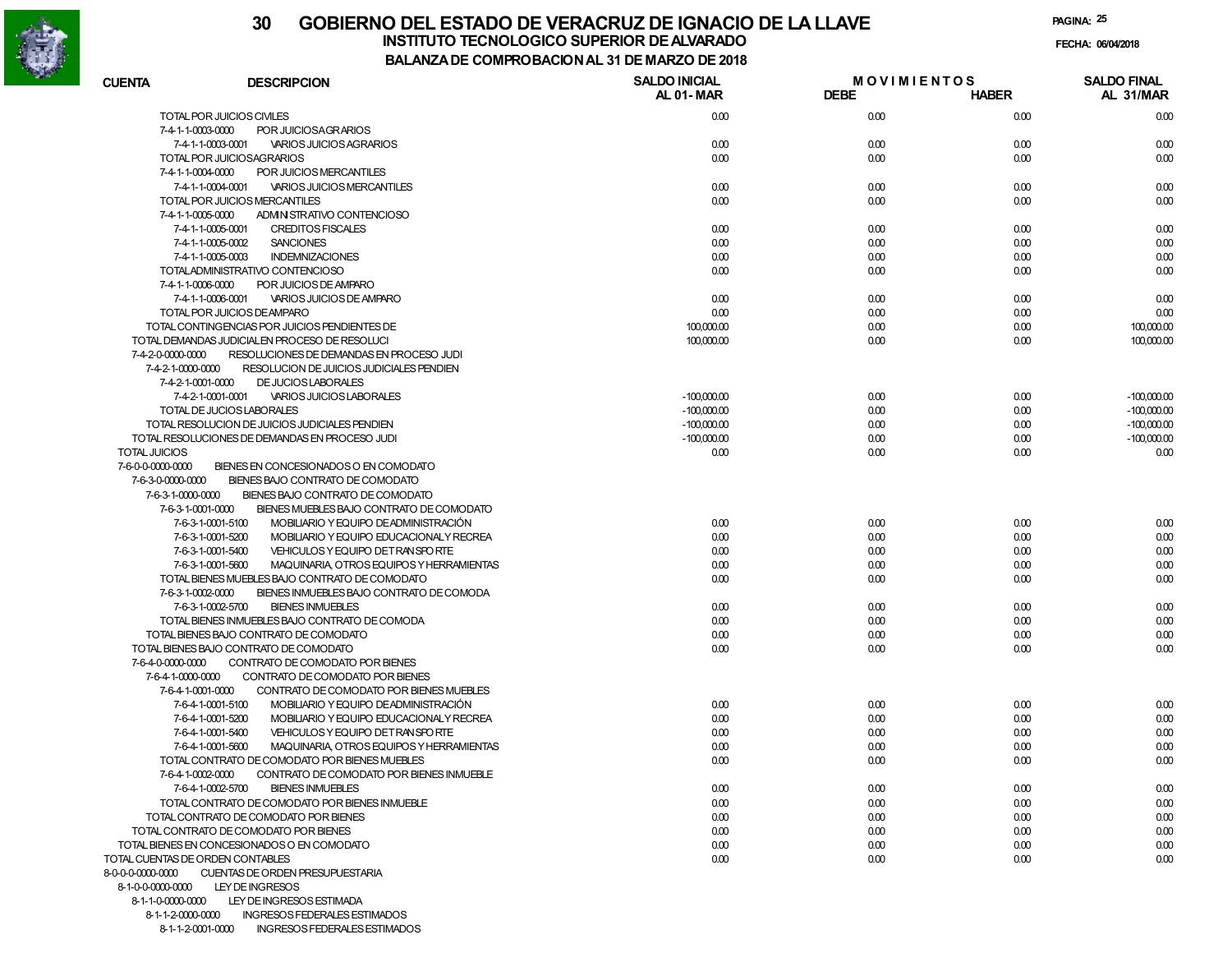

**PAGINA:26**

| <b>CUENTA</b>                      | <b>DESCRIPCION</b>                             | <b>SALDO INICIAL</b> | <b>MOVIMIENTOS</b> |                 | <b>SALDO FINAL</b> |
|------------------------------------|------------------------------------------------|----------------------|--------------------|-----------------|--------------------|
|                                    |                                                | <b>AL 01-MAR</b>     | <b>DEBE</b>        | <b>HABER</b>    | AL 31/MAR          |
| 8-1-1-2-0001-0001                  | <b>INGRESOS FEDERALES ESTIMADOS</b>            | 0.00                 | 0.00               | 0.00            | 0.00               |
|                                    | TOTAL INGRESOS FEDERALES ESTIMADOS             | 0.00                 | 0.00               | 0.00            | 0.00               |
|                                    | TOTAL INGRESOS FEDERALES ESTIMADOS             | 0.00                 | 0.00               | 0.00            | 0.00               |
| 8-1-1-3-0000-0000                  | <b>INGRESOS DE GESTION ESTIMADOS</b>           |                      |                    |                 |                    |
| 8-1-1-3-0001-0000                  | INGRESOS DE GESTION ESTIMADOS                  |                      |                    |                 |                    |
| 8-1-1-3-0001-0001                  | INGRESOS DE GESTION ESTIMADOS                  | 0.00                 | 0.00               | 0.00            | 0.00               |
|                                    | TOTAL INGRESOS DE GESTION ESTIMADOS            | 0.00                 | 0.00               | 0.00            | 0.00               |
|                                    | TOTAL INGRESOS DE GESTION ESTIMADOS            | 0.00                 | 0.00               | 0.00            | 0.00               |
| 8-1-1-4-0000-0000                  | OTROS INGRESOS Y BENEFICIOS VARIOS ESTIM       |                      |                    |                 |                    |
| 8-1-1-4-0001-0000                  | OTROS INGRESOS Y BENEFICIOS VARIOS ESTIM       |                      |                    |                 |                    |
| 8-1-1-4-0001-0001                  | OTROS INGRESOS Y BENEFICIOS VARIOS ESTIM       | 10,673,682.00        | 0.00               | 0.00            | 10,673,682.00      |
|                                    | TOTAL OTROS INGRESOS Y BENEFICIOS VARIOS ESTIM | 10,673,682.00        | 0.00               | 0.00            | 10,673,682.00      |
|                                    | TOTAL OTROS INGRESOS YBENEFICIOS VARIOS ESTIM  | 10,673,682.00        | 0.00               | 0.00            | 10,673,682.00      |
| 8-1-1-6-0000-0000                  | INGRESOS ESTATALES ESTIMADOS                   |                      |                    |                 |                    |
| 8-1-1-6-0001-0000                  | INGRESOS ESTATALES ESTIMADOS                   |                      |                    |                 |                    |
| 8-1-1-6-0001-0001                  | INGRESOS ESTATALES ESTIMADOS                   | 30,161,433.00        | 0.00               | 0.00            | 30,161,433.00      |
|                                    | TOTAL INGRESOS ESTATALES ESTIMADOS             | 30,161,433.00        | 0.00               | 0.00            | 30,161,433.00      |
| TOTAL LEY DE INGRESOS ESTIMADA     | TOTAL INGRESOS ESTATALES ESTIMADOS             | 30,161,433.00        | 0.00               | 0.00<br>0.00    | 30,161,433.00      |
| 8-1-2-0-0000-0000                  | LEY DE INGRESOS POR EJECUTAR                   | 40,835,115.00        | 0.00               |                 | 40,835,115.00      |
| 8-1-2-4-0000-0000                  | INGRESOS DE GESTION POR EJECUTAR               |                      |                    |                 |                    |
| 8-1-2-4-0001-0000                  | INGRESOS DE GESTION POR EJECUTAR               |                      |                    |                 |                    |
| 8-1-2-4-0001-0001                  | INGRESOS DE GESTION POR EJECUTAR               | $-5,773,265.03$      | 1,366,065.42       | 854,889.00      | -5,262,088.61      |
|                                    | TOTAL INGRESOS DE GESTION POR EJECUTAR         | $-5,773,265.03$      | 1,366,065.42       | 854,889.00      | -5,262,088.61      |
|                                    | TOTAL INGRESOS DE GESTION POR EJECUTAR         | $-5,773,265.03$      | 1,366,065.42       | 854,889.00      | -5,262,088.61      |
| 8-1-2-5-0000-0000                  | INGRESOS FEDERALES POR EJECUTAR                |                      |                    |                 |                    |
| 8-1-2-5-0001-0000                  | INGRESOS FEDERALES POR EJECUTAR                |                      |                    |                 |                    |
| 8-1-2-5-0001-0001                  | INGRESOS FEDERALES POR EJECUTAR                | 0.00                 | 4,063,292.00       | 4,063,292.00    | 0.00               |
|                                    | TOTAL INGRESOS FEDERALES POR EJECUTAR          | 0.00                 | 4,063,292.00       | 4,063,292.00    | 0.00               |
|                                    | TOTAL INGRESOS FEDERALES POR EJECUTAR          | 0.00                 | 4,063,292.00       | 4,063,292.00    | 0.00               |
| 8-1-2-6-0000-0000                  | INGRESOS ESTATALES POR EJECUTAR                |                      |                    |                 |                    |
| 8-1-2-6-0001-0000                  | INGRESOS ESTATALES POR EJECUTAR                |                      |                    |                 |                    |
| 8-1-2-6-0001-0001                  | INGRESOS ESTATALES POR EJECUTAR                | $-24,403,230.00$     | 3,536,145.00       | 1,276,597.00    | $-22,143,682.00$   |
|                                    | TOTAL INGRESOS ESTATALES POR EJECUTAR          | $-24,403,230.00$     | 3,536,145.00       | 1,276,597.00    | $-22,143,682.00$   |
|                                    | TOTAL INGRESOS ESTATALES POR EJECUTAR          | $-24,403,230.00$     | 3,536,145.00       | 1,276,597.00    | $-22,143,682.00$   |
| 8-1-2-7-0000-0000                  | OTROS INGRESOS Y BENEFICIOS VARIOS POR E       |                      |                    |                 |                    |
| 8-1-2-7-0001-0000                  | OTROS INGRESOS Y BENEFICIOS VARIOS POR E       |                      |                    |                 |                    |
| 8-1-2-7-0001-0001                  | OTROS INGRESOS Y BENEFICIOS VARIOS POR E       | 0.00                 | 12, 150, 178.20    | 12, 150, 178.00 | 0.20               |
|                                    | TOTAL OTROS INGRESOS YBENEFICIOS VARIOS POR E  | 0.00                 | 12, 150, 178.20    | 12, 150, 178.00 | 0.20               |
|                                    | TOTAL OTROS INGRESOS YBENEFICIOS VARIOS POR E  | 0.00                 | 12, 150, 178.20    | 12, 150, 178.00 | 0.20               |
| TOTAL LEY DE INGRESOS POR EJECUTAR |                                                | $-30,176,495.03$     | 21, 115, 680. 62   | 18,344,956.00   | $-27,405,770.41$   |
| 8-1-3-0-0000-0000                  | MODIFICACIONES ALA LEYDE INGRESOS ESTI         |                      |                    |                 |                    |
| 8-1-3-4-0000-0000                  | INGRESOS DE GESTION MODIFICACIONES             |                      |                    |                 |                    |
| 8-1-3-4-0001-0000                  | INGRESOS DE GESTION MODIFICACIONES             |                      |                    |                 |                    |
| 8-1-3-4-0001-0001                  | INGRESOS DE GESTION MODIFICACIONES             | 0.00                 | 854,889.00         | 854,889.00      | 0.00               |
|                                    | TOTAL INGRESOS DE GESTION MODIFICACIONES       | 0.00                 | 854,889.00         | 854,889.00      | 0.00               |
|                                    | TOTAL INGRESOS DE GESTION MODIFICACIONES       | 0.00                 | 854,889.00         | 854,889.00      | 0.00               |
| 8-1-3-5-0000-0000                  | INGRESOS FEDERALES MODIFICACIONES              |                      |                    |                 |                    |
| 8-1-3-5-0001-0000                  | INGRESOS FEDERALES MODIFICACIONES              |                      |                    |                 |                    |
| 8-1-3-5-0001-0001                  | INGRESOS FEDERALES MODIFICACIONES              | 5,758,203.00         | 4,063,292.00       | 1,803,744.00    | 8,017,751.00       |
|                                    | TOTAL INGRESOS FEDERALES MODIFICACIONES        | 5,758,203.00         | 4,063,292.00       | 1,803,744.00    | 8,017,751.00       |
|                                    | TOTAL INGRESOS FEDERALES MODIFICACIONES        | 5,758,203.00         | 4,063,292.00       | 1,803,744.00    | 8,017,751.00       |
| 8-1-3-6-0000-0000                  | INGRESOS ESTATALES MODIFICACIONES              |                      |                    |                 |                    |
| 8-1-3-6-0001-0000                  | INGRESOS ESTATALES MODIFICACIONES              |                      |                    |                 |                    |
| 8-1-3-6-0001-0001                  | INGRESOS ESTATALES MODIFICACIONES              | 0.00                 | 1,276,597.00       | 1,276,597.00    | 0.00               |
|                                    | TOTAL INGRESOS ESTATALES MODIFICACIONES        | 0.00                 | 1,276,597.00       | 1,276,597.00    | 0.00               |
|                                    | TOTAL INGRESOS ESTATALES MODIFICACIONES        | 0.00                 | 1,276,597.00       | 1,276,597.00    | 0.00               |
| 8-1-3-7-0000-0000                  | OTROS INGRESOS Y BENEFICIOS VARIOS MODIF       |                      |                    |                 |                    |

8-1-3-7-0001-0000 OTROS INGRESOS Y BENEFICIOS VARIOS MODIF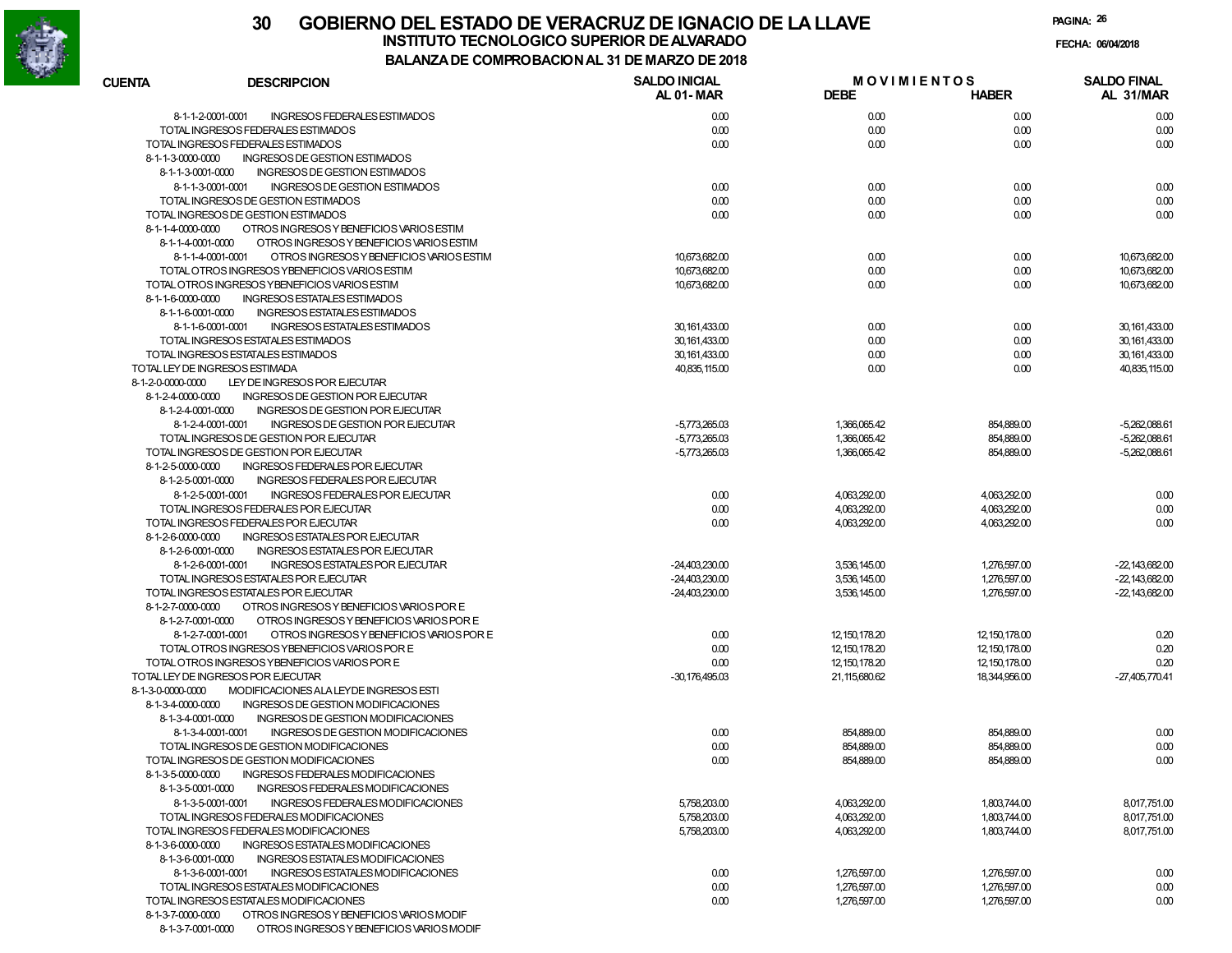

| <b>CUENTA</b>         | <b>DESCRIPCION</b>                                                           | <b>SALDO INICIAL</b><br><b>AL 01-MAR</b> | <b>MOVIMIENTOS</b><br><b>DEBE</b> | <b>HABER</b>             | <b>SALDO FINAL</b><br>AL 31/MAR    |
|-----------------------|------------------------------------------------------------------------------|------------------------------------------|-----------------------------------|--------------------------|------------------------------------|
|                       | 8-1-3-7-0001-0001<br>OTROS INGRESOS Y BENEFICIOS VARIOS MODIF                | 1,950.00                                 | 12, 150, 178.00                   | 171.00                   | 12,151,957.00                      |
|                       | TOTAL OTROS INGRESOS YBENEFICIOS VARIOS MODIF                                | 1,950.00                                 | 12, 150, 178.00                   | 171.00                   | 12, 151, 957.00                    |
|                       | TOTAL OTROS INGRESOS YBENEFICIOS VARIOS MODIF                                | 1,950.00                                 | 12, 150, 178.00                   | 171.00                   | 12.151.957.00                      |
|                       | TOTAL MODIFICACIONESA LALEY DE INGRESOS ESTI                                 | 5,760,153.00                             | 18,344,956.00                     | 3,935,401.00             | 20.169.708.00                      |
| 8-1-4-0-0000-0000     | LEY DE INGRESOS DEVENGADA                                                    |                                          |                                   |                          |                                    |
| 8-1-4-4-0000-0000     | INGRESOS DE GESTION DEVENGADOS                                               |                                          |                                   |                          |                                    |
| 8-1-4-4-0001-0000     | INGRESOS DE GESTION DEVENGADOS                                               |                                          |                                   |                          |                                    |
|                       | INGRESOS DE GESTION DEVENGADO<br>8-1-4-4-0001-0001                           | 0.00                                     | 511,176.42                        | 511,176.42               | 0.00                               |
|                       | TOTAL INGRESOS DE GESTION DEVENGADOS                                         | 0.00                                     | 511,176.42                        | 511,176.42               | 0.00                               |
|                       | TOTAL INGRESOS DE GESTION DEVENGADOS                                         | 0.00                                     | 511,176.42                        | 511,176.42               | 0.00                               |
| 8-1-4-5-0000-0000     | INGRESOS FEDERALES DEVENGADOS                                                |                                          |                                   |                          |                                    |
| 8-1-4-5-0001-0000     | INGRESOS FEDERALES DEVENGADOS                                                |                                          |                                   |                          |                                    |
|                       | 8-1-4-5-0001-0001<br>INGRESOS FEDERALES DEVENGADOS                           | 0.00                                     | 2,259,548.00                      | 2,259,548.00             | 0.00                               |
|                       | TOTAL INGRESOS FEDERALES DEVENGADOS                                          | 0.00                                     | 2,259,548.00                      | 2,259,548.00             | 0.00                               |
|                       | TOTAL INGRESOS FEDERALES DEVENGADOS                                          | 0.00                                     | 2,259,548.00                      | 2,259,548.00             | 0.00                               |
| 8-1-4-6-0000-0000     | INGRESOS ESTATALES DEVENGADOS                                                |                                          |                                   |                          |                                    |
| 8-1-4-6-0001-0000     | INGRESOS ESTATALES DEVENGADOS                                                |                                          |                                   |                          |                                    |
|                       | 8-1-4-6-0001-0001<br>INGRESOS ESTATALES DEVENGADOS                           | $-2,040,882.00$                          | 1,919,665.00                      | 2,259,548.00             | $-2,380,765.00$                    |
|                       | TOTAL INGRESOS ESTATALES DEVENGADOS                                          | $-2,040,882.00$                          | 1,919,665.00                      | 2,259,548.00             | $-2.380.765.00$                    |
|                       | TOTAL INGRESOS ESTATALES DEVENGADOS                                          | $-2,040,882.00$                          | 1,919,665.00                      | 2,259,548.00             | $-2,380,765.00$                    |
| 8-1-4-7-0000-0000     | OTROS INGRESOS Y BENEFICIOS VARIOS                                           |                                          |                                   |                          |                                    |
| 8-1-4-7-0001-0000     | OTROS INGRESOS Y BENEFICIOS VARIOS                                           |                                          |                                   |                          |                                    |
|                       | 8-1-4-7-0001-0001<br>OTROS INGRESOS Y BENEFICIOS VARIOS                      | 0.00                                     | 12,150,007.20                     | 12,150,007.20            | 0.00                               |
|                       | TOTAL OTROS INGRESOS YBENEFICIOS VARIOS                                      | 0.00                                     | 12,150,007.20                     | 12,150,007.20            | 0.00                               |
|                       | TOTAL OTROS INGRESOS YBENEFICIOS VARIOS                                      | 0.00                                     | 12,150,007.20                     | 12,150,007.20            | 0.00                               |
|                       | TOTAL LEY DE INGRESOS DEVENGADA                                              | $-2,040,882.00$                          | 16,840,396.62                     | 17, 180, 279.62          | $-2,380,765.00$                    |
| 8-1-5-0-0000-0000     | LEY DE INGRESOS RECAUDADA                                                    |                                          |                                   |                          |                                    |
| 8-1-5-4-0000-0000     | INGRESOS DE GESTION RECAUDADOS                                               |                                          |                                   |                          |                                    |
| 8-1-5-4-0001-0000     | INGRESOS DE GESTION RECAUDADOS                                               |                                          |                                   |                          |                                    |
|                       | INGRESOS DE GESTION RECAUDADOS<br>8-1-5-4-0001-0001                          | -4,900,416.97                            | 0.00                              | 511,176.42               | $-5,411,593.39$                    |
|                       | TOTAL INGRESOS DE GESTION RECAUDADOS<br>TOTAL INGRESOS DE GESTION RECAUDADOS | -4,900,416.97<br>-4,900,416.97           | 0.00<br>0.00                      | 511,176.42<br>511,176.42 | $-5,411,593.39$<br>$-5,411,593.39$ |
| 8-1-5-5-0000-0000     | INGRESOS FEDERALES RECAUDADOS                                                |                                          |                                   |                          |                                    |
| 8-1-5-5-0001-0000     | INGRESOS FEDERALES RECAUDADOS                                                |                                          |                                   |                          |                                    |
|                       | 8-1-5-5-0001-0001<br>INGRESOS FEDERALES RECAUDADOS                           | $-5,758,203.00$                          | 0.00                              | 2,259,548.00             | $-8,017,751.00$                    |
|                       | TOTAL INGRESOS FEDERALES RECAUDADOS                                          | $-5,758,203.00$                          | 0.00                              | 2,259,548.00             | $-8,017,751.00$                    |
|                       | TOTAL INGRESOS FEDERALES RECAUDADOS                                          | $-5,758,203.00$                          | 0.00                              | 2,259,548.00             | $-8,017,751.00$                    |
| 8-1-5-6-0000-0000     | INGRESOS ESTATALES RECAUDADOS                                                |                                          |                                   |                          |                                    |
| 8-1-5-6-0001-0000     | INGRESOS ESTATALES RECAUDADOS                                                |                                          |                                   |                          |                                    |
|                       | INGRESOS ESTATALES RECAUDADOS<br>8-1-5-6-0001-0001                           | $-3,717,321.00$                          | 0.00                              | 1,919,665.00             | $-5,636,986.00$                    |
|                       | TOTAL INGRESOS ESTATALES RECAUDADOS                                          | $-3,717,321.00$                          | 0.00                              | 1,919,665.00             | -5.636.986.00                      |
|                       | TOTAL INGRESOS ESTATALES RECAUDADOS                                          | $-3,717,321.00$                          | 0.00                              | 1,919,665.00             | -5,636,986.00                      |
| 8-1-5-7-0000-0000     | OTROS INGRESOS Y BENEFICIOS VARIOS                                           |                                          |                                   |                          |                                    |
| 8-1-5-7-0001-0000     | OTROS INGRESOS Y BENEFICIOS VARIOS                                           |                                          |                                   |                          |                                    |
|                       | OTROS INGRESOS Y BENEFICIOS VARIOS<br>8-1-5-7-0001-0001                      | $-1,950.00$                              | 0.00                              | 12, 150, 007. 20         | $-12,151,957.20$                   |
|                       | TOTAL OTROS INGRESOS YBENEFICIOS VARIOS                                      | $-1,950.00$                              | 0.00                              | 12,150,007.20            | $-12,151,957.20$                   |
|                       | TOTAL OTROS INGRESOS YBENEFICIOS VARIOS                                      | $-1,950.00$                              | 0.00                              | 12, 150, 007. 20         | 12,151,957.20                      |
|                       | TOTAL LEY DE INGRESOS RECAUDADA                                              | $-14,377,890.97$                         | 0.00                              | 16,840,396.62            | -31,218,287.59                     |
| TOTAL LEY DE INGRESOS |                                                                              | 0.00                                     | 56,301,033.24                     | 56,301,033.24            | 0.00                               |
| 8-2-0-0-0000-0000     | PRESUPUESTO DE EGRESOS                                                       |                                          |                                   |                          |                                    |
| 8-2-1-0-0000-0000     | PRESPUESTO DE EGRESOS APROBADO                                               |                                          |                                   |                          |                                    |
| 8-2-1-1-0000-0000     | SERVICIOS PERSONALES                                                         |                                          |                                   |                          |                                    |
| 8-2-1-1-1110-0000     | <b>DIETAS</b>                                                                |                                          |                                   |                          |                                    |
|                       | 8-2-1-1-1110-0001<br><b>DIETAS</b>                                           | 0.00                                     | 0.00                              | 0.00                     | 0.00                               |
| <b>TOTAL DIETAS</b>   |                                                                              | 0.00                                     | 0.00                              | 0.00                     | 0.00                               |
| 8-2-1-1-1120-0000     | <b>HABERES</b>                                                               | 0.00                                     | 0.00                              | 0.00                     | 0.00                               |
| 8-2-1-1-1130-0000     | SUELDOS BASE AL PERSONAL PERMANENTE                                          |                                          |                                   |                          |                                    |
|                       | SUELDOS Y SALARIOS<br>8-2-1-1-1130-0001                                      | $-14,749,931.00$                         | 0.00                              | 0.00                     | -14,749,931.00                     |
|                       | TOTAL SUELDOS BASEAL PERSONAL PERMANENTE                                     | $-14,749,931.00$                         | 0.00                              | 0.00                     | -14,749,931.00                     |
|                       |                                                                              |                                          |                                   |                          |                                    |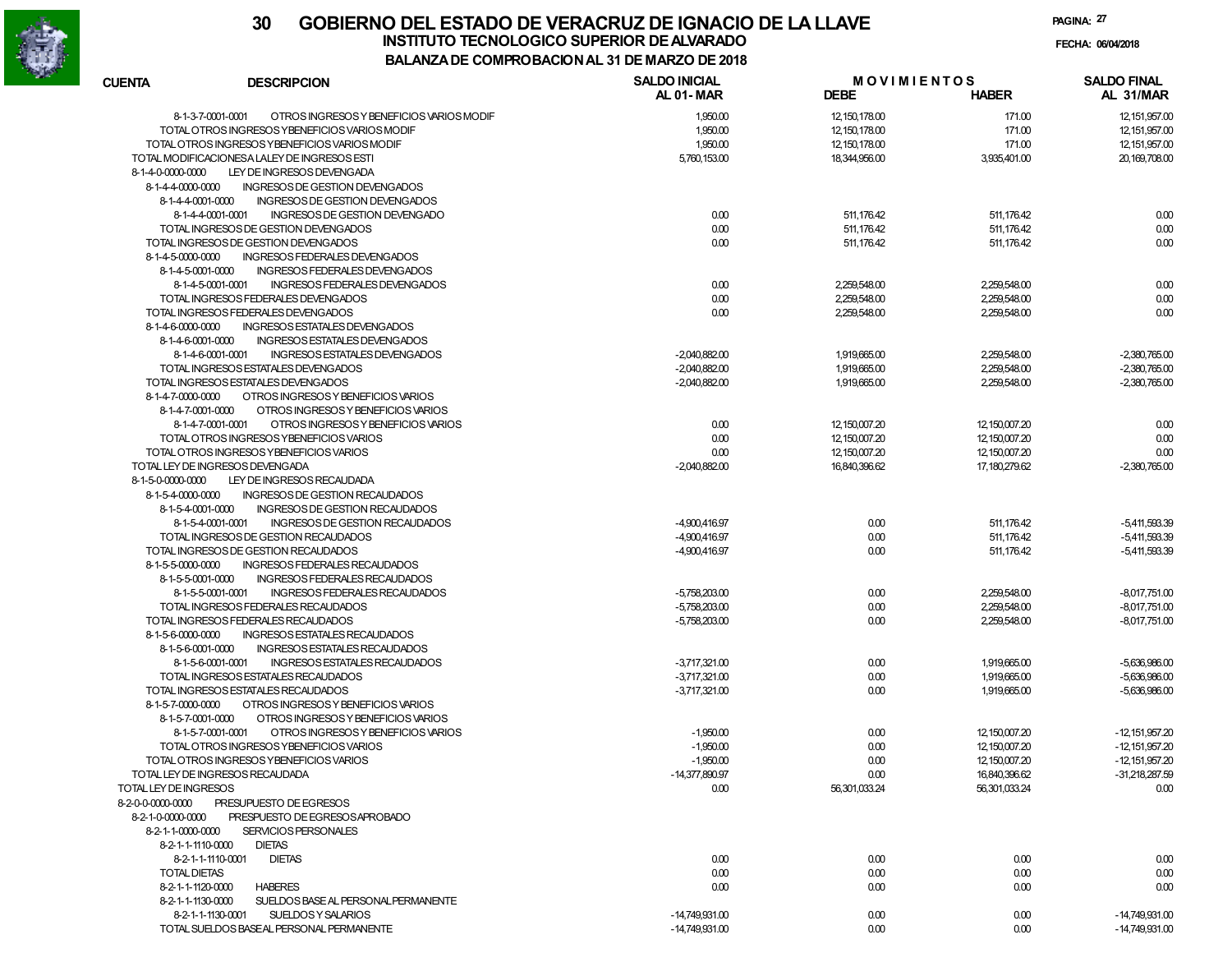

|                      |                                                | 00M KODAON RAL 31 DL MARCO        |                                   |              |                                 |
|----------------------|------------------------------------------------|-----------------------------------|-----------------------------------|--------------|---------------------------------|
| <b>CUENTA</b>        | <b>DESCRIPCION</b>                             | <b>SALDO INICIAL</b><br>AL 01-MAR | <b>MOVIMIENTOS</b><br><b>DEBE</b> | <b>HABER</b> | <b>SALDO FINAL</b><br>AL 31/MAR |
| 8-2-1-1-1140-0000    | REMUNERACIONES POR ADSCRIPCIÓN LABORAL E       | 0.00                              | 0.00                              | 0.00         | 0.00                            |
| 8-2-1-1-1210-0000    | HONORARIOS ASIMILABLES A SALARIOS              |                                   |                                   |              |                                 |
| 8-2-1-1-1210-0001    | PERSONAL DE LISTA DE RAYA                      | 0.00                              | 0.00                              | 0.00         | 0.00                            |
| 8-2-1-1-1210-0002    | HONORARIOS PROFESIONALES                       | 0.00                              | 0.00                              | 0.00         | 0.00                            |
| 8-2-1-1-1210-0003    | HONORARIOS POR EJECUCIÓN                       | 0.00                              | 0.00                              | 0.00         | 0.00                            |
|                      | TOTAL HONORARIOSASIMILABLES ASALARIOS          | 0.00                              | 0.00                              | 0.00         | 0.00                            |
| 8-2-1-1-1220-0000    | SUELDOS BASEALPERSONAL EVENTUAL                |                                   |                                   |              |                                 |
| 8-2-1-1-1220-0001    | SUELDOS ALPERSONAL EVENTUAL                    | 0.00                              | 0.00                              | 0.00         | 0.00                            |
| 8-2-1-1-1220-0002    | <b>SUPLENCIAS</b>                              | 0.00                              | 0.00                              | 0.00         | 0.00                            |
|                      | TOTAL SUELDOS BASEAL PERSONAL EVENTUAL         | 0.00                              | 0.00                              | 0.00         | 0.00                            |
| 8-2-1-1-1230-0000    | RETRIBUCIONES POR SERVICIOS DE CARÁCTER        |                                   |                                   |              |                                 |
| 8-2-1-1-1230-0001    | REMUNERACIONES POR SERVICIOS ESPECIALES        | $-2,604,000.00$                   | 0.00                              | 0.00         | $-2,604,000.00$                 |
| 8-2-1-1-1230-0002    | AYUDAPOR SERVICIOS                             | 0.00                              | 0.00                              | 0.00         | 0.00                            |
|                      | TOTAL RETRIBUCIONES POR SERVICIOS DE CARÁCTER  | $-2,604,000.00$                   | 0.00                              | 0.00         | $-2,604,000.00$                 |
| 8-2-1-1-1240-0000    | RETRIBUCIÓN ALOS REPRESENTANTES DE LOS         | 0.00                              | 0.00                              | 0.00         | 0.00                            |
| 8-2-1-1-1310-0000    | PRIMAS POR AÑO DE SERVICIOS EFECTIVOS PR       |                                   |                                   |              |                                 |
| 8-2-1-1-1310-0001    | <b>QUINQUENIOS</b>                             | 0.00                              | 0.00                              | 0.00         | 0.00                            |
| 8-2-1-1-1310-0002    | QUINQUENIOS NUEVA GENERACIÓN                   | 0.00                              | 0.00                              | 0.00         | 0.00                            |
|                      | TOTAL PRIMAS PORAÑO DE SERVICIOS EFECTIVOS PR  | 0.00                              | 0.00                              | 0.00         | 0.00                            |
| 8-2-1-1-1320-0000    | PRIMAS DE VACACIONES, DOMINICAL Y GRATIF       |                                   |                                   |              |                                 |
| 8-2-1-1-1320-0001    | PRIMA DOMINICAL                                | 0.00                              | 0.00                              | 0.00         | 0.00                            |
| 8-2-1-1-1320-0002    | <b>GRATIFICACIÓN ANUAL</b>                     | $-1.177.218.00$                   | 0.00                              | 0.00         | $-1,177,218.00$                 |
| 8-2-1-1-1320-0003    | PRIMA VACACIONAL                               | $-800,000.00$                     | 0.00                              | 0.00         | $-800,000.00$                   |
| 8-2-1-1-1320-0004    | <b>BONO ANUALDE DESPENSA</b>                   | 0.00                              | 0.00                              | 0.00         | 0.00                            |
|                      | TOTAL PRIMAS DE VACACIONES, DOMINICAL YG RATIF | $-1.977.218.00$                   | 0.00                              | 0.00         | $-1,977,218.00$                 |
| 8-2-1-1-1330-0000    | <b>HORAS EXTRAORDINARIAS</b>                   |                                   |                                   |              |                                 |
| 8-2-1-1-1330-0001    | COMPENSACIÓN POR SERVICIOS DE TURNO VESP       | 0.00                              | 0.00                              | 0.00         | 0.00                            |
|                      | TOTAL HORAS EXTRAORDINARIAS                    | 0.00                              | 0.00                              | 0.00         | 0.00                            |
| 8-2-1-1-1340-0000    | <b>COMPENSACIONES</b>                          |                                   |                                   |              |                                 |
| 8-2-1-1-1340-0001    | COMPENSACIONES FIJAS                           | $-48,000.00$                      | 0.00                              | 0.00         | $-48,000.00$                    |
| 8-2-1-1-1340-0002    | COMPENSACIÓN DE ESCASO DESARROLLO              | 0.00                              | 0.00                              | 0.00         | 0.00                            |
| 8-2-1-1-1340-0003    | PARTICIPACIONESAL PERSONAL                     | 0.00                              | 0.00                              | 0.00         | 0.00                            |
| 8-2-1-1-1340-0004    | COMPENSACIÓN POR ASIGNACIÓN PEDAGÓ GICAE       | 0.00                              | 0.00                              | 0.00         | 0.00                            |
| 8-2-1-1-1340-0005    | COMPENSACIÓN POR AJUSTE DECALENDARIO           | 0.00                              | 0.00                              | 0.00         | 0.00                            |
| 8-2-1-1-1340-0006    | COMPENSACIÓN DOCENTE                           | 0.00                              | 0.00                              | 0.00         | 0.00                            |
| 8-2-1-1-1340-0007    | COMPENSACIÓN AD MINIST RATIVA                  | 0.00                              | 0.00                              | 0.00         | 0.00                            |
| TOTAL COMPENSACIONES |                                                | $-48,000.00$                      | 0.00                              | 0.00         | $-48,000.00$                    |
| 8-2-1-1-1350-0000    | <b>SOBREHABERES</b>                            | 0.00                              | 0.00                              | 0.00         | 0.00                            |
| 8-2-1-1-1360-0000    | ASIGNACIONES DE TÉCNICO, DE MANDO, POR C       | 0.00                              | 0.00                              | 0.00         | 0.00                            |
| 8-2-1-1-1370-0000    | <b>HONORARIOS ESPECIALES</b>                   | 0.00                              | 0.00                              | 0.00         | 0.00                            |
| 8-2-1-1-1380-0000    | PARTICIPACIONES POR VIGILANCIA EN EL CUM       | 0.00                              | 0.00                              | 0.00         | 0.00                            |
| 8-2-1-1-1410-0000    | APO RTACIONES DE SEGURIDAD SOCIAL              |                                   |                                   |              |                                 |
| 8-2-1-1-1410-0001    | INSTITUTO MEXICANO DEL SEGURO SO CIAL          | $-844,000.00$                     | 0.00                              | 0.00         | $-844,000.00$                   |
| 8-2-1-1-1410-0002    | SEGURO INSTITUCIONAL                           | 0.00                              | 0.00                              | 0.00         | 0.00                            |
| 8-2-1-1-1410-0003    | ISSSTE - INSTITUTO DE SEGURIDAD Y SERVIC       | 0.00                              | 0.00                              | 0.00         | 0.00                            |
| 8-2-1-1-1410-0004    | SEGURO DE VIDAY PAGO DE MARCHA                 | 0.00                              | 0.00                              | 0.00         | 0.00                            |
|                      | TOTALAPORTACIONES DE SEGURIDAD SOCIAL          | $-844,000.00$                     | 0.00                              | 0.00         | $-844,000.00$                   |
| 8-2-1-1-1420-0000    | APO RTACIONESA FONDOS DE VIVIENDA              |                                   |                                   |              |                                 |
| 8-2-1-1-1420-0001    | FOVISSSTE-FONDO DE VIVIENDA DELISSSTE          | 0.00                              | 0.00                              | 0.00         | 0.00                            |
| 8-2-1-1-1420-0002    | <b>INFONAVIT</b>                               | $-800,000.00$                     | 0.00                              | 0.00         | $-800,000.00$                   |
|                      | TOTALAPORTACIONES AFONDOS DE VIVIENDA          | $-800,000.00$                     | 0.00                              | 0.00         | $-800,000.00$                   |
| 8-2-1-1-1430-0000    | APO RTACIONESAL SISTEMA PARAEL RETIRO          |                                   |                                   |              |                                 |
| 8-2-1-1-1430-0001    | SISTEMA DE AHORRO PARA EL RETIRO               | $-800.000.00$                     | 0.00                              | 0.00         | $-800.000.00$                   |
| 8-2-1-1-1430-0002    | SEGURO DE RETIRO                               | 0.00                              | 0.00                              | 0.00         | 0.00                            |
|                      | TOTALAPORTACIONES AL SISTEMA PARA EL RETIRO    | $-800,000.00$                     | 0.00                              | 0.00         | $-800,000.00$                   |
| 8-2-1-1-1440-0000    | APO RTACIONES PARA SEGURO                      | 0.00                              | 0.00                              | 0.00         | 0.00                            |
| 8-2-1-1-1510-0000    | CUOTAS PARAEL FONDO DEAHORRO Y FONDO D         |                                   |                                   |              |                                 |
| 8-2-1-1-1510-0001    | CUOTAS PARAEL FONDO DEAHORRO                   | $-75,000,00$                      |                                   |              |                                 |
|                      | TOTAL CUOTAS PARA EL FONDO DEAHORRO Y FONDO D  |                                   | 0.00                              | 0.00         | $-75,000.00$                    |
|                      |                                                | $-75,000.00$                      | 0.00                              | 0.00         | $-75,000.00$                    |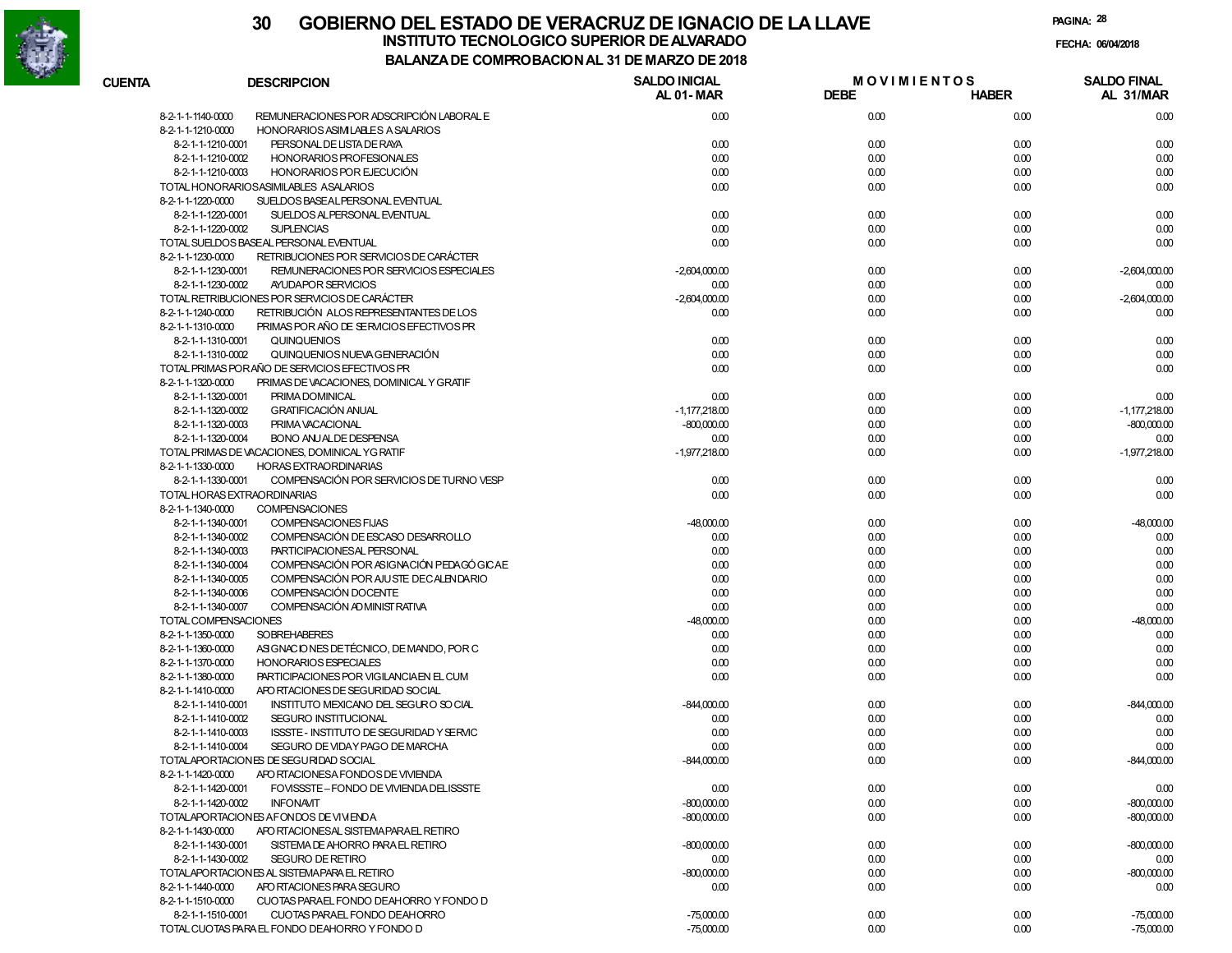

### **30 GOBIERNO DEL ESTADO DE VERACRUZ DE IGNACIO DE LA LLAVEFECHA: 06/04/2018 INSTITUTO TECNOLOGICO SUPERIOR DE ALVARADO**

| <b>CUENTA</b>         | <b>DESCRIPCION</b>                                                                  | <b>SALDO INICIAL</b><br><b>AL 01-MAR</b> | <b>MOVIMIENTOS</b><br><b>DEBE</b> | <b>HABER</b> | <b>SALDO FINAL</b><br>AL 31/MAR |
|-----------------------|-------------------------------------------------------------------------------------|------------------------------------------|-----------------------------------|--------------|---------------------------------|
|                       |                                                                                     |                                          |                                   |              |                                 |
| 8-2-1-1-1520-0000     | <b>INDEMNIZACIONES</b>                                                              |                                          |                                   |              |                                 |
| 8-2-1-1-1520-0001     | PENSIONES, JUBILACIONES E INDEMNIZACIONE                                            | $-60,000.00$                             | 0.00                              | 0.00         | $-60,000.00$                    |
| TOTAL INDEMNIZACIONES |                                                                                     | $-60,000.00$                             | 0.00                              | 0.00         | $-60,000.00$                    |
| 8-2-1-1-1530-0000     | PRESTACIONES Y HABERES DE RETIRO                                                    |                                          |                                   |              |                                 |
| 8-2-1-1-1530-0001     | LIQUIDACIONES POR INDEMNIZACIONES Y POR                                             | 0.00                                     | 0.00                              | 0.00         | 0.00                            |
|                       | TOTAL PRESTACIONES Y HABERES DE RETIRO                                              | 0.00                                     | 0.00                              | 0.00         | 0.00                            |
| 8-2-1-1-1540-0000     | PRESTACIONES CONTRACTUALES                                                          |                                          |                                   |              |                                 |
| 8-2-1-1-1540-0001     | <b>AYUDAPARAPASAJES</b>                                                             | 0.00                                     | 0.00                              | 0.00         | 0.00                            |
| 8-2-1-1-1540-0002     | AYUDA PARALENTES Y APARATOS ORTOPÉDICOS                                             | 0.00                                     | 0.00                              | 0.00         | 0.00                            |
| 8-2-1-1-1540-0003     | MATERIAL DIDÁCTICO                                                                  | $-280,000.00$                            | 0.00                              | 0.00         | $-280,000.00$                   |
| 8-2-1-1-1540-0004     | <b>DESPENSA</b>                                                                     | $-1,000,000.00$                          | 0.00                              | 0.00         | $-1,000,000.00$                 |
| 8-2-1-1-1540-0005     | PREVISIÓN SOCIAL MÚLTIPLE                                                           | 0.00                                     | 0.00                              | 0.00         | 0.00                            |
| 8-2-1-1-1540-0006     | COMPENSACIÓN POR ACTIVIDAD CURRICULAR                                               | 0.00                                     | 0.00                              | 0.00         | 0.00                            |
| 8-2-1-1-1540-0007     | PAGO DE DÍAS ECONÓMICOS NO DISFRUTADOS                                              | 0.00                                     | 0.00                              | 0.00         | 0.00                            |
| 8-2-1-1-1540-0008     | ASIGNACIÓN DOCENTE GENÉRICA                                                         | 0.00                                     | 0.00                              | 0.00         | 0.00                            |
| 8-2-1-1-1540-0009     | ASIGNACIÓN DOCENTE ESFECÍFICA                                                       | 0.00                                     | 0.00                              | 0.00         | 0.00                            |
| 8-2-1-1-1540-0010     | AYUDA PARA IMPRESIÓN DE TESIS                                                       | 0.00                                     | 0.00                              | 0.00         | 0.00                            |
| 8-2-1-1-1540-0011     | CANASTILLA MATERNAL                                                                 | 0.00                                     | 0.00                              | 0.00         | 0.00                            |
| 8-2-1-1-1540-0012     | DÍAS DE DESCANSO OBLIGATORIO                                                        | 0.00                                     | 0.00                              | 0.00         | 0.00                            |
| 8-2-1-1-1540-0013     | SERVICIO DE GUARDERÍAS                                                              | $-7,000.00$                              | 0.00                              | 0.00         | $-7,000.00$                     |
| 8-2-1-1-1540-0014     | AYUDA PARALA ADQUISICIÓN DE ÚTILES ESCO                                             | 0.00                                     | 0.00                              | 0.00         | 0.00                            |
| 8-2-1-1-1540-0015     | CUOTA FIJAPARAPERSONAL DEASIGNATURA                                                 | 0.00                                     | 0.00                              | 0.00         | 0.00                            |
| 8-2-1-1-1540-0016     | COMPENSACIÓN POR ACTUACIÓN Y PRODUCTIVID                                            | 0.00                                     | 0.00                              | 0.00         | 0.00                            |
| 8-2-1-1-1540-0017     | PAGO DEL DÍA DE LAS MADRES                                                          | 0.00                                     | 0.00                              | 0.00         | 0.00                            |
| 8-2-1-1-1540-0018     | AYUDA A SU FERVISORES PARA GASTOS DE TRAS                                           | 0.00                                     | 0.00                              | 0.00         | 0.00                            |
| 8-2-1-1-1540-0019     | <b>GRATIFICACIÓN ADMINISTRATIVA</b>                                                 | 0.00                                     | 0.00                              | 0.00         | 0.00                            |
| 8-2-1-1-1540-0020     | COMPENSACIÓN E3 ARRAIGO AL MAESTRO EN EL                                            | 0.00                                     | 0.00                              | 0.00         | 0.00                            |
| 8-2-1-1-1540-0021     | COMPENSACIÓN I-2                                                                    | 0.00                                     | 0.00                              | 0.00         | 0.00                            |
| 8-2-1-1-1540-0022     | COMPENSACIÓN PROVISIONAL COMPACTABLE                                                | 0.00                                     | 0.00                              | 0.00         | 0.00                            |
| 8-2-1-1-1540-0023     | COMPENSACIÓN TEMPORAL COMPACTABLE                                                   | 0.00                                     | 0.00                              | 0.00         | 0.00                            |
| 8-2-1-1-1540-0024     | REGULARIZACIÓN A LA FUNCIÓN                                                         | 0.00                                     | 0.00                              | 0.00         | 0.00                            |
| 8-2-1-1-1540-0025     | ASIGNACIÓN FOR ACTIVIDADES CULTURALES                                               | 0.00                                     | 0.00                              | 0.00         | 0.00                            |
| 8-2-1-1-1540-0026     | PREVISIÓN SOCIAL PARA POLICÍAS                                                      | 0.00                                     | 0.00                              | 0.00         | 0.00                            |
| 8-2-1-1-1540-0027     | APO YO A LAINTEGRACIÓN EDUCATIVA                                                    | 0.00                                     | 0.00                              | 0.00         | 0.00                            |
| 8-2-1-1-1540-0028     | ATENCIÓN A GRUPOS MULTIGRADO                                                        | 0.00                                     | 0.00                              | 0.00         | 0.00                            |
| 8-2-1-1-1540-0029     | AYUDADE PREVISIÓN SOCIAL POR RIESGO DE                                              | 0.00                                     | 0.00                              | 0.00         | 0.00                            |
| 8-2-1-1-1540-0030     | <b>GRATIFICACIÓN EXTRAORDINARIA</b>                                                 | 0.00                                     | 0.00                              | 0.00         | 0.00                            |
| 8-2-1-1-1540-0031     | <b>GRATIFICACIÓN</b>                                                                | $-29,000.00$                             | 0.00                              | 0.00         | $-29,000.00$                    |
|                       | TOTAL PRESTACIONES CONTRACTUALES                                                    | $-1,316,000.00$                          | 0.00                              | 0.00         | $-1,316,000.00$                 |
| 8-2-1-1-1550-0000     | APO YO SA LACAPACITACIÓN DE LOS SERVIDOR                                            |                                          |                                   |              |                                 |
| 8-2-1-1-1550-0001     | COMPENSACIÓN POR INCORPORACIÓN ALPROGRA                                             | 0.00                                     | 0.00                              | 0.00         | 0.00                            |
| 8-2-1-1-1550-0002     | AYUDA PARA CAPACITACIÓN Y DESARROLLO<br>TOTALAPOYOS ALA CAPACITACIÓN DELOS SERVIDOR | 0.00<br>0.00                             | 0.00<br>0.00                      | 0.00         | 0.00                            |
| 8-2-1-1-1590-0000     | OTRAS PRESTACIONES SOCIALES Y ECONÓMICAS                                            | 0.00                                     | 0.00                              | 0.00<br>0.00 | 0.00                            |
| 8-2-1-1-1610-0000     | PREVISIONES DE CARÁCTER LABORAL, ECONÓMI                                            |                                          |                                   |              | 0.00                            |
| 8-2-1-1-1610-0001     | PREVISIONES SALARIALES Y ECONÓMICAS                                                 | 0.00                                     | 0.00                              | 0.00         | 0.00                            |
|                       | TOTAL PREVISIONES DE CARÁCTER LABORAL, ECONÓMI                                      | 0.00                                     | 0.00                              | 0.00         | 0.00                            |
| 8-2-1-1-1710-0000     | <b>ESTÍMULOS</b>                                                                    |                                          |                                   |              |                                 |
| 8-2-1-1-1710-0001     | ESTÍMULO POR ANTIGÜEDAD                                                             | $-619,000.00$                            | 0.00                              | 0.00         | $-619,000.00$                   |
| 8-2-1-1-1710-0002     | ESTÍMULO POR LICENCIATURA                                                           | 0.00                                     | 0.00                              | 0.00         | 0.00                            |
| 8-2-1-1-1710-0003     | <b>TITULACIONES</b>                                                                 | 0.00                                     | 0.00                              | 0.00         | 0.00                            |
| 8-2-1-1-1710-0004     | ESTÍMULO POR PUNTUALIDAD Y ASISTENCIA                                               | $-235,992.00$                            | 0.00                              | 0.00         | $-235,992.00$                   |
| 8-2-1-1-1710-0005     | ESTÍMULO POR ANTIGÜEDAD (DOCENTES)                                                  | 0.00                                     | 0.00                              | 0.00         | 0.00                            |
| 8-2-1-1-1710-0006     | <b>ESTÍMULO ASERVIDORES PÚBLICOS</b>                                                | 0.00                                     | 0.00                              | 0.00         | 0.00                            |
| 8-2-1-1-1710-0007     | PREMIO MENSUAL POR BUEN DESEMPEÑO                                                   | 0.00                                     | 0.00                              | 0.00         | 0.00                            |
| 8-2-1-1-1710-0008     | ESTÍMULO POR PRODUCTIVIDAD                                                          | 0.00                                     | 0.00                              | 0.00         | 0.00                            |
| 8-2-1-1-1710-0009     | SERVICIOS COCURRICULARES                                                            | 0.00                                     | 0.00                              | 0.00         | 0.00                            |
| 8-2-1-1-1710-0010     | ESTÍMULO ALDESTACADO DESEMPEÑO                                                      | 0.00                                     | 0.00                              | 0.00         | 0.00                            |
| TOTAL ESTÍMULOS       |                                                                                     | $-854,992.00$                            | 0.00                              | 0.00         | $-854,992.00$                   |
|                       |                                                                                     |                                          |                                   |              |                                 |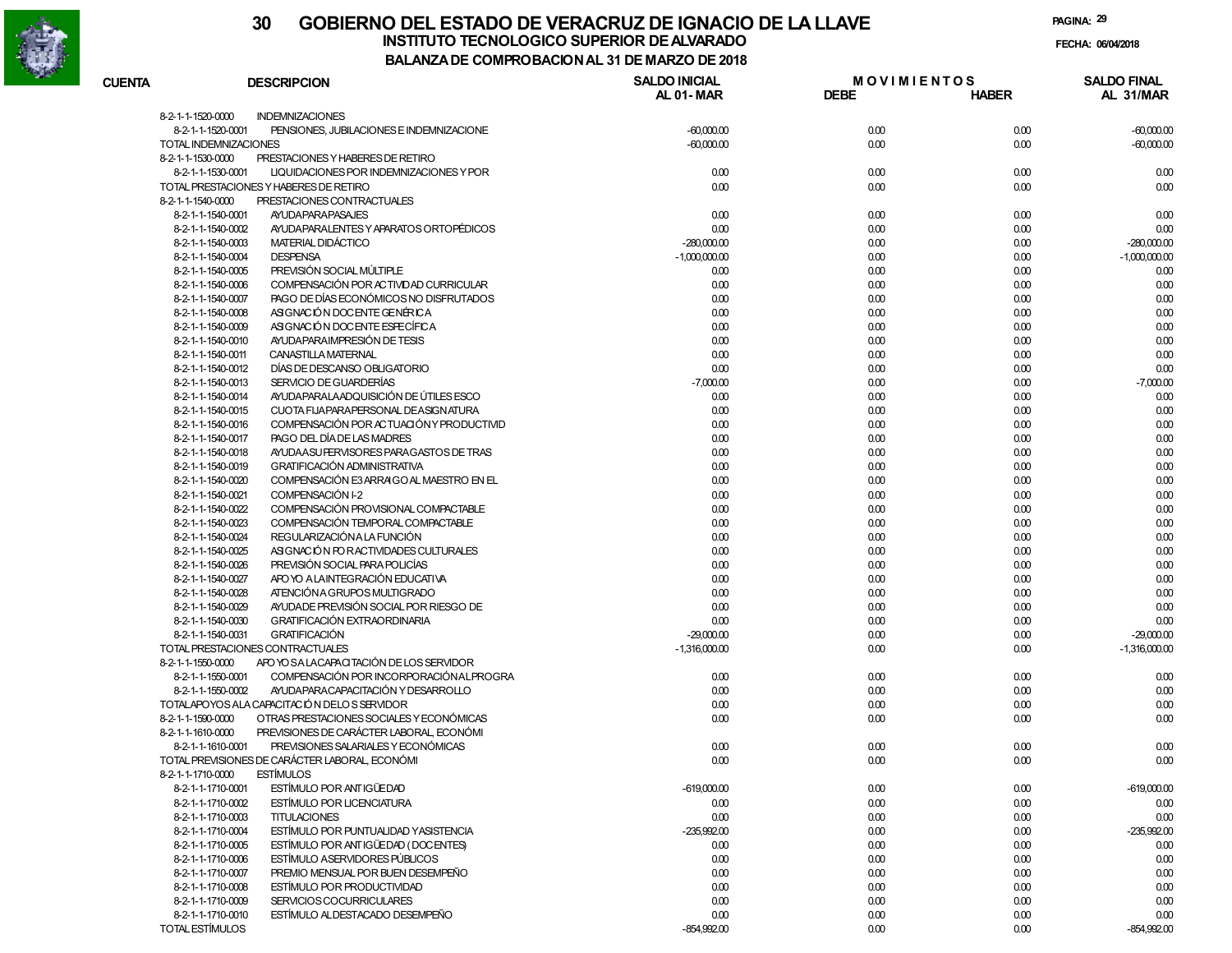

**PAGINA:30**

**FECHA:**

| <b>CUENTA</b>              | <b>DESCRIPCION</b>                             | <b>SALDO INICIAL</b> | <b>MOVIMIENTOS</b><br><b>DEBE</b> |              | <b>SALDO FINAL</b> |
|----------------------------|------------------------------------------------|----------------------|-----------------------------------|--------------|--------------------|
|                            |                                                | AL 01-MAR            |                                   | <b>HABER</b> | AL 31/MAR          |
| 8-2-1-1-1720-0000          | <b>RECOMPENSAS</b>                             | 0.00                 | 0.00                              | 0.00         | 0.00               |
| TOTAL SERVICIOS PERSONALES |                                                | $-24,129,141.00$     | 0.00                              | 0.00         | $-24,129,141.00$   |
| 8-2-1-2-0000-0000          | MATERIALES Y SUMINISTROS                       |                      |                                   |              |                    |
| 8-2-1-2-2110-0000          | MATERIALES, ÚTILES Y EQUIPOS MENORES DE        |                      |                                   |              |                    |
| 8-2-1-2-2110-0001          | MATERIALES YÚTILES DE OFICINA                  | $-300,000.00$        | 0.00                              | 0.00         | $-300,000,00$      |
|                            | TOTAL MATERIALES, ÚTILES Y EQUIPOS MENORES DE  | $-300,000.00$        | 0.00                              | 0.00         | $-300,000.00$      |
| 8-2-1-2-2120-0000          | MATERIALES Y ÚTILES DE IMPRESIÓN Y REPRO       |                      |                                   |              |                    |
| 8-2-1-2-2120-0001          | MATERIALES Y ÚTILES DE IMPRESIÓN Y REPRO       | 0.00                 | 0.00                              | 0.00         | 0.00               |
| 8-2-1-2-2120-0002          | MATERIAL DE FOTOGRAFÍA                         | 0.00                 | 0.00                              | 0.00         | 0.00               |
|                            | TOTAL MATERIALES Y ÚTILES DE IMPRESIÓN Y REPRO | 0.00                 | 0.00                              | 0.00         | 0.00               |
| 8-2-1-2-2130-0000          | MATERIAL ESTADÍSTICO Y GEOGRÁFICO              | 0.00                 | 0.00                              | 0.00         | 0.00               |
| 8-2-1-2-2140-0000          | MATERIALES, ÚTILES Y EQUIPOS MENORES DE        |                      |                                   |              |                    |
| 8-2-1-2-2140-0001          | MATERIALES Y ÚTILES PARA EL PROCESAMIENT       | $-40,000.00$         | 0.00                              | 0.00         | $-40,000.00$       |
|                            | TOTAL MATERIALES, ÚTILES Y EQUIPOS MENORES DE  | $-40,000.00$         | 0.00                              | 0.00         | $-40,000.00$       |
| 8-2-1-2-2150-0000          | MATERIAL IMPRESO E INFORMACIÓN DIGITAL         |                      |                                   |              |                    |
| 8-2-1-2-2150-0001          | MATERIAL PARA INFORMACIÓN                      | 0.00                 | 0.00                              | 0.00         | 0.00               |
| 8-2-1-2-2150-0002          | SUSCRIPCIÓN A PERIÓDICOS Y MEDIOS INFORM       | 0.00                 | 0.00                              | 0.00         | 0.00               |
| 8-2-1-2-2150-0003          | MATERIAL DE CINEMATOGRAFÍA YAUDIOVISUAL        | 0.00                 | 0.00                              | 0.00         | 0.00               |
|                            | TOTAL MATERIAL IMPRESO E INFORMACIÓN DIGITAL   | 0.00                 | 0.00                              | 0.00         | 0.00               |
| 8-2-1-2-2160-0000          | <b>MATERIAL DE LIMPIEZA</b>                    |                      |                                   |              |                    |
| 8-2-1-2-2160-0001          | <b>MATERIAL DE LIMPIEZA</b>                    | 0.00                 | 0.00                              | 0.00         | 0.00               |
|                            | TOTAL MATERIAL DE LIMPIEZA                     | 0.00                 | 0.00                              | 0.00         | 0.00               |
| 8-2-1-2-2170-0000          | MATERIALES Y ÚTILES DE ENSEÑANZA               |                      |                                   |              |                    |
| 8-2-1-2-2170-0001          | MATERIAL DIDÁCTICO                             | $-300,000.00$        | 0.00                              | 0.00         | $-300,000.00$      |
|                            | TOTAL MATERIALES Y ÚTILES DE ENSEÑANZA         | $-300,000.00$        | 0.00                              | 0.00         | $-300,000.00$      |
| 8-2-1-2-2180-0000          | MATERIALES PARAEL REGISTRO E IDENTIFICA        |                      |                                   |              |                    |
|                            | VALORES DE TRÁNSITO                            |                      |                                   |              |                    |
| 8-2-1-2-2180-0001          |                                                | 0.00                 | 0.00                              | 0.00         | 0.00               |
|                            | TOTAL MATERIALES PARA EL REGISTRO E IDENTIFICA | 0.00                 | 0.00                              | 0.00         | 0.00               |
| 8-2-1-2-2210-0000          | PRODUCTOSALIMENTICIOS PARAPERSONAS             |                      |                                   |              |                    |
| 8-2-1-2-2210-0004          | PRODUCTOSALIMENTICIOS PARAEL PERSONAL          | 0.00                 | 0.00                              | 0.00         | 0.00               |
|                            | TOTAL PRODUCTOSALIMENTICIOS PARA PERSONAS      | 0.00                 | 0.00                              | 0.00         | 0.00               |
| 8-2-1-2-2220-0000          | PRODUCTOSALIMENTICIOS PARAANIMALES             | 0.00                 | 0.00                              | 0.00         | 0.00               |
| 8-2-1-2-2230-0000          | UTENSILIOS PARA EL SERVICIO DE ALIMENTAC       |                      |                                   |              |                    |
| 8-2-1-2-2230-0001          | UTENSILIOS PARA SERVICIO DE ALIMENTACIÓN       | 0.00                 | 0.00                              | 0.00         | 0.00               |
|                            | TOTAL UTENSILIOS PARA ELSERVICIO DE ALIMENTAC  | 0.00                 | 0.00                              | 0.00         | 0.00               |
| 8-2-1-2-2310-0000          | PRODUCTOSALIMENTICIOS, AGROPECUARIOS Y         | 0.00                 | 0.00                              | 0.00         | 0.00               |
| 8-2-1-2-2330-0000          | PRODUCTOS DE PAPEL, CARTÓN E IMPRESOS AD       | 0.00                 | 0.00                              | 0.00         | 0.00               |
| 8-2-1-2-2340-0000          | COMBUSTIBLES, LUBRICANTES, AD IT IVO S, CAR    | 0.00                 | 0.00                              | 0.00         | 0.00               |
| 8-2-1-2-2360-0000          | PRODUCTOS METÁLICOS YA BASE DE MINERALE        | 0.00                 | 0.00                              | 0.00         | 0.00               |
| 8-2-1-2-2410-0000          | PRODUCTOS MINERALES NO METÁLICOS               |                      |                                   |              |                    |
| 8-2-1-2-2410-0001          | PRODUCTOS MINERALES NO METÁLICOS               | $-250,000.00$        | 0.00                              | 0.00         | $-250,000.00$      |
|                            | TOTAL PRODUCTOS MINERALES NO METÁLICOS         | $-250,000.00$        | 0.00                              | 0.00         | $-250,000.00$      |
| 8-2-1-2-2420-0000          | CEMENTO YPRODUCTOS DE CONCRETO                 |                      |                                   |              |                    |
| 8-2-1-2-2420-0001          | CEMENTO YPRODUCTOS DE CONCRETO                 | $-200,000.00$        | 0.00                              | 0.00         | $-200,000.00$      |
|                            | TOTAL CEMENTO Y PRODUCTOS DE CONCRETO          | $-200,000.00$        | 0.00                              | 0.00         | $-200,000.00$      |
| 8-2-1-2-2430-0000          | CAL, YESO YPRODUCTOS DE YESO                   |                      |                                   |              |                    |
| 8-2-1-2-2430-0001          | CAL, YESO YPRODUCTOS DE YESO                   | $-144,393.00$        | 0.00                              | 0.00         | $-144,393.00$      |
|                            | TOTAL CAL, YESO Y PRODUCTOS DE YESO            | -144,393.00          | 0.00                              | 0.00         | $-144,393.00$      |
| 8-2-1-2-2440-0000          | MADERAY PRODUCTOS DE MADERA                    |                      |                                   |              |                    |
| 8-2-1-2-2440-0001          | MADERAY PRODUCTOS DE MADERA                    | $-200,000.00$        | 0.00                              | 0.00         | $-200,000.00$      |
|                            | TOTAL MADERAY PRODUCTOS DE MADERA              | $-200,000.00$        | 0.00                              | 0.00         | $-200,000.00$      |
| 8-2-1-2-2450-0000          | VIDRIO Y PRODUCTO S DE VIDRIO                  |                      |                                   |              |                    |
| 8-2-1-2-2450-0001          | VIDRIO Y PRODUCTO S DE VIDRIO                  | $-210,000.00$        | 0.00                              | 0.00         | $-210,000.00$      |
|                            | TOTAL VIDRIO YPRODUCTOS DE VIDRIO              | $-210,000.00$        | 0.00                              | 0.00         | $-210,000.00$      |
| 8-2-1-2-2460-0000          | MATERIAL ELÉCTRICO Y ELECTRÓNICO               |                      |                                   |              |                    |
| 8-2-1-2-2460-0001          | MATERIAL ELÉCTRICO Y ELECTRÓNICO               | $-250,000.00$        | 0.00                              |              |                    |
|                            | TOTAL MATERIAL ELÉCTRICO YELECTRÓNICO          |                      |                                   | 0.00         | $-250,000.00$      |
|                            |                                                | $-250,000.00$        | 0.00                              | 0.00         | $-250,000.00$      |
| 8-2-1-2-2470-0000          | ARTÍCULOS METÁLICOS PARALA CONSTRUCCIÓN        |                      |                                   |              |                    |
| 8-2-1-2-2470-0001          | ARTÍCULOS METÁLICOS PARALA CONSTRUCCIÓN        | $-198,983.00$        | 0.00                              | 0.00         | $-198,983.00$      |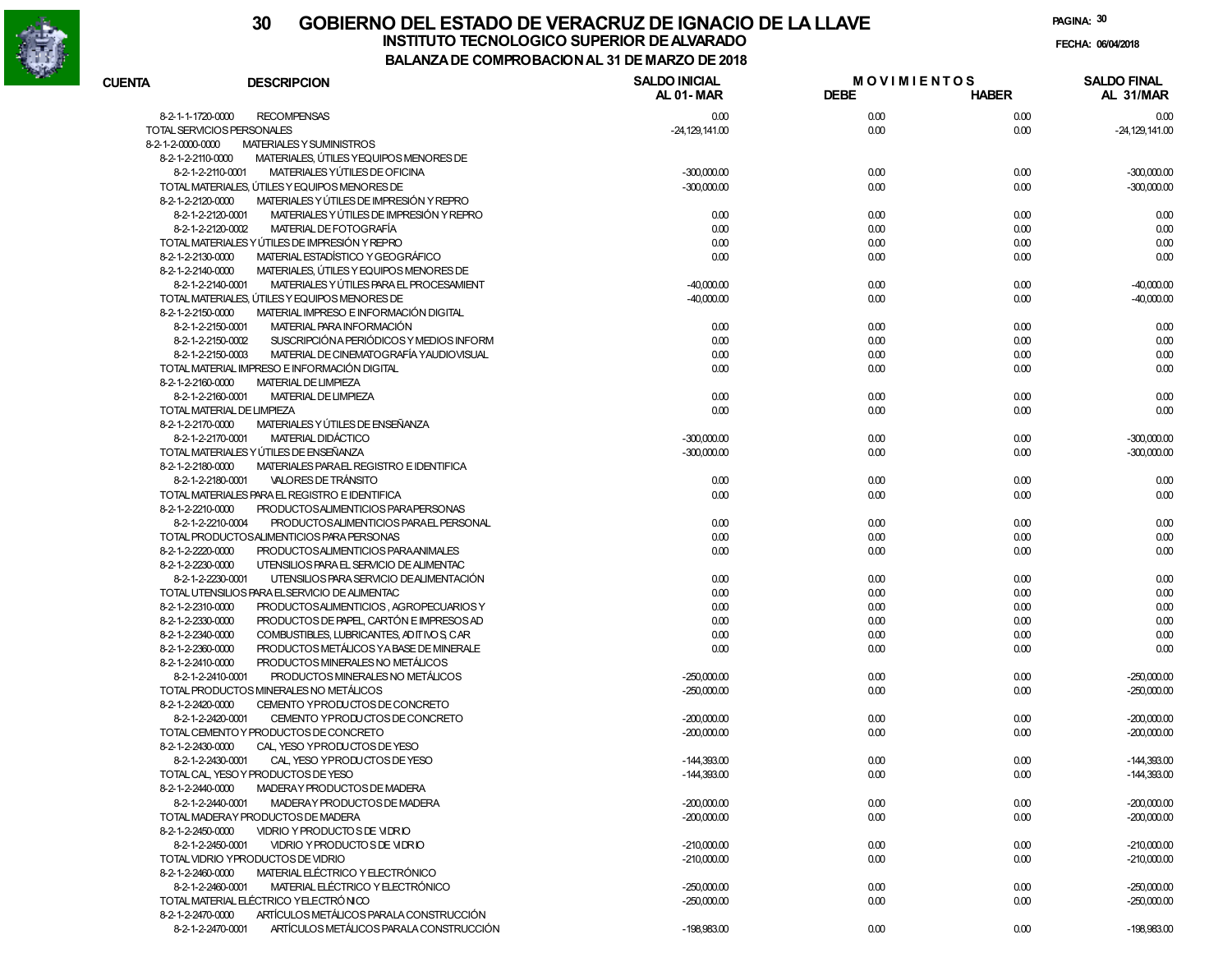

### **30 GOBIERNO DEL ESTADO DE VERACRUZ DE IGNACIO DE LA LLAVEFECHA: 06/04/2018 INSTITUTO TECNOLOGICO SUPERIOR DE ALVARADO**

**PAGINA:31**

| <b>CUENTA</b>     | <b>DESCRIPCION</b>                                             | <b>SALDO INICIAL</b><br>AL 01-MAR | <b>MOVIMIENTOS</b><br><b>DEBE</b> | <b>HABER</b> | <b>SALDO FINAL</b><br>AL 31/MAR |
|-------------------|----------------------------------------------------------------|-----------------------------------|-----------------------------------|--------------|---------------------------------|
|                   | TOTALARTÍCULOS METÁLICOS PARA LA CONSTRUCCIÓN                  | -198,983.00                       | 0.00                              | 0.00         | $-198,983.00$                   |
| 8-2-1-2-2480-0000 | MATERIALES COMPLEMENTARIOS                                     |                                   |                                   |              |                                 |
|                   | 8-2-1-2-2480-0001<br>PLANTAS DE ORNATO                         | $-50,000.00$                      | 0.00                              | 0.00         | $-50,000.00$                    |
|                   | TOTAL MATERIALES COMPLEMENTARIOS                               | $-50,000.00$                      | 0.00                              | 0.00         | $-50,000.00$                    |
| 8-2-1-2-2490-0000 | OTROS MATERIALES Y ARTÍCULOS DE CONSTRUC                       |                                   |                                   |              |                                 |
|                   | <b>PINTURAS</b><br>8-2-1-2-2490-0001                           | $-250,000.00$                     | 0.00                              | 0.00         | $-250,000.00$                   |
|                   | TOTAL OTROS MATERIALES YARTÍCULOS DE CONSTRUC                  | $-250,000.00$                     | 0.00                              | 0.00         | $-250,000.00$                   |
| 8-2-1-2-2510-0000 | PRODUCTOS QUIMICOS BASICOS                                     |                                   |                                   |              |                                 |
|                   | 8-2-1-2-2510-0001<br>SUSTANCIAS QUIMICAS                       | $-150,000.00$                     | 0.00                              | 0.00         | $-150,000.00$                   |
|                   | TOTAL PRODUCTOS QUIMICOS BASICOS                               | $-150,000.00$                     |                                   |              |                                 |
| 8-2-1-2-2520-0000 | FERTILIZANTES, PESTICIDAS Y OT ROSAGROQU                       |                                   | 0.00                              | 0.00         | $-150,000.00$                   |
|                   | 8-2-1-2-2520-0001                                              |                                   |                                   |              |                                 |
|                   | PLAGUICIDAS, ABONOSY FERTILIZANTES                             | 0.00                              | 0.00                              | 0.00         | 0.00                            |
|                   | TOTAL FERTILIZANTES, PESTICIDASY OTROS AGROQU                  | 0.00                              | 0.00                              | 0.00         | 0.00                            |
| 8-2-1-2-2530-0000 | MEDICINAS Y PRODUCTO S FARMACÉUTICOS                           |                                   |                                   |              |                                 |
|                   | 8-2-1-2-2530-0001<br>MEDICINAS Y PRODUCTO S FARMACÉUTICOS      | 0.00                              | 0.00                              | 0.00         | 0.00                            |
|                   | TOTAL MEDICINAS YPRODUCTOS FARMACÉUTICOS                       | 0.00                              | 0.00                              | 0.00         | 0.00                            |
| 8-2-1-2-2540-0000 | MATERIALES, ACCESORIOS Y SUMINISTROS MÉD                       |                                   |                                   |              |                                 |
|                   | MATERIALES, ACCESORIOS Y SUMINISTROS MÉD<br>8-2-1-2-2540-0001  | 0.00                              | 0.00                              | 0.00         | 0.00                            |
|                   | TOTAL MATERIALES, ACCESORIOSY SUMINISTROS MÉD                  | 0.00                              | 0.00                              | 0.00         | 0.00                            |
| 8-2-1-2-2550-0000 | MATERIALES, ACCESORIOS Y SUMINISTROS DE                        |                                   |                                   |              |                                 |
|                   | 8-2-1-2-2550-0001<br>MATERIALES, ACCESORIOS Y SUMINISTROS DE   | $-300,000.00$                     | 0.00                              | 0.00         | $-300,000.00$                   |
|                   | TOTAL MATERIALES, ACCESORIOSY SUMINISTROS DE                   | $-300,000.00$                     | 0.00                              | 0.00         | $-300,000.00$                   |
| 8-2-1-2-2560-0000 | FIBRAS SINTÉTICAS, HULES, PLÁSTICO Y DER                       | 0.00                              | 0.00                              | 0.00         | 0.00                            |
| 8-2-1-2-2590-0000 | OTROS PRODUCTOS QUÍMICOS                                       | 0.00                              | 0.00                              | 0.00         | 0.00                            |
| 8-2-1-2-2610-0000 | COMBUSTIBLES, LUBRICANTES YADITIVOS                            |                                   |                                   |              |                                 |
|                   | 8-2-1-2-2610-0001<br>COMBUSTIBLES, LUBRICANTES YADITIVOS PAR   | 0.00                              | 0.00                              | 0.00         | 0.00                            |
|                   | 8-2-1-2-2610-0002<br>COMBUSTIBLES, LUBRICANTES YADITIVOS PAR   | 0.00                              | 0.00                              | 0.00         | 0.00                            |
|                   | 8-2-1-2-2610-0003<br>COMBUSTIBLES, LUBRICANTES YADITIVOS PAR   | 0.00                              | 0.00                              | 0.00         | 0.00                            |
|                   | TOTAL COMBUSTIBLES, LUBRICANTES YADITIVOS                      | 0.00                              | 0.00                              | 0.00         | 0.00                            |
| 8-2-1-2-2620-0000 | CARBÓN Y SUS DERIVADOS                                         | 0.00                              | 0.00                              | 0.00         | 0.00                            |
| 8-2-1-2-2710-0000 | <b>VESTUARIOS Y UNIFORMES</b>                                  |                                   |                                   |              |                                 |
|                   | 8-2-1-2-2710-0001<br><b>VESTUARIO Y UNIFORMES</b>              | $-380,000.00$                     | 0.00                              | 0.00         | $-380,000.00$                   |
|                   | TOTAL VESTUARIOS YUNIFORMES                                    | $-380,000.00$                     | 0.00                              | 0.00         | $-380,000.00$                   |
| 8-2-1-2-2720-0000 | PRENDAS DE SEGURIDAD Y PROTECCIÓN PERSO                        |                                   |                                   |              |                                 |
|                   | PRENDAS DE PROTECCIÓN<br>8-2-1-2-2720-0001                     | $-70,000.00$                      | 0.00                              | 0.00         | $-70,000.00$                    |
|                   | TOTAL PRENDAS DE SEGURIDAD YPROTECCIÓN PERSO                   | $-70,000.00$                      | 0.00                              | 0.00         | $-70,000.00$                    |
| 8-2-1-2-2730-0000 | ARTÍCULOS DEPORTIVOS                                           |                                   |                                   |              |                                 |
|                   | ARTÍCULOS DEPORTIVOS<br>8-2-1-2-2730-0001                      | $-550,000.00$                     | 0.00                              | 0.00         | $-550,000.00$                   |
|                   | TOTALARTÍCULOS DEPORTIVOS                                      | $-550,000.00$                     | 0.00                              | 0.00         | $-550,000.00$                   |
| 8-2-1-2-2740-0000 | PRODUCTOS TEXTILES                                             |                                   |                                   |              |                                 |
|                   | 8-2-1-2-2740-0001<br><b>TEXTILES</b>                           | 0.00                              | 0.00                              | 0.00         | 0.00                            |
|                   |                                                                | 0.00                              |                                   |              |                                 |
|                   | TOTAL PRODUCTOSTEXTILES                                        |                                   | 0.00                              | 0.00         | 0.00                            |
| 8-2-1-2-2750-0000 | BLANCOS Y OTROS PRODUCTOSTEXTILES. EXCE                        |                                   |                                   |              |                                 |
|                   | <b>BLANCOS</b><br>8-2-1-2-2750-0001                            | 0.00                              | 0.00                              | 0.00         | 0.00                            |
|                   | TOTAL BLANCOS YOTROS PRODUCTOS TEXTILES. EXCE                  | 0.00                              | 0.00                              | 0.00         | 0.00                            |
| 8-2-1-2-2820-0000 | MATERIALES DE SEGURIDAD PÚBLICA                                |                                   |                                   |              |                                 |
|                   | 8-2-1-2-2820-0001<br>MATERIAL PARA POLICÍA Y TRÁNSITO          | 0.00                              | 0.00                              | 0.00         | 0.00                            |
|                   | TOTAL MATERIALES DE SEGURIDAD PÚBLICA                          | 0.00                              | 0.00                              | 0.00         | 0.00                            |
| 8-2-1-2-2910-0000 | <b>HERRAMIENTAS MENORES</b>                                    |                                   |                                   |              |                                 |
|                   | 8-2-1-2-2910-0001<br>REFACCIONES, ACCESORIOS Y HERRAMIENTAS    | $-60,678.00$                      | 0.00                              | 0.00         | $-60,678.00$                    |
|                   | 8-2-1-2-2910-0002<br><b>MATERIAL PARA TALLERES</b>             | $-785,900.00$                     | 0.00                              | 0.00         | $-785,900.00$                   |
|                   | TOTAL HERRAMIENTAS MENORES                                     | $-846,578.00$                     | 0.00                              | 0.00         | $-846,578.00$                   |
| 8-2-1-2-2920-0000 | REFACCION ES Y ACCESORIOS MENORES DE EDIF                      | 0.00                              | 0.00                              | 0.00         | 0.00                            |
| 8-2-1-2-2930-0000 | REFACCION ES Y ACCESO RIOS MENORES DE MOBI                     | 0.00                              | 0.00                              | 0.00         | 0.00                            |
| 8-2-1-2-2940-0000 | REFACCION ES Y ACCESORIOS MENORES DE EQUI                      |                                   |                                   |              |                                 |
|                   | 8-2-1-2-2940-0001<br>REFACCION ES Y ACCESORIOS DE EQUIPO DE CÓ | 0.00                              | 0.00                              | 0.00         | 0.00                            |
|                   | TOTAL REFACCIONES YACCESORIOS MENORES DE EQUI                  | 0.00                              | 0.00                              | 0.00         | 0.00                            |
| 8-2-1-2-2950-0000 | REFACCION ES Y ACCESORIOS MENORES DE EQUI                      | 0.00                              | 0.00                              | 0.00         | 0.00                            |
| 8-2-1-2-2960-0000 | REFACCIONESY ACCESORIOS MENORES DE EQU                         |                                   |                                   |              |                                 |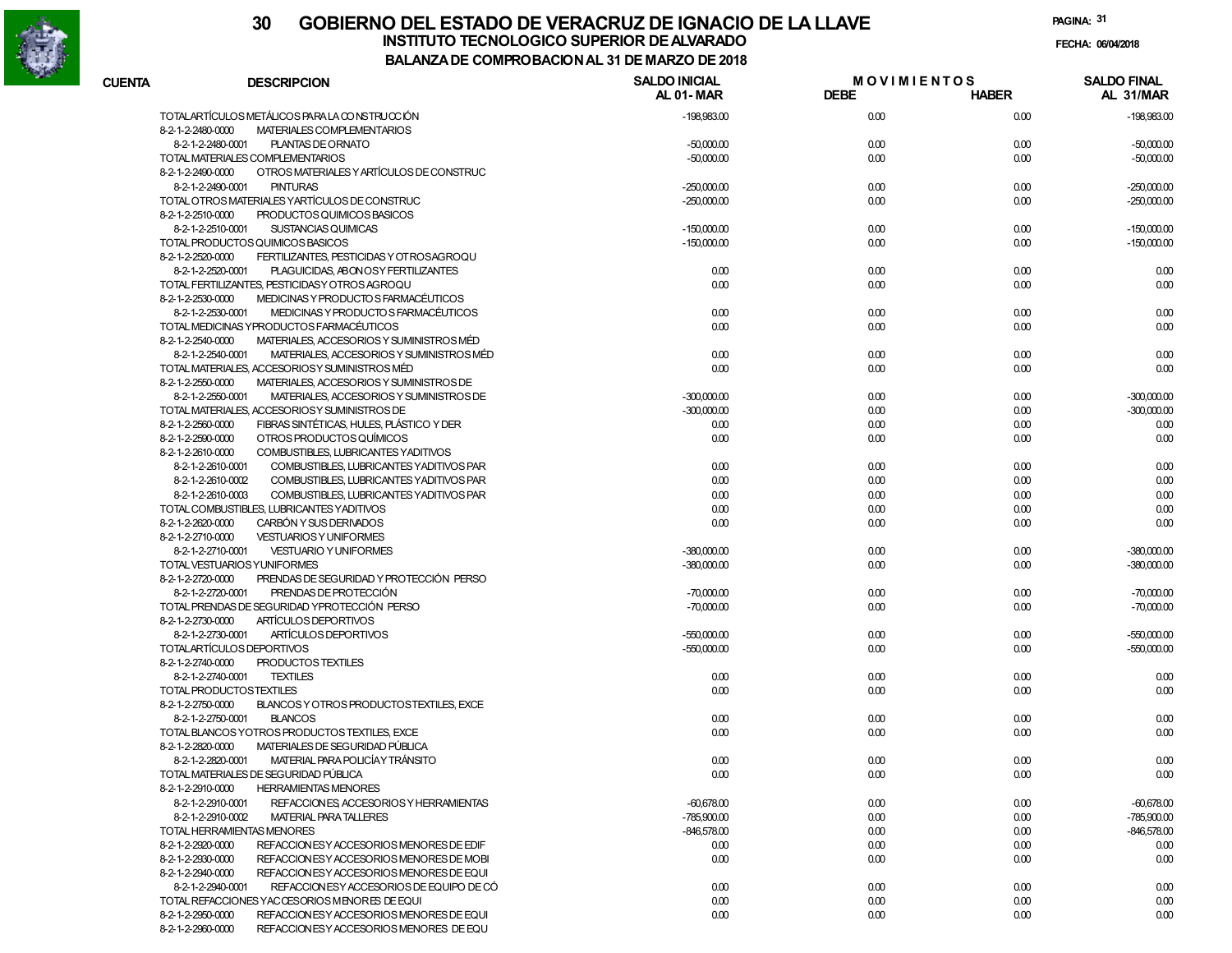

| <b>CUENTA</b>     | <b>DESCRIPCION</b>                            | <b>SALDO INICIAL</b><br><b>AL 01-MAR</b> | <b>MOVIMIENTOS</b><br><b>DEBE</b> | <b>HABER</b> | <b>SALDO FINAL</b><br>AL 31/MAR |
|-------------------|-----------------------------------------------|------------------------------------------|-----------------------------------|--------------|---------------------------------|
|                   | NEUMÁTICOS Y CÁMARAS                          |                                          |                                   |              |                                 |
| 8-2-1-2-2960-0001 | TOTAL REFACCIONES YACCESORIOS MENORES DEEQU   | $-64,360.00$<br>$-64,360.00$             | 0.00<br>0.00                      | 0.00<br>0.00 | $-64,360.00$<br>$-64,360.00$    |
| 8-2-1-2-2970-0000 | REFACCION ESY ACCESORIOS MENORES DE EQU       | 0.00                                     | 0.00                              | 0.00         | 0.00                            |
| 8-2-1-2-2980-0000 | REFACCION ES Y ACCESO RIOS MENORES DE MAQU    |                                          |                                   |              |                                 |
| 8-2-1-2-2980-0001 | MATERIAL PARA MANTENIMIENTO DE MAQUINARI      | 0.00                                     | 0.00                              | 0.00         | 0.00                            |
|                   | TOTAL REFACCIONES YACCESORIOS MENORES DE MAQU | 0.00                                     | 0.00                              | 0.00         | 0.00                            |
| 8-2-1-2-2990-0000 | REFACCION ES Y ACCESORIOS MENORES OTROS B     |                                          |                                   |              |                                 |
| 8-2-1-2-2990-0001 | MATERIALES Y SUMINISTROS VARIOS               | 0.00                                     | 0.00                              | 0.00         | 0.00                            |
|                   | TOTAL REFACCIONES YACCESORIOS MENORES OTROS B | 0.00                                     | 0.00                              | 0.00         | 0.00                            |
|                   | TOTAL MATERIALES Y SUMINISTROS                | -4,754,314.00                            | 0.00                              | 0.00         | $-4,754,314.00$                 |
| 8-2-1-3-0000-0000 | <b>SERVICIOS GENERALES</b>                    |                                          |                                   |              |                                 |
| 8-2-1-3-3110-0000 | <b>ENERGÍA ELÉCTRICA</b>                      |                                          |                                   |              |                                 |
| 8-2-1-3-3110-0001 | SERVICIO DE ENERGÍA ELÉCTRICA                 | 0.00                                     | 0.00                              | 0.00         | 0.00                            |
|                   | <b>TOTAL ENERGÍAELÉCTRICA</b>                 | 0.00                                     | 0.00                              | 0.00         | 0.00                            |
| 8-2-1-3-3120-0000 | <b>GAS</b>                                    | 0.00                                     | 0.00                              | 0.00         | 0.00                            |
| 8-2-1-3-3130-0000 | <b>AGUA</b>                                   |                                          |                                   |              |                                 |
| 8-2-1-3-3130-0001 | SERVICIO DEAGUA POTABLE                       | 0.00                                     | 0.00                              | 0.00         | 0.00                            |
| <b>TOTALAGUA</b>  |                                               | 0.00                                     | 0.00                              | 0.00         | 0.00                            |
| 8-2-1-3-3140-0000 | <b>TELEFONÍATRADICIONAL</b>                   |                                          |                                   |              |                                 |
| 8-2-1-3-3140-0001 | SERVICIO TELEFÓNICO CONVENCIONAL              | $-684,679.00$                            | 0.00                              | 0.00         | $-684,679.00$                   |
|                   | TOTAL TELEFONÍATRADICIONAL                    | $-684,679.00$                            | 0.00                              | 0.00         | $-684,679.00$                   |
| 8-2-1-3-3150-0000 | <b>TELEFONÍACELULAR</b>                       |                                          |                                   |              |                                 |
| 8-2-1-3-3150-0001 | SERVICIO DE TELEFONÍACE LULAR                 | 0.00                                     | 0.00                              | 0.00         | 0.00                            |
|                   | TOTAL TELEFONÍACELULAR                        | 0.00                                     | 0.00                              | 0.00         | 0.00                            |
| 8-2-1-3-3160-0000 | SERVICIOS DE TELECOMUNICACIONES YSATÉLI       |                                          |                                   |              |                                 |
| 8-2-1-3-3160-0001 | SERVICIO DE RADIOLOCALIZACIÓN                 | 0.00                                     | 0.00                              | 0.00         | 0.00                            |
| 8-2-1-3-3160-0002 | SERVICIO DE TELECOMUNICACIONES                | 0.00                                     | 0.00                              | 0.00         | 0.00                            |
|                   | TOTAL SERVICIOS DETELECOMUNICACIONES Y SATÉLI | 0.00                                     | 0.00                              | 0.00         | 0.00                            |
| 8-2-1-3-3170-0000 | SERVICIOS DEACCESO DE INTERNET, REDES Y       |                                          |                                   |              |                                 |
| 8-2-1-3-3170-0001 | SERVICIOS DE CONDUCCIÓN DE SEÑALES ANALÓ      | 0.00                                     | 0.00                              | 0.00         | 0.00                            |
|                   | TOTAL SERVICIOS DEACCESO DE INTERNET, REDES Y | 0.00                                     | 0.00                              | 0.00         | 0.00                            |
| 8-2-1-3-3180-0000 | SERVICIOS POSTALES Y TELEGRÁFICOS             |                                          |                                   |              |                                 |
| 8-2-1-3-3180-0001 | <b>SERVICIO POSTAL</b>                        | 0.00                                     | 0.00                              | 0.00         | 0.00                            |
| 8-2-1-3-3180-0002 | SERVICIO TELEGRÁFICO                          | 0.00                                     | 0.00                              | 0.00         | 0.00                            |
| 8-2-1-3-3180-0003 | SERVICIO DE MENSAJERÍA                        | 0.00                                     | 0.00                              | 0.00         | 0.00                            |
|                   | TOTAL SERVICIOS POSTALES YTELEGRÁFICOS        | 0.00                                     | 0.00                              | 0.00         | 0.00                            |
| 8-2-1-3-3190-0000 | SERVICIOS INTEGRALES Y OTROS SERVICIOS        |                                          |                                   |              |                                 |
| 8-2-1-3-3190-0001 | CONTRATACIÓN DE OTROS SERVICIOS               | 0.00                                     | 0.00                              | 0.00         | 0.00                            |
|                   | TOTAL SERVICIOS INTEGRALESY OTROS SERVICIOS   | 0.00                                     | 0.00                              | 0.00         | 0.00                            |
| 8-2-1-3-3210-0000 | ARRENDAM ENTO DE TERRENOS                     | 0.00                                     | 0.00                              | 0.00         | 0.00                            |
| 8-2-1-3-3220-0000 | ARRENDAM ENTO DE EDIFICIOS                    |                                          |                                   |              |                                 |
| 8-2-1-3-3220-0001 | ARRENDAMENTO DE EDIFICIOS Y LOCALES           | 0.00                                     | 0.00                              | 0.00         | 0.00                            |
|                   | TOTALARRENDAMIENTO DE EDIFICIOS               | 0.00                                     | 0.00                              | 0.00         | 0.00                            |
| 8-2-1-3-3230-0000 | ARRENDAM ENTO DE MOBILIARIO Y EQUIPO DE       |                                          |                                   |              |                                 |
| 8-2-1-3-3230-0001 | ARRENDAM ENTO DE EQUIPO Y BIENES INFORMÁ      | 0.00                                     | 0.00                              | 0.00         | 0.00                            |
| 8-2-1-3-3230-0002 | ARRENDAM ENTO DE EQUIPO DE FOTOCOPIADO        | $-68,772.00$                             | 0.00                              | 0.00         | $-68,772.00$                    |
|                   | TOTALARRENDAMIENTO DE MOBILIARIO Y EQUIPO DE  | $-68,772.00$                             | 0.00                              | 0.00         | $-68,772.00$                    |
| 8-2-1-3-3240-0000 | ARRENDAM ENTO DE EQUIPO INDUSTRIAL MEDIC      | 0.00                                     | 0.00                              | 0.00         | 0.00                            |
| 8-2-1-3-3250-0000 | ARREN DAM ENTO DE EQUIPO DE TRANSPORTE        |                                          |                                   |              |                                 |
| 8-2-1-3-3250-0001 | ARRENDAM ENTO DE EQUIPO DE TRANSPORTE PA      | 0.00                                     | 0.00                              | 0.00         | 0.00                            |
| 8-2-1-3-3250-0002 | ARRENDAM ENTO DE EQUIPO DE TRANSPORTE PA      | 0.00                                     | 0.00                              | 0.00         | 0.00                            |
| 8-2-1-3-3250-0003 | ARRENDAM ENTO DE EQUIPO DE TRANSPORTE PA      | $-600,000.00$                            | 0.00                              | 0.00         | $-600,000.00$                   |
| 8-2-1-3-3250-0004 | ARRENDAM ENTO DE EQUIPO DE TRANSPORTE PA      | 0.00                                     | 0.00                              | 0.00         | 0.00                            |
|                   | TOTALARRENDAMIENTO DE EQUIPO DE TRANSPORTE    | $-600,000.00$                            | 0.00                              | 0.00         | $-600,000.00$                   |
| 8-2-1-3-3260-0000 | ARRENDAM ENTO DE MAQUINARIA, OTROS EQUIP      | 0.00                                     | 0.00                              | 0.00         | 0.00                            |
| 8-2-1-3-3270-0000 | ARRENDAM ENTO DE ACTIVOS INTANGIBLES          | 0.00                                     | 0.00                              | 0.00         | 0.00                            |
| 8-2-1-3-3280-0000 | ARRENDAM ENTO FINANCIERO                      | 0.00                                     | 0.00                              | 0.00         | 0.00                            |
| 8-2-1-3-3290-0000 | OTROS ARRENDAMENTOS                           |                                          |                                   |              |                                 |
| 8-2-1-3-3290-0001 | OTROS ARRENDAM ENTOS                          | 0.00                                     | 0.00                              | 0.00         | 0.00                            |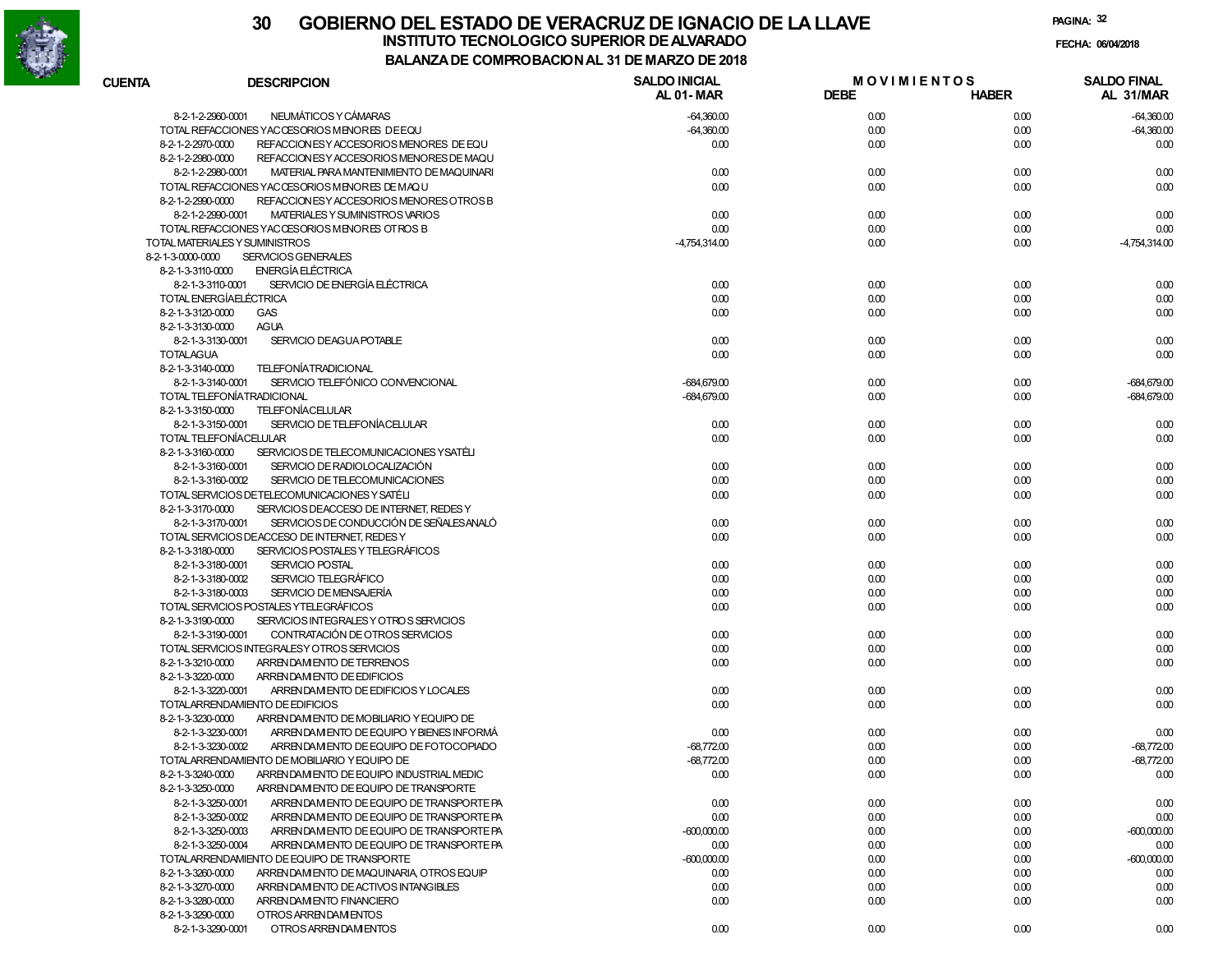

**PAGINA:33**

**FECHA:**

| <b>CUENTA</b>     | <b>DESCRIPCION</b>                                            | <b>SALDO INICIAL</b><br>AL 01-MAR | <b>MOVIMIENTOS</b><br><b>DEBE</b> | <b>HABER</b> | <b>SALDO FINAL</b><br>AL 31/MAR |
|-------------------|---------------------------------------------------------------|-----------------------------------|-----------------------------------|--------------|---------------------------------|
|                   | TOTAL OTROSARRENDAMIENTOS                                     | 0.00                              | 0.00                              | 0.00         | 0.00                            |
| 8-2-1-3-3310-0000 | SERVICIOS DE LEGALES, DE CONTABILIDAD, A                      |                                   |                                   |              |                                 |
|                   | 8-2-1-3-3310-0001<br>ASE SORÍAS ASOCIADAS ACONVENIOS O ACUERD | $-304,259.00$                     | 0.00                              | 0.00         | $-304,259.00$                   |
|                   | 8-2-1-3-3310-0002<br>ASE SORÍAS POR CONTROVER SIAS            | 0.00                              | 0.00                              | 0.00         | 0.00                            |
|                   | TOTAL SERVICIOS DE LEGALES, DE CONTABILIDAD, A                | $-304,259.00$                     | 0.00                              | 0.00         | $-304,259.00$                   |
| 8-2-1-3-3320-0000 | SERVICIOS DE DISEÑO, ARQUITECTURA, INGEN                      | 0.00                              | 0.00                              | 0.00         | 0.00                            |
| 8-2-1-3-3330-0000 | SERVICIOS DE CONSULTORÍA ADMINISTRATIVA,                      |                                   |                                   |              |                                 |
|                   | 8-2-1-3-3330-0001<br>SERVICIOS DE INFORMÁTICA                 | $-41,760.00$                      | 0.00                              | 0.00         | $-41,760.00$                    |
|                   | SERVICIOS ESTADÍSTICOS Y GEOGRÁFICOS<br>8-2-1-3-3330-0002     | 0.00                              | 0.00                              | 0.00         | 0.00                            |
|                   | TOTAL SERVICIOS DE CONSULTORÍA ADMINISTRATIVA                 | $-41,760.00$                      | 0.00                              | 0.00         | $-41,760.00$                    |
| 8-2-1-3-3340-0000 | <b>CAPACITACIÓN</b>                                           |                                   |                                   |              |                                 |
|                   | <b>CAPACITACIÓN</b><br>8-2-1-3-3340-0001                      | $-290,000.00$                     | 0.00                              | 0.00         | $-290,000.00$                   |
|                   | TOTAL CAPACITACIÓN                                            | $-290,000.00$                     | 0.00                              | 0.00         | $-290,000.00$                   |
| 8-2-1-3-3350-0000 | SERVICIOS DE INVESTIGACIÓN CIENTÍFICAY                        | 0.00                              | 0.00                              | 0.00         | 0.00                            |
| 8-2-1-3-3360-0000 | SERVICIOS DEAPOYO ADMINISTRATIVO, TRADU                       | 0.00                              | 0.00                              | 0.00         | 0.00                            |
| 8-2-1-3-3370-0000 | SERVICIOS DE PROTECCIÓN Y SEG URIDAD                          | 0.00                              | 0.00                              | 0.00         | 0.00                            |
| 8-2-1-3-3380-0000 | SERVICIOS DE VIGILANCIA                                       |                                   |                                   |              |                                 |
|                   | 8-2-1-3-3380-0001<br><b>SERVICIOS DE VIGILANCIA</b>           | $-1,200,000.00$                   | 0.00                              | 0.00         | $-1,200,000.00$                 |
|                   | TOTAL SERVICIOS DE VIGILANCIA                                 | $-1,200,000.00$                   | 0.00                              | 0.00         | $-1,200,000.00$                 |
|                   |                                                               |                                   |                                   |              |                                 |
| 8-2-1-3-3390-0000 | SERVICIOS PROFESIONALES, CIENTÍFICOS YT                       |                                   |                                   |              |                                 |
|                   | 8-2-1-3-3390-0001<br>ESTUDIOS, INVESTIGACIONES Y PROYECTOS    | 0.00                              | 0.00                              | 0.00         | 0.00                            |
|                   | TOTAL SERVICIOS PROFESIONALES, CIENTÍFICOS Y T                | 0.00                              | 0.00                              | 0.00         | 0.00                            |
| 8-2-1-3-3410-0000 | SERVICIOS FINANCIEROS Y BANCARIOS                             |                                   |                                   |              |                                 |
|                   | 8-2-1-3-3410-0001<br>SERVICIOS BANCARIOS Y FINANCIEROS        | $-30,000.00$                      | 0.00                              | 0.00         | $-30,000.00$                    |
|                   | 8-2-1-3-3410-0002<br><b>INTERESES Y COMISIONES</b>            | 0.00                              | 0.00                              | 0.00         | 0.00                            |
|                   | 8-2-1-3-3410-0003<br>AVALÚO TÉCNICO DE PREDIOS                | 0.00                              | 0.00                              | 0.00         | 0.00                            |
|                   | TOTAL SERVICIOS FINANCIEROSY BANCARIOS                        | $-30,000.00$                      | 0.00                              | 0.00         | $-30,000.00$                    |
| 8-2-1-3-3420-0000 | SERVICIOS DE COBRANZA. INVESTIGACIÓN CRE                      | 0.00                              | 0.00                              | 0.00         | 0.00                            |
| 8-2-1-3-3430-0000 | SERVICIOS DE RECAUDACIÓN, TRASLADO YCUS                       | 0.00                              | 0.00                              | 0.00         | 0.00                            |
| 8-2-1-3-3440-0000 | SEGUROS DE RESPONSABILIDAD PATRIMONIALY                       | 0.00                              | 0.00                              | 0.00         | 0.00                            |
| 8-2-1-3-3450-0000 | SEGURO DE BIENES PATRIMONIALES                                |                                   |                                   |              |                                 |
|                   | 8-2-1-3-3450-0001<br>SEGUROS DE BIENES PATRIMONIALES          | 0.00                              | 0.00                              | 0.00         | 0.00                            |
|                   | TOTAL SEGURO DE BIENES PATRIMONIALES                          | 0.00                              | 0.00                              | 0.00         | 0.00                            |
| 8-2-1-3-3460-0000 | ALMACENAJE, EMBALAJEY ENVASE                                  |                                   |                                   |              |                                 |
|                   | 8-2-1-3-3460-0001<br>ALMACENAJE, EMBALAJEY ENVASE             | 0.00                              | 0.00                              | 0.00         | 0.00                            |
|                   | TOTALALMACENAJE, EMBALAJE Y ENVASE                            | 0.00                              | 0.00                              | 0.00         | 0.00                            |
| 8-2-1-3-3470-0000 | <b>FLETES Y MANIOBRAS</b>                                     |                                   |                                   |              |                                 |
|                   | 8-2-1-3-3470-0001<br><b>FLETES Y MANIOBRAS</b>                | 0.00                              | 0.00                              | 0.00         | 0.00                            |
|                   | TOTAL FLETES YMANIOBRAS                                       | 0.00                              | 0.00                              | 0.00         | 0.00                            |
| 8-2-1-3-3480-0000 | COMISIONES POR VENTAS                                         | 0.00                              | 0.00                              | 0.00         | 0.00                            |
| 8-2-1-3-3490-0000 | SERVICIOS FINANCIEROS, BANCARIOS Y COMER                      |                                   |                                   |              |                                 |
|                   | 8-2-1-3-3490-0001<br>OTROS SERVICIOS COMERCIALES              | 0.00                              | 0.00                              | 0.00         | 0.00                            |
|                   | TOTAL SERVICIOS FINANCIEROS, BANCARIOS Y COMER                | 0.00                              | 0.00                              | 0.00         | 0.00                            |
| 8-2-1-3-3510-0000 | CONSERVACIÓN Y MANTENIMIENTO MENOR DE IN                      |                                   |                                   |              |                                 |
|                   | 8-2-1-3-3510-0001<br>CONSERVACIÓN Y MANTENIMIENTO DE INMUEBLE | $-527,600.00$                     | 0.00                              | 0.00         | $-527,600.00$                   |
|                   | TOTAL CONSERVACIÓN Y MANTENIMIENTO MENOR DE IN                | $-527,600.00$                     | 0.00                              | 0.00         | $-527,600.00$                   |
| 8-2-1-3-3520-0000 | INSTALACIÓN, REPARACIÓN YMANTENIMIENTO                        |                                   |                                   |              |                                 |
|                   | 8-2-1-3-3520-0001<br>CONSERVACIÓN Y MANTENIMIENTO DE EQUIPO Y | 0.00                              | 0.00                              | 0.00         | 0.00                            |
|                   | 8-2-1-3-3520-0002<br>CONSERVACIÓN Y MANTENIMIENTO DE OTROS    | 0.00                              | 0.00                              | 0.00         | 0.00                            |
|                   | TOTAL INSTALACIÓN. REPARACIÓN Y MANTENIMIENTO                 | 0.00                              | 0.00                              | 0.00         | 0.00                            |
| 8-2-1-3-3530-0000 | INSTALACIÓN, REPARACIÓN YMANTENIMIENTO                        |                                   |                                   |              |                                 |
|                   | 8-2-1-3-3530-0001<br>CONSERVACIÓN Y MANTENIMIENTO DE BIENES I | $-95,874.00$                      | 0.00                              | 0.00         | $-95,874.00$                    |
|                   | TOTAL INSTALACIÓN. REPARACIÓN Y MANTENIMIENTO                 | $-95,874.00$                      | 0.00                              | 0.00         | $-95,874.00$                    |
| 8-2-1-3-3540-0000 | INSTALACIÓN, REPARACIÓN YMANTENIMIENTO                        |                                   |                                   |              |                                 |
|                   | 8-2-1-3-3540-0001<br>CONSERVACIÓN Y MANTENIMIENTO DE EQUIPOS  | 0.00                              | 0.00                              | 0.00         | 0.00                            |
|                   | TOTAL INSTALACIÓN, REPARACIÓN Y MANTENIMIENTO                 | 0.00                              | 0.00                              | 0.00         | 0.00                            |
| 8-2-1-3-3550-0000 | REPARACIÓN Y MANTENIMIENTO DE EQUIPO DE                       |                                   |                                   |              |                                 |
|                   | CONSERVACIÓN Y MANTENIMIENTO DE VEHÍCULO<br>8-2-1-3-3550-0001 | 0.00                              | 0.00                              | 0.00         | 0.00                            |
|                   | 8-2-1-3-3550-0002<br>CONSERVACIÓN Y MANTENIMIENTO DE VEHÍCULO | 0.00                              | 0.00                              | 0.00         | 0.00                            |
|                   |                                                               |                                   |                                   |              |                                 |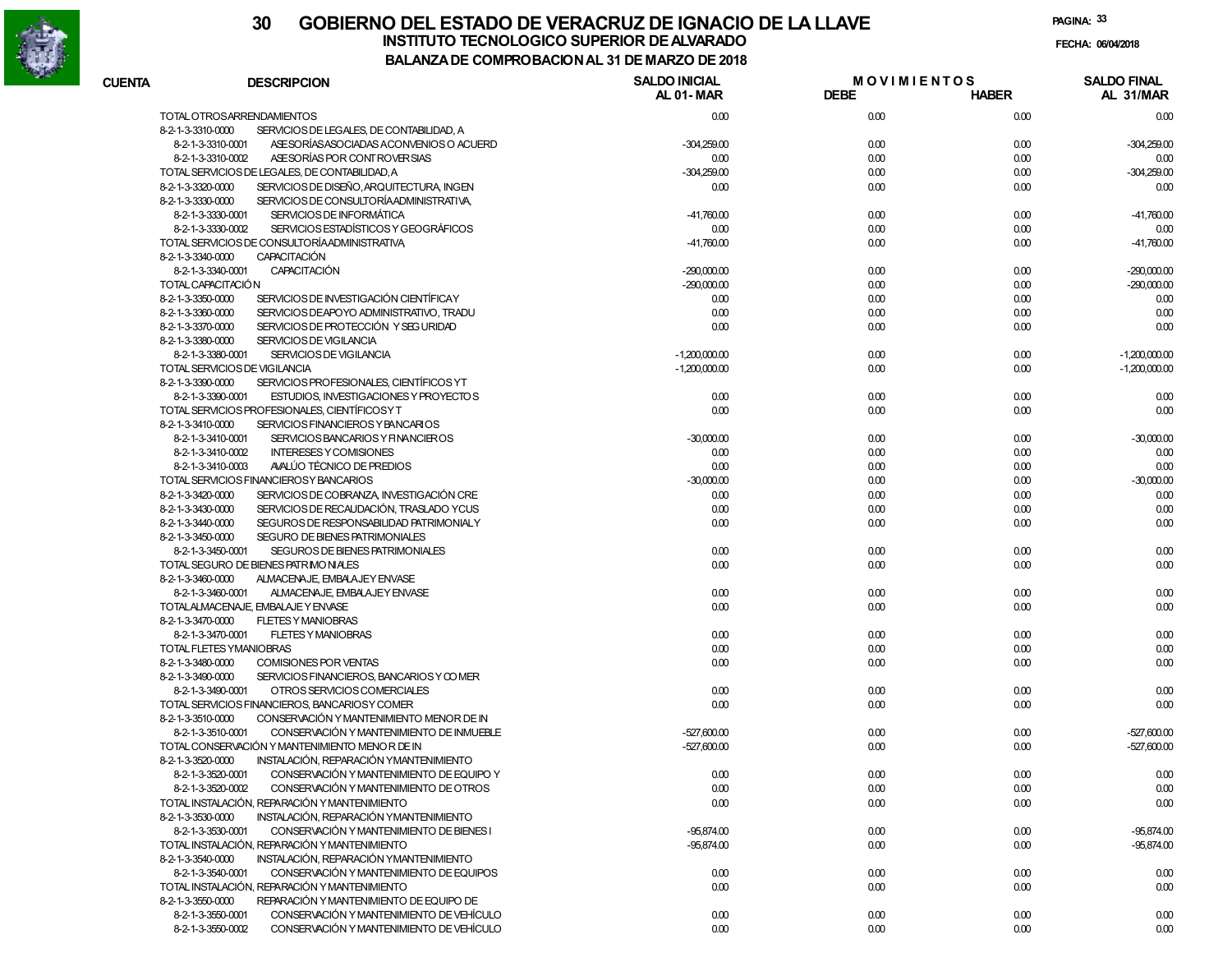

| <b>CUENTA</b>     | <b>DESCRIPCION</b>                                            | <b>SALDO INICIAL</b><br>AL 01-MAR | <b>MOVIMIENTOS</b><br><b>DEBE</b> | <b>HABER</b> | <b>SALDO FINAL</b><br>AL 31/MAR |
|-------------------|---------------------------------------------------------------|-----------------------------------|-----------------------------------|--------------|---------------------------------|
|                   | CONSERVACIÓN Y MANTENIMIENTO DE VEHÍCULO<br>8-2-1-3-3550-0003 | 0.00                              | 0.00                              | 0.00         | 0.00                            |
|                   | TOTAL REPARACIÓN Y MANTENIMIENTO DE EQUIPO DE                 | 0.00                              | 0.00                              | 0.00         | 0.00                            |
| 8-2-1-3-3560-0000 | REPARACIÓN Y MANTENIMIENTO DE EQUIPO DE                       | 0.00                              | 0.00                              | 0.00         | 0.00                            |
| 8-2-1-3-3570-0000 | INSTALACIÓN, REPARACIÓN YMANTENIMIENTO                        |                                   |                                   |              |                                 |
|                   | CONSERVACIÓN Y MANTENIMIENTO DE MAQUINAR<br>8-2-1-3-3570-0001 | 0.00                              | 0.00                              | 0.00         | 0.00                            |
|                   | TOTAL INSTALACIÓN, REPARACIÓN Y MANTENIMIENTO                 | 0.00                              | 0.00                              | 0.00         | 0.00                            |
| 8-2-1-3-3580-0000 | SERVICIOS DE LIMPIEZAY MANEJO DE DESECH                       |                                   |                                   |              |                                 |
|                   | 8-2-1-3-3580-0001<br>SERVICIO DE LAVANDERÍA, LIMPIEZA, HIGIEN | 0.00                              | 0.00                              | 0.00         | 0.00                            |
|                   | TOTAL SERVICIOS DE LIMPIEZAY MANEJO DE DESECH                 | 0.00                              | 0.00                              | 0.00         | 0.00                            |
| 8-2-1-3-3590-0000 | SERVICIOS DE JARDINERÍA Y FUMIGACIÓN                          |                                   |                                   |              |                                 |
|                   | <b>FUMIGACIÓN</b><br>8-2-1-3-3590-0001                        | 0.00                              | 0.00                              | 0.00         | 0.00                            |
|                   | TOTAL SERVICIOS DE JARDINERÍA Y FUMIGACIÓN                    | 0.00                              | 0.00                              | 0.00         | 0.00                            |
| 8-2-1-3-3610-0000 | DIFUSIÓN POR RADIO, TELEVISIÓN YO TROSM                       |                                   |                                   |              |                                 |
|                   | 8-2-1-3-3610-0001<br>PUBLICACIONES OFICIALES PARA DIFUSIÓN E  | 0.00                              | 0.00                              | 0.00         | 0.00                            |
|                   | PUBLICACIONES OFICIALES PARA LICITACIONE<br>8-2-1-3-3610-0002 | 0.00                              | 0.00                              | 0.00         | 0.00                            |
|                   | OTROS GASTOS DE PUBLICACIÓN, DIFUSIÓN E<br>8-2-1-3-3610-0003  | $-304, 126.00$                    | 0.00                              | 0.00         | $-304, 126.00$                  |
|                   | <b>IMPRESIONES</b><br>8-2-1-3-3610-0004                       | 0.00                              | 0.00                              | 0.00         | 0.00                            |
|                   | DIFUSIÓN DE MENSAJES SOBRE PROGRAMAS YA<br>8-2-1-3-3610-0005  | 0.00                              | 0.00                              | 0.00         | 0.00                            |
|                   | TOTAL DIFUSIÓN POR RADIO, TELEVISIÓN Y OTROS M                | $-304, 126.00$                    | 0.00                              | 0.00         | $-304, 126.00$                  |
| 8-2-1-3-3620-0000 | DIFUSIÓN POR RADIO, TELEVISIÓN YO TROSM                       | 0.00                              | 0.00                              | 0.00         | 0.00                            |
| 8-2-1-3-3630-0000 | SERVICIOS DE CREATIVIDAD, PREPRODUCCIÓN                       | 0.00                              | 0.00                              | 0.00         | 0.00                            |
| 8-2-1-3-3640-0000 | SERVICIOS DE REVELADO DE FOTOGRAFÍAS                          |                                   |                                   |              |                                 |
|                   | OTROS GASTOS DE PUBLICACIÓN. DIFUSIÓN E<br>8-2-1-3-3640-0001  | 0.00                              | 0.00                              | 0.00         | 0.00                            |
|                   | TOTAL SERVICIOS DE REVELADO DE FOTOGRAFÍAS                    | 0.00                              | 0.00                              | 0.00         | 0.00                            |
| 8-2-1-3-3660-0000 | SERVICIO DE CREACIÓN Y DIFU SIÓN DE CONTE                     |                                   |                                   |              |                                 |
|                   | 8-2-1-3-3660-0001<br>DIFUSIÓN DE MENSAJES SOBRE PROGRAMAS YA  | 0.00                              | 0.00                              | 0.00         | 0.00                            |
|                   | TOTAL SERVICIO DE CREACIÓNY DIFUSIÓN DE CONTE                 | 0.00                              | 0.00                              | 0.00         | 0.00                            |
| 8-2-1-3-3690-0000 | OTROS SERVICIOS DE INFORMACIÓN                                | 0.00                              | 0.00                              | 0.00         | 0.00                            |
| 8-2-1-3-3710-0000 | PASAJES AEREOS                                                |                                   |                                   |              |                                 |
|                   | 8-2-1-3-3710-0001<br>PASAJES NACIONALES A SERVIDORES PÚBLICOS | 0.00                              | 0.00                              | 0.00         | 0.00                            |
|                   | TOTAL PASAJES AÉREOS                                          | 0.00                              | 0.00                              | 0.00         | 0.00                            |
| 8-2-1-3-3720-0000 | <b>PASAJES TERRESTRES</b>                                     |                                   |                                   |              |                                 |
|                   | 8-2-1-3-3720-0001<br>PASAJES NACIONALES A SERVIDORES PÚBLICOS | 0.00                              | 0.00                              | 0.00         | 0.00                            |
|                   | 8-2-1-3-3720-0002<br>PASAJES INTERNACIONALES INTERNACIONALES  | 0.00                              | 0.00                              | 0.00         | 0.00                            |
|                   | TOTAL PASAJES TERRESTRES                                      | 0.00                              | 0.00                              | 0.00         | 0.00                            |
| 8-2-1-3-3750-0000 | VIÁTICOS EN EL PAÍS                                           |                                   |                                   |              |                                 |
|                   | VIÁTICOS NACIONALES A SERVIDORES PÚBLICO<br>8-2-1-3-3750-0001 | 0.00                              | 0.00                              | 0.00         | 0.00                            |
|                   | TOTAL VIÁTICOS EN ELPAÍS                                      | 0.00                              | 0.00                              | 0.00         | 0.00                            |
| 8-2-1-3-3760-0000 | VIÁTICOS EN EL EXTRANJERO                                     |                                   |                                   |              |                                 |
|                   | 8-2-1-3-3760-0001<br>VIÁTICOS INTERNACIONALES ASERVIDORES PÚ  | 0.00                              | 0.00                              | 0.00         | 0.00                            |
|                   | TOTAL VIÁTICOS EN EL EXTRANJERO                               | 0.00                              | 0.00                              | 0.00         | 0.00                            |
| 8-2-1-3-3770-0000 | GASTOS DE INSTALACIÓN Y TRASLADO DE MENA                      | 0.00                              | 0.00                              | 0.00         | 0.00                            |
| 8-2-1-3-3780-0000 | SERVICIOS INTEGRALES DE TRASLADO DE VIÁT                      | 0.00                              | 0.00                              | 0.00         | 0.00                            |
| 8-2-1-3-3790-0000 | OTROS SERVICIOS DE TRASLADO YHOSPEDAJE                        |                                   |                                   |              |                                 |
|                   | TRASLADOS LOCALES<br>8-2-1-3-3790-0001                        | 0.00                              | 0.00                              | 0.00         | 0.00                            |
|                   | TOTAL OTROS SERVICIOS DETRASLADO Y HOSPEDAJE                  | 0.00                              | 0.00                              | 0.00         | 0.00                            |
| 8-2-1-3-3810-0000 | <b>GASTOS DE CEREMONIAL</b>                                   |                                   |                                   |              |                                 |
|                   | ATENCIÓN A VISITANTES<br>8-2-1-3-3810-0001                    | 0.00                              | 0.00                              | 0.00         | 0.00                            |
|                   | TOTAL GASTOS DE CEREMONIAL                                    | 0.00                              | 0.00                              | 0.00         | 0.00                            |
| 8-2-1-3-3820-0000 | GASTOS DE ORDEN SOCIALY CULTURAL                              |                                   |                                   |              |                                 |
|                   | ESPECTÁCULOS CULTURALES<br>8-2-1-3-3820-0001                  | $-50,000.00$                      | 0.00                              | 0.00         | $-50,000.00$                    |
|                   | 8-2-1-3-3820-0002<br>ACTIVIDADESC MICASY FESTIVIDADES         | $-138,292.00$                     | 0.00                              | 0.00         | $-138,292.00$                   |
|                   | TOTAL GASTOS DE ORDEN SOCIALY CULTURAL                        | $-188,292.00$                     | 0.00                              | 0.00         | $-188,292.00$                   |
| 8-2-1-3-3830-0000 | CONGRESOS Y CONVENCIONES                                      |                                   |                                   |              |                                 |
|                   | 8-2-1-3-3830-0001<br>CONGRESOS Y CONVENCIONES                 | $-1,103,500.00$                   | 0.00                              | 0.00         | $-1,103,500.00$                 |
|                   | TOTAL CONGRESOS YCONVENCIONES                                 | $-1,103,500.00$                   | 0.00                              | 0.00         | $-1,103,500.00$                 |
| 8-2-1-3-3840-0000 | <b>EXPOSICIONES</b>                                           |                                   |                                   |              |                                 |
|                   | 8-2-1-3-3840-0001<br><b>EXPOSICIONES</b>                      | 0.00                              | 0.00                              | 0.00         | 0.00                            |
|                   | TOTAL EXPOSICIONES                                            | 0.00                              | 0.00                              | 0.00         | 0.00                            |
|                   |                                                               |                                   |                                   |              |                                 |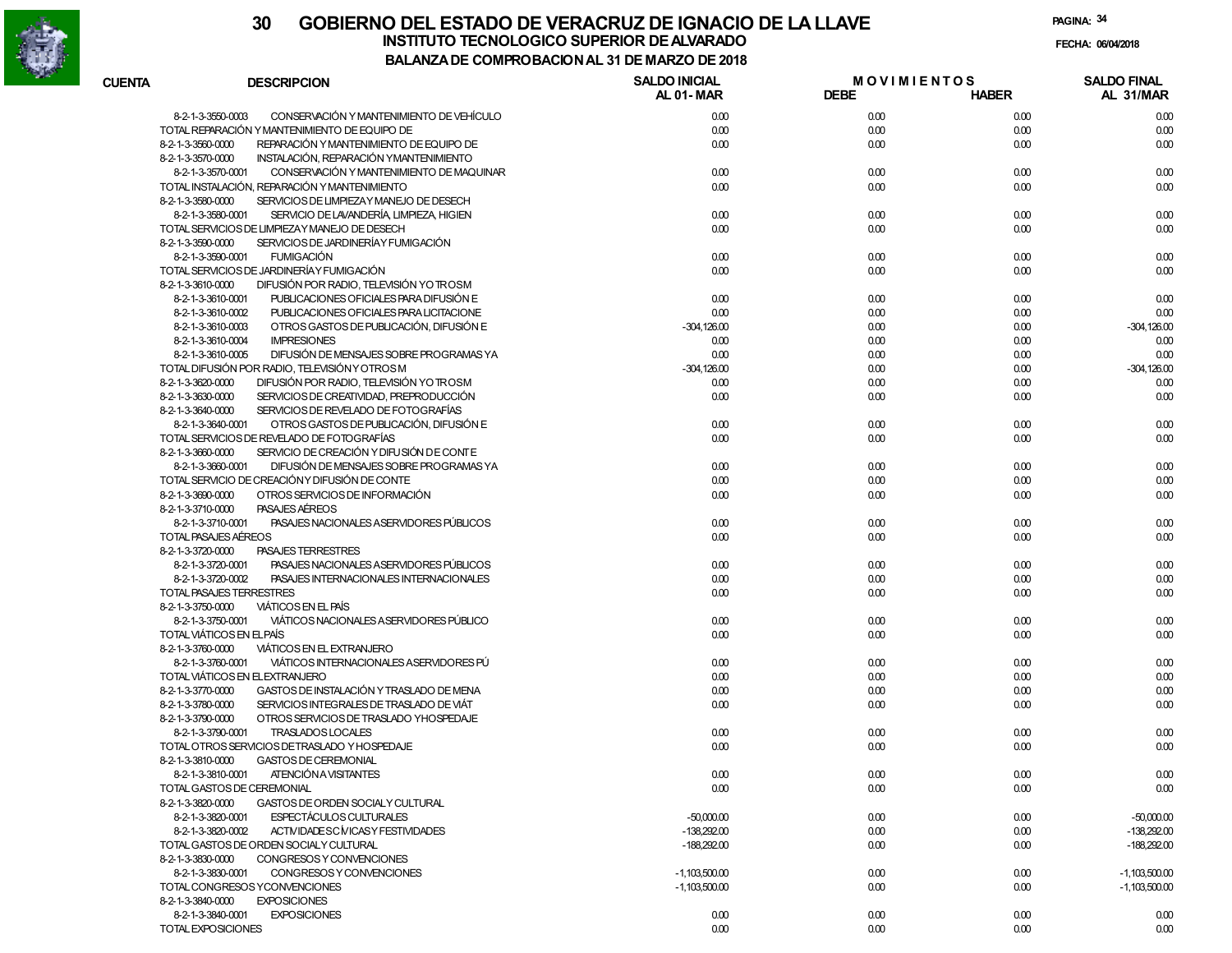

| <b>CUENTA</b>             | <b>DESCRIPCION</b>                             | <b>SALDO INICIAL</b><br>AL 01-MAR | <b>MOVIMIENTOS</b><br><b>DEBE</b> | <b>HABER</b> | <b>SALDO FINAL</b><br>AL 31/MAR |
|---------------------------|------------------------------------------------|-----------------------------------|-----------------------------------|--------------|---------------------------------|
| 8-2-1-3-3850-0000         | GASTOS DE REPRESENTACIÓN                       | 0.00                              | 0.00                              | 0.00         | 0.00                            |
| 8-2-1-3-3910-0000         | SERVICIOS FUNERARIOS Y DE CEMENTERIOS          | 0.00                              | 0.00                              | 0.00         | 0.00                            |
| 8-2-1-3-3920-0000         | <b>IMPUESTOS Y DERECHOS</b>                    |                                   |                                   |              |                                 |
| 8-2-1-3-3920-0001         | OTROS IMPUESTOS, DERECHOS YCUOTAS              | $-695,864.00$                     | 0.00                              | 0.00         | $-695,864.00$                   |
|                           | TOTAL IMPUESTOSY DERECHOS                      | $-695.864.00$                     | 0.00                              | 0.00         | $-695,864.00$                   |
| 8-2-1-3-3930-0000         | IMPUESTOS Y DE RECHOS DE IMPORTACIÓN           | 0.00                              | 0.00                              | 0.00         | 0.00                            |
| 8-2-1-3-3940-0000         | SENTENCIAS Y RESOLUCIONES POR AUTORIDAD        | 0.00                              | 0.00                              | 0.00         | 0.00                            |
| 8-2-1-3-3950-0000         | PENAS, MULTAS, ACCESORIOS YACTUALIZACIO        | 0.00                              | 0.00                              | 0.00         | 0.00                            |
| 8-2-1-3-3960-0000         | OTROS GASTOS POR RESPONSABILIDADES             | 0.00                              | 0.00                              | 0.00         | 0.00                            |
| 8-2-1-3-3970-0000         | <b>UTILIDADES</b>                              | 0.00                              | 0.00                              | 0.00         | 0.00                            |
| 8-2-1-3-3980-0000         | IMPUESTOS SOBRE NÓMINAS YO TROSQUESED          |                                   |                                   |              |                                 |
| 8-2-1-3-3980-0001         | IMPUESTO 2% SOBRE NÓMINA                       | $-976,388.00$                     | 0.00                              | 0.00         | $-976,388.00$                   |
|                           | TOTAL IMPUESTOS SOBRE NÓMINASY OTROS QUE SE D  | $-976,388.00$                     | 0.00                              | 0.00         | $-976,388.00$                   |
| 8-2-1-3-3990-0000         | OTROS SERVICIOS GENERALES                      |                                   |                                   |              |                                 |
| 8-2-1-3-3990-0001         | <b>FONDO REVOLVENTE</b>                        | 0.00                              | 0.00                              | 0.00         | 0.00                            |
|                           | TOTAL OTROS SERVICIOS GENERALES                | 0.00                              | 0.00                              | 0.00         | 0.00                            |
| TOTAL SERVICIOS GENERALES |                                                | $-7, 111, 114.00$                 | 0.00                              | 0.00         | $-7, 111, 114.00$               |
| 8-2-1-4-0000-0000         | TRANSFERENCIAS, ASIGNACIONES, SUBSIDIOS        |                                   |                                   |              |                                 |
| 8-2-1-4-4140-0000         | ASIGNACIONES PRESUPUESTARIASA ÓRGANOSA         | 0.00                              | 0.00                              | 0.00         | 0.00                            |
| 8-2-1-4-4150-0000         | TRANSFERENCIAS INTERNAS OTORGADASA ENTI        |                                   |                                   |              |                                 |
| 8-2-1-4-4150-0001         | SUBSIDIOS AENTIDADES GASTOS DE OPERACIÓ        | 0.00                              | 0.00                              | 0.00         | 0.00                            |
| 8-2-1-4-4150-0002         | SUBSIDIOS AENTIDADES SERVICIOS PERSONA         | 0.00                              | 0.00                              | 0.00         | 0.00                            |
|                           | TOTAL TRANSFERENCIAS INTERNAS OTORGADAS A ENTI | 0.00                              | 0.00                              | 0.00         | 0.00                            |
| 8-2-1-4-4450-0000         | AYUDAS SOCIALESA INSTITUCIONES SIN FINE        |                                   |                                   |              |                                 |
| 8-2-1-4-4450-0004         | <b>SUBSIDIOS ASINDICATOS</b>                   | 0.00                              | 0.00                              | 0.00         | 0.00                            |
|                           | TOTALAYUDAS SOCIALESA INSTITUCIONES SIN FINE   | 0.00                              | 0.00                              | 0.00         | 0.00                            |
|                           | TOTAL TRANSFERENCIAS, ASIGNACIONES, SUBSIDIOS  | 0.00                              | 0.00                              | 0.00         | 0.00                            |
| 8-2-1-5-0000-0000         | BIENES MUEBLES, INMUEBLES E INTANGIBLES        |                                   |                                   |              |                                 |
| 8-2-1-5-5110-0000         | MUEBLES DE OFICINA Y ESTANTERÍA                |                                   |                                   |              |                                 |
| 8-2-1-5-5110-0001         | MOBILIARIO Y EQUIPO DE OFICINA                 | 0.00                              | 0.00                              | 0.00         | 0.00                            |
|                           | TOTAL MUEBLES DE OFICINAY ESTANTERÍA           | 0.00                              | 0.00                              | 0.00         | 0.00                            |
| 8-2-1-5-5120-0000         | MUEBLES, EXCEPTO DE OFICINAY ESTANTERÍA        |                                   |                                   |              |                                 |
| 8-2-1-5-5120-0001         | OTROS MUEBLES                                  | 0.00                              | 0.00                              | 0.00         | 0.00                            |
|                           | TOTAL MUEBLES, EXCEPTO DE OFICINAY ESTANTERÍA  | 0.00                              | 0.00                              | 0.00         | 0.00                            |
| 8-2-1-5-5130-0000         | BIENESARTÍSTICOS, CULTURALES YCIENTÍFI         |                                   |                                   |              |                                 |
| 8-2-1-5-5130-0001         | BIENES PARA BIBLIOTECAS Y MUSEOS               | 0.00                              | 0.00                              | 0.00         | 0.00                            |
|                           | TOTAL BIENESARTÍSTICOS, CULTURALES Y CIENTÍFI  | 0.00                              | 0.00                              | 0.00         | 0.00                            |
| 8-2-1-5-5150-0000         | EQUIPO DE CÓMPUTO Y DETECNOLOGÍAS DE LA        |                                   |                                   |              |                                 |
| 8-2-1-5-5150-0001         | <b>BIENES INFORMÁTICOS</b>                     | $-425,004.00$                     | 0.00                              | 0.00         | $-425,004.00$                   |
|                           | TOTAL EQUIPO DE CÓMPUTO Y DE TECNOLOGÍAS DE LA | $-425,004.00$                     | 0.00                              | 0.00         | $-425,004.00$                   |
| 8-2-1-5-5190-0000         | OTROS MOBILIARIOS Y EQUIPO DE ADMINISTRA       | 0.00                              | 0.00                              | 0.00         | 0.00                            |
| 8-2-1-5-5210-0000         | EQUIPOS YAPARATOSAUDIOVISUALES                 |                                   |                                   |              |                                 |
| 8-2-1-5-5210-0001         | EQUIPO AUDIOVISUAL                             | 0.00                              | 0.00                              | 0.00         | 0.00                            |
|                           | TOTAL EQUIPOS YAPARATOS AUDIOVISUALES          | 0.00                              | 0.00                              | 0.00         | 0.00                            |
| 8-2-1-5-5220-0000         | APARATOS DEPORTIVOS                            |                                   |                                   |              |                                 |
| 8-2-1-5-5220-0001         | EQUIPOS DEPORTIVOS                             | 0.00                              | 0.00                              | 0.00         | 0.00                            |
|                           | TOTALAPARATOS DEPORTIVOS                       | 0.00                              | 0.00                              | 0.00         | 0.00                            |
| 8-2-1-5-5230-0000         | CÁMARAS FOTOGRÁFICAS Y DE VIDEO                |                                   |                                   |              |                                 |
| 8-2-1-5-5230-0001         | EQUIPO FOTOGRÁFICO                             | 0.00                              | 0.00                              | 0.00         | 0.00                            |
|                           | TOTAL CÁMARAS FOTOGRÁFICAS Y DE VIDEO          | 0.00                              | 0.00                              | 0.00         | 0.00                            |
| 8-2-1-5-5290-0000         | OTRO MOBILIARIO Y EQUIPO EDUCACIONALY R        |                                   |                                   |              |                                 |
| 8-2-1-5-5290-0001         | <b>EQUIPOS RECREATIVOS</b>                     | 0.00                              | 0.00                              | 0.00         | 0.00                            |
| 8-2-1-5-5290-0002         | <b>INSTRUMENTOS MUSICALES</b>                  | 0.00                              | 0.00                              | 0.00         | 0.00                            |
| 8-2-1-5-5290-0003         | MUEBLES ESCOLARES                              | $-332,150.00$                     | 0.00                              | 0.00         | $-332,150.00$                   |
|                           | TOTAL OTRO MOBILIARIO YEQUIPO EDUCACIONAL Y R  | $-332,150.00$                     | 0.00                              | 0.00         | $-332,150.00$                   |
| 8-2-1-5-5310-0000         | EQUIPO MÉDICO Y DE LABORATORIO                 |                                   |                                   |              |                                 |
| 8-2-1-5-5310-0001         | EQUIPO MÉDICO Y DE LABORATORIO                 | 0.00                              | 0.00                              | 0.00         | 0.00                            |
|                           | TOTAL EQUIPO MÉDICO Y DE LABORATORIO           | 0.00                              | 0.00                              | 0.00         | 0.00                            |
| 8-2-1-5-5410-0000         | VEHÍCULOS Y EQUIPO TERRESTRE                   |                                   |                                   |              |                                 |
|                           |                                                |                                   |                                   |              |                                 |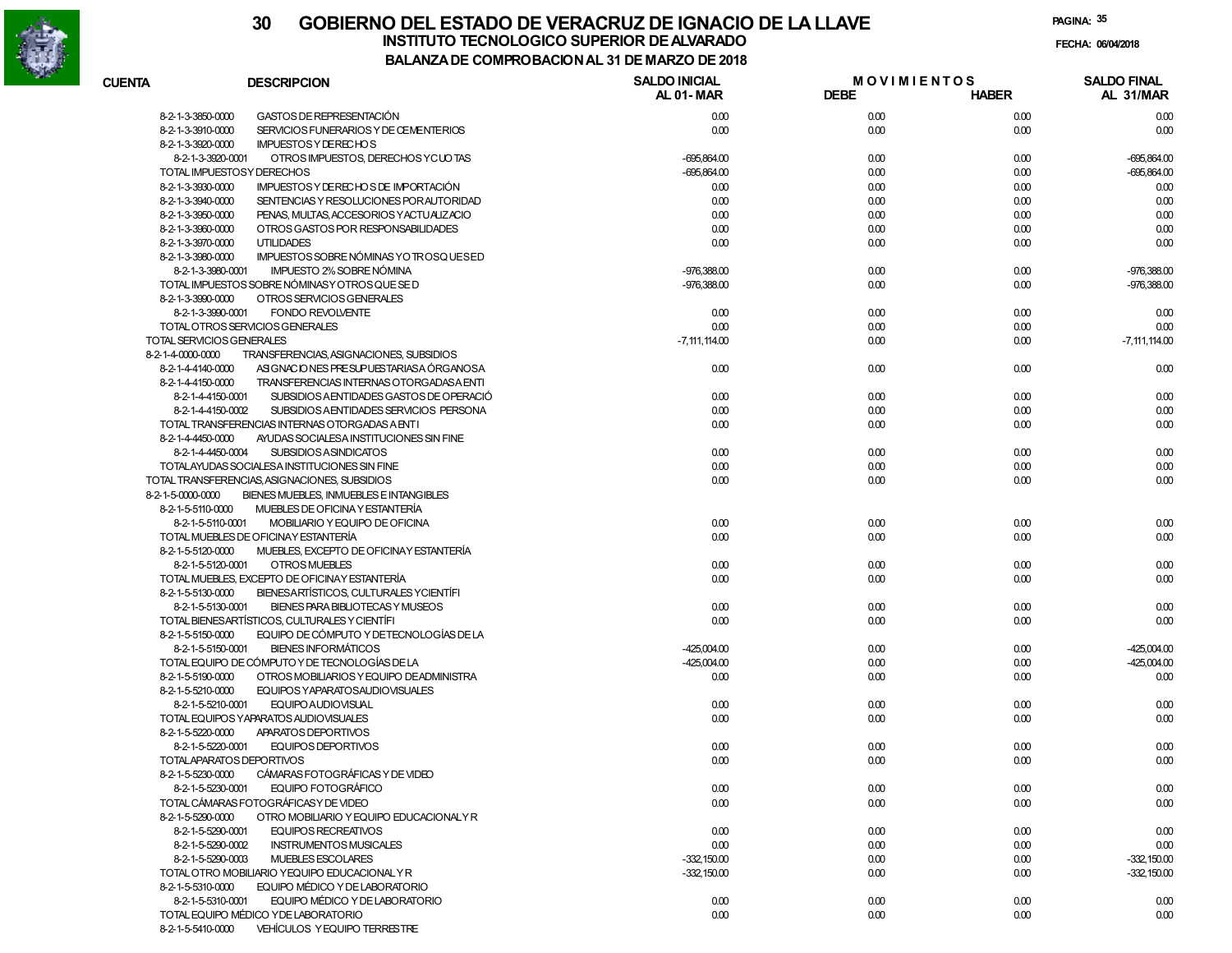

**PAGINA:36**

|                   |                                                               | <b>SALDO INICIAL</b> | <b>MOVIMIENTOS</b> |              | <b>SALDO FINAL</b> |
|-------------------|---------------------------------------------------------------|----------------------|--------------------|--------------|--------------------|
| CUENTA            | <b>DESCRIPCION</b>                                            | <b>AL 01-MAR</b>     | <b>DEBE</b>        | <b>HABER</b> | AL 31/MAR          |
|                   | VEHÍCULOS TERRESTRES PARA PROGRAMAS DE S<br>8-2-1-5-5410-0001 | 0.00                 | 0.00               | 0.00         | 0.00               |
|                   | 8-2-1-5-5410-0002<br>VEHÍCULOS TERRESTRES PARA SERVICIOS Y OP | 0.00                 | 0.00               | 0.00         | 0.00               |
|                   | 8-2-1-5-5410-0003<br>VEHÍCULOS TERRESTRES PARA SERVICIOSADMI  | $-350,000.00$        | 0.00               | 0.00         | $-350,000.00$      |
|                   | TOTAL VEHÍCULOS YEQUIPO TERRESTRE                             | $-350,000.00$        | 0.00               | 0.00         | $-350,000.00$      |
| 8-2-1-5-5420-0000 | CARROCERÍAS Y REMOLQUES                                       |                      |                    |              |                    |
|                   | 8-2-1-5-5420-0001<br>CARROCERÍAS Y REMOLQUES PARA PROGRAMAS D | 0.00                 | 0.00               | 0.00         | 0.00               |
|                   | 8-2-1-5-5420-0002<br>CARROCERÍAS Y REMOLQUES PARA PROGRAMAS S | 0.00                 | 0.00               | 0.00         | 0.00               |
|                   | 8-2-1-5-5420-0003<br>CARROCERÍAS Y REMOLQUES PARA SERVICIOS A | 0.00                 | 0.00               | 0.00         | 0.00               |
|                   | TOTAL CARROCERÍAS Y REMOLQUES                                 | 0.00                 | 0.00               | 0.00         | 0.00               |
| 8-2-1-5-5490-0000 | OTROS EQUIPOS DE TRANSPORTE                                   |                      |                    |              |                    |
|                   | 8-2-1-5-5490-0001<br>OTROS EQUIPOS DE TRANSPORTE              | 0.00                 | 0.00               | 0.00         | 0.00               |
|                   | TOTAL OTROS EQUIPOS DE TRANSPORTE                             | 0.00                 | 0.00               | 0.00         | 0.00               |
| 8-2-1-5-5610-0000 | MAQUINARIAY EQUIPO AGROPECUARIO                               |                      |                    |              |                    |
|                   | 8-2-1-5-5610-0001<br>MAQUINARIAY EQUIPO AGROPECUARIO          | 0.00                 | 0.00               | 0.00         | 0.00               |
|                   | TOTAL MAQUINARIAY EQUIPO AG ROPECUARIO                        | 0.00                 | 0.00               | 0.00         | 0.00               |
| 8-2-1-5-5620-0000 | MAQUINARIAY EQUIPO INDUSTRIAL                                 |                      |                    |              |                    |
|                   | 8-2-1-5-5620-0001<br>MAQUINARIAY EQUIPO INDUSTRIAL            | 0.00                 | 0.00               | 0.00         | 0.00               |
|                   | 8-2-1-5-5620-0002<br>MAQUINARIAY EQUIPO PARASUMINISTRO DE A   | 0.00                 | 0.00               | 0.00         | 0.00               |
|                   | TOTAL MAQUINARIAY EQUIPO INDUSTRIAL                           | 0.00                 | 0.00               | 0.00         | 0.00               |
| 8-2-1-5-5640-0000 | SISTEMAS DEAIREACONDICIONADO, CALEFACC                        |                      |                    |              |                    |
|                   | 8-2-1-5-5640-0001<br>SISTEMAS DEAIREACONDICIONADO, CALEFACC   | $-120,000.00$        | 0.00               | 0.00         | $-120,000.00$      |
|                   | TOTAL SISTEMAS DEAIRE ACONDICIONADO, CALEFACC                 | $-120,000.00$        | 0.00               | 0.00         | $-120,000.00$      |
| 8-2-1-5-5650-0000 | EQUIPO DE COMUNICACIÓN YTELECOMUNICACIÓ                       |                      |                    |              |                    |
|                   | EQUIPOS YAPARATOS DE COMUNICACIONES YT<br>8-2-1-5-5650-0001   | 0.00                 | 0.00               | 0.00         | 0.00               |
|                   | TOTAL EQUIPO DE COMUNICACIÓN YTELECOMUNICACIÓ                 | 0.00                 | 0.00               | 0.00         | 0.00               |
|                   | EQUIPOS DE GENERACIÓN ELÉCTRICA APARATO                       |                      |                    |              |                    |
| 8-2-1-5-5660-0000 |                                                               |                      |                    |              |                    |
|                   | MAQUINARIAY EQUIPO ELÉCTRICO Y ELECTRÓN<br>8-2-1-5-5660-0001  | 0.00                 | 0.00               | 0.00         | 0.00               |
|                   | TOTAL EQUIPOS DE GENERACIÓN ELÉCTRICA APARATO                 | 0.00                 | 0.00               | 0.00         | 0.00               |
| 8-2-1-5-5670-0000 | HERRAMIENTAS Y MÁQUINAS-HERRAMIENTA                           |                      |                    |              |                    |
|                   | MAQUINARIAY EQUIPO PARATALLERES<br>8-2-1-5-5670-0001          | $-700,008.00$        | 0.00               | 0.00         | $-700,008.00$      |
|                   | HERRAMIENTAS Y MÁQUINAS-HERRAMIENTA<br>8-2-1-5-5670-0002      | 0.00                 | 0.00               | 0.00         | 0.00               |
|                   | REFACCION ES MAYORES<br>8-2-1-5-5670-0003                     | 0.00                 | 0.00               | 0.00         | 0.00               |
|                   | TOTAL HERRAMIENTAS Y MÁQUINAS-HERRAMIENTA                     | $-700,008.00$        | 0.00               | 0.00         | $-700,008.00$      |
| 8-2-1-5-5690-0000 | OTROS EQUIPOS                                                 |                      |                    |              |                    |
|                   | 8-2-1-5-5690-0001<br>EQUIPOS DE MEDICIÓN                      | 0.00                 | 0.00               | 0.00         | 0.00               |
|                   | 8-2-1-5-5690-0002<br>EQUIPO DE SEÑALAMIENTO                   | 0.00                 | 0.00               | 0.00         | 0.00               |
|                   | 8-2-1-5-5690-0003<br>EQUIPO DE INGENIERÍAY DIBUJO             | 0.00                 | 0.00               | 0.00         | 0.00               |
|                   | 8-2-1-5-5690-0004<br>MÁQUINAS Y APARATOS CIENTÍFICOS          | 0.00                 | 0.00               | 0.00         | 0.00               |
|                   | 8-2-1-5-5690-0005<br>MAQUINARIAY EQUIPO DE IMPRENTA           | 0.00                 | 0.00               | 0.00         | 0.00               |
|                   | 8-2-1-5-5690-0006<br>OTROS BIENES MUEBLES                     | 0.00                 | 0.00               | 0.00         | 0.00               |
|                   | TOTAL OTROS EQUIPOS                                           | 0.00                 | 0.00               | 0.00         | 0.00               |
| 8-2-1-5-5810-0000 | <b>TERRENOS</b>                                               |                      |                    |              |                    |
|                   | TERRENOS PARA LACONSTRUCCIÓN DE INMUEBL<br>8-2-1-5-5810-0002  | 0.00                 | 0.00               | 0.00         | 0.00               |
|                   | <b>TOTAL TERRENOS</b>                                         | 0.00                 | 0.00               | 0.00         | 0.00               |
| 8-2-1-5-5890-0000 | OTROS BIENES INMUEBLES                                        |                      |                    |              |                    |
|                   | 8-2-1-5-5890-0003<br>OTROS BIENES INMUEBLES                   | 0.00                 | 0.00               | 0.00         | 0.00               |
|                   | TOTAL OTROS BIENES INMUEBLES                                  | 0.00                 | 0.00               | 0.00         | 0.00               |
| 8-2-1-5-5910-0000 | <b>SOFTWARE</b>                                               |                      |                    |              |                    |
|                   | 8-2-1-5-5910-0001<br><b>SOFTWARE</b>                          | $-210,000.00$        | 0.00               | 0.00         | $-210,000.00$      |
|                   | TOTAL SOFTWARE                                                | $-210,000,00$        | 0.00               | 0.00         | $-210,000,00$      |
|                   | TOTAL BIENES MUEBLES. INMUEBLES E INTANGIBLES                 | $-2,137,162.00$      | 0.00               | 0.00         | $-2,137,162.00$    |
| 8-2-1-6-0000-0000 | <b>INVERSION PUBLICA</b>                                      |                      |                    |              |                    |
| 8-2-1-6-6220-0000 | EDIFICACION NO HABITACIONAL                                   |                      |                    |              |                    |
|                   | 8-2-1-6-6220-0001<br>EDIFICACION NO HABITACIONAL              | $-2,703,384.00$      | 0.00               | 0.00         | $-2,703,384.00$    |
|                   | TOTAL EDIFICACION NO HABITACIONAL                             | $-2,703,384.00$      | 0.00               | 0.00         | $-2,703,384.00$    |
|                   | <b>TOTAL INVERSION PUBLICA</b>                                | $-2,703,384.00$      | 0.00               | 0.00         | $-2,703,384.00$    |
|                   | TOTAL PRESPUESTO DE EGRESOS APROBADO                          | $-40,835,115.00$     | 0.00               | 0.00         | $-40,835,115.00$   |
| 8-2-2-0-0000-0000 | PRESUPUESTO DE EGRESOS POR EJERCER                            |                      |                    |              |                    |

8-2-2-1-0000-0000 SERVICIOS PERSONALES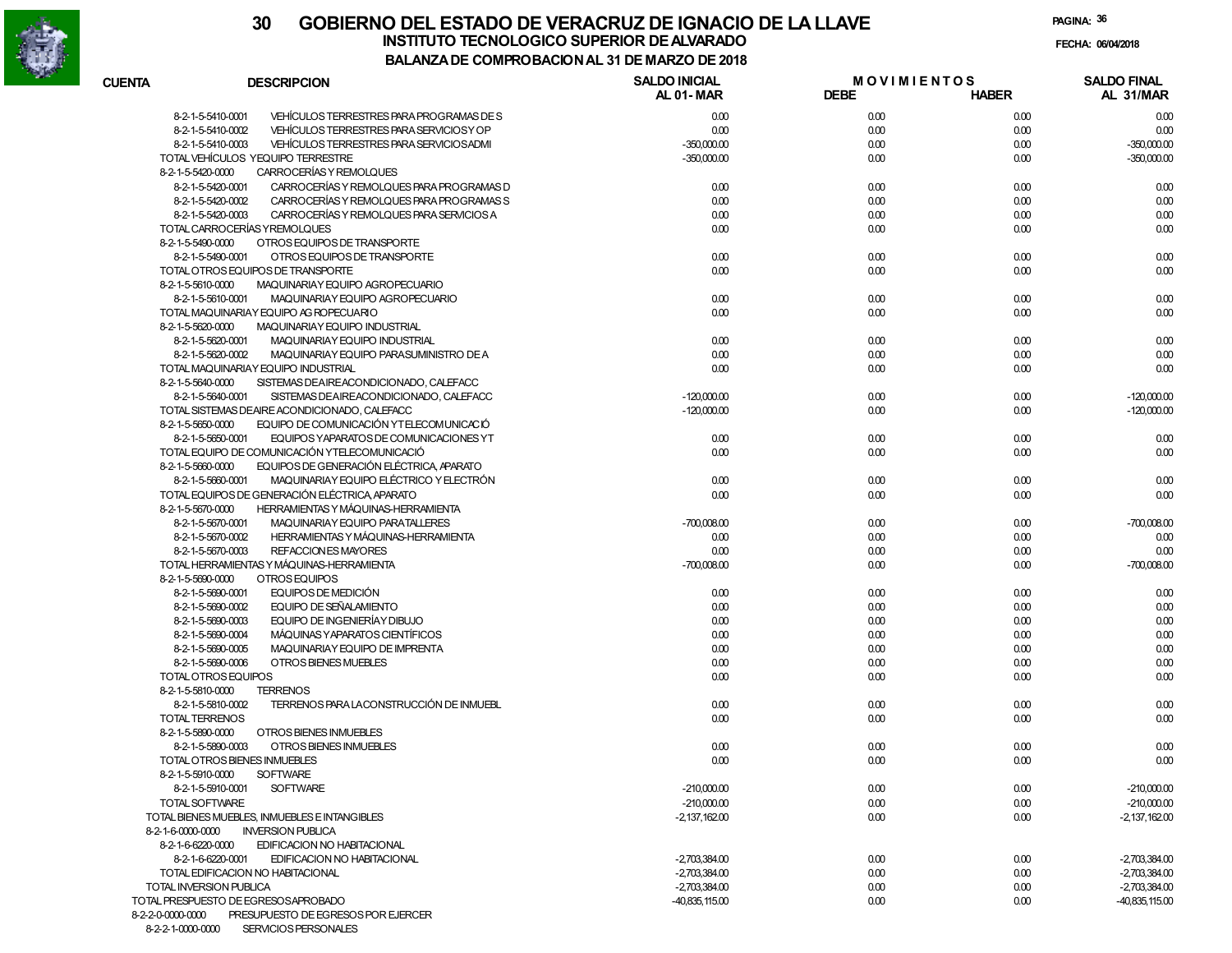

# **30 GOBIERNO DEL ESTADO DE VERACRUZ DE IGNACIO DE LA LLAVEINSTITUTO TECNOLOGICO SUPERIOR DE ALVARADO de la composición de la composición de la composición de la composición**<br>Dal aniza de composición da la de marzo de como

**BALANZA DE COMPROBACION AL 31 DE MARZO DE 2018**

**FECHA:**

| <b>CUENTA</b>       | <b>DESCRIPCION</b>                                            | <b>SALDO INICIAL</b> | <b>MOVIMIENTOS</b> |                | <b>SALDO FINAL</b> |
|---------------------|---------------------------------------------------------------|----------------------|--------------------|----------------|--------------------|
|                     |                                                               | AL 01-MAR            | <b>DEBE</b>        | <b>HABER</b>   | AL 31/MAR          |
| 8-2-2-1-1110-0000   | <b>DIETAS</b>                                                 |                      |                    |                |                    |
|                     | <b>DIETAS</b><br>8-2-2-1-1110-0001                            | 0.00                 | 0.00               | 0.00           | 0.00               |
| <b>TOTAL DIETAS</b> |                                                               | 0.00                 | 0.00               | 0.00           | 0.00               |
| 8-2-2-1-1120-0000   | <b>HABERES</b>                                                | 0.00                 | 0.00               | 0.00           | 0.00               |
| 8-2-2-1-1130-0000   | SUELDOS BASE AL PERSONAL PERMANENTE                           |                      |                    |                |                    |
|                     | 8-2-2-1-1130-0001<br>SUELDOS Y SALARIOS                       | 0.00                 | 6,416,667.60       | 6,416,667.60   | 0.00               |
|                     | TOTAL SUELDOS BASEAL PERSONAL PERMANENTE                      | 0.00                 | 6,416,667.60       | 6,416,667.60   | 0.00               |
| 8-2-2-1-1140-0000   | REMUNERACIONES POR ADSCRIPCIÓN LABORAL E                      | 0.00                 | 0.00               | 0.00           | 0.00               |
| 8-2-2-1-1210-0000   | HONORARIOS ASIMILABLES A SALARIOS                             |                      |                    |                |                    |
|                     | 8-2-2-1-1210-0001<br>PERSONAL DE LISTA DE RAYA                | 0.00                 | 0.00               | 0.00           | 0.00               |
|                     | 8-2-2-1-1210-0002<br><b>HONORARIOS PROFESIONALES</b>          | 0.00                 | 0.00               | 0.00           | 0.00               |
|                     | 8-2-2-1-1210-0003<br>HONORARIOS POR EJECUCIÓN                 | 0.00                 | 0.00               | 0.00           | 0.00               |
|                     | TOTAL HONORARIOSASIMILABLES ASALARIOS                         | 0.00                 | 0.00               | 0.00           | 0.00               |
| 8-2-2-1-1220-0000   | SUELDOS BASEALPERSONAL EVENTUAL                               |                      |                    |                |                    |
|                     | 8-2-2-1-1220-0001<br>SUELDOS AL PERSONAL EVENTUAL             | 0.00                 | 0.00               | 0.00           | 0.00               |
|                     | 8-2-2-1-1220-0002<br><b>SUPLENCIAS</b>                        | 0.00                 | 0.00               | 0.00           | 0.00               |
|                     | TOTAL SUELDOS BASEAL PERSONAL EVENTUAL                        | 0.00                 | 0.00               | 0.00           | 0.00               |
| 8-2-2-1-1230-0000   | RETRIBUCIONES POR SERVICIOS DE CARÁCTER                       |                      |                    |                |                    |
|                     | REMUNERACIONES POR SERVICIOS ESPECIALES<br>8-2-2-1-1230-0001  | 0.00                 | 1,748,587.07       | 1,748,587.07   | 0.00               |
|                     | 8-2-2-1-1230-0002<br>AYUDAPOR SERVICIOS                       | 0.00                 | 0.00               | 0.00           | 0.00               |
|                     | TOTAL RETRIBUCIONES POR SERVICIOS DE CARÁCTER                 | 0.00                 | 1,748,587.07       | 1,748,587.07   | 0.00               |
| 8-2-2-1-1240-0000   | RETRIBUCIÓN ALOS REPRESENTANTES DE LOS                        | 0.00                 | 0.00               | 0.00           | 0.00               |
| 8-2-2-1-1310-0000   | PRIMAS POR AÑO DE SERVICIOS EFECTIVOS PR                      |                      |                    |                |                    |
|                     | 8-2-2-1-1310-0001<br>QUINQUENIOS                              | 0.00                 | 0.00               | 0.00           | 0.00               |
|                     | 8-2-2-1-1310-0002<br>QUINQUENIOS NUEVA GENERACIÓN             | 0.00                 | 0.00               | 0.00           | 0.00               |
|                     | TOTAL PRIMAS PORAÑO DE SERVICIOS EFECTIVOS PR                 | 0.00                 | 0.00               | 0.00           | 0.00               |
| 8-2-2-1-1320-0000   | PRIMAS DE VACACIONES, DOMINICAL Y GRATIF                      |                      |                    |                |                    |
|                     | 8-2-2-1-1320-0001<br>PRIMA DOMINICAL                          | 0.00                 | 0.00               | 0.00           | 0.00               |
|                     | 8-2-2-1-1320-0002<br><b>GRATIFICACIÓN ANUAL</b>               | 0.00                 | 1, 168, 529. 10    | 1.168.529.10   | 0.00               |
|                     | 8-2-2-1-1320-0003<br>PRIMA VACACIONAL                         | 0.00                 | 2,003,656.85       | 2,003,656.85   | 0.00               |
|                     | 8-2-2-1-1320-0004<br><b>BONO ANJALDE DESPENSA</b>             | 0.00                 | 0.00               | 0.00           | 0.00               |
|                     | TOTAL PRIMAS DE VACACIONES, DOMINICAL YG RATIF                | 0.00                 | 3, 172, 185.95     | 3, 172, 185.95 | 0.00               |
| 8-2-2-1-1330-0000   | <b>HORAS EXTRAORDINARIAS</b>                                  |                      |                    |                |                    |
|                     | COMPENSACIÓN POR SERVICIOS DE TURNO VESP<br>8-2-2-1-1330-0001 | 0.00                 | 0.00               | 0.00           | 0.00               |
|                     | TOTAL HORAS EXTRAORDINARIAS                                   | 0.00                 | 0.00               | 0.00           | 0.00               |
| 8-2-2-1-1340-0000   | <b>COMPENSACIONES</b>                                         |                      |                    |                |                    |
|                     | 8-2-2-1-1340-0001<br>COMPENSACIONES FIJAS                     | 0.00                 | 0.00               | 0.00           | 0.00               |
|                     | COMPENSACIÓN DE ESCASO DESARROLLO<br>8-2-2-1-1340-0002        | 0.00                 | 0.00               | 0.00           | 0.00               |
|                     | PARTICIPACIONESAL PERSONAL<br>8-2-2-1-1340-0003               | 0.00                 | 0.00               | 0.00           | 0.00               |
|                     | COMPENSACIÓN POR ASIGNACIÓN PEDAGÓ GICAE<br>8-2-2-1-1340-0004 | 0.00                 | 0.00               | 0.00           | 0.00               |
|                     | COMPENSACIÓN POR AJUSTE DECALENDARIO<br>8-2-2-1-1340-0005     | 0.00                 | 0.00               | 0.00           | 0.00               |
|                     | COMPENSACIÓN DOCENTE<br>8-2-2-1-1340-0006                     | 0.00                 | 0.00               | 0.00           | 0.00               |
|                     | COMPENSACIÓN AD MINIST RATIVA<br>8-2-2-1-1340-0007            | 0.00                 | 0.00               | 0.00           | 0.00               |
|                     | TOTAL COMPENSACIONES                                          | 0.00                 | 0.00               | 0.00           | 0.00               |
| 8-2-2-1-1350-0000   | <b>SOBREHABERES</b>                                           | 0.00                 | 0.00               | 0.00           | 0.00               |
| 8-2-2-1-1360-0000   | ASIGNACIONES DE TÉCNICO, DE MANDO, POR C                      | 0.00                 | 0.00               | 0.00           | 0.00               |
| 8-2-2-1-1370-0000   | <b>HONORARIOS ESPECIALES</b>                                  | 0.00                 | 0.00               | 0.00           | 0.00               |
| 8-2-2-1-1380-0000   | PARTICIPACIONES POR VIGILANCIAEN EL CUM                       | 0.00                 | 0.00               | 0.00           | 0.00               |
| 8-2-2-1-1410-0000   | APO RTACIONES DE SEGURIDAD SOCIAL                             |                      |                    |                |                    |
|                     | 8-2-2-1-1410-0001<br>INSTITUTO MEXICANO DEL SEGURO SO CIAL    | 0.00                 | 314,247.92         | 314,247.92     | 0.00               |
|                     | 8-2-2-1-1410-0002<br>SEGURO INSTITUCIONAL                     | 0.00                 | 0.00               | 0.00           | 0.00               |
|                     | 8-2-2-1-1410-0003<br>ISSSTE - INSTITUTO DE SEGURIDAD Y SERVIC | 0.00                 | 0.00               | 0.00           | 0.00               |
|                     | 8-2-2-1-1410-0004<br>SEGURO DE VIDAY PAGO DE MARCHA           | 0.00                 | 338,507.76         | 338,507.76     | 0.00               |
|                     | TOTALAPORTACIONES DE SEGURIDAD SOCIAL                         | 0.00                 | 652,755.68         | 652,755.68     | 0.00               |
| 8-2-2-1-1420-0000   | APO RTACIONESA FONDOS DE VIVIENDA                             |                      |                    |                |                    |
|                     | 8-2-2-1-1420-0001<br>FOVISSSTE-FONDO DE VIVIENDA DELISSSTE    | 0.00                 | 0.00               | 0.00           | 0.00               |
|                     | 8-2-2-1-1420-0002<br><b>INFONAVIT</b>                         | 0.00                 | 599,877.10         | 599,877.10     | 0.00               |
|                     | TOTALAPORTACIONES AFONDOS DE VIVIENDA                         | 0.00                 | 599,877.10         | 599,877.10     | 0.00               |
| 8-2-2-1-1430-0000   | APO RTACIONESAL SISTEMAPARAEL RETIRO                          |                      |                    |                |                    |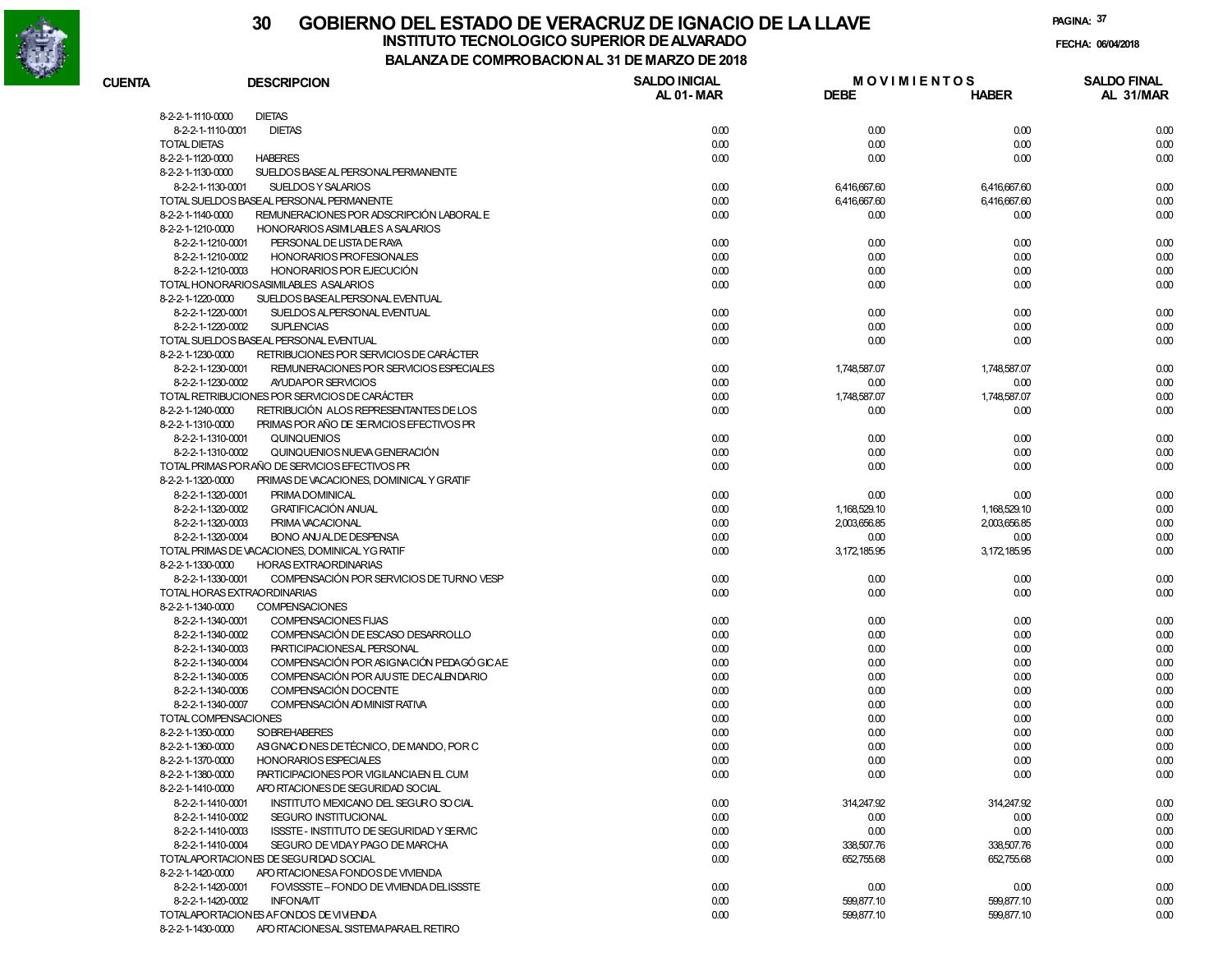

| <b>CUENTA</b> | <b>DESCRIPCION</b>                                            | <b>SALDO INICIAL</b><br><b>AL 01-MAR</b> | <b>DEBE</b>        | <b>MOVIMIENTOS</b><br><b>HABER</b> | <b>SALDO FINAL</b><br>AL 31/MAR |
|---------------|---------------------------------------------------------------|------------------------------------------|--------------------|------------------------------------|---------------------------------|
|               | 8-2-2-1-1430-0001<br>SISTEMA DE AHORRO PARA EL RETIRO         | 0.00                                     | 712,779.08         | 712,779.08                         | 0.00                            |
|               | 8-2-2-1-1430-0002<br><b>SEGURO DE RETIRO</b>                  | 0.00                                     | 0.00               | 0.00                               | 0.00                            |
|               | TOTALAPORTACIONES AL SISTEMAPARA EL RETIRO                    | 0.00                                     | 712,779.08         | 712,779.08                         | 0.00                            |
|               | 8-2-2-1-1440-0000<br>APO RTACIONES PARA SEGURO                | 0.00                                     | 0.00               | 0.00                               | 0.00                            |
|               | 8-2-2-1-1510-0000<br>CUOTAS PARAEL FONDO DEAHORRO Y FONDO D   |                                          |                    |                                    |                                 |
|               | 8-2-2-1-1510-0001<br>CUOTAS PARAEL FONDO DEAHORRO             | 0.00                                     | 32,617.28          | 32,617.28                          | 0.00                            |
|               | TOTAL CUOTAS PARA EL FONDO DEAHORRO Y FONDO D                 | 0.00                                     | 32,617.28          | 32,617.28                          | 0.00                            |
|               | 8-2-2-1-1520-0000<br><b>INDEMNIZACIONES</b>                   |                                          |                    |                                    |                                 |
|               | PENSIONES, JUBILACIONES E INDEMNIZACIONE<br>8-2-2-1-1520-0001 | 0.00                                     | 0.00               | 0.00                               | 0.00                            |
|               | <b>TOTAL INDEMNIZACIONES</b>                                  | 0.00                                     | 0.00               | 0.00                               | 0.00                            |
|               | 8-2-2-1-1530-0000<br>PRESTACIONES Y HABERES DE RETIRO         |                                          |                    |                                    |                                 |
|               | 8-2-2-1-1530-0001<br>LIQUIDACIONES POR INDEMNIZACIONES Y POR  | 0.00                                     | 0.00               | 0.00                               | 0.00                            |
|               | TOTAL PRESTACIONES Y HABERES DE RETIRO                        | 0.00                                     | 0.00               | 0.00                               | 0.00                            |
|               | 8-2-2-1-1540-0000<br>PRESTACIONES CONTRACTUALES               |                                          |                    |                                    |                                 |
|               | 8-2-2-1-1540-0001<br><b>AYUDAPARAPASAJES</b>                  | 0.00                                     | 0.00               | 0.00                               | 0.00                            |
|               | 8-2-2-1-1540-0002<br>AYUDA PARALENTES Y APARATOS ORTOPÉDICOS  | 0.00                                     | 71,000.00          | 71,000.00                          | 0.00                            |
|               | 8-2-2-1-1540-0003<br>MATERIAL DIDÁCTICO                       | 0.00                                     | 104, 163.06        | 104,163.06                         | 0.00                            |
|               | 8-2-2-1-1540-0004<br><b>DESPENSA</b>                          | 0.00                                     | 345,367.25         | 345,367.25                         | 0.00                            |
|               | PREVISIÓN SOCIAL MÚLTIPLE<br>8-2-2-1-1540-0005                | 0.00                                     | 0.00               | 0.00                               |                                 |
|               | COMPENSACIÓN POR ACTIVIDAD CURRICULAR                         |                                          |                    | 0.00                               | 0.00                            |
|               | 8-2-2-1-1540-0006                                             | 0.00                                     | 0.00               |                                    | 0.00                            |
|               | PAGO DE DÍAS ECONÓMICOS NO DISFRUTADOS<br>8-2-2-1-1540-0007   | 0.00                                     | 0.00               | 0.00                               | 0.00                            |
|               | ASIGNACIÓN DOCENTE GENÉRICA<br>8-2-2-1-1540-0008              | 0.00                                     | 0.00               | 0.00                               | 0.00                            |
|               | ASIGNACIÓN DOCENTE ESFECÍFICA<br>8-2-2-1-1540-0009            | 0.00                                     | 0.00               | 0.00                               | 0.00                            |
|               | AYUDA PARA IMPRESIÓN DE TESIS<br>8-2-2-1-1540-0010            | 0.00                                     | 0.00               | 0.00                               | 0.00                            |
|               | CANASTILLA MATERNAL<br>8-2-2-1-1540-0011                      | 0.00                                     | 0.00               | 0.00                               | 0.00                            |
|               | DÍAS DE DESCANSO OBLIGATORIO<br>8-2-2-1-1540-0012             | 0.00                                     | 0.00               | 0.00                               | 0.00                            |
|               | 8-2-2-1-1540-0013<br>SERVICIO DE GUARDERÍAS                   | 0.00                                     | 6,200.00           | 6,200.00                           | 0.00                            |
|               | AYUDA PARALA ADQUISICIÓN DE ÚTILES ESCO<br>8-2-2-1-1540-0014  | 0.00                                     | 0.00               | 0.00                               | 0.00                            |
|               | CUOTA FIJAPARAPERSONAL DEASIGNATURA<br>8-2-2-1-1540-0015      | 0.00                                     | 0.00               | 0.00                               | 0.00                            |
|               | COMPENSACIÓN POR ACTUACIÓN Y PRODUCTIVID<br>8-2-2-1-1540-0016 | 0.00                                     | 0.00               | 0.00                               | 0.00                            |
|               | PAGO DEL DÍA DE LAS MADRES<br>8-2-2-1-1540-0017               | 0.00                                     | 0.00               | 0.00                               | 0.00                            |
|               | AYUDA ASU FERVISORES PARA GASTOS DE TRAS<br>8-2-2-1-1540-0018 | 0.00                                     | 0.00               | 0.00                               | 0.00                            |
|               | <b>GRATIFICACIÓN ADMINISTRATIVA</b><br>8-2-2-1-1540-0019      | 0.00                                     | 0.00               | 0.00                               | 0.00                            |
|               | COMPENSACIÓN E3 ARRAIGO AL MAESTRO EN EL<br>8-2-2-1-1540-0020 | 0.00                                     | 0.00               | 0.00                               | 0.00                            |
|               | COMPENSACIÓN I-2<br>8-2-2-1-1540-0021                         | 0.00                                     | 0.00               | 0.00                               | 0.00                            |
|               | COMPENSACIÓN PROVISIONAL COMPACTABLE<br>8-2-2-1-1540-0022     | 0.00                                     | 0.00               | 0.00                               | 0.00                            |
|               | COMPENSACIÓN TEMPORAL COMPACTABLE<br>8-2-2-1-1540-0023        | 0.00                                     | 0.00               | 0.00                               | 0.00                            |
|               | 8-2-2-1-1540-0024<br>REGULARIZACIÓNA LA FUNCIÓN               | 0.00                                     | 0.00               | 0.00                               | 0.00                            |
|               | ASIGNACIÓN FOR ACTIVIDADES CULTURALES<br>8-2-2-1-1540-0025    | 0.00                                     | 0.00               | 0.00                               | 0.00                            |
|               | PREVISIÓN SOCIAL PARA POLICÍAS<br>8-2-2-1-1540-0026           | 0.00                                     | 0.00               | 0.00                               | 0.00                            |
|               | APO YO A LAINTEGRACIÓN EDUCATIVA<br>8-2-2-1-1540-0027         | 0.00                                     | 0.00               | 0.00                               | 0.00                            |
|               | ATENCIÓN A GRUPOS MULTIGRADO<br>8-2-2-1-1540-0028             | 0.00                                     | 0.00               | 0.00                               | 0.00                            |
|               | AYUDADE PREVISIÓN SOCIAL POR RIESGO DE<br>8-2-2-1-1540-0029   | 0.00                                     | 0.00               | 0.00                               | 0.00                            |
|               | <b>GRATIFICACIÓN EXTRAORDINARIA</b><br>8-2-2-1-1540-0030      | 0.00                                     | 0.00               | 0.00                               | 0.00                            |
|               | <b>GRATIFICACIÓN</b><br>8-2-2-1-1540-0031                     | 0.00                                     | 0.00               | 0.00                               | 0.00                            |
|               | TOTAL PRESTACIONES CONTRACTUALES                              | 0.00                                     | 526,730.31         | 526,730.31                         | 0.00                            |
|               | ARO YO SA LACAPACITACIÓN DE LOS SERVIDOR<br>8-2-2-1-1550-0000 |                                          |                    |                                    |                                 |
|               | COMPENSACIÓN POR INCORPORACIÓN ALPROGRA<br>8-2-2-1-1550-0001  | 0.00                                     | 0.00               | 0.00                               | 0.00                            |
|               | 8-2-2-1-1550-0002<br>AYUDA PARA CAPACITACIÓN Y DESARROLLO     | 0.00                                     | 0.00               | 0.00                               | 0.00                            |
|               | TOTALAPOYOS ALA CAPACITACIÓN DELOS SERVIDOR                   | 0.00                                     | 0.00               | 0.00                               | 0.00                            |
|               | 8-2-2-1-1590-0000<br>OTRAS PRESTACIONES SOCIALES Y ECONÓMICAS | 0.00                                     | 0.00               | 0.00                               | 0.00                            |
|               | 8-2-2-1-1610-0000<br>PREVISIONES DE CARÁCTER LABORAL. ECONÓMI |                                          |                    |                                    |                                 |
|               | PREVISIONES SALARIALES Y ECONÓMICAS<br>8-2-2-1-1610-0001      | 0.00                                     | 0.00               | 0.00                               | 0.00                            |
|               | TOTAL PREVISIONES DE CARÁCTER LABORAL, ECONÓMI                | 0.00                                     | 0.00               | 0.00                               | 0.00                            |
|               | <b>ESTÍMULOS</b><br>8-2-2-1-1710-0000                         |                                          |                    |                                    |                                 |
|               | 8-2-2-1-1710-0001<br>ESTÍMULO POR ANTIGÜEDAD                  | 0.00                                     | 38,123.84          | 38,123.84                          | 0.00                            |
|               | 8-2-2-1-1710-0002<br><b>ESTÍMULO POR LICENCIATURA</b>         | 0.00                                     | 14,440.00          | 14,440.00                          | 0.00                            |
|               | 8-2-2-1-1710-0003<br><b>TITULACIONES</b>                      |                                          |                    | 0.00                               |                                 |
|               | ESTÍMULO POR PUNTUALIDAD YASISTENCIA<br>8-2-2-1-1710-0004     | 0.00<br>0.00                             | 0.00<br>161,990.12 | 161,990.12                         | 0.00<br>0.00                    |
|               |                                                               |                                          |                    |                                    |                                 |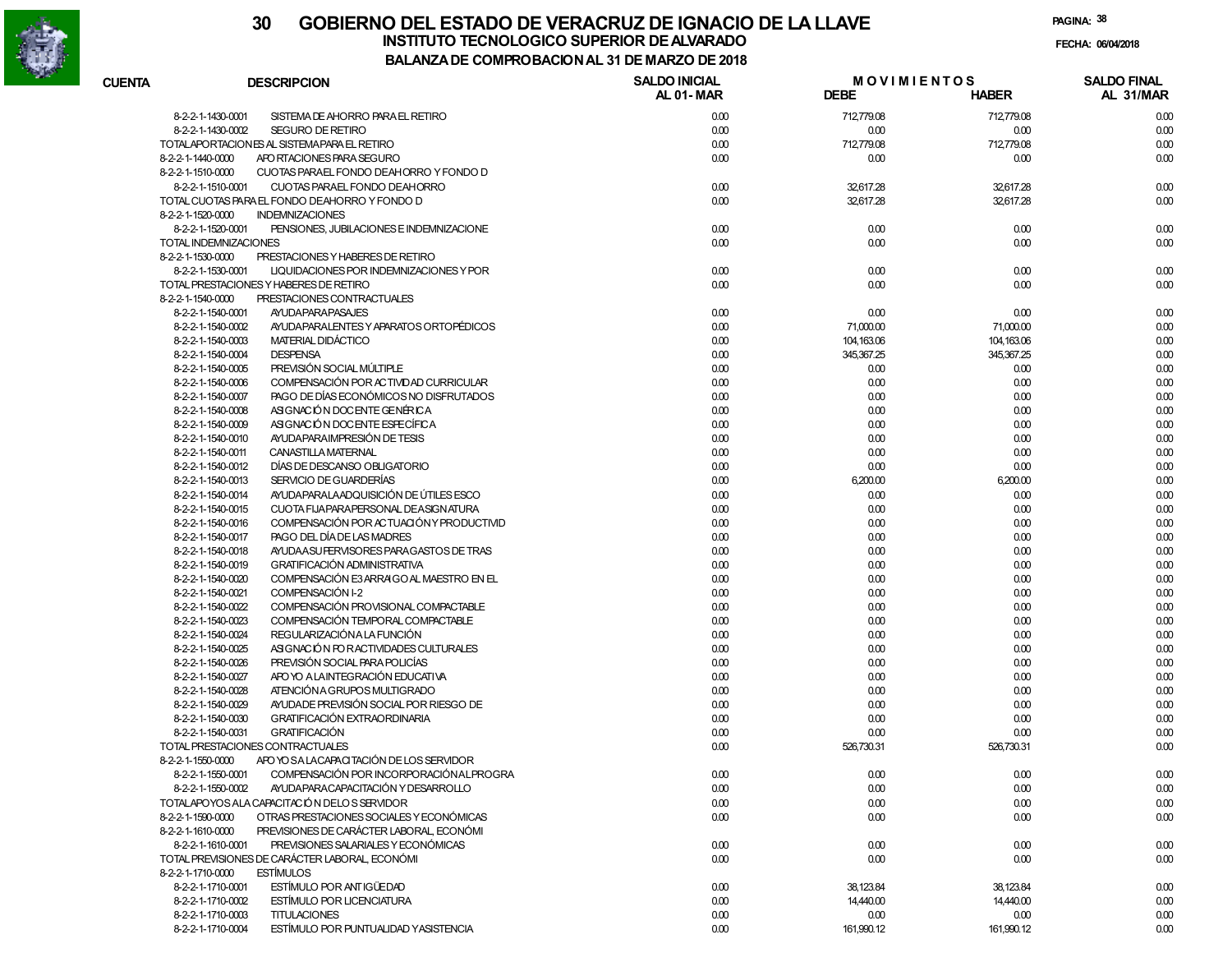

| <b>CUENTA</b>              | <b>DESCRIPCION</b>                             | <b>SALDO INICIAL</b><br>AL 01-MAR | <b>DEBE</b>   | <b>MOVIMIENTOS</b><br><b>HABER</b> | <b>SALDO FINAL</b><br>AL 31/MAR |
|----------------------------|------------------------------------------------|-----------------------------------|---------------|------------------------------------|---------------------------------|
| 8-2-2-1-1710-0005          | ESTÍMULO POR ANTIGÜEDAD (DOCENTES)             | 0.00                              | 0.00          | 0.00                               | 0.00                            |
| 8-2-2-1-1710-0006          | <b>ESTÍMULO ASERVIDORES PÚBLICOS</b>           | 0.00                              | 0.00          | 0.00                               | 0.00                            |
| 8-2-2-1-1710-0007          | PREMIO MENSUAL POR BUEN DESEMPEÑO              | 0.00                              | 0.00          | 0.00                               | 0.00                            |
| 8-2-2-1-1710-0008          | ESTÍMULO POR PRODUCTIVIDAD                     | 0.00                              | 0.00          | 0.00                               | 0.00                            |
| 8-2-2-1-1710-0009          | SERVICIOS COCURRICULARES                       | 0.00                              | 0.00          | 0.00                               | 0.00                            |
| 8-2-2-1-1710-0010          | ESTÍMULO ALDESTACADO DESEMPEÑO                 | 0.00                              | 0.00          | 0.00                               | 0.00                            |
| TOTAL ESTÍMULOS            |                                                | 0.00                              | 214,553.96    | 214,553.96                         | 0.00                            |
| 8-2-2-1-1720-0000          | <b>RECOMPENSAS</b>                             | 0.00                              | 0.00          | 0.00                               | 0.00                            |
| TOTAL SERVICIOS PERSONALES |                                                | 0.00                              | 14,076,754.03 | 14,076,754.03                      | 0.00                            |
| 8-2-2-2-0000-0000          | MATERIALES Y SUMINISTROS                       |                                   |               |                                    |                                 |
| 8-2-2-2-2110-0000          | MATERIALES, ÚTILES Y EQUIPOS MENORES DE        |                                   |               |                                    |                                 |
| 8-2-2-2-2110-0001          | MATERIALES YÚTILES DE OFICINA                  | 302.063.86                        | 93,284.79     | 136,976.58                         | 258,372.07                      |
|                            | TOTAL MATERIALES, ÚTILES Y EQUIPOS MENORES DE  | 302.063.86                        | 93,284.79     | 136,976.58                         | 258,372.07                      |
| 8-2-2-2-2120-0000          | MATERIALES Y ÚTILES DE IMPRESIÓN Y REPRO       |                                   |               |                                    |                                 |
| 8-2-2-2-2120-0001          | MATERIALES Y ÚTILES DE IMPRESIÓN Y REPRO       | 9,763.68                          | 44,269.57     | 54,032.14                          | 1.11                            |
| 8-2-2-2-2120-0002          | MATERIAL DE FOTOGRAFÍA                         | 0.00                              | 0.00          | 0.00                               | 0.00                            |
|                            | TOTAL MATERIALES Y ÚTILES DE IMPRESIÓN Y REPRO | 9,763.68                          | 44,269.57     | 54,032.14                          | 1.11                            |
| 8-2-2-2-2130-0000          | MATERIAL ESTADÍSTICO Y GEOGRÁFICO              | 0.00                              | 0.00          | 0.00                               | 0.00                            |
| 8-2-2-2-2140-0000          | MATERIALES, ÚTILES Y EQUIPOS MENORES DE        |                                   |               |                                    |                                 |
|                            |                                                |                                   |               |                                    |                                 |
| 8-2-2-2-2140-0001          | MATERIALES Y ÚTILES PARA EL PROCESAMIENT       | 40,000.88                         | 141,073.12    | 141,073.12                         | 40,000.88                       |
|                            | TOTAL MATERIALES, ÚTILES Y EQUIPOS MENORES DE  | 40,000.88                         | 141,073.12    | 141,073.12                         | 40,000.88                       |
| 8-2-2-2-2150-0000          | MATERIAL IMPRESO E INFORMACIÓN DIGITAL         |                                   |               |                                    |                                 |
| 8-2-2-2-2150-0001          | MATERIAL PARA INFORMACIÓN                      | 0.00                              | 0.00          | 0.00                               | 0.00                            |
| 8-2-2-2-2150-0002          | SUSCRIPCIÓN A PERIÓDICOS Y MEDIOS INFORM       | 0.00                              | 0.00          | 0.00                               | 0.00                            |
| 8-2-2-2-2150-0003          | MATERIAL DE CINEMATOGRAFÍA YAUDIOVISUAL        | 0.00                              | 0.00          | 0.00                               | 0.00                            |
|                            | TOTAL MATERIAL IMPRESO E INFORMACIÓN DIGITAL   | 0.00                              | 0.00          | 0.00                               | 0.00                            |
| 8-2-2-2-2160-0000          | <b>MATERIAL DE LIMPIEZA</b>                    |                                   |               |                                    |                                 |
| 8-2-2-2-2160-0001          | <b>MATERIAL DE LIMPIEZA</b>                    | 1.30                              | 202,135.70    | 202,135.40                         | 1.60                            |
| TOTAL MATERIAL DE LIMPIEZA |                                                | 1.30                              | 202,135.70    | 202,135.40                         | 1.60                            |
| 8-2-2-2-2170-0000          | MATERIALES Y ÚTILES DE ENSEÑANZA               |                                   |               |                                    |                                 |
| 8-2-2-2-2170-0001          | MATERIAL DIDÁCTICO                             | 300,000.00                        | 0.00          | 17,000.00                          | 283,000.00                      |
|                            | TOTAL MATERIALES Y ÚTILES DE ENSEÑANZA         | 300,000.00                        | 0.00          | 17,000.00                          | 283,000.00                      |
| 8-2-2-2-2180-0000          | MATERIALES PARAEL REGISTRO E IDENTIFICA        |                                   |               |                                    |                                 |
| 8-2-2-2-2180-0001          | VALORES DE TRÁNSITO                            | 0.00                              | 0.00          | 0.00                               | 0.00                            |
|                            | TOTAL MATERIALES PARA EL REGISTRO E IDENTIFICA | 0.00                              | 0.00          | 0.00                               | 0.00                            |
| 8-2-2-2-2210-0000          | PRODUCTOSALIMENTICIOS PARAPERSONAS             |                                   |               |                                    |                                 |
| 8-2-2-2-2210-0001          | PRODUCTOSALIMENTICIOS PARALOS EFECTIVO         | 0.00                              | 0.00          | 0.00                               | 0.00                            |
| 8-2-2-2-2210-0002          | PRODUCTOSALIMENTICIOS PARAPERSONAS DER         | 0.00                              | 0.00          | 0.00                               | 0.00                            |
| 8-2-2-2-2210-0003          | PRODUCTOSALIMENTICIOS PARAALIMENTACIÓN         | 0.00                              | 0.00          | 0.00                               | 0.00                            |
| 8-2-2-2-2210-0004          | PRODUCTOSALIMENTICIOS PARAEL PERSONAL          | 2,102.65                          | 30,944.49     | 32,962.98                          | 84.16                           |
|                            | TOTAL PRODUCTOSALIMENTICIOS PARA PERSONAS      | 2,102.65                          | 30,944.49     | 32,962.98                          | 84.16                           |
| 8-2-2-2-2220-0000          | PRODUCTOSALIMENTICIOS PARAANIMALES             |                                   |               |                                    |                                 |
| 8-2-2-2-2220-0001          | PRODUCTOSALIMENTICIOS PARAANIMALES             | 0.00                              | 0.00          | 0.00                               | 0.00                            |
|                            | TOTAL PRODUCTOSALIMENTICIOS PARAAN IMALES      | 0.00                              | 0.00          | 0.00                               | 0.00                            |
| 8-2-2-2-2230-0000          | UTENSILIOS PARA EL SERVICIO DE ALIMENTAC       |                                   |               |                                    |                                 |
| 8-2-2-2-2230-0001          | UTENSILIOS PARA SERVICIO DE ALIMENTACIÓN       | 0.00                              | 5,975.60      | 5,975.20                           | 0.40                            |
|                            | TOTAL UTENSILIOS PARA ELSERVICIO DE ALIMENTAC  | 0.00                              | 5,975.60      | 5,975.20                           | 0.40                            |
| 8-2-2-2-2410-0000          | PRODUCTOS MINERALES NO METÁLICOS               |                                   |               |                                    |                                 |
| 8-2-2-2-2410-0001          | PRODUCTOS MINERALES NO METÁLICOS               | 177,735.93                        | 206,330.14    | 203,984.28                         | 180,081.79                      |
|                            | TOTAL PRODUCTOS MINERALES NO METÁLICOS         | 177,735.93                        | 206,330.14    | 203,984.28                         | 180,081.79                      |
| 8-2-2-2-2420-0000          | CEMENTO YPRODUCTOS DE CONCRETO                 |                                   |               |                                    |                                 |
| 8-2-2-2-2420-0001          | CEMENTO YPRODUCTOS DE CONCRETO                 | 153,400.00                        | 72,391.99     | 71,596.98                          | 154, 195.01                     |
|                            | TOTAL CEMENTO Y PRODUCTOS DE CONCRETO          | 153,400.00                        | 72,391.99     | 71,596.98                          | 154, 195.01                     |
| 8-2-2-2-2430-0000          | CAL, YESO YPRODUCTOS DE YESO                   |                                   |               |                                    |                                 |
| 8-2-2-2-2430-0001          | CAL, YESO YPRODUCTOS DE YESO                   | 108,294.00                        | 0.00          | 0.00                               | 108,294.00                      |
|                            | TOTAL CAL, YESO Y PRODUCTOS DE YESO            | 108,294.00                        | 0.00          | 0.00                               | 108,294.00                      |
|                            |                                                |                                   |               |                                    |                                 |
| 8-2-2-2-2440-0000          | MADERAY PRODUCTOS DE MADERA                    |                                   |               |                                    |                                 |
| 8-2-2-2-2440-0001          | MADERAY PRODUCTOS DE MADERA                    | 149,999.00                        | 0.00          | 12,000.00                          | 137,999.00                      |
|                            | TOTAL MADERAY PRODUCTOS DE MADERA              | 149,999.00                        | 0.00          | 12,000.00                          | 137,999.00                      |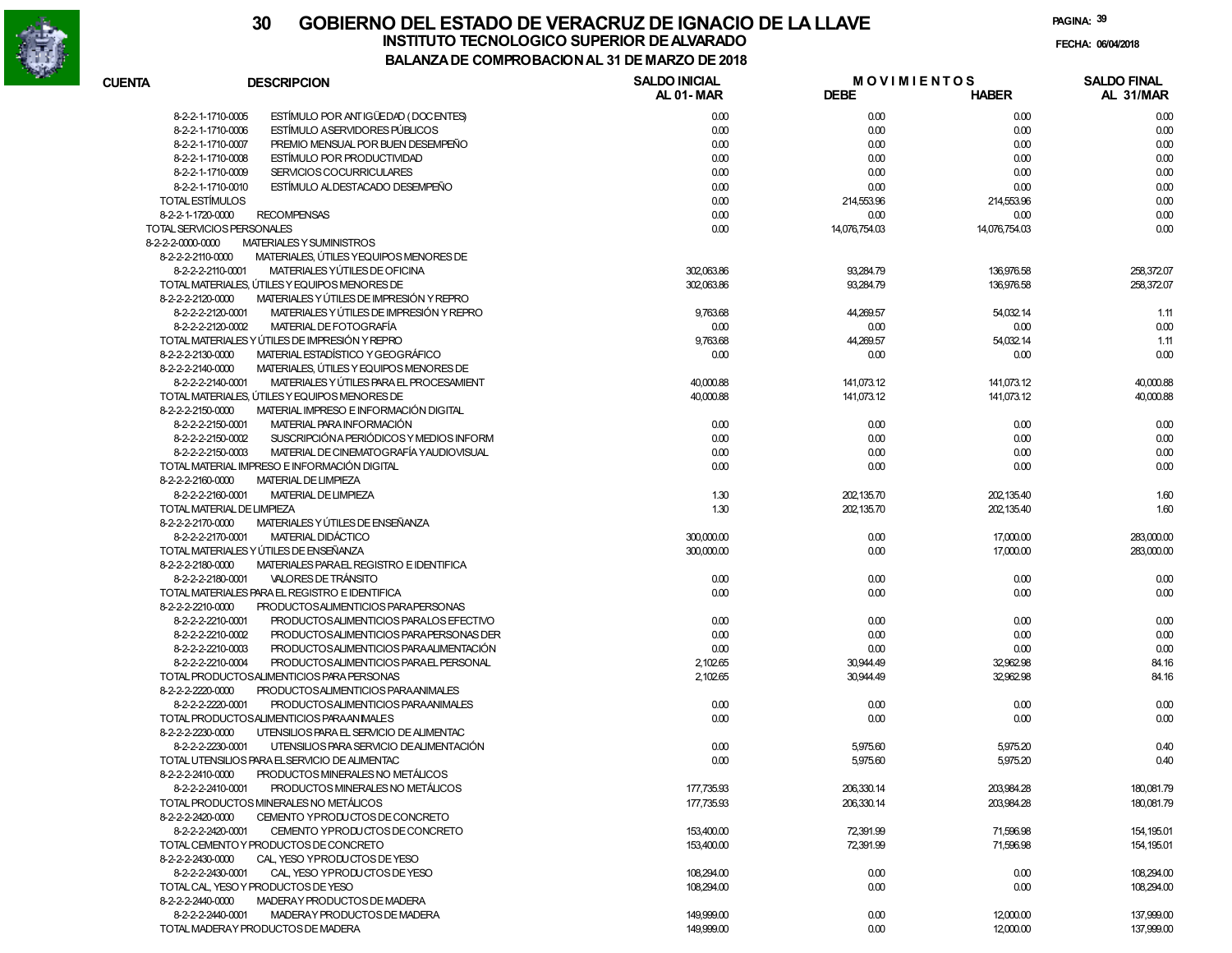

| <b>CUENTA</b> | <b>DESCRIPCION</b>                                            | <b>SALDO INICIAL</b><br><b>AL 01-MAR</b> | <b>MOVIMIENTOS</b><br><b>DEBE</b> | <b>HABER</b> | <b>SALDO FINAL</b><br>AL 31/MAR |
|---------------|---------------------------------------------------------------|------------------------------------------|-----------------------------------|--------------|---------------------------------|
|               | VIDRIO Y PRODUCTO S DE VIDRIO<br>8-2-2-2-2450-0000            |                                          |                                   |              |                                 |
|               | 8-2-2-2-2450-0001<br>VIDRIO Y PRODUCTO S DE VIDRIO            | 157,500.00                               | 0.00                              | 14,668.00    | 142,832.00                      |
|               | TOTAL VIDRIO YPRODUCTOS DE VIDRIO                             | 157,500.00                               | 0.00                              | 14,668.00    | 142,832.00                      |
|               | 8-2-2-2-2460-0000<br>MATERIAL ELÉCTRICO Y ELECTRÓNICO         |                                          |                                   |              |                                 |
|               | MATERIAL ELÉCTRICO Y ELECTRÓNICO<br>8-2-2-2-2460-0001         | 187,500.16                               | 213,657.73                        | 185,657.46   | 215,500.43                      |
|               | TOTAL MATERIAL ELÉCTRICO YELECTRÓNICO                         | 187,500.16                               | 213,657.73                        | 185,657.46   | 215,500.43                      |
|               | ARTÍCULOS METÁLICOS PARALA CONSTRUCCIÓN<br>8-2-2-2-2470-0000  |                                          |                                   |              |                                 |
|               | 8-2-2-2-2470-0001<br>ARTÍCULOS METÁLICOS PARALA CONSTRUCCIÓN  | 165.821.46                               | 92,181.03                         | 84,997.06    | 173,005.43                      |
|               | TOTALARTÍCULOS METÁLICOS PARA LA CONSTRUCCIÓN                 | 165.821.46                               | 92,181.03                         | 84,997.06    | 173,005.43                      |
|               | 8-2-2-2-2480-0000<br>MATERIALES COMPLEMENTARIOS               |                                          |                                   |              |                                 |
|               | PLANTAS DE ORNATO<br>8-2-2-2-2480-0001                        | 41.668.00                                | 800.00                            | 4.966.00     | 37,502.00                       |
|               | TOTAL MATERIALES COMPLEMENTARIOS                              | 41.668.00                                | 800.00                            | 4,966.00     | 37,502.00                       |
|               | 8-2-2-2-2490-0000<br>OTROS MATERIALES Y ARTÍCULOS DE CONSTRUC |                                          |                                   |              |                                 |
|               | 8-2-2-2-2490-0001<br><b>PINTURAS</b>                          | 257,886.19                               | 98,575.85                         | 154,291.70   | 202.170.34                      |
|               | TOTAL OTROS MATERIALES YARTÍCULOS DE CONSTRUC                 | 257.886.19                               | 98,575.85                         | 154,291.70   | 202, 170.34                     |
|               | 8-2-2-2-2510-0000<br><b>PRODUCTOS QUÍMICOS BÁSICOS</b>        |                                          |                                   |              |                                 |
|               | 8-2-2-2-2510-0001<br>SUSTANCIAS QUÍMICAS                      | 150,000.40                               | 1,253.60                          | 1,253.20     | 150,000.80                      |
|               | TOTAL PRODUCTOS QUÍMICOS BÁSICOS                              | 150,000.40                               | 1,253.60                          | 1,253.20     | 150,000.80                      |
|               | 8-2-2-2-2520-0000<br>FERTILIZANTES, PESTICIDAS Y OT ROSAGROQU |                                          |                                   |              |                                 |
|               | 8-2-2-2-2520-0001<br>PLAGUICIDAS, ABONOSY FERTILIZANTES       | 0.00                                     | 1,440.00                          | 1,440.00     | 0.00                            |
|               | TOTAL FERTILIZANTES, PESTICIDAS Y OTROS AGROQU                | 0.00                                     | 1,440.00                          | 1,440.00     | 0.00                            |
|               | MEDICINAS Y PRODUCTO S FARMACÉUTICOS<br>8-2-2-2-2530-0000     |                                          |                                   |              |                                 |
|               | 8-2-2-2-2530-0001<br>MEDICINAS Y PRODUCTO S FARMACÉUTICOS     | 0.00                                     | 6,500.00                          | 6.500.00     | 0.00                            |
|               | TOTAL MEDICINAS YPRODUCTOS FARMACÉUTICOS                      | 0.00                                     | 6,500.00                          | 6,500.00     | 0.00                            |
|               | 8-2-2-2-2540-0000<br>MATERIALES, ACCESORIOS Y SUMINISTROS MÉD |                                          |                                   |              |                                 |
|               | 8-2-2-2-2540-0001<br>MATERIALES, ACCESORIOS Y SUMINISTROS MÉD | 0.00                                     | 0.00                              | 0.00         | 0.00                            |
|               | TOTAL MATERIALES, ACCESORIOSY SUMINISTROS MÉD                 | 0.00                                     | 0.00                              | 0.00         | 0.00                            |
|               | 8-2-2-2-2550-0000<br>MATERIALES, ACCESORIOS Y SUMINISTROS DE  |                                          |                                   |              |                                 |
|               | 8-2-2-2-2550-0001<br>MATERIALES, ACCESORIOS Y SUMINISTROS DE  | 300,000,00                               | 0.00                              | 75,000.00    | 225,000.00                      |
|               | TOTAL MATERIALES, ACCESORIOSY SUMINISTROS DE                  | 300,000,00                               | 0.00                              | 75,000.00    | 225,000.00                      |
|               | 8-2-2-2-2560-0000<br>FIBRAS SINTÉTICAS, HULES, PLÁSTICO Y DER | 0.00                                     | 0.00                              | 0.00         | 0.00                            |
|               | 8-2-2-2-2590-0000<br>OTROS PRODUCTOS QUÍMICOS                 |                                          |                                   |              |                                 |
|               | 8-2-2-2-2590-0001<br>OTROS PRODUCTOS QUIMICOS                 | 0.00                                     | 0.00                              | 0.00         | 0.00                            |
|               | TOTAL OTROS PRODUCTOS QUÍMICOS                                | 0.00                                     | 0.00                              | 0.00         | 0.00                            |
|               | 8-2-2-2-2610-0000<br>COMBUSTIBLES, LUBRICANTES YADITIVOS      |                                          |                                   |              |                                 |
|               | 8-2-2-2-2610-0001<br>COMBUSTIBLES, LUBRICANTES YADITIVOS PAR  | 0.00                                     | 0.00                              | 0.00         | 0.00                            |
|               | 8-2-2-2-2610-0002<br>COMBUSTIBLES, LUBRICANTES YADITIVOS PAR  | 0.00                                     | 0.00                              | 0.00         | 0.00                            |
|               | 8-2-2-2-2610-0003<br>COMBUSTIBLES, LUBRICANTES YADITIVOS PAR  | 20,593,05                                | 803,091.51                        | 745,888.02   | 77,796.54                       |
|               | TOTAL COMBUSTIBLES, LUBRICANTES YADITIVOS                     | 20,593,05                                | 803,091.51                        | 745,888.02   | 77,796.54                       |
|               | 8-2-2-2-2620-0000<br>CARBÓN Y SUS DERIVADOS                   | 0.00                                     | 0.00                              | 0.00         | 0.00                            |
|               | 8-2-2-2-2710-0000<br><b>VESTUARIOS Y UNIFORMES</b>            |                                          |                                   |              |                                 |
|               | 8-2-2-2-2710-0001<br><b>VESTUARIO Y UNIFORMES</b>             | 380,650,00                               | 4,280.80                          | 99,430.60    | 285,500.20                      |
|               | TOTAL VESTUARIOS YUNIFORMES                                   | 380,650,00                               | 4,280.80                          | 99,430.60    | 285,500.20                      |
|               | PRENDAS DE SEGURIDAD Y PROTECCIÓN PERSO<br>8-2-2-2-2720-0000  |                                          |                                   |              |                                 |
|               | <b>PRENDAS DE PROTECCIÓN</b><br>8-2-2-2-2720-0001             | 70,000.00                                | 0.00                              | 0.00         | 70,000.00                       |
|               | TOTAL PRENDAS DE SEGURIDAD YPROTECCIÓN PERSO                  | 70,000.00                                | 0.00                              | 0.00         | 70,000.00                       |
|               | 8-2-2-2-2730-0000<br>ARTÍCULOS DEPORTIVOS                     |                                          |                                   |              |                                 |
|               | 8-2-2-2-2730-0001<br>ARTÍCULOS DEPORTIVOS                     | 506,511.00                               | 0.00                              | 94,013.00    | 412,498.00                      |
|               | TOTALARTÍCULOS DEPORTIVOS                                     | 506,511.00                               | 0.00                              | 94,013.00    | 412,498.00                      |
|               | 8-2-2-2-2740-0000<br>PRODUCTOS TEXTILES                       |                                          |                                   |              |                                 |
|               | 8-2-2-2-2740-0001<br>TEXTILES                                 | 0.21                                     | 0.00                              | 0.00         | 0.21                            |
|               | TOTAL PRODUCTOSTEXTILES                                       | 0.21                                     | 0.00                              | 0.00         | 0.21                            |
|               | 8-2-2-2-2750-0000<br>BLANCOS Y OTROS PRODUCTOSTEXTILES, EXCE  |                                          |                                   |              |                                 |
|               | 8-2-2-2-2750-0001<br><b>BLANCOS</b>                           | 0.00                                     | 0.00                              | 0.00         | 0.00                            |
|               | TOTAL BLANCOS YOTROS PRODUCTOS TEXTILES, EXCE                 | 0.00                                     | 0.00                              | 0.00         | 0.00                            |
|               | 8-2-2-2-2810-0000<br>SUSTANCIAS Y MATERIALES EXPLOSIVOS       |                                          |                                   |              |                                 |
|               | 8-2-2-2-2810-0001<br>SUSTANCIAS Y MATERIALES EXPLOSIVOS       | 0.00                                     | 0.00                              | 0.00         | 0.00                            |
|               | TOTAL SUSTANCIAS Y MATERIALES EXPLOSIVOS                      | 0.00                                     | 0.00                              | 0.00         | 0.00                            |
|               | 8-2-2-2-2820-0000 MATERIALES DE SEGURIDAD PÚBLICA             |                                          |                                   |              |                                 |
|               |                                                               |                                          |                                   |              |                                 |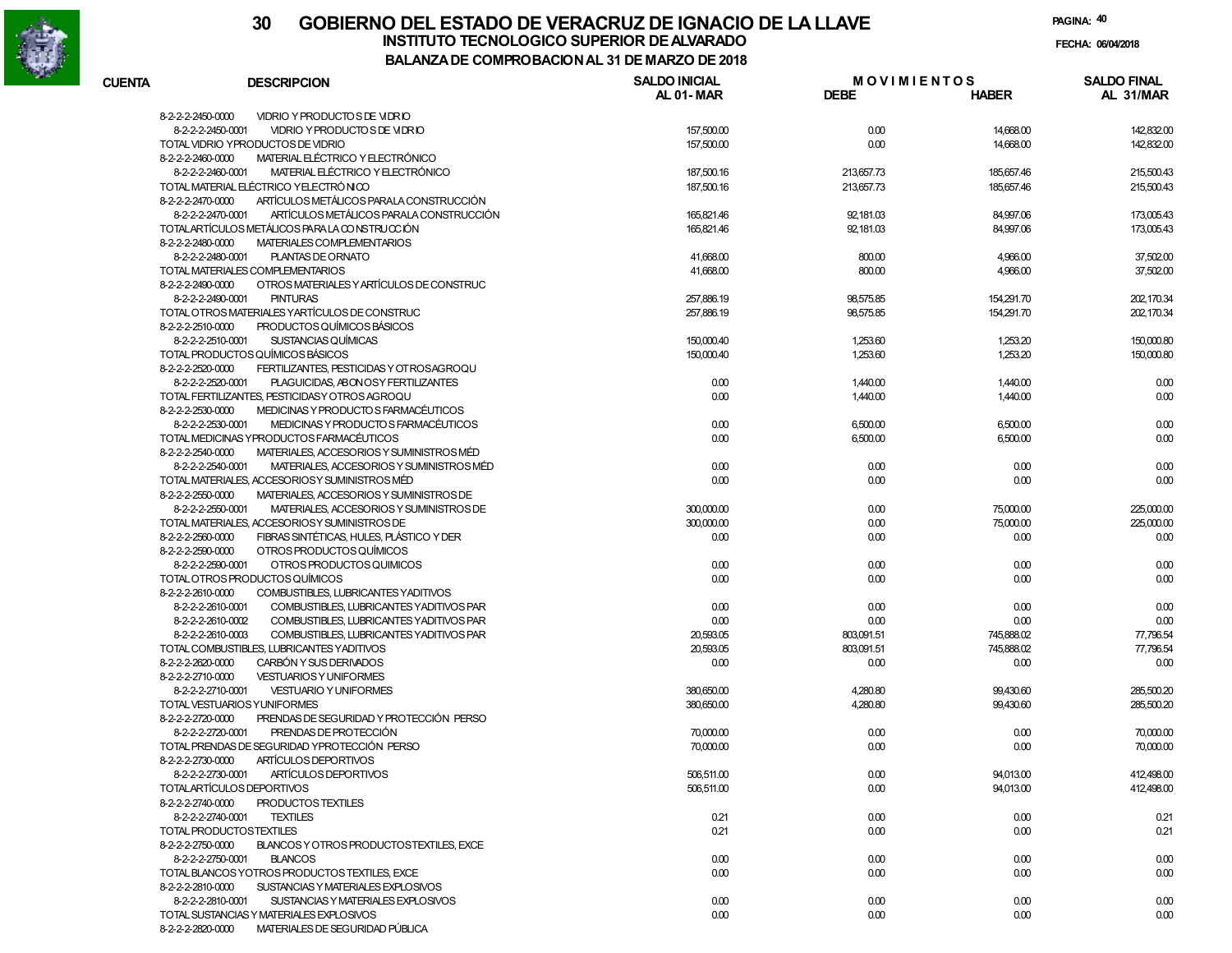

|                   |                                                                                             | "" """""""" """ "" """ """ """           |                                   |                   |                                 |
|-------------------|---------------------------------------------------------------------------------------------|------------------------------------------|-----------------------------------|-------------------|---------------------------------|
| <b>CUENTA</b>     | <b>DESCRIPCION</b>                                                                          | <b>SALDO INICIAL</b><br><b>AL 01-MAR</b> | <b>MOVIMIENTOS</b><br><b>DEBE</b> | <b>HABER</b>      | <b>SALDO FINAL</b><br>AL 31/MAR |
|                   | MATERIAL PARA POLICÍA Y TRÁNSITO<br>8-2-2-2-2820-0001                                       | 0.00                                     | 0.00                              | 0.00              | 0.00                            |
|                   | TOTAL MATERIALES DE SEGURIDAD PÚBLICA                                                       | 0.00                                     | 0.00                              | 0.00              | 0.00                            |
| 8-2-2-2-2830-0000 | PRENDAS DE PROTECCIÓN PARA SEGURIDAD PÚB                                                    |                                          |                                   |                   |                                 |
|                   | PRENDAS DE PROTECCIÓN PARA SEGURIDAD PÚB<br>8-2-2-2-2830-0001                               | 0.00                                     | 0.00                              | 0.00              | 0.00                            |
|                   | TOTAL PRENDAS DE PROTECCIÓN PARA SEGURIDAD PÚB                                              | 0.00                                     | 0.00                              | 0.00              | 0.00                            |
| 8-2-2-2-2910-0000 | <b>HERRAMIENTAS MENORES</b>                                                                 |                                          |                                   |                   |                                 |
|                   | 8-2-2-2-2910-0001<br>REFACCION ES, ACCESORIOS Y HERRAMIENTAS                                | 50,566.79                                | 88,429.29                         | 64,571.58         | 74,424.50                       |
|                   | <b>MATERIAL PARA TALLERES</b><br>8-2-2-2-2910-0002                                          | 583,566.00                               | 0.00                              | 6,860.00          | 576,706.00                      |
|                   | TOTAL HERRAMIENTAS MENORES                                                                  | 634, 132.79                              | 88,429.29                         | 71,431.58         | 651,130.50                      |
| 8-2-2-2-2920-0000 | REFACCION ES Y ACCESORIOS MENORES DE EDIF                                                   | 0.00                                     | 0.00                              | 0.00              | 0.00                            |
| 8-2-2-2-2930-0000 | REFACCION ES Y ACCESORIOS MENORES DE MOBI                                                   | 0.00                                     | 0.00                              | 0.00              | 0.00                            |
| 8-2-2-2-2940-0000 | REFACCION ES Y ACCESO RIOS MENORES DE EQUI                                                  |                                          |                                   |                   |                                 |
|                   | REFACCION ES Y ACCESORIOS DE EQUIPO DE CÓ<br>8-2-2-2-2940-0001                              | 0.83                                     | 17,760.00                         | 17,760.00         | 0.83                            |
| 8-2-2-2-2950-0000 | TOTAL REFACCIONES YACCESORIOS MENORES DE EQUI<br>REFACCION ES Y ACCESO RIOS MENORES DE EQUI | 0.83<br>0.00                             | 17,760.00<br>0.00                 | 17,760.00<br>0.00 | 0.83<br>0.00                    |
| 8-2-2-2-2960-0000 | REFACCION ESY ACCESORIOS MENORES DE EQU                                                     |                                          |                                   |                   |                                 |
|                   | NEUMÁTICOS Y CÁMARAS<br>8-2-2-2-2960-0001                                                   | 53,632.00                                | 0.00                              | 5,364.00          | 48,268.00                       |
|                   | TOTAL REFACCIONES YACCESORIOS MENORES DEEQU                                                 | 53,632.00                                | 0.00                              | 5,364.00          | 48,268.00                       |
| 8-2-2-2-2970-0000 | REFACCION ESY ACCESORIOS MENORES DE EQU                                                     | 0.00                                     | 0.00                              | 0.00              | 0.00                            |
| 8-2-2-2-2980-0000 | REFACCION ES Y ACCESO RIOS MENORES DE MAQU                                                  |                                          |                                   |                   |                                 |
|                   | 8-2-2-2-2980-0001<br>MATERIAL PARA MANTENIMIENTO DE MAQUINARI                               | 0.00                                     | 0.00                              | 0.00              | 0.00                            |
|                   | TOTAL REFACCIONES YACCESORIOS MENORES DE MAQU                                               | 0.00                                     | 0.00                              | 0.00              | 0.00                            |
| 8-2-2-2-2990-0000 | REFACCION ES Y ACCESORIOS MENORES OTROS B                                                   |                                          |                                   |                   |                                 |
|                   | 8-2-2-2-2990-0001<br>MATERIALES Y SUMINISTROS VARIOS                                        | 0.00                                     | 0.00                              | 0.00              | 0.00                            |
|                   | TOTAL REFACCIONES YACCESORIOS MENORES OTROS B                                               | 0.00                                     | 0.00                              | 0.00              | 0.00                            |
|                   | TOTAL MATERIALES Y SUMINISTROS                                                              | 4,169,257.39                             | 2, 124, 375. 21                   | 2,440,397.30      | 3.853.235.30                    |
| 8-2-2-3-0000-0000 | <b>SERVICIOS GENERALES</b>                                                                  |                                          |                                   |                   |                                 |
| 8-2-2-3-3110-0000 | ENERGÍA ELÉCTRICA                                                                           |                                          |                                   |                   |                                 |
|                   | SERVICIO DE ENERGÍA ELÉCTRICA<br>8-2-2-3-3110-0001                                          | 0.00                                     | 38,268.00                         | 38,268.00         | 0.00                            |
|                   | TOTAL ENERGÍAELÉCTRICA                                                                      | 0.00                                     | 38,268.00                         | 38,268.00         | 0.00                            |
| 8-2-2-3-3120-0000 | <b>GAS</b>                                                                                  | 0.00                                     | 0.00                              | 0.00              | 0.00                            |
| 8-2-2-3-3130-0000 | <b>AGUA</b>                                                                                 |                                          |                                   |                   |                                 |
|                   | SERVICIO DEAGUA POTABLE<br>8-2-2-3-3130-0001                                                | 0.00                                     | 0.00                              | 0.00              | 0.00                            |
| <b>TOTALAGUA</b>  |                                                                                             | 0.00                                     | 0.00                              | 0.00              | 0.00                            |
| 8-2-2-3-3140-0000 | <b>TELEFONÍATRADICIONAL</b>                                                                 |                                          |                                   |                   |                                 |
|                   | SERVICIO TELEFÓNICO CONVENCIONAL<br>8-2-2-3-3140-0001                                       | 570,565.78                               | 0.00                              | 57,057.00         | 513,508.78                      |
|                   | TOTAL TELEFONÍATRADICIONAL                                                                  | 570,565.78                               | 0.00                              | 57,057.00         | 513,508.78                      |
| 8-2-2-3-3150-0000 | <b>TELEFONÍACELULAR</b>                                                                     |                                          |                                   |                   |                                 |
|                   | 8-2-2-3-3150-0001<br>SERVICIO DE TELEFONÍACELULAR<br>TOTAL TELEFONÍACELULAR                 | 0.00<br>0.00                             | 0.00                              | 0.00              | 0.00                            |
| 8-2-2-3-3160-0000 | SERVICIOS DE TELECOMUNICACIONES YSATÉLI                                                     |                                          | 0.00                              | 0.00              | 0.00                            |
|                   | SERVICIO DE RADIOLOCALIZACIÓN<br>8-2-2-3-3160-0001                                          | 0.00                                     | 0.00                              | 0.00              | 0.00                            |
|                   | SERVICIO DE TELECOMUNICACIONES<br>8-2-2-3-3160-0002                                         | 0.00                                     | 0.00                              | 0.00              | 0.00                            |
|                   | TOTAL SERVICIOS DETELECOMUNICACIONES Y SATÉLI                                               | 0.00                                     | 0.00                              | 0.00              | 0.00                            |
| 8-2-2-3-3170-0000 | SERVICIOS DEACCESO DE INTERNET, REDES Y                                                     |                                          |                                   |                   |                                 |
|                   | SERVICIOS DE CONDUCCIÓN DE SEÑALES ANALÓ<br>8-2-2-3-3170-0001                               | 0.00                                     | 3,014.00                          | 3,014.00          | 0.00                            |
|                   | TOTAL SERVICIOS DEACCESO DE INTERNET, REDES Y                                               | 0.00                                     | 3,014.00                          | 3,014.00          | 0.00                            |
| 8-2-2-3-3180-0000 | SERVICIOS POSTALES Y TELEGRÁFICOS                                                           |                                          |                                   |                   |                                 |
|                   | SERVICIO POSTAL<br>8-2-2-3-3180-0001                                                        | 0.00                                     | 0.00                              | 0.00              | 0.00                            |
|                   | SERVICIO TELEGRÁFICO<br>8-2-2-3-3180-0002                                                   | 0.00                                     | 0.00                              | 0.00              | 0.00                            |
|                   | SERVICIO DE MENSAJERÍA<br>8-2-2-3-3180-0003                                                 | 0.91                                     | 0.00                              | 0.00              | 0.91                            |
|                   | TOTAL SERVICIOS POSTALES YTELEGRÁFICOS                                                      | 0.91                                     | 0.00                              | 0.00              | 0.91                            |
| 8-2-2-3-3190-0000 | SERVICIOS INTEGRALES Y OTROS SERVICIOS                                                      |                                          |                                   |                   |                                 |
|                   | CONTRATACIÓN DE OTROS SERVICIOS<br>8-2-2-3-3190-0001                                        | 0.00                                     | 0.00                              | 0.00              | 0.00                            |
|                   | TOTAL SERVICIOS INTEGRALESY OTROS SERVICIOS                                                 | 0.00                                     | 0.00                              | 0.00              | 0.00                            |
| 8-2-2-3-3210-0000 | ARRENDAM ENTO DE TERRENOS                                                                   | 0.00                                     | 0.00                              | 0.00              | 0.00                            |
| 8-2-2-3-3220-0000 | ARRENDAM ENTO DE EDIFICIOS                                                                  |                                          |                                   |                   |                                 |
|                   | 8-2-2-3-3220-0001<br>ARRENDAMENTO DE EDIFICIOS Y LOCALES                                    | 0.00                                     | 0.00                              | 0.00              | 0.00                            |
|                   | TOTALARRENDAMIENTO DE EDIFICIOS                                                             | 0.00                                     | 0.00                              | 0.00              | 0.00                            |
|                   |                                                                                             |                                          |                                   |                   |                                 |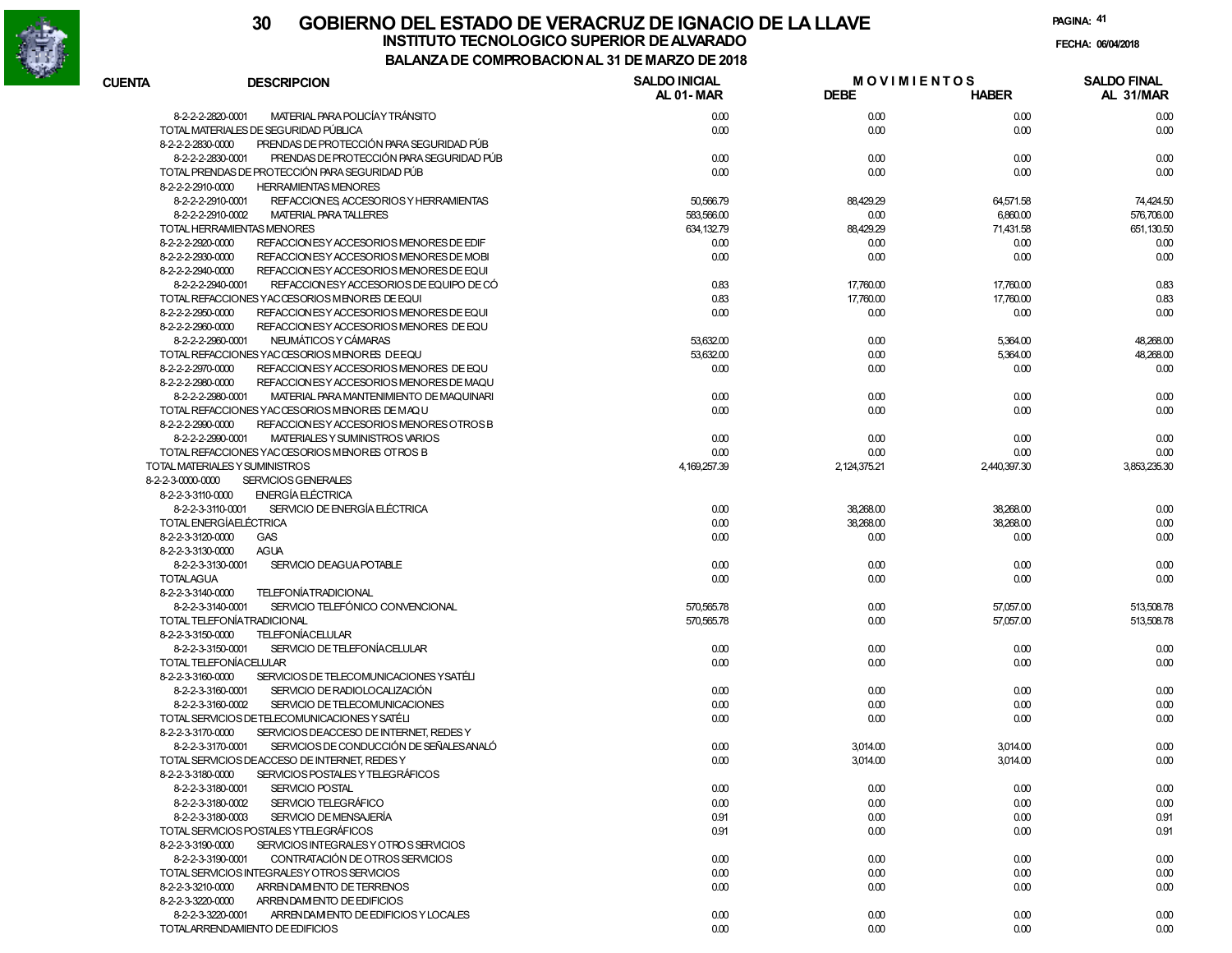

| <b>CUENTA</b>      | <b>DESCRIPCION</b>                             | <b>SALDO INICIAL</b><br>AL 01-MAR | <b>MOVIMIENTOS</b><br><b>DEBE</b> |               | <b>SALDO FINAL</b><br>AL 31/MAR |
|--------------------|------------------------------------------------|-----------------------------------|-----------------------------------|---------------|---------------------------------|
|                    |                                                |                                   |                                   | <b>HABER</b>  |                                 |
| 8-2-2-3-3230-0000  | ARRENDAM ENTO DE MOBILIARIO Y EQUIPO DE        |                                   |                                   |               |                                 |
| 8-2-2-3-3230-0001  | ARRENDAM ENTO DE EQUIPO Y BIENES INFORMÁ       | 0.00                              | 0.00                              | 0.00          | 0.00                            |
| 8-2-2-3-3230-0002  | ARRENDAM ENTO DE EQUIPO DE FOTOCOPIADO         | 68,772.00                         | 0.00                              | 0.00          | 68,772.00                       |
|                    | TOTALARRENDAMIENTO DE MOBILIARIO Y EQUIPO DE   | 68,772.00                         | 0.00                              | 0.00          | 68,772.00                       |
| 8-2-2-3-3240-0000  | ARRENDAM ENTO DE EQUIPO INDUSTRIAL MEDIC       | 0.00                              | 0.00                              | 0.00          | 0.00                            |
| 8-2-2-3-3250-0000  | ARRENDAM ENTO DE EQUIPO DE TRANSPORTE          |                                   |                                   |               |                                 |
| 8-2-2-3-3250-0001  | ARRENDAM ENTO DE EQUIPO DE TRANSPORTE PA       | 0.00                              | 0.00                              | 0.00          | 0.00                            |
| 8-2-2-3-3250-0002  | ARREN DAM ENTO DE EQUIPO DE TRANSPORTE PA      | 0.00                              | 0.00                              | 0.00          | 0.00                            |
| 8-2-2-3-3250-0003  | ARRENDAM ENTO DE EQUIPO DE TRANSPORTE PA       | 522,743.73                        | 170,000.00                        | 170,000.00    | 522,743.73                      |
| 8-2-2-3-3250-0004  | ARRENDAM ENTO DE EQUIPO DE TRANSPORTE PA       | 0.00                              | 0.00                              | 0.00          | 0.00                            |
|                    | TOTALARRENDAMIENTO DE EQUIPO DE TRANSPORTE     | 522,743.73                        | 170,000.00                        | 170,000.00    | 522,743.73                      |
| 8-2-2-3-3260-0000  | ARRENDAM ENTO DE MAQUINARIA, OTROS EQUIP       | 0.00                              | 0.00                              | 0.00          | 0.00                            |
| 8-2-2-3-3270-0000  | ARREN DAM ENTO DE ACTIVOS INTANGIBLES          | 0.00                              | 0.00                              | 0.00          | 0.00                            |
| 8-2-2-3-3280-0000  | ARRENDAM ENTO FINANCIERO                       | 0.00                              | 0.00                              | 0.00          | 0.00                            |
| 8-2-2-3-3290-0000  | OTROS ARRENDAM ENTOS                           |                                   |                                   |               |                                 |
| 8-2-2-3-3290-0001  | OTROS ARRENDAM ENTOS                           | 0.00                              | 265,880.00                        | 265,880.00    | 0.00                            |
|                    | TOTAL OTROSARRENDAMIENTOS                      | 0.00                              | 265,880.00                        | 265,880.00    | 0.00                            |
| 8-2-2-3-3310-0000  | SERVICIOS DE LEGALES, DE CONTABILIDAD, A       |                                   |                                   |               |                                 |
| 8-2-2-3-3310-0001  | ASE SORÍAS ASOCIADAS A CONVENIOS O ACUERD      | 291,666.00                        | 24,313,086.35                     | 24,095,058.70 | 509,693.65                      |
| 8-2-2-3-3310-0002  | ASE SORÍAS POR CONTROVER SIAS                  | 0.00                              | 0.00                              | 0.00          | 0.00                            |
|                    | TOTAL SERVICIOS DE LEGALES, DE CONTABILIDAD, A | 291,666.00                        | 24,313,086.35                     | 24,095,058.70 | 509,693.65                      |
| 8-2-2-3-3320-0000  | SERVICIOS DE DISEÑO, ARQUITECTURA, INGEN       | 0.00                              | 0.00                              | 0.00          | 0.00                            |
| 8-2-2-3-3330-0000  | SERVICIOS DE CONSULTORÍAADMINISTRATIVA,        |                                   |                                   |               |                                 |
|                    | SERVICIOS DE INFORMÁTICA                       |                                   |                                   |               |                                 |
| 8-2-2-3-3330-0001  |                                                | 0.00                              | 0.00                              | 0.00          | 0.00                            |
| 8-2-2-3-3330-0002  | SERVICIOS ESTADÍSTICOS Y GEOGRÁFICOS           | 0.00                              | 0.00                              | 0.00          | 0.00                            |
|                    | TOTAL SERVICIOS DE CONSULTORÍAADMINISTRATIVA   | 0.00                              | 0.00                              | 0.00          | 0.00                            |
| 8-2-2-3-3340-0000  | <b>CAPACITACIÓN</b>                            |                                   |                                   |               |                                 |
| 8-2-2-3-3340-0001  | <b>CAPACITACIÓN</b>                            | 271,537.00                        | 42,667.70                         | 59,334.40     | 254,870.30                      |
| TOTAL CAPACITACIÓN |                                                | 271,537.00                        | 42,667.70                         | 59,334.40     | 254,870.30                      |
| 8-2-2-3-3350-0000  | SERVICIOS DE INVESTIGACIÓN CIENTÍFICAY         | 0.00                              | 0.00                              | 0.00          | 0.00                            |
| 8-2-2-3-3360-0000  | SERVICIOS DEAPOYO ADMINISTRATIVO, TRADU        | 0.00                              | 0.00                              | 0.00          | 0.00                            |
| 8-2-2-3-3370-0000  | SERVICIOS DE PROTECCIÓN Y SEG URIDAD           | 0.00                              | 0.00                              | 0.00          | 0.00                            |
| 8-2-2-3-3380-0000  | SERVICIOS DE VIGILANCIA                        |                                   |                                   |               |                                 |
| 8-2-2-3-3380-0001  | SERVICIOS DE VIGILANCIA                        | 967, 154.00                       | 302,884.00                        | 405,586.00    | 864,452.00                      |
|                    | TOTAL SERVICIOS DE VIGILANCIA                  | 967, 154.00                       | 302,884.00                        | 405,586.00    | 864,452.00                      |
| 8-2-2-3-3390-0000  | SERVICIOS PROFESIONALES, CIENTÍFICOS YT        |                                   |                                   |               |                                 |
| 8-2-2-3-3390-0001  | ESTUDIOS, INVESTIGACIONES Y PROYECTOS          | 0.00                              | 0.00                              | 0.00          | 0.00                            |
|                    | TOTAL SERVICIOS PROFESIONALES, CIENTÍFICOSY T  | 0.00                              | 0.00                              | 0.00          | 0.00                            |
| 8-2-2-3-3410-0000  | SERVICIOS FINANCIEROS Y BANCARIOS              |                                   |                                   |               |                                 |
| 8-2-2-3-3410-0001  | SERVICIOS BANCARIOS Y FINANCIEROS              | 26,469.20                         | 6,902.40                          | 8,314.24      | 25,057.36                       |
| 8-2-2-3-3410-0002  | <b>INTERESES Y COMISIONES</b>                  | 0.00                              | 0.00                              | 0.00          | 0.00                            |
| 8-2-2-3-3410-0003  | AVALÚO TÉCNICO DE PREDIOS                      | 0.00                              | 0.00                              | 0.00          | 0.00                            |
|                    | TOTAL SERVICIOS FINANCIEROSY BANCARIOS         | 26,469.20                         | 6,902.40                          | 8,314.24      | 25,057.36                       |
| 8-2-2-3-3420-0000  | SERVICIOS DE COBRANZA, INVESTIGACIÓN CRE       | 0.00                              | 0.00                              | 0.00          | 0.00                            |
| 8-2-2-3-3430-0000  | SERVICIOS DE RECAUDACIÓN, TRASLADO YCUS        | 0.00                              | 0.00                              | 0.00          | 0.00                            |
| 8-2-2-3-3440-0000  | SEGUROS DE RESPONSABILIDAD PATRIMONIAL Y       | 0.00                              | 0.00                              | 0.00          | 0.00                            |
|                    | SEGURO DE BIENES PATRIMONIALES                 |                                   |                                   |               |                                 |
| 8-2-2-3-3450-0000  |                                                |                                   |                                   |               |                                 |
| 8-2-2-3-3450-0001  | SEGUROS DE BIENES PATRIMONIALES                | 0.89                              | 0.00                              | 0.00          | 0.89                            |
|                    | TOTAL SEGURO DE BIENES PATRIMONIALES           | 0.89                              | 0.00                              | 0.00          | 0.89                            |
| 8-2-2-3-3460-0000  | ALMACENAJE. EMBALAJEY ENVASE                   |                                   |                                   |               |                                 |
| 8-2-2-3-3460-0001  | ALMACENAJE. EMBALAJEY ENVASE                   | 0.00                              | 0.00                              | 0.00          | 0.00                            |
|                    | TOTALALMACENAJE, EMBALAJE Y ENVASE             | 0.00                              | 0.00                              | 0.00          | 0.00                            |
| 8-2-2-3-3470-0000  | <b>FLETES Y MANIOBRAS</b>                      |                                   |                                   |               |                                 |
| 8-2-2-3-3470-0001  | <b>FLETES Y MANIOBRAS</b>                      | 0.00                              | 41,760.00                         | 27,840.00     | 13,920.00                       |
|                    | TOTAL FLETES YMANIOBRAS                        | 0.00                              | 41,760.00                         | 27,840.00     | 13,920.00                       |
| 8-2-2-3-3480-0000  | COMISIONES POR VENTAS                          | 0.00                              | 0.00                              | 0.00          | 0.00                            |
| 8-2-2-3-3490-0000  | SERVICIOS FINANCIEROS, BANCARIOS Y COMER       |                                   |                                   |               |                                 |
| 8-2-2-3-3490-0001  | OTROS SERVICIOS COMERCIALES                    | 1.56                              | 5,197.00                          | 5,196.00      | 2.56                            |
|                    | TOTAL SERVICIOS FINANCIEROS, BANCARIOS Y COMER | 1.56                              | 5,197.00                          | 5,196.00      | 2.56                            |
|                    |                                                |                                   |                                   |               |                                 |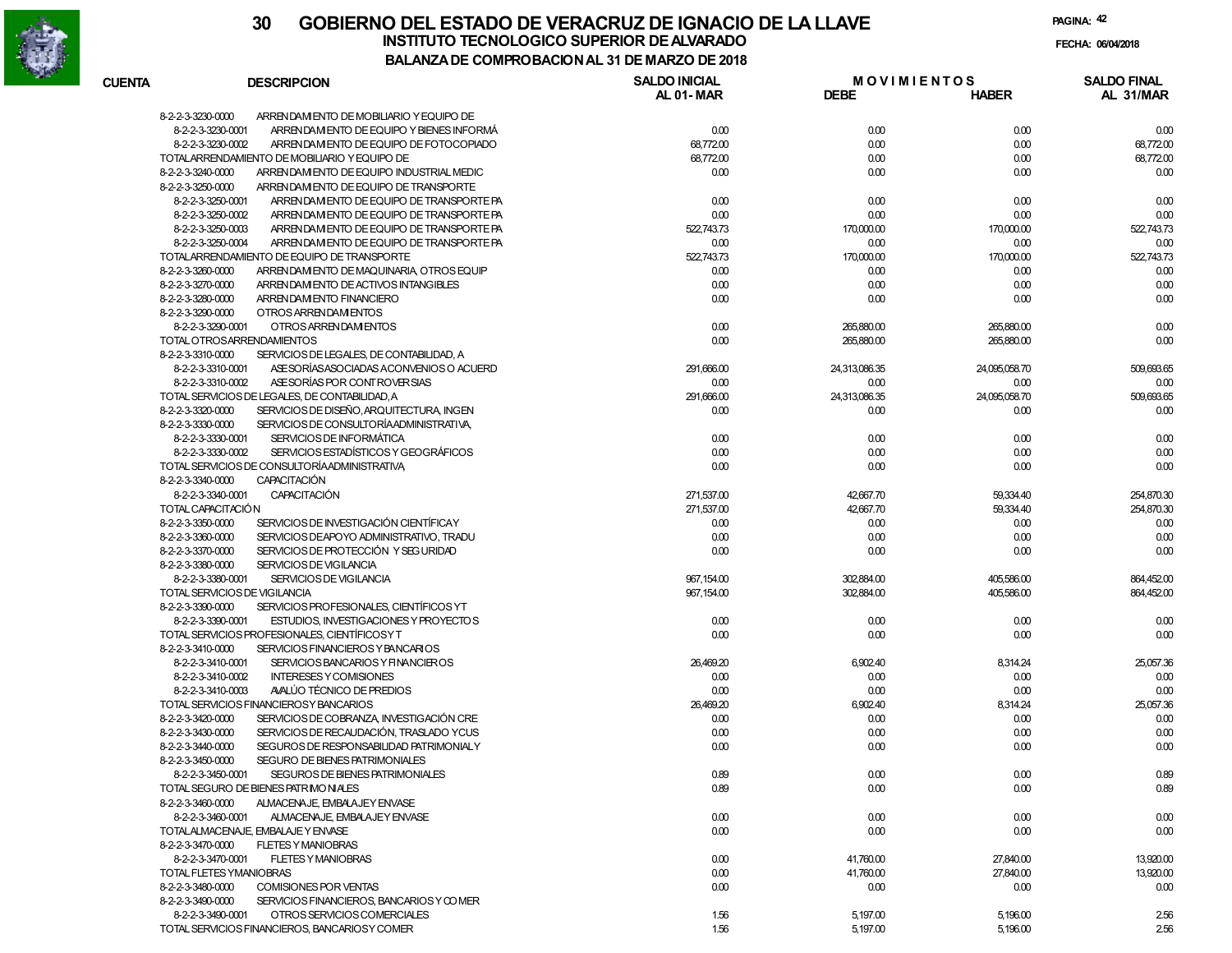

**PAGINA:43**

| <b>CUENTA</b><br><b>DESCRIPCION</b>                                                        | <b>SALDO INICIAL</b><br>AL 01-MAR | <b>MOVIMIENTOS</b><br><b>DEBE</b> | <b>HABER</b> | <b>SALDO FINAL</b><br>AL 31/MAR |
|--------------------------------------------------------------------------------------------|-----------------------------------|-----------------------------------|--------------|---------------------------------|
| 8-2-2-3-3510-0000<br>CONSERVACIÓN Y MANTENIMIENTO MENOR DE IN                              |                                   |                                   |              |                                 |
| 8-2-2-3-3510-0001<br>CONSERVACIÓN Y MANTENIMIENTO DE INMUEBLE                              | 400,000.00                        | 1,740,028.11                      | 1,768,146.29 | 371,881.82                      |
| TOTAL CONSERVACIÓN Y MANTENIMIENTO MENOR DE IN                                             | 400,000.00                        | 1,740,028.11                      | 1,768,146.29 | 371,881.82                      |
| 8-2-2-3-3520-0000<br>INSTALACIÓN, REPARACIÓN YMANTENIMIENTO                                |                                   |                                   |              |                                 |
| 8-2-2-3-3520-0001<br>CONSERVACIÓN Y MANTENIMIENTO DE EQUIPO Y                              | 0.00                              | 0.00                              | 0.00         | 0.00                            |
| 8-2-2-3-3520-0002<br>CONSERVACIÓN Y MANTENIMIENTO DE OTROS                                 | 0.00                              | 0.00                              | 0.00         | 0.00                            |
| TOTAL INSTALACIÓN, REPARACIÓN Y MANTENIMIENTO                                              | 0.00                              | 0.00                              | 0.00         | 0.00                            |
| 8-2-2-3-3530-0000<br>INSTALACIÓN, REPARACIÓN YMANTENIMIENTO                                |                                   |                                   |              |                                 |
| 8-2-2-3-3530-0001<br>CONSERVACIÓN Y MANTENIMIENTO DE BIENES I                              | 0.00                              | 0.00                              | 0.00         | 0.00                            |
| TOTAL INSTALACIÓN, REPARACIÓN Y MANTENIMIENTO                                              | 0.00                              | 0.00                              | 0.00         | 0.00                            |
| INSTALACIÓN, REPARACIÓN YMANTENIMIENTO<br>8-2-2-3-3540-0000                                |                                   |                                   |              |                                 |
| 8-2-2-3-3540-0001<br>CONSERVACIÓN Y MANTENIMIENTO DE EQUIPOS                               | 0.00                              | 0.00                              | 0.00         | 0.00                            |
| TOTAL INSTALACIÓN, REPARACIÓN Y MANTENIMIENTO                                              | 0.00                              | 0.00                              | 0.00         | 0.00                            |
| 8-2-2-3-3550-0000<br>REPARACIÓN Y MANTENIMIENTO DE EQUIPO DE                               |                                   |                                   |              |                                 |
| 8-2-2-3-3550-0001<br>CONSERVACIÓN Y MANTENIMIENTO DE VEHÍCULO                              | 0.00                              | 0.00                              | 0.00         | 0.00                            |
| 8-2-2-3-3550-0002<br>CONSERVACIÓN Y MANTENIMIENTO DE VEHÍCULO                              | 0.00                              | 0.00                              | 0.00         | 0.00                            |
| CONSERVACIÓN Y MANTENIMIENTO DE VEHÍCULO<br>8-2-2-3-3550-0003                              | 768.68                            | 41,323.40                         | 33,081.80    | 9,010.28                        |
| TOTAL REPARACIÓN Y MANTENIMIENTO DE EQUIPO DE                                              | 768.68                            | 41,323.40                         | 33,081.80    | 9,010.28                        |
| 8-2-2-3-3560-0000<br>REPARACIÓN Y MANTENIMIENTO DE EQUIPO DE                               | 0.00                              | 0.00                              | 0.00         | 0.00                            |
| 8-2-2-3-3570-0000<br>INSTALACIÓN, REPARACIÓN YMANTENIMIENTO                                |                                   |                                   |              |                                 |
| 8-2-2-3-3570-0001<br>CONSERVACIÓN Y MANTENIMIENTO DE MAQUINAR                              | 0.00                              | 0.00                              | 0.00         | 0.00                            |
| TOTAL INSTALACIÓN, REPARACIÓN Y MANTENIMIENTO                                              | 0.00                              | 0.00                              | 0.00         | 0.00                            |
| 8-2-2-3-3580-0000<br>SERVICIOS DE LIMPIEZAY MANEJO DE DESECH                               |                                   |                                   |              |                                 |
| 8-2-2-3-3580-0001<br>SERVICIO DE LAVANDERÍA, LIMPIEZA, HIGIEN                              | 0.83                              | 99,993.12                         | 99,992.24    | 1.71                            |
| TOTAL SERVICIOS DE LIMPIEZAY MANEJO DE DESECH                                              | 0.83                              | 99,993.12                         | 99,992.24    | 1.71                            |
| 8-2-2-3-3590-0000<br>SERVICIOS DE JARDINERÍA Y FUMIGACIÓN                                  |                                   |                                   |              |                                 |
| <b>FUMIGACIÓN</b><br>8-2-2-3-3590-0001                                                     | 0.00                              | 0.00                              | 0.00         | 0.00                            |
| TOTAL SERVICIOS DE JARDINERÍA Y FUMIGACIÓN                                                 | 0.00                              | 0.00                              | 0.00         | 0.00                            |
| DIFUSIÓN POR RADIO, TELEVISIÓN YO TROSM<br>8-2-2-3-3610-0000                               |                                   |                                   |              |                                 |
| 8-2-2-3-3610-0001<br>PUBLICACIONES OFICIALES PARA DIFUSIÓN E                               | 0.00                              | 0.00                              | 0.00         | 0.00                            |
| 8-2-2-3-3610-0002<br>PUBLICACIONES OFICIALES PARA LICITACIONE                              | 0.00                              | 0.00                              | 0.00         | 0.00                            |
| 8-2-2-3-3610-0003<br>OTROS GASTOS DE PUBLICACIÓN, DIFUSIÓN E                               | 352,300.21                        | 542,231.87                        | 839,394.77   | 55, 137.31                      |
| 8-2-2-3-3610-0004<br><b>IMPRESIONES</b>                                                    | 0.00                              | 0.00                              | 0.00         | 0.00                            |
| DIFUSIÓN DE MENSAJES SOBRE PROGRAMAS YA<br>8-2-2-3-3610-0005                               | 0.00                              | 0.00                              | 0.00         | 0.00                            |
| TOTAL DIFUSIÓN POR RADIO, TELEVISIÓN Y OTROS M                                             | 352,300.21                        | 542,231.87                        | 839,394.77   | 55, 137.31                      |
| 8-2-2-3-3620-0000<br>DIFUSIÓN POR RADIO, TELEVISIÓN YO TROSM                               | 0.00                              | 0.00                              | 0.00         | 0.00                            |
| SERVICIOS DE CREATIVIDAD. PREPRODUCCIÓN<br>8-2-2-3-3630-0000                               | 0.00                              | 0.00                              | 0.00         | 0.00                            |
| 8-2-2-3-3640-0000<br>SERVICIOS DE REVELADO DE FOTOGRAFÍAS                                  |                                   |                                   |              |                                 |
| OTROS GASTOS DE PUBLICACIÓN. DIFUSIÓN E<br>8-2-2-3-3640-0001                               | 0.00                              | 0.00                              | 0.00         | 0.00                            |
| TOTAL SERVICIOS DE REVELADO DE FOTOGRAFÍAS                                                 | 0.00                              | 0.00                              | 0.00         | 0.00                            |
| SERVICIOS DE INDUSTRIAFÍLMICA, DEL SONI<br>8-2-2-3-3650-0000                               | 0.00                              |                                   |              |                                 |
| 8-2-2-3-3660-0000<br>SERVICIO DE CREACIÓN Y DIFU SIÓN DE CONTE                             |                                   | 0.00                              | 0.00         | 0.00                            |
| 8-2-2-3-3660-0001<br>DIFUSIÓN DE MENSAJES SOBRE PROGRAMAS YA                               |                                   |                                   |              |                                 |
|                                                                                            | 0.00                              | 0.00                              | 0.00         | 0.00                            |
| TOTAL SERVICIO DE CREACIÓNY DIFUSIÓN DE CONTE                                              | 0.00                              | 0.00                              | 0.00         | 0.00                            |
| OTROS SERVICIOS DE INFORMACIÓN<br>8-2-2-3-3690-0000<br>8-2-2-3-3710-0000<br>PASAJES AÉREOS | 0.00                              | 0.00                              | 0.00         | 0.00                            |
| PASA IFS NACIONALES A SERVIDORES PÚBLICOS<br>8-2-2-3-3710-0001                             | 0.07                              | 22,602.00                         | 22,602.00    | 0.07                            |
| 8-2-2-3-3710-0002<br>PASAJES INTERNACIONALES A SERVIDORES PÚB                              | 0.00                              | 0.00                              | 0.00         | 0.00                            |
| TOTAL PASAJES AEREOS                                                                       | 0.07                              | 22,602.00                         | 22,602.00    | 0.07                            |
| 8-2-2-3-3720-0000<br><b>PASAJES TERRESTRES</b>                                             |                                   |                                   |              |                                 |
| PASAJES NACIONALES A SERVIDORES PÚBLICOS<br>8-2-2-3-3720-0001                              | 15,854.59                         | 64,293.00                         | 71,894.41    | 8,253.18                        |
| 8-2-2-3-3720-0002<br>PASAJES INTERNACIONALES ASERVIDORES PÚB                               | 0.00                              | 0.00                              | 0.00         | 0.00                            |
| TOTAL PASAJES TERRESTRES                                                                   | 15,854.59                         | 64,293.00                         | 71,894.41    | 8,253.18                        |
| 8-2-2-3-3730-0000<br>PASAJES MARÍTIMOS, LACUSTRES Y FLUVIALES                              | 0.00                              | 0.00                              | 0.00         | 0.00                            |
| 8-2-2-3-3740-0000<br><b>AUTOTRANSPORTE</b>                                                 | 0.00                              | 0.00                              | 0.00         | 0.00                            |
| <b>VIÁTICOS EN EL PAÍS</b><br>8-2-2-3-3750-0000                                            |                                   |                                   |              |                                 |
| VIÁTICOS NACIONALES A SERVIDORES PÚBLICO<br>8-2-2-3-3750-0001                              | 24,220.00                         | 1,651,676.70                      | 1,239,417.83 | 436,478.87                      |
| TOTAL VIÁTICOS EN EL PAÍS                                                                  | 24,220.00                         | 1,651,676.70                      | 1,239,417.83 | 436,478.87                      |
|                                                                                            |                                   |                                   |              |                                 |

8-2-2-3-3760-0000 VIÁTICOS EN EL EXTRANJERO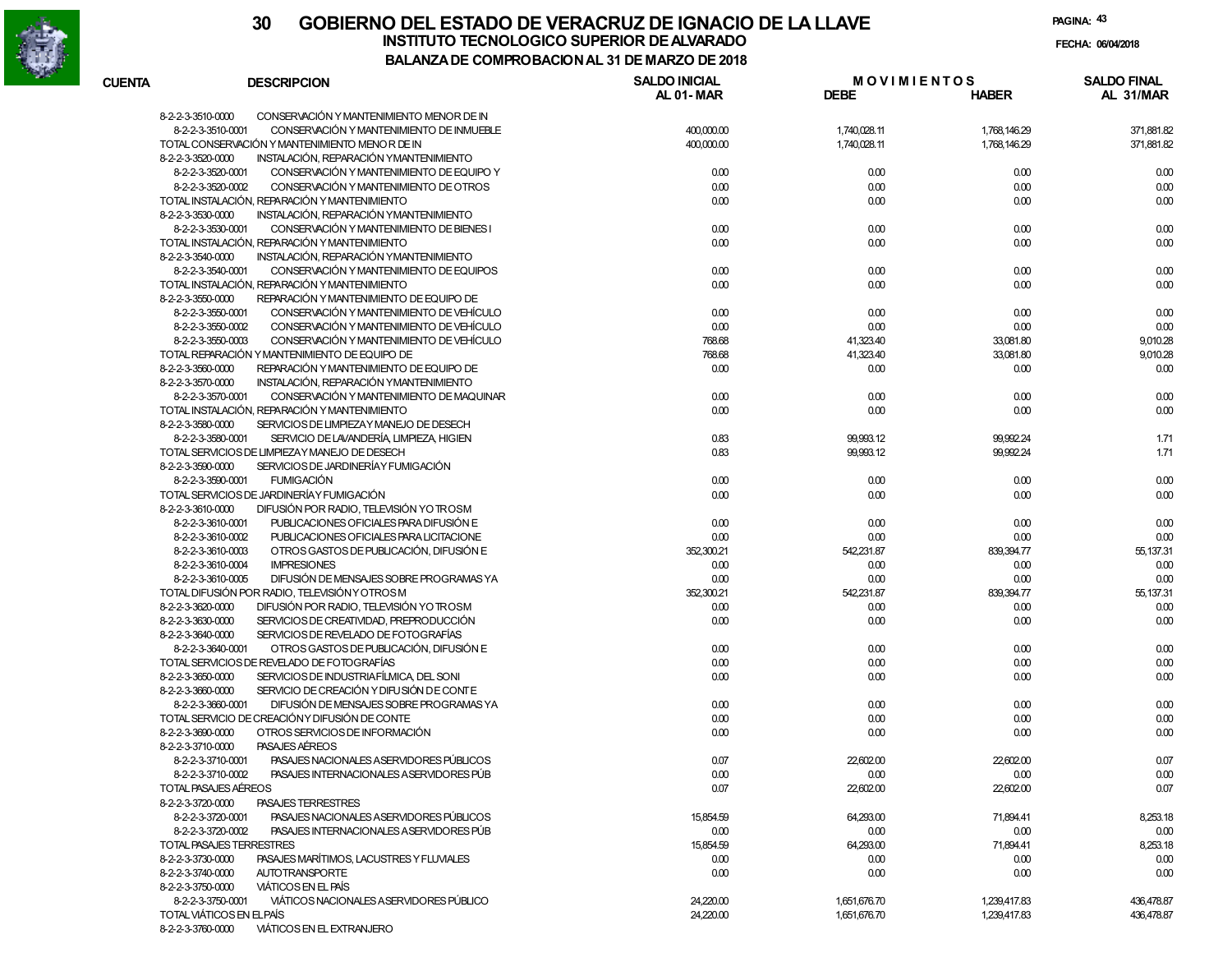

|                                        |                                                         | 00MH NODAOION AL 91 DL MAI        |                                   |               |                                 |
|----------------------------------------|---------------------------------------------------------|-----------------------------------|-----------------------------------|---------------|---------------------------------|
| <b>CUENTA</b>                          | <b>DESCRIPCION</b>                                      | <b>SALDO INICIAL</b><br>AL 01-MAR | <b>MOVIMIENTOS</b><br><b>DEBE</b> | <b>HABER</b>  | <b>SALDO FINAL</b><br>AL 31/MAR |
| 8-2-2-3-3760-0001                      | VIÁTICOS INTERNACIONALES A SERVIDORES PÚ                | 0.00                              | 0.00                              | 0.00          | 0.00                            |
|                                        | TOTAL VIÁTICOS EN EL EXTRANJERO                         | 0.00                              | 0.00                              | 0.00          | 0.00                            |
| 8-2-2-3-3770-0000                      | GASTOS DE INSTALACIÓN Y TRASLADO DE MENA                | 0.00                              | 0.00                              | 0.00          | 0.00                            |
| 8-2-2-3-3780-0000                      | SERVICIOS INTEGRALES DE TRASLADO DE VIÁT                | 0.00                              | 0.00                              | 0.00          | 0.00                            |
| 8-2-2-3-3790-0000                      | OTROS SERVICIOS DE TRASLADO YHOSPEDAJE                  |                                   |                                   |               |                                 |
| 8-2-2-3-3790-0001                      | TRASLADOS LOCALES                                       | 1,440.00                          | 21,103.41                         | 20,465.00     | 2,078.41                        |
|                                        | TOTAL OTROS SERVICIOS DETRASLADO Y HOSPEDAJE            | 1,440.00                          | 21,103.41                         | 20,465.00     | 2,078.41                        |
| 8-2-2-3-3810-0000                      | GASTOS DE CEREMONIAL                                    |                                   |                                   |               |                                 |
| 8-2-2-3-3810-0001                      | ATENCIÓN A VISITANTES                                   | 0.00                              | 0.00                              | 0.00          | 0.00                            |
|                                        | TOTAL GASTOS DE CEREMONIAL                              | 0.00                              | 0.00                              | 0.00          | 0.00                            |
| 8-2-2-3-3820-0000                      | GASTOS DE ORDEN SOCIALY CULTURAL                        |                                   |                                   |               |                                 |
| 8-2-2-3-3820-0001                      | <b>ESPECTÁCULOS CULTURALES</b>                          | 50,000.00                         | 0.00                              | 7,450.00      | 42,550.00                       |
| 8-2-2-3-3820-0002                      | ACTIVIDADESC MICASY FESTIVIDADES                        | 138,292.00                        | 22,915.00                         | 22,912.00     | 138,295.00                      |
|                                        | TOTAL GASTOS DE ORDEN SOCIALY CULTURAL                  | 188,292.00                        | 22,915.00                         | 30,362.00     | 180,845.00                      |
| 8-2-2-3-3830-0000                      | CONGRESOS Y CONVENCIONES                                |                                   |                                   |               |                                 |
| 8-2-2-3-3830-0001                      | CONGRESOS Y CONVENCIONES                                | 920,522.00                        | 103,370.00                        | 195,719.00    | 828, 173.00                     |
|                                        | TOTAL CONGRESOS YCONVENCIONES                           | 920,522.00                        | 103,370.00                        | 195,719.00    | 828, 173.00                     |
| 8-2-2-3-3840-0000                      | <b>EXPOSICIONES</b>                                     |                                   |                                   |               |                                 |
| 8-2-2-3-3840-0001                      | <b>EXPOSICIONES</b>                                     | 0.00                              | 0.00                              | 0.00          | 0.00                            |
| TOTAL EXPOSICIONES                     |                                                         | 0.00                              | 0.00                              | 0.00          | 0.00                            |
| 8-2-2-3-3850-0000                      | GASTOS DE REPRESENTACIÓN                                | 0.00                              | 0.00                              | 0.00          | 0.00                            |
| 8-2-2-3-3910-0000                      | SERVICIOS FUNERARIOS Y DE CEMENTERIOS                   | 0.00                              | 0.00                              | 0.00          | 0.00                            |
| 8-2-2-3-3920-0000                      | <b>IMPUESTOS Y DE RECHOS</b>                            |                                   |                                   |               |                                 |
| 8-2-2-3-3920-0001                      | OTROS IMPUESTOS, DERECHOS YCUOTAS                       | 699.411.00                        | 23,819.00                         | 116,886.00    | 606,344.00                      |
|                                        | TOTAL IMPUESTOSY DERECHOS                               | 699,411.00                        | 23,819.00                         | 116,886.00    | 606,344.00                      |
| 8-2-2-3-3930-0000                      | IMPUESTOS Y DERECHOS DE IMPORTACIÓN                     | 0.00                              | 0.00                              | 0.00          | 0.00                            |
| 8-2-2-3-3940-0000                      | SENTENCIAS Y RESOLUCIONES POR AUTORIDAD                 | 0.00                              | 0.00                              | 0.00          | 0.00                            |
| 8-2-2-3-3950-0000                      | PENAS, MULTAS, ACCESORIOS YACTUALIZACIO                 |                                   |                                   |               |                                 |
| 8-2-2-3-3950-0001                      | PENAS, MULTAS, ACCESORIOS YACTUALIZACIO                 | 0.00                              | 0.00                              | 0.00          | 0.00                            |
|                                        | TOTAL PENAS, MULTAS, ACCESORIOS YACTUALIZACIO           | 0.00                              | 0.00                              | 0.00          | 0.00                            |
| 8-2-2-3-3960-0000                      | OTROS GASTOS POR RESPONSABILIDADES<br><b>UTILIDADES</b> | 0.00                              | 0.00                              | 0.00          | 0.00<br>0.00                    |
| 8-2-2-3-3970-0000<br>8-2-2-3-3980-0000 | IMPUESTOS SOBRE NÓMINAS YO TROSQUESED                   | 0.00                              | 0.00                              | 0.00          |                                 |
| 8-2-2-3-3980-0001                      | IMPUESTO 2% SOBRE NÓMINA                                | 770,952.78                        | 412,015.93                        | 516, 116.86   | 666,851.85                      |
|                                        | TOTAL IMPUESTOS SOBRE NÓMINASY OTROS QUE SE D           | 770,952.78                        | 412,015.93                        | 516, 116.86   | 666,851.85                      |
| 8-2-2-3-3990-0000                      | OTROS SERVICIOS GENERALES                               |                                   |                                   |               |                                 |
| 8-2-2-3-3990-0001                      | <b>FONDO REVOLVENTE</b>                                 | 0.00                              | 0.00                              | 0.00          | 0.00                            |
|                                        | TOTAL OTROS SERVICIOS GENERALES                         | 0.00                              | 0.00                              | 0.00          | 0.00                            |
| TOTAL SERVICIOS GENERALES              |                                                         | 6,092,673.23                      | 29,935,030.99                     | 30,089,626.54 | 5,938,077.68                    |
| 8-2-2-4-0000-0000                      | TRANSFERENCIAS, ASIGNACIONES, SUBSIDIOS                 |                                   |                                   |               |                                 |
| 8-2-2-4-4420-0000                      | <b>BECAS</b>                                            |                                   |                                   |               |                                 |
| 8-2-2-4-4420-0001                      | <b>BECAS</b>                                            | 0.00                              | 0.00                              | 0.00          | 0.00                            |
| <b>TOTAL BECAS</b>                     |                                                         | 0.00                              | 0.00                              | 0.00          | 0.00                            |
| 8-2-2-4-4450-0000                      | AYUDAS SOCIALESA INSTITUCIONES SIN FINE                 |                                   |                                   |               |                                 |
| 8-2-2-4-4450-0004                      | <b>SUBSIDIOS ASINDICATOS</b>                            | 0.00                              | 6,600.00                          | 6,600.00      | 0.00                            |
|                                        | TOTALAYUDAS SOCIALESA INSTITUCIONES SIN FINE            | 0.00                              | 6,600.00                          | 6,600.00      | 0.00                            |
|                                        | TOTAL TRANSFERENCIAS, ASIGNACIONES, SUBSIDIOS           | 0.00                              | 6,600.00                          | 6,600.00      | 0.00                            |
| 8-2-2-5-0000-0000                      | BIENES MUEBLES, INMUEBLES E INTANGIBLES                 |                                   |                                   |               |                                 |
| 8-2-2-5-5110-0000                      | MUEBLES DE OFICINA Y ESTANTERÍA                         |                                   |                                   |               |                                 |
| 8-2-2-5-5110-0001                      | MOBILIARIO Y EQUIPO DE OFICINA                          | 0.81                              | 0.00                              | 0.00          | 0.81                            |
|                                        | TOTAL MUEBLES DE OFICINAY ESTANTERÍA                    | 0.81                              | 0.00                              | 0.00          | 0.81                            |
| 8-2-2-5-5120-0000                      | MUEBLES, EXCEPTO DE OFICINAY ESTANTERÍA                 |                                   |                                   |               |                                 |
| 8-2-2-5-5120-0001                      | OTROS MUEBLES                                           | 0.00                              | 0.00                              | 0.00          | 0.00                            |
|                                        | TOTAL MUEBLES, EXCEPTO DE OFICINAY ESTANTERÍA           | 0.00                              | 0.00                              | 0.00          | 0.00                            |
| 8-2-2-5-5130-0000                      | BIENESARTÍSTICOS, CULTURALES YCIENTÍFI                  |                                   |                                   |               |                                 |
| 8-2-2-5-5130-0001                      | BIENES PARA BIBLIOTECAS Y MUSEOS                        | 0.00                              | 0.00                              | 0.00          | 0.00                            |
|                                        | TOTAL BIENESARTÍSTICOS, CULTURALES Y CIENTÍFI           | 0.00                              | 0.00                              | 0.00          | 0.00                            |
| 8-2-2-5-5140-0000                      | OBJETOS DE VALOR                                        | 0.00                              | 0.00                              | 0.00          | 0.00                            |
| 8-2-2-5-5150-0000                      | EQUIPO DE CÓMPUTO Y DE TECNOLOGÍAS DE LA                |                                   |                                   |               |                                 |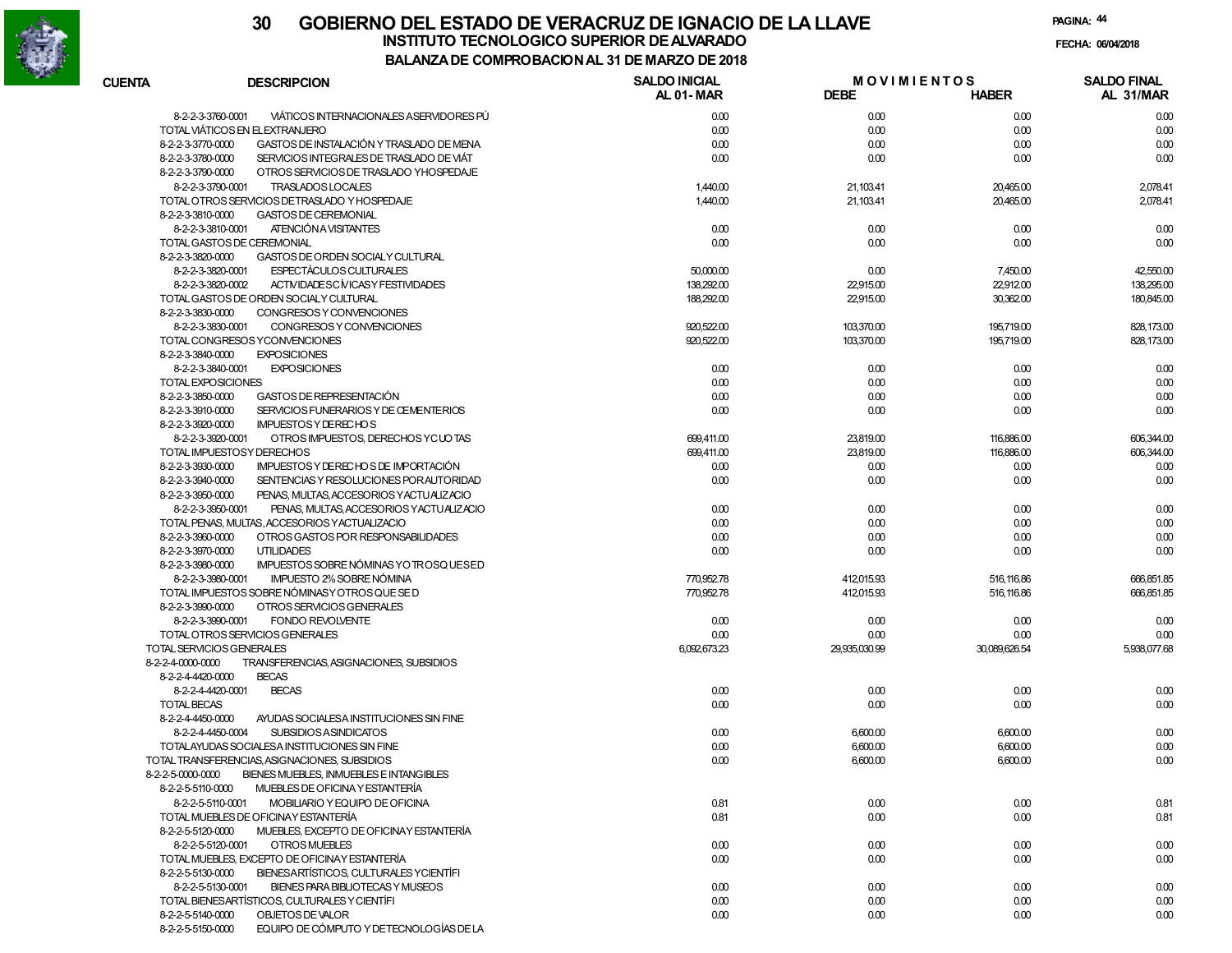

|               |                                                               | DE COMFRODACION AL 31 DE MARZO DE 2010 |                                   |              |                                 |
|---------------|---------------------------------------------------------------|----------------------------------------|-----------------------------------|--------------|---------------------------------|
| <b>CUENTA</b> | <b>DESCRIPCION</b>                                            | <b>SALDO INICIAL</b><br>AL 01-MAR      | <b>MOVIMIENTOS</b><br><b>DEBE</b> | <b>HABER</b> | <b>SALDO FINAL</b><br>AL 31/MAR |
|               | <b>BIENES INFORMÁTICOS</b><br>8-2-2-5-5150-0001               | 425,004.20                             | 0.00                              | 106,251.00   | 318,753.20                      |
|               | TOTAL EQUIPO DE CÓMPUTO Y DE TECNOLOGÍAS DE LA                | 425,004.20                             | 0.00                              | 106,251.00   | 318,753.20                      |
|               | OTROS MOBILIARIOS Y EQUIPO DE ADMINISTRA<br>8-2-2-5-5190-0000 | 0.00                                   | 0.00                              | 0.00         | 0.00                            |
|               | EQUIPOS YAPARATOSAUDIOVISUALES<br>8-2-2-5-5210-0000           |                                        |                                   |              |                                 |
|               | 8-2-2-5-5210-0001<br>EQUIPO AUDIOVISUAL                       | 0.00                                   | 0.00                              | 0.00         | 0.00                            |
|               | TOTAL EQUIPOS YAPARATOS AUDIOVISUALES                         | 0.00                                   | 0.00                              | 0.00         | 0.00                            |
|               | 8-2-2-5-5220-0000<br>APARATOS DEPORTIVOS                      |                                        |                                   |              |                                 |
|               | 8-2-2-5-5220-0001<br>EQUIPOS DEPORTIVOS                       | 0.00                                   | 0.00                              | 0.00         | 0.00                            |
|               | TOTALAPARATOS DEPORTIVOS                                      | 0.00                                   | 0.00                              | 0.00         | 0.00                            |
|               | CÁMARAS FOTOGRÁFICAS Y DE VIDEO<br>8-2-2-5-5230-0000          |                                        |                                   |              |                                 |
|               | EQUIPO FOTOGRÁFICO<br>8-2-2-5-5230-0001                       | 0.00                                   | 51,999.00                         | 51,998.00    | 1.00                            |
|               | TOTAL CÁMARAS FOTOGRÁFICAS Y DE VIDEO                         | 0.00                                   | 51,999.00                         | 51,998.00    | 1.00                            |
|               | 8-2-2-5-5290-0000<br>OTRO MOBILIARIO Y EQUIPO EDUCACIONALY R  |                                        |                                   |              |                                 |
|               | <b>EQUIPOS RECREATIVOS</b><br>8-2-2-5-5290-0001               | 0.00                                   | 0.00                              | 0.00         | 0.00                            |
|               | 8-2-2-5-5290-0002<br><b>INSTRUMENTOS MUSICALES</b>            | 0.00                                   | 0.00                              | 0.00         | 0.00                            |
|               | MUEBLES ESCOLARES<br>8-2-2-5-5290-0003                        | 332, 150.00                            | 0.00                              | 0.00         | 332, 150.00                     |
|               | TOTAL OTRO MOBILIARIO YEQUIPO EDUCACIONAL Y R                 | 332, 150.00                            | 0.00                              | 0.00         | 332, 150.00                     |
|               | EQUIPO MÉDICO Y DE LABORATORIO<br>8-2-2-5-5310-0000           |                                        |                                   |              |                                 |
|               | 8-2-2-5-5310-0001<br>EQUIPO MÉDICO Y DE LABORATORIO           | 0.00                                   | 0.00                              | 0.00         | 0.00                            |
|               | TOTAL EQUIPO MÉDICO Y DE LABORATORIO                          | 0.00                                   | 0.00                              | 0.00         | 0.00                            |
|               | 8-2-2-5-5320-0000<br>INSTRUMENTAL MÉDICO Y DE LABORATORIO     |                                        |                                   |              |                                 |
|               | 8-2-2-5-5320-0001<br>INSTRUMENTAL MÉDICO Y DE LABORATORIO     | 0.00                                   | 0.00                              | 0.00         | 0.00                            |
|               | TOTAL INSTRUMENTAL MÉDICO Y DE LABORATORIO                    | 0.00                                   | 0.00                              | 0.00         | 0.00                            |
|               | <b>VEHÍCULOS Y EQUIPO TERRESTRE</b><br>8-2-2-5-5410-0000      |                                        |                                   |              |                                 |
|               | VEHÍCULOS TERRESTRES PARA PROGRAMAS DE S<br>8-2-2-5-5410-0001 | 0.00                                   | 0.00                              | 0.00         | 0.00                            |
|               | VEHÍCULOS TERRESTRES PARA SERVICIOS Y OP<br>8-2-2-5-5410-0002 | 0.00                                   |                                   |              |                                 |
|               | 8-2-2-5-5410-0003<br>VEHÍCULOS TERRESTRES PARA SERVICIOS ADMI |                                        | 0.00                              | 0.00         | 0.00<br>307,040.00              |
|               | TOTAL VEHÍCULOS YEQUIPO TERRESTRE                             | 350,000.00                             | 0.00                              | 42,960.00    |                                 |
|               |                                                               | 350,000.00                             | 0.00                              | 42,960.00    | 307,040.00                      |
|               | 8-2-2-5-5420-0000<br>CARROCERÍAS Y REMOLQUES                  |                                        |                                   |              |                                 |
|               | 8-2-2-5-5420-0001<br>CARROCERÍAS Y REMOLQUES PARA PROGRAMAS D | 0.00                                   | 0.00                              | 0.00         | 0.00                            |
|               | 8-2-2-5-5420-0002<br>CARROCERÍAS Y REMOLQUES PARA PROGRAMAS S | 0.00                                   | 0.00                              | 0.00         | 0.00                            |
|               | CARROCERÍAS Y REMOLQUES PARA SERVICIOS A<br>8-2-2-5-5420-0003 | 0.00                                   | 0.00                              | 0.00         | 0.00                            |
|               | TOTAL CARROCERÍAS Y REMOLQUES                                 | 0.00                                   | 0.00                              | 0.00         | 0.00                            |
|               | EQUIPO AERO ESPACIAL<br>8-2-2-5-5430-0000                     |                                        |                                   |              |                                 |
|               | EQUIPO AÉREO PARAPROGRAMAS DE SEGURIDAD<br>8-2-2-5-5430-0001  | 0.00                                   | 0.00                              | 0.00         | 0.00                            |
|               | EQUIPO AÉREO PARAPROGRAMAS SERVICIOS Y<br>8-2-2-5-5430-0002   | 0.00                                   | 0.00                              | 0.00         | 0.00                            |
|               | EQUIPO AÉREO PARASERVICIOS ADMINISTRATI<br>8-2-2-5-5430-0003  | 0.00                                   | 0.00                              | 0.00         | 0.00                            |
|               | TOTAL EQUIPO AEROESPACIAL                                     | 0.00                                   | 0.00                              | 0.00         | 0.00                            |
|               | 8-2-2-5-5440-0000<br><b>EQUIPO FERROVIARIO</b>                | 0.00                                   | 0.00                              | 0.00         | 0.00                            |
|               | <b>EMBARCACIONES</b><br>8-2-2-5-5450-0000                     |                                        |                                   |              |                                 |
|               | MARÍTIMOS, LACUSTRES Y FLUVIALES PARA PR<br>8-2-2-5-5450-0001 | 0.00                                   | 0.00                              | 0.00         | 0.00                            |
|               | MARÍTIMOS, LACUSTRES Y FLUVIALES PARA SE<br>8-2-2-5-5450-0002 | 0.00                                   | 0.00                              | 0.00         | 0.00                            |
|               | 8-2-2-5-5450-0003<br>MARÍTIMOS, LACUSTRES Y FLUVIALES PARA SE | 0.00                                   | 0.00                              | 0.00         | 0.00                            |
|               | TOTAL EMBARCACIONES                                           | 0.00                                   | 0.00                              | 0.00         | 0.00                            |
|               | 8-2-2-5-5490-0000<br>OTROS EQUIPOS DE TRANSPORTE              |                                        |                                   |              |                                 |
|               | OTROS EQUIPOS DE TRANSPORTE<br>8-2-2-5-5490-0001              | 0.00                                   | 0.00                              | 0.00         | 0.00                            |
|               | TOTAL OTROS EQUIPOS DE TRANSPORTE                             | 0.00                                   | 0.00                              | 0.00         | 0.00                            |
|               | EQUIPO DE DEFENSAY SEGURIDAD<br>8-2-2-5-5510-0000             |                                        |                                   |              |                                 |
|               | 8-2-2-5-5510-0001<br>EQUIPO PARA POLICÍAY TRÁNSITO            | 0.00                                   | 0.00                              | 0.00         | 0.00                            |
|               | TOTAL EQUIPO DE DEFENSAY SEGURIDAD                            | 0.00                                   | 0.00                              | 0.00         | 0.00                            |
|               | 8-2-2-5-5610-0000<br>MAQUINARIAY EQUIPO AGROPECUARIO          |                                        |                                   |              |                                 |
|               | 8-2-2-5-5610-0001<br>MAQUINARIAY EQUIPO AGROPECUARIO          | 0.00                                   | 0.00                              | 0.00         | 0.00                            |
|               | TOTAL MAQUINARIAY EQUIPO AG ROPECUARIO                        | 0.00                                   | 0.00                              | 0.00         | 0.00                            |
|               | 8-2-2-5-5620-0000<br>MAQUINARIAY EQUIPO INDUSTRIAL            |                                        |                                   |              |                                 |
|               | 8-2-2-5-5620-0001<br>MAQUINARIAY EQUIPO INDUSTRIAL            | 0.00                                   | 0.00                              | 0.00         | 0.00                            |
|               | 8-2-2-5-5620-0002<br>MAQUINARIAY EQUIPO PARASUMINISTRO DE A   | 0.00                                   | 0.00                              | 0.00         | 0.00                            |
|               | TOTAL MAQUINARIAY EQUIPO INDUSTRIAL                           | 0.00                                   | 0.00                              | 0.00         | 0.00                            |
|               | 8-2-2-5-5630-0000<br>MAQUINARIAY EQUIPO DE CONSTRUCCIÓN       |                                        |                                   |              |                                 |
|               | MAQUINARIAY EQUIPO DE CONSTRUCCIÓN<br>8-2-2-5-5630-0001       | 0.00                                   | 0.00                              | 0.00         | 0.00                            |
|               |                                                               |                                        |                                   |              |                                 |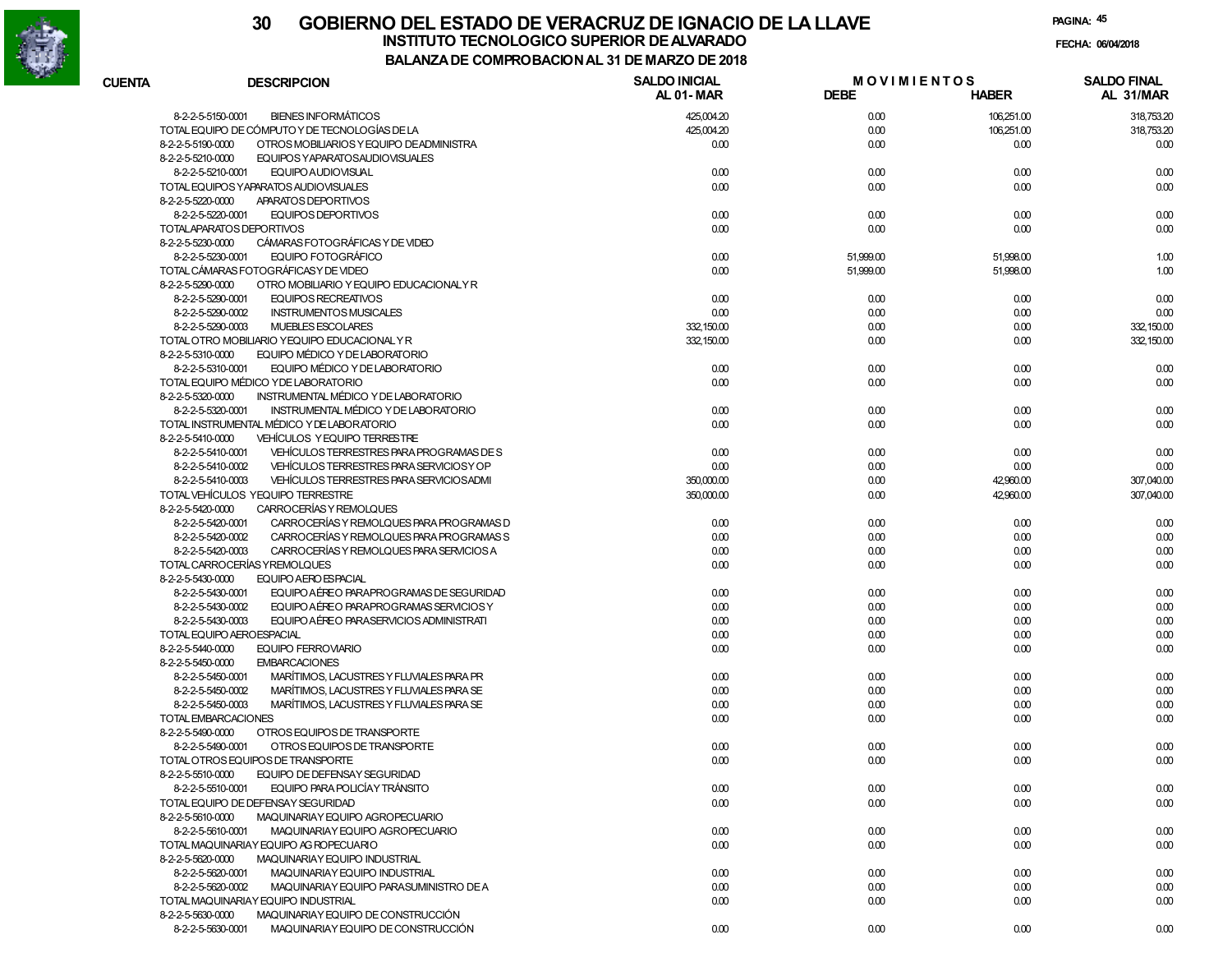

|               |                                                               | DE COMFRODACION AL 31 DE MARZO DE 2010 |                                   |              |                                 |  |
|---------------|---------------------------------------------------------------|----------------------------------------|-----------------------------------|--------------|---------------------------------|--|
| <b>CUENTA</b> | <b>DESCRIPCION</b>                                            | <b>SALDO INICIAL</b><br>AL 01-MAR      | <b>MOVIMIENTOS</b><br><b>DEBE</b> | <b>HABER</b> | <b>SALDO FINAL</b><br>AL 31/MAR |  |
|               | TOTAL MAQUINARIAY EQUIPO DE CONSTRUCCIÓN                      | 0.00                                   | 0.00                              | 0.00         | 0.00                            |  |
|               | 8-2-2-5-5640-0000<br>SISTEMAS DEAIREACONDICIONADO, CALEFACC   |                                        |                                   |              |                                 |  |
|               | 8-2-2-5-5640-0001<br>SISTEMAS DEAIREACONDICIONADO, CALEFACC   | 120,000.00                             | 0.00                              | 0.00         | 120,000.00                      |  |
|               | TOTAL SISTEMAS DEAIRE ACONDICIONADO, CALEFACC                 | 120,000.00                             | 0.00                              | 0.00         | 120,000.00                      |  |
|               | EQUIPO DE COMUNICACIÓN YTELECOMUNICACIÓ<br>8-2-2-5-5650-0000  |                                        |                                   |              |                                 |  |
|               | 8-2-2-5-5650-0001<br>EQUIPOS YAPARATOS DE COMUNICACIONES YT   | 0.00                                   | 0.00                              | 0.00         | 0.00                            |  |
|               | TOTAL EQUIPO DE COMUNICACIÓN YTELECOMUNICACIÓ                 | 0.00                                   | 0.00                              | 0.00         | 0.00                            |  |
|               | EQUIPOS DE GENERACIÓN ELÉCTRICA, APARATO<br>8-2-2-5-5660-0000 |                                        |                                   |              |                                 |  |
|               | MAQUINARIAY EQUIPO ELÉCTRICO Y ELECTRÓN<br>8-2-2-5-5660-0001  | 0.82                                   | 0.00                              | 0.00         | 0.82                            |  |
|               | TOTAL EQUIPOS DE GENERACIÓN ELÉCTRICA, APARATO                | 0.82                                   | 0.00                              | 0.00         | 0.82                            |  |
|               | HERRAMIENTAS Y MÁQUINAS-HERRAMIENTA<br>8-2-2-5-5670-0000      |                                        |                                   |              |                                 |  |
|               | 8-2-2-5-5670-0001<br>MAQUINARIAY EQUIPO PARATALLERES          | 700,008.00                             | 0.00                              | 160,002.00   | 540,006.00                      |  |
|               | 8-2-2-5-5670-0002<br>HERRAMIENTAS Y MÁQUINAS-HERRAMIENTA      | 0.00                                   | 0.00                              | 0.00         | 0.00                            |  |
|               | REFACCION ES MAYORES<br>8-2-2-5-5670-0003                     | 0.00                                   | 0.00                              | 0.00         | 0.00                            |  |
|               | TOTAL HERRAMIENTAS Y MÁQUINAS-HERRAMIENTA                     | 700,008.00                             | 0.00                              | 160,002.00   | 540,006.00                      |  |
|               | OTROS EQUIPOS<br>8-2-2-5-5690-0000                            |                                        |                                   |              |                                 |  |
|               | 8-2-2-5-5690-0001<br>EQUIPOS DE MEDICIÓN                      | 0.00                                   | 0.00                              | 0.00         | 0.00                            |  |
|               |                                                               |                                        |                                   |              |                                 |  |
|               | EQUIPO DE SEÑALAMIENTO<br>8-2-2-5-5690-0002                   | 0.00                                   | 0.00                              | 0.00         | 0.00                            |  |
|               | 8-2-2-5-5690-0003<br>EQUIPO DE INGENIERÍAY DIBUJO             | 0.00                                   | 0.00                              | 0.00         | 0.00                            |  |
|               | MÁQUINAS Y APARATOS CIENTÍFICOS<br>8-2-2-5-5690-0004          | 0.00                                   | 0.00                              | 0.00         | 0.00                            |  |
|               | MAQUINARIAY EQUIPO DE IMPRENTA<br>8-2-2-5-5690-0005           | 0.00                                   | 0.00                              | 0.00         | 0.00                            |  |
|               | OTROS BIENES MUEBLES<br>8-2-2-5-5690-0006                     | 0.00                                   | 0.00                              | 0.00         | 0.00                            |  |
|               | TOTAL OTROS EQUIPOS                                           | 0.00                                   | 0.00                              | 0.00         | 0.00                            |  |
|               | 8-2-2-5-5710-0000<br><b>BOVINOS</b>                           |                                        |                                   |              |                                 |  |
|               | 8-2-2-5-5710-0001<br><b>BOVINOS</b>                           | 0.00                                   | 0.00                              | 0.00         | 0.00                            |  |
|               | <b>TOTAL BOVINOS</b>                                          | 0.00                                   | 0.00                              | 0.00         | 0.00                            |  |
|               | 8-2-2-5-5720-0000<br><b>PORCINOS</b>                          |                                        |                                   |              |                                 |  |
|               | <b>PORCINOS</b><br>8-2-2-5-5720-0001                          | 0.00                                   | 0.00                              | 0.00         | 0.00                            |  |
|               | <b>TOTAL PORCINOS</b>                                         | 0.00                                   | 0.00                              | 0.00         | 0.00                            |  |
|               | <b>AVES</b><br>8-2-2-5-5730-0000                              |                                        |                                   |              |                                 |  |
|               | 8-2-2-5-5730-0001<br><b>AVES</b>                              | 0.00                                   | 0.00                              | 0.00         | 0.00                            |  |
|               | <b>TOTALAVES</b>                                              | 0.00                                   | 0.00                              | 0.00         | 0.00                            |  |
|               | 8-2-2-5-5740-0000<br>OVINOS Y CAPRINOS                        |                                        |                                   |              |                                 |  |
|               | OVINOS Y CAPRINOS<br>8-2-2-5-5740-0001                        | 0.00                                   | 0.00                              | 0.00         | 0.00                            |  |
|               | TOTAL OVINOS YCAPRINOS                                        | 0.00                                   | 0.00                              | 0.00         | 0.00                            |  |
|               | 8-2-2-5-5750-0000<br>PECES YACUICULTURA                       |                                        |                                   |              |                                 |  |
|               | PECES YACUICULTURA<br>8-2-2-5-5750-0001                       | 0.00                                   | 0.00                              | 0.00         | 0.00                            |  |
|               | TOTAL PECES YACUICULTURA                                      | 0.00                                   | 0.00                              | 0.00         | 0.00                            |  |
|               | 8-2-2-5-5760-0000<br><b>EQUINOS</b>                           |                                        |                                   |              |                                 |  |
|               | 8-2-2-5-5760-0001<br><b>EQUINOS</b>                           | 0.00                                   | 0.00                              | 0.00         | 0.00                            |  |
|               | TOTAL EQUINOS                                                 | 0.00                                   | 0.00                              | 0.00         | 0.00                            |  |
|               | ESPECIES MENORES DE ZOOLÓGICO<br>8-2-2-5-5770-0000            |                                        |                                   |              |                                 |  |
|               |                                                               | 0.00                                   | 0.00                              | 0.00         | 0.00                            |  |
|               | 8-2-2-5-5780-0000<br>ÁRBOLES Y PLANTAS                        | 0.00                                   | 0.00                              | 0.00         | 0.00                            |  |
|               | OTROS ACTIVOS ELOLÓGICOS<br>8-2-2-5-5790-0000                 | 0.00                                   | 0.00                              | 0.00         | 0.00                            |  |
|               | 8-2-2-5-5810-0000<br><b>TERRENOS</b>                          |                                        |                                   |              |                                 |  |
|               | TERRENOS PARA USOS DIVERSOS<br>8-2-2-5-5810-0001              | 0.00                                   | 0.00                              | 0.00         | 0.00                            |  |
|               | TERRENOS PARA LACONSTRUCCIÓN DE INMUEBL<br>8-2-2-5-5810-0002  | 0.00                                   | 0.00                              | 0.00         | 0.00                            |  |
|               | <b>TOTAL TERRENOS</b>                                         | 0.00                                   | 0.00                              | 0.00         | 0.00                            |  |
|               | 8-2-2-5-5820-0000<br><b>VIVIENDAS</b>                         | 0.00                                   | 0.00                              | 0.00         | 0.00                            |  |
|               | 8-2-2-5-5830-0000<br>EDIFICIOS NO RESIDENCIALES               |                                        |                                   |              |                                 |  |
|               | ADQUISICIÓN DE EDIFICIOSY LOCALES<br>8-2-2-5-5830-0001        | 0.00                                   | 0.00                              | 0.00         | 0.00                            |  |
|               | TOTAL EDIFICIOS NO RESIDENCIALES                              | 0.00                                   | 0.00                              | 0.00         | 0.00                            |  |
|               | OTROS BIENES INMUEBLES<br>8-2-2-5-5890-0000                   |                                        |                                   |              |                                 |  |
|               | 8-2-2-5-5890-0001<br>ADJUDICACIONES, EXPROPIACIONES E INDEMNI | 0.00                                   | 0.00                              | 0.00         | 0.00                            |  |
|               | 8-2-2-5-5890-0002<br>RESERVAS TERRITORIALES URBANAS           | 0.00                                   | 0.00                              | 0.00         | 0.00                            |  |
|               | 8-2-2-5-5890-0003<br>OTROS BIENES INMUEBLES                   | 0.00                                   | 0.00                              | 0.00         | 0.00                            |  |
|               | TOTAL OTROS BIENES INMUEBLES                                  | 0.00                                   | 0.00                              | 0.00         | 0.00                            |  |
|               | 8-2-2-5-5910-0000<br><b>SOFTWARE</b>                          |                                        |                                   |              |                                 |  |
|               | <b>SOFTWARE</b><br>8-2-2-5-5910-0001                          | 210,000.00                             | 0.00                              | 0.00         | 210,000.00                      |  |
|               |                                                               |                                        |                                   |              |                                 |  |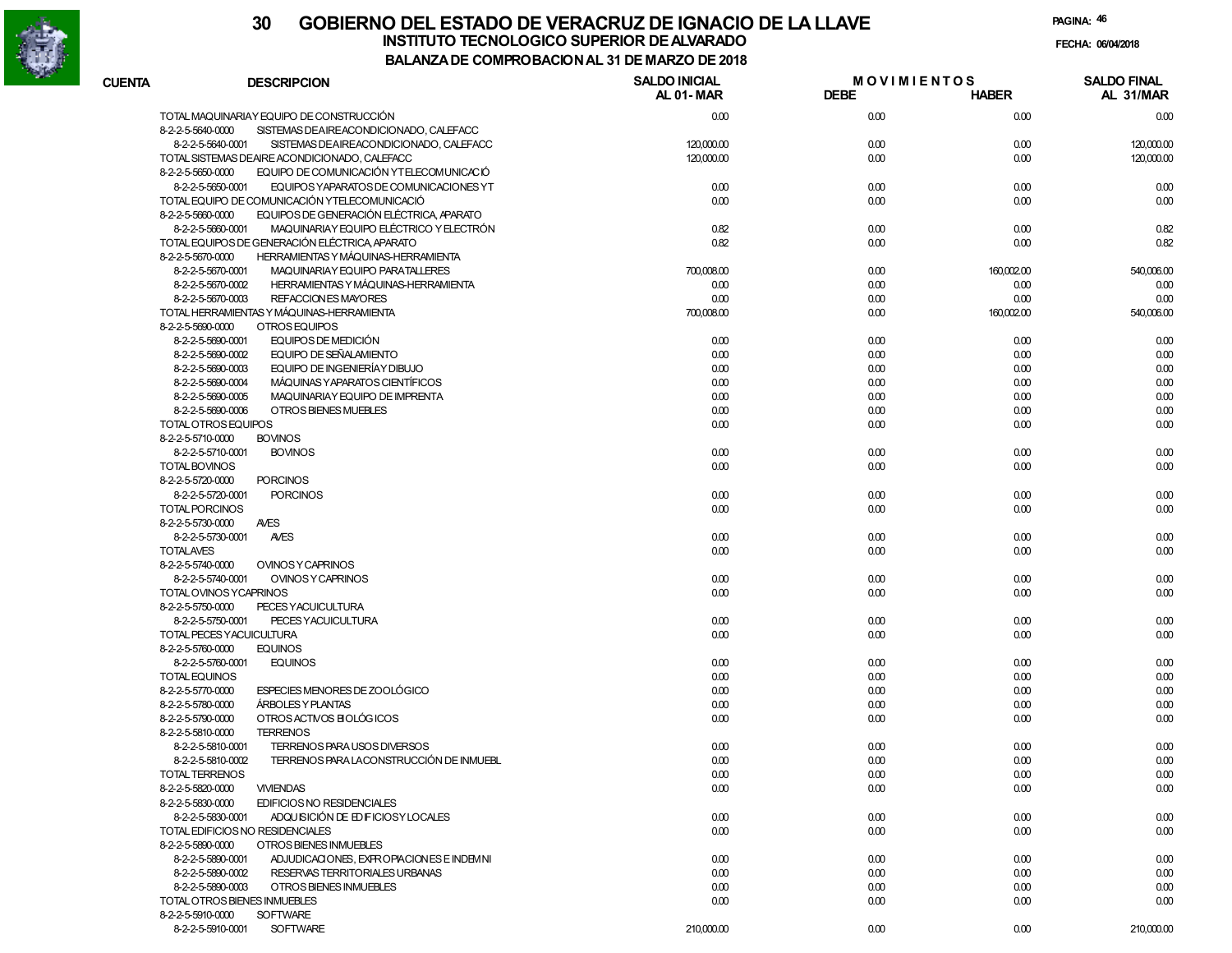

# **30 GOBIERNO DEL ESTADO DE VERACRUZ DE IGNACIO DE LA LLAVEINSTITUTO TECNOLOGICO SUPERIOR DE ALVARADO de la composición de la composición de la composición de la composición**<br>Dal aniza de composición da la de marzo de como

**BALANZA DE COMPROBACION AL 31 DE MARZO DE 2018**

**FECHA:**

| <b>CUENTA</b>         | <b>DESCRIPCION</b>                                           | <b>SALDO INICIAL</b><br>AL 01-MAR | <b>MOVIMIENTOS</b><br><b>DEBE</b> | <b>HABER</b>  | <b>SALDO FINAL</b><br>AL 31/MAR |
|-----------------------|--------------------------------------------------------------|-----------------------------------|-----------------------------------|---------------|---------------------------------|
| TOTAL SOFTWARE        |                                                              | 210,000.00                        | 0.00                              | 0.00          | 210,000.00                      |
| 8-2-2-5-5920-0000     | <b>PATENTES</b>                                              |                                   |                                   |               |                                 |
|                       | 8-2-2-5-5920-0001<br><b>PATENTES</b>                         | 0.00                              | 0.00                              | 0.00          | 0.00                            |
| <b>TOTAL PATENTES</b> |                                                              | 0.00                              | 0.00                              | 0.00          | 0.00                            |
| 8-2-2-5-5930-0000     | <b>MARCAS</b>                                                |                                   |                                   |               |                                 |
|                       | 8-2-2-5-5930-0001<br><b>MARCAS</b>                           | 0.00                              | 0.00                              | 0.00          | 0.00                            |
| <b>TOTAL MARCAS</b>   |                                                              | 0.00                              | 0.00                              | 0.00          | 0.00                            |
| 8-2-2-5-5940-0000     | <b>DERECHOS</b>                                              |                                   |                                   |               |                                 |
|                       | 8-2-2-5-5940-0001<br><b>DERECHOS</b>                         | 0.00                              | 0.00                              | 0.00          | 0.00                            |
| <b>TOTAL DERECHOS</b> |                                                              | 0.00                              | 0.00                              | 0.00          | 0.00                            |
| 8-2-2-5-5950-0000     | CONCESIONES                                                  |                                   |                                   |               |                                 |
|                       | 8-2-2-5-5950-0001<br>CONCESIONES                             | 0.00                              | 0.00                              | 0.00          | 0.00                            |
|                       | TOTAL CONCESIONES                                            | 0.00                              | 0.00                              | 0.00          | 0.00                            |
| 8-2-2-5-5960-0000     | <b>FRANQUICIAS</b>                                           | 0.00                              | 0.00                              | 0.00          | 0.00                            |
| 8-2-2-5-5970-0000     | LICENCIAS INFORMÁTICAS E INTELECTUALES                       |                                   |                                   |               |                                 |
|                       | LICENCIAS INFORMÁTICAS E INTELECTUALES<br>8-2-2-5-5970-0001  | 0.00                              | 0.00                              | 0.00          | 0.00                            |
|                       | TOTAL LICENCIAS INFORMÁTICAS E INTELECTUALES                 | 0.00                              | 0.00                              | 0.00          | 0.00                            |
| 8-2-2-5-5980-0000     | LICENCIAIND USTRIALES, COMERCIALESY OTR                      | 0.00                              | 0.00                              | 0.00          | 0.00                            |
| 8-2-2-5-5990-0000     | OTROS ACTIVOS INTANGIBLES                                    |                                   |                                   |               |                                 |
|                       | 8-2-2-5-5990-0001<br>OTROS ACTIVOS INTANGIBLES               | 0.00                              | 0.00                              | 0.00          | 0.00                            |
|                       | TOTAL OTROSACTIVOS INTANGIBLES                               | 0.00                              | 0.00                              | 0.00          | 0.00                            |
|                       | TOTAL BIENES MUEBLES, INMUEBLES E INTANGIBLES                | 2,137,163.83                      | 51,999.00                         | 361,211.00    | 1,827,951.83                    |
| 8-2-2-6-0000-0000     | <b>INVERSION PUBLICA</b>                                     |                                   |                                   |               |                                 |
| 8-2-2-6-6220-0000     | EDIFICACION NO HABITACIONAL                                  |                                   |                                   |               |                                 |
|                       | 8-2-2-6-6220-0001<br>EDIFICACION NO HABITITACIONAL           | 2,703,384.00                      | 0.00                              | 0.00          | 2,703,384.00                    |
|                       | TOTAL EDIFICACION NO HABITACIONAL                            | 2,703,384.00                      | 0.00                              | 0.00          | 2,703,384.00                    |
|                       | TOTAL INVERSION PUBLICA                                      | 2,703,384.00                      | 0.00                              | 0.00          | 2.703.384.00                    |
|                       | TOTAL PRESUPUESTO DE EGRESOS POR EJERCER                     | 15, 102, 478.45                   | 46, 194, 759. 23                  | 46,974,588.87 | 14,322,648.81                   |
| 8-2-3-0-0000-0000     | MODIFICACIONES AL PRESUPUESTO DE EGRESOS                     |                                   |                                   |               |                                 |
| 8-2-3-1-0000-0000     | SERVICIOS PERSONALES                                         |                                   |                                   |               |                                 |
| 8-2-3-1-1110-0000     | <b>DIETAS</b>                                                |                                   |                                   |               |                                 |
|                       | 8-2-3-1-1110-0001<br><b>DIETAS</b>                           | 0.00                              | 0.00                              | 0.00          | 0.00                            |
| <b>TOTAL DIETAS</b>   |                                                              | 0.00                              | 0.00                              | 0.00          | 0.00                            |
| 8-2-3-1-1120-0000     | <b>HABERES</b>                                               | 0.00                              | 0.00                              | 0.00          | 0.00                            |
| 8-2-3-1-1130-0000     | SUELDOS BASE AL PERSONAL PERMANENTE                          |                                   |                                   |               |                                 |
|                       | 8-2-3-1-1130-0001<br>SUELDOS Y SALARIOS                      | $-3,397,376.00$                   | 5,000.00                          | 0.00          | $-3,392,376.00$                 |
|                       | TOTAL SUELDOS BASEAL PERSONAL PERMANENTE                     | $-3,397,376.00$                   | 5,000.00                          | 0.00          | $-3,392,376.00$                 |
| 8-2-3-1-1140-0000     | REMUNERACIONES POR ADSCRIPCIÓN LABORAL E                     | 0.00                              | 0.00                              | 0.00          | 0.00                            |
| 8-2-3-1-1210-0000     | HONORARIOS ASIMILABLES A SALARIOS                            |                                   |                                   |               |                                 |
|                       | PERSONAL DE LISTA DE RAYA<br>8-2-3-1-1210-0001               | 0.00                              | 0.00                              | 0.00          | 0.00                            |
|                       | 8-2-3-1-1210-0002<br>HONORARIOS PROFESIONALES                | 0.00                              | 0.00                              | 0.00          | 0.00                            |
|                       | 8-2-3-1-1210-0003<br>HONORARIOS POR EJECUCIÓN                | 0.00                              | 0.00                              | 0.00          | 0.00                            |
|                       | TOTAL HONORARIOSASIMILABLES ASALARIOS                        | 0.00                              | 0.00                              | 0.00          | 0.00                            |
| 8-2-3-1-1220-0000     | SUELDOS BASEALPERSONAL EVENTUAL                              |                                   |                                   |               |                                 |
|                       | 8-2-3-1-1220-0001<br>SUELDOS AL PERSONAL EVENTUAL            | 0.00                              | 0.00                              | 0.00          | 0.00                            |
|                       | 8-2-3-1-1220-0002<br><b>SUPLENCIAS</b>                       | 0.00                              | 0.00                              | 0.00          | 0.00                            |
|                       | TOTAL SUELDOS BASEAL PERSONAL EVENTUAL                       | 0.00                              | 0.00                              | 0.00          | 0.00                            |
| 8-2-3-1-1230-0000     | RETRIBUCIONES POR SERVICIOS DE CARÁCTER                      |                                   |                                   |               |                                 |
|                       | 8-2-3-1-1230-0001<br>REMUNERACIONES POR SERVICIOS ESPECIALES | $-521,150.00$                     | 0.00                              | 134,386.00    | $-655,536.00$                   |
|                       | 8-2-3-1-1230-0002<br>AYUDAPOR SERVICIOS                      | 0.00                              | 0.00                              | 0.00          | 0.00                            |
|                       | TOTAL RETRIBUCIONES POR SERVICIOS DE CARÁCTER                | $-521,150.00$                     | 0.00                              | 134,386.00    | $-655,536.00$                   |
| 8-2-3-1-1240-0000     | RETRIBUCIÓN ALOS REPRESENTANTES DE LOS                       | 0.00                              | 0.00                              | 0.00          | 0.00                            |
| 8-2-3-1-1310-0000     | PRIMAS POR AÑO DE SERVICIOS EFECTIVOS PR                     |                                   |                                   |               |                                 |
|                       | 8-2-3-1-1310-0001<br>QUINQUENIOS                             | 0.00                              | 0.00                              | 0.00          | 0.00                            |
|                       | 8-2-3-1-1310-0002<br>QUINQUENIOS NUEVA GENERACIÓN            | 0.00                              | 0.00                              | 0.00          | 0.00                            |
|                       | TOTAL PRIMAS PORAÑO DE SERVICIOS EFECTIVOS PR                | 0.00                              | 0.00                              | 0.00          | 0.00                            |
| 8-2-3-1-1320-0000     | PRIMAS DE VACACIONES. DOMINICAL Y GRATIF                     |                                   |                                   |               |                                 |
|                       | 8-2-3-1-1320-0001<br>PRIMA DOMINICAL                         | 0.00                              | 0.00                              | 0.00          | 0.00                            |
|                       | <b>GRATIFICACIÓN ANUAL</b><br>8-2-3-1-1320-0002              | $-8,110.00$                       | 0.00                              | 0.00          | $-8,110.00$                     |
|                       |                                                              |                                   |                                   |               |                                 |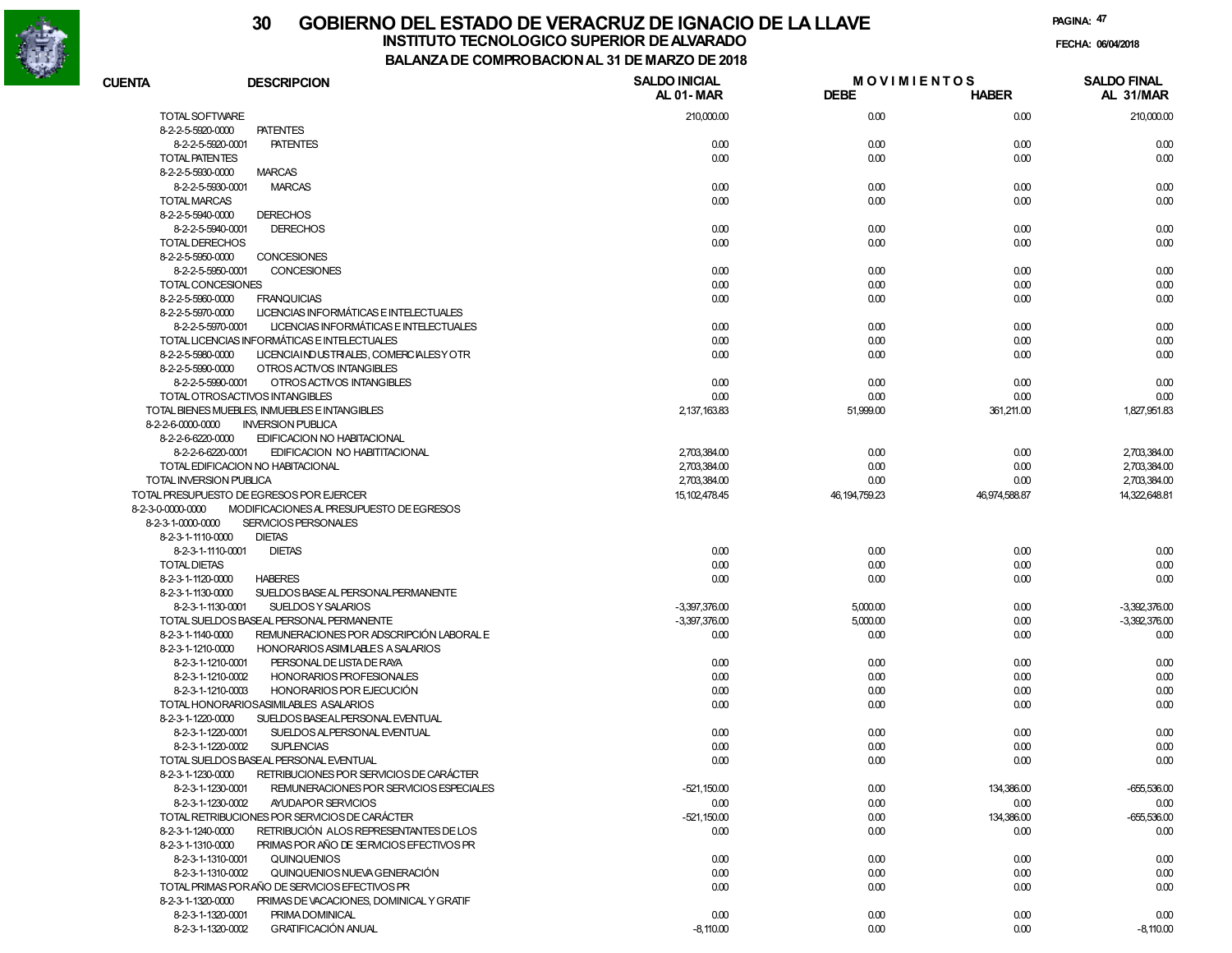

|               |                                                               | A DE CONIFRO DACION AL 31 DE MARZO DE ZUTO |                                   |              |                                 |
|---------------|---------------------------------------------------------------|--------------------------------------------|-----------------------------------|--------------|---------------------------------|
| <b>CUENTA</b> | <b>DESCRIPCION</b>                                            | <b>SALDO INICIAL</b><br>AL 01-MAR          | <b>MOVIMIENTOS</b><br><b>DEBE</b> | <b>HABER</b> | <b>SALDO FINAL</b><br>AL 31/MAR |
|               | 8-2-3-1-1320-0003<br>PRIMA VACACIONAL                         | $-7,956.00$                                | 0.00                              | 210,213.00   | $-218,169.00$                   |
|               | 8-2-3-1-1320-0004<br><b>BONO ANJALDE DESPENSA</b>             | 0.00                                       | 0.00                              | 0.00         | 0.00                            |
|               | TOTAL PRIMAS DE VACACIONES, DOMINICAL YG RATIF                | $-16,066.00$                               | 0.00                              | 210,213.00   | $-226,279.00$                   |
|               | 8-2-3-1-1330-0000<br><b>HORAS EXTRAORDINARIAS</b>             |                                            |                                   |              |                                 |
|               | COMPENSACIÓN POR SERVICIOS DE TURNO VESP<br>8-2-3-1-1330-0001 | 0.00                                       | 0.00                              | 0.00         | 0.00                            |
|               | TOTAL HORAS EXTRAORDINARIAS                                   | 0.00                                       | 0.00                              | 0.00         | 0.00                            |
|               | 8-2-3-1-1340-0000<br><b>COMPENSACIONES</b>                    |                                            |                                   |              |                                 |
|               | 8-2-3-1-1340-0001<br>COMPENSACIONES FIJAS                     | 0.00                                       | 0.00                              | 0.00         | 0.00                            |
|               | COMPENSACIÓN DE ESCASO DESARROLLO<br>8-2-3-1-1340-0002        | 0.00                                       | 0.00                              | 0.00         | 0.00                            |
|               | PARTICIPACIONESAL PERSONAL<br>8-2-3-1-1340-0003               | 0.00                                       | 0.00                              | 0.00         | 0.00                            |
|               | COMPENSACIÓN POR ASIGNACIÓN PEDAGÓ GICAE<br>8-2-3-1-1340-0004 | 0.00                                       | 0.00                              | 0.00         | 0.00                            |
|               | COMPENSACIÓN POR AJUSTE DECALENDARIO<br>8-2-3-1-1340-0005     | 0.00                                       | 0.00                              | 0.00         | 0.00                            |
|               | COMPENSACIÓN DOCENTE<br>8-2-3-1-1340-0006                     | 0.00                                       | 0.00                              | 0.00         | 0.00                            |
|               | COMPENSACIÓN AD MINIST RATIVA<br>8-2-3-1-1340-0007            | 0.00                                       | 0.00                              | 0.00         | 0.00                            |
|               | TOTAL COMPENSACIONES                                          | 0.00                                       | 0.00                              | 0.00         | 0.00                            |
|               | <b>SOBREHABERES</b><br>8-2-3-1-1350-0000                      | 0.00                                       | 0.00                              | 0.00         | 0.00                            |
|               | ASIGNACIONES DE TÉCNICO, DE MANDO, POR C<br>8-2-3-1-1360-0000 | 0.00                                       | 0.00                              | 0.00         | 0.00                            |
|               | 8-2-3-1-1370-0000<br><b>HONORARIOS ESPECIALES</b>             | 0.00                                       | 0.00                              | 0.00         | 0.00                            |
|               | 8-2-3-1-1380-0000<br>PARTICIPACIONES POR VIGILANCIA EN EL CUM | 0.00                                       | 0.00                              | 0.00         | 0.00                            |
|               | 8-2-3-1-1410-0000<br>APO RTACIONES DE SEGURIDAD SOCIAL        |                                            |                                   |              |                                 |
|               | 8-2-3-1-1410-0001<br>INSTITUTO MEXICANO DEL SEGURO SO CIAL    | $-168, 134.00$                             | 0.00                              | 0.00         | $-168, 134.00$                  |
|               | 8-2-3-1-1410-0002<br>SEGURO INSTITUCIONAL                     | 0.00                                       | 0.00                              | 0.00         | 0.00                            |
|               | 8-2-3-1-1410-0003<br>ISSSTE - INSTITUTO DE SEGURIDAD Y SERVIC | 0.00                                       | 0.00                              | 0.00         | 0.00                            |
|               | 8-2-3-1-1410-0004<br>SEGURO DE VIDAY PAGO DE MARCHA           | 0.00                                       | 0.00                              | 169,254.00   | $-169,254.00$                   |
|               | TOTALAPORTACIONES DE SEGURIDAD SOCIAL                         | $-168, 134.00$                             | 0.00                              | 169,254.00   | $-337,388.00$                   |
|               | 8-2-3-1-1420-0000<br>APO RTACIONESA FONDOS DE VIVIENDA        |                                            |                                   |              |                                 |
|               | 8-2-3-1-1420-0001<br>FOVISSSTE-FONDO DE VIVIENDA DELISSSTE    | 0.00                                       | 0.00                              | 0.00         | 0.00                            |
|               | <b>INFONAVIT</b><br>8-2-3-1-1420-0002                         | 0.00                                       | 0.00                              | 0.00         | 0.00                            |
|               | TOTALAPORTACIONES AFONDOS DE VIVIENDA                         | 0.00                                       | 0.00                              | 0.00         | 0.00                            |
|               | 8-2-3-1-1430-0000<br>APO RTACIONESAL SISTEMA PARAEL RETIRO    |                                            |                                   |              |                                 |
|               | 8-2-3-1-1430-0001<br>SISTEMA DE AHORRO PARA EL RETIRO         | 0.00                                       | 0.00                              | 0.00         | 0.00                            |
|               | 8-2-3-1-1430-0002<br><b>SEGURO DE RETIRO</b>                  | 0.00                                       | 0.00                              | 0.00         | 0.00                            |
|               | TOTALAPORTACIONES AL SISTEMA PARA EL RETIRO                   | 0.00                                       | 0.00                              | 0.00         | 0.00                            |
|               | 8-2-3-1-1440-0000<br>APO RTACIONES PARA SEGURO                | 0.00                                       | 0.00                              | 0.00         | 0.00                            |
|               | 8-2-3-1-1510-0000<br>CUOTAS PARAEL FONDO DEAHORRO Y FONDO D   |                                            |                                   |              |                                 |
|               | CUOTAS PARAEL FONDO DEAHORRO Y CUOTAS<br>8-2-3-1-1510-0001    | $-15,423.00$                               | 0.00                              | 9,662.00     | $-25,085.00$                    |
|               | TOTAL CUOTAS PARA EL FONDO DEAHORRO Y FONDO D                 | $-15,423.00$                               | 0.00                              | 9,662.00     | $-25,085.00$                    |
|               | 8-2-3-1-1520-0000<br><b>INDEMNIZACIONES</b>                   |                                            |                                   |              |                                 |
|               | 8-2-3-1-1520-0001<br>PENSIONES, JUBILACIONES E INDEMNIZACIONE | 0.00                                       | 0.00                              | 0.00         | 0.00                            |
|               | TOTAL INDEMNIZACIONES                                         | 0.00                                       | 0.00                              | 0.00         | 0.00                            |
|               | 8-2-3-1-1530-0000<br>PRESTACIONES Y HABERES DE RETIRO         |                                            |                                   |              |                                 |
|               | LIQUIDACIONES POR INDEMNIZACIONES Y POR<br>8-2-3-1-1530-0001  | 0.00                                       | 0.00                              | 0.00         | 0.00                            |
|               | TOTAL PRESTACIONES Y HABERES DE RETIRO                        | 0.00                                       | 0.00                              | 0.00         | 0.00                            |
|               | 8-2-3-1-1540-0000<br>PRESTACIONES CONTRACTUALES               |                                            |                                   |              |                                 |
|               | 8-2-3-1-1540-0001<br><b>AYUDAPARAPASAJES</b>                  | 0.00                                       | 0.00                              | 0.00         | 0.00                            |
|               | AYUDA PARALENTES Y APARATOS ORTOPÉDICOS<br>8-2-3-1-1540-0002  | $-55,000.00$                               | 0.00                              | 21,000.00    | $-76,000.00$                    |
|               | MATERIAL DIDÁCTICO<br>8-2-3-1-1540-0003                       | $-50,419.00$                               | 0.00                              | 0.00         | $-50,419.00$                    |
|               | 8-2-3-1-1540-0004<br><b>DESPENSA</b>                          | 573,469.00                                 | 0.00                              | 86,827.00    | 486,642.00                      |
|               | PREVISIÓN SOCIAL MÚLTIPLE<br>8-2-3-1-1540-0005                | 0.00                                       | 0.00                              | 0.00         | 0.00                            |
|               | COMPENSACIÓN POR ACTIVIDAD CURRICULAR<br>8-2-3-1-1540-0006    | 0.00                                       | 0.00                              | 0.00         | 0.00                            |
|               | PAGO DE DÍAS ECONÓMICOS NO DISFRUTADOS<br>8-2-3-1-1540-0007   | 0.00                                       | 0.00                              | 0.00         | 0.00                            |
|               | ASIGNACIÓN DOCENTE GENÉRICA<br>8-2-3-1-1540-0008              | 0.00                                       | 0.00                              | 0.00         | 0.00                            |
|               | 8-2-3-1-1540-0009<br>ASIGNACIÓN DOCENTE ESPECÍFICA            | 0.00                                       | 0.00                              | 0.00         | 0.00                            |
|               | AYUDA PARAIMPRESIÓN DE TESIS<br>8-2-3-1-1540-0010             | 0.00                                       | 0.00                              | 0.00         | 0.00                            |
|               | CANASTILLA MATERNAL<br>8-2-3-1-1540-0011                      | 0.00                                       | 0.00                              | 0.00         | 0.00                            |
|               | DÍAS DE DESCANSO OBLIGATORIO<br>8-2-3-1-1540-0012             | 0.00                                       | 0.00                              | 0.00         | 0.00                            |
|               | SERVICIO DE GUARDERÍAS<br>8-2-3-1-1540-0013                   | $-4,000.00$                                | 0.00                              | 0.00         | $-4,000.00$                     |
|               | AYUDA PARALA ADQUISICIÓN DE ÚTILES ESCO<br>8-2-3-1-1540-0014  | 0.00                                       | 0.00                              | 0.00         | 0.00                            |
|               | CUOTA FIJAPARAPERSONAL DEASIGNATURA<br>8-2-3-1-1540-0015      | 0.00                                       | 0.00                              | 0.00         | 0.00                            |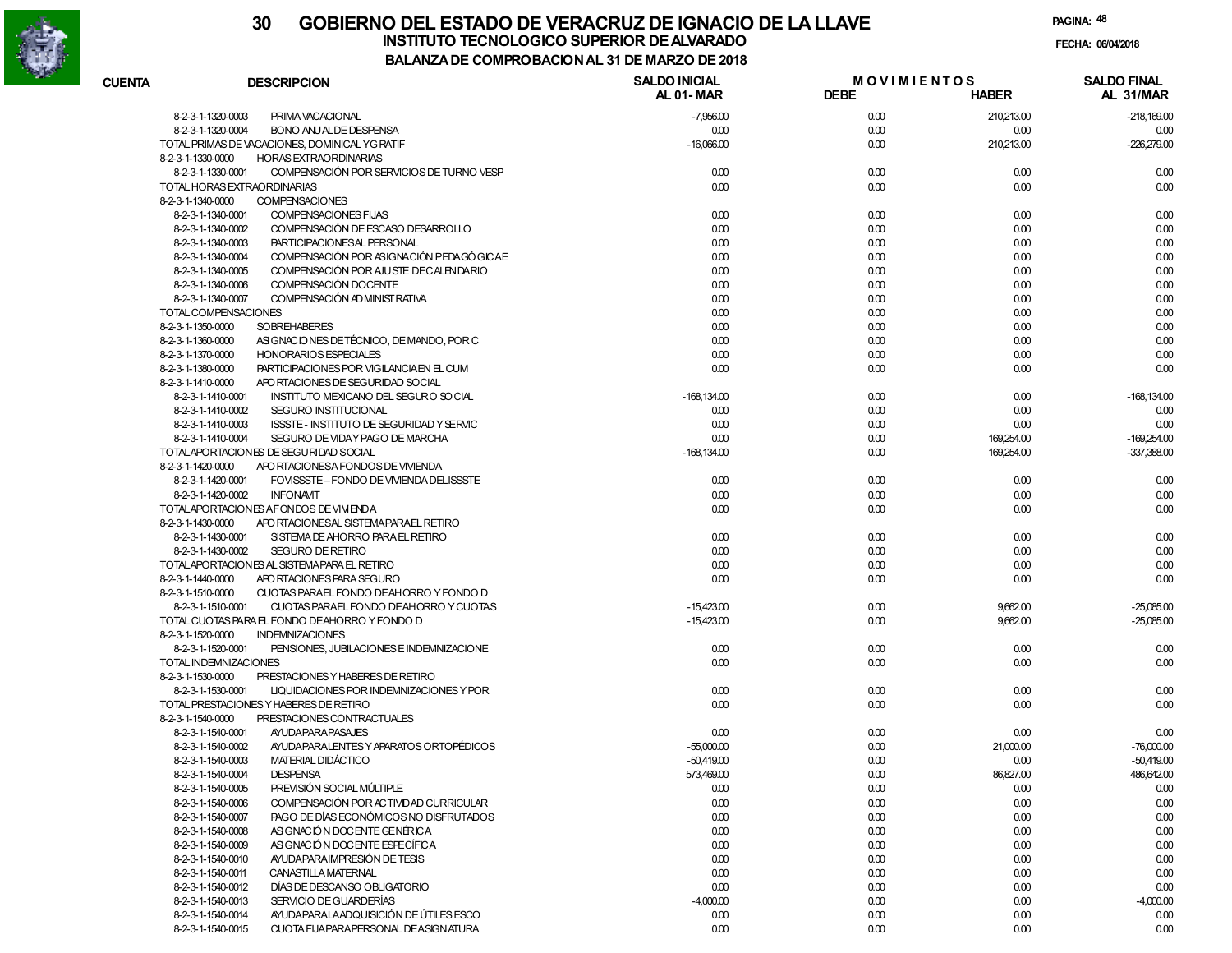

| <b>CUENTA</b>              | <b>DESCRIPCION</b>                             | <b>SALDO INICIAL</b><br>AL 01-MAR | <b>MOVIMIENTOS</b><br><b>DEBE</b> | <b>HABER</b> | <b>SALDO FINAL</b><br>AL 31/MAR |
|----------------------------|------------------------------------------------|-----------------------------------|-----------------------------------|--------------|---------------------------------|
| 8-2-3-1-1540-0016          | COMPENSACIÓN POR ACTUACIÓN Y PRODUCTIVID       | 0.00                              | 0.00                              | 0.00         | 0.00                            |
| 8-2-3-1-1540-0017          | PAGO DEL DÍA DE LAS MADRES                     | 0.00                              | 0.00                              | 0.00         | 0.00                            |
| 8-2-3-1-1540-0018          | AYUDA ASU FERVISORES PARA GASTOS DE TRAS       | 0.00                              | 0.00                              | 0.00         | 0.00                            |
| 8-2-3-1-1540-0019          | <b>GRATIFICACIÓN ADMINISTRATIVA</b>            | 0.00                              | 0.00                              | 0.00         | 0.00                            |
| 8-2-3-1-1540-0020          | COMPENSACIÓN E3 ARRAIGO AL MAESTRO EN EL       | 0.00                              | 0.00                              | 0.00         | 0.00                            |
| 8-2-3-1-1540-0021          | COMPENSACIÓN I-2                               | 0.00                              | 0.00                              | 0.00         | 0.00                            |
| 8-2-3-1-1540-0022          | COMPENSACIÓN PROVISIONAL COMPACTABLE           | 0.00                              | 0.00                              | 0.00         | 0.00                            |
| 8-2-3-1-1540-0023          | COMPENSACIÓN TEMPORAL COMPACTABLE              | 0.00                              | 0.00                              | 0.00         | 0.00                            |
| 8-2-3-1-1540-0024          | REGULARIZACIÓN A LA FUNCIÓN                    | 0.00                              | 0.00                              | 0.00         | 0.00                            |
| 8-2-3-1-1540-0025          | ASIGNACIÓN FOR ACTIVIDADES CULTURALES          | 0.00                              | 0.00                              | 0.00         | 0.00                            |
| 8-2-3-1-1540-0026          | PREVISIÓN SOCIAL PARA POLICÍAS                 | 0.00                              | 0.00                              | 0.00         | 0.00                            |
| 8-2-3-1-1540-0027          | APO YO A LAINTEGRACIÓN EDUCATIVA               | 0.00                              | 0.00                              | 0.00         | 0.00                            |
| 8-2-3-1-1540-0028          | ATENCIÓN A GRUPOS MULTIGRADO                   | 0.00                              | 0.00                              | 0.00         | 0.00                            |
| 8-2-3-1-1540-0029          | AYUDADE PREVISIÓN SOCIAL POR RIESGO DE         | 0.00                              | 0.00                              | 0.00         | 0.00                            |
| 8-2-3-1-1540-0030          | <b>GRATIFICACIÓN EXTRAORDINARIA</b>            | 0.00                              | 0.00                              | 0.00         | 0.00                            |
| 8-2-3-1-1540-0031          | <b>GRATIFICACIÓN</b>                           | $-111,645.00$                     | 0.00                              | 0.00         | $-111,645.00$                   |
|                            | TOTAL PRESTACIONES CONTRACTUALES               |                                   |                                   |              |                                 |
|                            |                                                | 352,405.00                        | 0.00                              | 107,827.00   | 244,578.00                      |
| 8-2-3-1-1550-0000          | APO YO SA LACAPACITACIÓN DE LOS SERVIDOR       |                                   |                                   |              |                                 |
| 8-2-3-1-1550-0001          | COMPENSACIÓN POR INCORPORACIÓN ALPROGRA        | 0.00                              | 0.00                              | 0.00         | 0.00                            |
| 8-2-3-1-1550-0002          | AYUDA PARACAPACITACIÓN Y DESARROLLO            | 0.00                              | 0.00                              | 0.00         | 0.00                            |
|                            | TOTALAPOYOS ALA CAPACITACIÓN DELOS SERVIDOR    | 0.00                              | 0.00                              | 0.00         | 0.00                            |
| 8-2-3-1-1590-0000          | OTRAS PRESTACIONES SOCIALES Y ECONÓMICAS       | 0.00                              | 0.00                              | 0.00         | 0.00                            |
| 8-2-3-1-1610-0000          | PREVISIONES DE CARÁCTER LABORAL, ECONÓMI       |                                   |                                   |              |                                 |
| 8-2-3-1-1610-0001          | PREVISIONES SALARIALES Y ECONÓMICAS            | 0.00                              | 0.00                              | 0.00         | 0.00                            |
|                            | TOTAL PREVISIONES DE CARÁCTER LABORAL, ECONÓMI | 0.00                              | 0.00                              | 0.00         | 0.00                            |
| 8-2-3-1-1710-0000          | <b>ESTÍMULOS</b>                               |                                   |                                   |              |                                 |
| 8-2-3-1-1710-0001          | ESTÍMULO POR ANTIGÜEDAD                        | $-39,975.00$                      | 0.00                              | 0.00         | $-39,975.00$                    |
| 8-2-3-1-1710-0002          | <b>ESTÍMULO POR LICENCIATURA</b>               | $-11,056.00$                      | 0.00                              | 10,440.00    | $-21,496.00$                    |
| 8-2-3-1-1710-0003          | <b>TITULACIONES</b>                            | 0.00                              | 0.00                              | 0.00         | 0.00                            |
| 8-2-3-1-1710-0004          | ESTÍMULO POR PUNTUALIDAD Y ASISTENCIA          | 0.00                              | 0.00                              | 5,000.00     | $-5,000.00$                     |
| 8-2-3-1-1710-0005          | ESTÍMULO POR ANTIGÜEDAD (DOCENTES)             | 0.00                              | 0.00                              | 0.00         | 0.00                            |
| 8-2-3-1-1710-0006          | <b>ESTÍMULO ASERVIDORES PÚBLICOS</b>           | 0.00                              | 0.00                              | 0.00         | 0.00                            |
| 8-2-3-1-1710-0007          | PREMIO MENSUAL POR BUEN DESEMPEÑO              | 0.00                              | 0.00                              | 0.00         | 0.00                            |
| 8-2-3-1-1710-0008          | ESTÍMULO POR PRODUCTIVIDAD                     | -461,031.00                       | 0.00                              | 0.00         | $-461,031.00$                   |
| 8-2-3-1-1710-0009          | SERVICIOS COCURRICULARES                       | 0.00                              | 0.00                              | 0.00         | 0.00                            |
| 8-2-3-1-1710-0010          | ESTÍMULO ALDESTACADO DESEMPEÑO                 | 0.00                              | 0.00                              | 0.00         | 0.00                            |
| TOTAL ESTÍMULOS            |                                                | $-512,062.00$                     | 0.00                              | 15,440.00    | $-527,502.00$                   |
| 8-2-3-1-1720-0000          | <b>RECOMPENSAS</b>                             | 0.00                              | 0.00                              | 0.00         | 0.00                            |
| TOTAL SERVICIOS PERSONALES |                                                | $-4,277,806.00$                   | 5,000.00                          | 646,782.00   | $-4,919,588.00$                 |
| 8-2-3-2-0000-0000          | MATERIALES Y SUMINISTROS                       |                                   |                                   |              |                                 |
| 8-2-3-2-2110-0000          | MATERIALES, ÚTILES Y EQUIPOS MENORES DE        |                                   |                                   |              |                                 |
| 8-2-3-2-2110-0001          | MATERIALES YÚTILES DE OFICINA                  | $-150,321.00$                     | 68,925.00                         | 57,634.00    | $-139,030.00$                   |
|                            | TOTAL MATERIALES, ÚTILES Y EQUIPOS MENORES DE  | $-150,321.00$                     | 68,925.00                         | 57,634.00    | $-139,030.00$                   |
| 8-2-3-2-2120-0000          | MATERIALES Y ÚTILES DE IMPRESIÓN Y REPRO       |                                   |                                   |              |                                 |
| 8-2-3-2-2120-0001          | MATERIALES Y ÚTILES DE IMPRESIÓN Y REPRO       | $-42,361.00$                      | 9,763.00                          | 22,135.00    | $-54,733.00$                    |
| 8-2-3-2-2120-0002          | MATERIAL DE FOTOGRAFÍA                         | 0.00                              | 0.00                              | 0.00         | 0.00                            |
|                            | TOTAL MATERIALES Y ÚTILES DE IMPRESIÓN Y REPRO | $-42,361.00$                      | 9,763.00                          | 22,135.00    | $-54,733.00$                    |
| 8-2-3-2-2130-0000          | MATERIAL ESTADÍSTICO Y GEOGRÁFICO              | 0.00                              | 0.00                              | 0.00         | 0.00                            |
| 8-2-3-2-2140-0000          | MATERIALES, ÚTILES Y EQUIPOS MENORES DE        |                                   |                                   |              |                                 |
| 8-2-3-2-2140-0001          | MATERIALES Y ÚTILES PARA EL PROCESAMIENT       | $-70,537.00$                      | 70,537.00                         | 70,537.00    | $-70,537.00$                    |
|                            | TOTAL MATERIALES, ÚTILES Y EQUIPOS MENORES DE  | $-70,537.00$                      | 70,537.00                         | 70,537.00    | $-70,537.00$                    |
| 8-2-3-2-2150-0000          | MATERIAL IMPRESO E INFORMACIÓN DIGITAL         |                                   |                                   |              |                                 |
| 8-2-3-2-2150-0001          | MATERIAL PARA INFORMACIÓN                      |                                   |                                   |              |                                 |
| 8-2-3-2-2150-0002          | SUSCRIPCIÓN A PERIÓDICOS Y MEDIOS INFORM       | 0.00                              | 0.00                              | 0.00         | 0.00                            |
|                            | MATERIAL DE CINEMATOGRAFÍA YAUDIOVISUAL        | 0.00                              | 0.00                              | 0.00         | 0.00                            |
| 8-2-3-2-2150-0003          |                                                | 0.00                              | 0.00                              | 0.00         | 0.00                            |
|                            | TOTAL MATERIAL IMPRESO E INFORMACIÓN DIGITAL   | 0.00                              | 0.00                              | 0.00         | 0.00                            |
| 8-2-3-2-2160-0000          | <b>MATERIAL DE LIMPIEZA</b>                    |                                   |                                   |              |                                 |
| 8-2-3-2-2160-0001          | <b>MATERIAL DE LIMPIEZA</b>                    | $-88,513.00$                      | 35,096.00                         | 118,616.00   | $-172,033.00$                   |
| TOTAL MATERIAL DE LIMPIEZA |                                                | $-88,513.00$                      | 35,096.00                         | 118,616.00   | $-172,033.00$                   |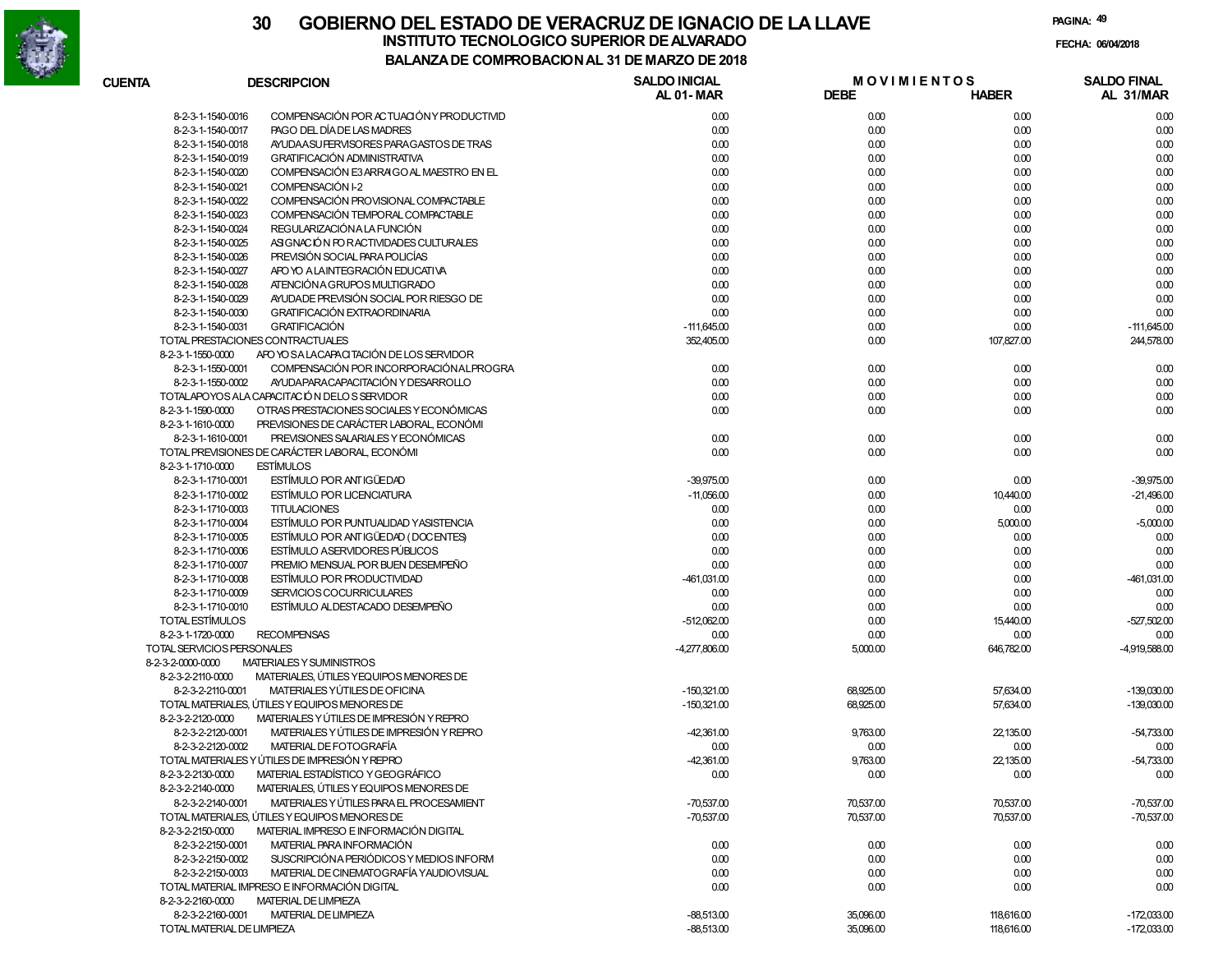

# **30 GOBIERNO DEL ESTADO DE VERACRUZ DE IGNACIO DE LA LLAVEINSTITUTO TECNOLOGICO SUPERIOR DE ALVARADO de la composición de la composición de la composición de la composición**<br>Dal aniza de composición da la de marzo de como

**PAGINA:50**

**FECHA:**

**BALANZA DE COMPROBACION AL 31 DE MARZO DE 2018**

| <b>CUENTA</b> | <b>DESCRIPCION</b>                                               | <b>SALDO INICIAL</b><br><b>AL 01-MAR</b> | <b>DEBE</b> | <b>MOVIMIENTOS</b><br><b>HABER</b> | <b>SALDO FINAL</b><br>AL 31/MAR |
|---------------|------------------------------------------------------------------|------------------------------------------|-------------|------------------------------------|---------------------------------|
|               | MATERIALES Y ÚTILES DE ENSEÑANZA<br>8-2-3-2-2170-0000            |                                          |             |                                    |                                 |
|               | 8-2-3-2-2170-0001<br>MATERIAL DIDÁCTICO                          | 0.00                                     | 17,000.00   | 0.00                               | 17,000.00                       |
|               | TOTAL MATERIALES Y ÚTILES DE ENSEÑANZA                           | 0.00                                     | 17,000.00   | 0.00                               | 17,000.00                       |
|               | MATERIALES PARAEL REGISTRO E IDENTIFICA<br>8-2-3-2-2180-0000     |                                          |             |                                    |                                 |
|               | 8-2-3-2-2180-0001<br>VALORES DE TRÁNSITO                         | 0.00                                     | 0.00        | 0.00                               | 0.00                            |
|               | TOTAL MATERIALES PARA EL REGISTRO E IDENTIFICA                   | 0.00                                     | 0.00        | 0.00                               | 0.00                            |
|               | 8-2-3-2-2210-0000<br>PRODUCTOSALIMENTICIOS PARAPERSONAS          |                                          |             |                                    |                                 |
|               | 8-2-3-2-2210-0001<br>PRODUCTOSALIMENTICIOS PARALOS EFECTIVO      | 0.00                                     | 0.00        | 0.00                               | 0.00                            |
|               | 8-2-3-2-2210-0002<br>PRODUCTOSALIMENTICIOS PARA PERSONAS DER     | 0.00                                     | 0.00        | 0.00                               | 0.00                            |
|               | 8-2-3-2-2210-0003<br>PRODUCTOSALIMENTICIOS PARAALIMENTACIÓN      | 0.00                                     | 0.00        | 0.00                               | 0.00                            |
|               | 8-2-3-2-2210-0004<br>PRODUCTOSALIMENTICIOS PARAEL PERSONAL       | $-34,476.00$                             | 7,709.00    | 20,634.00                          | $-47,401.00$                    |
|               | TOTAL PRODUCTOSALIMENTICIOS PARA PERSONAS                        | $-34,476.00$                             | 7,709.00    | 20,634.00                          | $-47,401.00$                    |
|               | 8-2-3-2-2220-0000<br>PRODUCTOSALIMENTICIOS PARAANIMALES          |                                          |             |                                    |                                 |
|               | 8-2-3-2-2220-0001<br>PRODUCTOSALIMENTICIOS PARAANIMALES          | 0.00                                     | 0.00        | 0.00                               | 0.00                            |
|               | TOTAL PRODUCTOSALIMENTICIOS PARAAN IMALES                        | 0.00                                     | 0.00        | 0.00                               | 0.00                            |
|               | 8-2-3-2-2230-0000<br>UTENSILIOS PARA EL SERVICIO DE ALIMENTAC    |                                          |             |                                    |                                 |
|               | 8-2-3-2-2230-0001<br>UTENSILIOS PARA SERVICIO DE ALIMENTACIÓN    | $-519.00$                                | 0.00        | 2,988.00                           | $-3,507.00$                     |
|               | TOTAL UTENSILIOS PARA EL SERVICIO DE ALIMENTAC                   | $-519.00$                                | 0.00        | 2,988.00                           | $-3,507.00$                     |
|               | 8-2-3-2-2310-0000<br>PRODUCTOSALIMENTICIOS, AGROPECUARIOS Y      | 0.00                                     | 0.00        | 0.00                               | 0.00                            |
|               | 8-2-3-2-2320-0000<br>INSUMOS TEXTILESADQUIRIDOS COMO MATERIA     | 0.00                                     | 0.00        | 0.00                               | 0.00                            |
|               | 8-2-3-2-2330-0000<br>PRODUCTOS DE PAPEL. CARTÓN E IMPRESOS AD    | 0.00                                     | 0.00        | 0.00                               | 0.00                            |
|               | 8-2-3-2-2340-0000<br>COMBUSTIBLES, LUBRICANTES, AD IT IVO S, CAR | 0.00                                     | 0.00        | 0.00                               | 0.00                            |
|               | 8-2-3-2-2350-0000<br>PRODUCTOS QUÍMICOS. FARMACÉUTICOS Y DE L    | 0.00                                     | 0.00        | 0.00                               | 0.00                            |
|               | 8-2-3-2-2360-0000<br>PRODUCTOS METÁLICOS YA BASE DE MINERALE     | 0.00                                     | 0.00        | 0.00                               | 0.00                            |
|               | 8-2-3-2-2370-0000<br>PRODUCTOS DE CUERO. PIEL PLÁSTICO YHUL      | 0.00                                     | 0.00        | 0.00                               | 0.00                            |
|               | 8-2-3-2-2380-0000<br>MERCANCÍAS ADQ UIRIDAS PARASU COMERCIALI    | 0.00                                     | 0.00        | 0.00                               | 0.00                            |
|               | 8-2-3-2-2390-0000<br>OTROS PRODUCTOSADQUIRIDOS COMO MATERIA      | 0.00                                     | 0.00        | 0.00                               | 0.00                            |
|               | 8-2-3-2-2410-0000<br>PRODUCTOS MINERALES NO METÁLICOS            |                                          |             |                                    |                                 |
|               | PRODUCTOS MINERALES NO METÁLICOS<br>8-2-3-2-2410-0001            | 48,453.00                                | 153,060.00  | 182,338.00                         | 19,175.00                       |
|               | TOTAL PRODUCTOS MINERALES NO METÁLICOS                           | 48,453.00                                | 153,060.00  | 182,338.00                         | 19,175.00                       |
|               | 8-2-3-2-2420-0000<br>CEMENTO YPRODUCTOS DE CONCRETO              |                                          |             |                                    |                                 |
|               | 8-2-3-2-2420-0001<br>CEMENTO YPRODUCTOS DE CONCRETO              | 35,410.00                                | 50,787.00   | 54,922.00                          | 31,275.00                       |
|               | TOTAL CEMENTO Y PRODUCTOS DE CONCRETO                            | 35,410.00                                | 50,787.00   | 54,922.00                          | 31,275.00                       |
|               | 8-2-3-2-2430-0000<br>CAL, YESO YPRODUCTOS DE YESO                |                                          |             |                                    |                                 |
|               | 8-2-3-2-2430-0001<br>CAL, YESO YPRODUCTOS DE YESO                | 36,069.00                                | 0.00        | 0.00                               | 36,069.00                       |
|               | TOTAL CAL, YESO Y PRODUCTOS DE YESO                              | 36,069.00                                | 0.00        | 0.00                               | 36,069.00                       |
|               | 8-2-3-2-2440-0000<br>MADERAY PRODUCTOS DE MADERA                 |                                          |             |                                    |                                 |
|               | 8-2-3-2-2440-0001<br>MADERAY PRODUCTOS DE MADERA                 | 50,001.00                                | 12,000.00   | 0.00                               | 62,001.00                       |
|               | TOTAL MADERAY PRODUCTOS DE MADERA                                | 50,001.00                                | 12,000.00   | 0.00                               | 62,001.00                       |
|               | 8-2-3-2-2450-0000<br>VIDRIO Y PRODUCTO S DE VIDRIO               |                                          |             |                                    |                                 |
|               | VIDRIO Y PRODUCTO S DE VIDRIO<br>8-2-3-2-2450-0001               | 52,500.00                                | 14,668.00   | 0.00                               | 67,168.00                       |
|               | TOTAL VIDRIO YPRODUCTOS DE VIDRIO                                | 52,500.00                                | 14,668.00   | 0.00                               | 67,168.00                       |
|               | 8-2-3-2-2460-0000<br>MATERIAL ELÉCTRICO Y ELECTRÓNICO            |                                          |             |                                    |                                 |
|               | 8-2-3-2-2460-0001<br>MATERIAL ELÉCTRICO Y ELECTRÓNICO            | 30,936.00                                | 1,088.00    | 121,373.00                         | $-89,349.00$                    |
|               | TOTAL MATERIAL ELÉCTRICO YELECTRÓNICO                            | 30,936.00                                | 1,088.00    | 121,373.00                         | $-89,349.00$                    |
|               | 8-2-3-2-2470-0000<br>ARTÍCULOS METÁLICOS PARALA CONSTRUCCIÓN     |                                          |             |                                    |                                 |
|               | ARTÍCULOS METÁLICOS PARALA CONSTRUCCIÓN<br>8-2-3-2-2470-0001     | 18.430.00                                | 19,449.00   | 59.407.00                          | $-21,528.00$                    |
|               | TOTALARTÍCULOS METÁLICOS PARA LA CONSTRUCCIÓN                    | 18,430.00                                | 19,449.00   | 59,407.00                          | $-21,528.00$                    |
|               | 8-2-3-2-2480-0000<br>MATERIALES COMPLEMENTARIOS                  |                                          |             |                                    |                                 |
|               | 8-2-3-2-2480-0001<br>PLANTAS DE ORNATO                           | 8,332.00                                 | 4,166.00    | 400.00                             | 12,098.00                       |
|               | TOTAL MATERIALES COMPLEMENTARIOS                                 | 8,332.00                                 | 4,166.00    | 400.00                             | 12,098.00                       |
|               | 8-2-3-2-2490-0000<br>OTROS MATERIALES Y ARTÍCULOS DE CONSTRUC    |                                          |             |                                    |                                 |
|               | 8-2-3-2-2490-0001<br><b>PINTURAS</b>                             | $-132,436.00$                            | 83,930.00   | 63,395.00                          | $-111,901.00$                   |
|               | TOTAL OTROS MATERIALES YARTÍCULOS DE CONSTRUC                    | $-132,436.00$                            | 83,930.00   | 63,395.00                          | $-111,901.00$                   |
|               | PRODUCTOS QUÍMICOS BÁSICOS<br>8-2-3-2-2510-0000                  |                                          |             |                                    |                                 |
|               | 8-2-3-2-2510-0001<br>SUSTANCIAS QUÍMICAS                         | $-3,903.00$                              | 418.00      | 836.00                             | $-4,321.00$                     |
|               | TOTAL PRODUCTOS QUÍMICOS BÁSICOS                                 | $-3,903.00$                              | 418.00      | 836.00                             | $-4,321.00$                     |
|               | 8-2-3-2-2520-0000<br>FERTILIZANTES, PESTICIDAS Y OT ROSAGROQU    |                                          |             |                                    |                                 |
|               | 8-2-3-2-2520-0001<br>PLAGUICIDAS, ABONOSY FERTILIZANTES          | 0.00                                     | 0.00        | 720.00                             | $-720.00$                       |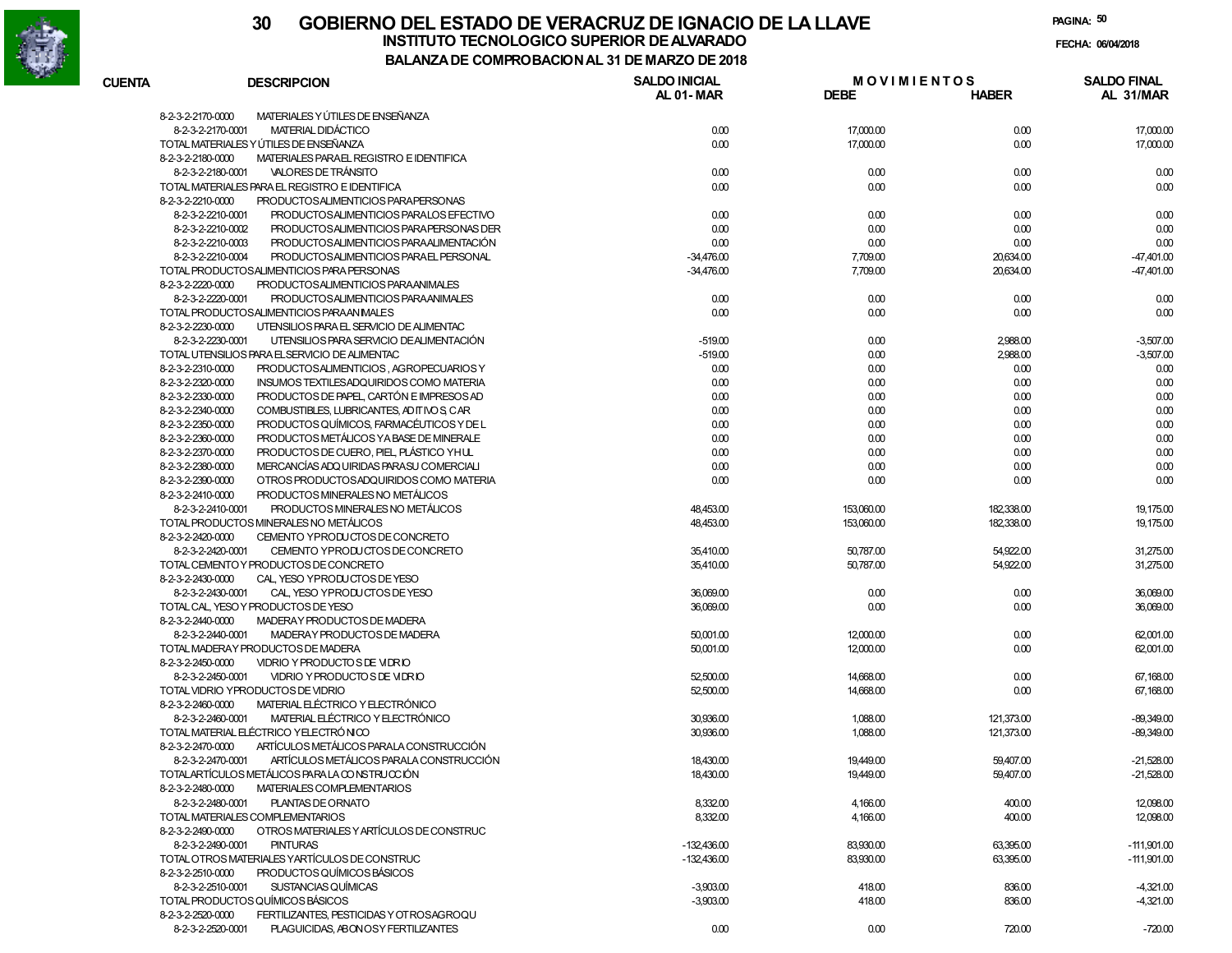

**PAGINA:51**

|               | DALANZA DE COMPRODACION AL 31 DE MARZO DE 2010                                                                  |                                   |                                   |              |                                 |
|---------------|-----------------------------------------------------------------------------------------------------------------|-----------------------------------|-----------------------------------|--------------|---------------------------------|
| <b>CUENTA</b> | <b>DESCRIPCION</b>                                                                                              | <b>SALDO INICIAL</b><br>AL 01-MAR | <b>MOVIMIENTOS</b><br><b>DEBE</b> | <b>HABER</b> | <b>SALDO FINAL</b><br>AL 31/MAR |
|               | TOTAL FERTILIZANTES, PESTICIDASY OTROS AGROQU                                                                   | 0.00                              | 0.00                              | 720.00       | $-720.00$                       |
|               | 8-2-3-2-2530-0000<br>MEDICINAS Y PRODUCTO S FARMACÉUTICOS                                                       |                                   |                                   |              |                                 |
|               | 8-2-3-2-2530-0001<br>MEDICINAS Y PRODUCTO S FARMACÉUTICOS                                                       | 0.00                              | 3,250.00                          | 6,500.00     | $-3,250.00$                     |
|               | TOTAL MEDICINAS YPRODUCTOS FARMACÉUTICOS                                                                        | 0.00                              | 3,250.00                          | 6,500.00     | $-3,250.00$                     |
|               | MATERIALES, ACCESORIOS Y SUMINISTROS MÉD<br>8-2-3-2-2540-0000                                                   |                                   |                                   |              |                                 |
|               | MATERIALES, ACCESORIOS Y SUMINISTROS MÉD<br>8-2-3-2-2540-0001                                                   | 0.00                              | 0.00                              | 0.00         | 0.00                            |
|               | TOTAL MATERIALES, ACCESORIOSY SUMINISTROS MÉD                                                                   | 0.00                              | 0.00                              | 0.00         | 0.00                            |
|               | 8-2-3-2-2550-0000<br>MATERIALES, ACCESORIOS Y SUMINISTROS DE                                                    |                                   |                                   |              |                                 |
|               | 8-2-3-2-2550-0001<br>MATERIALES, ACCESORIOS Y SUMINISTROS DE                                                    | 0.00                              | 75,000.00                         | 0.00         | 75,000.00                       |
|               | TOTAL MATERIALES, ACCESORIOSY SUMINISTROS DE                                                                    | 0.00                              | 75,000.00                         | 0.00         | 75,000.00                       |
|               | FIBRAS SINTÉTICAS, HULES, PLÁSTICO Y DER<br>8-2-3-2-2560-0000                                                   | 0.00                              | 0.00                              | 0.00         | 0.00                            |
|               | OTROS PRODUCTOS QUÍMICOS<br>8-2-3-2-2590-0000                                                                   |                                   |                                   |              |                                 |
|               | OTROS PRODUCTOS QUIMICOS<br>8-2-3-2-2590-0001                                                                   | 0.00                              | 0.00                              | 0.00         | 0.00                            |
|               | TOTAL OTROS PRODUCTOS QUÍMICOS                                                                                  | 0.00                              | 0.00                              | 0.00         | 0.00                            |
|               | 8-2-3-2-2610-0000<br>COMBUSTIBLES, LUBRICANTES YADITIVOS                                                        |                                   |                                   |              |                                 |
|               | 8-2-3-2-2610-0001<br>COMBUSTIBLES, LUBRICANTES YADITIVOS PAR                                                    | 0.00                              | 0.00                              | 0.00         | 0.00                            |
|               | 8-2-3-2-2610-0002<br>COMBUSTIBLES, LUBRICANTES YADITIVOS PAR                                                    | 0.00                              | 0.00                              | 0.00         | 0.00                            |
|               | 8-2-3-2-2610-0003<br>COMBUSTIBLES, LUBRICANTES YADITIVOS PAR                                                    | $-190,680.00$                     | 605,130.00                        | 739,337.00   | $-324,887.00$                   |
|               | TOTAL COMBUSTIBLES, LUBRICANTES YADITIVOS                                                                       | $-190,680.00$                     | 605,130.00                        | 739,337.00   | $-324,887.00$                   |
|               | CARBÓN Y SUS DERIVADOS<br>8-2-3-2-2620-0000                                                                     | 0.00                              | 0.00                              | 0.00         | 0.00                            |
|               | 8-2-3-2-2710-0000<br><b>VESTUARIOS Y UNIFORMES</b>                                                              |                                   |                                   |              |                                 |
|               | 8-2-3-2-2710-0001<br><b>VESTUARIO Y UNIFORMES</b>                                                               | $-8,828.00$                       | 96,577.00                         | 2,854.00     | 84,895.00                       |
|               | TOTAL VESTUARIOS YUNIFORMES                                                                                     | $-8,828.00$                       | 96,577.00                         | 2,854.00     | 84,895.00                       |
|               | PRENDAS DE SEGURIDAD Y PROTECCIÓN PERSO<br>8-2-3-2-2720-0000                                                    |                                   |                                   |              |                                 |
|               | PRENDAS DE PROTECCIÓN<br>8-2-3-2-2720-0001                                                                      | 0.00                              | 0.00                              | 0.00         | 0.00                            |
|               | TOTAL PRENDAS DE SEGURIDAD YPROTECCIÓN PERSO                                                                    | 0.00                              | 0.00                              | 0.00         | 0.00                            |
|               | ARTÍCULOS DEPORTIVOS<br>8-2-3-2-2730-0000                                                                       |                                   |                                   |              |                                 |
|               | ARTÍCULOS DEPORTIVOS<br>8-2-3-2-2730-0001                                                                       | $-60,000.00$                      | 94,013.00                         | 0.00         | 34,013.00                       |
|               | TOTALARTÍCULOS DEPORTIVOS                                                                                       | $-60,000.00$                      | 94,013.00                         | 0.00         | 34,013.00                       |
|               | 8-2-3-2-2740-0000<br>PRODUCTOS TEXTILES                                                                         |                                   |                                   |              |                                 |
|               | 8-2-3-2-2740-0001<br><b>TEXTILES</b>                                                                            | $-995.00$                         | 0.00                              | 0.00         | $-995.00$                       |
|               | TOTAL PRODUCTOSTEXTILES                                                                                         | $-995.00$                         | 0.00                              | 0.00         | $-995.00$                       |
|               | 8-2-3-2-2750-0000<br>BLANCOS Y OTROS PRODUCTOSTEXTILES, EXCE                                                    |                                   |                                   |              |                                 |
|               | 8-2-3-2-2750-0001<br><b>BLANCOS</b>                                                                             | 0.00                              | 0.00                              | 0.00         | 0.00                            |
|               | TOTAL BLANCOS YOTROS PRODUCTOS TEXTILES, EXCE                                                                   | 0.00                              | 0.00                              | 0.00         | 0.00                            |
|               | 8-2-3-2-2810-0000<br>SUSTANCIAS Y MATERIALES EXPLOSIVOS                                                         |                                   |                                   |              |                                 |
|               | 8-2-3-2-2810-0001<br>SUSTANCIAS Y MATERIALES EXPLOSIVOS                                                         | 0.00                              | 0.00                              | 0.00         | 0.00                            |
|               | TOTAL SUSTANCIAS Y MATERIALES EXPLOSIVOS                                                                        | 0.00                              | 0.00                              | 0.00         | 0.00                            |
|               | MATERIALES DE SEGURIDAD PÚBLICA<br>8-2-3-2-2820-0000                                                            |                                   |                                   |              |                                 |
|               | MATERIAL PARA POLICÍA Y TRÁNSITO<br>8-2-3-2-2820-0001                                                           | 0.00                              | 0.00                              | 0.00         | 0.00                            |
|               | TOTAL MATERIALES DE SEGURIDAD PÚBLICA<br>PRENDAS DE PROTECCIÓN PARA SEGURIDAD PÚB                               | 0.00                              | 0.00                              | 0.00         | 0.00                            |
|               | 8-2-3-2-2830-0000                                                                                               |                                   |                                   |              |                                 |
|               | PRENDAS DE PROTECCIÓN PARA SEGURIDAD PÚB<br>8-2-3-2-2830-0001<br>TOTAL PRENDAS DE PROTECCIÓN PARA SEGURIDAD PÚB | 0.00                              | 0.00                              | 0.00         | 0.00                            |
|               |                                                                                                                 | 0.00                              | 0.00                              | 0.00         | 0.00                            |
|               | 8-2-3-2-2910-0000<br><b>HERRAMIENTAS MENORES</b>                                                                |                                   |                                   |              |                                 |
|               | 8-2-3-2-2910-0001<br>REFACCION ES, ACCESORIOS Y HERRAMIENTAS                                                    | $-31,018.00$                      | 18,041.00                         | 62,768.00    | $-75,745.00$                    |
|               | 8-2-3-2-2910-0002<br>MATERIAL PARA TALLERES                                                                     | 202,334.00                        | 6,860.00                          | 0.00         | 209,194.00                      |
|               | TOTAL HERRAMIENTAS MENORES                                                                                      | 171,316.00                        | 24,901.00                         | 62,768.00    | 133,449.00                      |
|               | 8-2-3-2-2920-0000<br>REFACCION ES Y ACCESORIOS MENORES DE EDIF                                                  | 0.00                              | 0.00                              | 0.00         | 0.00                            |
|               | 8-2-3-2-2930-0000<br>REFACCION ES Y ACCESORIOS MENORES DE MOBI<br>8-2-3-2-2940-0000                             | 0.00                              | 0.00                              | 0.00         | 0.00                            |
|               | REFACCION ESY ACCESORIOS MENORES DE EQUI                                                                        |                                   |                                   |              |                                 |
|               | 8-2-3-2-2940-0001<br>REFACCION ES Y ACCESORIOS DE EQUIPO DE CÓ                                                  | $-75,932.00$                      | 5,910.00                          | 14,790.00    | $-84,812.00$                    |
|               | TOTAL REFACCIONES YACCESORIOS MENORES DE EQUI                                                                   | $-75,932.00$                      | 5,910.00                          | 14,790.00    | $-84,812.00$                    |
|               | 8-2-3-2-2950-0000<br>REFACCION ES Y ACCESORIOS MENORES DE EQUI                                                  | 0.00                              | 0.00                              | 0.00         | 0.00                            |
|               | 8-2-3-2-2960-0000<br>REFACCIONESY ACCESORIOS MENORES DE EQU                                                     |                                   |                                   |              |                                 |
|               | NEUMÁTICOS Y CÁMARAS<br>8-2-3-2-2960-0001                                                                       | 10,728.00                         | 5,364.00                          | 0.00         | 16,092.00                       |
|               | TOTAL REFACCIONES YACCESORIOS MENORES DEEQU                                                                     | 10,728.00                         | 5,364.00                          | 0.00         | 16,092.00                       |
|               | 8-2-3-2-2970-0000<br>REFACCIONESY ACCESORIOS MENORES DE EQU                                                     | 0.00                              | 0.00                              | 0.00         | 0.00                            |

8-2-3-2-2980-0000 REFACCIONES Y ACCESORIOS MENORES DE MAQU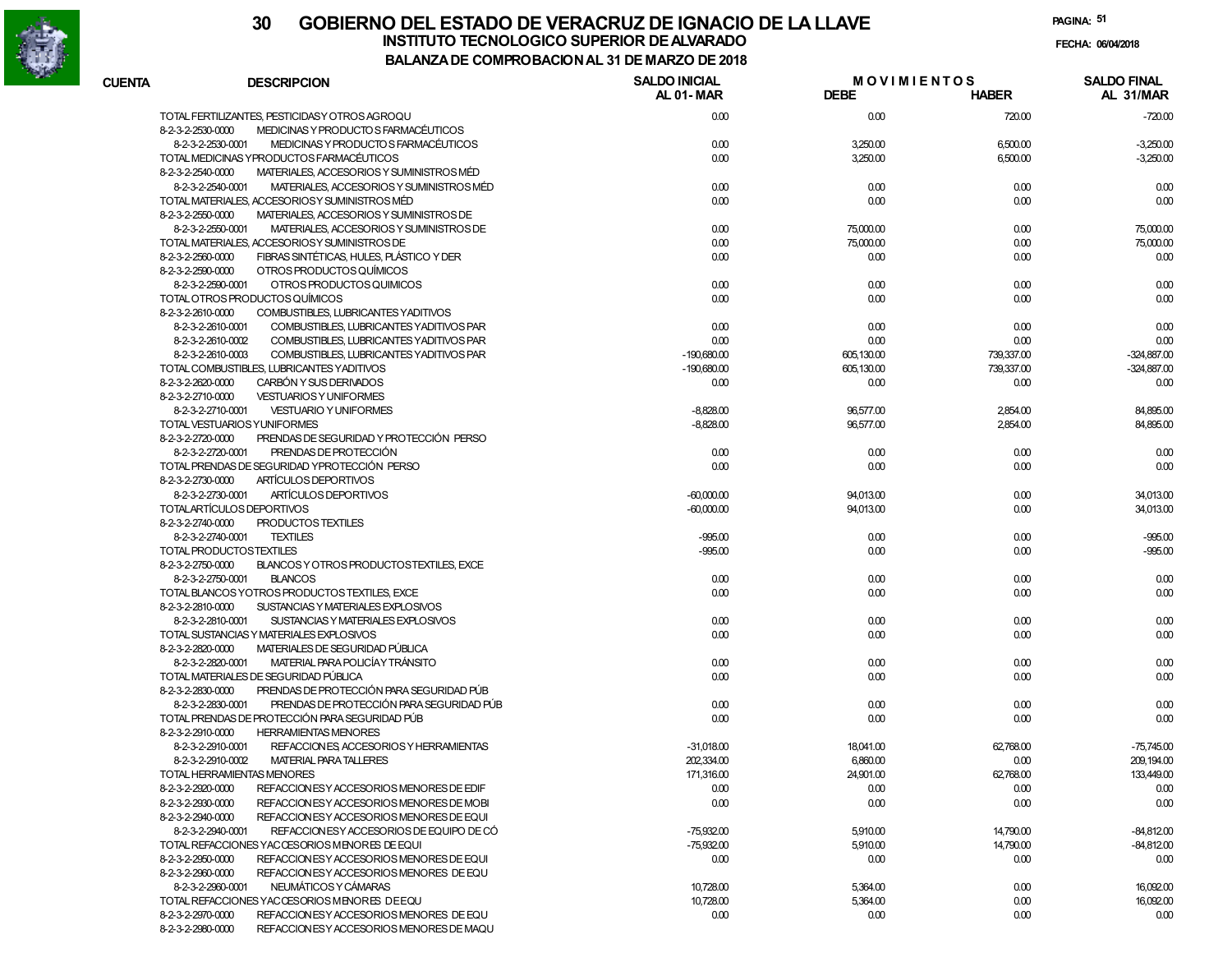

|                                             |                                                                 | <b>COMPINO BACION AL 31 DE MANZO DE 2010</b> |                                   |               |                                 |
|---------------------------------------------|-----------------------------------------------------------------|----------------------------------------------|-----------------------------------|---------------|---------------------------------|
| <b>CUENTA</b>                               | <b>DESCRIPCION</b>                                              | <b>SALDO INICIAL</b><br><b>AL 01-MAR</b>     | <b>MOVIMIENTOS</b><br><b>DEBE</b> | <b>HABER</b>  | <b>SALDO FINAL</b><br>AL 31/MAR |
| 8-2-3-2-2980-0001                           | MATERIAL PARA MANTENIMIENTO DE MAQUINARI                        | 0.00                                         | 0.00                              | 0.00          | 0.00                            |
|                                             | TOTAL REFACCIONES YACCESORIOS MENORES DE MAQU                   | 0.00                                         | 0.00                              | 0.00          | 0.00                            |
| 8-2-3-2-2990-0000                           | REFACCION ESY ACCESORIOS MENORES OTROS B                        |                                              |                                   |               |                                 |
| 8-2-3-2-2990-0001                           | MATERIALES Y SUMINISTROS VARIOS                                 | 0.00                                         | 0.00                              | 0.00          | 0.00                            |
|                                             | TOTAL REFACCIONES YACCESORIOS MENORES OTROS B                   | 0.00                                         | 0.00                              | 0.00          | 0.00                            |
| TOTAL MATERIALES Y SUMINISTROS              |                                                                 | $-397,326.00$                                | 1,458,741.00                      | 1,602,184.00  | $-540,769.00$                   |
| 8-2-3-3-0000-0000                           | <b>SERVICIOS GENERALES</b>                                      |                                              |                                   |               |                                 |
| 8-2-3-3-3110-0000                           | ENERGÍA ELÉCTRICA                                               |                                              |                                   |               |                                 |
| 8-2-3-3-3110-0001                           | SERVICIO DE ENERGÍA ELÉCTRICA                                   | $-155,877.00$                                | 0.00                              | 19,134.00     | $-175,011.00$                   |
| <b>TOTAL ENERGÍAELÉCTRICA</b>               |                                                                 | $-155,877.00$                                | 0.00                              | 19,134.00     | $-175,011.00$                   |
| 8-2-3-3-3120-0000                           | <b>GAS</b>                                                      | 0.00                                         | 0.00                              | 0.00          | 0.00                            |
| 8-2-3-3-3130-0000                           | <b>AGUA</b>                                                     |                                              |                                   |               |                                 |
| 8-2-3-3-3130-0001                           | <b>SERVICIO DEAGUA POTABLE</b>                                  | 0.00                                         | 0.00                              | 0.00          | 0.00                            |
| <b>TOTALAGUA</b>                            |                                                                 | 0.00                                         | 0.00                              | 0.00          | 0.00                            |
| 8-2-3-3-3140-0000                           | <b>TELEFONÍATRADICIONAL</b>                                     |                                              |                                   |               |                                 |
| 8-2-3-3-3140-0001                           | SERVICIO TELEFÓNICO CONVENCIONAL                                | 9,790.00                                     | 57,057.00                         | 0.00          | 66,847.00                       |
|                                             | TOTAL TELEFONÍATRADICIONAL                                      | 9,790.00                                     | 57,057.00                         | 0.00          | 66,847.00                       |
| 8-2-3-3-3150-0000                           | <b>TELEFONÍACELULAR</b>                                         |                                              |                                   |               |                                 |
| 8-2-3-3-3150-0001<br>TOTAL TELEFONÍACELULAR | SERVICIO DE TELEFONÍACELULAR                                    | 0.00                                         | 0.00                              | 0.00          | 0.00                            |
|                                             |                                                                 | 0.00                                         | 0.00                              | 0.00          | 0.00                            |
| 8-2-3-3-3160-0000                           | SERVICIOS DE TELECOMUNICACIONES YSATÉLI                         |                                              |                                   |               |                                 |
| 8-2-3-3-3160-0001<br>8-2-3-3-3160-0002      | SERVICIO DE RADIOLOCALIZACIÓN<br>SERVICIO DE TELECOMUNICACIONES | 0.00<br>0.00                                 | 0.00<br>0.00                      | 0.00<br>0.00  | 0.00<br>0.00                    |
|                                             | TOTAL SERVICIOS DETELECOMUNICACIONES Y SATÉLI                   | 0.00                                         | 0.00                              | 0.00          | 0.00                            |
| 8-2-3-3-3170-0000                           | SERVICIOS DEACCESO DE INTERNET, REDES Y                         |                                              |                                   |               |                                 |
| 8-2-3-3-3170-0001                           | SERVICIOS DE CONDUCCIÓN DE SEÑALES ANALÓ                        | $-2,516.00$                                  | 0.00                              | 1,507.00      | $-4,023.00$                     |
|                                             | TOTAL SERVICIOS DEACCESO DE INTERNET, REDES Y                   | $-2,516.00$                                  | 0.00                              | 1,507.00      | $-4,023.00$                     |
| 8-2-3-3-3180-0000                           | SERVICIOS POSTALES Y TELEGRÁFICOS                               |                                              |                                   |               |                                 |
| 8-2-3-3-3180-0001                           | <b>SERVICIO POSTAL</b>                                          | 0.00                                         | 0.00                              | 0.00          | 0.00                            |
| 8-2-3-3-3180-0002                           | SERVICIO TELEGRÁFICO                                            | 0.00                                         | 0.00                              | 0.00          | 0.00                            |
| 8-2-3-3-3180-0003                           | SERVICIO DE MENSAJERÍA                                          | $-1,113.00$                                  | 0.00                              | 0.00          | $-1,113.00$                     |
|                                             | TOTAL SERVICIOS POSTALES YTELEGRÁFICOS                          | $-1,113.00$                                  | 0.00                              | 0.00          | $-1,113.00$                     |
| 8-2-3-3-3190-0000                           | SERVICIOS INTEGRALES Y OTROS SERVICIOS                          |                                              |                                   |               |                                 |
| 8-2-3-3-3190-0001                           | CONTRATACIÓN DE OTROS SERVICIOS                                 | 0.00                                         | 0.00                              | 0.00          | 0.00                            |
|                                             | TOTAL SERVICIOS INTEGRALESY OTROS SERVICIOS                     | 0.00                                         | 0.00                              | 0.00          | 0.00                            |
| 8-2-3-3-3210-0000                           | ARRENDAM ENTO DE TERRENOS                                       | 0.00                                         | 0.00                              | 0.00          | 0.00                            |
| 8-2-3-3-3220-0000                           | ARRENDAM ENTO DE EDIFICIOS                                      |                                              |                                   |               |                                 |
| 8-2-3-3-3220-0001                           | ARRENDAM ENTO DE EDIFICIOS Y LOCALES                            | 0.00                                         | 0.00                              | 0.00          | 0.00                            |
|                                             | TOTALARRENDAMIENTO DE EDIFICIOS                                 | 0.00                                         | 0.00                              | 0.00          | 0.00                            |
| 8-2-3-3-3230-0000                           | ARRENDAM ENTO DE MOBILIARIO Y EQUIPO DE                         |                                              |                                   |               |                                 |
| 8-2-3-3-3230-0001                           | ARRENDAM ENTO DE EQUIPO Y BIENES INFORMÁ                        | 0.00                                         | 0.00                              | 0.00          | 0.00                            |
| 8-2-3-3-3230-0002                           | ARRENDAM ENTO DE EQUIPO DE FOTOCOPIADO                          | 0.00                                         | 0.00                              | 0.00          | 0.00                            |
|                                             | TOTALARRENDAMIENTO DE MOBILIARIO Y EQUIPO DE                    | 0.00                                         | 0.00                              | 0.00          | 0.00                            |
| 8-2-3-3-3240-0000                           | ARRENDAM ENTO DE EQUIPO INDUSTRIAL MEDIC                        | 0.00                                         | 0.00                              | 0.00          | 0.00                            |
| 8-2-3-3-3250-0000                           | ARRENDAM ENTO DE EQUIPO DE TRANSPORTE                           |                                              |                                   |               |                                 |
| 8-2-3-3-3250-0001                           | ARRENDAM ENTO DE EQUIPO DE TRANSPORTE PA                        | 0.00                                         | 0.00                              | 0.00          | 0.00                            |
| 8-2-3-3-3250-0002                           | ARRENDAM ENTO DE EQUIPO DE TRANSPORTE PA                        | 0.00                                         | 0.00                              | 0.00          | 0.00                            |
| 8-2-3-3-3250-0003                           | ARRENDAM ENTO DE EQUIPO DE TRANSPORTE PA                        | -45,841.00                                   | 0.00                              | 85,000.00     | $-130,841.00$                   |
| 8-2-3-3-3250-0004                           | ARRENDAM ENTO DE EQUIPO DE TRANSPORTE PA                        | 0.00                                         | 0.00                              | 0.00          | 0.00                            |
|                                             | TOTALARRENDAMIENTO DE EQUIPO DE TRANSPORTE                      | $-45,841.00$                                 | 0.00                              | 85,000.00     | $-130,841.00$                   |
| 8-2-3-3-3260-0000                           | ARRENDAM ENTO DE MAQUINARIA OTROS EQUIP                         | 0.00                                         | 0.00                              | 0.00          | 0.00                            |
| 8-2-3-3-3270-0000                           | ARREN DAM ENTO DE ACTIVOS INTANGIBLES                           | 0.00                                         | 0.00                              | 0.00          | 0.00                            |
| 8-2-3-3-3280-0000                           | ARRENDAM ENTO FINANCIERO                                        | 0.00                                         | 0.00                              | 0.00          | 0.00                            |
| 8-2-3-3-3290-0000                           | OTROS ARRENDAMENTOS                                             |                                              |                                   |               |                                 |
| 8-2-3-3-3290-0001                           | OTROS ARRENDAM ENTOS                                            | 0.00                                         | 13,920.00                         | 139,900.00    | $-125,980.00$                   |
|                                             | TOTAL OTROSARRENDAMIENTOS                                       | 0.00                                         | 13,920.00                         | 139,900.00    | $-125,980.00$                   |
| 8-2-3-3-3310-0000                           | SERVICIOS DE LEGALES, DE CONTABILIDAD, A                        |                                              |                                   |               |                                 |
| 8-2-3-3-3310-0001                           | ASE SORÍAS ASOCIADAS ACONVENIOS O ACUERD                        | 12,593.00                                    | 29,338.00                         | 12,280,226.00 | $-12,238,295.00$                |
| 8-2-3-3-3310-0002                           | ASE SORÍAS POR CONTROVER SIAS                                   | 0.00                                         | 0.00                              | 0.00          | 0.00                            |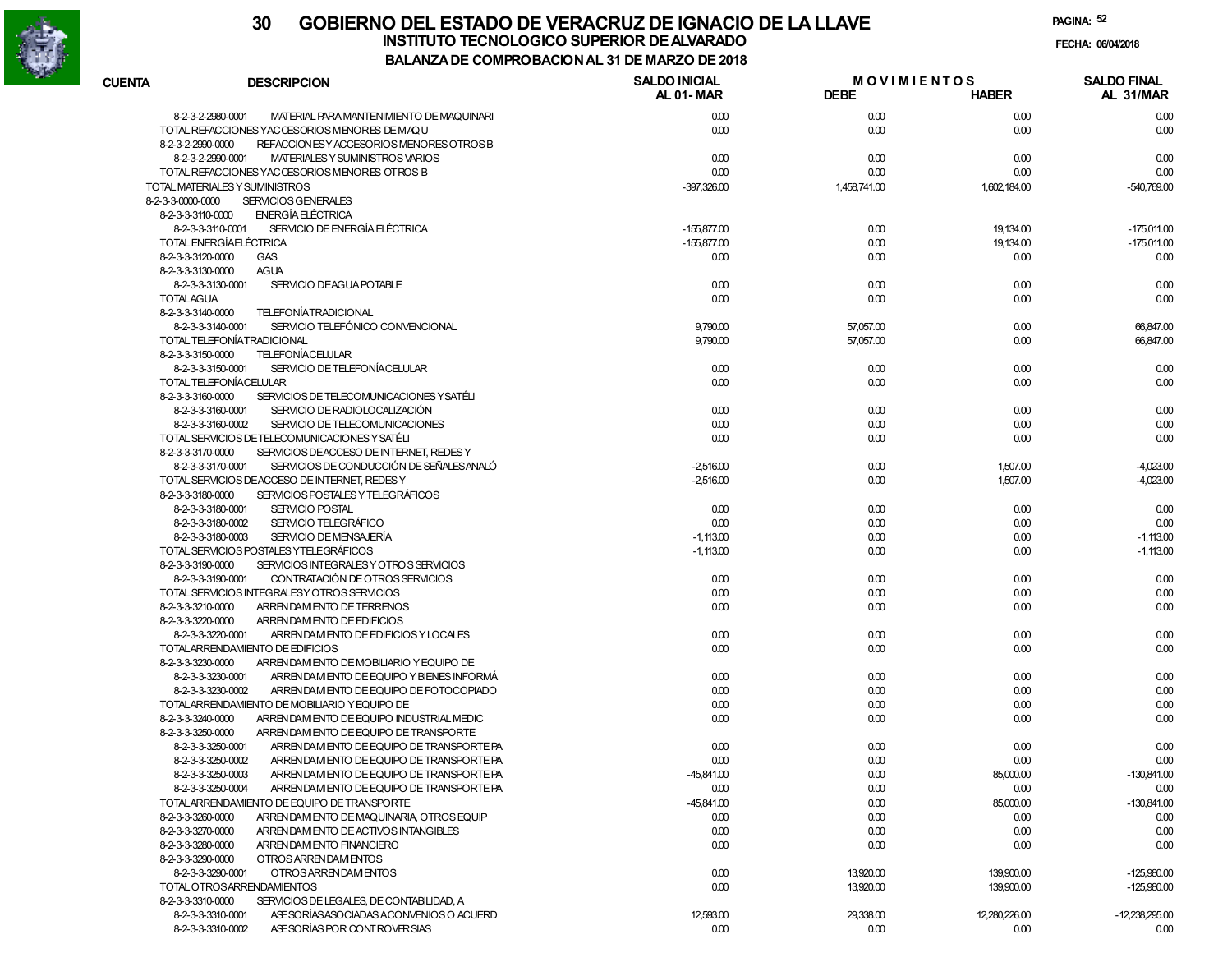

# **30 GOBIERNO DEL ESTADO DE VERACRUZ DE IGNACIO DE LA LLAVEINSTITUTO TECNOLOGICO SUPERIOR DE ALVARADO de la composición de la composición de la composición de la composición**<br>Dal aniza de composición da la de marzo de como

**PAGINA:53**

**FECHA:**

# **BALANZA DE COMPROBACION AL 31 DE MARZO DE 2018**

| <b>CUENTA</b>      | <b>DESCRIPCION</b>                             | <b>SALDO INICIAL</b><br>AL 01-MAR | <b>MOVIMIENTOS</b><br><b>DEBE</b> | HABER         | <b>SALDO FINAL</b><br>AL 31/MAR |
|--------------------|------------------------------------------------|-----------------------------------|-----------------------------------|---------------|---------------------------------|
|                    |                                                |                                   |                                   |               |                                 |
|                    | TOTAL SERVICIOS DE LEGALES, DE CONTABILIDAD, A | 12,593.00                         | 29,338.00                         | 12,280,226.00 | $-12,238,295.00$                |
| 8-2-3-3-3320-0000  | SERVICIOS DE DISEÑO, ARQUITECTURA, INGEN       | 0.00                              | 0.00                              | 0.00          | 0.00                            |
| 8-2-3-3-3330-0000  | SERVICIOS DE CONSULTORÍAADMINISTRATIVA,        |                                   |                                   |               |                                 |
| 8-2-3-3-3330-0001  | SERVICIOS DE INFORMÁTICA                       | $-399.00$                         | 0.00                              | 0.00          | $-399.00$                       |
| 8-2-3-3-3330-0002  | SERVICIOS ESTADÍSTICOS Y GEOGRÁFICOS           | 0.00                              | 0.00                              | 0.00          | 0.00                            |
|                    | TOTAL SERVICIOS DE CONSULTORÍAADMINISTRATIVA   | $-399.00$                         | 0.00                              | 0.00          | $-399.00$                       |
| 8-2-3-3-3340-0000  | <b>CAPACITACIÓN</b>                            |                                   |                                   |               |                                 |
| 8-2-3-3-3340-0001  | <b>CAPACITACIÓN</b>                            | $-18,537.00$                      | 28,007.00                         | 27,004.00     | $-17,534.00$                    |
| TOTAL CAPACITACIÓN |                                                | $-18,537.00$                      | 28,007.00                         | 27,004.00     | $-17,534.00$                    |
| 8-2-3-3-3350-0000  | SERVICIOS DE INVESTIGACIÓN CIENTÍFICAY         | 0.00                              | 0.00                              | 0.00          | 0.00                            |
| 8-2-3-3-3360-0000  | SERVICIOS DEAPOYO ADMINISTRATIVO, TRADU        | 0.00                              | 0.00                              | 0.00          | 0.00                            |
| 8-2-3-3-3370-0000  | SERVICIOS DE PROTECCIÓN Y SEG URIDAD           | 0.00                              | 0.00                              | 0.00          | 0.00                            |
| 8-2-3-3-3380-0000  | SERVICIOS DE VIGILANCIA                        |                                   |                                   |               |                                 |
| 8-2-3-3-3380-0001  | SERVICIOS DE VIGILANCIA                        | 165,870.00                        | 103,122.00                        | 151,652.00    | 117,340.00                      |
|                    | TOTAL SERVICIOS DE VIGILANCIA                  | 165,870.00                        | 103,122.00                        | 151,652.00    | 117,340.00                      |
| 8-2-3-3-3390-0000  | SERVICIOS PROFESIONALES, CIENTÍFICOS YT        |                                   |                                   |               |                                 |
| 8-2-3-3-3390-0001  | ESTUDIOS, INVESTIGACIONES Y PROYECTOS          | 0.00                              | 0.00                              | 0.00          | 0.00                            |
|                    | TOTAL SERVICIOS PROFESIONALES, CIENTÍFICOS Y T | 0.00                              | 0.00                              | 0.00          | 0.00                            |
| 8-2-3-3-3410-0000  | SERVICIOS FINANCIEROS Y BANCARIOS              |                                   |                                   |               |                                 |
| 8-2-3-3-3410-0001  | SERVICIOS BANCARIOS Y FINANCIEROS              | $-4,363.00$                       | 1,251.00                          | 3,115.00      | $-6,227.00$                     |
| 8-2-3-3-3410-0002  | <b>INTERESES Y COMISIONES</b>                  | 0.00                              | 0.00                              | 0.00          | 0.00                            |
| 8-2-3-3-3410-0003  | AVALÚO TÉCNICO DE PREDIOS                      | 0.00                              | 0.00                              | 0.00          | 0.00                            |
|                    | TOTAL SERVICIOS FINANCIEROSY BANCARIOS         | $-4,363.00$                       | 1,251.00                          | 3,115.00      | $-6,227.00$                     |
| 8-2-3-3-3420-0000  | SERVICIOS DE COBRANZA, INVESTIGACIÓN CRE       | 0.00                              | 0.00                              | 0.00          | 0.00                            |
| 8-2-3-3-3430-0000  | SERVICIOS DE RECAUDACIÓN, TRASLADO YCUS        | 0.00                              | 0.00                              | 0.00          | 0.00                            |
| 8-2-3-3-3440-0000  | SEGUROS DE RESPONSABILIDAD PATRIMONIALY        | 0.00                              | 0.00                              | 0.00          | 0.00                            |
| 8-2-3-3-3450-0000  | SEGURO DE BIENES PATRIMONIALES                 |                                   |                                   |               |                                 |
| 8-2-3-3-3450-0001  | SEGUROS DE BIENES PATRIMONIALES                | $-17,879.00$                      | 0.00                              | 0.00          | $-17,879.00$                    |
|                    | TOTAL SEGURO DE BIENES PATRIMONIALES           | $-17,879.00$                      | 0.00                              | 0.00          | $-17,879.00$                    |
| 8-2-3-3-3460-0000  | ALMACENAJE, EMBALAJEY ENVASE                   |                                   |                                   |               |                                 |
| 8-2-3-3-3460-0001  | ALMACENAJE, EMBALAJEY ENVASE                   | 0.00                              | 0.00                              | 0.00          | 0.00                            |
|                    | TOTALALMACENAJE, EMBALAJE Y ENVASE             | 0.00                              | 0.00                              | 0.00          | 0.00                            |
| 8-2-3-3-3470-0000  | <b>FLETES Y MANIOBRAS</b>                      |                                   |                                   |               |                                 |
| 8-2-3-3-3470-0001  | <b>FLETES Y MANIOBRAS</b>                      | 0.00                              | 0.00                              | 27,840.00     | $-27,840.00$                    |
|                    | TOTAL FLETES YMANIOBRAS                        | 0.00                              | 0.00                              | 27,840.00     | $-27,840.00$                    |
| 8-2-3-3-3480-0000  | COMISIONES POR VENTAS                          | 0.00                              | 0.00                              | 0.00          | 0.00                            |
| 8-2-3-3-3490-0000  | SERVICIOS FINANCIEROS, BANCARIOS Y COMER       |                                   |                                   |               |                                 |
| 8-2-3-3-3490-0001  | OTROS SERVICIOS COMERCIALES                    | $-5,130.00$                       | 0.00                              | 2,599.00      | $-7,729.00$                     |
|                    | TOTAL SERVICIOS FINANCIEROS, BANCARIOS Y COMER | $-5,130.00$                       | 0.00                              | 2,599.00      | $-7,729.00$                     |
| 8-2-3-3-3510-0000  | CONSERVACIÓN Y MANTENIMIENTO MENOR DE IN       |                                   |                                   |               |                                 |
| 8-2-3-3-3510-0001  | CONSERVACIÓN Y MANTENIMIENTO DE INMUEBLE       | $-25,920.00$                      | 124,984.00                        | 975,639.00    | $-876,575.00$                   |
|                    | TOTAL CONSERVACIÓN Y MANTENIMIENTO MENOR DE IN | $-25,920.00$                      | 124,984.00                        | 975,639.00    | $-876,575.00$                   |
| 8-2-3-3-3520-0000  | INSTALACIÓN. REPARACIÓN YMANTENIMIENTO         |                                   |                                   |               |                                 |
| 8-2-3-3-3520-0001  | CONSERVACIÓN Y MANTENIMIENTO DE EQUIPO Y       | $-104,092.00$                     | 0.00                              | 0.00          | $-104,092.00$                   |
| 8-2-3-3-3520-0002  | CONSERVACIÓN Y MANTENIMIENTO DE OTROS          | 0.00                              | 0.00                              | 0.00          | 0.00                            |
|                    | TOTAL INSTALACIÓN, REPARACIÓN Y MANTENIMIENTO  | $-104,092.00$                     | 0.00                              | 0.00          | $-104,092.00$                   |
| 8-2-3-3-3530-0000  | INSTALACIÓN, REPARACIÓN YMANTENIMIENTO         |                                   |                                   |               |                                 |
| 8-2-3-3-3530-0001  | CONSERVACIÓN Y MANTENIMIENTO DE BIENES I       | 0.00                              | 0.00                              | 0.00          | 0.00                            |
|                    | TOTAL INSTALACIÓN, REPARACIÓN Y MANTENIMIENTO  | 0.00                              | 0.00                              | 0.00          | 0.00                            |
| 8-2-3-3-3540-0000  | INSTALACIÓN, REPARACIÓN YMANTENIMIENTO         |                                   |                                   |               |                                 |
| 8-2-3-3-3540-0001  | CONSERVACIÓN Y MANTENIMIENTO DE EQUIPOS        | 0.00                              | 0.00                              | 0.00          | 0.00                            |
|                    | TOTAL INSTALACIÓN, REPARACIÓN Y MANTENIMIENTO  | 0.00                              | 0.00                              | 0.00          | 0.00                            |
| 8-2-3-3-3550-0000  | REPARACIÓN Y MANTENIMIENTO DE EQUIPO DE        |                                   |                                   |               |                                 |
| 8-2-3-3-3550-0001  | CONSERVACIÓN Y MANTENIMIENTO DE VEHÍCULO       | 0.00                              | 0.00                              | 0.00          | 0.00                            |
| 8-2-3-3-3550-0002  | CONSERVACIÓN Y MANTENIMIENTO DE VEHÍCULO       | 0.00                              | 0.00                              | 0.00          | 0.00                            |
| 8-2-3-3-3550-0003  | CONSERVACIÓN Y MANTENIMIENTO DE VEHÍCULO       | $-56,465.00$                      | 767.00                            | 25,166.00     | $-80,864.00$                    |
|                    | TOTAL REPARACIÓN Y MANTENIMIENTO DE EQUIPO DE  | $-56,465.00$                      | 767.00                            | 25,166.00     | $-80,864.00$                    |
| 8-2-3-3-3560-0000  | REPARACIÓN Y MANTENIMIENTO DE EQUIPO DE        | 0.00                              | 0.00                              | 0.00          | 0.00                            |
| 8-2-3-3-3570-0000  | INSTALACIÓN, REPARACIÓN YMANTENIMIENTO         |                                   |                                   |               |                                 |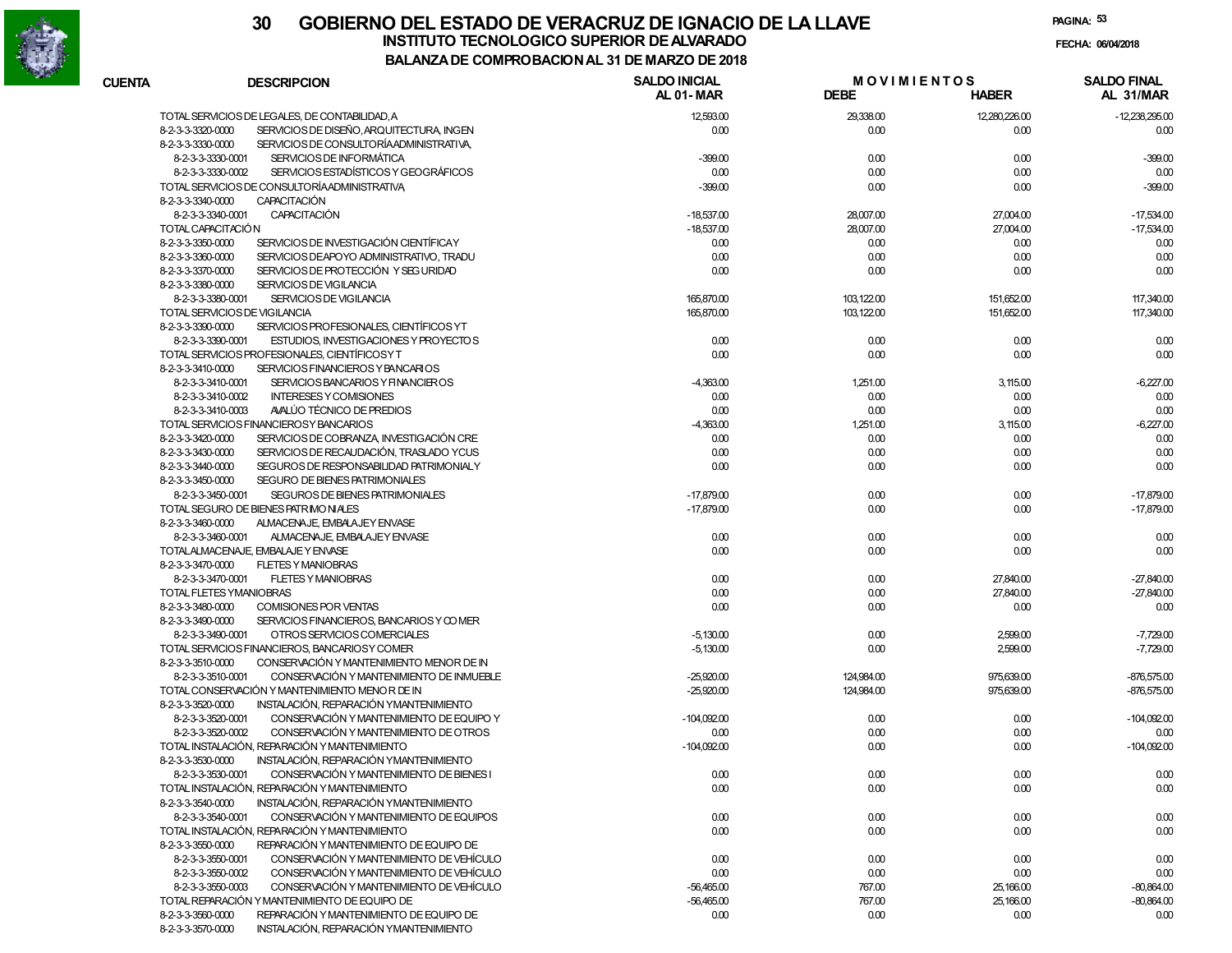

|                                  |                                                | A DE CONIFRO DACION AL 31 DE MARZO DE ZUTO |                                   |              |                                 |
|----------------------------------|------------------------------------------------|--------------------------------------------|-----------------------------------|--------------|---------------------------------|
| <b>CUENTA</b>                    | <b>DESCRIPCION</b>                             | <b>SALDO INICIAL</b><br>AL 01-MAR          | <b>MOVIMIENTOS</b><br><b>DEBE</b> | <b>HABER</b> | <b>SALDO FINAL</b><br>AL 31/MAR |
| 8-2-3-3-3570-0001                | CONSERVACIÓN Y MANTENIMIENTO DE MAQUINAR       | 0.00                                       | 0.00                              | 0.00         | 0.00                            |
|                                  | TOTAL INSTALACIÓN, REPARACIÓN Y MANTENIMIENTO  | 0.00                                       | 0.00                              | 0.00         | 0.00                            |
| 8-2-3-3-3580-0000                | SERVICIOS DE LIMPIEZAY MANEJO DE DESECH        |                                            |                                   |              |                                 |
| 8-2-3-3-3580-0001                | SERVICIO DE LAVANDERÍA, LIMPIEZA, HIGIEN       | $-48.908.00$                               | 0.00                              | 49,997.00    | $-98,905.00$                    |
|                                  | TOTAL SERVICIOS DE LIMPIEZAY MANEJO DE DESECH  | $-48.908.00$                               | 0.00                              | 49,997.00    | $-98,905.00$                    |
| 8-2-3-3-3590-0000                | SERVICIOS DE JARDINERÍA Y FUMIGACIÓN           |                                            |                                   |              |                                 |
| 8-2-3-3-3590-0001                | <b>FUMIGACIÓN</b>                              | $-134,270.00$                              | 0.00                              | 0.00         | $-134,270.00$                   |
|                                  | TOTAL SERVICIOS DE JARDINERÍA Y FUMIGACIÓN     | $-134,270.00$                              | 0.00                              | 0.00         | $-134,270.00$                   |
| 8-2-3-3-3610-0000                | DIFUSIÓN POR RADIO, TELEVISIÓN YO TROSM        |                                            |                                   |              |                                 |
| 8-2-3-3-3610-0001                | PUBLICACIONES OFICIALES PARA DIFUSIÓN E        | 0.00                                       | 0.00                              | 0.00         | 0.00                            |
| 8-2-3-3-3610-0002                | PUBLICACIONES OFICIALES PARA LICITACIONE       | 0.00                                       | 0.00                              | 0.00         | 0.00                            |
| 8-2-3-3-3610-0003                | OTROS GASTOS DE PUBLICACIÓN. DIFUSIÓN E        | $-306,853.00$                              | 365,717.00                        | 286,731.00   | $-227.867.00$                   |
| 8-2-3-3-3610-0004                | <b>IMPRESIONES</b>                             | 0.00                                       | 0.00                              | 0.00         | 0.00                            |
| 8-2-3-3-3610-0005                | DIFUSIÓN DE MENSAJES SOBRE PROGRAMAS YA        | 0.00                                       | 0.00                              | 0.00         | 0.00                            |
|                                  | TOTAL DIFUSIÓN POR RADIO, TELEVISIÓN Y OTROS M | $-306,853.00$                              | 365,717.00                        | 286,731.00   | $-227.867.00$                   |
| 8-2-3-3-3620-0000                | DIFUSIÓN POR RADIO, TELEVISIÓN YO TROSM        | 0.00                                       | 0.00                              | 0.00         | 0.00                            |
| 8-2-3-3-3630-0000                | SERVICIOS DE CREATIVIDAD, PREPRODUCCIÓN        | 0.00                                       | 0.00                              | 0.00         | 0.00                            |
| 8-2-3-3-3640-0000                | SERVICIOS DE REVELADO DE FOTOGRAFÍAS           |                                            |                                   |              |                                 |
| 8-2-3-3-3640-0001                | OTROS GASTOS DE PUBLICACIÓN, DIFUSIÓN E        | 0.00                                       | 0.00                              | 0.00         | 0.00                            |
|                                  | TOTAL SERVICIOS DE REVELADO DE FOTOGRAFÍAS     | 0.00                                       | 0.00                              | 0.00         | 0.00                            |
| 8-2-3-3-3650-0000                | SERVICIOS DE INDUSTRIAFÍLMICA DEL SONI         | 0.00                                       | 0.00                              | 0.00         | 0.00                            |
| 8-2-3-3-3660-0000                | SERVICIO DE CREACIÓN Y DIFUSIÓN DE CONTE       |                                            |                                   |              |                                 |
| 8-2-3-3-3660-0001                | DIFUSIÓN DE MENSAJES SOBRE PROGRAMAS YA        | 0.00                                       | 0.00                              | 0.00         | 0.00                            |
|                                  | TOTAL SERVICIO DE CREACIÓNY DIFUSIÓN DE CONTE  | 0.00                                       | 0.00                              | 0.00         | 0.00                            |
| 8-2-3-3-3690-0000                | OTROS SERVICIOS DE INFORMACIÓN                 | 0.00                                       | 0.00                              | 0.00         | 0.00                            |
| 8-2-3-3-3710-0000                | PASAJES AEREOS                                 |                                            |                                   |              |                                 |
| 8-2-3-3-3710-0001                | PASAJES NACIONALES A SERVIDORES PÚBLICOS       | $-22,371.00$                               | 0.00                              | 11,301.00    | $-33,672.00$                    |
| 8-2-3-3-3710-0002                | PASAJES INTERNACIONALES ASERVIDORES PÚB        | 0.00                                       | 0.00                              | 0.00         | 0.00                            |
| TOTAL PASAJES AÉREOS             |                                                | $-22,371.00$                               | 0.00                              | 11,301.00    | $-33,672.00$                    |
| 8-2-3-3-3720-0000                | <b>PASAJES TERRESTRES</b>                      |                                            |                                   |              |                                 |
| 8-2-3-3-3720-0001                | PASAJES NACIONALES A SERVIDORES PÚBLICOS       | $-57,131.00$                               | 24,466.00                         | 49,546.00    | $-82,211.00$                    |
| 8-2-3-3-3720-0002                | PASAJES INTERNACIONALES ASERVIDORES PÚB        | 0.00                                       | 0.00                              | 0.00         | 0.00                            |
| TOTAL PASAJES TERRESTRES         |                                                | $-57,131.00$                               | 24,466.00                         | 49,546.00    | $-82,211.00$                    |
| 8-2-3-3-3730-0000                | PASAJES MARÍTIMOS, LACUSTRES Y FLUVIALES       | 0.00                                       | 0.00                              | 0.00         | 0.00                            |
| 8-2-3-3-3740-0000                | <b>AUTOTRANSPORTE</b>                          | 0.00                                       | 0.00                              | 0.00         | 0.00                            |
| 8-2-3-3-3750-0000                | <b>VIÁTICOS EN EL PAÍS</b>                     |                                            |                                   |              |                                 |
| 8-2-3-3-3750-0001                | VIÁTICOS NACIONALES A SERVIDORES PÚBLICO       | $-196,236.00$                              | 1,020,210.00                      | 1,547,099.00 | $-723,125.00$                   |
| <b>TOTAL VIÁTICOS EN EL PAÍS</b> |                                                | $-196,236.00$                              | 1,020,210.00                      | 1,547,099.00 | $-723,125.00$                   |
| 8-2-3-3-3760-0000                | <b>VIÁTICOS EN EL EXTRANJERO</b>               |                                            |                                   |              |                                 |
| 8-2-3-3-3760-0001                | VIÁTICOS INTERNACIONALES A SERVIDORES PÚ       | 0.00                                       | 0.00                              | 0.00         | 0.00                            |
|                                  | TOTAL VIÁTICOS EN EL EXTRANJERO                | 0.00                                       | 0.00                              | 0.00         | 0.00                            |
| 8-2-3-3-3770-0000                | GASTOS DE INSTALACIÓN Y TRASLADO DE MENA       | 0.00                                       | 0.00                              | 0.00         | 0.00                            |
| 8-2-3-3-3780-0000                | SERVICIOS INTEGRALES DE TRASLADO DE VIÁT       | 0.00                                       | 0.00                              | 0.00         | 0.00                            |
| 8-2-3-3-3790-0000                | OTROS SERVICIOS DE TRASLADO YHOSPEDAJE         |                                            |                                   |              |                                 |
| 8-2-3-3-3790-0001                | TRASLADOS LOCALES                              | $-10,399.00$                               | 5,903.00                          | 18,057.00    | $-22,553.00$                    |
|                                  | TOTAL OTROS SERVICIOS DETRASLADO Y HOSPEDAJE   | $-10,399.00$                               | 5,903.00                          | 18,057.00    | $-22,553.00$                    |
| 8-2-3-3-3810-0000                | <b>GASTOS DE CEREMONIAL</b>                    |                                            |                                   |              |                                 |
| 8-2-3-3-3810-0001                | ATENCIÓN A VISITANTES                          | 0.00                                       | 0.00                              | 0.00         | 0.00                            |
|                                  | TOTAL GASTOS DE CEREMONIAL                     | 0.00                                       | 0.00                              | 0.00         | 0.00                            |
| 8-2-3-3-3820-0000                | GASTOS DE ORDEN SOCIALY CULTURAL               |                                            |                                   |              |                                 |
| 8-2-3-3-3820-0001                | <b>ESPECTÁCULOS CULTURALES</b>                 | 0.00                                       | 7,450.00                          | 0.00         | 7,450.00                        |
| 8-2-3-3-3820-0002                | ACTIVIDADESC MICASY FESTIVIDADES               | 0.00                                       | 0.00                              | 22,915.00    | $-22,915.00$                    |
|                                  | TOTAL GASTOS DE ORDEN SOCIALY CULTURAL         | 0.00                                       | 7,450.00                          | 22,915.00    | $-15,465.00$                    |
| 8-2-3-3-3830-0000                | CONGRESOS Y CONVENCIONES                       |                                            |                                   |              |                                 |
| 8-2-3-3-3830-0001                | CONGRESOS Y CONVENCIONES                       | 174,828.00                                 | 99,899.00                         | 60,410.00    | 214,317.00                      |
|                                  | TOTAL CONGRESOS YCONVENCIONES                  | 174,828.00                                 | 99,899.00                         | 60,410.00    | 214,317.00                      |
| 8-2-3-3-3840-0000                | <b>EXPOSICIONES</b>                            |                                            |                                   |              |                                 |
| 8-2-3-3-3840-0001                | <b>EXPOSICIONES</b>                            | 0.00                                       | 0.00                              | 0.00         | 0.00                            |
| TOTAL EXPOSICIONES               |                                                | 0.00                                       | 0.00                              | 0.00         | 0.00                            |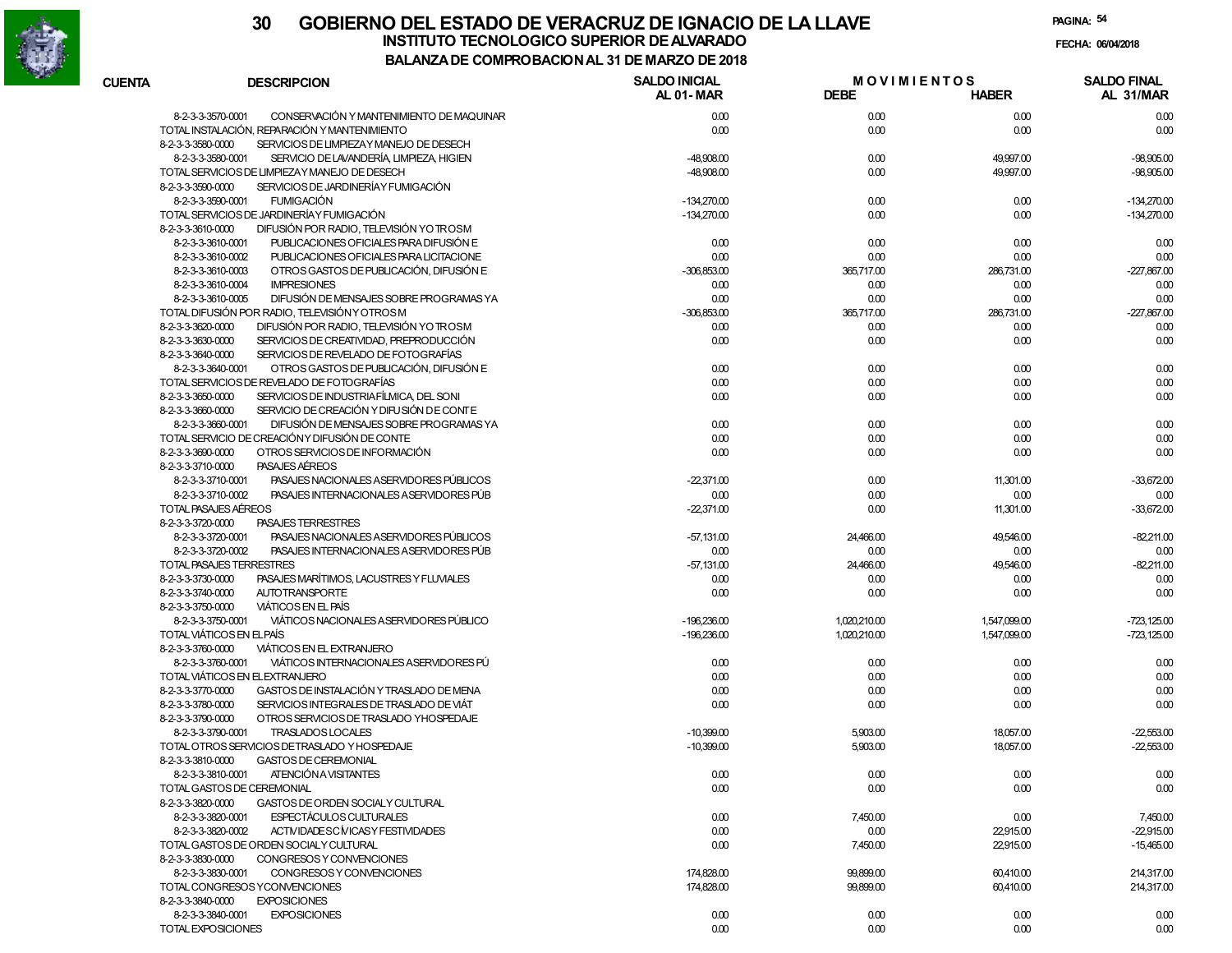

| <b>CUENTA</b>                          | <b>DESCRIPCION</b>                                                                       | <b>SALDO INICIAL</b><br><b>AL 01-MAR</b> | <b>MOVIMIENTOS</b><br><b>DEBE</b> | <b>HABER</b>  | <b>SALDO FINAL</b><br>AL 31/MAR |
|----------------------------------------|------------------------------------------------------------------------------------------|------------------------------------------|-----------------------------------|---------------|---------------------------------|
| 8-2-3-3-3850-0000                      | GASTOS DE REPRESENTACIÓN                                                                 | 0.00                                     | 0.00                              | 0.00          | 0.00                            |
| 8-2-3-3-3910-0000                      | SERVICIOS FUNERARIOS Y DE CEMENTERIOS                                                    | 0.00                                     | 0.00                              | 0.00          | 0.00                            |
| 8-2-3-3-3920-0000                      | <b>IMPUESTOS Y DE RECHOS</b>                                                             |                                          |                                   |               |                                 |
| 8-2-3-3-3920-0001                      | OTROS IMPUESTOS, DERECHOS YC UO TAS                                                      | $-135,780.00$                            | 24,567.00                         | 0.00          | $-111,213.00$                   |
|                                        | TOTAL IMPUESTOSY DERECHOS                                                                | $-135.780.00$                            | 24,567.00                         | 0.00          | $-111,213.00$                   |
| 8-2-3-3-3930-0000                      | IMPUESTOS Y DERECHOS DE IMPORTACIÓN                                                      | 0.00                                     | 0.00                              | 0.00          | 0.00                            |
| 8-2-3-3-3940-0000                      | SENTENCIAS Y RESOLUCIONES POR AUTORIDAD                                                  | 0.00                                     | 0.00                              | 0.00          | 0.00                            |
| 8-2-3-3-3950-0000                      | PENAS, MULTAS, ACCESORIOS YACTUALIZACIO                                                  |                                          |                                   |               |                                 |
| 8-2-3-3-3950-0001                      | PENAS, MULTAS, ACCESORIOS Y ACTUALIZACIO                                                 | 0.00                                     | 0.00                              | 0.00          | 0.00                            |
|                                        | TOTAL PENAS, MULTAS, ACCESORIOS YACTUALIZACIO                                            | 0.00                                     | 0.00                              | 0.00          | 0.00                            |
| 8-2-3-3-3960-0000                      | OTROS GASTOS POR RESPONSABILIDADES                                                       | 0.00                                     | 0.00                              | 0.00          | 0.00                            |
| 8-2-3-3-3970-0000                      | <b>UTILIDADES</b>                                                                        | 0.00                                     | 0.00                              | 0.00          | 0.00                            |
| 8-2-3-3-3980-0000                      | IMPUESTOS SOBRE NÓMINAS YO TROSQUESED                                                    |                                          |                                   |               |                                 |
| 8-2-3-3-3980-0001                      | <b>IMPUESTO 2% SOBRE NÓMINA</b>                                                          | 732.00                                   | 255,789.00                        | 281,852.00    | $-25,331.00$                    |
|                                        | TOTAL IMPUESTOS SOBRE NÓMINASY OTROS QUE SE D                                            | 732.00                                   | 255,789.00                        | 281,852.00    | -25,331.00                      |
| 8-2-3-3-3990-0000                      | OTROS SERVICIOS GENERALES                                                                |                                          |                                   |               |                                 |
| 8-2-3-3-3990-0001                      | <b>FONDO REVOLVENTE</b>                                                                  | $-25,000.00$                             | 0.00                              | 0.00          | $-25,000.00$                    |
|                                        | TOTAL OTROS SERVICIOS GENERALES                                                          | $-25,000.00$                             | 0.00                              | 0.00          | $-25,000.00$                    |
| TOTAL SERVICIOS GENERALES              |                                                                                          | $-1,011,267.00$                          | 2,162,447.00                      | 16,066,690.00 | $-14,915,510.00$                |
| 8-2-3-4-0000-0000                      | TRANSFERENCIAS, ASIGNACIONES, SUBSIDIOS                                                  |                                          |                                   |               |                                 |
| 8-2-3-4-4420-0000                      | <b>BECAS</b>                                                                             |                                          |                                   |               |                                 |
| 8-2-3-4-4420-0001                      | <b>BECAS</b>                                                                             | 0.00                                     | 0.00                              | 0.00          | 0.00                            |
| <b>TOTAL BECAS</b>                     |                                                                                          | 0.00                                     | 0.00                              | 0.00          | 0.00                            |
| 8-2-3-4-4450-0000                      | AYUDAS SOCIALESA INSTITUCIONES SIN FINE                                                  |                                          |                                   |               |                                 |
| 8-2-3-4-4450-0004                      | <b>SUBSIDIOS ASINDICATOS</b>                                                             | $-33,000,00$                             | 0.00                              | 3,300.00      | $-36,300.00$                    |
|                                        | TOTALAYUDAS SOCIALESA INSTITUCIONES SIN FINE                                             | $-33,000.00$                             | 0.00                              | 3,300.00      | $-36,300.00$                    |
| 8-2-3-5-0000-0000                      | TOTAL TRANSFERENCIAS, ASIGNACIONES, SUBSIDIOS<br>BIENES MUEBLES. INMUEBLES E INTANGIBLES | $-33,000.00$                             | 0.00                              | 3,300.00      | $-36,300.00$                    |
|                                        | MUEBLES DE OFICINA Y ESTANTERÍA                                                          |                                          |                                   |               |                                 |
| 8-2-3-5-5110-0000<br>8-2-3-5-5110-0001 | MOBILIARIO Y EQUIPO DE OFICINA                                                           | $-2.455.00$                              | 0.00                              | 0.00          | $-2,455.00$                     |
|                                        | TOTAL MUEBLES DE OFICINAY ESTANTERÍA                                                     | $-2,455.00$                              | 0.00                              | 0.00          | $-2,455.00$                     |
| 8-2-3-5-5120-0000                      | MUEBLES, EXCEPTO DE OFICINAY ESTANTERÍA                                                  |                                          |                                   |               |                                 |
| 8-2-3-5-5120-0001                      | OTROS MUEBLES                                                                            | 0.00                                     | 0.00                              | 0.00          | 0.00                            |
|                                        | TOTAL MUEBLES, EXCEPTO DE OFICINAY ESTANTERÍA                                            | 0.00                                     | 0.00                              | 0.00          | 0.00                            |
| 8-2-3-5-5130-0000                      | BIENESARTÍSTICOS, CULTURALES YCIENTÍFI                                                   |                                          |                                   |               |                                 |
| 8-2-3-5-5130-0001                      | BIENES PARA BIBLIOTECAS Y MUSEOS                                                         | 0.00                                     | 0.00                              | 0.00          | 0.00                            |
|                                        | TOTAL BIENESARTÍSTICOS, CULTURALES Y CIENTÍFI                                            | 0.00                                     | 0.00                              | 0.00          | 0.00                            |
| 8-2-3-5-5140-0000                      | OBJETOS DE VALOR                                                                         | 0.00                                     | 0.00                              | 0.00          | 0.00                            |
| 8-2-3-5-5150-0000                      | EQUIPO DE CÓMPUTO Y DE TECNOLOGÍAS DE LA                                                 |                                          |                                   |               |                                 |
| 8-2-3-5-5150-0001                      | <b>BIENES INFORMÁTICOS</b>                                                               | $-32.023.00$                             | 106,251.00                        | 0.00          | 74,228.00                       |
|                                        | TOTAL EQUIPO DE CÓMPUTO Y DE TECNOLOGÍAS DE LA                                           | $-32.023.00$                             | 106,251.00                        | 0.00          | 74,228.00                       |
| 8-2-3-5-5190-0000                      | OTROS MOBILIARIOS Y EQUIPO DE ADMINISTRA                                                 | 0.00                                     | 0.00                              | 0.00          | 0.00                            |
| 8-2-3-5-5210-0000                      | EQUIPOS YAPARATOSAUDIOVISUALES                                                           |                                          |                                   |               |                                 |
| 8-2-3-5-5210-0001                      | <b>EQUIPO AUDIOVISUAL</b>                                                                | 0.00                                     | 0.00                              | 0.00          | 0.00                            |
|                                        | TOTAL EQUIPOS YAPARATOS AUDIOVISUALES                                                    | 0.00                                     | 0.00                              | 0.00          | 0.00                            |
| 8-2-3-5-5220-0000                      | APARATOS DEPORTIVOS                                                                      |                                          |                                   |               |                                 |
| 8-2-3-5-5220-0001                      | EQUIPOS DEPORTIVOS                                                                       | 0.00                                     | 0.00                              | 0.00          | 0.00                            |
|                                        | TOTALAPARATOS DEPORTIVOS                                                                 | 0.00                                     | 0.00                              | 0.00          | 0.00                            |
| 8-2-3-5-5230-0000                      | CÁMARAS FOTOGRÁFICAS Y DE VIDEO                                                          |                                          |                                   |               |                                 |
| 8-2-3-5-5230-0001                      | <b>EQUIPO FOTOGRÁFICO</b>                                                                | 0.00                                     | 0.00                              | 26,000.00     | $-26,000.00$                    |
|                                        | TOTAL CÁMARAS FOTOGRÁFICAS Y DE VIDEO                                                    | 0.00                                     | 0.00                              | 26,000.00     | $-26,000.00$                    |
| 8-2-3-5-5290-0000                      | OTRO MOBILIARIO Y EQUIPO EDUCACIONALY R                                                  |                                          |                                   |               |                                 |
| 8-2-3-5-5290-0001                      | <b>EQUIPOS RECREATIVOS</b>                                                               | 0.00                                     | 0.00                              | 0.00          | 0.00                            |
| 8-2-3-5-5290-0002                      | <b>INSTRUMENTOS MUSICALES</b>                                                            | 0.00                                     | 0.00                              | 0.00          | 0.00                            |
| 8-2-3-5-5290-0003                      | MUEBLES ESCOLARES                                                                        | 0.00                                     | 0.00                              | 0.00          | 0.00                            |
|                                        | TOTAL OTRO MOBILIARIO YEQUIPO EDUCACIONAL Y R                                            | 0.00                                     | 0.00                              | 0.00          | 0.00                            |
| 8-2-3-5-5310-0000                      | EQUIPO MÉDICO Y DE LABORATORIO                                                           |                                          |                                   |               |                                 |
| 8-2-3-5-5310-0001                      | EQUIPO MÉDICO Y DE LABORATORIO                                                           | 0.00                                     | 0.00                              | 0.00          | 0.00                            |
|                                        | TOTAL EQUIPO MÉDICO Y DE LABORATORIO                                                     | 0.00                                     | 0.00                              | 0.00          | 0.00                            |
|                                        |                                                                                          |                                          |                                   |               |                                 |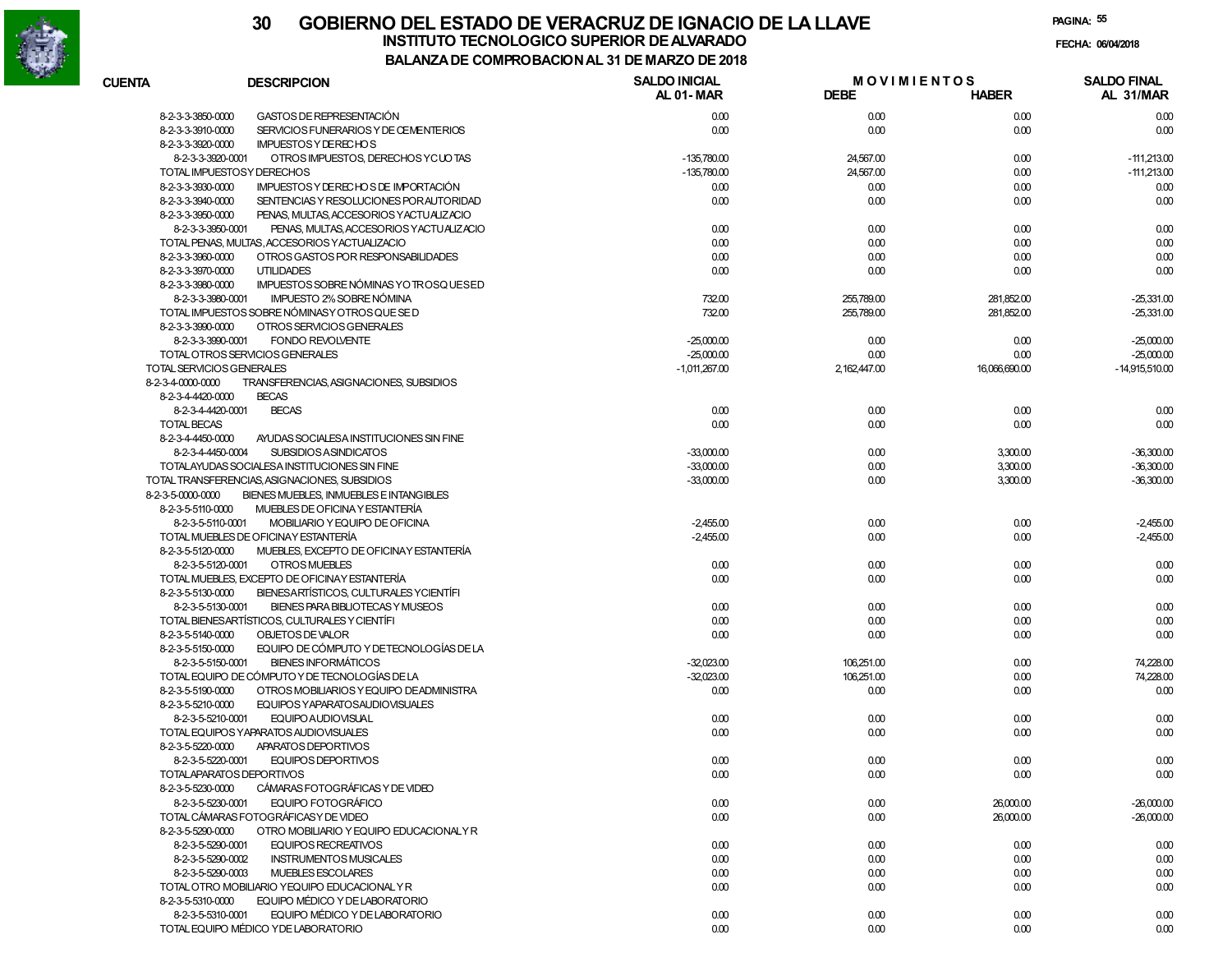

**PAGINA:56**

| <b>CUENTA</b>       | <b>DESCRIPCION</b>                            | <b>SALDO INICIAL</b><br>AL 01-MAR | <b>MOVIMIENTOS</b><br><b>DEBE</b> | <b>HABER</b> | <b>SALDO FINAL</b><br>AL 31/MAR |
|---------------------|-----------------------------------------------|-----------------------------------|-----------------------------------|--------------|---------------------------------|
| 8-2-3-5-5320-0000   | INSTRUMENTAL MÉDICO Y DE LABORATORIO          |                                   |                                   |              |                                 |
| 8-2-3-5-5320-0001   | <b>INSTRUMENTAL MÉDICO Y DE LABORATORIO</b>   | 0.00                              | 0.00                              | 0.00         | 0.00                            |
|                     | TOTAL INSTRUMENTAL MÉDICO Y DE LABORATORIO    | 0.00                              | 0.00                              | 0.00         | 0.00                            |
| 8-2-3-5-5410-0000   | VEHÍCULOS Y EQUIPO TERRESTRE                  |                                   |                                   |              |                                 |
| 8-2-3-5-5410-0001   | VEHICULOS TERRESTRES PARA PROGRAMAS DE S      | 0.00                              | 0.00                              | 0.00         | 0.00                            |
| 8-2-3-5-5410-0002   | VEHÍCULOS TERRESTRES PARA SERVICIOS Y OP      | 0.00                              | 0.00                              | 0.00         | 0.00                            |
| 8-2-3-5-5410-0003   | VEHÍCULOS TERRESTRES PARA SERVICIOSADMI       | 0.00                              | 42,960.00                         | 0.00         | 42,960.00                       |
|                     | TOTAL VEHÍCULOS YEQUIPO TERRESTRE             | 0.00                              | 42,960.00                         | 0.00         | 42,960.00                       |
| 8-2-3-5-5420-0000   | CARROCERÍAS Y REMOLQUES                       |                                   |                                   |              |                                 |
| 8-2-3-5-5420-0003   | CARROCERÍAS Y REMOLQUES PARA SERVICIOS A      | 0.00                              | 0.00                              | 0.00         | 0.00                            |
|                     | TOTAL CARROCERÍAS Y REMOLQUES                 | 0.00                              | 0.00                              | 0.00         | 0.00                            |
| 8-2-3-5-5490-0000   | OTROS EQUIPOS DE TRANSPORTE                   |                                   |                                   |              |                                 |
| 8-2-3-5-5490-0001   |                                               | 0.00                              |                                   | 0.00         |                                 |
|                     | OTROS EQUIPOS DE TRANSPORTE                   |                                   | 0.00                              |              | 0.00                            |
|                     | TOTAL OTROS EQUIPOS DE TRANSPORTE             | 0.00                              | 0.00                              | 0.00         | 0.00                            |
| 8-2-3-5-5610-0000   | MAQUINARIAY EQUIPO AGROPECUARIO               |                                   |                                   |              |                                 |
| 8-2-3-5-5610-0001   | MAQUINARIAY EQUIPO AGROPECUARIO               | 0.00                              | 0.00                              | 0.00         | 0.00                            |
|                     | TOTAL MAQUINARIAY EQUIPO AG ROPECUARIO        | 0.00                              | 0.00                              | 0.00         | 0.00                            |
| 8-2-3-5-5620-0000   | MAQUINARIAY EQUIPO INDUSTRIAL                 |                                   |                                   |              |                                 |
| 8-2-3-5-5620-0001   | MAQUINARIAY EQUIPO INDUSTRIAL                 | 0.00                              | 0.00                              | 0.00         | 0.00                            |
| 8-2-3-5-5620-0002   | MAQUINARIAY EQUIPO PARASUMINISTRO DE A        | 0.00                              | 0.00                              | 0.00         | 0.00                            |
|                     | TOTAL MAQUINARIAY EQUIPO INDUSTRIAL           | 0.00                              | 0.00                              | 0.00         | 0.00                            |
| 8-2-3-5-5630-0000   | MAQUINARIAY EQUIPO DE CONSTRUCCIÓN            |                                   |                                   |              |                                 |
| 8-2-3-5-5630-0001   | MAQUINARIAY EQUIPO DE CONSTRUCCIÓN            | 0.00                              | 0.00                              | 0.00         | 0.00                            |
|                     | TOTAL MAQUINARIAY EQUIPO DE CONSTRUCCIÓN      | 0.00                              | 0.00                              | 0.00         | 0.00                            |
| 8-2-3-5-5640-0000   | SISTEMAS DEAIREACONDICIONADO, CALEFACC        |                                   |                                   |              |                                 |
| 8-2-3-5-5640-0001   | SISTEMAS DEAIREACONDICIONADO, CALEFACC        | 0.00                              | 0.00                              | 0.00         | 0.00                            |
|                     | TOTAL SISTEMAS DEAIRE ACONDICIONADO, CALEFACC | 0.00                              | 0.00                              | 0.00         | 0.00                            |
| 8-2-3-5-5650-0000   | EQUIPO DE COMUNICACIÓN YTELECOMUNICACIÓ       |                                   |                                   |              |                                 |
| 8-2-3-5-5650-0001   | EQUIPOS YAPARATOS DE COMUNICACIONES YT        | 0.00                              | 0.00                              | 0.00         | 0.00                            |
|                     | TOTAL EQUIPO DE COMUNICACIÓN YTELECOMUNICACIÓ | 0.00                              | 0.00                              | 0.00         | 0.00                            |
| 8-2-3-5-5660-0000   | EQUIPOS DE GENERACIÓN ELÉCTRICA, APARATO      |                                   |                                   |              |                                 |
| 8-2-3-5-5660-0001   | MAQUINARIAY EQUIPO ELÉCTRICO Y ELECTRÓN       | $-6,276.00$                       |                                   |              |                                 |
|                     |                                               |                                   | 0.00                              | 0.00         | $-6,276.00$                     |
|                     | TOTAL EQUIPOS DE GENERACIÓN ELÉCTRICA APARATO | $-6,276.00$                       | 0.00                              | 0.00         | $-6,276.00$                     |
| 8-2-3-5-5670-0000   | HERRAMIENTAS Y MÁQUINAS-HERRAMIENTA           |                                   |                                   |              |                                 |
| 8-2-3-5-5670-0001   | MAQUINARIAY EQUIPO PARATALLERES               | 0.00                              | 160,002.00                        | 0.00         | 160,002.00                      |
| 8-2-3-5-5670-0002   | HERRAMIENTAS Y MÁQUINAS-HERRAMIENTA           | 0.00                              | 0.00                              | 0.00         | 0.00                            |
| 8-2-3-5-5670-0003   | REFACCION ES MAYORES                          | 0.00                              | 0.00                              | 0.00         | 0.00                            |
|                     | TOTAL HERRAMIENTAS Y MÁQUINAS-HERRAMIENTA     | 0.00                              | 160,002.00                        | 0.00         | 160,002.00                      |
| 8-2-3-5-5690-0000   | OTROS EQUIPOS                                 |                                   |                                   |              |                                 |
| 8-2-3-5-5690-0001   | EQUIPOS DE MEDICIÓN                           | 0.00                              | 0.00                              | 0.00         | 0.00                            |
| 8-2-3-5-5690-0002   | EQUIPO DE SEÑALAMIENTO                        | 0.00                              | 0.00                              | 0.00         | 0.00                            |
| 8-2-3-5-5690-0003   | EQUIPO DE INGENIERÍAY DIBUJO                  | 0.00                              | 0.00                              | 0.00         | 0.00                            |
| 8-2-3-5-5690-0004   | MÁQUINAS Y APARATOS CIENTÍFICOS               | 0.00                              | 0.00                              | 0.00         | 0.00                            |
| 8-2-3-5-5690-0005   | MAQUINARIAY EQUIPO DE IMPRENTA                | 0.00                              | 0.00                              | 0.00         | 0.00                            |
| 8-2-3-5-5690-0006   | OTROS BIENES MUEBLES                          | 0.00                              | 0.00                              | 0.00         | 0.00                            |
| TOTAL OTROS EQUIPOS |                                               | 0.00                              | 0.00                              | 0.00         | 0.00                            |
| 8-2-3-5-5810-0000   | <b>TERRENOS</b>                               |                                   |                                   |              |                                 |
|                     | TERRENOS PARA USOS DIVERSOS                   |                                   |                                   |              |                                 |
| 8-2-3-5-5810-0001   |                                               | 0.00                              | 0.00                              | 0.00         | 0.00                            |
| 8-2-3-5-5810-0002   | TERRENOS PARA LACONSTRUCCIÓN DE INMUEBL       | 0.00                              | 0.00                              | 0.00         | 0.00                            |
| TOTAL TERRENOS      |                                               | 0.00                              | 0.00                              | 0.00         | 0.00                            |
| 8-2-3-5-5830-0000   | EDIFICIOS NO RESIDENCIALES                    |                                   |                                   |              |                                 |
| 8-2-3-5-5830-0001   | ADQUISICION DE ED FICIOSY LOCALES             | 0.00                              | 0.00                              | 0.00         | 0.00                            |
|                     | TOTAL EDIFICIOS NO RESIDENCIALES              | 0.00                              | 0.00                              | 0.00         | 0.00                            |
| 8-2-3-5-5890-0000   | OTROS BIENES INMUEBLES                        |                                   |                                   |              |                                 |
| 8-2-3-5-5890-0001   | ADJUDICACIONES, EXPROPIACIONES E INDEMNI      | 0.00                              | 0.00                              | 0.00         | 0.00                            |
| 8-2-3-5-5890-0002   | RESERVAS TERRITORIALES URBANAS                | 0.00                              | 0.00                              | 0.00         | 0.00                            |
| 8-2-3-5-5890-0003   | OTROS BIENES INMUEBLES                        | 0.00                              | 0.00                              | 0.00         | 0.00                            |
|                     | TOTAL OTROS BIENES INMUEBLES                  | 0.00                              | 0.00                              | 0.00         | 0.00                            |
|                     |                                               |                                   |                                   |              |                                 |

8-2-3-5-5910-0000 SOFTWARE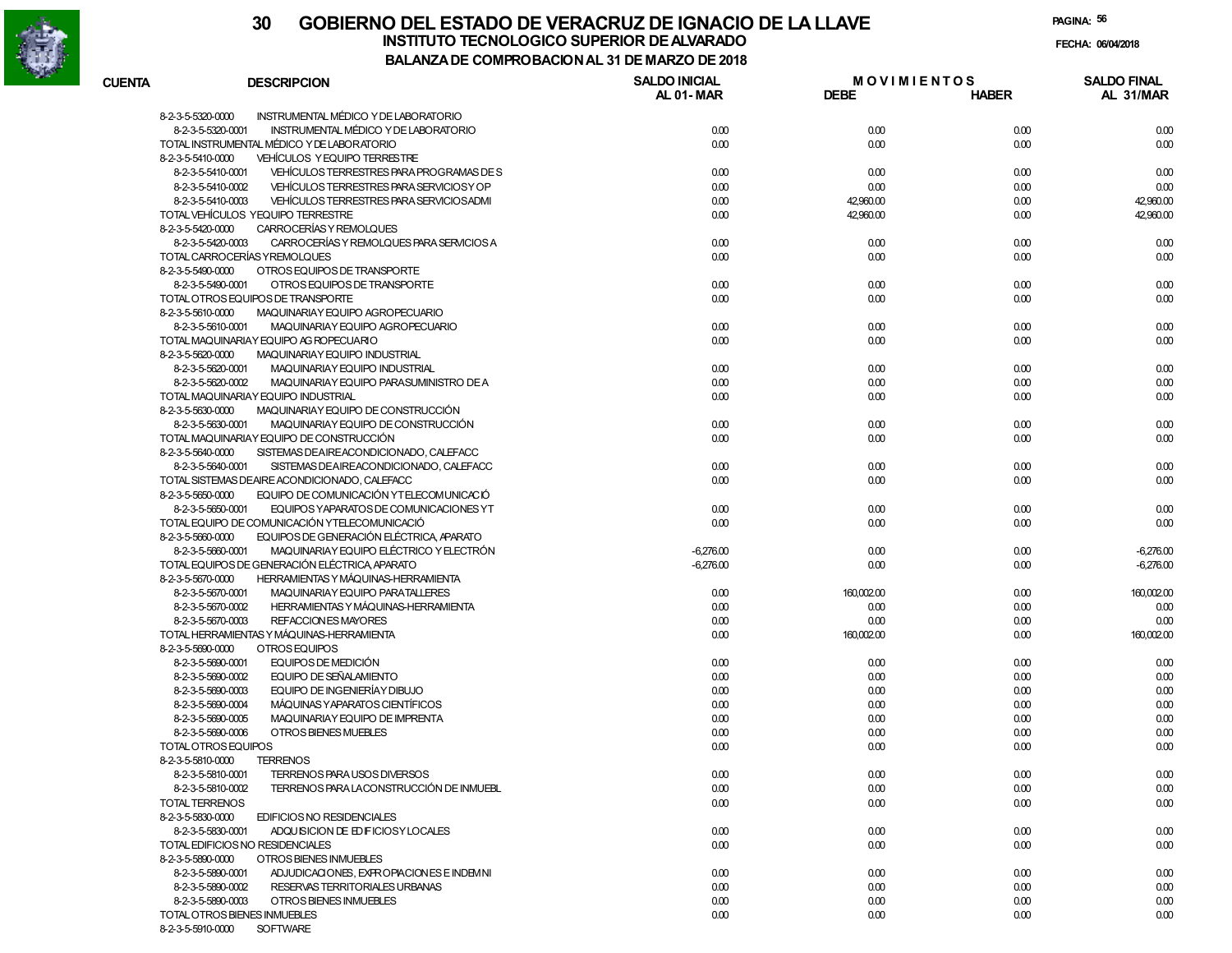

# **30 GOBIERNO DEL ESTADO DE VERACRUZ DE IGNACIO DE LA LLAVEINSTITUTO TECNOLOGICO SUPERIOR DE ALVARADO de la composición de la composición de la composición de la composición**<br>Dal aniza de composición da la de marzo de como

**PAGINA:57**

**FECHA:**

**BALANZA DE COMPROBACION AL 31 DE MARZO DE 2018**

| <b>CUENTA</b>                          | <b>DESCRIPCION</b>                                                           | <b>SALDO INICIAL</b> |              | <b>MOVIMIENTOS</b> | <b>SALDO FINAL</b> |
|----------------------------------------|------------------------------------------------------------------------------|----------------------|--------------|--------------------|--------------------|
|                                        |                                                                              | AL 01-MAR            | <b>DEBE</b>  | <b>HABER</b>       | AL 31/MAR          |
| 8-2-3-5-5910-0001                      | <b>SOFTWARE</b>                                                              | 0.00                 | 0.00         | 0.00               | 0.00               |
| TOTAL SOFTWARE                         |                                                                              | 0.00                 | 0.00         | 0.00               | 0.00               |
| 8-2-3-5-5920-0000                      | <b>PATENTES</b>                                                              |                      |              |                    |                    |
| 8-2-3-5-5920-0001                      | <b>PATENTES</b>                                                              | 0.00                 | 0.00         | 0.00               | 0.00               |
| TOTAL PATENTES                         |                                                                              | 0.00                 | 0.00         | 0.00               | 0.00               |
| 8-2-3-5-5970-0000                      | LICENCIAS INFORMÁTICAS E INTELECTUALES                                       |                      |              |                    |                    |
| 8-2-3-5-5970-0001                      | LICENCIAS INFORMÁTICAS E INTELECTUALES                                       | 0.00                 | 0.00         | 0.00               | 0.00               |
|                                        | TOTAL LICENCIAS INFORMÁTICAS E INTELECTUALES                                 | 0.00                 | 0.00         | 0.00               | 0.00               |
|                                        | TOTAL BIENES MUEBLES, INMUEBLES E INTANGIBLES                                | $-40,754.00$         | 309,213.00   | 26,000.00          | 242,459.00         |
| 8-2-3-6-0000-0000                      | <b>INVERSIÓN PÚBLICA</b>                                                     |                      |              |                    |                    |
| 8-2-3-6-6120-0000                      | EDIFICACIÓN NO HABITACIONAL                                                  |                      |              |                    |                    |
| 8-2-3-6-6120-0001                      | EDIFICACIÓN NO HABITACIONAL                                                  | 0.00                 | 0.00         | 0.00               | 0.00               |
|                                        | TOTAL EDIFICACIÓN NO HABITACIONAL                                            | 0.00                 | 0.00         | 0.00               | 0.00               |
| 8-2-3-6-6130-0000                      | CONSTRUCCIÓN DE OBRAS PARA ELABASTECIMI                                      |                      |              |                    |                    |
| 8-2-3-6-6130-0001                      | CONSTRUCCIÓN DE OBRAS PARA ELABASTECIMI                                      | 0.00                 | 0.00         | 0.00               | 0.00               |
|                                        | TOTAL CONSTRUCCIÓN DE OBRAS PARA ELABASTECIMI                                | 0.00                 | 0.00         | 0.00               | 0.00               |
| 8-2-3-6-6140-0000                      | DIVISIÓN DE TERRENOS Y CONSTRUCCIÓN DE O                                     |                      |              |                    |                    |
| 8-2-3-6-6140-0001                      | DIVISIÓN DE TERRENOS Y CONSTRUCCIÓN DE O                                     | 0.00                 | 0.00         | 0.00               | 0.00               |
|                                        | TOTAL DIVISIÓN DE TERRENOSY CONSTRUCCIÓN DE O                                | 0.00                 | 0.00         | 0.00               | 0.00               |
| 8-2-3-6-6150-0000<br>8-2-3-6-6150-0001 | CONSTRUCCIÓN DE VÍAS DE COMUNICACIÓN<br>CONSTRUCCIÓN DE VÍAS DE COMUNICACIÓN |                      |              |                    |                    |
|                                        | TOTAL CONSTRUCCIÓN DE VÍAS DE COMUNICACIÓN                                   | 0.00<br>0.00         | 0.00<br>0.00 | 0.00<br>0.00       | 0.00<br>0.00       |
| 8-2-3-6-6160-0000                      | OTRAS CONSTRUCCIONES DE INGENIERÍA CIVIL                                     |                      |              |                    |                    |
| 8-2-3-6-6160-0001                      | OTRAS CONSTRUCCIONES DE INGENIERÍA CIVL                                      | 0.00                 | 0.00         | 0.00               | 0.00               |
|                                        | TOTAL OTRAS CONSTRUCCIONES DE INGENIERÍACIVIL                                | 0.00                 | 0.00         | 0.00               | 0.00               |
| 8-2-3-6-6170-0000                      | INSTALACIONES Y EQUIPAMIENTO EN CONSTRUC                                     |                      |              |                    |                    |
| 8-2-3-6-6170-0001                      | INSTALACIONES Y EQUIPAMIENTO EN CONSTRUC                                     | 0.00                 | 0.00         | 0.00               | 0.00               |
|                                        | TOTAL INSTALACIONES Y EQUIPAMIENTO EN CONSTRUC                               | 0.00                 | 0.00         | 0.00               | 0.00               |
| 8-2-3-6-6190-0000                      | TRABAJOS DEACABADOS EN EDIFICACIONES Y                                       |                      |              |                    |                    |
| 8-2-3-6-6190-0001                      | TRABAJOS DEACABADOS EN EDIFICACIONES Y                                       | 0.00                 | 0.00         | 0.00               | 0.00               |
|                                        | TOTAL TRABAJOS DEACABADOS EN EDIFICACIONES Y                                 | 0.00                 | 0.00         | 0.00               | 0.00               |
| 8-2-3-6-6210-0000                      | EDIFICACIÓN HABITACIONAL                                                     |                      |              |                    |                    |
| 8-2-3-6-6210-0001                      | <b>EDIFICACIÓN HABITACIONAL</b>                                              | 0.00                 | 0.00         | 0.00               | 0.00               |
| TOTAL EDIFICACIÓN HABITACIONAL         |                                                                              | 0.00                 | 0.00         | 0.00               | 0.00               |
| 8-2-3-6-6220-0000                      | EDIFICACIÓN NO HABITACIONAL                                                  |                      |              |                    |                    |
| 8-2-3-6-6220-0001                      | EDIFICACIÓN NO HABITACIONAL                                                  | 0.00                 | 0.00         | 0.00               | 0.00               |
|                                        | TOTAL EDIFICACIÓN NO HABITACIONAL                                            | 0.00                 | 0.00         | 0.00               | 0.00               |
| 8-2-3-6-6230-0000                      | CONSTRUCCIÓN DE OBRAS PARA ELABASTECIMI                                      |                      |              |                    |                    |
| 8-2-3-6-6230-0001                      | CONSTRUCCIÓN DE OBRAS PARA ELABASTECIMI                                      | 0.00                 | 0.00         | 0.00               | 0.00               |
|                                        | TOTAL CONSTRUCCIÓN DE OBRAS PARA ELABASTECIMI                                | 0.00                 | 0.00         | 0.00               | 0.00               |
| 8-2-3-6-6240-0000                      | DIVISIÓN DE TERRENOS Y CONSTRUCCIÓN DE O                                     |                      |              |                    |                    |
| 8-2-3-6-6240-0001                      | DIVISIÓN DE TERRENOS Y CONSTRUCCIÓN DE O                                     | 0.00                 | 0.00         | 0.00               | 0.00               |
|                                        | TOTAL DIVISIÓN DE TERRENOSY CONSTRUCCIÓN DE O                                | 0.00                 | 0.00         | 0.00               | 0.00               |
| 8-2-3-6-6250-0000                      | CONSTRUCCIÓN DE VÍAS DE COMUNICACIÓN                                         |                      |              |                    |                    |
| 8-2-3-6-6250-0001                      | CONSTRUCCIÓN DE VÍAS DE COMUNICACIÓN                                         | 0.00                 | 0.00         | 0.00               | 0.00               |
|                                        | TOTAL CONSTRUCCIÓN DE VÍAS DE COMUNICACIÓN                                   | 0.00                 | 0.00         | 0.00               | 0.00               |
| 8-2-3-6-6260-0000                      | OTRAS CONSTRUCCIONES DE INGENIERÍA CIVL                                      |                      |              |                    |                    |
|                                        | 8-2-3-6-6260-0001 OTRAS CONSTRUCCIONES DE INGENIERÍA CIVL                    | 0.00                 | 0.00         | 0.00               | 0.00               |
|                                        | TOTAL OTRAS CONSTRUCCIONES DE INGENIERÍACIVIL                                | 0.00                 | 0.00         | 0.00               | 0.00               |
| 8-2-3-6-6270-0000                      | INSTALACIONES Y EQUIPAMIENTO EN CONSTRUC                                     |                      |              |                    |                    |
| 8-2-3-6-6270-0001                      | INSTALACIONES Y EQUIPAMIENTO EN CONSTRUC                                     | 0.00                 | 0.00         | 0.00               | 0.00               |
|                                        | TOTAL INSTALACIONES Y EQUIPAMIENTO EN CONSTRUC                               | 0.00                 | 0.00         | 0.00               | 0.00               |
| TOTAL INVERSIÓN PÚBLICA                |                                                                              | 0.00                 | 0.00         | 0.00               | 0.00               |
|                                        | TOTAL MODIFICACIONESAL PRESUPUESTO DE EGRESOS                                | $-5,760,153.00$      | 3,935,401.00 | 18,344,956.00      | $-20,169,708.00$   |
| 8-2-4-0-0000-0000                      | PRESUPUESTO DE EGRESOS COMPROMETIDO                                          |                      |              |                    |                    |
| 8-2-4-1-0000-0000                      | SERVICIOS PERSONALES                                                         |                      |              |                    |                    |
| 8-2-4-1-1110-0000                      | <b>DIETAS</b>                                                                |                      |              |                    |                    |
| 8-2-4-1-1110-0001                      | <b>DIETAS</b>                                                                | 0.00                 | 0.00         | 0.00               | 0.00               |
| <b>TOTAL DIETAS</b>                    |                                                                              | 0.00                 | 0.00         | 0.00               | 0.00               |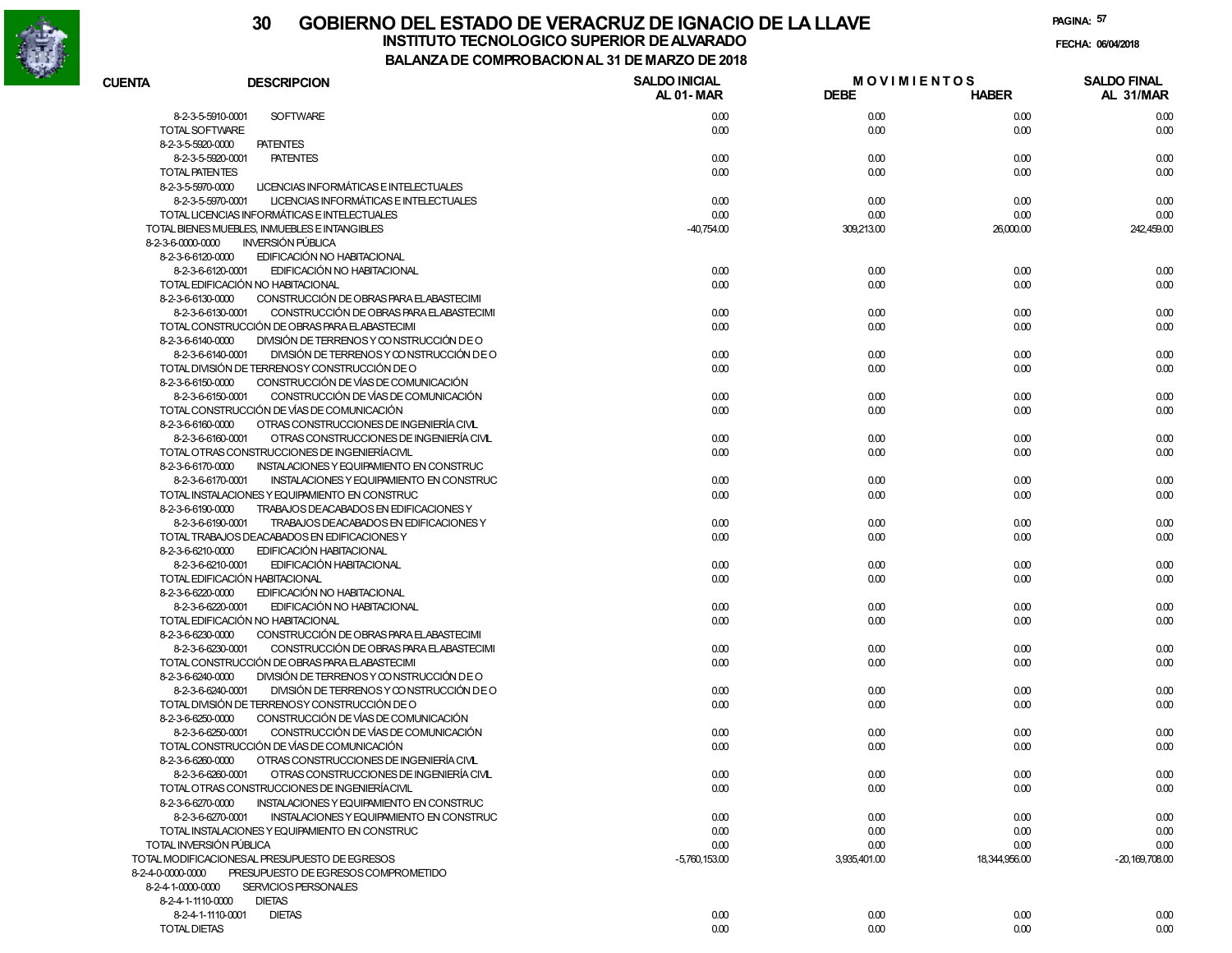

# **30 GOBIERNO DEL ESTADO DE VERACRUZ DE IGNACIO DE LA LLAVEFECHA: 06/04/2018 INSTITUTO TECNOLOGICO SUPERIOR DE ALVARADO**

**PAGINA:58**

**BALANZA DE COMPROBACION AL 31 DE MARZO DE 2018**

| <b>CUENTA</b>     | <b>DESCRIPCION</b>                                            | <b>SALDO INICIAL</b><br>AL 01-MAR | <b>MOVIMIENTOS</b><br><b>DEBE</b> | <b>HABER</b> | <b>SALDO FINAL</b><br>AL 31/MAR |
|-------------------|---------------------------------------------------------------|-----------------------------------|-----------------------------------|--------------|---------------------------------|
| 8-2-4-1-1120-0000 | <b>HABERES</b>                                                | 0.00                              | 0.00                              | 0.00         | 0.00                            |
| 8-2-4-1-1130-0000 | SUELDOS BASE AL PERSONAL PERMANENTE                           |                                   |                                   |              |                                 |
|                   | SUELDOS Y SALARIOS<br>8-2-4-1-1130-0001                       | 13,174,847.90                     | 3,846,052.31                      | 6,416,667.60 | 10,604,232.61                   |
|                   | TOTAL SUELDOS BASEAL PERSONAL PERMANENTE                      | 13,174,847.90                     | 3,846,052.31                      | 6,416,667.60 | 10,604,232.61                   |
| 8-2-4-1-1140-0000 | REMUNERACIONES POR ADSCRIPCIÓN LABORAL E                      | 0.00                              | 0.00                              | 0.00         | 0.00                            |
| 8-2-4-1-1210-0000 | HONORARIOS ASIMILABLES A SALARIOS                             |                                   |                                   |              |                                 |
|                   | PERSONAL DE LISTA DE RAYA<br>8-2-4-1-1210-0001                | 0.00                              | 0.00                              | 0.00         | 0.00                            |
|                   | 8-2-4-1-1210-0002<br>HONORARIOS PROFESIONALES                 | 0.00                              | 0.00                              | 0.00         | 0.00                            |
|                   | HONORARIOS POR EJECUCIÓN<br>8-2-4-1-1210-0003                 | 0.00                              | 0.00                              | 0.00         | 0.00                            |
|                   | TOTAL HONORARIOSASIMILABLES ASALARIOS                         | 0.00                              | 0.00                              | 0.00         | 0.00                            |
| 8-2-4-1-1220-0000 | SUELDOS BASEALPERSONAL EVENTUAL                               |                                   |                                   |              |                                 |
|                   | 8-2-4-1-1220-0001<br>SUELDOS ALPERSONAL EVENTUAL              | 0.00                              | 0.00                              | 0.00         | 0.00                            |
|                   | 8-2-4-1-1220-0002<br><b>SUPLENCIAS</b>                        | 0.00                              | 0.00                              | 0.00         | 0.00                            |
|                   | TOTAL SUELDOS BASEAL PERSONAL EVENTUAL                        | 0.00                              | 0.00                              | 0.00         | 0.00                            |
| 8-2-4-1-1230-0000 | RETRIBUCIONES POR SERVICIOS DE CARÁCTER                       |                                   |                                   |              |                                 |
|                   | REMUNERACIONES POR SERVICIOS ESPECIALES<br>8-2-4-1-1230-0001  | 2,246,100.00                      | 1,150,801.07                      | 1,614,201.07 | 1,782,700.00                    |
|                   | 8-2-4-1-1230-0002<br>AYUDAPOR SERVICIOS                       | 0.00                              | 0.00                              | 0.00         | 0.00                            |
|                   | TOTAL RETRIBUCIONES POR SERVICIOS DE CARÁCTER                 | 2,246,100.00                      | 1,150,801.07                      | 1,614,201.07 | 1,782,700.00                    |
| 8-2-4-1-1240-0000 | RETRIBUCIÓN ALOS REPRESENTANTES DE LOS                        | 0.00                              | 0.00                              | 0.00         | 0.00                            |
| 8-2-4-1-1310-0000 | PRIMAS POR AÑO DE SERVICIOS EFECTIVOS PR                      |                                   |                                   |              |                                 |
|                   | 8-2-4-1-1310-0001<br>QUINQUENIOS                              | 0.00                              | 0.00                              | 0.00         | 0.00                            |
|                   | 8-2-4-1-1310-0002<br>QUINQUENIOS NUEVA GENERACIÓN             | 0.00                              | 0.00                              | 0.00         | 0.00                            |
|                   | TOTAL PRIMAS PORAÑO DE SERVICIOS EFECTIVOS PR                 | 0.00                              | 0.00                              | 0.00         | 0.00                            |
| 8-2-4-1-1320-0000 | PRIMAS DE VACACIONES, DOMINICAL Y GRATIF                      |                                   |                                   |              |                                 |
|                   | 8-2-4-1-1320-0001<br>PRIMA DOMINICAL                          | 0.00                              | 0.00                              | 0.00         | 0.00                            |
|                   | 8-2-4-1-1320-0002<br><b>GRATIFICACIÓN ANUAL</b>               | 1,168,637.02                      | 1,168,529.10                      | 1,168,529.10 | 1,168,637.02                    |
|                   | 8-2-4-1-1320-0003<br>PRIMA VACACIONAL                         | 793.232.99                        | 1,003,444.76                      | 1,793,443.85 | 3,233.90                        |
|                   | 8-2-4-1-1320-0004<br><b>BONO ANJALDE DESPENSA</b>             | 0.00                              | 0.00                              | 0.00         | 0.00                            |
|                   | TOTAL PRIMAS DE VACACIONES. DOMINICAL YG RATIF                | 1,961,870.01                      | 2,171,973.86                      | 2.961.972.95 | 1,171,870.92                    |
| 8-2-4-1-1330-0000 | <b>HORAS EXTRAORDINARIAS</b>                                  |                                   |                                   |              |                                 |
|                   | 8-2-4-1-1330-0001<br>COMPENSACIÓN POR SERVICIOS DE TURNO VESP | 0.00                              | 0.00                              | 0.00         | 0.00                            |
|                   | TOTAL HORAS EXTRAORDINARIAS                                   | 0.00                              | 0.00                              | 0.00         | 0.00                            |
| 8-2-4-1-1340-0000 | <b>COMPENSACIONES</b>                                         |                                   |                                   |              |                                 |
|                   | 8-2-4-1-1340-0001<br><b>COMPENSACIONES FIJAS</b>              | 48,000.00                         | 0.00                              | 0.00         | 48,000.00                       |
|                   | COMPENSACIÓN DE ESCASO DESARROLLO<br>8-2-4-1-1340-0002        | 0.00                              | 0.00                              | 0.00         | 0.00                            |
|                   | PARTICIPACIONESAL PERSONAL<br>8-2-4-1-1340-0003               | 0.00                              | 0.00                              | 0.00         | 0.00                            |
|                   | COMPENSACIÓN POR ASIGNACIÓN PEDAGÓ GICAE<br>8-2-4-1-1340-0004 | 0.00                              | 0.00                              | 0.00         | 0.00                            |
|                   | COMPENSACIÓN POR AJUSTE DECALENDARIO<br>8-2-4-1-1340-0005     | 0.00                              | 0.00                              | 0.00         | 0.00                            |
|                   | COMPENSACIÓN DOCENTE<br>8-2-4-1-1340-0006                     | 0.00                              | 0.00                              | 0.00         | 0.00                            |
|                   | COMPENSACIÓN AD MINIST RATIVA<br>8-2-4-1-1340-0007            | 0.00                              | 0.00                              | 0.00         | 0.00                            |
|                   | TOTAL COMPENSACIONES                                          | 48,000.00                         | 0.00                              | 0.00         | 48,000.00                       |
| 8-2-4-1-1350-0000 | <b>SOBREHABERES</b>                                           | 0.00                              | 0.00                              | 0.00         | 0.00                            |
| 8-2-4-1-1360-0000 | ASIGNACIONES DE TÉCNICO, DE MANDO, POR C                      | 0.00                              | 0.00                              | 0.00         | 0.00                            |
| 8-2-4-1-1370-0000 | <b>HONORARIOS ESPECIALES</b>                                  | 0.00                              | 0.00                              | 0.00         | 0.00                            |
| 8-2-4-1-1380-0000 | PARTICIPACIONES POR VIGILANCIAEN EL CUM                       | 0.00                              | 0.00                              | 0.00         | 0.00                            |
| 8-2-4-1-1410-0000 | APO RTACIONES DE SEGURIDAD SOCIAL                             |                                   |                                   |              |                                 |
|                   | 8-2-4-1-1410-0001<br>INSTITUTO MEXICANO DEL SEGURO SOCIAL     | 844,000.77                        | 157,123.96                        | 314,247.92   | 686,876.81                      |
|                   | 8-2-4-1-1410-0002<br>SEGURO INSTITUCIONAL                     | 0.00                              | 0.00                              | 0.00         | 0.00                            |
|                   | 8-2-4-1-1410-0003<br>ISSSTE - INSTITUTO DE SEGURIDAD Y SERVIC | 0.00                              | 0.00                              | 0.00         | 0.00                            |
|                   | 8-2-4-1-1410-0004<br>SEGURO DE VIDAY PAGO DE MARCHA           | 0.00                              | 169,254.00                        | 169,253.76   | 0.24                            |
|                   | TOTALAPORTACIONES DE SEGURIDAD SOCIAL                         | 844,000.77                        | 326,377.96                        | 483,501.68   | 686,877.05                      |
| 8-2-4-1-1420-0000 | APO RTACIONESA FONDOS DE VIVIENDA                             |                                   |                                   |              |                                 |
|                   | 8-2-4-1-1420-0001<br>FOVISSSTE-FONDO DE VIVIENDA DELISSSTE    | 0.00                              | 0.00                              | 0.00         | 0.00                            |
|                   | 8-2-4-1-1420-0002<br><b>INFONAVIT</b>                         | 800,000.00                        | 299,938.55                        | 599,877.10   | 500,061.45                      |
|                   | TOTALAPORTACIONES AFONDOS DE VIVIENDA                         | 800,000.00                        | 299,938.55                        | 599,877.10   | 500,061.45                      |
| 8-2-4-1-1430-0000 | APO RTACIONESAL SISTEMAPARAEL RETIRO                          |                                   |                                   |              |                                 |
|                   | 8-2-4-1-1430-0001<br>SISTEMA DE AHORRO PARA EL RETIRO         | 800,000.00                        | 356,389.54                        | 712,779.08   | 443,610.46                      |
|                   | 8-2-4-1-1430-0002<br><b>SEGURO DE RETIRO</b>                  | 0.00                              | 0.00                              | 0.00         | 0.00                            |
|                   | TOTALAPORTACIONES AL SISTEMA PARA EL RETIRO                   | 800,000.00                        | 356,389.54                        | 712,779.08   | 443,610.46                      |

800,000.00 356,389.54 712,779.08 443,610.46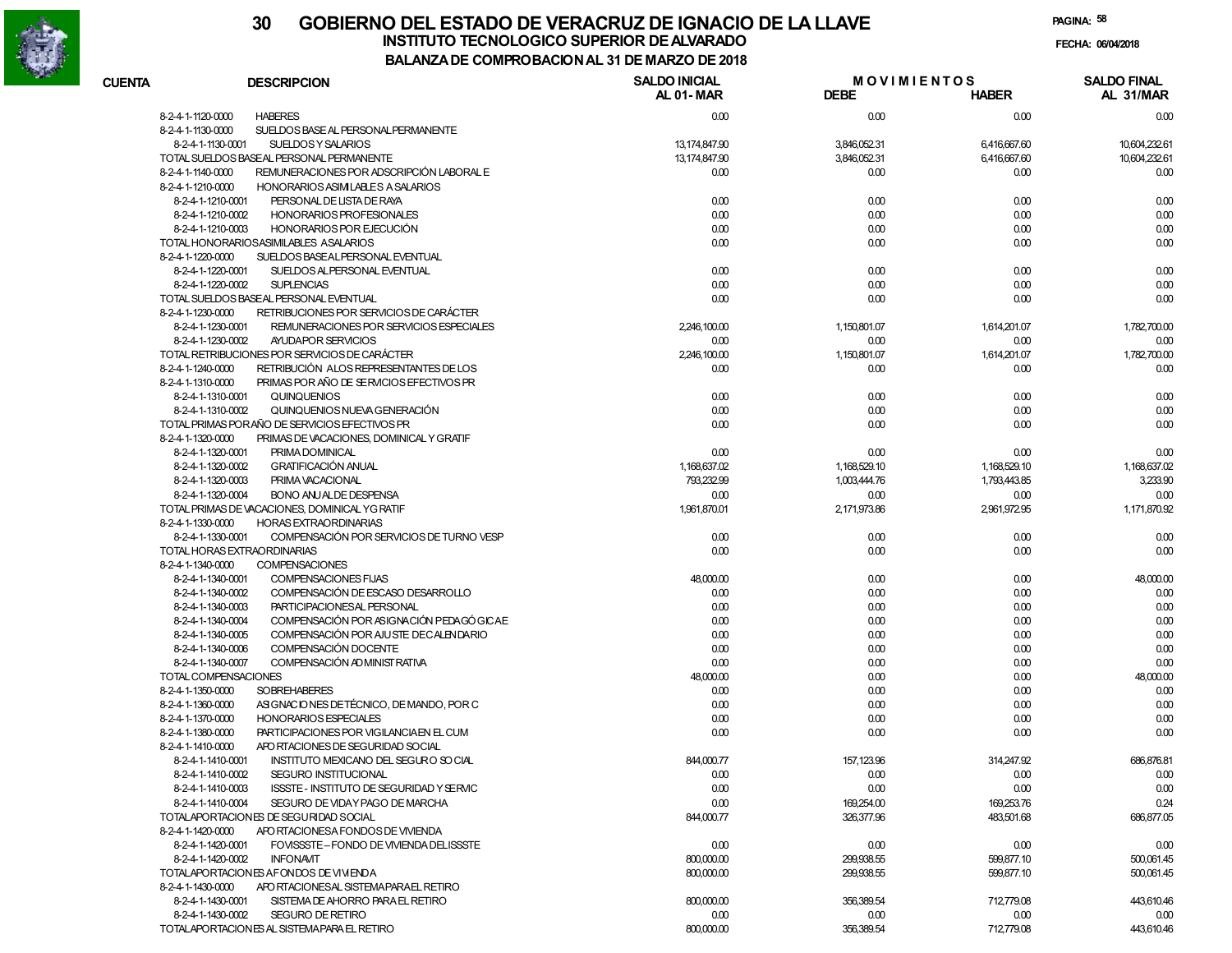

|               |                       |                                                                    | DE COMFRODACIONAL 31 DE MARZO DE 2010 |             |                                    |                                 |
|---------------|-----------------------|--------------------------------------------------------------------|---------------------------------------|-------------|------------------------------------|---------------------------------|
| <b>CUENTA</b> |                       | <b>DESCRIPCION</b>                                                 | <b>SALDO INICIAL</b><br>AL 01-MAR     | <b>DEBE</b> | <b>MOVIMIENTOS</b><br><b>HABER</b> | <b>SALDO FINAL</b><br>AL 31/MAR |
|               | 8-2-4-1-1440-0000     | APO RTACIONES PARA SEGURO                                          | 0.00                                  | 0.00        | 0.00                               | 0.00                            |
|               | 8-2-4-1-1510-0000     | CUOTAS PARAEL FONDO DEAHORRO Y FONDO D                             |                                       |             |                                    |                                 |
|               | 8-2-4-1-1510-0001     | CUOTAS PARAEL FONDO DEAHORRO                                       | 59,477.15                             | 16,800.34   | 22,955.28                          | 53,322.21                       |
|               |                       | TOTAL CUOTAS PARA EL FONDO DEAHORRO Y FONDO D                      | 59,477.15                             | 16,800.34   | 22,955.28                          | 53,322.21                       |
|               | 8-2-4-1-1520-0000     | <b>INDEMNIZACIONES</b>                                             |                                       |             |                                    |                                 |
|               | 8-2-4-1-1520-0001     | PENSIONES, JUBILACIONES E INDEMNIZACIONE                           | 60,000.00                             | 0.00        | 0.00                               | 60,000.00                       |
|               | TOTAL INDEMNIZACIONES |                                                                    | 60,000.00                             | 0.00        | 0.00                               | 60,000.00                       |
|               | 8-2-4-1-1530-0000     | PRESTACIONES Y HABERES DE RETIRO                                   |                                       |             |                                    |                                 |
|               | 8-2-4-1-1530-0001     | LIQUIDACIONES POR INDEMNIZACIONES Y POR                            | 0.00                                  | 0.00        | 0.00                               | 0.00                            |
|               |                       | TOTAL PRESTACIONES Y HABERES DE RETIRO                             | 0.00                                  | 0.00        | 0.00                               | 0.00                            |
|               | 8-2-4-1-1540-0000     | PRESTACIONES CONTRACTUALES                                         |                                       |             |                                    |                                 |
|               | 8-2-4-1-1540-0001     | <b>AYUDAPARAPASAJES</b>                                            | 0.00                                  | 0.00        | 0.00                               | 0.00                            |
|               | 8-2-4-1-1540-0002     | AYUDAPARALENTES Y APARATOS ORTOPÉDICOS                             | 17,500.00                             | 38,500.00   | 50,000.00                          | 6,000.00                        |
|               | 8-2-4-1-1540-0003     | MATERIAL DIDÁCTICO                                                 | 226,396.90                            | 52,081.53   | 104,163.06                         | 174,315.37                      |
|               | 8-2-4-1-1540-0004     | <b>DESPENSA</b>                                                    | 86,448.63                             | 173,085.86  | 258,540.25                         | 994.24                          |
|               | 8-2-4-1-1540-0005     | PREVISIÓN SOCIAL MÚLTIPLE                                          | 0.00                                  | 0.00        | 0.00                               | 0.00                            |
|               | 8-2-4-1-1540-0006     | COMPENSACIÓN POR ACTIVIDAD CURRICULAR                              | 0.00                                  | 0.00        | 0.00                               | 0.00                            |
|               | 8-2-4-1-1540-0007     | PAGO DE DÍAS ECONÓMICOS NO DISFRUTADOS                             | 0.00                                  | 0.00        | 0.00                               | 0.00                            |
|               | 8-2-4-1-1540-0008     | ASIGNACIÓN DOCENTE GENÉRICA                                        | 0.00                                  | 0.00        | 0.00                               | 0.00                            |
|               | 8-2-4-1-1540-0009     | ASIGNACIÓN DOCENTE ESPECÍFICA                                      | 0.00                                  | 0.00        | 0.00                               | 0.00                            |
|               | 8-2-4-1-1540-0010     | AYUDA PARA IMPRESIÓN DE TESIS                                      | 0.00                                  | 0.00        | 0.00                               | 0.00                            |
|               | 8-2-4-1-1540-0011     | CANASTILLA MATERNAL                                                | 0.00                                  | 0.00        | 0.00                               | 0.00                            |
|               | 8-2-4-1-1540-0012     | DÍAS DE DESCANSO OBLIGATORIO                                       | 0.00                                  | 0.00        | 0.00                               | 0.00                            |
|               | 8-2-4-1-1540-0013     | SERVICIO DE GUARDERÍAS                                             | 7,000.00                              | 3,100.00    | 6,200.00                           | 3,900.00                        |
|               | 8-2-4-1-1540-0014     | ANJDA PARA LA ADQUISICIÓN DE ÚTILES ESCO                           | 0.00                                  | 0.00        | 0.00                               | 0.00                            |
|               | 8-2-4-1-1540-0015     | CUOTA FIJAPARAPERSONAL DEASIGNATURA                                | 0.00                                  | 0.00        | 0.00                               | 0.00                            |
|               | 8-2-4-1-1540-0016     | COMPENSACIÓN POR ACTUACIÓN Y PRODUCTIVID                           | 0.00                                  | 0.00        | 0.00                               | 0.00                            |
|               | 8-2-4-1-1540-0017     | PAGO DEL DÍA DE LAS MADRES                                         | 0.00                                  | 0.00        | 0.00                               | 0.00                            |
|               | 8-2-4-1-1540-0018     | AYUDA ASU FERVISORES PARA GASTOS DE TRAS                           | 0.00                                  | 0.00        | 0.00                               | 0.00                            |
|               | 8-2-4-1-1540-0019     | <b>GRATIFICACIÓN ADMINISTRATIVA</b>                                | 0.00                                  | 0.00        | 0.00                               | 0.00                            |
|               | 8-2-4-1-1540-0020     | COMPENSACIÓN E3 ARRAIGO AL MAESTRO EN EL                           | 0.00                                  | 0.00        | 0.00                               | 0.00                            |
|               | 8-2-4-1-1540-0021     | COMPENSACIÓN I-2                                                   | 0.00                                  | 0.00        | 0.00                               | 0.00                            |
|               | 8-2-4-1-1540-0022     | COMPENSACIÓN PROVISIONAL COMPACTABLE                               | 0.00                                  | 0.00        | 0.00                               | 0.00                            |
|               | 8-2-4-1-1540-0023     | COMPENSACIÓN TEMPORAL COMPACTABLE                                  | 0.00                                  | 0.00        | 0.00                               | 0.00                            |
|               | 8-2-4-1-1540-0024     | REGULARIZACIÓNA LA FUNCIÓN                                         | 0.00                                  | 0.00        | 0.00                               | 0.00                            |
|               | 8-2-4-1-1540-0025     | ASIGNACIÓN FOR ACTIVIDADES CULTURALES                              | 0.00                                  | 0.00        | 0.00                               | 0.00                            |
|               | 8-2-4-1-1540-0026     | PREVISIÓN SOCIAL PARA POLICÍAS                                     | 0.00                                  | 0.00        | 0.00                               | 0.00                            |
|               | 8-2-4-1-1540-0027     | APO YO A LAINTEGRACIÓN EDUCATIVA                                   | 0.00                                  | 0.00        | 0.00                               | 0.00                            |
|               | 8-2-4-1-1540-0028     | ATENCIÓN A GRUPOS MULTIGRADO                                       | 0.00                                  | 0.00        | 0.00                               | 0.00                            |
|               | 8-2-4-1-1540-0029     | AYUDADE PREVISIÓN SOCIAL POR RIESGO DE                             | 0.00                                  | 0.00        | 0.00                               | 0.00                            |
|               | 8-2-4-1-1540-0030     | <b>GRATIFICACIÓN EXTRAORDINARIA</b>                                | 0.00                                  | 0.00        | 0.00                               | 0.00                            |
|               | 8-2-4-1-1540-0031     | <b>GRATIFICACIÓN</b>                                               | 38,904.50                             | 0.00        | 0.00                               | 38,904.50                       |
|               |                       | TOTAL PRESTACIONES CONTRACTUALES                                   | 376,250.03                            | 266,767.39  | 418,903.31                         | 224, 114.11                     |
|               | 8-2-4-1-1550-0000     | APO YO SA LACAPACITACIÓN DE LOS SERVIDOR                           |                                       |             |                                    |                                 |
|               | 8-2-4-1-1550-0001     | COMPENSACIÓN POR INCORPORACIÓN ALPROGRA                            | 0.00                                  | 0.00        | 0.00                               | 0.00                            |
|               | 8-2-4-1-1550-0002     | AYUDA PARA CAPACITACIÓN Y DESARROLLO                               | 0.00                                  | 0.00        | 0.00                               | 0.00                            |
|               |                       | TOTALAPOYOS ALA CAPACITACIÓN DELOS SERVIDOR                        | 0.00                                  | 0.00        | $0.00\,$                           | 0.00                            |
|               | 8-2-4-1-1590-0000     | OTRAS PRESTACIONES SOCIALES Y ECONÓMICAS                           | 0.00                                  | 0.00        | 0.00                               | 0.00                            |
|               | 8-2-4-1-1610-0000     | PREVISIONES DE CARÁCTER LABORAL, ECONÓMI                           |                                       |             |                                    |                                 |
|               | 8-2-4-1-1610-0001     | PREVISIONES SALARIALES Y ECONÓMICAS                                | 0.00                                  | 0.00        | 0.00                               | 0.00                            |
|               | 8-2-4-1-1710-0000     | TOTAL PREVISIONES DE CARÁCTER LABORAL, ECONÓMI<br><b>ESTÍMULOS</b> | 0.00                                  | 0.00        | 0.00                               | 0.00                            |
|               | 8-2-4-1-1710-0001     | ESTÍMULO POR ANTIGÜEDAD                                            | 588,415.83                            | 19,061.92   | 38,123.84                          | 569,353.91                      |
|               | 8-2-4-1-1710-0002     | ESTÍMULO POR LICENCIATURA                                          | 2,770.88                              | 10,440.00   | 4,000.00                           | 9,210.88                        |
|               | 8-2-4-1-1710-0003     | <b>TITULACIONES</b>                                                | 0.00                                  | 0.00        | 0.00                               | 0.00                            |
|               | 8-2-4-1-1710-0004     | ESTÍMULO POR PUNTUALIDAD Y ASISTENCIA                              | 76,057.66                             | 81,057.66   | 156,990.12                         | 125.20                          |
|               | 8-2-4-1-1710-0005     | ESTÍMULO POR ANTIGÜEDAD (DOCENTES)                                 | 0.00                                  | 0.00        | 0.00                               | 0.00                            |
|               | 8-2-4-1-1710-0006     | <b>ESTÍMULO ASERVIDORES PÚBLICOS</b>                               | 0.00                                  | 0.00        | 0.00                               | 0.00                            |
|               | 8-2-4-1-1710-0007     | PREMIO MENSUAL POR BUEN DESEMPEÑO                                  | 0.00                                  | 0.00        | 0.00                               | 0.00                            |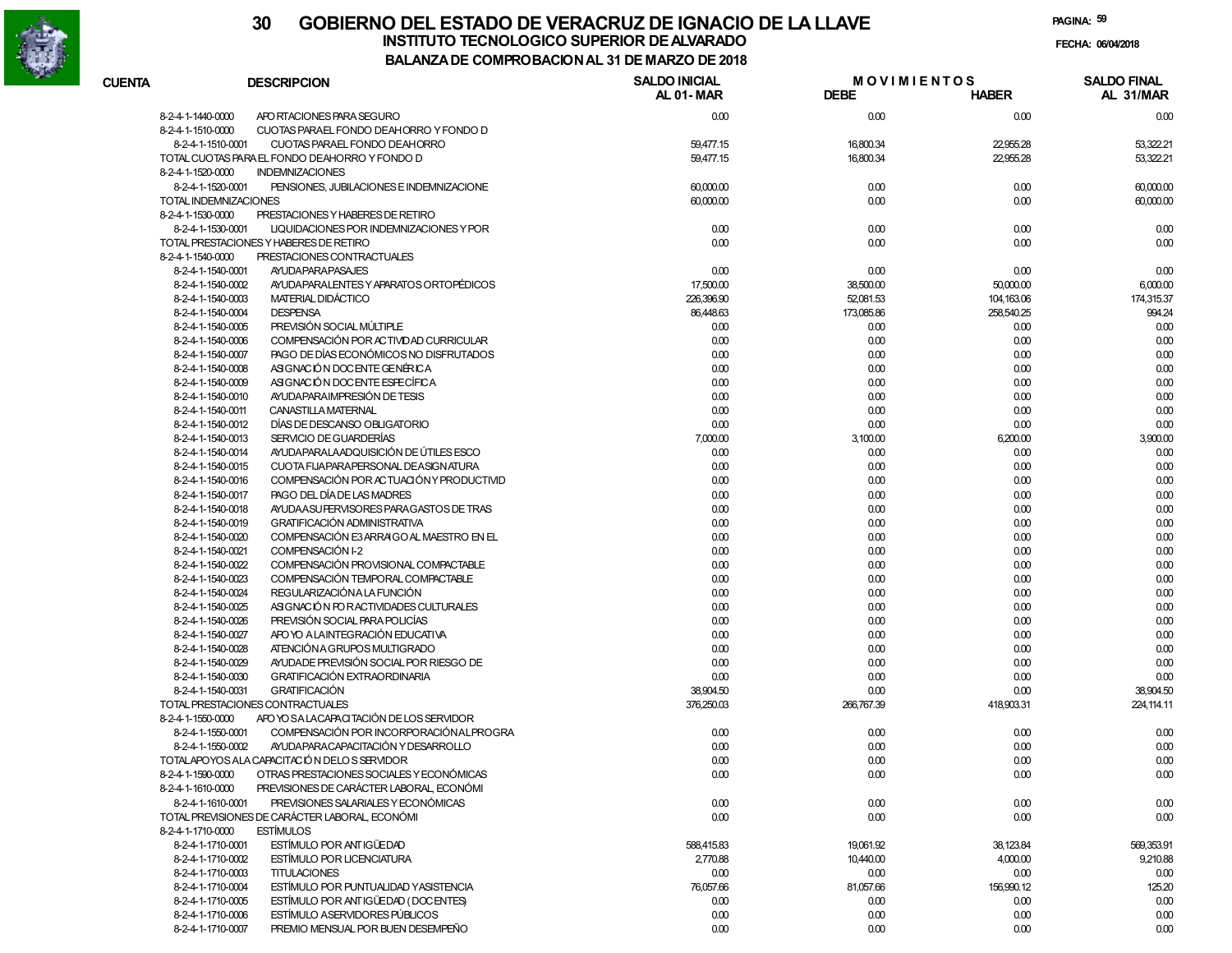

# **30 GOBIERNO DEL ESTADO DE VERACRUZ DE IGNACIO DE LA LLAVEINSTITUTO TECNOLOGICO SUPERIOR DE ALVARADO de la composición de la composición de la composición de la composición**<br>Dal aniza de composición da la de marzo de como

**PAGINA:60**

**FECHA:**

# **BALANZA DE COMPROBACION AL 31 DE MARZO DE 2018**

| <b>CUENTA</b>                          | <b>DESCRIPCION</b>                                                                      | <b>SALDO INICIAL</b><br>AL 01-MAR | <b>DEBE</b>       | <b>MOVIMIENTOS</b><br><b>HABER</b> | <b>SALDO FINAL</b><br>AL 31/MAR |
|----------------------------------------|-----------------------------------------------------------------------------------------|-----------------------------------|-------------------|------------------------------------|---------------------------------|
| 8-2-4-1-1710-0008                      | ESTÍMULO POR PRODUCTIVIDAD                                                              | 0.60                              | 0.00              | 0.00                               | 0.60                            |
| 8-2-4-1-1710-0009                      | SERVICIOS COCURRICULARES                                                                | 0.00                              | 0.00              | 0.00                               | 0.00                            |
| 8-2-4-1-1710-0010                      | ESTÍMULO ALDESTACADO DESEMPEÑO                                                          | 0.00                              | 0.00              | 0.00                               | 0.00                            |
| TOTAL ESTÍMULOS                        |                                                                                         | 667,244.97                        | 110,559.58        | 199, 113.96                        | 578,690.59                      |
| 8-2-4-1-1720-0000                      | <b>RECOMPENSAS</b>                                                                      | 0.00                              | 0.00              | 0.00                               | 0.00                            |
| TOTAL SERVICIOS PERSONALES             |                                                                                         | 21,037,790.83                     | 8,545,660.60      | 13,429,972.03                      | 16, 153, 479. 40                |
| 8-2-4-2-0000-0000                      | MATERIALES Y SUMINISTROS                                                                |                                   |                   |                                    |                                 |
| 8-2-4-2-2110-0000                      | MATERIALES, ÚTILES YEQUIPOS MENORES DE                                                  |                                   |                   |                                    |                                 |
| 8-2-4-2-2110-0001                      | MATERIALES YÚTILES DE OFICINA                                                           | 3,305.35                          | 32,400.79         | 35,650.79                          | 55.35                           |
|                                        | TOTAL MATERIALES, ÚTILES Y EQUIPOS MENORES DE                                           | 3,305.35                          | 32,400.79         | 35,650.79                          | 55.35                           |
| 8-2-4-2-2120-0000                      | MATERIALES Y ÚTILES DE IMPRESIÓN Y REPRO                                                |                                   |                   |                                    |                                 |
| 8-2-4-2-2120-0001                      | MATERIALES Y ÚTILES DE IMPRESIÓN Y REPRO                                                |                                   |                   |                                    | 0.00                            |
| 8-2-4-2-2120-0002                      | MATERIAL DE FOTOGRAFÍA                                                                  | 0.00<br>0.00                      | 22,134.57<br>0.00 | 22,134.57<br>0.00                  | 0.00                            |
|                                        | TOTAL MATERIALES Y ÚTILES DE IMPRESIÓN Y REPRO                                          |                                   |                   | 22,134.57                          | 0.00                            |
| 8-2-4-2-2130-0000                      | MATERIAL ESTADÍSTICO Y GEOGRÁFICO                                                       | 0.00<br>0.00                      | 22,134.57         | 0.00                               | 0.00                            |
|                                        |                                                                                         |                                   | 0.00              |                                    |                                 |
| 8-2-4-2-2140-0000<br>8-2-4-2-2140-0001 | MATERIALES, ÚTILES Y EQUIPOS MENORES DE<br>MATERIALES Y ÚTILES PARA EL PROCESAMIENT     |                                   |                   |                                    |                                 |
|                                        |                                                                                         | 70,536.12                         | 0.00              | 70,536.12                          | 0.00<br>0.00                    |
|                                        | TOTAL MATERIALES, ÚTILES Y EQUIPOS MENORES DE<br>MATERIAL IMPRESO E INFORMACIÓN DIGITAL | 70,536.12                         | 0.00              | 70,536.12                          |                                 |
| 8-2-4-2-2150-0000                      |                                                                                         |                                   |                   |                                    |                                 |
| 8-2-4-2-2150-0001                      | MATERIAL PARA INFORMACIÓN                                                               | 0.00                              | 0.00              | 0.00                               | 0.00                            |
| 8-2-4-2-2150-0002                      | SUSCRIPCIÓN A PERIÓDICOS Y MEDIOS INFORM                                                | 0.00                              | 0.00              | 0.00                               | 0.00                            |
| 8-2-4-2-2150-0003                      | MATERIAL DE CINEMATOGRAFÍA YAUDIOVISUAL                                                 | 0.00                              | 0.00              | 0.00                               | 0.00                            |
|                                        | TOTAL MATERIAL IMPRESO E INFORMACIÓN DIGITAL                                            | 0.00                              | 0.00              | 0.00                               | 0.00                            |
| 8-2-4-2-2160-0000                      | <b>MATERIAL DE LIMPIEZA</b>                                                             |                                   |                   |                                    |                                 |
| 8-2-4-2-2160-0001                      | <b>MATERIAL DE LIMPIEZA</b>                                                             | 0.00                              | 83,519.70         | 83,519.70                          | 0.00                            |
| TOTAL MATERIAL DE LIMPIEZA             |                                                                                         | 0.00                              | 83,519.70         | 83,519.70                          | 0.00                            |
| 8-2-4-2-2170-0000                      | MATERIALES Y ÚTILES DE ENSEÑANZA                                                        |                                   |                   |                                    |                                 |
| 8-2-4-2-2170-0001                      | MATERIAL DIDÁCTICO                                                                      | 0.00                              | 0.00              | 0.00                               | 0.00                            |
|                                        | TOTAL MATERIALES Y ÚTILES DE ENSEÑANZA                                                  | 0.00                              | 0.00              | 0.00                               | 0.00                            |
| 8-2-4-2-2180-0000                      | MATERIALES PARAEL REGISTRO E IDENTIFICA                                                 |                                   |                   |                                    |                                 |
| 8-2-4-2-2180-0001                      | VALORES DE TRÁNSITO                                                                     | 0.00                              | 0.00              | 0.00                               | 0.00                            |
|                                        | TOTAL MATERIALES PARA EL REGISTRO E IDENTIFICA                                          | 0.00                              | 0.00              | 0.00                               | 0.00                            |
| 8-2-4-2-2210-0000                      | PRODUCTOSALIMENTICIOS PARAPERSONAS                                                      |                                   |                   |                                    |                                 |
| 8-2-4-2-2210-0001                      | PRODUCTOSALIMENTICIOS PARALOS EFECTIVO                                                  | 0.00                              | 0.00              | 0.00                               | 0.00                            |
| 8-2-4-2-2210-0002                      | PRODUCTOSALIMENTICIOS PARA PERSONAS DER                                                 | 0.00                              | 0.00              | 0.00                               | 0.00                            |
| 8-2-4-2-2210-0003                      | PRODUCTOSALIMENTICIOS PARAALIMENTACIÓN                                                  | 0.00                              | 0.00              | 0.00                               | 0.00                            |
| 8-2-4-2-2210-0004                      | PRODUCTOSALIMENTICIOS PARAEL PERSONAL                                                   | 0.00                              | 14,943.49         | 10,310.49                          | 4,633.00                        |
|                                        | TOTAL PRODUCTOSALIMENTICIOS PARA PERSONAS                                               | 0.00                              | 14,943.49         | 10,310.49                          | 4,633.00                        |
| 8-2-4-2-2220-0000                      | PRODUCTOSALIMENTICIOS PARAANIMALES                                                      |                                   |                   |                                    |                                 |
| 8-2-4-2-2220-0001                      | PRODUCTOSALIMENTICIOS PARAANIMALES                                                      | 0.00                              | 0.00              | 0.00                               | 0.00                            |
|                                        | TOTAL PRODUCTOSALIMENTICIOS PARAAN IMALES                                               | 0.00                              | 0.00              | 0.00                               | 0.00                            |
| 8-2-4-2-2230-0000                      | UTENSILIOS PARA EL SERVICIO DE ALIMENTAC                                                |                                   |                   |                                    |                                 |
| 8-2-4-2-2230-0001                      | UTENSILIOS PARA SERVICIO DE ALIMENTACIÓN                                                | 0.00                              | 2,987.60          | 2,987.60                           | 0.00                            |
|                                        | TOTAL UTENSILIOS PARA EL SERVICIO DE ALIMENTAC                                          | 0.00                              | 2,987.60          | 2,987.60                           | 0.00                            |
| 8-2-4-2-2310-0000                      | PRODUCTOSALIMENTICIOS, AGROPECUARIOS Y                                                  | 0.00                              | 0.00              | 0.00                               | 0.00                            |
| 8-2-4-2-2320-0000                      | INSUMOS TEXTILESADQUIRIDOS COMO MATERIA                                                 | 0.00                              | 0.00              | 0.00                               | 0.00                            |
| 8-2-4-2-2330-0000                      | PRODUCTOS DE PAPEL, CARTÓN E IMPRESOS AD                                                | 0.00                              | 0.00              | 0.00                               | 0.00                            |
| 8-2-4-2-2340-0000                      | COMBUSTIBLES, LUBRICANTES, AD IT IVO S, CAR                                             | 0.00                              | 0.00              | 0.00                               | 0.00                            |
| 8-2-4-2-2350-0000                      | PRODUCTOS QUÍMICOS, FARMACÉUTICOS Y DE L                                                | 0.00                              | 0.00              | 0.00                               | 0.00                            |
| 8-2-4-2-2360-0000                      | PRODUCTOS METÁLICOS YA BASE DE MINERALE                                                 | 0.00                              | 0.00              | 0.00                               | 0.00                            |
| 8-2-4-2-2370-0000                      | PRODUCTOS DE CUERO, PIEL, PLÁSTICO YHUL                                                 | 0.00                              | 0.00              | 0.00                               | 0.00                            |
| 8-2-4-2-2380-0000                      | MERCANCÍAS ADQ UIRIDAS PARASU COMERCIALI                                                | 0.00                              | 0.00              | 0.00                               | 0.00                            |
| 8-2-4-2-2390-0000                      | OTROS PRODUCTOSADQUIRIDOS COMO MATERIA                                                  | 0.00                              | 0.00              | 0.00                               | 0.00                            |
| 8-2-4-2-2410-0000                      | PRODUCTOS MINERALES NO METÁLICOS                                                        |                                   |                   |                                    |                                 |
| 8-2-4-2-2410-0001                      | PRODUCTOS MINERALES NO METÁLICOS                                                        | 0.00                              | 23,992.14         | 23,992.14                          | 0.00                            |
|                                        | TOTAL PRODUCTOS MINERALES NO METÁLICOS                                                  | 0.00                              | 23,992.14         | 23,992.14                          | 0.00                            |
| 8-2-4-2-2420-0000                      | CEMENTO YPRODUCTOS DE CONCRETO                                                          |                                   |                   |                                    |                                 |
| 8-2-4-2-2420-0001                      | CEMENTO YPRODUCTOS DE CONCRETO                                                          | 11,190.00                         | 6,279.99          | 17,469.99                          | 0.00                            |
|                                        | TOTAL CEMENTO Y PRODUCTOS DE CONCRETO                                                   | 11,190.00                         | 6,279.99          | 17,469.99                          | 0.00                            |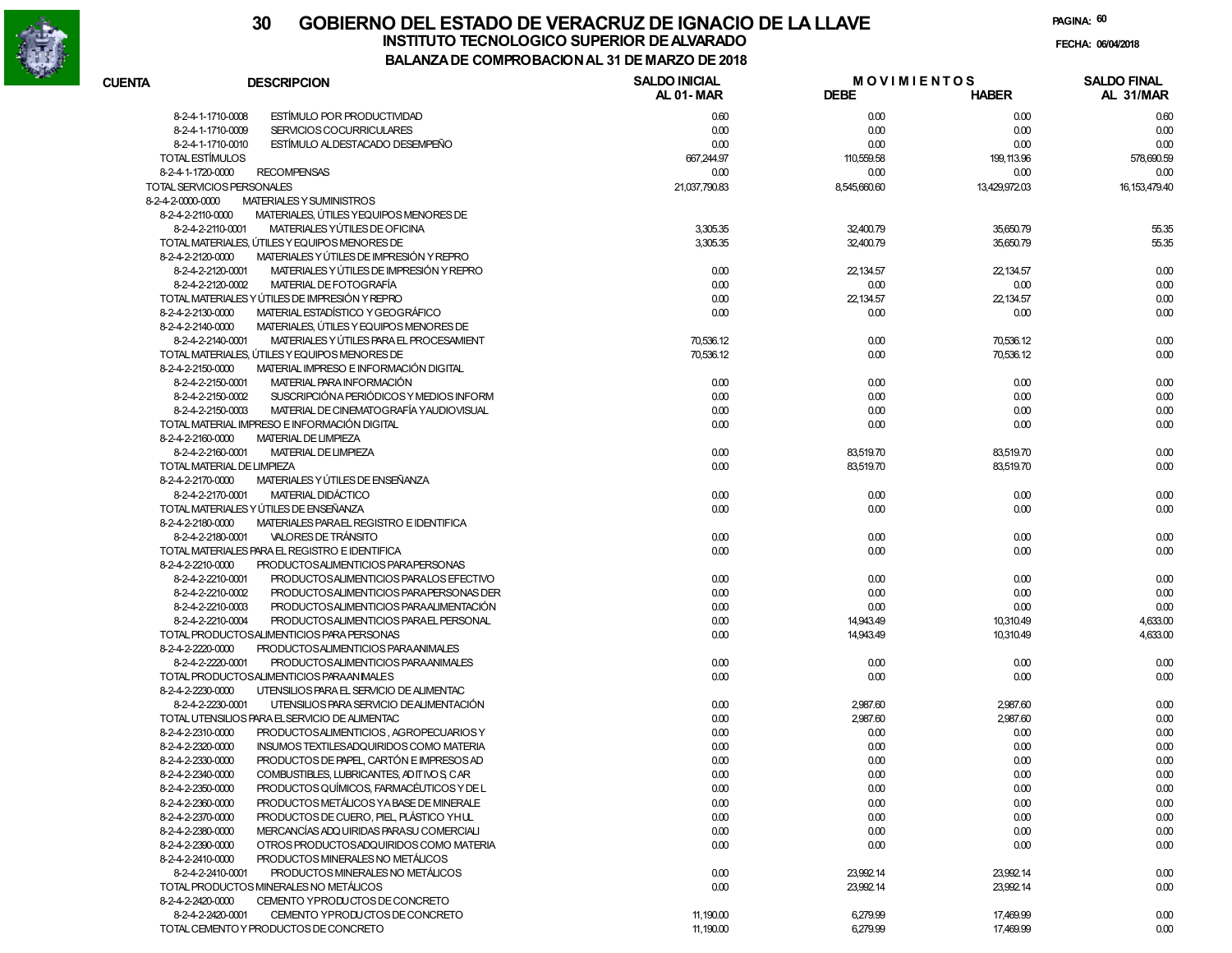

| <b>CUENTA</b>     | <b>DESCRIPCION</b>                             | <b>SALDO INICIAL</b><br>AL 01-MAR | <b>MOVIMIENTOS</b><br><b>DEBE</b> | <b>HABER</b> | <b>SALDO FINAL</b><br>AL 31/MAR |
|-------------------|------------------------------------------------|-----------------------------------|-----------------------------------|--------------|---------------------------------|
| 8-2-4-2-2430-0000 | CAL, YESO YPRODUCTOS DE YESO                   |                                   |                                   |              |                                 |
| 8-2-4-2-2430-0001 | CAL, YESO YPRODUCTOS DE YESO                   | 0.00                              | 0.00                              | 0.00         | 0.00                            |
|                   | TOTAL CAL, YESO Y PRODUCTOS DE YESO            | 0.00                              | 0.00                              | 0.00         | 0.00                            |
| 8-2-4-2-2440-0000 | MADERAY PRODUCTOS DE MADERA                    |                                   |                                   |              |                                 |
| 8-2-4-2-2440-0001 | MADERAY PRODUCTOS DE MADERA                    | 0.00                              | 0.00                              | 0.00         | 0.00                            |
|                   | TOTAL MADERAY PRODUCTOS DE MADERA              | 0.00                              | 0.00                              | 0.00         | 0.00                            |
| 8-2-4-2-2450-0000 | VIDRIO Y PRODUCTO S DE VIDRIO                  |                                   |                                   |              |                                 |
| 8-2-4-2-2450-0001 | VIDRIO Y PRODUCTO S DE VIDRIO                  | 0.00                              | 0.00                              | 0.00         | 0.00                            |
|                   | TOTAL VIDRIO YPRODUCTOS DE VIDRIO              | 0.00                              | 0.00                              | 0.00         | 0.00                            |
| 8-2-4-2-2460-0000 | MATERIAL ELÉCTRICO Y ELECTRÓNICO               |                                   |                                   |              |                                 |
| 8-2-4-2-2460-0001 | MATERIAL ELÉCTRICO Y ELECTRÓNICO               | 0.00                              | 92,284.73                         | 92,284.73    | 0.00                            |
|                   | TOTAL MATERIAL ELÉCTRICO YELECTRÓNICO          | 0.00                              | 92,284.73                         | 92,284.73    | 0.00                            |
| 8-2-4-2-2470-0000 | ARTÍCULOS METÁLICOS PARALA CONSTRUCCIÓN        |                                   |                                   |              |                                 |
| 8-2-4-2-2470-0001 | ARTÍCULOS METÁLICOS PARALA CONSTRUCCIÓN        | 0.00                              | 32,774.03                         | 32,774.03    | 0.00                            |
|                   | TOTALARTÍCULOS METÁLICOS PARA LA CONSTRUCCIÓN  | 0.00                              | 32,774.03                         | 32,774.03    | 0.00                            |
| 8-2-4-2-2480-0000 | MATERIALES COMPLEMENTARIOS                     |                                   |                                   |              |                                 |
| 8-2-4-2-2480-0001 | PLANTAS DE ORNATO                              | 0.00                              | 400.00                            | 400.00       |                                 |
|                   | TOTAL MATERIALES COMPLEMENTARIOS               | 0.00                              | 400.00                            | 400.00       | 0.00<br>0.00                    |
| 8-2-4-2-2490-0000 | OTROS MATERIALES Y ARTÍCULOS DE CONSTRUC       |                                   |                                   |              |                                 |
|                   |                                                |                                   |                                   |              |                                 |
| 8-2-4-2-2490-0001 | <b>PINTURAS</b>                                | 0.00                              | 35,180.85                         | 35,180.85    | 0.00                            |
|                   | TOTAL OTROS MATERIALES YARTÍCULOS DE CONSTRUC  | 0.00                              | 35,180.85                         | 35,180.85    | 0.00                            |
| 8-2-4-2-2510-0000 | PRODUCTOS QUÍMICOS BÁSICOS                     |                                   |                                   |              |                                 |
| 8-2-4-2-2510-0001 | SUSTANCIAS QUÍMICAS                            | 0.00                              | 417.60                            | 417.60       | 0.00                            |
|                   | TOTAL PRODUCTOS QUÍMICOS BÁSICOS               | 0.00                              | 417.60                            | 417.60       | 0.00                            |
| 8-2-4-2-2520-0000 | FERTILIZANTES, PESTICIDAS Y OT ROSAGROQU       |                                   |                                   |              |                                 |
| 8-2-4-2-2520-0001 | PLAGUICIDAS, ABONOSY FERTILIZANTES             | 0.00                              | 720.00                            | 720.00       | 0.00                            |
|                   | TOTAL FERTILIZANTES, PESTICIDAS Y OTROS AGROQU | 0.00                              | 720.00                            | 720.00       | 0.00                            |
| 8-2-4-2-2530-0000 | MEDICINAS Y PRODUCTO S FARMACÉUTICOS           |                                   |                                   |              |                                 |
| 8-2-4-2-2530-0001 | MEDICINAS Y PRODUCTO S FARMACÉUTICOS           | 0.00                              | 3,250.00                          | 0.00         | 3,250.00                        |
|                   | TOTAL MEDICINAS YPRODUCTOS FARMACÉUTICOS       | 0.00                              | 3,250.00                          | 0.00         | 3,250.00                        |
| 8-2-4-2-2540-0000 | MATERIALES, ACCESORIOS Y SUMINISTROS MÉD       |                                   |                                   |              |                                 |
| 8-2-4-2-2540-0001 | MATERIALES, ACCESORIOS Y SUMINISTROS MÉD       | 0.00                              | 0.00                              | 0.00         | 0.00                            |
|                   | TOTAL MATERIALES, ACCESORIOSY SUMINISTROS MÉD  | 0.00                              | 0.00                              | 0.00         | 0.00                            |
| 8-2-4-2-2550-0000 | MATERIALES, ACCESORIOS Y SUMINISTROS DE        |                                   |                                   |              |                                 |
| 8-2-4-2-2550-0001 | MATERIALES, ACCESORIOS Y SUMINISTROS DE        | 0.00                              | 0.00                              | 0.00         | 0.00                            |
|                   | TOTAL MATERIALES, ACCESORIOSY SUMINISTROS DE   | 0.00                              | 0.00                              | 0.00         | 0.00                            |
| 8-2-4-2-2560-0000 | FIBRAS SINTÉTICAS, HULES, PLÁSTICO Y DER       | 0.00                              | 0.00                              | 0.00         | 0.00                            |
| 8-2-4-2-2590-0000 | OTROS PRODUCTOS QUÍMICOS                       | 0.00                              | 0.00                              | 0.00         | 0.00                            |
| 8-2-4-2-2610-0000 | COMBUSTIBLES, LUBRICANTES YADITIVOS            |                                   |                                   |              |                                 |
| 8-2-4-2-2610-0001 | COMBUSTIBLES, LUBRICANTES YADITIVOS PAR        | 0.00                              | 0.00                              | 0.00         | 0.00                            |
| 8-2-4-2-2610-0002 | COMBUSTIBLES, LUBRICANTES YADITIVOS PAR        | 0.00                              | 0.00                              | 0.00         | 0.00                            |
| 8-2-4-2-2610-0003 | COMBUSTIBLES, LUBRICANTES YADITIVOS PAR        | 41,522.52                         | 78,468.51                         | 63,754.51    | 56,236.52                       |
|                   | TOTAL COMBUSTIBLES, LUBRICANTES YADITIVOS      | 41,522.52                         | 78,468.51                         | 63,754.51    | 56,236.52                       |
| 8-2-4-2-2620-0000 | CARBÓN Y SUS DERIVADOS                         | 0.00                              | 0.00                              | 0.00         | 0.00                            |
| 8-2-4-2-2710-0000 | <b>VESTUARIOS Y UNIFORMES</b>                  |                                   |                                   |              |                                 |
| 8-2-4-2-2710-0001 | <b>VESTUARIO Y UNIFORMES</b>                   | 0.00                              | 1,426.80                          | 1,426.80     | 0.00                            |
|                   |                                                |                                   |                                   |              |                                 |
|                   | TOTAL VESTUARIOS YUNIFORMES                    | 0.00                              | 1,426.80                          | 1,426.80     | 0.00                            |
| 8-2-4-2-2720-0000 | PRENDAS DE SEGURIDAD Y PROTECCIÓN PERSO        |                                   |                                   |              |                                 |
| 8-2-4-2-2720-0001 | PRENDAS DE PROTECCIÓN                          | 0.00                              | 0.00                              | 0.00         | 0.00                            |
|                   | TOTAL PRENDAS DE SEGURIDAD YPROTECCIÓN PERSO   | 0.00                              | 0.00                              | 0.00         | 0.00                            |
| 8-2-4-2-2730-0000 | ARTÍCULOS DEPORTIVOS                           |                                   |                                   |              |                                 |
| 8-2-4-2-2730-0001 | ARTÍCULOS DEPORTIVOS                           | 0.00                              | 0.00                              | 0.00         | 0.00                            |
|                   | TOTALARTÍCULOS DEPORTIVOS                      | 0.00                              | 0.00                              | 0.00         | 0.00                            |
| 8-2-4-2-2740-0000 | PRODUCTOS TEXTILES                             |                                   |                                   |              |                                 |
| 8-2-4-2-2740-0001 | <b>TEXTILES</b>                                | 0.00                              | 0.00                              | 0.00         | 0.00                            |
|                   | TOTAL PRODUCTOSTEXTILES                        | 0.00                              | 0.00                              | 0.00         | 0.00                            |
| 8-2-4-2-2750-0000 | BLANCOS Y OTROS PRODUCTOSTEXTILES, EXCE        |                                   |                                   |              |                                 |
| 8-2-4-2-2750-0001 | <b>BLANCOS</b>                                 | 0.00                              | 0.00                              | 0.00         | 0.00                            |
|                   | TOTAL BLANCOS YOTROS PRODUCTOS TEXTILES, EXCE  | 0.00                              | 0.00                              | 0.00         | 0.00                            |
|                   |                                                |                                   |                                   |              |                                 |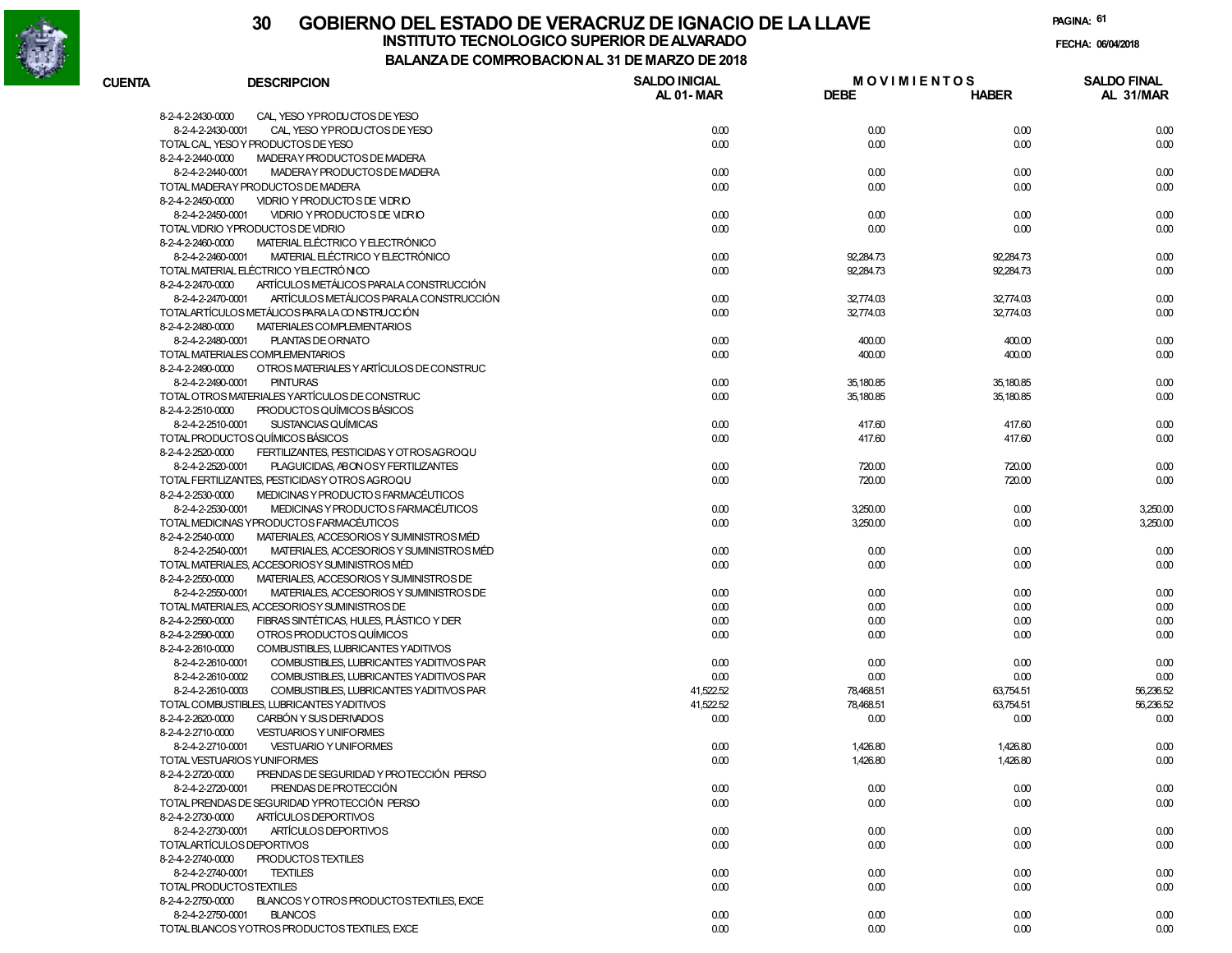

| <b>CUENTA</b>     | <b>DESCRIPCION</b>                             | <b>SALDO INICIAL</b><br><b>AL 01-MAR</b> | <b>MOVIMIENTOS</b><br><b>DEBE</b> | <b>HABER</b> | <b>SALDO FINAL</b><br>AL 31/MAR |
|-------------------|------------------------------------------------|------------------------------------------|-----------------------------------|--------------|---------------------------------|
| 8-2-4-2-2810-0000 | SUSTANCIAS Y MATERIALES EXPLOSIVOS             |                                          |                                   |              |                                 |
| 8-2-4-2-2810-0001 | SUSTANCIAS Y MATERIALES EXPLOSIVOS             | 0.00                                     | 0.00                              | 0.00         | 0.00                            |
|                   | TOTAL SUSTANCIAS Y MATERIALES EXPLOSIVOS       | 0.00                                     | 0.00                              | 0.00         | 0.00                            |
| 8-2-4-2-2820-0000 | MATERIALES DE SEGURIDAD PÚBLICA                |                                          |                                   |              |                                 |
| 8-2-4-2-2820-0001 | MATERIAL PARA POLICÍA Y TRÁNSITO               | 0.00                                     | 0.00                              | 0.00         | 0.00                            |
|                   | TOTAL MATERIALES DE SEGURIDAD PÚBLICA          | 0.00                                     | 0.00                              | 0.00         | 0.00                            |
| 8-2-4-2-2830-0000 | PRENDAS DE PROTECCIÓN PARA SEGURIDAD PÚB       |                                          |                                   |              |                                 |
| 8-2-4-2-2830-0001 | PRENDAS DE PROTECCIÓN PARA SEGURIDAD PÚB       | 0.00                                     | 0.00                              | 0.00         | 0.00                            |
|                   | TOTAL PRENDAS DE PROTECCIÓN PARA SEGURIDAD PÚB | 0.00                                     | 0.00                              | 0.00         | 0.00                            |
| 8-2-4-2-2910-0000 | <b>HERRAMIENTAS MENORES</b>                    |                                          |                                   |              |                                 |
| 8-2-4-2-2910-0001 | REFACCION ES, ACCESORIOS Y HERRAMIENTAS        | 4,792.00                                 | 20,869.29                         | 25,661.29    | 0.00                            |
| 8-2-4-2-2910-0002 | <b>MATERIAL PARA TALLERES</b>                  | 0.00                                     | 0.00                              | 0.00         | 0.00                            |
|                   | TOTAL HERRAMIENTAS MENORES                     | 4,792.00                                 | 20,869.29                         | 25,661.29    | 0.00                            |
| 8-2-4-2-2920-0000 | REFACCION ES Y ACCESORIOS MENORES DE EDIF      | 0.00                                     | 0.00                              | 0.00         | 0.00                            |
| 8-2-4-2-2930-0000 | REFACCION ES Y ACCESORIOS MENORES DE MOBI      | 0.00                                     | 0.00                              | 0.00         | 0.00                            |
| 8-2-4-2-2940-0000 | REFACCION ES Y ACCESORIOS MENORES DE EQUI      |                                          |                                   |              |                                 |
| 8-2-4-2-2940-0001 | REFACCIONESY ACCESORIOS DE EQUIPO DE CÓ        | 0.00                                     | 8,880.00                          | 2,970.00     | 5,910.00                        |
|                   | TOTAL REFACCIONES YACCESORIOS MENORES DE EQUI  | 0.00                                     | 8,880.00                          | 2,970.00     | 5,910.00                        |
| 8-2-4-2-2950-0000 | REFACCION ES Y ACCESORIOS MENORES DE EQUI      | 0.00                                     | 0.00                              | 0.00         | 0.00                            |
| 8-2-4-2-2960-0000 | REFACCION ES Y ACCESORIOS MENORES DE EQU       |                                          |                                   |              |                                 |
| 8-2-4-2-2960-0001 | NEUMÁTICOS Y CÁMARAS                           | 0.00                                     | 0.00                              | 0.00         | 0.00                            |
|                   | TOTAL REFACCIONES YACCESORIOS MENORES DEEQU    | 0.00                                     | 0.00                              |              |                                 |
|                   |                                                |                                          |                                   | 0.00         | 0.00                            |
| 8-2-4-2-2970-0000 | REFACCIONESY ACCESORIOS MENORES DE EQU         | 0.00                                     | 0.00                              | 0.00         | 0.00                            |
| 8-2-4-2-2980-0000 | REFACCION ES Y ACCESORIOS MENORES DE MAQU      |                                          |                                   |              |                                 |
| 8-2-4-2-2980-0001 | MATERIAL PARA MANTENIMIENTO DE MAQUINARI       | 0.00                                     | 0.00                              | 0.00         | 0.00                            |
|                   | TOTAL REFACCIONES YACCESORIOS MENORES DE MAQU  | 0.00                                     | 0.00                              | 0.00         | 0.00                            |
| 8-2-4-2-2990-0000 | REFACCION ES Y ACCESORIOS MENORES OTROS B      |                                          |                                   |              |                                 |
| 8-2-4-2-2990-0001 | MATERIALES Y SUMINISTROS VARIOS                | 0.00                                     | 0.00                              | 0.00         | 0.00                            |
|                   | TOTAL REFACCIONES YACCESORIOS MENORES OTROS B  | 0.00                                     | 0.00                              | 0.00         | 0.00                            |
|                   | TOTAL MATERIALES Y SUMINISTROS                 | 131,345.99                               | 460,930.09                        | 522, 191.21  | 70,084.87                       |
| 8-2-4-3-0000-0000 | <b>SERVICIOS GENERALES</b>                     |                                          |                                   |              |                                 |
| 8-2-4-3-3110-0000 | <b>ENERGÍA ELÉCTRICA</b>                       |                                          |                                   |              |                                 |
| 8-2-4-3-3110-0001 | SERVICIO DE ENERGÍA ELÉCTRICA                  | 0.00                                     | 19,134.00                         | 19,134.00    | 0.00                            |
|                   | TOTAL ENERGÍAELÉCTRICA                         | 0.00                                     | 19,134.00                         | 19,134.00    | 0.00                            |
| 8-2-4-3-3120-0000 | <b>GAS</b>                                     | 0.00                                     | 0.00                              | 0.00         | 0.00                            |
| 8-2-4-3-3130-0000 | <b>AGUA</b>                                    |                                          |                                   |              |                                 |
| 8-2-4-3-3130-0001 | SERVICIO DEAGUA POTABLE                        | 0.00                                     | 0.00                              | 0.00         | 0.00                            |
| <b>TOTALAGUA</b>  |                                                | 0.00                                     | 0.00                              | 0.00         | 0.00                            |
| 8-2-4-3-3140-0000 | <b>TELEFONÍATRADICIONAL</b>                    |                                          |                                   |              |                                 |
| 8-2-4-3-3140-0001 | SERVICIO TELEFÓNICO CONVENCIONAL               | 0.00                                     | 0.00                              | 0.00         | 0.00                            |
|                   | TOTAL TELEFONÍATRADICIONAL                     | 0.00                                     | 0.00                              | 0.00         | 0.00                            |
| 8-2-4-3-3150-0000 | <b>TELEFONÍACELULAR</b>                        |                                          |                                   |              |                                 |
| 8-2-4-3-3150-0001 | SERVICIO DE TELEFONÍACELULAR                   | 0.00                                     | 0.00                              | 0.00         | 0.00                            |
|                   | TOTAL TELEFONÍACELULAR                         | 0.00                                     | 0.00                              | 0.00         | 0.00                            |
| 8-2-4-3-3160-0000 | SERVICIOS DE TELECOMUNICACIONES YSATÉLI        |                                          |                                   |              |                                 |
| 8-2-4-3-3160-0001 | SERVICIO DE RADIOLOCALIZACIÓN                  | 0.00                                     | 0.00                              | 0.00         | 0.00                            |
| 8-2-4-3-3160-0002 | SERVICIO DE TELECOMUNICACIONES                 | 0.00                                     | 0.00                              | 0.00         | 0.00                            |
|                   | TOTAL SERVICIOS DETELECOMUNICACIONES Y SATÉLI  | 0.00                                     | 0.00                              | 0.00         | 0.00                            |
| 8-2-4-3-3170-0000 | SERVICIOS DEACCESO DE INTERNET, REDES Y        |                                          |                                   |              |                                 |
| 8-2-4-3-3170-0001 | SERVICIOS DE CONDUCCIÓN DE SEÑALES ANALÓ       | 0.00                                     | 1,507.00                          | 1,507.00     | 0.00                            |
|                   | TOTAL SERVICIOS DEACCESO DE INTERNET, REDES Y  | 0.00                                     | 1,507.00                          | 1,507.00     | 0.00                            |
| 8-2-4-3-3180-0000 | SERVICIOS POSTALES Y TELEGRÁFICOS              |                                          |                                   |              |                                 |
| 8-2-4-3-3180-0001 | SERVICIO POSTAL                                | 0.00                                     | 0.00                              | 0.00         | 0.00                            |
| 8-2-4-3-3180-0002 | SERVICIO TELEGRÁFICO                           | 0.00                                     | 0.00                              | 0.00         | 0.00                            |
| 8-2-4-3-3180-0003 | SERVICIO DE MENSAJERÍA                         | 0.00                                     | 0.00                              | 0.00         | 0.00                            |
|                   | TOTAL SERVICIOS POSTALES YTELEGRÁFICOS         | 0.00                                     | 0.00                              | 0.00         | 0.00                            |
| 8-2-4-3-3190-0000 | SERVICIOS INTEGRALES Y OTROS SERVICIOS         |                                          |                                   |              |                                 |
|                   | CONTRATACIÓN DE OTROS SERVICIOS                |                                          |                                   |              |                                 |
| 8-2-4-3-3190-0001 |                                                | 0.00                                     | 0.00                              | 0.00         | 0.00                            |
|                   | TOTAL SERVICIOS INTEGRALESY OTROS SERVICIOS    | 0.00                                     | 0.00                              | 0.00         | 0.00                            |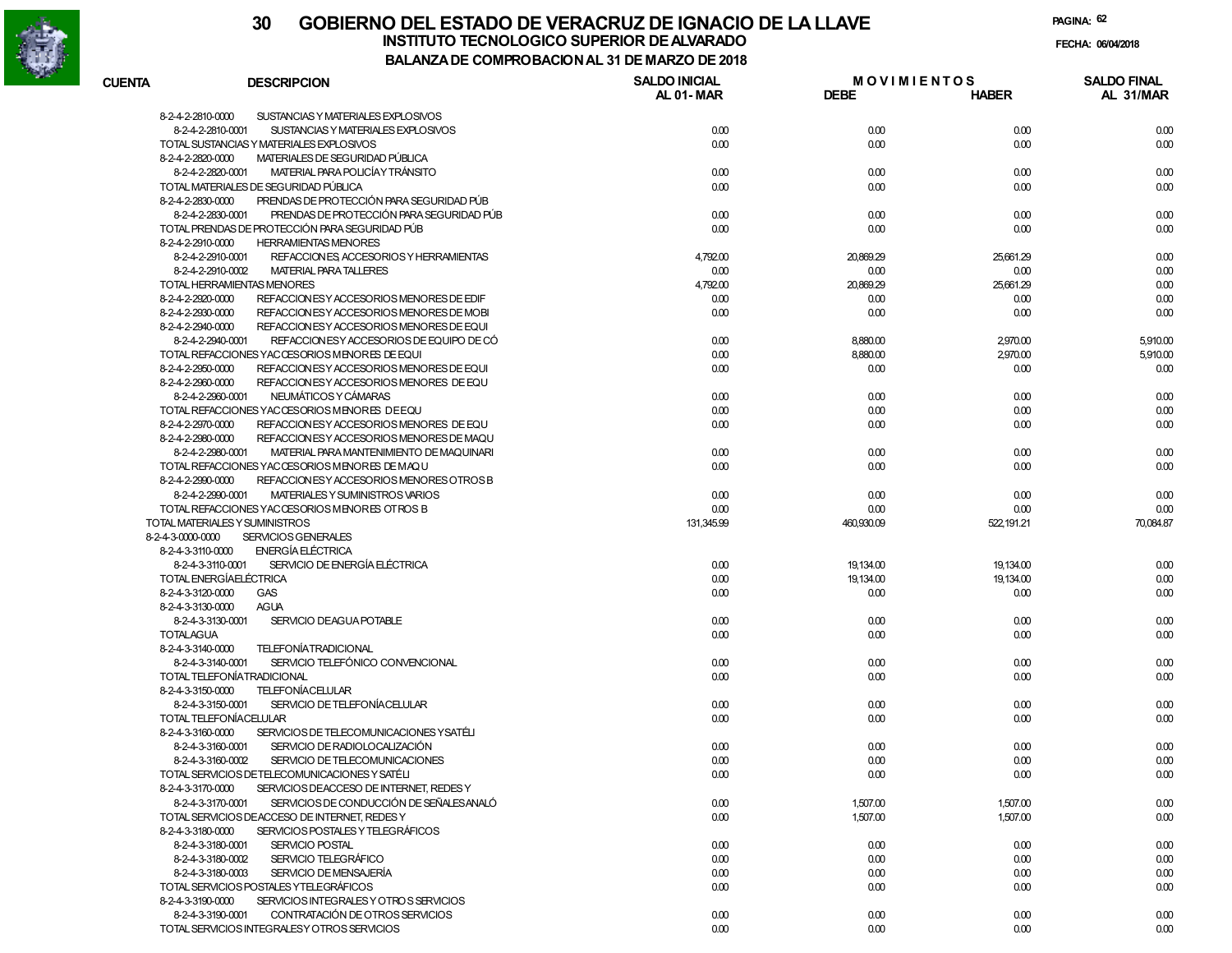

**PAGINA:63**

|                   |                                                               | <b>COMFINO DAGION AL 31 DE MANEO DE 2010</b> |                                   |               |                                 |
|-------------------|---------------------------------------------------------------|----------------------------------------------|-----------------------------------|---------------|---------------------------------|
| <b>CUENTA</b>     | <b>DESCRIPCION</b>                                            | <b>SALDO INICIAL</b><br>AL 01-MAR            | <b>MOVIMIENTOS</b><br><b>DEBE</b> | <b>HABER</b>  | <b>SALDO FINAL</b><br>AL 31/MAR |
| 8-2-4-3-3210-0000 | ARRENDAM ENTO DE TERRENOS                                     | 0.00                                         | 0.00                              | 0.00          | 0.00                            |
| 8-2-4-3-3220-0000 | ARRENDAM ENTO DE EDIFICIOS                                    |                                              |                                   |               |                                 |
|                   | 8-2-4-3-3220-0001<br>ARRENDAM ENTO DE EDIFICIOS Y LOCALES     | 0.00                                         | 0.00                              | 0.00          | 0.00                            |
|                   | TOTALARRENDAMIENTO DE EDIFICIOS                               | 0.00                                         | 0.00                              | 0.00          | 0.00                            |
| 8-2-4-3-3230-0000 | ARRENDAM ENTO DE MOBILIARIO Y EQUIPO DE                       |                                              |                                   |               |                                 |
|                   | 8-2-4-3-3230-0001<br>ARRENDAM ENTO DE EQUIPO Y BIENES INFORMÁ | 0.00                                         | 0.00                              | 0.00          | 0.00                            |
|                   | 8-2-4-3-3230-0002<br>ARRENDAM ENTO DE EQUIPO DE FOTOCOPIADO   | 0.00                                         | 0.00                              | 0.00          | 0.00                            |
|                   | TOTALARRENDAMIENTO DE MOBILIARIO Y EQUIPO DE                  | 0.00                                         | 0.00                              | 0.00          | 0.00                            |
| 8-2-4-3-3240-0000 | ARRENDAM ENTO DE EQUIPO INDUSTRIAL MEDIC                      | 0.00                                         | 0.00                              | 0.00          | 0.00                            |
| 8-2-4-3-3250-0000 | ARRENDAM ENTO DE EQUIPO DE TRANSPORTE                         |                                              |                                   |               |                                 |
|                   | 8-2-4-3-3250-0001<br>ARRENDAM ENTO DE EQUIPO DE TRANSPORTE PA | 0.00                                         | 0.00                              | 0.00          | 0.00                            |
|                   | 8-2-4-3-3250-0002<br>ARRENDAM ENTO DE EQUIPO DE TRANSPORTE PA | 0.00                                         | 0.00                              | 0.00          | 0.00                            |
|                   | 8-2-4-3-3250-0003<br>ARRENDAM ENTO DE EQUIPO DE TRANSPORTE PA | 0.00                                         | 85,000.00                         | 85,000.00     | 0.00                            |
|                   | 8-2-4-3-3250-0004<br>ARRENDAM ENTO DE EQUIPO DE TRANSPORTE PA | 0.00                                         | 0.00                              | 0.00          | 0.00                            |
|                   | TOTALARRENDAMIENTO DE EQUIPO DE TRANSPORTE                    | 0.00                                         | 85,000.00                         | 85,000.00     | 0.00                            |
| 8-2-4-3-3260-0000 | ARRENDAM ENTO DE MAQUINARIA, OTROS EQUIP                      | 0.00                                         | 0.00                              | 0.00          | 0.00                            |
| 8-2-4-3-3270-0000 | ARREN DAM ENTO DE ACTIVOS INTANGIBLES                         | 0.00                                         | 0.00                              | 0.00          | 0.00                            |
| 8-2-4-3-3280-0000 | ARREN DAM ENTO FINANCIERO                                     | 0.00                                         | 0.00                              | 0.00          | 0.00                            |
| 8-2-4-3-3290-0000 | OTROS ARRENDAM ENTOS                                          |                                              |                                   |               |                                 |
|                   | 8-2-4-3-3290-0001<br>OTROS ARRENDAM ENTOS                     | 0.00                                         | 125,980.00                        | 125,980.00    | 0.00                            |
|                   | TOTAL OTROSARRENDAMIENTOS                                     | 0.00                                         | 125,980.00                        | 125,980.00    | 0.00                            |
| 8-2-4-3-3310-0000 | SERVICIOS DE LEGALES, DE CONTABILIDAD, A                      |                                              |                                   |               |                                 |
|                   | 8-2-4-3-3310-0001<br>ASE SORÍAS ASOCIADAS ACONVENIOS O ACUERD | 0.00                                         | 12,032,860.35                     | 12,032,860.35 | 0.00                            |
|                   | 8-2-4-3-3310-0002<br>ASE SORÍAS POR CONTROVER SIAS            | 0.00                                         | 0.00                              | 0.00          | 0.00                            |
|                   | TOTAL SERVICIOS DE LEGALES, DE CONTABILIDAD, A                | 0.00                                         | 12,032,860.35                     | 12,032,860.35 | 0.00                            |
| 8-2-4-3-3320-0000 | SERVICIOS DE DISEÑO, ARQUITECTURA, INGEN                      | 0.00                                         | 0.00                              | 0.00          | 0.00                            |
| 8-2-4-3-3330-0000 | SERVICIOS DE CONSULTORÍA ADMINISTRATIVA.                      |                                              |                                   |               |                                 |
|                   | 8-2-4-3-3330-0001<br>SERVICIOS DE INFORMÁTICA                 | 0.00                                         | 0.00                              | 0.00          | 0.00                            |
|                   | 8-2-4-3-3330-0002<br>SERVICIOS ESTADÍSTICOS Y GEOGRÁFICOS     | 0.00                                         | 0.00                              | 0.00          | 0.00                            |
|                   | TOTAL SERVICIOS DE CONSULTORÍA ADMINISTRATIVA                 | 0.00                                         | 0.00                              | 0.00          | 0.00                            |
| 8-2-4-3-3340-0000 | <b>CAPACITACIÓN</b>                                           |                                              |                                   |               |                                 |
|                   | 8-2-4-3-3340-0001<br><b>CAPACITACIÓN</b>                      | 0.00                                         | 15,663.70                         | 15,663.70     | 0.00                            |
|                   | TOTAL CAPACITACIÓN                                            | 0.00                                         | 15,663.70                         | 15,663.70     | 0.00                            |
| 8-2-4-3-3350-0000 | SERVICIOS DE INVESTIGACIÓN CIENTÍFICAY                        | 0.00                                         | 0.00                              | 0.00          | 0.00                            |
| 8-2-4-3-3360-0000 | SERVICIOS DEAPOYO ADMINISTRATIVO. TRADU                       | 0.00                                         | 0.00                              | 0.00          | 0.00                            |
| 8-2-4-3-3370-0000 | SERVICIOS DE PROTECCIÓN Y SEG URIDAD                          | 0.00                                         | 0.00                              | 0.00          | 0.00                            |
| 8-2-4-3-3380-0000 | SERVICIOS DE VIGILANCIA                                       |                                              |                                   |               |                                 |
|                   | 8-2-4-3-3380-0001<br>SERVICIOS DE VIGILANCIA                  | 0.00                                         | 151,232.00                        | 151,232.00    | 0.00                            |
|                   | TOTAL SERVICIOS DE VIGILANCIA                                 | 0.00                                         | 151,232.00                        | 151,232.00    | 0.00                            |
| 8-2-4-3-3390-0000 | SERVICIOS PROFESIONALES, CIENTÍFICOS YT                       |                                              |                                   |               |                                 |
|                   | 8-2-4-3-3390-0001<br>ESTUDIOS, INVESTIGACIONES Y PROYECTOS    | 0.00                                         | 0.00                              | 0.00          | 0.00                            |
|                   | TOTAL SERVICIOS PROFESIONALES, CIENTÍFICOSY T                 | 0.00                                         | 0.00                              | 0.00          | 0.00                            |
| 8-2-4-3-3410-0000 | SERVICIOS FINANCIEROS Y BANCARIOS                             |                                              |                                   |               |                                 |
|                   | 8-2-4-3-3410-0001<br>SERVICIOS BANCARIOS Y FINANCIEROS        | 0.00                                         | 3,616.88                          | 3,616.88      | 0.00                            |
|                   | 8-2-4-3-3410-0002<br><b>INTERESES Y COMISIONES</b>            | 0.00                                         | 0.00                              | 0.00          | 0.00                            |
|                   | AVALÚO TÉCNICO DE PREDIOS<br>8-2-4-3-3410-0003                | 0.00                                         | 0.00                              | 0.00          | 0.00                            |
|                   | TOTAL SERVICIOS FINANCIEROSY BANCARIOS                        | 0.00                                         | 3,616.88                          | 3,616.88      | 0.00                            |
| 8-2-4-3-3420-0000 | SERVICIOS DE COBRANZA, INVESTIGACIÓN CRE                      | 0.00                                         | 0.00                              | 0.00          | 0.00                            |
| 8-2-4-3-3430-0000 | SERVICIOS DE RECAUDACIÓN. TRASLADO YCUS                       | 0.00                                         | 0.00                              | 0.00          | 0.00                            |
| 8-2-4-3-3440-0000 | SEGUROS DE RESPONSABILIDAD PATRIMONIALY                       | 0.00                                         | 0.00                              | 0.00          | 0.00                            |
| 8-2-4-3-3450-0000 | <b>SEGURO DE BIENES PATRIMONIALES</b>                         |                                              |                                   |               |                                 |
|                   | SEGUROS DE BIENES PATRIMONIALES<br>8-2-4-3-3450-0001          | 0.00                                         | 0.00                              | 0.00          | 0.00                            |
|                   | TOTAL SEGURO DE BIENES PATRIMONIALES                          | 0.00                                         | 0.00                              | 0.00          | 0.00                            |
| 8-2-4-3-3460-0000 | ALMACENAJE. EMBALAJEY ENVASE                                  |                                              |                                   |               |                                 |
|                   | 8-2-4-3-3460-0001<br>ALMACENAJE. EMBALAJEY ENVASE             | 0.00                                         | 0.00                              | 0.00          | 0.00                            |
|                   | TOTALALMACENAJE, EMBALAJE Y ENVASE                            | 0.00                                         | 0.00                              | 0.00          | 0.00                            |
| 8-2-4-3-3470-0000 | <b>FLETES Y MANIOBRAS</b>                                     |                                              |                                   |               |                                 |
|                   | 8-2-4-3-3470-0001<br><b>FLETES Y MANIOBRAS</b>                | 0.00                                         | 13,920.00                         | 13,920.00     | 0.00                            |
|                   | TOTAL FLETES YMANIOBRAS                                       | 0.00                                         | 13,920.00                         | 13.920.00     | 0.00                            |

 $0.00$  13,920.00 13,920.00 13,920.00 13,920.00 13,920.00 0.00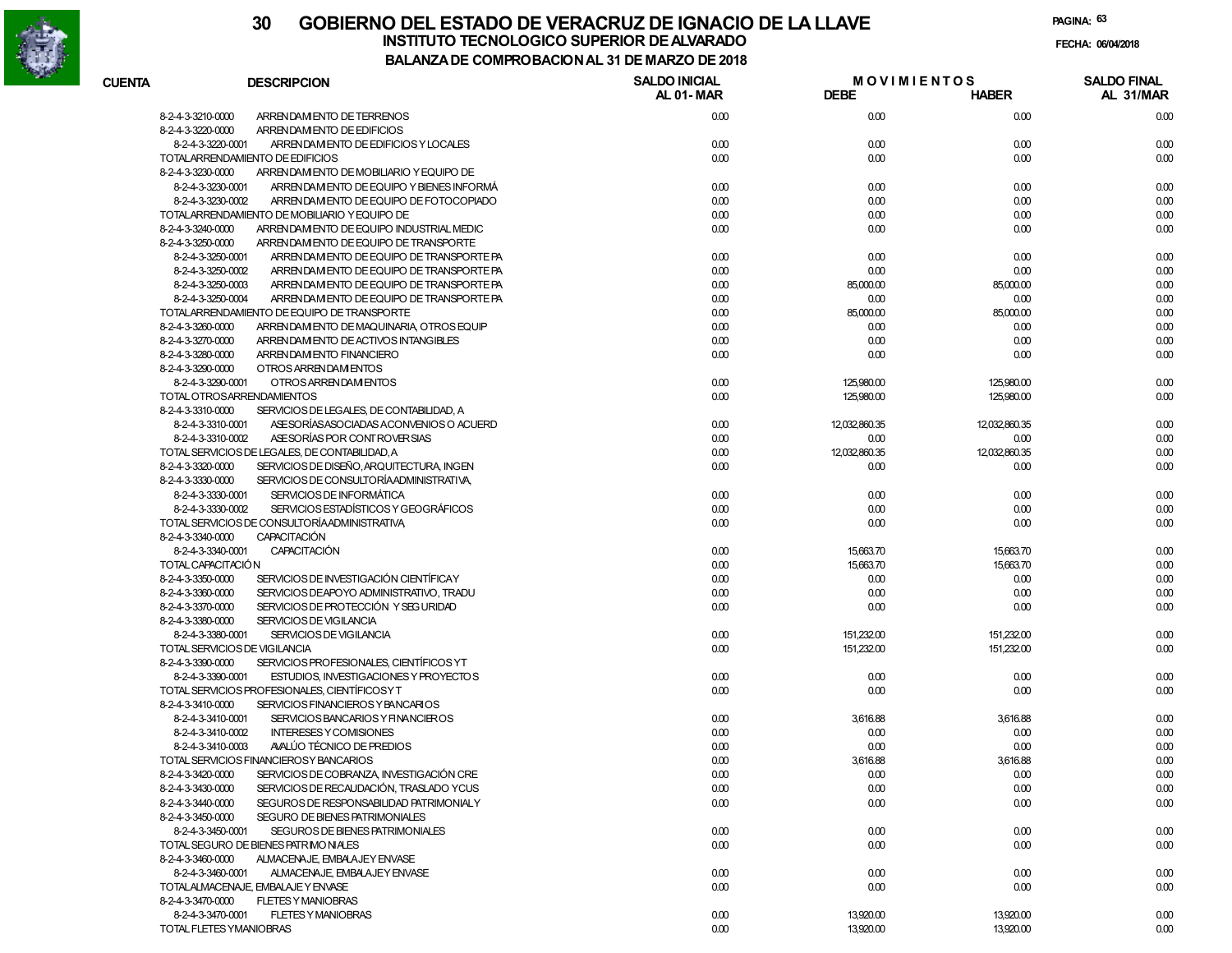

|                      |                                                | COMFINODACION AL 31 DE MANEO DE 2010 |                                   |              |                                 |
|----------------------|------------------------------------------------|--------------------------------------|-----------------------------------|--------------|---------------------------------|
| <b>CUENTA</b>        | <b>DESCRIPCION</b>                             | <b>SALDO INICIAL</b><br>AL 01-MAR    | <b>MOVIMIENTOS</b><br><b>DEBE</b> | <b>HABER</b> | <b>SALDO FINAL</b><br>AL 31/MAR |
| 8-2-4-3-3480-0000    | COMISIONES POR VENTAS                          | 0.00                                 | 0.00                              | 0.00         | 0.00                            |
| 8-2-4-3-3490-0000    | SERVICIOS FINANCIEROS, BANCARIOS Y COMER       |                                      |                                   |              |                                 |
| 8-2-4-3-3490-0001    | OTROS SERVICIOS COMERCIALES                    | 0.00                                 | 2,598.00                          | 2,598.00     | 0.00                            |
|                      | TOTAL SERVICIOS FINANCIEROS, BANCARIOSY COMER  | 0.00                                 | 2,598.00                          | 2,598.00     | 0.00                            |
| 8-2-4-3-3510-0000    | CONSERVACIÓN Y MANTENIMIENTO MENOR DE IN       |                                      |                                   |              |                                 |
| 8-2-4-3-3510-0001    | CONSERVACIÓN Y MANTENIMIENTO DE INMUEBLE       | 12,000.00                            | 878,773.18                        | 764,389.11   | 126,384.07                      |
|                      | TOTAL CONSERVACIÓN Y MANTENIMIENTO MENOR DE IN | 12,000.00                            | 878,773.18                        | 764,389.11   | 126,384.07                      |
| 8-2-4-3-3520-0000    | INSTALACIÓN, REPARACIÓN YMANTENIMIENTO         |                                      |                                   |              |                                 |
| 8-2-4-3-3520-0001    | CONSERVACIÓN Y MANTENIMIENTO DE EQUIPO Y       | 5,492.00                             | 0.00                              | 0.00         | 5,492.00                        |
| 8-2-4-3-3520-0002    | CONSERVACIÓN Y MANTENIMIENTO DE OTROS          | 0.00                                 | 0.00                              | 0.00         | 0.00                            |
|                      | TOTAL INSTALACIÓN. REPARACIÓN Y MANTENIMIENTO  | 5,492.00                             | 0.00                              | 0.00         | 5,492.00                        |
| 8-2-4-3-3530-0000    | INSTALACIÓN, REPARACIÓN YMANTENIMIENTO         |                                      |                                   |              |                                 |
| 8-2-4-3-3530-0001    | CONSERVACIÓN Y MANTENIMIENTO DE BIENES I       | 0.00                                 | 0.00                              | 0.00         | 0.00                            |
|                      | TOTAL INSTALACIÓN, REPARACIÓN Y MANTENIMIENTO  | 0.00                                 | 0.00                              | 0.00         | 0.00                            |
| 8-2-4-3-3540-0000    | INSTALACIÓN, REPARACIÓN YMANTENIMIENTO         |                                      |                                   |              |                                 |
| 8-2-4-3-3540-0001    | CONSERVACIÓN Y MANTENIMIENTO DE EQUIPOS        | 0.00                                 | 0.00                              | 0.00         | 0.00                            |
|                      | TOTAL INSTALACIÓN, REPARACIÓN Y MANTENIMIENTO  | 0.00                                 | 0.00                              | 0.00         | 0.00                            |
| 8-2-4-3-3550-0000    | REPARACIÓN Y MANTENIMIENTO DE EQUIPO DE        |                                      |                                   |              |                                 |
| 8-2-4-3-3550-0001    | CONSERVACIÓN Y MANTENIMIENTO DE VEHÍCULO       | 0.00                                 | 0.00                              | 0.00         | 0.00                            |
| 8-2-4-3-3550-0002    | CONSERVACIÓN Y MANTENIMIENTO DE VEHÍCULO       | 0.00                                 | 0.00                              | 0.00         | 0.00                            |
| 8-2-4-3-3550-0003    | CONSERVACIÓN Y MANTENIMIENTO DE VEHÍCULO       | 0.00                                 | 16, 157.40                        | 16, 157.40   | 0.00                            |
|                      | TOTAL REPARACIÓN Y MANTENIMIENTO DE EQUIPO DE  | 0.00                                 | 16, 157.40                        | 16,157.40    | 0.00                            |
| 8-2-4-3-3560-0000    | REPARACIÓN Y MANTENIMIENTO DE EQUIPO DE        | 0.00                                 | 0.00                              | 0.00         | 0.00                            |
| 8-2-4-3-3570-0000    | INSTALACIÓN, REPARACIÓN YMANTENIMIENTO         |                                      |                                   |              |                                 |
| 8-2-4-3-3570-0001    | CONSERVACIÓN Y MANTENIMIENTO DE MAQUINAR       | 0.00                                 | 0.00                              | 0.00         | 0.00                            |
|                      | TOTAL INSTALACIÓN, REPARACIÓN Y MANTENIMIENTO  | 0.00                                 | 0.00                              | 0.00         | 0.00                            |
| 8-2-4-3-3580-0000    | SERVICIOS DE LIMPIEZAY MANEJO DE DESECH        |                                      |                                   |              |                                 |
| 8-2-4-3-3580-0001    | SERVICIO DE LAVANDERÍA, LIMPIEZA, HIGIEN       | 0.00                                 | 49,996.12                         | 49,996.12    | 0.00                            |
|                      | TOTAL SERVICIOS DE LIMPIEZAY MANEJO DE DESECH  | 0.00                                 | 49,996.12                         | 49,996.12    | 0.00                            |
| 8-2-4-3-3590-0000    | SERVICIOS DE JARDINERÍA Y FUMIGACIÓN           |                                      |                                   |              |                                 |
| 8-2-4-3-3590-0001    | <b>FUMIGACIÓN</b>                              | 0.00                                 | 0.00                              | 0.00         | 0.00                            |
|                      | TOTAL SERVICIOS DE JARDINERÍA Y FUMIGACIÓN     | 0.00                                 | 0.00                              | 0.00         | 0.00                            |
| 8-2-4-3-3610-0000    | DIFUSIÓN POR RADIO, TELEVISIÓN YO TROSM        |                                      |                                   |              |                                 |
| 8-2-4-3-3610-0001    | PUBLICACIONES OFICIALES PARA DIFUSIÓN E        | 0.00                                 | 0.00                              | 0.00         | 0.00                            |
| 8-2-4-3-3610-0002    | PUBLICACIONES OFICIALES PARA LICITACIONE       | 0.00                                 | 0.00                              | 0.00         | 0.00                            |
| 8-2-4-3-3610-0003    | OTROS GASTOS DE PUBLICACIÓN, DIFUSIÓN E        | 16,443.97                            | 232,096.90                        | 248,540.87   | 0.00                            |
| 8-2-4-3-3610-0004    | <b>IMPRESIONES</b>                             | 0.00                                 | 0.00                              | 0.00         | 0.00                            |
| 8-2-4-3-3610-0005    | DIFUSIÓN DE MENSAJES SOBRE PROGRAMAS YA        | 0.00                                 | 0.00                              | 0.00         | 0.00                            |
|                      | TOTAL DIFUSIÓN POR RADIO, TELEVISIÓN Y OTROS M | 16,443.97                            | 232,096.90                        | 248,540.87   | 0.00                            |
| 8-2-4-3-3620-0000    | DIFUSIÓN POR RADIO, TELEVISIÓN YO TROSM        | 0.00                                 | 0.00                              | 0.00         | 0.00                            |
| 8-2-4-3-3630-0000    | SERVICIOS DE CREATIVIDAD, PREPRODUCCIÓN        | 0.00                                 | 0.00                              | 0.00         | 0.00                            |
| 8-2-4-3-3640-0000    | SERVICIOS DE REVELADO DE FOTOGRAFÍAS           |                                      |                                   |              |                                 |
| 8-2-4-3-3640-0001    | OTROS GASTOS DE PUBLICACIÓN, DIFUSIÓN E        | 0.00                                 | 0.00                              | 0.00         | 0.00                            |
|                      | TOTAL SERVICIOS DE REVELADO DE FOTOGRAFÍAS     | 0.00                                 | 0.00                              | 0.00         | 0.00                            |
| 8-2-4-3-3650-0000    | SERVICIOS DE INDUSTRIAFÍLMICA, DEL SONI        | 0.00                                 | 0.00                              | 0.00         | 0.00                            |
| 8-2-4-3-3660-0000    | SERVICIO DE CREACIÓN Y DIFU SIÓN DE CONTE      |                                      |                                   |              |                                 |
| 8-2-4-3-3660-0001    | DIFUSIÓN DE MENSAJES SOBRE PROGRAMAS YA        | 0.00                                 | 0.00                              | 0.00         | 0.00                            |
|                      | TOTAL SERVICIO DE CREACIÓNY DIFUSIÓN DE CONTE  | 0.00                                 | 0.00                              | 0.00         | 0.00                            |
| 8-2-4-3-3690-0000    | OTROS SERVICIOS DE INFORMACIÓN                 | 0.00                                 | 0.00                              | 0.00         | 0.00                            |
| 8-2-4-3-3710-0000    | <b>PASAJES AÉREOS</b>                          |                                      |                                   |              |                                 |
| 8-2-4-3-3710-0001    | PASAJES NACIONALES A SERVIDORES PÚBLICOS       | 0.00                                 | 11,301.00                         | 11,301.00    | 0.00                            |
| 8-2-4-3-3710-0002    | PASAJES INTERNACIONALES ASERVIDORES PÚB        | 0.00                                 | 0.00                              | 0.00         | 0.00                            |
| TOTAL PASAJES AÉREOS |                                                | 0.00                                 | 11,301.00                         | 11,301.00    | 0.00                            |
| 8-2-4-3-3720-0000    | <b>PASAJES TERRESTRES</b>                      |                                      |                                   |              |                                 |
| 8-2-4-3-3720-0001    | PASAJES NACIONALES A SERVIDORES PÚBLICOS       | 10,772.00                            | 31,128.00                         | 14,747.00    | 27,153.00                       |
| 8-2-4-3-3720-0002    | PASAJES INTERNACIONALES ASERVIDORES PÚB        | 0.00                                 | 0.00                              | 0.00         | 0.00                            |
|                      | TOTAL PASAJES TERRESTRES                       | 10,772.00                            | 31,128.00                         | 14,747.00    | 27,153.00                       |
| 8-2-4-3-3730-0000    | PASAJES MARÍTIMOS, LACUSTRES Y FLUVIALES       | 0.00                                 | 0.00                              | 0.00         | 0.00                            |
| 8-2-4-3-3740-0000    | <b>AUTOTRANSPORTE</b>                          | 0.00                                 | 0.00                              | 0.00         | 0.00                            |
|                      |                                                |                                      |                                   |              |                                 |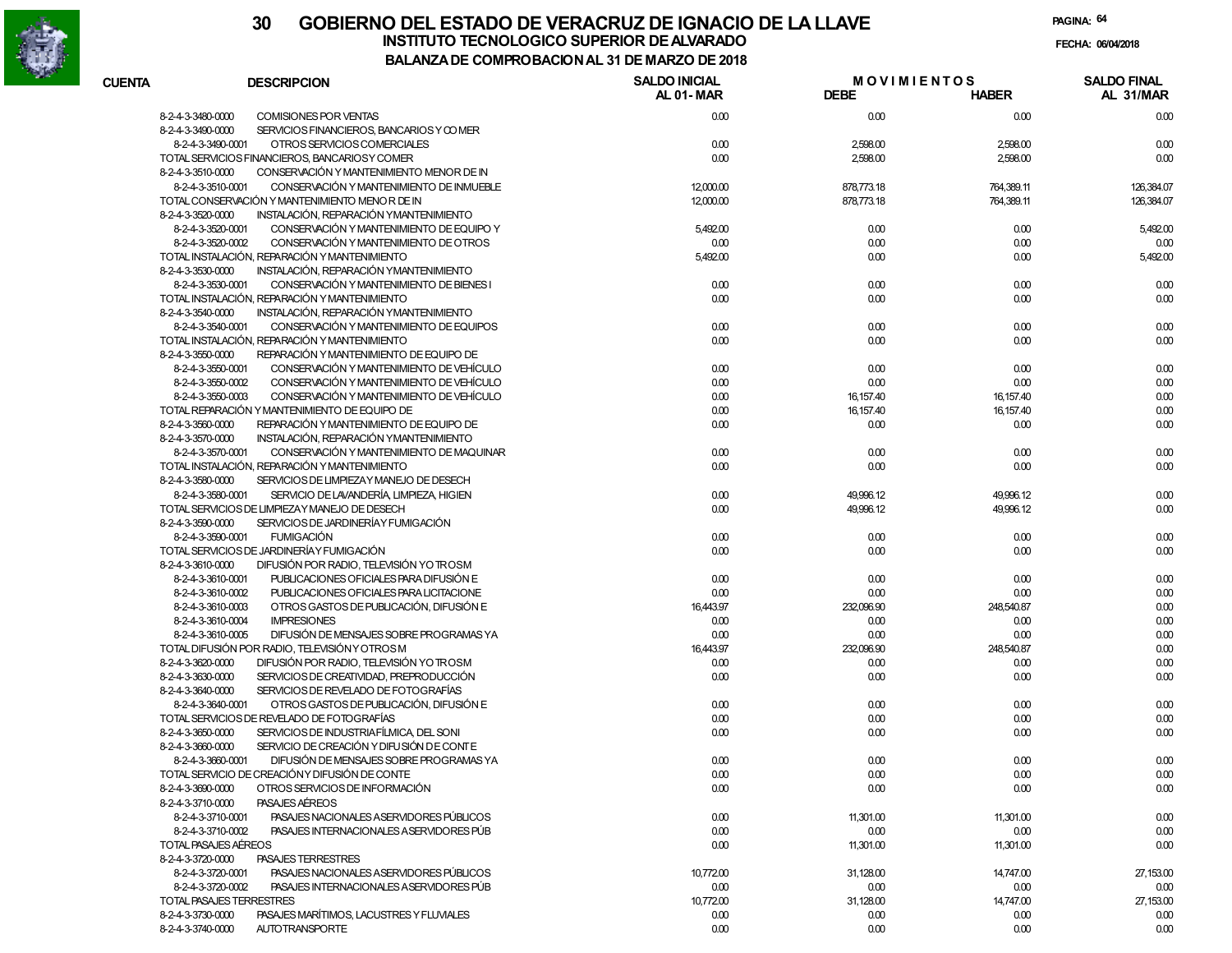

# **30 GOBIERNO DEL ESTADO DE VERACRUZ DE IGNACIO DE LA LLAVEINSTITUTO TECNOLOGICO SUPERIOR DE ALVARADO de la composición de la composición de la composición de la composición**<br>Dal aniza de composición da la de marzo de como

**PAGINA:65**

**FECHA:**

**BALANZA DE COMPROBACION AL 31 DE MARZO DE 2018**

| <b>CUENTA</b>             | <b>DESCRIPCION</b>                             | <b>SALDO INICIAL</b> | <b>MOVIMIENTOS</b> |               | <b>SALDO FINAL</b> |
|---------------------------|------------------------------------------------|----------------------|--------------------|---------------|--------------------|
|                           |                                                | <b>AL 01-MAR</b>     | <b>DEBE</b>        | <b>HABER</b>  | AL 31/MAR          |
| 8-2-4-3-3750-0000         | <b>VIÁTICOS EN EL PAÍS</b>                     |                      |                    |               |                    |
| 8-2-4-3-3750-0001         | VIÁTICOS NACIONALES A SERVIDORES PÚBLICO       | 47,311.87            | 128,373.93         | 104,052.70    | 71,633.10          |
|                           | TOTAL VIÁTICOS EN EL PAÍS                      | 47,311.87            | 128,373.93         | 104,052.70    | 71,633.10          |
| 8-2-4-3-3760-0000         | VIÁTICOS EN EL EXTRANJERO                      |                      |                    |               |                    |
| 8-2-4-3-3760-0001         | VIÁTICOS INTERNACIONALES ASERVIDORES PÚ        | 0.00                 | 0.00               | 0.00          | 0.00               |
|                           | TOTAL VIÁTICOS EN EL EXTRANJERO                | 0.00                 | 0.00               | 0.00          | 0.00               |
| 8-2-4-3-3770-0000         | GASTOS DE INSTALACIÓN Y TRASLADO DE MENA       | 0.00                 | 0.00               | 0.00          | 0.00               |
| 8-2-4-3-3780-0000         | SERVICIOS INTEGRALES DE TRASLADO DE VIÁT       | 0.00                 | 0.00               | 0.00          | 0.00               |
| 8-2-4-3-3790-0000         | OTROS SERVICIOS DE TRASLADO YHOSPEDAJE         |                      |                    |               |                    |
| 8-2-4-3-3790-0001         | TRASLADOS LOCALES                              | 4,600.00             | 7,623.00           | 3,046.41      | 9,176.59           |
|                           | TOTAL OTROS SERVICIOS DETRASLADO Y HOSPEDAJE   | 4,600.00             | 7,623.00           | 3,046.41      | 9,176.59           |
| 8-2-4-3-3810-0000         | <b>GASTOS DE CEREMONIAL</b>                    |                      |                    |               |                    |
| 8-2-4-3-3810-0001         | ATENCIÓN A VISITANTES                          | 0.00                 | 0.00               | 0.00          | 0.00               |
|                           | TOTAL GASTOS DE CEREMONIAL                     | 0.00                 | 0.00               | 0.00          | 0.00               |
| 8-2-4-3-3820-0000         | GASTOS DE ORDEN SOCIALY CULTURAL               |                      |                    |               |                    |
| 8-2-4-3-3820-0001         | ESPECTÁCULOS CULTURALES                        | 0.00                 | 0.00               | 0.00          | 0.00               |
| 8-2-4-3-3820-0002         | ACTIVIDADESC MICASY FESTIVIDADES               | 0.00                 | 22,912.00          | 0.00          | 22,912.00          |
|                           | TOTAL GASTOS DE ORDEN SOCIALY CULTURAL         | 0.00                 | 22,912.00          | 0.00          | 22,912.00          |
| 8-2-4-3-3830-0000         | CONGRESOS Y CONVENCIONES                       |                      |                    |               |                    |
| 8-2-4-3-3830-0001         | CONGRESOS Y CONVENCIONES                       | 8,150.00             | 52,860.00          | 42,960.00     | 18,050.00          |
|                           | TOTAL CONGRESOS YCONVENCIONES                  | 8,150.00             | 52,860.00          | 42,960.00     | 18,050.00          |
| 8-2-4-3-3840-0000         | <b>EXPOSICIONES</b>                            |                      |                    |               |                    |
| 8-2-4-3-3840-0001         | <b>EXPOSICIONES</b>                            | 0.00                 | 0.00               | 0.00          | 0.00               |
| TOTAL EXPOSICIONES        |                                                | 0.00                 | 0.00               | 0.00          | 0.00               |
| 8-2-4-3-3850-0000         | GASTOS DE REPRESENTACIÓN                       | 0.00                 | 0.00               | 0.00          | 0.00               |
| 8-2-4-3-3910-0000         | SERVICIOS FUNERARIOS Y DE CEMENTERIOS          | 0.00                 | 0.00               | 0.00          | 0.00               |
| 8-2-4-3-3920-0000         | <b>IMPUESTOS Y DE RECHOS</b>                   |                      |                    |               |                    |
| 8-2-4-3-3920-0001         | OTROS IMPUESTOS, DERECHOS YCUOTAS              | 39,430.00            | 68,500.00          | 23,819.00     | 84,111.00          |
|                           | TOTAL IMPUESTOSY DERECHOS                      | 39,430.00            | 68,500.00          | 23,819.00     | 84,111.00          |
| 8-2-4-3-3930-0000         | IMPUESTOS Y DERECHOS DE IMPORTACIÓN            | 0.00                 | 0.00               | 0.00          | 0.00               |
| 8-2-4-3-3940-0000         | SENTENCIAS Y RESOLUCIONES POR AUTORIDAD        | 0.00                 | 0.00               | 0.00          | 0.00               |
| 8-2-4-3-3950-0000         | PENAS, MULTAS, ACCESORIOS YACTUALIZACIO        |                      |                    |               |                    |
| 8-2-4-3-3950-0001         | PENAS, MULTAS, ACCESORIOS YACTUALIZACIO        | 0.00                 | 0.00               | 0.00          | 0.00               |
|                           | TOTAL PENAS, MULTAS, ACCESORIOS Y ACTUALIZACIO | 0.00                 | 0.00               | 0.00          | 0.00               |
| 8-2-4-3-3960-0000         | OTROS GASTOS POR RESPONSABILIDADES             | 0.00                 | 0.00               | 0.00          | 0.00               |
| 8-2-4-3-3970-0000         | <b>UTILIDADES</b>                              | 0.00                 | 0.00               | 0.00          | 0.00               |
| 8-2-4-3-3980-0000         | IMPUESTOS SOBRE NÓMINAS YO TROSQUESED          |                      |                    |               |                    |
| 8-2-4-3-3980-0001         | IMPUESTO 2% SOBRE NÓMINA                       | 0.00                 | 130, 163.93        | 130, 163.93   | 0.00               |
|                           | TOTAL IMPUESTOS SOBRE NÓMINASY OTROS QUE SE D  | 0.00                 | 130, 163.93        | 130, 163.93   | 0.00               |
| 8-2-4-3-3990-0000         | OTROS SERVICIOS GENERALES                      |                      |                    |               |                    |
| 8-2-4-3-3990-0001         | <b>FONDO REVOLVENTE</b>                        | 25,000.00            | 0.00               | 0.00          | 25,000.00          |
|                           | TOTAL OTROS SERVICIOS GENERALES                | 25,000.00            | 0.00               | 0.00          | 25,000.00          |
| TOTAL SERVICIOS GENERALES |                                                | 169, 199.84          | 14,081,397.39      | 13.860.685.47 | 389,911.76         |
| 8-2-4-4-0000-0000         | TRANSFERENCIAS, ASIGNACIONES, SUBSIDIOS        |                      |                    |               |                    |
| 8-2-4-4-4110-0000         | ASIGNACIONES PRESUPUESTARIAS ALPODER EJ        | 0.00                 | 0.00               | 0.00          | 0.00               |
| 8-2-4-4-4120-0000         | ASIGNACIONES PRESUPUESTARIAS AL PODER LE       |                      |                    |               |                    |
| 8-2-4-4-4120-0001         | PODER LEGISLATIVO                              | 0.00                 | 0.00               | 0.00          | 0.00               |
|                           | TOTALASIGNACIONES PRESUPUESTARIAS AL PODER LE  | 0.00                 | 0.00               | 0.00          | 0.00               |
| 8-2-4-4-4130-0000         | ASIGNACIONES PRESUPUESTARIASAL PODER JU        |                      |                    |               |                    |
| 8-2-4-4-4130-0001         | PODER JUDICIAL                                 | 0.00                 | 0.00               | 0.00          | 0.00               |
|                           | TOTALASIGNACIONES PRESUPUESTARIAS AL PODER JU  | 0.00                 | 0.00               | 0.00          | 0.00               |
| 8-2-4-4-4140-0000         | ASIGNACIONES PRESUPUESTARIASA ÓRGANOSA         |                      |                    |               |                    |
| 8-2-4-4-4140-0001         | INSTITUTO ELECTORALVERACRUZANO                 | 0.00                 | 0.00               | 0.00          | 0.00               |
| 8-2-4-4-4140-0002         | COMISIÓN ESTATAL DE DERECHOS HUMANOS           | 0.00                 | 0.00               | 0.00          | 0.00               |
| 8-2-4-4-4140-0003         | ÓRGANO DE FISCALIZACIÓN SUPERIOR DEL EST       | 0.00                 | 0.00               | 0.00          | 0.00               |
| 8-2-4-4-4140-0004         | UNIVERSIDAD VERACRUZANASUBSIDIO ESTATAL        | 0.00                 | 0.00               | 0.00          | 0.00               |
| 8-2-4-4-4140-0005         | UNIVERSIDAD VERACRUZANASUBSIDIO FEDERAL        | 0.00                 | 0.00               | 0.00          | 0.00               |
| 8-2-4-4-4140-0006         | INSTITUTO VERACRUZANO DEACCESO ALA INF         | 0.00                 | 0.00               | 0.00          | 0.00               |
|                           | TOTALASIGNACIONES PRESUPUESTARIASA ÓRGANOSA    | 0.00                 | 0.00               | 0.00          | 0.00               |
|                           |                                                |                      |                    |               |                    |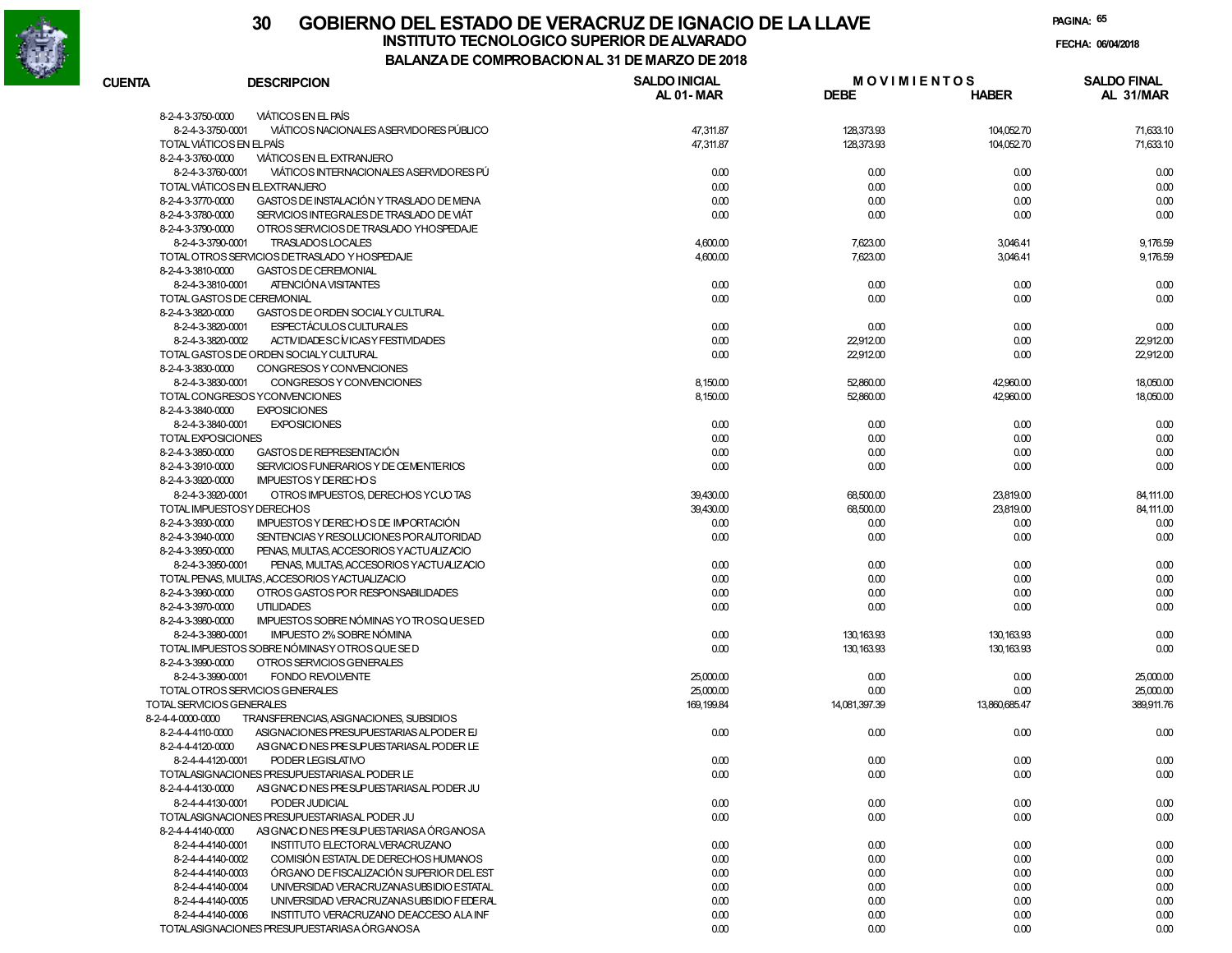

**PAGINA:66**

| <b>CUENTA</b> | <b>DESCRIPCION</b>                                                                            | <b>SALDO INICIAL</b> | <b>MOVIMIENTOS</b> |              | <b>SALDO FINAL</b> |
|---------------|-----------------------------------------------------------------------------------------------|----------------------|--------------------|--------------|--------------------|
|               |                                                                                               | <b>AL 01-MAR</b>     | <b>DEBE</b>        | <b>HABER</b> | AL 31/MAR          |
|               | 8-2-4-4-4150-0000<br>TRANSFERENCIAS INTERNAS OTORGADASA ENTI                                  |                      |                    |              |                    |
|               | 8-2-4-4-4150-0001<br>SUBSIDIOS AENTIDADES GASTOS DE OPERACIÓ                                  | 0.00                 | 0.00               | 0.00         | 0.00               |
|               | 8-2-4-4-4150-0002<br>SUBSIDIOS AENTIDADES SERVICIOS PERSONA                                   | 0.00                 | 0.00               | 0.00         | 0.00               |
|               | TOTAL TRANSFERENCIAS INTERNAS OTORGADAS A ENTI                                                | 0.00                 | 0.00               | 0.00         | 0.00               |
|               | TRANSFERENCIAS INTERNAS OTORGADASA ENTI<br>8-2-4-4-4160-0000                                  | 0.00                 | 0.00               | 0.00         | 0.00               |
|               | 8-2-4-4-4170-0000<br>TRANSFERENCIAS INTERNAS OTORGADAS A FIDE                                 | 0.00                 | 0.00               | 0.00         | 0.00               |
|               | 8-2-4-4-4180-0000<br>TRANSFERENCIAS INTERNAS OTORGADASA INST                                  | 0.00                 | 0.00               | 0.00         | 0.00               |
|               | 8-2-4-4-4190-0000<br>TRANSFERENCIAS INTERNAS OTORGADAS A FIDE                                 | 0.00                 | 0.00               | 0.00         | 0.00               |
|               | 8-2-4-4-4210-0000<br>TRANSFERENCIAS OTORGADASA ENTIDADES PAR                                  |                      |                    |              |                    |
|               | 8-2-4-4-4210-0001<br>SERVICIOS DE SALUD DE VERACRUZ                                           | 0.00                 | 0.00               | 0.00         | 0.00               |
|               | 8-2-4-4-4210-0002<br>SERVICIOS DE SALUD FEDERAL FASSA                                         | 0.00                 | 0.00               | 0.00         | 0.00               |
|               | TOTAL TRANSFERENCIAS OTORGADAS AENTIDADES PAR                                                 | 0.00                 | 0.00               | 0.00         | 0.00               |
|               | TRANSFERENCIAS OTORGADAS PARA ENTIDADES<br>8-2-4-4-4220-0000                                  | 0.00                 | 0.00               | 0.00         | 0.00               |
|               | 8-2-4-4-4230-0000<br>TRANSFERENCIAS OTORGADAS PARA INSTITUCIO                                 | 0.00                 | 0.00               | 0.00         | 0.00               |
|               | 8-2-4-4-4240-0000<br>TRANSFERENCIAS OTORGADASA ENTIDADES FED                                  | 0.00                 | 0.00               | 0.00         | 0.00               |
|               | 8-2-4-4-4250-0000<br>TRANSFERENCIASA FIDEICOMISOS DE ENTIDAD                                  |                      |                    |              |                    |
|               | 8-2-4-4-4250-0001<br>APO RTACIONESA FIDEICOMISOS RECURSOS EST                                 | 0.00                 | 0.00               | 0.00         | 0.00               |
|               | 8-2-4-4-4250-0002<br>APO RTACIONESA FIDEICOMISOS RECURSOS FED                                 | 0.00                 | 0.00               | 0.00         | 0.00               |
|               |                                                                                               |                      |                    |              |                    |
|               | 8-2-4-4-4250-0003<br>APO RTACIONES PARA EL FONDO DE SEGURIDAD<br>8-2-4-4-4250-0004            | 0.00                 | 0.00               | 0.00         | 0.00               |
|               | APO RTACIONES PARA EL FONDO DE SEGURIDAD                                                      | 0.00                 | 0.00               | 0.00         | 0.00               |
|               | TOTAL TRANSFERENCIASA FIDEICOMISOS DE ENTIDAD                                                 | 0.00                 | 0.00               | 0.00         | 0.00               |
|               | 8-2-4-4-4310-0000<br>SUBSIDIOS ALA PRODUCCIÓN                                                 | 0.00                 | 0.00               | 0.00         | 0.00               |
|               | 8-2-4-4-4320-0000<br>SUBSIDIOS ALA DISTRIBUCIÓN                                               | 0.00                 | 0.00               | 0.00         | 0.00               |
|               | 8-2-4-4-4330-0000<br>SUBSIDIOS ALA INVERSIÓN                                                  | 0.00                 | 0.00               | 0.00         | 0.00               |
|               | 8-2-4-4-4340-0000<br>SUBSIDIOS ALA PRESTACIÓN DE SERVICIOS P                                  | 0.00                 | 0.00               | 0.00         | 0.00               |
|               | 8-2-4-4-4350-0000<br>SUBSIDIOS PARA CUBRIR DIFERENCIALES DE T                                 | 0.00                 | 0.00               | 0.00         | 0.00               |
|               | 8-2-4-4-4360-0000<br>SUBSIDIOS ALA VIVIENDA                                                   | 0.00                 | 0.00               | 0.00         | 0.00               |
|               | 8-2-4-4-4370-0000<br>SUBVENCIONES AL CONSUMO                                                  | 0.00                 | 0.00               | 0.00         | 0.00               |
|               | 8-2-4-4-4380-0000<br>SUBSIDIOS AENTIDADES FEDERATIVAS YMUNI                                   | 0.00                 | 0.00               | 0.00         | 0.00               |
|               | 8-2-4-4-4390-0000<br>OTROS SUBSIDIOS                                                          | 0.00                 | 0.00               | 0.00         | 0.00               |
|               | 8-2-4-4-4410-0000<br>AYUDAS SOCIALESA PERSONAS                                                |                      |                    |              |                    |
|               | PROTECCIÓN AANCIANOSY DESVALIDOS<br>8-2-4-4-4410-0001                                         | 0.00                 | 0.00               | 0.00         | 0.00               |
|               | <b>SERVICIOS MÉDICOS</b><br>8-2-4-4-4410-0002                                                 | 0.00                 | 0.00               | 0.00         | 0.00               |
|               | 8-2-4-4-4410-0003<br>TRASLADO DE PERSONAS                                                     | 0.00                 | 0.00               | 0.00         | 0.00               |
|               | TOTALAYUDAS SOCIALESA PERSONAS                                                                | 0.00                 | 0.00               | 0.00         | 0.00               |
|               | 8-2-4-4-4420-0000<br>BECAS Y OTRASAYUDAS PARA PROG RAMAS DEC                                  |                      |                    |              |                    |
|               | 8-2-4-4-4420-0001<br><b>BECAS</b>                                                             | 0.00                 | 0.00               | 0.00         | 0.00               |
|               | TOTAL BECAS YOTRAS AYUDAS PARA PROGRAMAS DE C                                                 | 0.00                 | 0.00               | 0.00         | 0.00               |
|               | 8-2-4-4-4430-0000<br>AYUDAS SOCIALESA INSTITUCIONES DE ENSEÑ                                  |                      |                    |              |                    |
|               | 8-2-4-4-4430-0001<br>OTROS SUBSIDIOS EDUCACIONALES RECURSOS E                                 | 0.00                 | 0.00               | 0.00         | 0.00               |
|               | 8-2-4-4-4430-0002<br>OTROS SUBSIDIOS EDUCACIONALES RECURSOS F                                 | 0.00                 | 0.00               | 0.00         | 0.00               |
|               | TOTALAYUDAS SOCIALESA INSTITUCIONES DE ENSEÑ                                                  | 0.00                 | 0.00               | 0.00         | 0.00               |
|               | 8-2-4-4-4440-0000<br>AYUDAS SOCIALES AACTIVIDADES CIENTÍFIC                                   |                      |                    |              |                    |
|               | 8-2-4-4-4440-0001<br>SUBSIDIOS CULTURALES Y CIENTÍFICOS                                       | 0.00                 | 0.00               | 0.00         | 0.00               |
|               | TOTALAYUDAS SOCIALES AACTIVIDADES CIENTÍFIC                                                   | 0.00                 | 0.00               | 0.00         | 0.00               |
|               | AYUDAS SOCIALESA INSTITUCIONES SIN FINE<br>8-2-4-4-4450-0000                                  |                      |                    |              |                    |
|               | 8-2-4-4-4450-0001<br>SUBSIDIOS AINSTITUCIONES                                                 | 0.00                 | 0.00               | 0.00         | 0.00               |
|               | 8-2-4-4-4450-0002<br>APO YO A REPRESENTANTES OBREROS Y PATRONA                                | 0.00                 | 0.00               | 0.00         | 0.00               |
|               | 8-2-4-4-4450-0003<br>SUBSIDIOS AAGRUPACIONES                                                  | 0.00                 | 0.00               | 0.00         | 0.00               |
|               | 8-2-4-4-4450-0004<br><b>SUBSIDIOS ASINDICATOS</b>                                             | 0.00                 | 3,300.00           | 3,300.00     | 0.00               |
|               | TOTALAYUDAS SOCIALESA INSTITUCIONES SIN FINE                                                  | 0.00                 | 3,300.00           | 3,300.00     | 0.00               |
|               |                                                                                               |                      |                    |              |                    |
|               | 8-2-4-4-4460-0000<br>AYUDAS SOCIALESA COOPERATIVAS<br>AYUDAS SOCIALESA ENTIDADES DE INTERÉS P | 0.00                 | 0.00               | 0.00         | 0.00               |
|               | 8-2-4-4-4470-0000                                                                             | 0.00                 | 0.00               | 0.00         | 0.00               |
|               | 8-2-4-4-4480-0000<br>AYUDAS POR DESASTRES NATURALES Y OTROSS                                  | 0.00                 | 0.00               | 0.00         | 0.00               |
|               | 8-2-4-4-4510-0000<br><b>PENSIONES</b>                                                         | 0.00                 | 0.00               | 0.00         | 0.00               |
|               | 8-2-4-4-4520-0000<br><b>JUBILADOS</b>                                                         | 0.00                 | 0.00               | 0.00         | 0.00               |
|               | 8-2-4-4-4590-0000<br>OTRAS PENSIONES Y JUBILACIONES                                           | 0.00                 | 0.00               | 0.00         | 0.00               |
|               | 8-2-4-4-4610-0000<br>TRANSFERENCIASA FIDEICOMISOS DEL PODER                                   | 0.00                 | 0.00               | 0.00         | 0.00               |
|               | 8-2-4-4-4620-0000<br>TRANSFERENCIASA FIDEICOMISOS DEL PODER                                   | 0.00                 | 0.00               | 0.00         | 0.00               |

0.00 0.00 0.00 0.00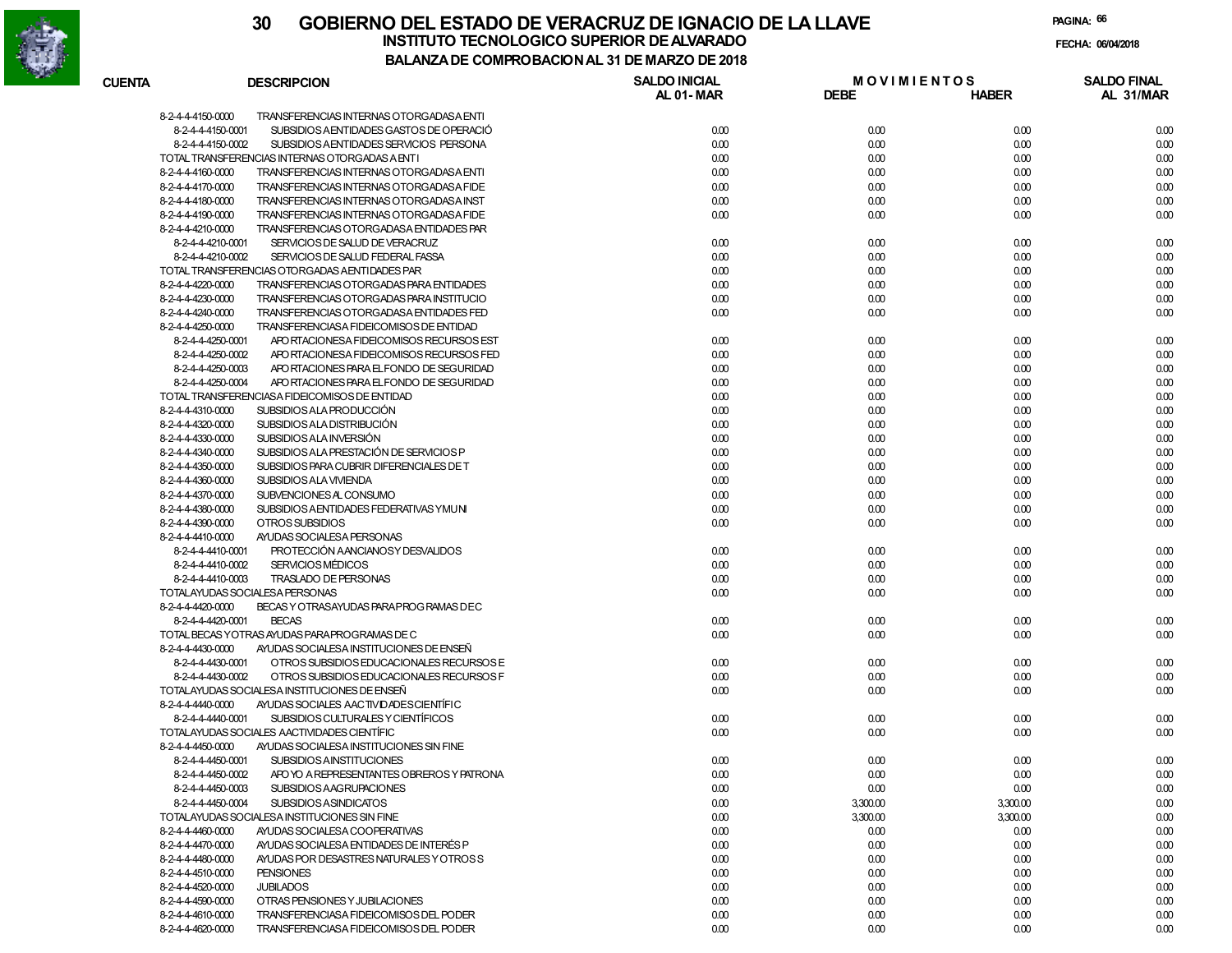

| <b>CUENTA</b>     | <b>DESCRIPCION</b>                             | <b>SALDO INICIAL</b> | <b>MOVIMIENTOS</b> |              | <b>SALDO FINAL</b> |
|-------------------|------------------------------------------------|----------------------|--------------------|--------------|--------------------|
|                   |                                                | <b>AL 01-MAR</b>     | <b>DEBE</b>        | <b>HABER</b> | AL 31/MAR          |
| 8-2-4-4-4630-0000 | TRANSFERENCIASA FIDEICOMISOS DEL PODER         | 0.00                 | 0.00               | 0.00         | 0.00               |
| 8-2-4-4-4640-0000 | TRANSFERENCIASA FIDEICOMISOS PÚBLICOS E        | 0.00                 | 0.00               | 0.00         | 0.00               |
| 8-2-4-4-4650-0000 | TRANSFERENCIASA FIDEICOMISOS PÚBLICOS D        | 0.00                 | 0.00               | 0.00         | 0.00               |
| 8-2-4-4-4660-0000 | TRANSFERENCIASA FIDEICOMISOS DE INSTITU        | 0.00                 | 0.00               | 0.00         | 0.00               |
| 8-2-4-4-4710-0000 | TRANSFERENCIAS POR OBLIGACIÓN DE LEY           | 0.00                 | 0.00               | 0.00         | 0.00               |
| 8-2-4-4-4810-0000 | DONATIVOS AINSTITUCIONES SIN FINES DE L        | 0.00                 | 0.00               | 0.00         | 0.00               |
| 8-2-4-4-4820-0000 | DONATIVOS AENTIDADES FEDERATIVAS               | 0.00                 | 0.00               | 0.00         | 0.00               |
| 8-2-4-4-4830-0000 | DONATIVOS A FIDEICOMISOS PRIVADOS              | 0.00                 | 0.00               | 0.00         | 0.00               |
| 8-2-4-4-4840-0000 | DONATIVOS A FIDEICOMISOS ESTATALES             | 0.00                 | 0.00               | 0.00         | 0.00               |
| 8-2-4-4-4850-0000 | DONATIVOS INTERNACIONALES                      | 0.00                 | 0.00               | 0.00         | 0.00               |
| 8-2-4-4-4910-0000 | TRANSFERENCIAS PARA GOBIERNOS EXTRANJERO       | 0.00                 | 0.00               | 0.00         | 0.00               |
| 8-2-4-4-4930-0000 | TRANSFERENCIAS PARA EL SECTOR PRIVADO EX       | 0.00                 | 0.00               | 0.00         | 0.00               |
|                   | TOTAL TRANSFERENCIAS, ASIGNACIONES, SUBSIDIOS  | 0.00                 | 3,300.00           | 3,300.00     | 0.00               |
| 8-2-4-5-0000-0000 | BIENES MUEBLES, INMUEBLES E INTANGIBLES        |                      |                    |              |                    |
| 8-2-4-5-5110-0000 | MUEBLES DE OFICINA Y ESTANTERÍA                |                      |                    |              |                    |
| 8-2-4-5-5110-0001 | MOBILIARIO Y EQUIPO DE OFICINA                 | 0.00                 | 0.00               | 0.00         | 0.00               |
|                   | TOTAL MUEBLES DE OFICINAY ESTANTERÍA           | 0.00                 | 0.00               | 0.00         | 0.00               |
| 8-2-4-5-5120-0000 | MUEBLES, EXCEPTO DE OFICINAY ESTANTERÍA        |                      |                    |              |                    |
| 8-2-4-5-5120-0001 | OTROS MUEBLES                                  | 0.00                 | 0.00               | 0.00         | 0.00               |
|                   | TOTAL MUEBLES, EXCEPTO DE OFICINAY ESTANTERÍA  | 0.00                 | 0.00               | 0.00         | 0.00               |
| 8-2-4-5-5130-0000 | BIENESARTÍSTICOS, CULTURALES YCIENTÍFI         |                      |                    |              |                    |
| 8-2-4-5-5130-0001 | BIENES PARA BIBLIOTECAS Y MUSEOS               | 0.00                 | 0.00               | 0.00         | 0.00               |
|                   | TOTAL BIENESARTÍSTICOS, CULTURALES Y CIENTÍFI  | 0.00                 | 0.00               | 0.00         | 0.00               |
| 8-2-4-5-5140-0000 | OBJETOS DE VALOR                               | 0.00                 | 0.00               | 0.00         | 0.00               |
| 8-2-4-5-5150-0000 | EQUIPO DE CÓMPUTO Y DE TECNOLOGÍAS DE LA       |                      |                    |              |                    |
| 8-2-4-5-5150-0001 | <b>BIENES INFORMÁTICOS</b>                     | 0.00                 | 0.00               | 0.00         | 0.00               |
|                   | TOTAL EQUIPO DE CÓMPUTO Y DE TECNOLOGÍAS DE LA | 0.00                 | 0.00               | 0.00         | 0.00               |
| 8-2-4-5-5190-0000 | OTROS MOBILIARIOS Y EQUIPO DE ADMINISTRA       | 0.00                 | 0.00               | 0.00         | 0.00               |
| 8-2-4-5-5210-0000 | EQUIPOS YAPARATOSAUDIOVISUALES                 |                      |                    |              |                    |
| 8-2-4-5-5210-0001 | <b>EQUIPO AUDIOVISUAL</b>                      | 0.00                 | 0.00               | 0.00         | 0.00               |
|                   | TOTAL EQUIPOS YAPARATOS AUDIOVISUALES          | 0.00                 | 0.00               | 0.00         | 0.00               |
| 8-2-4-5-5220-0000 | APARATOS DEPORTIVOS                            |                      |                    |              |                    |
| 8-2-4-5-5220-0001 | EQUIPOS DEPORTIVOS                             | 0.00                 | 0.00               | 0.00         | 0.00               |
|                   | TOTALAPARATOS DEPORTIVOS                       | 0.00                 | 0.00               | 0.00         | 0.00               |
| 8-2-4-5-5230-0000 | CÁMARAS FOTOGRÁFICAS Y DE VIDEO                |                      |                    |              |                    |
| 8-2-4-5-5230-0001 | <b>EQUIPO FOTOGRÁFICO</b>                      | 0.00                 | 25,999.00          | 25,999.00    | 0.00               |
|                   | TOTAL CÁMARAS FOTOGRÁFICAS Y DE VIDEO          | 0.00                 | 25,999.00          | 25,999.00    | 0.00               |
| 8-2-4-5-5290-0000 | OTRO MOBILIARIO Y EQUIPO EDUCACIONALY R        |                      |                    |              |                    |
| 8-2-4-5-5290-0001 | <b>EQUIPOS RECREATIVOS</b>                     | 0.00                 | 0.00               | 0.00         | 0.00               |
| 8-2-4-5-5290-0002 | <b>INSTRUMENTOS MUSICALES</b>                  | 0.00                 | 0.00               | 0.00         | 0.00               |
| 8-2-4-5-5290-0003 | <b>MUEBLES ESCOLARES</b>                       | 0.00                 | 0.00               | 0.00         | 0.00               |
|                   | TOTAL OTRO MOBILIARIO YEQUIPO EDUCACIONAL Y R  | 0.00                 | 0.00               | 0.00         | 0.00               |
| 8-2-4-5-5310-0000 | EQUIPO MÉDICO Y DE LABORATORIO                 |                      |                    |              |                    |
| 8-2-4-5-5310-0001 | EQUIPO MÉDICO Y DE LABORATORIO                 | 0.00                 | 0.00               | 0.00         | 0.00               |
|                   | TOTAL EQUIPO MÉDICO YDE LABORATORIO            | 0.00                 | 0.00               | 0.00         | 0.00               |
| 8-2-4-5-5320-0000 | INSTRUMENTAL MÉDICO Y DE LABORATORIO           |                      |                    |              |                    |
| 8-2-4-5-5320-0001 | INSTRUMENTAL MÉDICO Y DE LABORATORIO           | 0.00                 | 0.00               | 0.00         | 0.00               |
|                   | TOTAL INSTRUMENTAL MÉDICO Y DE LABORATORIO     | 0.00                 | 0.00               | 0.00         | 0.00               |
| 8-2-4-5-5410-0000 | VEHÍCULOS Y EQUIPO TERRESTRE                   |                      |                    |              |                    |
| 8-2-4-5-5410-0001 | VEHÍCULOS TERRESTRES PARA PROGRAMAS DE S       | 0.00                 | 0.00               | 0.00         | 0.00               |
| 8-2-4-5-5410-0002 | VEHÍCULOS TERRESTRES PARA SERVICIOS Y OP       | 0.00                 | 0.00               | 0.00         | 0.00               |
| 8-2-4-5-5410-0003 | VEHÍCULOS TERRESTRES PARA SERVICIOSADMI        | 0.00                 | 0.00               | 0.00         | 0.00               |
|                   | TOTAL VEHÍCULOS YEQUIPO TERRESTRE              | 0.00                 | 0.00               | 0.00         | 0.00               |
| 8-2-4-5-5420-0000 | CARROCERÍAS Y REMOLQUES                        |                      |                    |              |                    |
| 8-2-4-5-5420-0001 | CARROCERÍAS Y REMOLQUES PARA PROGRAMAS D       | 0.00                 | 0.00               | 0.00         | 0.00               |
| 8-2-4-5-5420-0002 | CARROCERÍAS Y REMOLQUES PARA PROGRAMAS S       | 0.00                 | 0.00               | 0.00         | 0.00               |
| 8-2-4-5-5420-0003 | CARROCERÍAS Y REMOLQUES PARA SERVICIOS A       | 0.00                 | 0.00               | 0.00         | 0.00               |
|                   | TOTAL CARROCERÍAS Y REMOLQUES                  | 0.00                 | 0.00               | 0.00         | 0.00               |
| 8-2-4-5-5430-0000 | EQUIPO A ERO ESPACIAL                          |                      |                    |              |                    |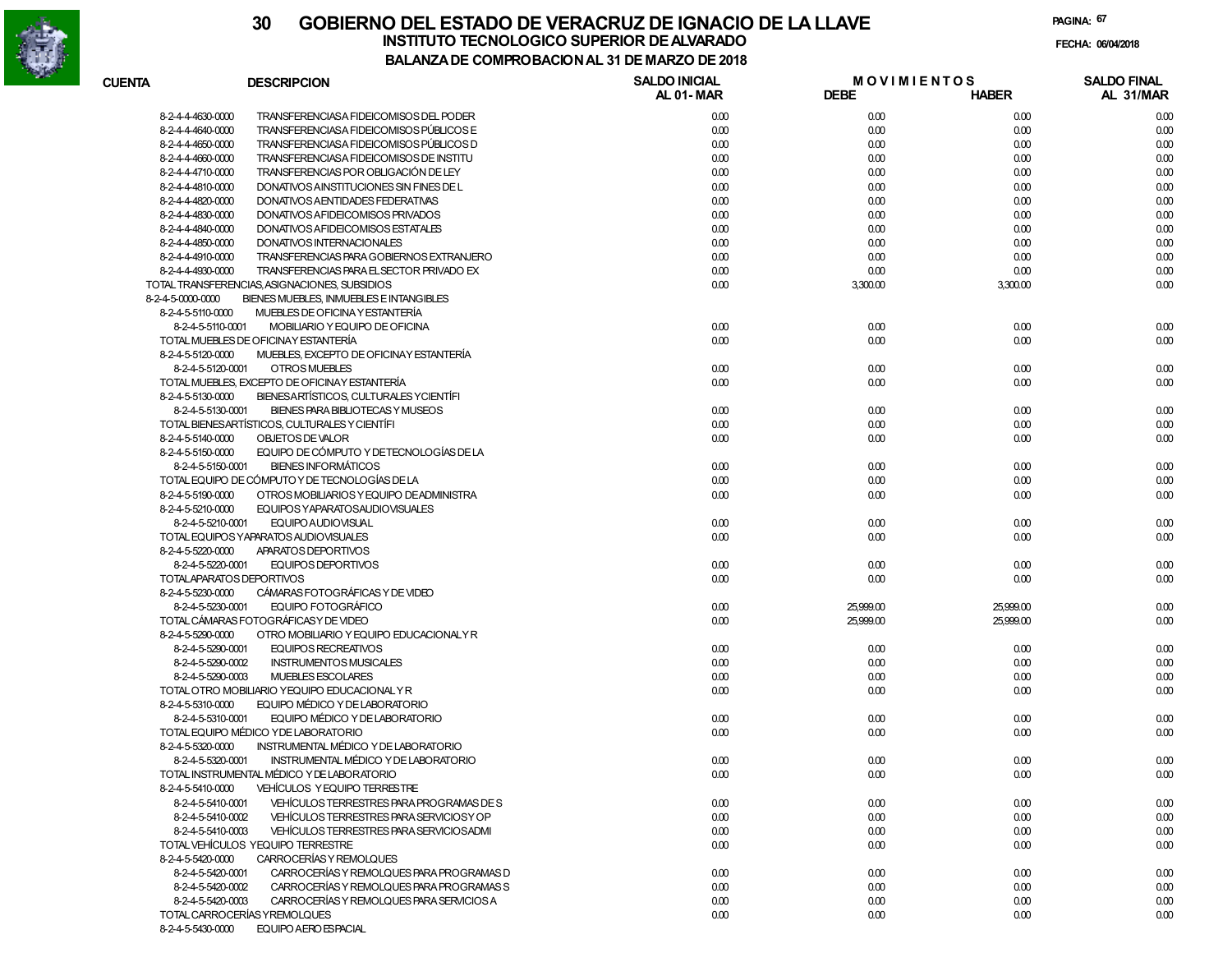

|                   |                                                               | UMI INU DAVIU IN AL JI DL MAI     |                                   |              |                                 |
|-------------------|---------------------------------------------------------------|-----------------------------------|-----------------------------------|--------------|---------------------------------|
| <b>CUENTA</b>     | <b>DESCRIPCION</b>                                            | <b>SALDO INICIAL</b><br>AL 01-MAR | <b>MOVIMIENTOS</b><br><b>DEBE</b> | <b>HABER</b> | <b>SALDO FINAL</b><br>AL 31/MAR |
|                   | EQUIPO AÉREO PARAPROGRAMAS DE SEGURIDAD<br>8-2-4-5-5430-0001  | 0.00                              | 0.00                              | 0.00         | 0.00                            |
|                   | 8-2-4-5-5430-0002<br>EQUIPO AÉREO PARAPROGRAMAS SERVICIOS Y   | 0.00                              | 0.00                              | 0.00         | 0.00                            |
|                   | 8-2-4-5-5430-0003<br>EQUIPO AÉREO PARASERVICIOS ADMINISTRATI  | 0.00                              | 0.00                              | 0.00         | 0.00                            |
|                   | TOTAL EQUIPO AEROESPACIAL                                     | 0.00                              | 0.00                              | 0.00         | 0.00                            |
| 8-2-4-5-5440-0000 | <b>EQUIPO FERROVIARIO</b>                                     | 0.00                              | 0.00                              | 0.00         | 0.00                            |
| 8-2-4-5-5450-0000 | <b>EMBARCACIONES</b>                                          |                                   |                                   |              |                                 |
|                   | MARÍTIMOS, LACUSTRES Y FLUVIALES PARA PR<br>8-2-4-5-5450-0001 | 0.00                              | 0.00                              | 0.00         | 0.00                            |
|                   | MARÍTIMOS, LACUSTRES Y FLUVIALES PARA SE<br>8-2-4-5-5450-0002 | 0.00                              | 0.00                              | 0.00         | 0.00                            |
|                   | MARÍTIMOS, LACUSTRES Y FLUVIALES PARA SE<br>8-2-4-5-5450-0003 | 0.00                              | 0.00                              | 0.00         | 0.00                            |
|                   | TOTAL EMBARCACIONES                                           | 0.00                              | 0.00                              | 0.00         | 0.00                            |
| 8-2-4-5-5490-0000 | OTROS EQUIPOS DE TRANSPORTE                                   |                                   |                                   |              |                                 |
|                   | 8-2-4-5-5490-0001<br>OTROS EQUIPOS DE TRANSPORTE              | 0.00                              | 0.00                              | 0.00         | 0.00                            |
|                   | TOTAL OTROS EQUIPOS DE TRANSPORTE                             | 0.00                              | 0.00                              | 0.00         | 0.00                            |
| 8-2-4-5-5510-0000 | EQUIPO DE DEFENSAY SEGURIDAD                                  |                                   |                                   |              |                                 |
|                   | 8-2-4-5-5510-0001<br>EQUIPO PARA POLICÍAY TRÁNSITO            | 0.00                              | 0.00                              | 0.00         | 0.00                            |
|                   |                                                               |                                   |                                   |              |                                 |
|                   | TOTAL EQUIPO DE DEFENSAY SEGURIDAD                            | 0.00                              | 0.00                              | 0.00         | 0.00                            |
| 8-2-4-5-5610-0000 | MAQUINARIAY EQUIPO AGROPECUARIO                               |                                   |                                   |              |                                 |
|                   | 8-2-4-5-5610-0001<br>MAQUINARIAY EQUIPO AGROPECUARIO          | 0.00                              | 0.00                              | 0.00         | 0.00                            |
|                   | TOTAL MAQUINARIAY EQUIPO AG ROPECUARIO                        | 0.00                              | 0.00                              | 0.00         | 0.00                            |
| 8-2-4-5-5620-0000 | MAQUINARIAY EQUIPO INDUSTRIAL                                 |                                   |                                   |              |                                 |
|                   | 8-2-4-5-5620-0001<br>MAQUINARIAY EQUIPO INDUSTRIAL            | 0.00                              | 0.00                              | 0.00         | 0.00                            |
|                   | 8-2-4-5-5620-0002<br>MAQUINARIAY EQUIPO PARASUMINISTRO DE A   | 0.00                              | 0.00                              | 0.00         | 0.00                            |
|                   | TOTAL MAQUINARIAY EQUIPO INDUSTRIAL                           | 0.00                              | 0.00                              | 0.00         | 0.00                            |
| 8-2-4-5-5630-0000 | MAQUINARIAY EQUIPO DE CONSTRUCCIÓN                            |                                   |                                   |              |                                 |
|                   | MAQUINARIAY EQUIPO DE CONSTRUCCIÓN<br>8-2-4-5-5630-0001       | 0.00                              | 0.00                              | 0.00         | 0.00                            |
|                   | TOTAL MAQUINARIAY EQUIPO DE CONSTRUCCIÓN                      | 0.00                              | 0.00                              | 0.00         | 0.00                            |
| 8-2-4-5-5640-0000 | SISTEMAS DEAIREACONDICIONADO, CALEFACC                        |                                   |                                   |              |                                 |
|                   | SISTEMAS DEAIREACONDICIONADO, CALEFACC<br>8-2-4-5-5640-0001   | 0.00                              | 0.00                              | 0.00         | 0.00                            |
|                   | TOTAL SISTEMAS DEAIRE ACONDICIONADO. CALEFACC                 | 0.00                              | 0.00                              | 0.00         | 0.00                            |
| 8-2-4-5-5650-0000 | EQUIPO DE COMUNICACIÓN YTELECOMUNICACIÓ                       |                                   |                                   |              |                                 |
|                   | 8-2-4-5-5650-0001<br>EQUIPOS YAPARATOS DE COMUNICACIONES YT   | 0.00                              | 0.00                              | 0.00         | 0.00                            |
|                   | TOTAL EQUIPO DE COMUNICACIÓN YTELECOMUNICACIÓ                 | 0.00                              | 0.00                              | 0.00         | 0.00                            |
| 8-2-4-5-5660-0000 | EQUIPOS DE GENERACIÓN ELÉCTRICA, APARATO                      |                                   |                                   |              |                                 |
|                   | 8-2-4-5-5660-0001<br>MAQUINARIAY EQUIPO ELÉCTRICO Y ELECTRÓN  | 0.00                              | 0.00                              | 0.00         | 0.00                            |
|                   | TOTAL EQUIPOS DE GENERACIÓN ELÉCTRICA, APARATO                | 0.00                              | 0.00                              | 0.00         | 0.00                            |
| 8-2-4-5-5670-0000 | HERRAMIENTAS Y MÁQUINAS-HERRAMIENTA                           |                                   |                                   |              |                                 |
|                   | MAQUINARIAY EQUIPO PARATALLERES<br>8-2-4-5-5670-0001          | 0.00                              | 0.00                              | 0.00         | 0.00                            |
|                   | 8-2-4-5-5670-0002<br>HERRAMIENTAS Y MÁQUINAS-HERRAMIENTA      | 0.00                              | 0.00                              | 0.00         | 0.00                            |
|                   | 8-2-4-5-5670-0003<br>REFACCION ES MAYORES                     | 0.00                              | 0.00                              | 0.00         | 0.00                            |
|                   | TOTAL HERRAMIENTAS Y MÁQUINAS-HERRAMIENTA                     | 0.00                              | 0.00                              | 0.00         | 0.00                            |
| 8-2-4-5-5690-0000 | OTROS EQUIPOS                                                 |                                   |                                   |              |                                 |
|                   | EQUIPOS DE MEDICIÓN<br>8-2-4-5-5690-0001                      | 0.00                              | 0.00                              | 0.00         | 0.00                            |
|                   | 8-2-4-5-5690-0002<br>EQUIPO DE SEÑALAMIENTO                   | 0.00                              | 0.00                              | 0.00         | 0.00                            |
|                   | EQUIPO DE INGENIERÍAY DIBUJO<br>8-2-4-5-5690-0003             | 0.00                              | 0.00                              | 0.00         | 0.00                            |
|                   | MÁQUINAS Y APARATOS CIENTÍFICOS<br>8-2-4-5-5690-0004          | 0.00                              | 0.00                              | 0.00         | 0.00                            |
|                   | 8-2-4-5-5690-0005<br>MAQUINARIAY EQUIPO DE IMPRENTA           | 0.00                              | 0.00                              | 0.00         | 0.00                            |
|                   | 8-2-4-5-5690-0006<br>OTROS BIENES MUEBLES                     | 0.00                              | 0.00                              | 0.00         | 0.00                            |
|                   | TOTAL OTROS EQUIPOS                                           | 0.00                              | 0.00                              | 0.00         | 0.00                            |
| 8-2-4-5-5710-0000 | <b>BOVINOS</b>                                                |                                   |                                   |              |                                 |
|                   | 8-2-4-5-5710-0001<br><b>BOVINOS</b>                           | 0.00                              | 0.00                              | 0.00         | 0.00                            |
| TOTAL BOVINOS     |                                                               | 0.00                              | 0.00                              | 0.00         | 0.00                            |
| 8-2-4-5-5720-0000 | <b>PORCINOS</b>                                               |                                   |                                   |              |                                 |
|                   | 8-2-4-5-5720-0001<br><b>PORCINOS</b>                          | 0.00                              | 0.00                              | 0.00         | 0.00                            |
| TOTAL PORCINOS    |                                                               | 0.00                              | 0.00                              | 0.00         | 0.00                            |
| 8-2-4-5-5730-0000 | <b>AVES</b>                                                   |                                   |                                   |              |                                 |
|                   | 8-2-4-5-5730-0001<br><b>AVES</b>                              |                                   |                                   | 0.00         |                                 |
| <b>TOTALAVES</b>  |                                                               | 0.00                              | 0.00                              |              | 0.00                            |
|                   |                                                               | 0.00                              | 0.00                              | 0.00         | 0.00                            |
| 8-2-4-5-5740-0000 | OVINOS Y CAPRINOS                                             |                                   |                                   |              |                                 |
|                   | 8-2-4-5-5740-0001<br>OVINOS Y CAPRINOS                        | 0.00                              | 0.00                              | 0.00         | 0.00                            |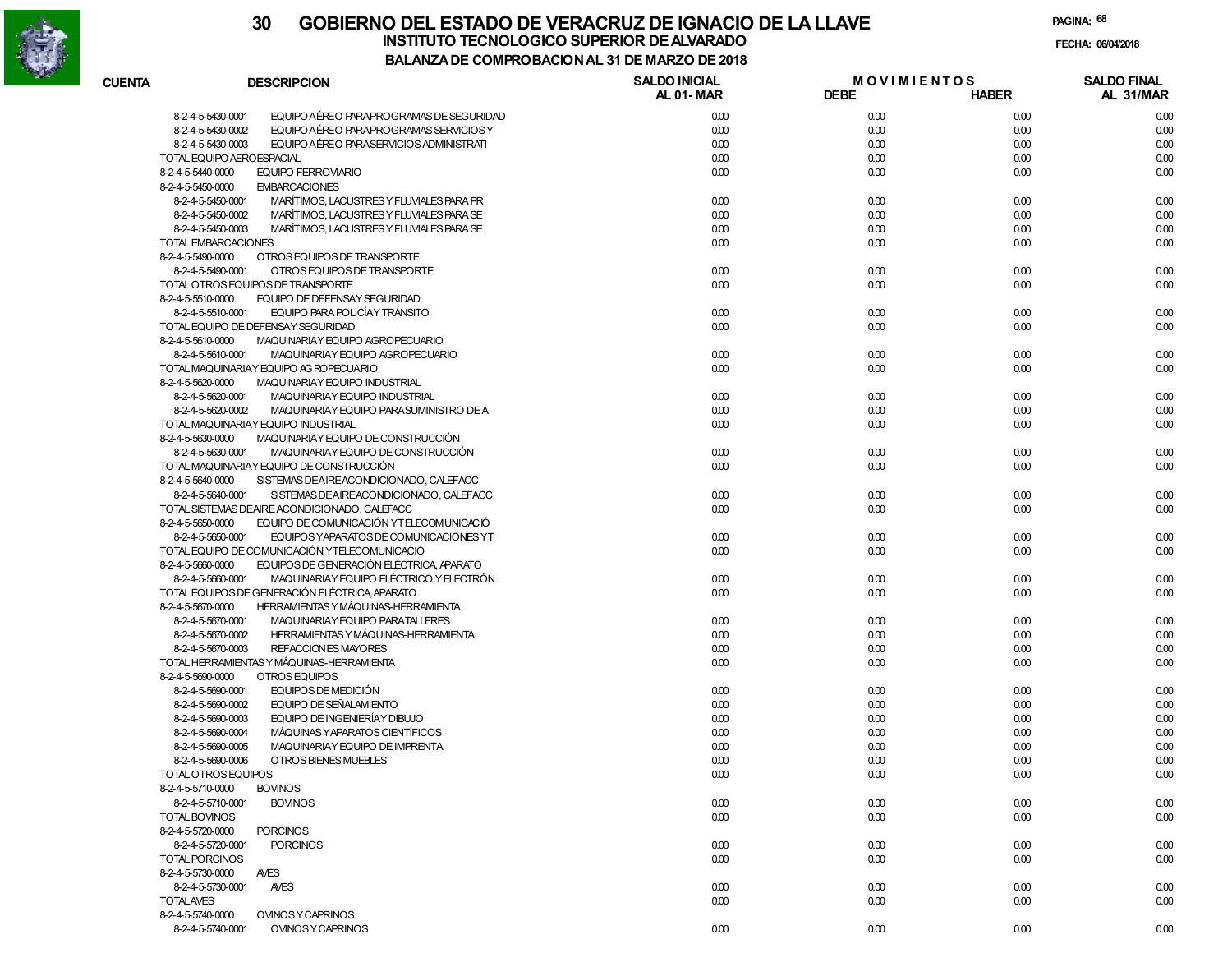

# **30 GOBIERNO DEL ESTADO DE VERACRUZ DE IGNACIO DE LA LLAVEFECHA: 06/04/2018 INSTITUTO TECNOLOGICO SUPERIOR DE ALVARADO**

**PAGINA:69**

**BALANZA DE COMPROBACION AL 31 DE MARZO DE 2018**

| <b>CUENTA</b>                       | <b>DESCRIPCION</b>                                            | <b>SALDO INICIAL</b><br><b>AL 01-MAR</b> | <b>MOVIMIENTOS</b><br><b>DEBE</b> | <b>HABER</b> | <b>SALDO FINAL</b><br>AL 31/MAR |
|-------------------------------------|---------------------------------------------------------------|------------------------------------------|-----------------------------------|--------------|---------------------------------|
|                                     |                                                               |                                          |                                   |              |                                 |
|                                     | TOTAL OVINOS YCAPRINOS                                        | 0.00                                     | 0.00                              | 0.00         | 0.00                            |
| 8-2-4-5-5750-0000                   | PECES YACUICULTURA                                            |                                          |                                   |              |                                 |
|                                     | 8-2-4-5-5750-0001<br>PECES YACUICULTURA                       | 0.00                                     | 0.00                              | 0.00         | 0.00                            |
|                                     | TOTAL PECES YACUICULTURA                                      | 0.00                                     | 0.00                              | 0.00         | 0.00                            |
| 8-2-4-5-5760-0000                   | <b>EQUINOS</b>                                                |                                          |                                   |              |                                 |
|                                     | 8-2-4-5-5760-0001<br><b>EQUINOS</b>                           | 0.00                                     | 0.00                              | 0.00         | 0.00                            |
| <b>TOTAL EQUINOS</b>                |                                                               | 0.00                                     | 0.00                              | 0.00         | 0.00                            |
| 8-2-4-5-5770-0000                   | ESPECIES MENORES DE ZOOLÓGICO                                 | 0.00                                     | 0.00                              | 0.00         | 0.00                            |
| 8-2-4-5-5780-0000                   | <b>ÁRBOLES Y PLANTAS</b>                                      | 0.00                                     | 0.00                              | 0.00         | 0.00                            |
| 8-2-4-5-5790-0000                   | OTROS ACTIVOS EI OLÓGICOS                                     | 0.00                                     | 0.00                              | 0.00         | 0.00                            |
| 8-2-4-5-5810-0000                   | <b>TERRENOS</b>                                               |                                          |                                   |              |                                 |
|                                     | 8-2-4-5-5810-0001<br>TERRENOS PARA USOS DIVERSOS              | 0.00                                     | 0.00                              | 0.00         | 0.00                            |
|                                     | 8-2-4-5-5810-0002<br>TERRENOS PARA LACONSTRUCCIÓN DE INMUEBL  | 0.00                                     | 0.00                              | 0.00         | 0.00                            |
| <b>TOTAL TERRENOS</b>               |                                                               | 0.00                                     | 0.00                              | 0.00         | 0.00                            |
| 8-2-4-5-5820-0000                   | <b>VIVIENDAS</b>                                              | 0.00                                     | 0.00                              | 0.00         | 0.00                            |
| 8-2-4-5-5830-0000                   | <b>EDIFICIOS NO RESIDENCIALES</b>                             |                                          |                                   |              |                                 |
|                                     | ADQUISICIÓN DE ED FICIOSY LOCALES<br>8-2-4-5-5830-0001        | 0.00                                     | 0.00                              | 0.00         | 0.00                            |
|                                     | TOTAL EDIFICIOS NO RESIDENCIALES                              | 0.00                                     | 0.00                              | 0.00         | 0.00                            |
| 8-2-4-5-5890-0000                   | OTROS BIENES INMUEBLES                                        |                                          |                                   |              |                                 |
|                                     | 8-2-4-5-5890-0001<br>ADJUDICACIONES, EXPROPIACIONES E INDEMNI | 0.00                                     | 0.00                              | 0.00         | 0.00                            |
|                                     | 8-2-4-5-5890-0002<br>RESERVAS TERRITORIALES URBANAS           | 0.00                                     | 0.00                              | 0.00         | 0.00                            |
|                                     | 8-2-4-5-5890-0003<br>OTROS BIENES INMUEBLES                   | 0.00                                     | 0.00                              | 0.00         | 0.00                            |
|                                     | TOTAL OTROS BIENES INMUEBLES                                  | 0.00                                     | 0.00                              | 0.00         | 0.00                            |
| 8-2-4-5-5910-0000                   | <b>SOFTWARE</b>                                               |                                          |                                   |              |                                 |
|                                     | 8-2-4-5-5910-0001<br><b>SOFTWARE</b>                          | 0.00                                     | 0.00                              | 0.00         | 0.00                            |
| TOTAL SOFTWARE                      |                                                               | 0.00                                     | 0.00                              | 0.00         | 0.00                            |
| 8-2-4-5-5920-0000                   | <b>PATENTES</b>                                               |                                          |                                   |              |                                 |
|                                     | 8-2-4-5-5920-0001<br><b>PATENTES</b>                          | 0.00                                     | 0.00                              | 0.00         | 0.00                            |
| TOTAL PATENTES                      |                                                               | 0.00                                     | 0.00                              | 0.00         | 0.00                            |
| 8-2-4-5-5930-0000                   | <b>MARCAS</b>                                                 |                                          |                                   |              |                                 |
|                                     | 8-2-4-5-5930-0001<br><b>MARCAS</b>                            | 0.00                                     | 0.00                              | 0.00         | 0.00                            |
| <b>TOTAL MARCAS</b>                 |                                                               | 0.00                                     | 0.00                              | 0.00         | 0.00                            |
| 8-2-4-5-5940-0000                   | <b>DERECHOS</b><br>8-2-4-5-5940-0001<br><b>DERECHOS</b>       | 0.00                                     | 0.00                              | 0.00         | 0.00                            |
|                                     |                                                               |                                          |                                   |              |                                 |
| TOTAL DERECHOS<br>8-2-4-5-5950-0000 | <b>CONCESIONES</b>                                            | 0.00                                     | 0.00                              | 0.00         | 0.00                            |
|                                     | 8-2-4-5-5950-0001<br>CONCESIONES                              | 0.00                                     | 0.00                              | 0.00         |                                 |
|                                     | TOTAL CONCESIONES                                             | 0.00                                     | 0.00                              | 0.00         | 0.00<br>0.00                    |
| 8-2-4-5-5960-0000                   | <b>FRANQUICIAS</b>                                            | 0.00                                     | 0.00                              | 0.00         | 0.00                            |
| 8-2-4-5-5970-0000                   | LICENCIAS INFORMÁTICAS E INTELECTUALES                        |                                          |                                   |              |                                 |
|                                     | 8-2-4-5-5970-0001<br>LICENCIAS INFORMÁTICAS E INTELECTUALES   | 0.00                                     | 0.00                              | 0.00         | 0.00                            |
|                                     | TOTAL LICENCIAS INFORMÁTICAS E INTELECTUALES                  | 0.00                                     | 0.00                              | 0.00         | 0.00                            |
| 8-2-4-5-5980-0000                   | LICENCIAIND USTRIALES, COMERCIALESY OTR                       | 0.00                                     | 0.00                              | 0.00         | 0.00                            |
| 8-2-4-5-5990-0000                   | OTROS ACTIVOS INTANGIBLES                                     |                                          |                                   |              |                                 |
|                                     | 8-2-4-5-5990-0001<br>OTROS ACTIVOS INTANGIBLES                | 0.00                                     | 0.00                              | 0.00         | 0.00                            |
|                                     | TOTAL OTROSACTIVOS INTANGIBLES                                | 0.00                                     | 0.00                              | 0.00         | 0.00                            |
|                                     | TOTAL BIENES MUEBLES, INMUEBLES E INTANGIBLES                 | 0.00                                     | 25,999.00                         | 25,999.00    | 0.00                            |
| 8-2-4-6-0000-0000                   | <b>INVERSION PUBLICA</b>                                      |                                          |                                   |              |                                 |
| 8-2-4-6-6110-0000                   | EDIFICACIÓN HABITACIONAL                                      |                                          |                                   |              |                                 |
|                                     | EDIFICACIÓN HABITACIONAL<br>8-2-4-6-6110-0001                 | 0.00                                     | 0.00                              | 0.00         | 0.00                            |
|                                     | TOTAL EDIFICACIÓN HABITACIONAL                                | 0.00                                     | 0.00                              | 0.00         | 0.00                            |
| 8-2-4-6-6120-0000                   | EDIFICACIÓN NO HABITACIONAL                                   |                                          |                                   |              |                                 |
|                                     | EDIFICACIÓN NO HABITACIONAL<br>8-2-4-6-6120-0001              | 0.00                                     | 0.00                              | 0.00         | 0.00                            |
|                                     | TOTAL EDIFICACIÓN NO HABITACIONAL                             | 0.00                                     | 0.00                              | 0.00         | 0.00                            |
| 8-2-4-6-6130-0000                   | CONSTRUCCIÓN DE OBRAS PARA ELABASTECIMI                       |                                          |                                   |              |                                 |
|                                     | CONSTRUCCIÓN DE OBRAS PARA ELABASTECIMI<br>8-2-4-6-6130-0001  | 0.00                                     | 0.00                              | 0.00         | 0.00                            |
|                                     | TOTAL CONSTRUCCIÓN DE OBRAS PARA ELABASTECIMI                 | 0.00                                     | 0.00                              | 0.00         | 0.00                            |
| 8-2-4-6-6140-0000                   | DIVISIÓN DE TERRENOS Y CONSTRUCCIÓN DE O                      |                                          |                                   |              |                                 |
|                                     | DIVISIÓN DE TERRENOS Y CONSTRUCCIÓN DE O<br>8-2-4-6-6140-0001 | 0.00                                     | 0.00                              | 0.00         | 0.00                            |
|                                     |                                                               |                                          |                                   |              |                                 |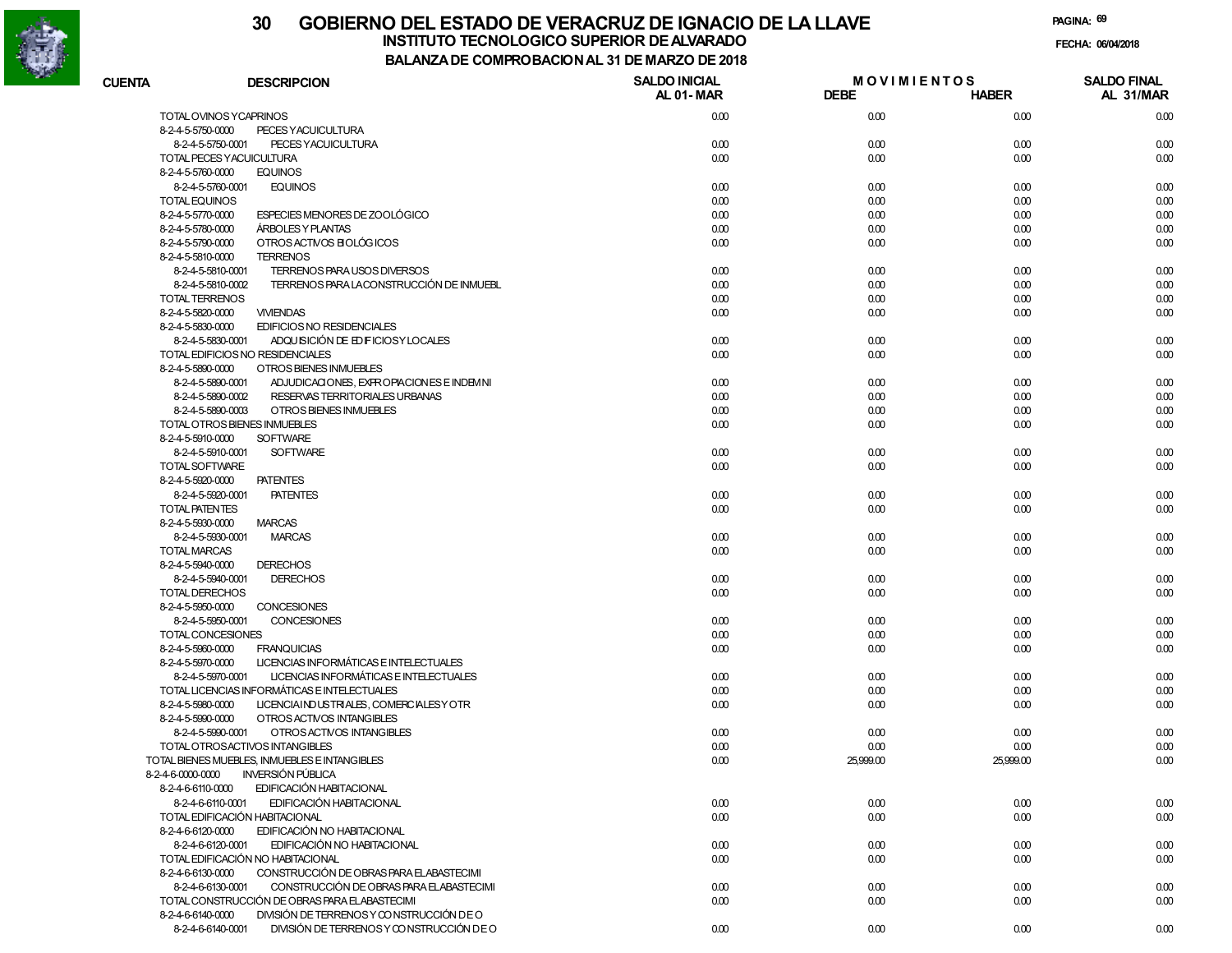

|               |                                                                                                             | 9981186 91 DE 1181                       |                                   |              |                                 |
|---------------|-------------------------------------------------------------------------------------------------------------|------------------------------------------|-----------------------------------|--------------|---------------------------------|
| <b>CUENTA</b> | <b>DESCRIPCION</b>                                                                                          | <b>SALDO INICIAL</b><br><b>AL 01-MAR</b> | <b>MOVIMIENTOS</b><br><b>DEBE</b> | <b>HABER</b> | <b>SALDO FINAL</b><br>AL 31/MAR |
|               | TOTAL DIVISIÓN DE TERRENOSY CONSTRUCCIÓN DE O                                                               | 0.00                                     | 0.00                              | 0.00         | 0.00                            |
|               | 8-2-4-6-6150-0000<br>CONSTRUCCIÓN DE VÍAS DE COMUNICACIÓN                                                   |                                          |                                   |              |                                 |
|               | 8-2-4-6-6150-0001<br>CONSTRUCCIÓN DE VÍAS DE COMUNICACIÓN                                                   | 0.00                                     | 0.00                              | 0.00         | 0.00                            |
|               | TOTAL CONSTRUCCIÓN DE VÍAS DE COMUNICACIÓN                                                                  | 0.00                                     | 0.00                              | 0.00         | 0.00                            |
|               | 8-2-4-6-6160-0000<br>OTRAS CONSTRUCCIONES DE INGENIERÍA CIVL                                                |                                          |                                   |              |                                 |
|               | 8-2-4-6-6160-0001<br>OTRAS CONSTRUCCIONES DE INGENIERÍA CIVL                                                | 0.00                                     | 0.00                              | 0.00         | 0.00                            |
|               | TOTAL OTRAS CONSTRUCCIONES DE INGENIERÍACIVIL                                                               | 0.00                                     | 0.00                              | 0.00         | 0.00                            |
|               | 8-2-4-6-6170-0000<br>INSTALACIONES Y EQUIPAMIENTO EN CONSTRUC                                               |                                          |                                   |              |                                 |
|               | INSTALACIONES Y EQUIPAMIENTO EN CONSTRUC<br>8-2-4-6-6170-0001                                               | 0.00                                     | 0.00                              | 0.00         | 0.00                            |
|               | TOTAL INSTALACIONES Y EQUIPAMIENTO EN CONSTRUC                                                              | 0.00                                     | 0.00                              | 0.00         | 0.00                            |
|               | 8-2-4-6-6190-0000<br>TRABAJOS DEACABADOS EN EDIFICACIONES Y                                                 |                                          |                                   |              |                                 |
|               | TRABAJOS DEACABADOS EN EDIFICACIONES Y<br>8-2-4-6-6190-0001<br>TOTAL TRABAJOS DEACABADOS EN EDIFICACIONES Y | 0.00<br>0.00                             | 0.00                              | 0.00<br>0.00 | 0.00<br>0.00                    |
|               | 8-2-4-6-6210-0000<br>EDIFICACIÓN HABITACIONAL                                                               |                                          | 0.00                              |              |                                 |
|               | 8-2-4-6-6210-0001<br>EDIFICACIÓN HABITACIONAL                                                               | 0.00                                     | 0.00                              | 0.00         | 0.00                            |
|               | TOTAL EDIFICACIÓN HABITACIONAL                                                                              | 0.00                                     | 0.00                              | 0.00         | 0.00                            |
|               | 8-2-4-6-6220-0000<br>EDIFICACIÓN NO HABITACIONAL                                                            |                                          |                                   |              |                                 |
|               | 8-2-4-6-6220-0001<br>EDIFICACIÓN NO HABITACIONAL                                                            | 0.00                                     | 0.00                              | 0.00         | 0.00                            |
|               | TOTAL EDIFICACIÓN NO HABITACIONAL                                                                           | 0.00                                     | 0.00                              | 0.00         | 0.00                            |
|               | 8-2-4-6-6230-0000<br>CONSTRUCCIÓN DE OBRAS PARA ELABASTECIMI                                                |                                          |                                   |              |                                 |
|               | 8-2-4-6-6230-0001<br>CONSTRUCCIÓN DE OBRAS PARA ELABASTECIMI                                                | 0.00                                     | 0.00                              | 0.00         | 0.00                            |
|               | TOTAL CONSTRUCCIÓN DE OBRAS PARA ELABASTECIMI                                                               | 0.00                                     | 0.00                              | 0.00         | 0.00                            |
|               | 8-2-4-6-6240-0000<br>DIVISIÓN DE TERRENOS Y CONSTRUCCIÓN DE O                                               |                                          |                                   |              |                                 |
|               | DIVISIÓN DE TERRENOS Y CONSTRUCCIÓN DE O<br>8-2-4-6-6240-0001                                               | 0.00                                     | 0.00                              | 0.00         | 0.00                            |
|               | TOTAL DIVISIÓN DE TERRENOSY CONSTRUCCIÓN DE O                                                               | 0.00                                     | 0.00                              | 0.00         | 0.00                            |
|               | 8-2-4-6-6250-0000<br>CONSTRUCCIÓN DE VÍAS DE COMUNICACIÓN                                                   |                                          |                                   |              |                                 |
|               | CONSTRUCCIÓN DE VÍAS DE COMUNICACIÓN<br>8-2-4-6-6250-0001                                                   | 0.00                                     | 0.00                              | 0.00         | 0.00                            |
|               | TOTAL CONSTRUCCIÓN DE VÍAS DE COMUNICACIÓN                                                                  | 0.00                                     | 0.00                              | 0.00         | 0.00                            |
|               | 8-2-4-6-6260-0000<br>OTRAS CONSTRUCCIONES DE INGENIERÍA CIVL                                                |                                          |                                   |              |                                 |
|               | 8-2-4-6-6260-0001<br>OTRAS CONSTRUCCIONES DE INGENIERÍA CIVL                                                | 0.00                                     | 0.00                              | 0.00         | 0.00                            |
|               | TOTAL OTRAS CONSTRUCCIONES DE INGENIERÍACIVIL                                                               | 0.00                                     | 0.00                              | 0.00         | 0.00                            |
|               | 8-2-4-6-6270-0000<br>INSTALACIONES Y EQUIPAMIENTO EN CONSTRUC                                               |                                          |                                   |              |                                 |
|               | 8-2-4-6-6270-0001<br>INSTALACIONES Y EQUIPAMIENTO EN CONSTRUC                                               | 0.00                                     | 0.00                              | 0.00         | 0.00                            |
|               | TOTAL INSTALACIONES Y EQUIPAMIENTO EN CONSTRUC                                                              | 0.00                                     | 0.00                              | 0.00         | 0.00                            |
|               | 8-2-4-6-6290-0000<br>TRABAJOS DEACABADOS EN EDIFICACIONES Y<br>TRABAJOS DEACABADOS EN EDIFICACIONES Y       | 0.00                                     | 0.00                              | 0.00         |                                 |
|               | 8-2-4-6-6290-0001<br>TOTAL TRABAJOS DEACABADOS EN EDIFICACIONES Y                                           | 0.00                                     | 0.00                              | 0.00         | 0.00<br>0.00                    |
|               | 8-2-4-6-6310-0000<br>ESTUDIOS, FORMULACIÓN Y EVALUACIÓN DE PR                                               |                                          |                                   |              |                                 |
|               | 8-2-4-6-6310-0001<br>ESTUDIOS, FORMULACIÓN Y EVALUACIÓN DE PR                                               | 0.00                                     | 0.00                              | 0.00         | 0.00                            |
|               | TOTAL ESTUDIOS, FORMULACIÓN YEVALUACIÓN DE PR                                                               | 0.00                                     | 0.00                              | 0.00         | 0.00                            |
|               | 8-2-4-6-6320-0000<br>EJECUCIÓN DE PROYECTOS PRODUCTIVOS NO IN                                               |                                          |                                   |              |                                 |
|               | EJECUCIÓN DE PROYECTOS PRODUCTIVOS NO IN<br>8-2-4-6-6320-0001                                               | 0.00                                     | 0.00                              | 0.00         | 0.00                            |
|               | INFRAESTRUCTURA PARAEL DESARROLLO<br>8-2-4-6-6320-0002                                                      | 0.00                                     | 0.00                              | 0.00         | 0.00                            |
|               | TOTAL EJECUCIÓN DE PROYECTOS PRODUCTIVOS NO IN                                                              | 0.00                                     | 0.00                              | 0.00         | 0.00                            |
|               | TOTAL INVERSIÓN PÚBLICA                                                                                     | 0.00                                     | 0.00                              | 0.00         | 0.00                            |
|               | 8-2-4-7-0000-0000<br><b>INVERSIONES FINANCIERAS Y OTRAS PROVISIO</b>                                        |                                          |                                   |              |                                 |
|               | CRÉDITOS OTORGADOS POR ENTIDADES FEDERA<br>8-2-4-7-7110-0000                                                | 0.00                                     | 0.00                              | 0.00         | 0.00                            |
|               | 8-2-4-7-7120-0000<br>CRÉDITOS OTORGADOS POR LA ENTIDADES FEDE                                               | 0.00                                     | 0.00                              | 0.00         | 0.00                            |
|               | 8-2-4-7-7210-0000<br>ACCION ES Y PARTICIPACIONES DE CAPITAL EN                                              | 0.00                                     | 0.00                              | 0.00         | 0.00                            |
|               | 8-2-4-7-7220-0000<br>ACCION ESY PARTICIPACIONES DE CAPITAL EN                                               | 0.00                                     | 0.00                              | 0.00         | 0.00                            |
|               | 8-2-4-7-7230-0000<br>ACCION ES Y PARTICIPACIONES DE CAPITAL EN                                              | 0.00                                     | 0.00                              | 0.00         | 0.00                            |
|               | 8-2-4-7-7240-0000<br>ACCION ESY PARTICIPACIONES DE CAPITAL EN                                               | 0.00                                     | 0.00                              | 0.00         | 0.00                            |
|               | 8-2-4-7-7250-0000<br>ACCION ES Y PARTICIPACIONES DE CAPITAL EN                                              | 0.00                                     | 0.00                              | 0.00         | 0.00                            |
|               | 8-2-4-7-7260-0000<br>ACCION ESY PARTICIPACIONES DE CAPITAL EN                                               | 0.00                                     | 0.00                              | 0.00         | 0.00                            |
|               | 8-2-4-7-7270-0000<br>ACCION ES Y PARTICIPACIONES DE CAPITAL EN                                              | 0.00                                     | 0.00                              | 0.00         | 0.00                            |
|               | 8-2-4-7-7280-0000<br>ACCION ESY PARTICIPACIONES DE CAPITAL EN                                               | 0.00                                     | 0.00                              | 0.00         | 0.00                            |
|               | 8-2-4-7-7290-0000<br>ACCION ES Y PARTICIPACIONES DE CAPITAL EN                                              | 0.00                                     | 0.00                              | 0.00         | 0.00                            |
|               | 8-2-4-7-7310-0000<br><b>BONOS</b>                                                                           | 0.00                                     | 0.00                              | 0.00         | 0.00                            |
|               | 8-2-4-7-7320-0000<br>VALORES REPRESENTATIVOS DE DEUDA ADQUIRI                                               | 0.00                                     | 0.00                              | 0.00         | 0.00                            |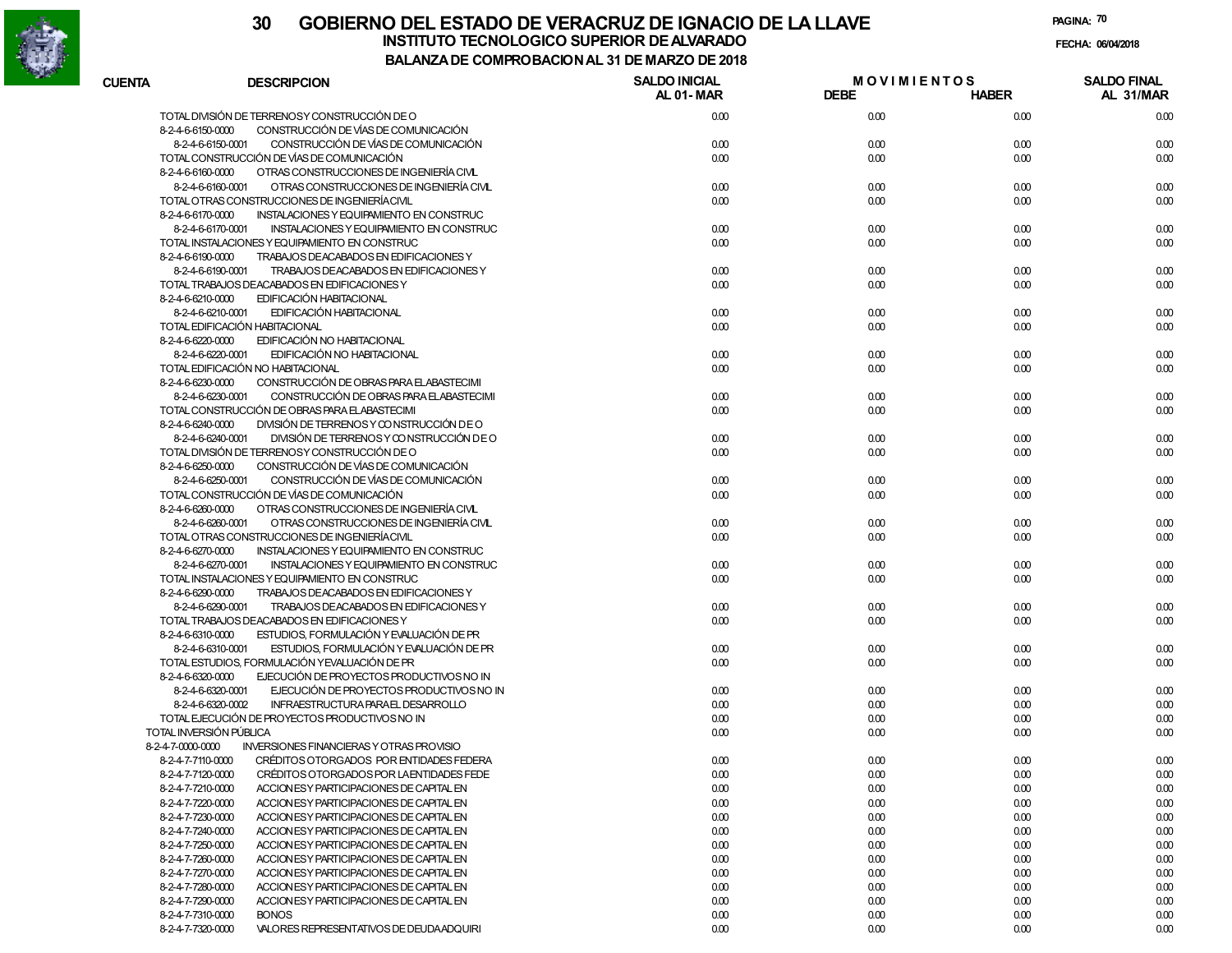

| <b>CUENTA</b>     |                     | <b>DESCRIPCION</b>                              | <b>SALDO INICIAL</b><br>AL 01-MAR | <b>DEBE</b>     | <b>MOVIMIENTOS</b><br><b>HABER</b> | <b>SALDO FINAL</b><br>AL 31/MAR |
|-------------------|---------------------|-------------------------------------------------|-----------------------------------|-----------------|------------------------------------|---------------------------------|
|                   | 8-2-4-7-7330-0000   | VALORES REPRESENTATIVOS DE DEUDA ADQUIRI        | 0.00                              | 0.00            | 0.00                               | 0.00                            |
|                   | 8-2-4-7-7340-0000   | OBLIGACIONES NEGOCIABLESADQUIRIDASCON           | 0.00                              | 0.00            | 0.00                               | 0.00                            |
|                   | 8-2-4-7-7350-0000   | OBLIGACIONES NEGOCIABLESADQUIRIDASCON           | 0.00                              | 0.00            | 0.00                               | 0.00                            |
|                   | 8-2-4-7-7390-0000   | OTROS VALORES                                   | 0.00                              | 0.00            | 0.00                               | 0.00                            |
|                   | 8-2-4-7-7410-0000   | CONCESIÓN DE PRÉSTAMOS A ENTIDADES PARAE        | 0.00                              | 0.00            | 0.00                               | 0.00                            |
|                   | 8-2-4-7-7420-0000   | CONCESIÓN DE PRÉSTAMOS A ENTIDADES PARAE        | 0.00                              | 0.00            | 0.00                               | 0.00                            |
|                   | 8-2-4-7-7430-0000   | CONCESIÓN DE PRÉSTAMOS AINSTITUCIONES P         | 0.00                              | 0.00            | 0.00                               | 0.00                            |
|                   | 8-2-4-7-7440-0000   | CONCESIÓN DE PRÉSTAMOS A ENTIDADES FEDER        | 0.00                              | 0.00            | 0.00                               | 0.00                            |
|                   | 8-2-4-7-7450-0000   | CONCESIÓN DE PRÉSTAMOS AL SECTOR PRIVADO        | 0.00                              | 0.00            | 0.00                               | 0.00                            |
|                   | 8-2-4-7-7460-0000   | CONCESIÓN DE PRÉSTAMOS AL SECTOR EXTERNO        | 0.00                              | 0.00            | 0.00                               | 0.00                            |
|                   | 8-2-4-7-7470-0000   | CONCESIÓN DE PRÉSTAMOS AL SECTOR PÚBLICO        | 0.00                              | 0.00            | 0.00                               | 0.00                            |
|                   | 8-2-4-7-7480-0000   | CONCESIÓN DE PRÉSTAMOS AL SECTOR PRIVADO        | 0.00                              | 0.00            | 0.00                               | 0.00                            |
|                   | 8-2-4-7-7490-0000   | CONCESIÓN DE PRÉSTAMOS AL SECTOR EXTERNO        | 0.00                              | 0.00            | 0.00                               | 0.00                            |
|                   | 8-2-4-7-7510-0000   | INVERSIONES EN FIDEICOMISOS DEL PODER EJ        | 0.00                              | 0.00            | 0.00                               | 0.00                            |
|                   | 8-2-4-7-7520-0000   | INVERSIONES EN FIDEICOMISOS DEL PODER LE        | 0.00                              | 0.00            | 0.00                               | 0.00                            |
|                   | 8-2-4-7-7530-0000   | <b>INVERSIONES EN FIDEICOMISOS DEL PODER JU</b> | 0.00                              | 0.00            | 0.00                               | 0.00                            |
|                   | 8-2-4-7-7540-0000   | INVERSIONES EN FIDEICOMISOS PÚBLICOS NO         | 0.00                              | 0.00            | 0.00                               | 0.00                            |
|                   | 8-2-4-7-7550-0000   | <b>INVERSIONES EN FIDEICOMISOS PÚBLICOS EMP</b> | 0.00                              | 0.00            | 0.00                               | 0.00                            |
|                   | 8-2-4-7-7560-0000   | INVERSIONES EN FIDEICOMISOS PÚBLICOS FIN        | 0.00                              | 0.00            | 0.00                               | 0.00                            |
|                   | 8-2-4-7-7570-0000   | <b>INVERSIONES EN FIDEICOMISOS DE ENTIDADES</b> | 0.00                              | 0.00            | 0.00                               | 0.00                            |
|                   | 8-2-4-7-7580-0000   | INVERSIONES EN FIDEICOMISOS DE MUNICIPIO        | 0.00                              | 0.00            | 0.00                               | 0.00                            |
|                   | 8-2-4-7-7590-0000   | <b>INVERSIONES DE EMPRESAS PRIVADAS Y PARTI</b> | 0.00                              | 0.00            | 0.00                               | 0.00                            |
|                   | 8-2-4-7-7610-0000   | DEPÓSITOSA LARGO PLAZO EN MONEDANACION          | 0.00                              | 0.00            | 0.00                               | 0.00                            |
|                   | 8-2-4-7-7620-0000   | DEPÓSITO A LARGO PLAZO EN MONEDA EXTRANJ        | 0.00                              | 0.00            | 0.00                               | 0.00                            |
|                   | 8-2-4-7-7910-0000   | CONTINGENCIAS POR FENÓMENOS NATURALES           |                                   |                 |                                    |                                 |
|                   | 8-2-4-7-7910-0001   | <b>CONTINGENTES</b>                             | 0.00                              | 0.00            | 0.00                               | 0.00                            |
|                   |                     | TOTAL CONTINGENCIAS POR FENÓMENOS NATURALES     | 0.00                              | 0.00            | 0.00                               | 0.00                            |
|                   | 8-2-4-7-7920-0000   | CONTINGENCIAS SOCIOECONÓMICAS                   |                                   |                 |                                    |                                 |
|                   | 8-2-4-7-7920-0001   | <b>CONTINGENTES</b>                             | 0.00                              | 0.00            | 0.00                               | 0.00                            |
|                   | 8-2-4-7-7920-0002   | DEVOLUCIONESA LA FEDERACIÓN                     | 0.00                              | 0.00            | 0.00                               | 0.00                            |
|                   | 8-2-4-7-7920-0003   | <b>COMPLEMENTARIOS</b>                          | 0.00                              | 0.00            | 0.00                               | 0.00                            |
|                   |                     | TOTAL CONTINGENCIAS SOCIOECONÓMICAS             | 0.00                              | 0.00            | 0.00                               | 0.00                            |
|                   | 8-2-4-7-7990-0000   | OTRAS EROGACIONES ESPECIALES                    |                                   |                 |                                    |                                 |
|                   | 8-2-4-7-7990-0001   | EROGACIONES POR INGRESOS PROPIOS                | 0.00                              | 0.00            | 0.00                               | 0.00                            |
|                   | 8-2-4-7-7990-0002   | PROVISIONES SALARIALES Y ECONOMICAS             | 0.00                              | 0.00            | 0.00                               | 0.00                            |
|                   |                     | TOTAL OTRAS EROGACIONES ESPECIALES              | 0.00                              | 0.00            | 0.00                               | 0.00                            |
|                   |                     | TOTAL INVERSIONES FINANCIERAS YOTRAS PROVISIO   | 0.00                              | 0.00            | 0.00                               | 0.00                            |
|                   |                     | TOTAL PRESUPUESTO DE EGRESOS COMPROMETIDO       | 21,338,336.66                     | 23, 117, 287.08 | 27,842,147.71                      | 16,613,476.03                   |
| 8-2-5-0-0000-0000 |                     | PRESUPUESTO DE EGRESOS DEVENGADO                |                                   |                 |                                    |                                 |
|                   | 8-2-5-1-0000-0000   | SERVICIOS PERSONALES                            |                                   |                 |                                    |                                 |
|                   | 8-2-5-1-1110-0000   | <b>DIETAS</b>                                   |                                   |                 |                                    |                                 |
|                   | 8-2-5-1-1110-0001   | <b>DIETAS</b>                                   | 0.00                              | 0.00            | 0.00                               | 0.00                            |
|                   | <b>TOTAL DIETAS</b> |                                                 | 0.00                              | 0.00            | 0.00                               | 0.00                            |
|                   | 8-2-5-1-1120-0000   | <b>HABERES</b>                                  | 0.00                              | 0.00            | 0.00                               | 0.00                            |
|                   | 8-2-5-1-1130-0000   | SUELDOS BASE AL PERSONAL PERMANENTE             |                                   |                 |                                    |                                 |
|                   | 8-2-5-1-1130-0001   | SUELDOS Y SALARIOS                              | 0.00                              | 2,565,615.29    | 2,565,615.29                       | 0.00                            |
|                   |                     | TOTAL SUELDOS BASEAL PERSONAL PERMANENTE        | 0.00                              | 2,565,615.29    | 2,565,615.29                       | 0.00                            |
|                   | 8-2-5-1-1140-0000   | REMUNERACIONES POR ADSCRIPCIÓN LABORAL E        | 0.00                              | 0.00            | 0.00                               | 0.00                            |
|                   | 8-2-5-1-1210-0000   | HONORARIOS ASIMILABLES A SALARIOS               |                                   |                 |                                    |                                 |
|                   | 8-2-5-1-1210-0001   | PERSONAL DE LISTA DE RAYA                       | 0.00                              | 0.00            | 0.00                               | 0.00                            |
|                   | 8-2-5-1-1210-0002   | HONORARIOS PROFESIONALES                        | 0.00                              | 0.00            | 0.00                               | 0.00                            |
|                   | 8-2-5-1-1210-0003   | HONORARIOS POR EJECUCIÓN                        | 0.00                              | 0.00            | 0.00                               | 0.00                            |
|                   |                     | TOTAL HONORARIOSASIMILABLES ASALARIOS           | 0.00                              | 0.00            | 0.00                               | 0.00                            |
|                   | 8-2-5-1-1220-0000   | SUELDOS BASEALPERSONAL EVENTUAL                 |                                   |                 |                                    |                                 |
|                   | 8-2-5-1-1220-0001   | SUELDOS AL PERSONAL EVENTUAL                    | 0.00                              | 0.00            | 0.00                               | 0.00                            |
|                   | 8-2-5-1-1220-0002   | <b>SUPLENCIAS</b>                               | 0.00                              | 0.00            | 0.00                               | 0.00                            |
|                   |                     | TOTAL SUELDOS BASEAL PERSONAL EVENTUAL          | 0.00                              | 0.00            | 0.00                               | 0.00                            |
|                   | 8-2-5-1-1230-0000   | RETRIBUCIONES POR SERVICIOS DE CARÁCTER         |                                   |                 |                                    |                                 |
|                   | 8-2-5-1-1230-0001   | REMUNERACIONES POR SERVICIOS ESPECIALES         | 0.00                              | 597,786.00      | 597,786.00                         | 0.00                            |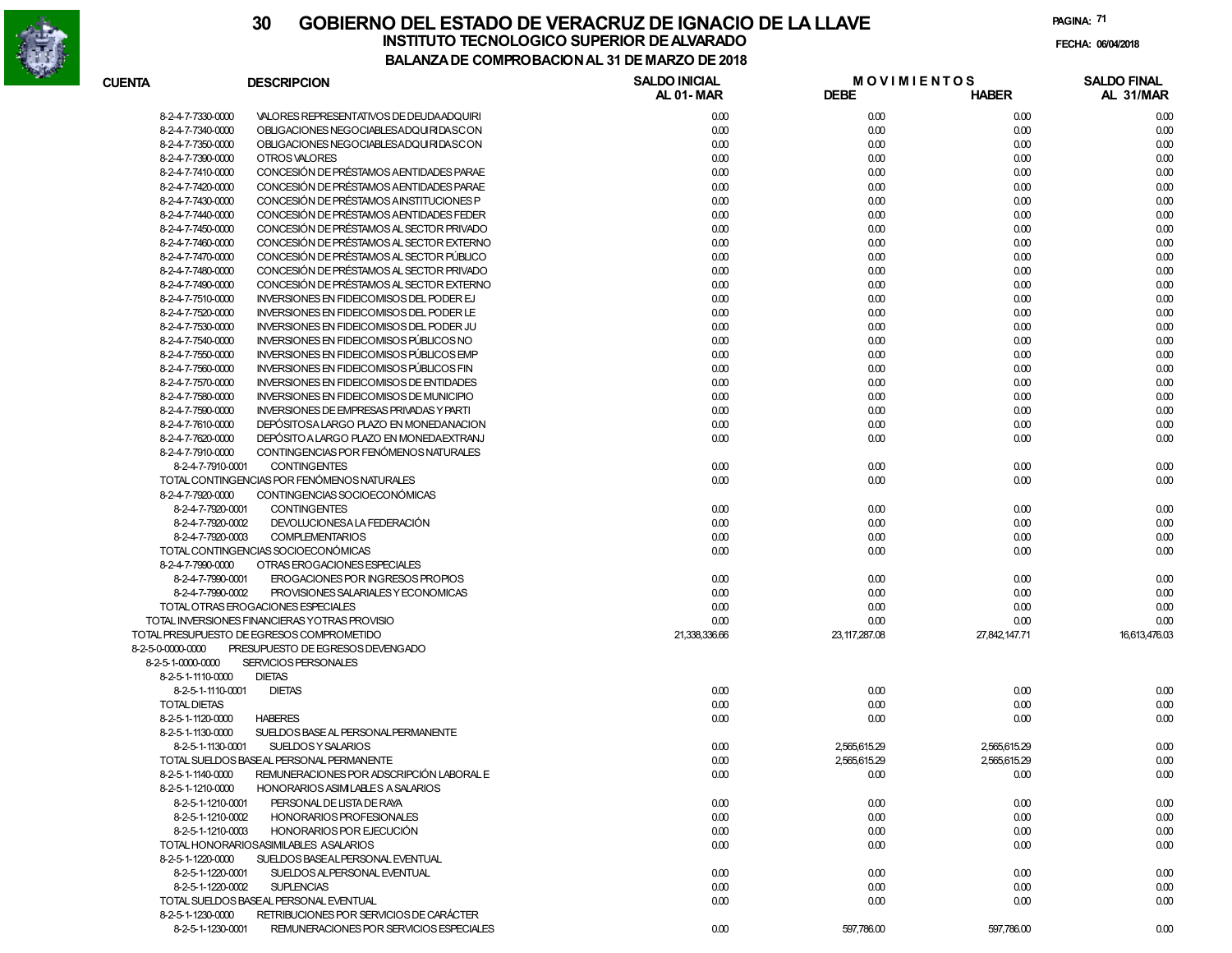

|                       |                                                | MI INY DAYIY NALIYI DLIMAI        |                                   |              |                                 |
|-----------------------|------------------------------------------------|-----------------------------------|-----------------------------------|--------------|---------------------------------|
| <b>CUENTA</b>         | <b>DESCRIPCION</b>                             | <b>SALDO INICIAL</b><br>AL 01-MAR | <b>MOVIMIENTOS</b><br><b>DEBE</b> | <b>HABER</b> | <b>SALDO FINAL</b><br>AL 31/MAR |
| 8-2-5-1-1230-0002     | AYUDAPOR SERVICIOS                             | 0.00                              | 0.00                              | 0.00         | 0.00                            |
|                       | TOTAL RETRIBUCIONES POR SERVICIOS DE CARÁCTER  | 0.00                              | 597,786.00                        | 597,786.00   | 0.00                            |
| 8-2-5-1-1240-0000     | RETRIBUCIÓN ALOS REPRESENTANTES DE LOS         | 0.00                              | 0.00                              | 0.00         | 0.00                            |
| 8-2-5-1-1310-0000     | PRIMAS POR AÑO DE SERVICIOS EFECTIVOS PR       |                                   |                                   |              |                                 |
| 8-2-5-1-1310-0001     | <b>QUINQUENIOS</b>                             | 0.00                              | 0.00                              | 0.00         | 0.00                            |
| 8-2-5-1-1310-0002     | QUINQUENIOS NUEVA GENERACIÓN                   | 0.00                              | 0.00                              | 0.00         | 0.00                            |
|                       | TOTAL PRIMAS PORAÑO DE SERVICIOS EFECTIVOS PR  | 0.00                              | 0.00                              | 0.00         | 0.00                            |
| 8-2-5-1-1320-0000     | PRIMAS DE VACACIONES, DOMINICAL Y GRATIF       |                                   |                                   |              |                                 |
| 8-2-5-1-1320-0001     | PRIMA DOMINICAL                                | 0.00                              | 0.00                              | 0.00         | 0.00                            |
| 8-2-5-1-1320-0002     | <b>GRATIFICACIÓN ANUAL</b>                     | 0.00                              | 0.00                              | 0.00         | 0.00                            |
| 8-2-5-1-1320-0003     | PRIMA VACACIONAL                               | 0.00                              | 1,000,212.09                      | 1.000.212.09 | 0.00                            |
| 8-2-5-1-1320-0004     | <b>BONO ANUALDE DESPENSA</b>                   | 0.00                              | 0.00                              | 0.00         | 0.00                            |
|                       | TOTAL PRIMAS DE VACACIONES, DOMINICAL YG RATIF | 0.00                              | 1,000,212.09                      | 1,000,212.09 | 0.00                            |
| 8-2-5-1-1330-0000     | <b>HORAS EXTRAORDINARIAS</b>                   |                                   |                                   |              |                                 |
| 8-2-5-1-1330-0001     | COMPENSACIÓN POR SERVICIOS DE TURNO VESP       | 0.00                              | 0.00                              | 0.00         | 0.00                            |
|                       | TOTAL HORAS EXTRAORDINARIAS                    | 0.00                              | 0.00                              | 0.00         | 0.00                            |
| 8-2-5-1-1340-0000     | <b>COMPENSACIONES</b>                          |                                   |                                   |              |                                 |
| 8-2-5-1-1340-0001     | COMPENSACIONES FIJAS                           | 0.00                              | 0.00                              | 0.00         | 0.00                            |
| 8-2-5-1-1340-0002     | COMPENSACIÓN DE ESCASO DESARROLLO              | 0.00                              | 0.00                              | 0.00         | 0.00                            |
| 8-2-5-1-1340-0003     | <b>PARTICIPACIONESAL PERSONAL</b>              | 0.00                              | 0.00                              | 0.00         | 0.00                            |
| 8-2-5-1-1340-0004     | COMPENSACIÓN POR ASIGNACIÓN PEDAGÓ GICAE       | 0.00                              | 0.00                              | 0.00         | 0.00                            |
| 8-2-5-1-1340-0005     | COMPENSACIÓN POR AJUSTE DECALENDARIO           | 0.00                              | 0.00                              | 0.00         | 0.00                            |
| 8-2-5-1-1340-0006     | COMPENSACIÓN DOCENTE                           | 0.00                              | 0.00                              | 0.00         | 0.00                            |
| 8-2-5-1-1340-0007     | COMPENSACIÓN AD MINIST RATIVA                  | 0.00                              | 0.00                              | 0.00         | 0.00                            |
|                       | TOTAL COMPENSACIONES                           | 0.00                              | 0.00                              | 0.00         | 0.00                            |
| 8-2-5-1-1350-0000     | <b>SOBREHABERES</b>                            | 0.00                              | 0.00                              | 0.00         | 0.00                            |
| 8-2-5-1-1360-0000     | ASIGNACIONES DE TÉCNICO, DE MANDO, POR C       | 0.00                              | 0.00                              | 0.00         | 0.00                            |
| 8-2-5-1-1370-0000     | <b>HONORARIOS ESPECIALES</b>                   | 0.00                              | 0.00                              | 0.00         | 0.00                            |
| 8-2-5-1-1380-0000     | PARTICIPACIONES POR VIGILANCIA EN EL CUM       | 0.00                              | 0.00                              | 0.00         | 0.00                            |
| 8-2-5-1-1410-0000     | APO RTACIONES DE SEGURIDAD SOCIAL              |                                   |                                   |              |                                 |
| 8-2-5-1-1410-0001     | INSTITUTO MEXICANO DEL SEGURO SO CIAL          | 0.00                              | 157,123.96                        | 157,123.96   | 0.00                            |
| 8-2-5-1-1410-0002     | SEGURO INSTITUCIONAL                           | 0.00                              | 0.00                              | 0.00         | 0.00                            |
| 8-2-5-1-1410-0003     | ISSSTE - INSTITUTO DE SEGURIDAD Y SERVIC       | 0.00                              | 0.00                              | 0.00         | 0.00                            |
| 8-2-5-1-1410-0004     | SEGURO DE VIDAY PAGO DE MARCHA                 | 0.00                              | 169,253.76                        | 169,253.76   | 0.00                            |
|                       | TOTALAPORTACIONES DE SEGURIDAD SOCIAL          | 0.00                              | 326,377.72                        | 326,377.72   | 0.00                            |
| 8-2-5-1-1420-0000     | APO RTACIONESA FONDOS DE VIVIENDA              |                                   |                                   |              |                                 |
| 8-2-5-1-1420-0001     | FOVISSSTE-FONDO DE VIVIENDA DELISSSTE          | 0.00                              | 0.00                              | 0.00         | 0.00                            |
| 8-2-5-1-1420-0002     | <b>INFONAVIT</b>                               | 0.00                              | 299,938.55                        | 299,938.55   | 0.00                            |
|                       | TOTALAPORTACIONES AFONDOS DE VIVIENDA          | 0.00                              | 299,938.55                        | 299,938.55   | 0.00                            |
| 8-2-5-1-1430-0000     | APO RTACIONESAL SISTEMA PARAEL RETIRO          |                                   |                                   |              |                                 |
| 8-2-5-1-1430-0001     | SISTEMA DE AHORRO PARA EL RETIRO               | 0.00                              | 356,389.54                        | 356,389.54   | 0.00                            |
| 8-2-5-1-1430-0002     | <b>SEGURO DE RETIRO</b>                        | 0.00                              | 0.00                              | 0.00         | 0.00                            |
|                       | TOTALAPORTACIONES AL SISTEMA PARA EL RETIRO    | 0.00                              | 356,389.54                        | 356,389.54   | 0.00                            |
| 8-2-5-1-1440-0000     | APO RTACIONES PARA SEGURO                      | 0.00                              | 0.00                              | 0.00         | 0.00                            |
| 8-2-5-1-1510-0000     | CUOTAS PARAEL FONDO DEAHORRO Y FONDO D         |                                   |                                   |              |                                 |
| 8-2-5-1-1510-0001     | CUOTAS PARAFONDO DE AHORRO Y CUOTAS D          | 0.00                              | 15,816.94                         | 15,816.94    | 0.00                            |
|                       | TOTAL CUOTAS PARA EL FONDO DEAHORRO Y FONDO D  | 0.00                              | 15,816.94                         | 15,816.94    | 0.00                            |
| 8-2-5-1-1520-0000     | <b>INDEMNIZACIONES</b>                         |                                   |                                   |              |                                 |
| 8-2-5-1-1520-0001     | PENSIONES, JUBILACIONES E INDEMNIZACIONE       | 0.00                              | 0.00                              | 0.00         | 0.00                            |
| TOTAL INDEMNIZACIONES |                                                | 0.00                              | 0.00                              | 0.00         | 0.00                            |
| 8-2-5-1-1530-0000     | PRESTACIONES Y HABERES DE RETIRO               |                                   |                                   |              |                                 |
| 8-2-5-1-1530-0001     | LIQUIDACIONES POR INDEMNIZACIONES Y POR        | 0.00                              | 0.00                              | 0.00         | 0.00                            |
|                       | TOTAL PRESTACIONES Y HABERES DE RETIRO         | 0.00                              | 0.00                              | 0.00         | 0.00                            |
| 8-2-5-1-1540-0000     | PRESTACIONES CONTRACTUALES                     |                                   |                                   |              |                                 |
| 8-2-5-1-1540-0001     | <b>AYUDAPARAPASAJES</b>                        | 0.00                              | 0.00                              | 0.00         | 0.00                            |
| 8-2-5-1-1540-0002     | AYUDAPARALENTES Y APARATOS ORTOPÉDICOS         | 0.00                              | 32,500.00                         | 32,500.00    | 0.00                            |
| 8-2-5-1-1540-0003     | MATERIAL DIDÁCTICO                             | 0.00                              | 52,081.53                         | 52,081.53    | 0.00                            |
| 8-2-5-1-1540-0004     | <b>DESPENSA</b>                                | 0.00                              | 172,281.39                        | 172,281.39   | 0.00                            |
| 8-2-5-1-1540-0005     | PREVISIÓN SOCIAL MÚLTIPLE                      | 0.00                              | 0.00                              | 0.00         | 0.00                            |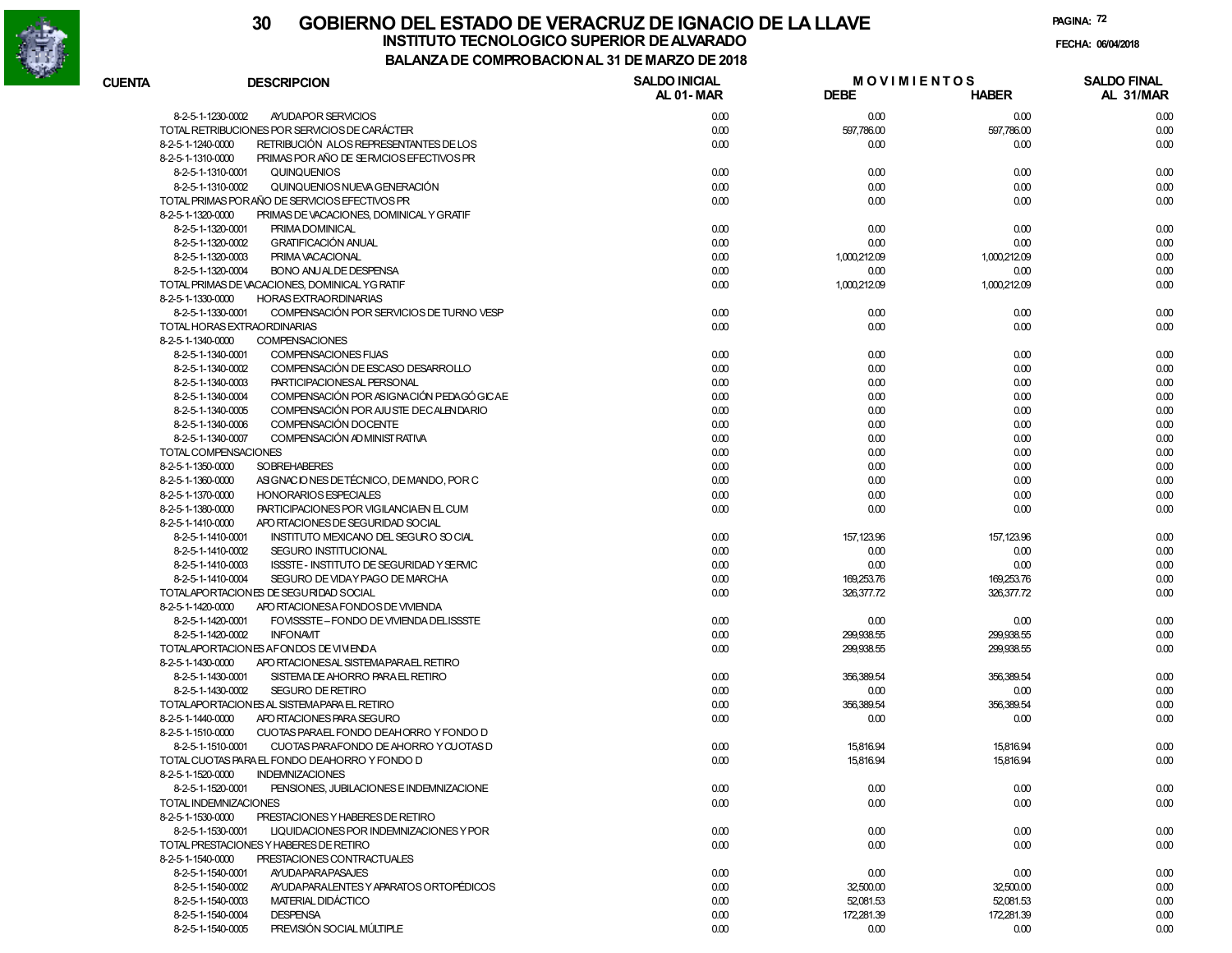

**PAGINA:73**

| <b>CUENTA</b>              | <b>DESCRIPCION</b>                             | <b>SALDO INICIAL</b><br>AL 01-MAR | <b>MOVIMIENTOS</b><br><b>DEBE</b> | <b>HABER</b> | <b>SALDO FINAL</b><br>AL 31/MAR |
|----------------------------|------------------------------------------------|-----------------------------------|-----------------------------------|--------------|---------------------------------|
| 8-2-5-1-1540-0006          | COMPENSACIÓN POR ACTIVIDAD CURRICULAR          | 0.00                              | 0.00                              | 0.00         | 0.00                            |
| 8-2-5-1-1540-0007          | PAGO DE DÍAS ECONÓMICOS NO DISFRUTADOS         | 0.00                              | 0.00                              | 0.00         | 0.00                            |
| 8-2-5-1-1540-0008          | ASIGNACIÓN DOCENTE GENÉRICA                    | 0.00                              | 0.00                              | 0.00         | 0.00                            |
| 8-2-5-1-1540-0009          | ASIGNACIÓN DOCENTE ESFECÍFICA                  | 0.00                              | 0.00                              | 0.00         | 0.00                            |
| 8-2-5-1-1540-0010          | AYUDA PARAIMPRESIÓN DE TESIS                   | 0.00                              | 0.00                              | 0.00         | 0.00                            |
| 8-2-5-1-1540-0011          | CANASTILLA MATERNAL                            | 0.00                              | 0.00                              | 0.00         | 0.00                            |
| 8-2-5-1-1540-0012          | DÍAS DE DESCANSO OBLIGATORIO                   | 0.00                              | 0.00                              | 0.00         | 0.00                            |
| 8-2-5-1-1540-0013          | SERVICIO DE GUARDERÍAS                         | 0.00                              | 3,100.00                          | 3,100.00     | 0.00                            |
| 8-2-5-1-1540-0014          | AYUDA PARALA ADQUISICIÓN DE ÚTILES ESCO        | 0.00                              | 0.00                              | 0.00         | 0.00                            |
| 8-2-5-1-1540-0015          | CUOTA FIJAPARAPERSONAL DEASIGNATURA            | 0.00                              | 0.00                              | 0.00         | 0.00                            |
| 8-2-5-1-1540-0016          | COMPENSACIÓN POR ACTUACIÓN Y PRODUCTIVID       | 0.00                              | 0.00                              | 0.00         | 0.00                            |
| 8-2-5-1-1540-0017          | PAGO DEL DÍA DE LAS MADRES                     | 0.00                              | 0.00                              | 0.00         | 0.00                            |
| 8-2-5-1-1540-0018          | AYUDA ASU FERVISORES PARA GASTOS DE TRAS       | 0.00                              | 0.00                              | 0.00         | 0.00                            |
| 8-2-5-1-1540-0019          | <b>GRATIFICACIÓN ADMINISTRATIVA</b>            | 0.00                              | 0.00                              | 0.00         | 0.00                            |
| 8-2-5-1-1540-0020          | COMPENSACIÓN E3 ARRAIGO AL MAESTRO EN EL       | 0.00                              | 0.00                              | 0.00         | 0.00                            |
| 8-2-5-1-1540-0021          | COMPENSACIÓN I-2                               | 0.00                              | 0.00                              | 0.00         | 0.00                            |
| 8-2-5-1-1540-0022          | COMPENSACIÓN PROVISIONAL COMPACTABLE           | 0.00                              | 0.00                              | 0.00         | 0.00                            |
| 8-2-5-1-1540-0023          | COMPENSACIÓN TEMPORAL COMPACTABLE              | 0.00                              | 0.00                              | 0.00         |                                 |
|                            | REGULARIZACIÓN A LA FUNCIÓN                    | 0.00                              |                                   |              | 0.00                            |
| 8-2-5-1-1540-0024          | ASIGNACIÓN PO RACTIVIDADES CULTURALES          |                                   | 0.00                              | 0.00         | 0.00                            |
| 8-2-5-1-1540-0025          |                                                | 0.00                              | 0.00                              | 0.00         | 0.00                            |
| 8-2-5-1-1540-0026          | PREVISIÓN SOCIAL PARA POLICÍAS                 | 0.00                              | 0.00                              | 0.00         | 0.00                            |
| 8-2-5-1-1540-0027          | APO YO A LAINTEGRACIÓN EDUCATIVA               | 0.00                              | 0.00                              | 0.00         | 0.00                            |
| 8-2-5-1-1540-0028          | ATENCIÓN A GRUPOS MULTIGRADO                   | 0.00                              | 0.00                              | 0.00         | 0.00                            |
| 8-2-5-1-1540-0029          | AYUDADE PREVISIÓN SOCIAL POR RIESGO DE         | 0.00                              | 0.00                              | 0.00         | 0.00                            |
| 8-2-5-1-1540-0030          | <b>GRATIFICACIÓN EXTRAORDINARIA</b>            | 0.00                              | 0.00                              | 0.00         | 0.00                            |
| 8-2-5-1-1540-0031          | <b>GRATIFICACIÓN</b>                           | 0.00                              | 0.00                              | 0.00         | 0.00                            |
|                            | TOTAL PRESTACIONES CONTRACTUALES               | 0.00                              | 259,962.92                        | 259,962.92   | 0.00                            |
| 8-2-5-1-1550-0000          | APO YO SA LACAPACITACIÓN DE LOS SERVIDOR       |                                   |                                   |              |                                 |
| 8-2-5-1-1550-0001          | COMPENSACIÓN POR INCORPORACIÓN ALPROGRA        | 0.00                              | 0.00                              | 0.00         | 0.00                            |
| 8-2-5-1-1550-0002          | AYUDA PARA CAPACITACIÓN Y DESARROLLO           | 0.00                              | 0.00                              | 0.00         | 0.00                            |
|                            | TOTALAPOYOS ALA CAPACITACIÓN DELOS SERVIDOR    | 0.00                              | 0.00                              | 0.00         | 0.00                            |
| 8-2-5-1-1590-0000          | OTRAS PRESTACIONES SOCIALES Y ECONÓMICAS       | 0.00                              | 0.00                              | 0.00         | 0.00                            |
| 8-2-5-1-1610-0000          | PREVISIONES DE CARÁCTER LABORAL, ECONÓMI       |                                   |                                   |              |                                 |
| 8-2-5-1-1610-0001          | PREVISIONES SALARIALES Y ECONÓMICAS            | 0.00                              | 0.00                              | 0.00         | 0.00                            |
|                            | TOTAL PREVISIONES DE CARÁCTER LABORAL, ECONÓMI | 0.00                              | 0.00                              | 0.00         | 0.00                            |
| 8-2-5-1-1710-0000          | <b>ESTÍMULOS</b>                               |                                   |                                   |              |                                 |
| 8-2-5-1-1710-0001          | ESTÍMULO POR ANTIGÜEDAD                        | 0.00                              | 19,061.92                         | 19,061.92    | 0.00                            |
| 8-2-5-1-1710-0002          | <b>ESTÍMULO POR LICENCIATURA</b>               | 0.00                              | 4,000.00                          | 4,000.00     | 0.00                            |
| 8-2-5-1-1710-0003          | <b>TITULACIONES</b>                            | 0.00                              | 0.00                              | 0.00         | 0.00                            |
| 8-2-5-1-1710-0004          | ESTÍMULO POR PUNTUALIDAD Y ASISTENCIA          | 0.00                              | 80,932.46                         | 80,932.46    | 0.00                            |
| 8-2-5-1-1710-0005          | ESTÍMULO POR ANTIGÜEDAD (DOCENTES)             | 0.00                              | 0.00                              | 0.00         | 0.00                            |
| 8-2-5-1-1710-0006          | <b>ESTÍMULO ASERVIDORES PÚBLICOS</b>           | 0.00                              | 0.00                              | 0.00         | 0.00                            |
| 8-2-5-1-1710-0007          | PREMIO MENSUAL POR BUEN DESEMPEÑO              | 0.00                              | 0.00                              | 0.00         | 0.00                            |
| 8-2-5-1-1710-0008          | ESTÍMULO POR PRODUCTIVIDAD                     | 0.00                              | 0.00                              | 0.00         | 0.00                            |
| 8-2-5-1-1710-0009          | SERVICIOS COCURRICULARES                       | 0.00                              | 0.00                              | 0.00         | 0.00                            |
| 8-2-5-1-1710-0010          | ESTÍMULO ALDESTACADO DESEMPEÑO                 | 0.00                              | 0.00                              | 0.00         | 0.00                            |
| TOTAL ESTÍMULOS            |                                                | 0.00                              | 103,994.38                        | 103,994.38   | 0.00                            |
| 8-2-5-1-1720-0000          | <b>RECOMPENSAS</b>                             | 0.00                              | 0.00                              | 0.00         | 0.00                            |
| TOTAL SERVICIOS PERSONALES |                                                | 0.00                              | 5,526,093.43                      | 5,526,093.43 | 0.00                            |
| 8-2-5-2-0000-0000          | MATERIALES Y SUMINISTROS                       |                                   |                                   |              |                                 |
| 8-2-5-2-2110-0000          | MATERIALES, ÚTILES YEQUIPOS MENORES DE         |                                   |                                   |              |                                 |
| 8-2-5-2-2110-0001          | MATERIALES YÚTILES DE OFICINA                  | 0.00                              | 35,650.79                         | 35,650.79    | 0.00                            |
|                            | TOTAL MATERIALES, ÚTILES Y EQUIPOS MENORES DE  | 0.00                              | 35,650.79                         | 35,650.79    | 0.00                            |
| 8-2-5-2-2120-0000          | MATERIALES Y ÚTILES DE IMPRESIÓN Y REPRO       |                                   |                                   |              |                                 |
| 8-2-5-2-2120-0001          | MATERIALES Y ÚTILES DE IMPRESIÓN Y REPRO       | 0.00                              | 22,134.57                         | 22,134.57    | 0.00                            |
| 8-2-5-2-2120-0002          | MATERIAL DE FOTOGRAFÍA                         | 0.00                              | 0.00                              | 0.00         | 0.00                            |
|                            | TOTAL MATERIALES Y ÚTILES DE IMPRESIÓN Y REPRO | 0.00                              | 22,134.57                         | 22,134.57    | 0.00                            |
| 8-2-5-2-2130-0000          | MATERIAL ESTADÍSTICO Y GEOGRÁFICO              | 0.00                              | 0.00                              | 0.00         | 0.00                            |
|                            |                                                |                                   |                                   |              |                                 |

8-2-5-2-2140-0000 MATERIALES, ÚTILES Y EQUIPOS MENORES DE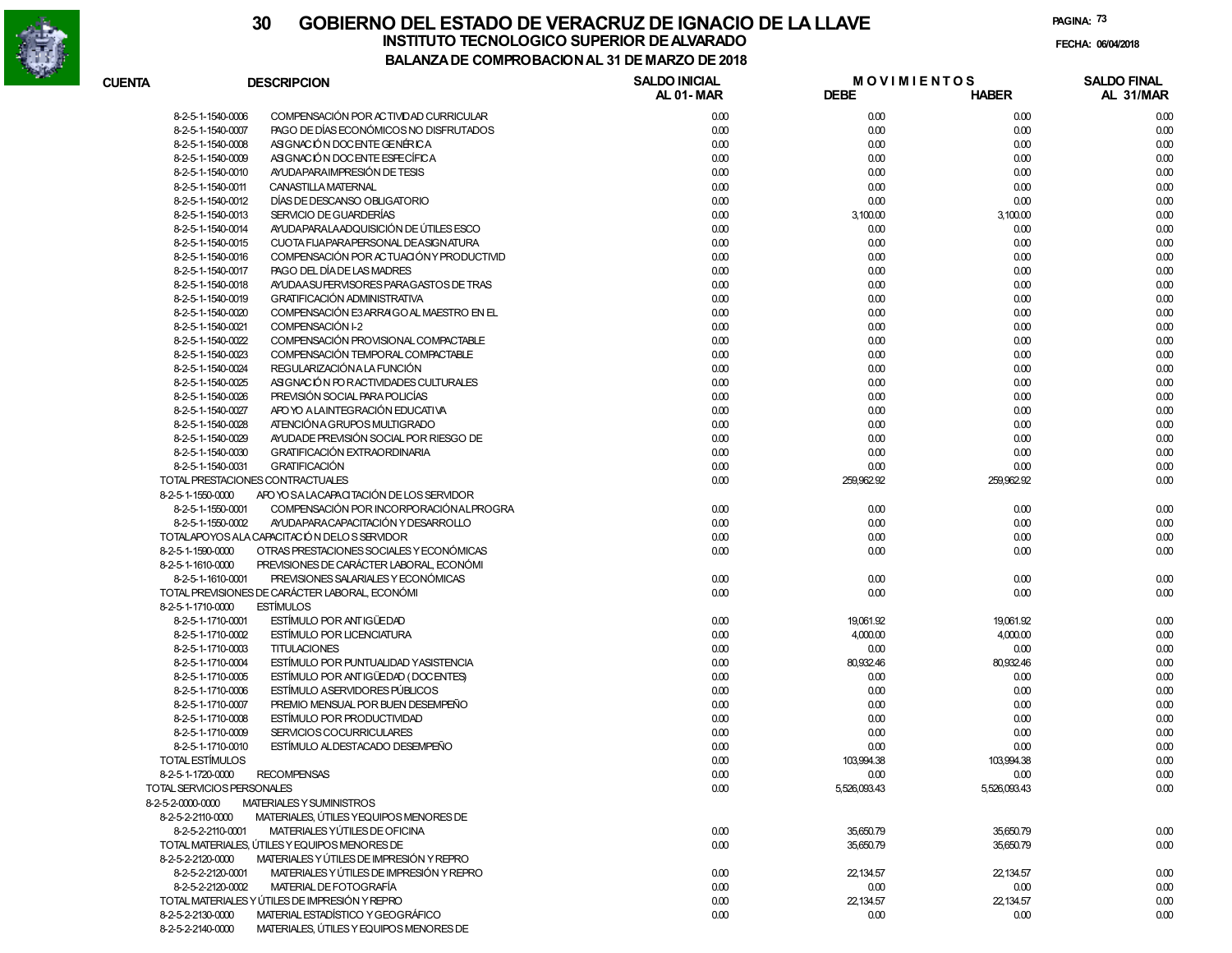

| <b>CUENTA</b>     | <b>DESCRIPCION</b>                                                                                            | <b>SALDO INICIAL</b><br>AL 01-MAR | <b>MOVIMIENTOS</b><br><b>DEBE</b> | <b>HABER</b> | <b>SALDO FINAL</b><br>AL 31/MAR |
|-------------------|---------------------------------------------------------------------------------------------------------------|-----------------------------------|-----------------------------------|--------------|---------------------------------|
|                   | MATERIALES Y ÚTILES PARA EL PROCESAMIENT<br>8-2-5-2-2140-0001                                                 | 0.00                              | 70,536.12                         | 70,536.12    | 0.00                            |
|                   | TOTAL MATERIALES, ÚTILES Y EQUIPOS MENORES DE                                                                 | 0.00                              | 70,536.12                         | 70,536.12    | 0.00                            |
| 8-2-5-2-2150-0000 | MATERIAL IMPRESO E INFORMACIÓN DIGITAL                                                                        |                                   |                                   |              |                                 |
|                   | MATERIAL PARA INFORMACIÓN<br>8-2-5-2-2150-0001                                                                | 0.00                              | 0.00                              | 0.00         | 0.00                            |
|                   | SUSCRIPCIÓNA PERIÓDICOS Y MEDIOS INFORM<br>8-2-5-2-2150-0002                                                  | 0.00                              | 0.00                              | 0.00         | 0.00                            |
|                   | 8-2-5-2-2150-0003<br>MATERIAL DE CINEMATOGRAFÍA YAUDIOVISUAL                                                  | 0.00                              | 0.00                              | 0.00         | 0.00                            |
|                   | TOTAL MATERIAL IMPRESO E INFORMACIÓN DIGITAL                                                                  | 0.00                              | 0.00                              | 0.00         | 0.00                            |
| 8-2-5-2-2160-0000 | <b>MATERIAL DE LIMPIEZA</b>                                                                                   |                                   |                                   |              |                                 |
|                   | <b>MATERIAL DE LIMPIEZA</b><br>8-2-5-2-2160-0001                                                              | 0.00                              | 83,519.70                         | 83,519.70    | 0.00                            |
|                   | TOTAL MATERIAL DE LIMPIEZA                                                                                    | 0.00                              | 83,519.70                         | 83,519.70    | 0.00                            |
| 8-2-5-2-2170-0000 | MATERIALES Y ÚTILES DE ENSEÑANZA                                                                              |                                   |                                   |              |                                 |
|                   | MATERIAL DIDÁCTICO<br>8-2-5-2-2170-0001                                                                       | 0.00                              | 0.00                              | 0.00         | 0.00                            |
|                   | TOTAL MATERIALES Y ÚTILES DE ENSEÑANZA                                                                        | 0.00                              | 0.00                              | 0.00         | 0.00                            |
| 8-2-5-2-2180-0000 | MATERIALES PARAEL REGISTRO E IDENTIFICA                                                                       |                                   |                                   |              |                                 |
|                   | VALORES DE TRÁNSITO<br>8-2-5-2-2180-0001                                                                      | 0.00                              | 0.00                              | 0.00         | 0.00                            |
|                   | TOTAL MATERIALES PARA EL REGISTRO E IDENTIFICA                                                                | 0.00                              | 0.00                              | 0.00         | 0.00                            |
| 8-2-5-2-2210-0000 | PRODUCTOSALIMENTICIOS PARAPERSONAS                                                                            |                                   |                                   |              |                                 |
|                   | 8-2-5-2-2210-0001<br>PRODUCTOSALIMENTICIOS PARALOS EFECTIVO                                                   | 0.00                              | 0.00                              | 0.00         | 0.00                            |
|                   | 8-2-5-2-2210-0002<br>PRODUCTOSALIMENTICIOS PARA PERSONAS DER                                                  | 0.00                              | 0.00                              | 0.00         | 0.00                            |
|                   | 8-2-5-2-2210-0003<br>PRODUCTOSALIMENTICIOS PARA ALIMENTACIÓN                                                  | 0.00                              | 0.00                              | 0.00         | 0.00                            |
|                   | 8-2-5-2-2210-0004<br>PRODUCTOSALIMENTICIOS PARAEL PERSONAL                                                    | 0.00                              | 10,310.49                         | 10,310.49    | 0.00                            |
|                   | TOTAL PRODUCTOSALIMENTICIOS PARA PERSONAS                                                                     | 0.00                              | 10,310.49                         | 10,310.49    | 0.00                            |
| 8-2-5-2-2220-0000 | PRODUCTOSALIMENTICIOS PARAANIMALES                                                                            |                                   |                                   |              |                                 |
|                   | 8-2-5-2-2220-0001<br>PRODUCTOSALIMENTICIOS PARAANIMALES                                                       | 0.00                              | 0.00                              | 0.00         | 0.00                            |
|                   | TOTAL PRODUCTOSALIMENTICIOS PARAAN IMALES                                                                     | 0.00                              | 0.00                              | 0.00         | 0.00                            |
| 8-2-5-2-2230-0000 | UTENSILIOS PARA EL SERVICIO DE ALIMENTAC                                                                      |                                   |                                   |              |                                 |
|                   | UTENSILIOS PARA SERVICIO DE ALIMENTACIÓN<br>8-2-5-2-2230-0001                                                 | 0.00                              | 2,987.60                          | 2,987.60     | 0.00                            |
|                   | TOTAL UTENSILIOS PARA ELSERVICIO DE ALIMENTAC                                                                 | 0.00                              | 2,987.60                          | 2,987.60     | 0.00                            |
| 8-2-5-2-2310-0000 | PRODUCTOSALIMENTICIOS, AGROPECUARIOS Y                                                                        | 0.00                              | 0.00                              | 0.00         | 0.00                            |
| 8-2-5-2-2320-0000 | INSUMOS TEXTILESADQUIRIDOS COMO MATERIA                                                                       | 0.00                              | 0.00                              | 0.00         | 0.00                            |
| 8-2-5-2-2330-0000 | PRODUCTOS DE PAPEL, CARTÓN E IMPRESOS AD                                                                      | 0.00                              | 0.00                              | 0.00         | 0.00                            |
| 8-2-5-2-2340-0000 | COMBUSTIBLES, LUBRICANTES, AD IT IVO S, CAR                                                                   | 0.00                              | 0.00                              | 0.00         | 0.00                            |
| 8-2-5-2-2350-0000 | PRODUCTOS QUÍMICOS, FARMACÉUTICOS Y DE L                                                                      | 0.00                              | 0.00                              | 0.00         | 0.00                            |
| 8-2-5-2-2360-0000 | PRODUCTOS METÁLICOS YA BASE DE MINERALE                                                                       | 0.00                              | 0.00                              | 0.00         | 0.00                            |
| 8-2-5-2-2370-0000 | PRODUCTOS DE CUERO, PIEL, PLÁSTICO YHUL                                                                       | 0.00                              | 0.00                              | 0.00         | 0.00                            |
| 8-2-5-2-2380-0000 | MERCANCÍAS ADQ UIRIDAS PARASU COMERCIALI                                                                      | 0.00                              | 0.00                              | 0.00         | 0.00                            |
| 8-2-5-2-2390-0000 | OTROS PRODUCTOSADQUIRIDOS COMO MATERIA                                                                        | 0.00                              | 0.00                              | 0.00         | 0.00                            |
| 8-2-5-2-2410-0000 | PRODUCTOS MINERALES NO METÁLICOS                                                                              |                                   |                                   |              |                                 |
|                   | PRODUCTOS MINERALES NO METÁLICOS<br>8-2-5-2-2410-0001                                                         | 0.00                              | 26,932.14                         | 26,932.14    | 0.00                            |
|                   | TOTAL PRODUCTOS MINERALES NO METÁLICOS                                                                        | 0.00                              | 26,932.14                         | 26,932.14    | 0.00                            |
| 8-2-5-2-2420-0000 | CEMENTO YPRODUCTOS DE CONCRETO                                                                                |                                   |                                   |              |                                 |
|                   | 8-2-5-2-2420-0001<br>CEMENTO YPRODUCTOS DE CONCRETO                                                           | 0.00                              | 14,529.99                         | 14,529.99    | 0.00                            |
|                   | TOTAL CEMENTO Y PRODUCTOS DE CONCRETO                                                                         | 0.00                              | 14,529.99                         | 14,529.99    | 0.00                            |
| 8-2-5-2-2430-0000 | CAL. YESO YPRODUCTOS DE YESO                                                                                  |                                   |                                   |              |                                 |
|                   | 8-2-5-2-2430-0001<br>CAL. YESO YPRODUCTOS DE YESO                                                             | 0.00                              | 0.00                              | 0.00         | 0.00                            |
|                   | TOTAL CAL, YESO Y PRODUCTOS DE YESO                                                                           | 0.00                              | 0.00                              | 0.00         | 0.00                            |
| 8-2-5-2-2440-0000 | MADERAY PRODUCTOS DE MADERA<br>MADERAY PRODUCTOS DE MADERA                                                    |                                   |                                   |              |                                 |
|                   | 8-2-5-2-2440-0001                                                                                             | 0.00                              | 0.00                              | 0.00         | 0.00                            |
|                   | TOTAL MADERAY PRODUCTOS DE MADERA                                                                             | 0.00                              | 0.00                              | 0.00         | 0.00                            |
| 8-2-5-2-2450-0000 | VIDRIO Y PRODUCTO S DE VIDRIO                                                                                 |                                   |                                   |              |                                 |
|                   | 8-2-5-2-2450-0001<br>VIDRIO Y PRODUCTO S DE VIDRIO<br>TOTAL VIDRIO YPRODUCTOS DE VIDRIO                       | 0.00                              | 0.00                              | 0.00         | 0.00                            |
|                   | MATERIAL ELÉCTRICO Y ELECTRÓNICO                                                                              | 0.00                              | 0.00                              | 0.00         | 0.00                            |
| 8-2-5-2-2460-0000 | MATERIAL ELÉCTRICO Y ELECTRÓNICO                                                                              |                                   |                                   |              |                                 |
|                   | 8-2-5-2-2460-0001<br>TOTAL MATERIAL ELÉCTRICO YELECTRÓNICO                                                    | 0.00                              | 92,284.73                         | 92,284.73    | 0.00                            |
|                   |                                                                                                               | 0.00                              | 92,284.73                         | 92,284.73    | 0.00                            |
| 8-2-5-2-2470-0000 | ARTÍCULOS METÁLICOS PARALA CONSTRUCCIÓN                                                                       |                                   |                                   |              |                                 |
|                   | ARTÍCULOS METÁLICOS PARALA CONSTRUCCIÓN<br>8-2-5-2-2470-0001<br>TOTALARTÍCULOS METÁLICOS PARA LA CONSTRUCCIÓN | 0.00<br>0.00                      | 32,774.03                         | 32,774.03    | 0.00<br>0.00                    |
| 8-2-5-2-2480-0000 | MATERIALES COMPLEMENTARIOS                                                                                    |                                   | 32,774.03                         | 32,774.03    |                                 |
|                   |                                                                                                               |                                   |                                   |              |                                 |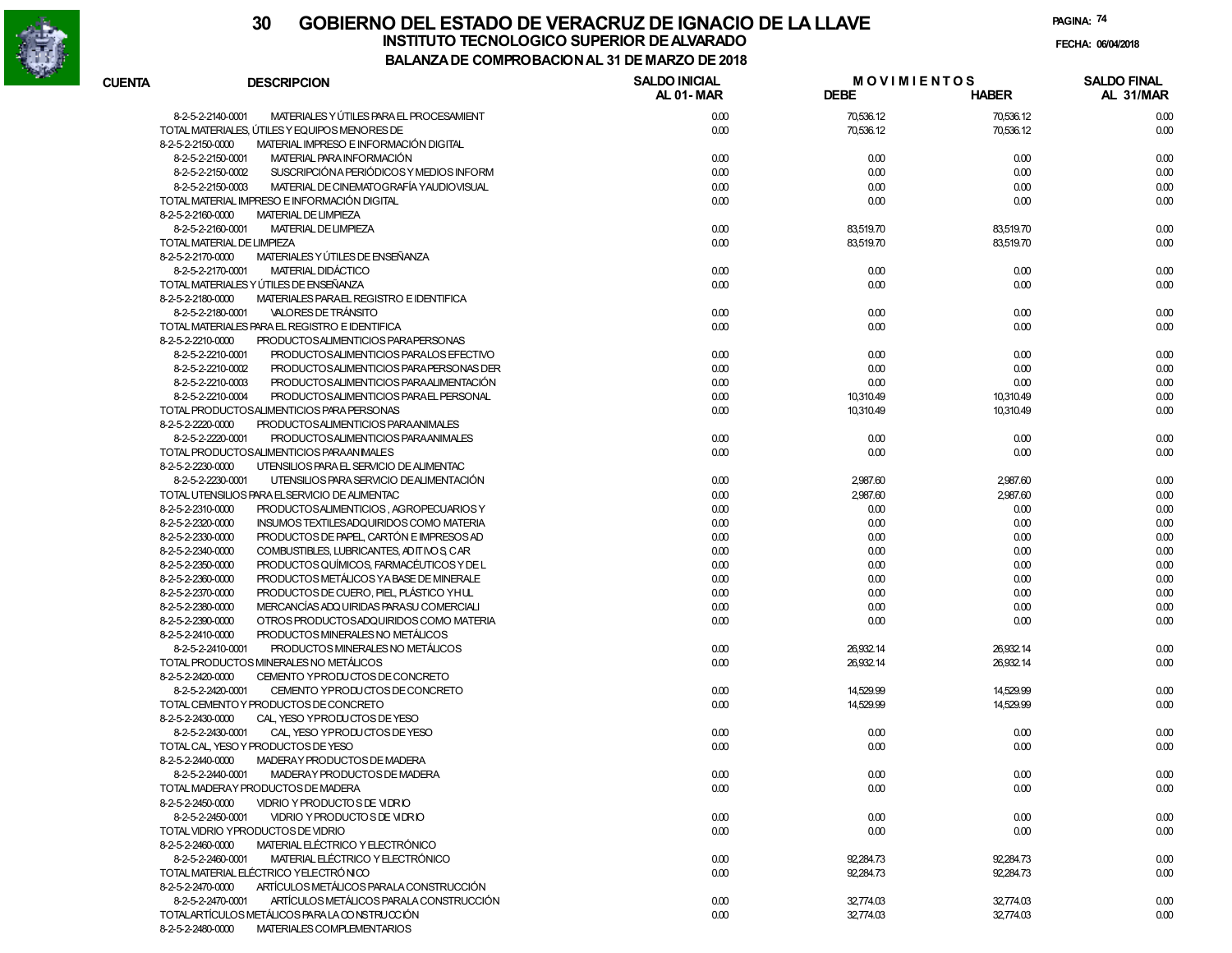

# **30 GOBIERNO DEL ESTADO DE VERACRUZ DE IGNACIO DE LA LLAVEFECHA: 06/04/2018 INSTITUTO TECNOLOGICO SUPERIOR DE ALVARADO**

**PAGINA:75**

| <b>CUENTA</b> | <b>DESCRIPCION</b>                                                                                                           | <b>SALDO INICIAL</b><br><b>AL 01-MAR</b> | <b>MOVIMIENTOS</b><br><b>DEBE</b> | <b>HABER</b>      | <b>SALDO FINAL</b><br>AL 31/MAR |
|---------------|------------------------------------------------------------------------------------------------------------------------------|------------------------------------------|-----------------------------------|-------------------|---------------------------------|
|               | 8-2-5-2-2480-0001<br>PLANTAS DE ORNATO                                                                                       | 0.00                                     | 400.00                            | 400.00            | 0.00                            |
|               | TOTAL MATERIALES COMPLEMENTARIOS                                                                                             | 0.00                                     | 400.00                            | 400.00            | 0.00                            |
|               | OTROS MATERIALES Y ARTÍCULOS DE CONSTRUC<br>8-2-5-2-2490-0000                                                                |                                          |                                   |                   |                                 |
|               | <b>PINTURAS</b><br>8-2-5-2-2490-0001                                                                                         | 0.00                                     | 35,180.85                         | 35,180.85         | 0.00                            |
|               | TOTAL OTROS MATERIALES YARTÍCULOS DE CONSTRUC                                                                                | 0.00                                     | 35,180.85                         | 35,180.85         | 0.00                            |
|               | PRODUCTOS QUÍMICOS BÁSICOS<br>8-2-5-2-2510-0000                                                                              |                                          |                                   |                   |                                 |
|               | SUSTANCIAS QUÍMICAS<br>8-2-5-2-2510-0001                                                                                     | 0.00                                     | 417.60                            | 417.60            | 0.00                            |
|               | TOTAL PRODUCTOS QUÍMICOS BÁSICOS                                                                                             | 0.00                                     | 417.60                            | 417.60            | 0.00                            |
|               | FERTILIZANTES, PESTICIDAS Y OT ROSAGROQU<br>8-2-5-2-2520-0000                                                                |                                          |                                   |                   |                                 |
|               | 8-2-5-2-2520-0001<br>PLAGUICIDAS, ABONOSY FERTILIZANTES                                                                      | 0.00                                     | 720.00                            | 720.00            | 0.00                            |
|               | TOTAL FERTILIZANTES, PESTICIDASY OTROS AGROQU                                                                                | 0.00                                     | 720.00                            | 720.00            | 0.00                            |
|               | MEDICINAS Y PRODUCTO S FARMACÉUTICOS<br>8-2-5-2-2530-0000                                                                    |                                          |                                   |                   |                                 |
|               | 8-2-5-2-2530-0001<br>MEDICINAS Y PRODUCTO S FARMACÉUTICOS                                                                    | 0.00                                     | 0.00                              | 0.00              | 0.00                            |
|               | TOTAL MEDICINAS YPRODUCTOS FARMACÉUTICOS                                                                                     | 0.00                                     | 0.00                              | 0.00              | 0.00                            |
|               | MATERIALES, ACCESORIOS Y SUMINISTROS MÉD<br>8-2-5-2-2540-0000                                                                |                                          |                                   |                   |                                 |
|               | MATERIALES, ACCESORIOS Y SUMINISTROS MÉD<br>8-2-5-2-2540-0001                                                                | 0.00                                     | 0.00                              | 0.00              | 0.00                            |
|               | TOTAL MATERIALES, ACCESORIOSY SUMINISTROS MÉD                                                                                | 0.00                                     | 0.00                              | 0.00              | 0.00                            |
|               | MATERIALES, ACCESORIOS Y SUMINISTROS DE<br>8-2-5-2-2550-0000                                                                 |                                          |                                   |                   |                                 |
|               | 8-2-5-2-2550-0001<br>MATERIALES, ACCESORIOS Y SUMINISTROS DE                                                                 | 0.00                                     | 0.00                              | 0.00              | 0.00                            |
|               | TOTAL MATERIALES, ACCESORIOSY SUMINISTROS DE                                                                                 | 0.00                                     | 0.00                              | 0.00              | 0.00                            |
|               | FIBRAS SINTÉTICAS, HULES, PLÁSTICO Y DER<br>8-2-5-2-2560-0000                                                                | 0.00                                     | 0.00                              | 0.00              | 0.00                            |
|               | 8-2-5-2-2590-0000<br>OTROS PRODUCTOS QUÍMICOS                                                                                |                                          |                                   |                   |                                 |
|               | OTROS PRODUCTOS QUIMICOS<br>8-2-5-2-2590-0001<br>TOTAL OTROS PRODUCTOS QUÍMICOS                                              | 0.00                                     | 0.00                              | 0.00              | 0.00                            |
|               |                                                                                                                              | 0.00                                     | 0.00                              | 0.00              | 0.00                            |
|               | COMBUSTIBLES, LUBRICANTES YADITIVOS<br>8-2-5-2-2610-0000                                                                     |                                          |                                   |                   |                                 |
|               | 8-2-5-2-2610-0001<br>COMBUSTIBLES, LUBRICANTES YADITIVOS PAR                                                                 | 0.00<br>0.00                             | 0.00                              | 0.00              | 0.00                            |
|               | 8-2-5-2-2610-0002<br>COMBUSTIBLES, LUBRICANTES YADITIVOS PAR<br>8-2-5-2-2610-0003<br>COMBUSTIBLES, LUBRICANTES YADITIVOS PAR | 0.00                                     | 0.00<br>62,289.51                 | 0.00<br>62,289.51 | 0.00<br>0.00                    |
|               | TOTAL COMBUSTIBLES, LUBRICANTES YADITIVOS                                                                                    | 0.00                                     | 62,289.51                         | 62,289.51         | 0.00                            |
|               | CARBÓN Y SUS DERIVADOS<br>8-2-5-2-2620-0000                                                                                  | 0.00                                     | 0.00                              | 0.00              | 0.00                            |
|               | 8-2-5-2-2710-0000<br><b>VESTUARIOS Y UNIFORMES</b>                                                                           |                                          |                                   |                   |                                 |
|               | 8-2-5-2-2710-0001<br><b>VESTUARIO Y UNIFORMES</b>                                                                            | 0.00                                     | 1,426.80                          | 1,426.80          | 0.00                            |
|               | TOTAL VESTUARIOS YUNIFORMES                                                                                                  | 0.00                                     | 1,426.80                          | 1,426.80          | 0.00                            |
|               | PRENDAS DE SEGURIDAD Y PROTECCIÓN PERSO<br>8-2-5-2-2720-0000                                                                 |                                          |                                   |                   |                                 |
|               | PRENDAS DE PROTECCIÓN<br>8-2-5-2-2720-0001                                                                                   | 0.00                                     | 0.00                              | 0.00              | 0.00                            |
|               | TOTAL PRENDAS DE SEGURIDAD YPROTECCIÓN PERSO                                                                                 | 0.00                                     | 0.00                              | 0.00              | 0.00                            |
|               | 8-2-5-2-2730-0000<br>ARTÍCULOS DEPORTIVOS                                                                                    |                                          |                                   |                   |                                 |
|               | 8-2-5-2-2730-0001<br>ARTÍCULOS DEPORTIVOS                                                                                    | 0.00                                     | 0.00                              | 0.00              | 0.00                            |
|               | TOTALARTÍCULOS DEPORTIVOS                                                                                                    | 0.00                                     | 0.00                              | 0.00              | 0.00                            |
|               | PRODUCTOS TEXTILES<br>8-2-5-2-2740-0000                                                                                      |                                          |                                   |                   |                                 |
|               | <b>TEXTILES</b><br>8-2-5-2-2740-0001                                                                                         | 0.00                                     | 0.00                              | 0.00              | 0.00                            |
|               | TOTAL PRODUCTOSTEXTILES                                                                                                      | 0.00                                     | 0.00                              | 0.00              | 0.00                            |
|               | 8-2-5-2-2750-0000<br>BLANCOS Y OTROS PRODUCTOSTEXTILES. EXCE                                                                 |                                          |                                   |                   |                                 |
|               | 8-2-5-2-2750-0001<br><b>BLANCOS</b>                                                                                          | 0.00                                     | 0.00                              | 0.00              | 0.00                            |
|               | TOTAL BLANCOS YOTROS PRODUCTOS TEXTILES, EXCE                                                                                | 0.00                                     | 0.00                              | 0.00              | 0.00                            |
|               | 8-2-5-2-2810-0000<br>SUSTANCIAS Y MATERIALES EXPLOSIVOS                                                                      |                                          |                                   |                   |                                 |
|               | 8-2-5-2-2810-0001<br>SUSTANCIAS Y MATERIALES EXPLOSIVOS                                                                      | 0.00                                     | 0.00                              | 0.00              | 0.00                            |
|               | TOTAL SUSTANCIAS Y MATERIALES EXPLOSIVOS                                                                                     | 0.00                                     | 0.00                              | 0.00              | 0.00                            |
|               | MATERIALES DE SEGURIDAD PÚBLICA<br>8-2-5-2-2820-0000                                                                         |                                          |                                   |                   |                                 |
|               | MATERIAL PARA POLICÍA Y TRÁNSITO<br>8-2-5-2-2820-0001                                                                        | 0.00                                     | 0.00                              | 0.00              | 0.00                            |
|               | TOTAL MATERIALES DE SEGURIDAD PÚBLICA                                                                                        | 0.00                                     | 0.00                              | 0.00              | 0.00                            |
|               | PRENDAS DE PROTECCIÓN PARA SEGURIDAD PÚB<br>8-2-5-2-2830-0000                                                                |                                          |                                   |                   |                                 |
|               | PRENDAS DE PROTECCIÓN PARA SEGURIDAD PÚB<br>8-2-5-2-2830-0001                                                                | 0.00                                     | 0.00                              | 0.00              | 0.00                            |
|               | TOTAL PRENDAS DE PROTECCIÓN PARA SEGURIDAD PÚB                                                                               | 0.00                                     | 0.00                              | 0.00              | 0.00                            |
|               | 8-2-5-2-2910-0000<br><b>HERRAMIENTAS MENORES</b>                                                                             |                                          |                                   |                   |                                 |
|               | 8-2-5-2-2910-0001<br>REFACCION ES ACCESORIOS Y HERRAMIENTAS                                                                  | 0.00                                     | 25,661.29                         | 25,661.29         | 0.00                            |
|               | 8-2-5-2-2910-0002<br><b>MATERIAL PARA TALLERES</b>                                                                           | 0.00                                     | 0.00                              | 0.00              | 0.00                            |
|               | TOTAL HERRAMIENTAS MENORES                                                                                                   | 0.00                                     | 25,661.29                         | 25,661.29         | 0.00                            |
|               | REFACCION ES Y ACCESO RIOS MENORES DE EDIF<br>8-2-5-2-2920-0000                                                              | 0.00                                     | 0.00                              | 0.00              | 0.00                            |
|               |                                                                                                                              |                                          |                                   |                   |                                 |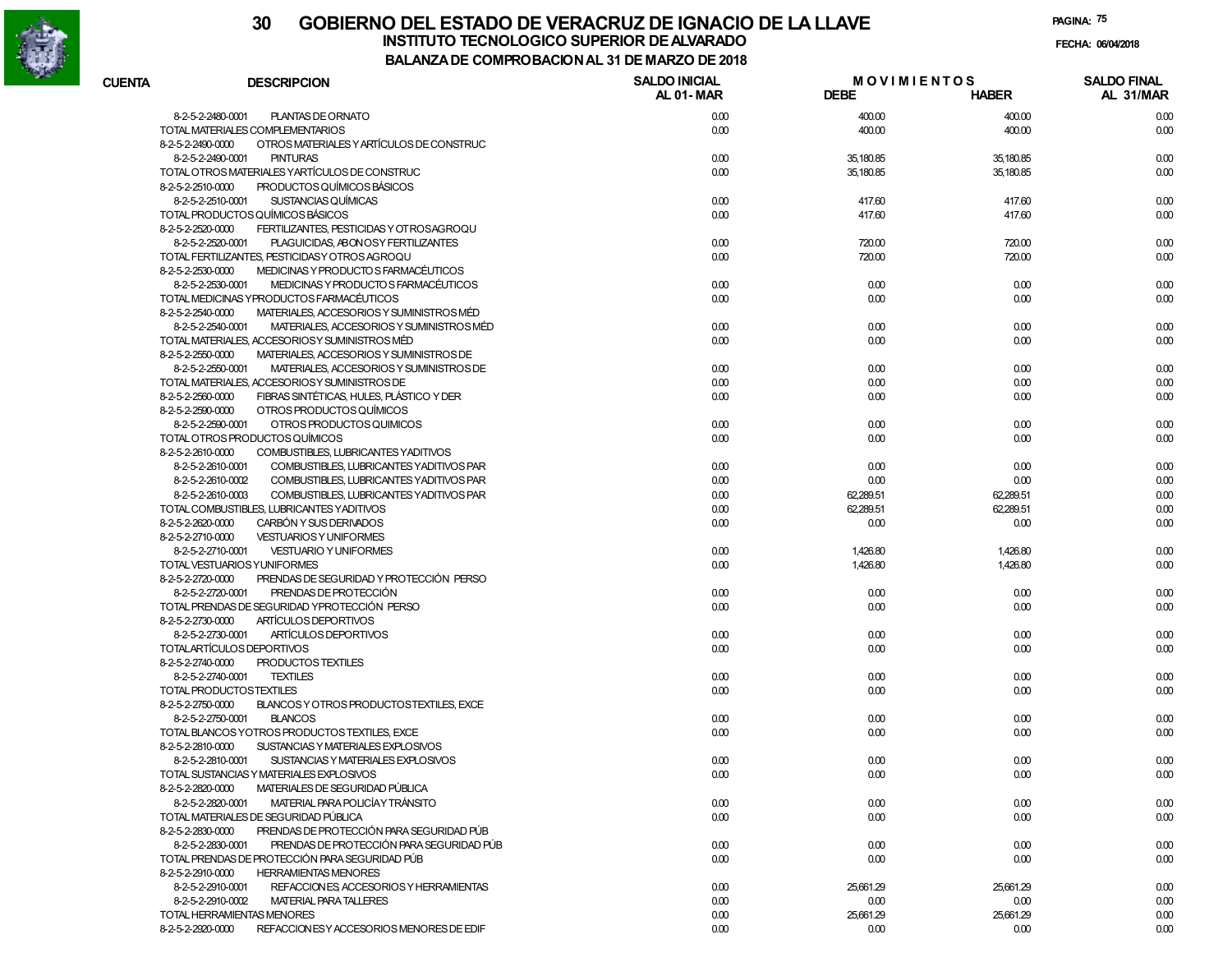

**PAGINA:76**

|                   |                                                                                     | UMI INU DAVIU IN AL JI DL MAI     |                                   |              |                                 |
|-------------------|-------------------------------------------------------------------------------------|-----------------------------------|-----------------------------------|--------------|---------------------------------|
| <b>CUENTA</b>     | <b>DESCRIPCION</b>                                                                  | <b>SALDO INICIAL</b><br>AL 01-MAR | <b>MOVIMIENTOS</b><br><b>DEBE</b> | <b>HABER</b> | <b>SALDO FINAL</b><br>AL 31/MAR |
| 8-2-5-2-2930-0000 | REFACCION ES Y ACCESORIOS MENORES DE MOBI                                           | 0.00                              | 0.00                              | 0.00         | 0.00                            |
| 8-2-5-2-2940-0000 | REFACCION ES Y ACCESORIOS MENORES DE EQUI                                           |                                   |                                   |              |                                 |
|                   | REFACCION ES Y ACCESO RIOS DE EQUIPO DE CÓ<br>8-2-5-2-2940-0001                     | 0.00                              | 2,970.00                          | 2,970.00     | 0.00                            |
|                   | TOTAL REFACCIONES YACCESORIOS MENORES DE EQUI                                       | 0.00                              | 2,970.00                          | 2,970.00     | 0.00                            |
| 8-2-5-2-2950-0000 | REFACCION ES Y ACCESORIOS MENORES DE EQUI                                           | 0.00                              | 0.00                              | 0.00         | 0.00                            |
| 8-2-5-2-2960-0000 | REFACCION ES Y ACCESORIOS MENORES DE EQU                                            |                                   |                                   |              |                                 |
|                   | 8-2-5-2-2960-0001<br>NEUMÁTICOS Y CÁMARAS                                           | 0.00                              | 0.00                              | 0.00         | 0.00                            |
|                   | TOTAL REFACCIONES YACCESORIOS MENORES DE EQU                                        | 0.00                              | 0.00                              | 0.00         | 0.00                            |
| 8-2-5-2-2970-0000 | REFACCION ESY ACCESORIOS MENORES DE EQU                                             | 0.00                              | 0.00                              | 0.00         | 0.00                            |
| 8-2-5-2-2980-0000 | REFACCION ES Y ACCESORIOS MENORES DE MAQU                                           |                                   |                                   |              |                                 |
|                   | 8-2-5-2-2980-0001<br>MATERIAL PARA MANTENIMIENTO DE MAQUINARI                       | 0.00                              | 0.00                              | 0.00         | 0.00                            |
|                   | TOTAL REFACCIONES YACCESORIOS MENORES DE MAQU                                       | 0.00                              | 0.00                              | 0.00         | 0.00                            |
| 8-2-5-2-2990-0000 | REFACCION ES Y ACCESORIOS MENORES OTROS B                                           |                                   |                                   |              |                                 |
|                   | 8-2-5-2-2990-0001<br>MATERIALES Y SUMINISTROS VARIOS                                | 0.00                              | 0.00                              | 0.00         | 0.00                            |
|                   | TOTAL REFACCIONES YACCESORIOS MENORES OTROS B                                       | 0.00                              | 0.00                              | 0.00         | 0.00                            |
|                   | TOTAL MATERIALES Y SUMINISTROS                                                      | 0.00                              | 520,726.21                        | 520,726.21   | 0.00                            |
| 8-2-5-3-0000-0000 | <b>SERVICIOS GENERALES</b>                                                          |                                   |                                   |              |                                 |
| 8-2-5-3-3110-0000 | <b>ENERGÍA ELÉCTRICA</b>                                                            |                                   |                                   |              |                                 |
|                   | SERVICIO DE ENERGÍA ELÉCTRICA<br>8-2-5-3-3110-0001                                  | 0.00                              | 19,134.00                         | 19,134.00    | 0.00                            |
|                   | TOTAL ENERGÍAELÉCTRICA                                                              | 0.00                              | 19,134.00                         | 19,134.00    | 0.00                            |
| 8-2-5-3-3120-0000 | <b>GAS</b>                                                                          | 0.00                              | 0.00                              | 0.00         | 0.00                            |
| 8-2-5-3-3130-0000 | <b>AGUA</b>                                                                         |                                   |                                   |              |                                 |
|                   | SERVICIO DEAGUA POTABLE<br>8-2-5-3-3130-0001                                        | 0.00                              | 0.00                              | 0.00         | 0.00                            |
| <b>TOTALAGUA</b>  |                                                                                     | 0.00                              | 0.00                              | 0.00         | 0.00                            |
| 8-2-5-3-3140-0000 | <b>TELEFONÍATRADICIONAL</b>                                                         |                                   |                                   |              |                                 |
|                   |                                                                                     |                                   |                                   |              |                                 |
|                   | SERVICIO TELEFÓNICO CONVENCIONAL<br>8-2-5-3-3140-0001<br>TOTAL TELEFONÍATRADICIONAL | 0.00                              | 0.00                              | 0.00         | 0.00                            |
|                   | <b>TELEFONÍACELULAR</b>                                                             | 0.00                              | 0.00                              | 0.00         | 0.00                            |
| 8-2-5-3-3150-0000 |                                                                                     |                                   |                                   |              |                                 |
|                   | SERVICIO DE TELEFONÍACELULAR<br>8-2-5-3-3150-0001                                   | 0.00                              | 0.00                              | 0.00         | 0.00                            |
|                   | TOTAL TELEFONÍACELULAR                                                              | 0.00                              | 0.00                              | 0.00         | 0.00                            |
| 8-2-5-3-3160-0000 | SERVICIOS DE TELECOMUNICACIONES YSATÉLI                                             |                                   |                                   |              |                                 |
|                   | 8-2-5-3-3160-0001<br>SERVICIO DE RADIOLOCALIZACIÓN                                  | 0.00                              | 0.00                              | 0.00         | 0.00                            |
|                   | SERVICIO DE TELECOMUNICACIONES<br>8-2-5-3-3160-0002                                 | 0.00                              | 0.00                              | 0.00         | 0.00                            |
|                   | TOTAL SERVICIOS DETELECOMUNICACIONES Y SATÉLI                                       | 0.00                              | 0.00                              | 0.00         | 0.00                            |
| 8-2-5-3-3170-0000 | SERVICIOS DEACCESO DE INTERNET, REDES Y                                             |                                   |                                   |              |                                 |
|                   | SERVICIOS DE CONDUCCIÓN DE SEÑALES ANALÓ<br>8-2-5-3-3170-0001                       | 0.00                              | 1,507.00                          | 1,507.00     | 0.00                            |
|                   | TOTAL SERVICIOS DEACCESO DE INTERNET, REDES Y                                       | 0.00                              | 1,507.00                          | 1,507.00     | 0.00                            |
| 8-2-5-3-3180-0000 | SERVICIOS POSTALES Y TELEGRÁFICOS                                                   |                                   |                                   |              |                                 |
|                   | <b>SERVICIO POSTAL</b><br>8-2-5-3-3180-0001                                         | 0.00                              | 0.00                              | 0.00         | 0.00                            |
|                   | SERVICIO TELEGRÁFICO<br>8-2-5-3-3180-0002                                           | 0.00                              | 0.00                              | 0.00         | 0.00                            |
|                   | SERVICIO DE MENSAJERÍA<br>8-2-5-3-3180-0003                                         | 0.00                              | 0.00                              | 0.00         | 0.00                            |
|                   | TOTAL SERVICIOS POSTALES YTELEGRÁFICOS                                              | 0.00                              | 0.00                              | 0.00         | 0.00                            |
| 8-2-5-3-3190-0000 | SERVICIOS INTEGRALES Y OTROS SERVICIOS                                              |                                   |                                   |              |                                 |
|                   | CONTRATACIÓN DE OTROS SERVICIOS<br>8-2-5-3-3190-0001                                | 0.00                              | 0.00                              | 0.00         | 0.00                            |
|                   | TOTAL SERVICIOS INTEGRALESY OTROS SERVICIOS                                         | 0.00                              | 0.00                              | 0.00         | 0.00                            |
| 8-2-5-3-3210-0000 | ARRENDAM ENTO DE TERRENOS                                                           | 0.00                              | 0.00                              | 0.00         | 0.00                            |
| 8-2-5-3-3220-0000 | ARRENDAM ENTO DE EDIFICIOS                                                          |                                   |                                   |              |                                 |
|                   | 8-2-5-3-3220-0001<br>ARRENDAM ENTO DE EDIFICIOS Y LOCALES                           | 0.00                              | 0.00                              | 0.00         | 0.00                            |
|                   | TOTALARRENDAMIENTO DE EDIFICIOS                                                     | 0.00                              | 0.00                              | 0.00         | 0.00                            |
| 8-2-5-3-3230-0000 | ARRENDAM ENTO DE MOBILIARIO Y EQUIPO DE                                             |                                   |                                   |              |                                 |
|                   | 8-2-5-3-3230-0001<br>ARRENDAM ENTO DE EQUIPO Y BIENES INFORMÁ                       | 0.00                              | 0.00                              | 0.00         | 0.00                            |
|                   | 8-2-5-3-3230-0002<br>ARRENDAM ENTO DE EQUIPO DE FOTOCOPIADO                         | 0.00                              | 0.00                              | 0.00         | 0.00                            |
|                   | TOTALARRENDAMIENTO DE MOBILIARIO Y EQUIPO DE                                        | 0.00                              | 0.00                              | 0.00         | 0.00                            |
| 8-2-5-3-3240-0000 | ARRENDAM ENTO DE EQUIPO INDUSTRIAL MEDIC                                            | 0.00                              | 0.00                              | 0.00         | 0.00                            |
| 8-2-5-3-3250-0000 | ARRENDAM ENTO DE EQUIPO DE TRANSPORTE                                               |                                   |                                   |              |                                 |
|                   | 8-2-5-3-3250-0001<br>ARRENDAM ENTO DE EQUIPO DE TRANSPORTE PA                       | 0.00                              | 0.00                              | 0.00         | 0.00                            |
|                   | 8-2-5-3-3250-0002<br>ARRENDAM ENTO DE EQUIPO DE TRANSPORTE PA                       | 0.00                              | 0.00                              | 0.00         | 0.00                            |
|                   | 8-2-5-3-3250-0003<br>ARRENDAM ENTO DE EQUIPO DE TRANSPORTE PA                       | 0.00                              | 85,000.00                         | 85,000.00    |                                 |
|                   | 8-2-5-3-3250-0004<br>ARRENDAM ENTO DE EQUIPO DE TRANSPORTE PA                       | 0.00                              | 0.00                              | 0.00         | 0.00<br>0.00                    |
|                   |                                                                                     |                                   |                                   |              |                                 |

0.00 0.00 0.00 0.00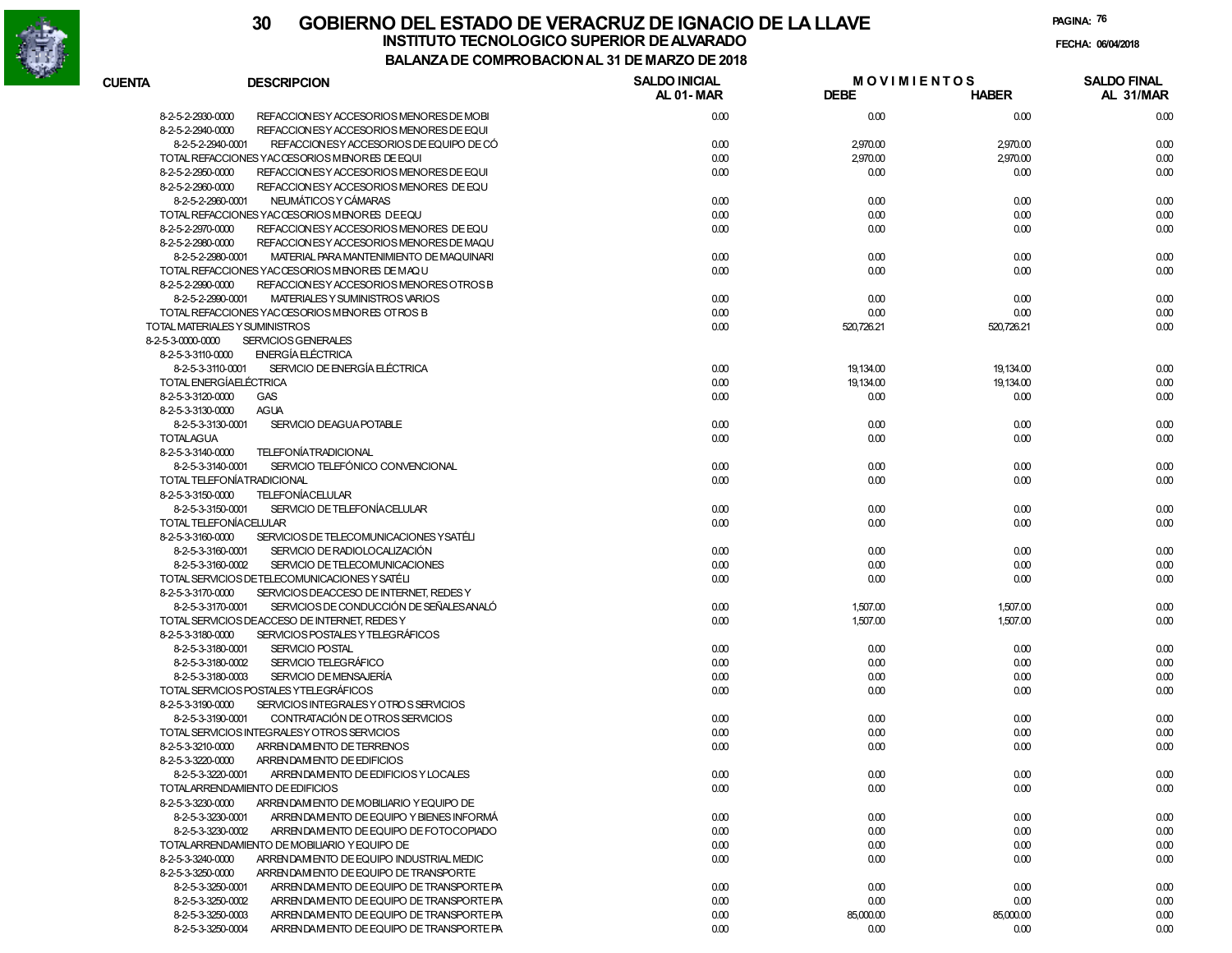

8-2-5-3-3530-0001 CONSERVACIÓN Y MANTENIMIENTO DE BIENES I

TOTAL INSTALACIÓN, REPARACIÓN Y MANTENIMIENTO

#### **30 GOBIERNO DEL ESTADO DE VERACRUZ DE IGNACIO DE LA LLAVEFECHA: 06/04/2018 BALANZA DE COMPROBACION AL 31 DE MARZO DE 2018INSTITUTO TECNOLOGICO SUPERIOR DE ALVARADO**

**PAGINA:77**

0.00 0.00 0.00

0.00 0.00 0.00 0.00

|                   |                                                               | DE COMFRODACIONAL 31 DE MARZO DE 2010 |                                   |               |                                 |
|-------------------|---------------------------------------------------------------|---------------------------------------|-----------------------------------|---------------|---------------------------------|
| <b>CUENTA</b>     | <b>DESCRIPCION</b>                                            | <b>SALDO INICIAL</b><br>AL 01-MAR     | <b>MOVIMIENTOS</b><br><b>DEBE</b> | <b>HABER</b>  | <b>SALDO FINAL</b><br>AL 31/MAR |
|                   | TOTALARRENDAMIENTO DE EQUIPO DE TRANSPORTE                    | 0.00                                  | 85,000.00                         | 85,000.00     | 0.00                            |
| 8-2-5-3-3260-0000 | ARRENDAM ENTO DE MAQUINARIA, OTROS EQUIP                      | 0.00                                  | 0.00                              | 0.00          | 0.00                            |
| 8-2-5-3-3270-0000 | ARREN DAM ENTO DE ACTIVOS INTANGIBLES                         | 0.00                                  | 0.00                              | 0.00          | 0.00                            |
| 8-2-5-3-3280-0000 | ARREN DAM ENTO FINANCIERO                                     | 0.00                                  | 0.00                              | 0.00          | 0.00                            |
| 8-2-5-3-3290-0000 | OTROS ARRENDAM ENTOS                                          |                                       |                                   |               |                                 |
|                   | 8-2-5-3-3290-0001<br>OTROS ARRENDAM ENTOS                     | 0.00                                  | 125,980.00                        | 125,980.00    | 0.00                            |
|                   | TOTAL OTROSARRENDAMIENTOS                                     | 0.00                                  | 125,980.00                        | 125,980.00    | 0.00                            |
| 8-2-5-3-3310-0000 | SERVICIOS DE LEGALES, DE CONTABILIDAD, A                      |                                       |                                   |               |                                 |
|                   | ASE SORÍAS ASOCIADAS ACONVENIOS O ACUERD<br>8-2-5-3-3310-0001 | 0.00                                  | 12,032,860.35                     | 12,032,860.35 | 0.00                            |
|                   | ASE SORÍAS POR CONTROVER SIAS<br>8-2-5-3-3310-0002            | 0.00                                  | 0.00                              | 0.00          | 0.00                            |
|                   | TOTAL SERVICIOS DE LEGALES. DE CONTABILIDAD. A                | 0.00                                  | 12,032,860.35                     | 12,032,860.35 | 0.00                            |
| 8-2-5-3-3320-0000 | SERVICIOS DE DISEÑO, ARQUITECTURA, INGEN                      | 0.00                                  | 0.00                              | 0.00          | 0.00                            |
| 8-2-5-3-3330-0000 | SERVICIOS DE CONSULTORÍAADMINISTRATIVA.                       |                                       |                                   |               |                                 |
|                   | SERVICIOS DE INFORMÁTICA<br>8-2-5-3-3330-0001                 | 0.00                                  | 0.00                              | 0.00          | 0.00                            |
|                   | SERVICIOS ESTADÍSTICOS Y GEOGRÁFICOS<br>8-2-5-3-3330-0002     | 0.00                                  | 0.00                              | 0.00          | 0.00                            |
|                   | TOTAL SERVICIOS DE CONSULTORÍA ADMINISTRATIVA                 | 0.00                                  | 0.00                              | 0.00          | 0.00                            |
| 8-2-5-3-3340-0000 | <b>CAPACITACIÓN</b>                                           |                                       |                                   |               |                                 |
|                   | <b>CAPACITACIÓN</b><br>8-2-5-3-3340-0001                      | 0.00                                  | 15,663.70                         | 15,663.70     | 0.00                            |
|                   | TOTAL CAPACITACIÓN                                            | 0.00                                  | 15,663.70                         | 15,663.70     | 0.00                            |
| 8-2-5-3-3350-0000 | SERVICIOS DE INVESTIGACIÓN CIENTÍFICAY                        | 0.00                                  | 0.00                              | 0.00          | 0.00                            |
| 8-2-5-3-3360-0000 | SERVICIOS DEAPOYO ADMINISTRATIVO. TRADU                       | 0.00                                  | 0.00                              | 0.00          | 0.00                            |
| 8-2-5-3-3370-0000 | SERVICIOS DE PROTECCIÓN Y SEG URIDAD                          | 0.00                                  | 0.00                              | 0.00          | 0.00                            |
| 8-2-5-3-3380-0000 | SERVICIOS DE VIGILANCIA                                       |                                       |                                   |               |                                 |
|                   | SERVICIOS DE VIGILANCIA<br>8-2-5-3-3380-0001                  | 0.00                                  | 151,232.00                        | 151,232.00    | 0.00                            |
|                   | TOTAL SERVICIOS DE VIGILANCIA                                 | 0.00                                  | 151,232.00                        | 151,232.00    | 0.00                            |
| 8-2-5-3-3390-0000 | SERVICIOS PROFESIONALES, CIENTÍFICOS YT                       |                                       |                                   |               |                                 |
|                   | 8-2-5-3-3390-0001<br>ESTUDIOS, INVESTIGACIONES Y PROYECTOS    | 0.00                                  | 0.00                              | 0.00          | 0.00                            |
|                   | TOTAL SERVICIOS PROFESIONALES, CIENTÍFICOS Y T                | 0.00                                  | 0.00                              | 0.00          | 0.00                            |
| 8-2-5-3-3410-0000 | SERVICIOS FINANCIEROS Y BANCARIOS                             |                                       |                                   |               |                                 |
|                   | 8-2-5-3-3410-0001<br>SERVICIOS BANCARIOS Y FINANCIEROS        | 0.00                                  | 3,616.88                          | 3,616.88      | 0.00                            |
|                   | <b>INTERESES Y COMISIONES</b><br>8-2-5-3-3410-0002            | 0.00                                  | 0.00                              | 0.00          | 0.00                            |
|                   | AVALÚO TÉCNICO DE PREDIOS<br>8-2-5-3-3410-0003                | 0.00                                  | 0.00                              | 0.00          | 0.00                            |
|                   | TOTAL SERVICIOS FINANCIEROSY BANCARIOS                        | 0.00                                  | 3,616.88                          | 3,616.88      | 0.00                            |
| 8-2-5-3-3420-0000 | SERVICIOS DE COBRANZA, INVESTIGACIÓN CRE                      | 0.00                                  | 0.00                              | 0.00          | 0.00                            |
| 8-2-5-3-3430-0000 | SERVICIOS DE RECAUDACIÓN, TRASLADO YCUS                       | 0.00                                  | 0.00                              | 0.00          | 0.00                            |
| 8-2-5-3-3440-0000 | SEGUROS DE RESPONSABILIDAD PATRIMONIALY                       | 0.00                                  | 0.00                              | 0.00          | 0.00                            |
| 8-2-5-3-3450-0000 | SEGURO DE BIENES PATRIMONIALES                                |                                       |                                   |               |                                 |
|                   | 8-2-5-3-3450-0001<br>SEGUROS DE BIENES PATRIMONIALES          | 0.00                                  | 0.00                              | 0.00          | 0.00                            |
|                   | TOTAL SEGURO DE BIENES PATRIMONIALES                          | 0.00                                  | 0.00                              | 0.00          | 0.00                            |
| 8-2-5-3-3460-0000 | ALMACENAJE, EMBALAJEY ENVASE                                  |                                       |                                   |               |                                 |
|                   | 8-2-5-3-3460-0001<br>ALMACENAJE, EMBALAJEY ENVASE             | 0.00                                  | 0.00                              | 0.00          | 0.00                            |
|                   | TOTALALMACENAJE, EMBALAJE Y ENVASE                            | 0.00                                  | 0.00                              | 0.00          | 0.00                            |
| 8-2-5-3-3470-0000 | <b>FLETES Y MANIOBRAS</b>                                     |                                       |                                   |               |                                 |
|                   | <b>FLETES Y MANIOBRAS</b><br>8-2-5-3-3470-0001                | 0.00                                  | 13,920.00                         | 13,920.00     | 0.00                            |
|                   | TOTAL FLETES YMANIOBRAS                                       | 0.00                                  | 13,920.00                         | 13,920.00     | 0.00                            |
| 8-2-5-3-3480-0000 | COMISIONES POR VENTAS                                         | 0.00                                  | 0.00                              | 0.00          | 0.00                            |
| 8-2-5-3-3490-0000 | SERVICIOS FINANCIEROS, BANCARIOS Y COMER                      |                                       |                                   |               |                                 |
|                   | OTROS SERVICIOS COMERCIALES<br>8-2-5-3-3490-0001              | 0.00                                  | 2,598.00                          | 2,598.00      | 0.00                            |
|                   | TOTAL SERVICIOS FINANCIEROS, BANCARIOSY COMER                 | 0.00                                  | 2,598.00                          | 2,598.00      | 0.00                            |
| 8-2-5-3-3510-0000 | CONSERVACIÓN Y MANTENIMIENTO MENOR DE IN                      |                                       |                                   |               |                                 |
|                   | CONSERVACIÓN Y MANTENIMIENTO DE INMUEBLE                      |                                       |                                   |               |                                 |
|                   | 8-2-5-3-3510-0001                                             | 0.00                                  | 764,389.11                        | 764,389.11    | 0.00                            |
|                   | TOTAL CONSERVACIÓN Y MANTENIMIENTO MENOR DE IN                | 0.00                                  | 764,389.11                        | 764,389.11    | 0.00                            |
| 8-2-5-3-3520-0000 | INSTALACIÓN, REPARACIÓN YMANTENIMIENTO                        |                                       |                                   |               |                                 |
|                   | 8-2-5-3-3520-0001<br>CONSERVACIÓN Y MANTENIMIENTO DE EQUIPO Y | 0.00                                  | 0.00                              | 0.00          | 0.00                            |
|                   | CONSERVACIÓN Y MANTENIMIENTO DE OTROS<br>8-2-5-3-3520-0002    | 0.00                                  | 0.00                              | 0.00          | 0.00                            |
|                   | TOTAL INSTALACIÓN, REPARACIÓN Y MANTENIMIENTO                 | 0.00                                  | 0.00                              | 0.00          | 0.00                            |
| 8-2-5-3-3530-0000 | INSTALACIÓN, REPARACIÓN YMANTENIMIENTO                        |                                       |                                   |               |                                 |

0.00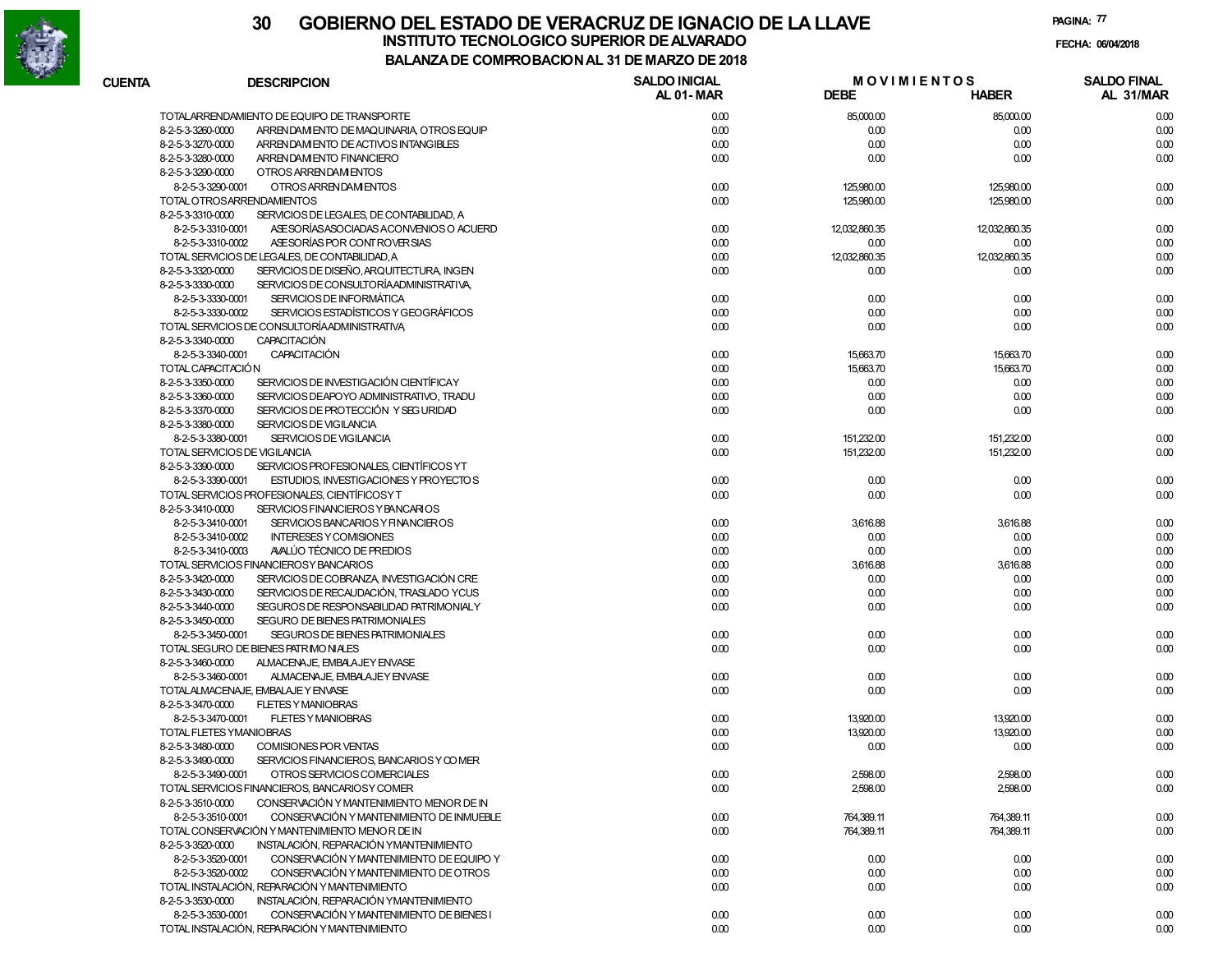

**PAGINA:78**

| <b>CUENTA</b>        | <b>DESCRIPCION</b>                             | <b>SALDO INICIAL</b><br>AL 01-MAR | <b>MOVIMIENTOS</b><br><b>DEBE</b> |              | <b>SALDO FINAL</b> |
|----------------------|------------------------------------------------|-----------------------------------|-----------------------------------|--------------|--------------------|
|                      |                                                |                                   |                                   | <b>HABER</b> | AL 31/MAR          |
| 8-2-5-3-3540-0000    | INSTALACIÓN, REPARACIÓN YMANTENIMIENTO         |                                   |                                   |              |                    |
| 8-2-5-3-3540-0001    | CONSERVACIÓN Y MANTENIMIENTO DE EQUIPOS        | 0.00                              | 0.00                              | 0.00         | 0.00               |
|                      | TOTAL INSTALACIÓN, REPARACIÓN Y MANTENIMIENTO  | 0.00                              | 0.00                              | 0.00         | 0.00               |
| 8-2-5-3-3550-0000    | REPARACIÓN Y MANTENIMIENTO DE EQUIPO DE        |                                   |                                   |              |                    |
| 8-2-5-3-3550-0001    | CONSERVACIÓN Y MANTENIMIENTO DE VEHÍCULO       | 0.00                              | 0.00                              | 0.00         | 0.00               |
| 8-2-5-3-3550-0002    | CONSERVACIÓN Y MANTENIMIENTO DE VEHÍCULO       | 0.00                              | 0.00                              | 0.00         | 0.00               |
| 8-2-5-3-3550-0003    | CONSERVACIÓN Y MANTENIMIENTO DE VEHÍCULO       | 0.00                              | 16,157.40                         | 16, 157.40   | 0.00               |
|                      | TOTAL REPARACIÓN Y MANTENIMIENTO DE EQUIPO DE  | 0.00                              | 16,157.40                         | 16, 157.40   | 0.00               |
| 8-2-5-3-3560-0000    | REPARACIÓN Y MANTENIMIENTO DE EQUIPO DE        | 0.00                              | 0.00                              | 0.00         | 0.00               |
| 8-2-5-3-3570-0000    | INSTALACIÓN, REPARACIÓN YMANTENIMIENTO         |                                   |                                   |              |                    |
| 8-2-5-3-3570-0001    | CONSERVACIÓN Y MANTENIMIENTO DE MAQUINAR       | 0.00                              | 0.00                              | 0.00         | 0.00               |
|                      | TOTAL INSTALACIÓN, REPARACIÓN Y MANTENIMIENTO  | 0.00                              | 0.00                              | 0.00         | 0.00               |
| 8-2-5-3-3580-0000    | SERVICIOS DE LIMPIEZAY MANEJO DE DESECH        |                                   |                                   |              |                    |
| 8-2-5-3-3580-0001    | SERVICIO DE LAVANDERÍA, LIMPIEZA, HIGIEN       | 0.00                              | 49,996.12                         | 49,996.12    | 0.00               |
|                      | TOTAL SERVICIOS DE LIMPIEZAY MANEJO DE DESECH  | 0.00                              | 49,996.12                         | 49,996.12    | 0.00               |
| 8-2-5-3-3590-0000    | SERVICIOS DE JARDINERÍA Y FUMIGACIÓN           |                                   |                                   |              |                    |
| 8-2-5-3-3590-0001    | <b>FUMIGACIÓN</b>                              | 0.00                              | 0.00                              | 0.00         | 0.00               |
|                      | TOTAL SERVICIOS DE JARDINERÍA Y FUMIGACIÓN     | 0.00                              | 0.00                              | 0.00         | 0.00               |
| 8-2-5-3-3610-0000    | DIFUSIÓN POR RADIO, TELEVISIÓN YO TROSM        |                                   |                                   |              |                    |
|                      |                                                |                                   |                                   |              |                    |
| 8-2-5-3-3610-0001    | PUBLICACIONES OFICIALES PARA DIFUSIÓN E        | 0.00                              | 0.00                              | 0.00         | 0.00               |
| 8-2-5-3-3610-0002    | PUBLICACIONES OFICIALES PARA LICITACIONE       | 0.00                              | 0.00                              | 0.00         | 0.00               |
| 8-2-5-3-3610-0003    | OTROS GASTOS DE PUBLICACIÓN, DIFUSIÓN E        | 0.00                              | 248,540.87                        | 248,540.87   | 0.00               |
| 8-2-5-3-3610-0004    | <b>IMPRESIONES</b>                             | 0.00                              | 0.00                              | 0.00         | 0.00               |
| 8-2-5-3-3610-0005    | DIFUSIÓN DE MENSAJES SOBRE PROGRAMAS YA        | 0.00                              | 0.00                              | 0.00         | 0.00               |
|                      | TOTAL DIFUSIÓN POR RADIO, TELEVISIÓN Y OTROS M | 0.00                              | 248,540.87                        | 248,540.87   | 0.00               |
| 8-2-5-3-3620-0000    | DIFUSIÓN POR RADIO. TELEVISIÓN YO TROSM        | 0.00                              | 0.00                              | 0.00         | 0.00               |
| 8-2-5-3-3630-0000    | SERVICIOS DE CREATIVIDAD, PREPRODUCCIÓN        | 0.00                              | 0.00                              | 0.00         | 0.00               |
| 8-2-5-3-3640-0000    | SERVICIOS DE REVELADO DE FOTOGRAFÍAS           |                                   |                                   |              |                    |
| 8-2-5-3-3640-0001    | OTROS GASTOS DE PUBLICACIÓN. DIFUSIÓN E        | 0.00                              | 0.00                              | 0.00         | 0.00               |
|                      | TOTAL SERVICIOS DE REVELADO DE FOTOGRAFÍAS     | 0.00                              | 0.00                              | 0.00         | 0.00               |
| 8-2-5-3-3650-0000    | SERVICIOS DE INDUSTRIAFÍLMICA, DEL SONI        | 0.00                              | 0.00                              | 0.00         | 0.00               |
| 8-2-5-3-3660-0000    | SERVICIO DE CREACIÓN Y DIFU SIÓN DE CONTE      |                                   |                                   |              |                    |
| 8-2-5-3-3660-0001    | DIFUSIÓN DE MENSAJES SOBRE PROGRAMAS YA        | 0.00                              | 0.00                              | 0.00         | 0.00               |
|                      | TOTAL SERVICIO DE CREACIÓNY DIFUSIÓN DE CONTE  | 0.00                              | 0.00                              | 0.00         | 0.00               |
| 8-2-5-3-3690-0000    | OTROS SERVICIOS DE INFORMACIÓN                 | 0.00                              | 0.00                              | 0.00         | 0.00               |
| 8-2-5-3-3710-0000    | PASAJES AEREOS                                 |                                   |                                   |              |                    |
| 8-2-5-3-3710-0001    | PASAJES NACIONALES A SERVIDORES PÚBLICOS       | 0.00                              | 11,301.00                         | 11,301.00    | 0.00               |
| 8-2-5-3-3710-0002    | PASAJES INTERNACIONALES ASERVIDORES PÚB        | 0.00                              | 0.00                              | 0.00         | 0.00               |
| TOTAL PASAJES AÉREOS |                                                | 0.00                              | 11,301.00                         | 11,301.00    | 0.00               |
|                      | <b>PASAJES TERRESTRES</b>                      |                                   |                                   |              |                    |
| 8-2-5-3-3720-0000    |                                                |                                   |                                   |              |                    |
| 8-2-5-3-3720-0001    | PASAJES NACIONALES A SERVIDORES PÚBLICOS       | 0.00                              | 16,300.41                         | 16,300.41    | 0.00               |
| 8-2-5-3-3720-0002    | PASAJES INTERNACIONALES ASERVIDORES PÚB        | 0.00                              | 0.00                              | 0.00         | 0.00               |
|                      | TOTAL PASAJES TERRESTRES                       | 0.00                              | 16,300.41                         | 16,300.41    | 0.00               |
| 8-2-5-3-3730-0000    | PASAJES MARÍTIMOS, LACUSTRES Y FLUVIALES       | 0.00                              | 0.00                              | 0.00         | 0.00               |
| 8-2-5-3-3740-0000    | <b>AUTOTRANSPORTE</b>                          | 0.00                              | 0.00                              | 0.00         | 0.00               |
| 8-2-5-3-3750-0000    | <b>VIÁTICOS EN EL PAÍS</b>                     |                                   |                                   |              |                    |
| 8-2-5-3-3750-0001    | VIÁTICOS NACIONALES A SERVIDORES PÚBLICO       | 0.00                              | 91,358.90                         | 91,358.90    | 0.00               |
|                      | TOTAL VIÁTICOS EN ELPAÍS                       | 0.00                              | 91,358.90                         | 91,358.90    | 0.00               |
| 8-2-5-3-3760-0000    | VIÁTICOS EN EL EXTRANJERO                      |                                   |                                   |              |                    |
| 8-2-5-3-3760-0001    | VIÁTICOS INTERNACIONALES ASERVIDORES PÚ        | 0.00                              | 0.00                              | 0.00         | 0.00               |
|                      | TOTAL VIÁTICOS EN EL EXTRANJERO                | 0.00                              | 0.00                              | 0.00         | 0.00               |
| 8-2-5-3-3770-0000    | GASTOS DE INSTALACIÓN Y TRASLADO DE MENA       | 0.00                              | 0.00                              | 0.00         | 0.00               |
| 8-2-5-3-3780-0000    | SERVICIOS INTEGRALES DE TRASLADO DE VIÁT       | 0.00                              | 0.00                              | 0.00         | 0.00               |
| 8-2-5-3-3790-0000    | OTROS SERVICIOS DE TRASLADO YHOSPEDAJE         |                                   |                                   |              |                    |
| 8-2-5-3-3790-0001    | TRASLADOS LOCALES                              | 0.00                              | 6,939.00                          | 6,939.00     | 0.00               |
|                      | TOTAL OTROS SERVICIOS DETRASLADO Y HOSPEDAJE   | 0.00                              |                                   |              |                    |
|                      |                                                |                                   | 6,939.00                          | 6,939.00     | 0.00               |
| 8-2-5-3-3810-0000    | <b>GASTOS DE CEREMONIAL</b>                    |                                   |                                   |              |                    |
| 8-2-5-3-3810-0001    | ATENCIÓN A VISITANTES                          | 0.00                              | 0.00                              | 0.00         | 0.00               |
|                      | TOTAL GASTOS DE CEREMONIAL                     | 0.00                              | 0.00                              | 0.00         | 0.00               |

0.00 0.00 0.00 0.00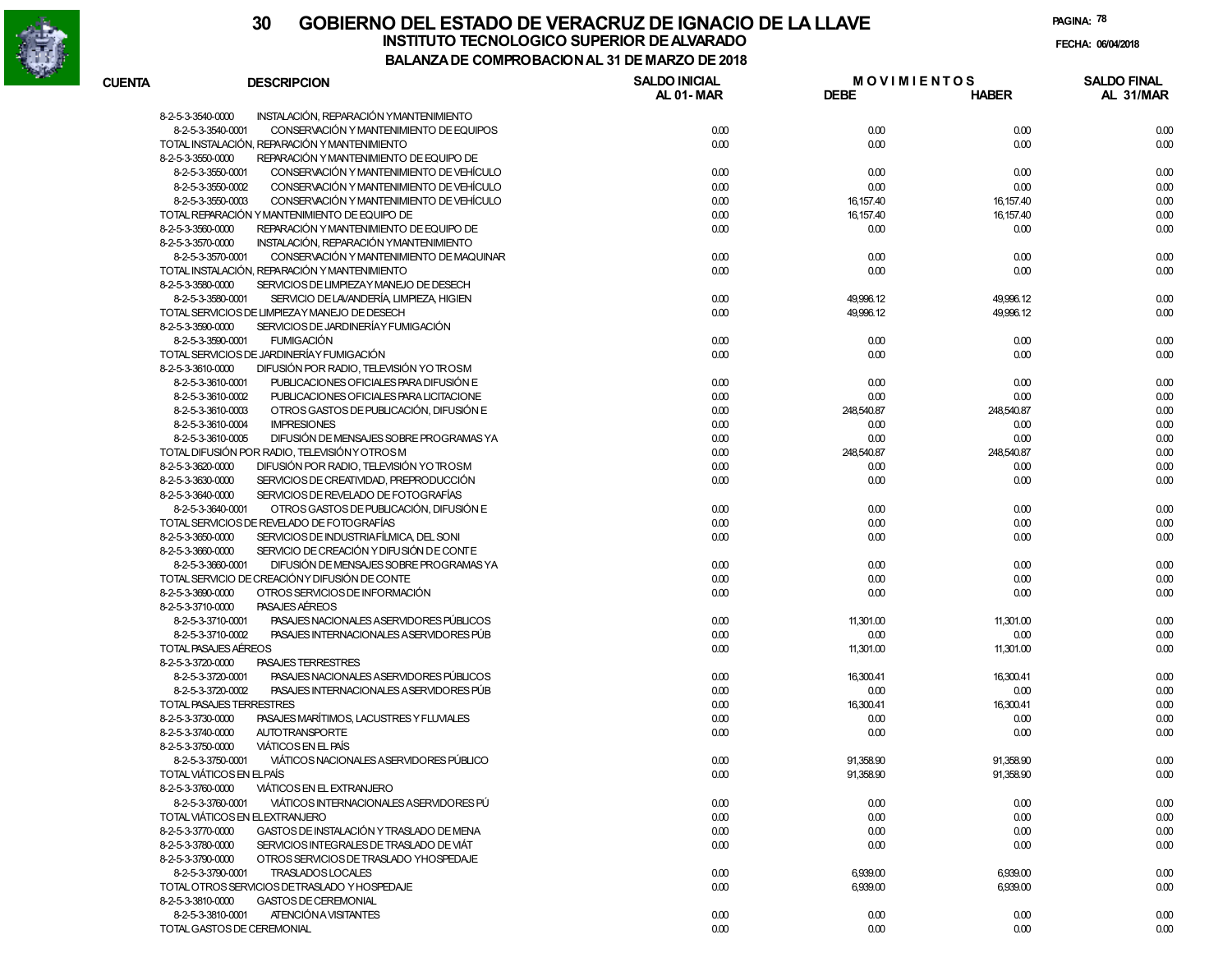

# **30 GOBIERNO DEL ESTADO DE VERACRUZ DE IGNACIO DE LA LLAVEFECHA: 06/04/2018 INSTITUTO TECNOLOGICO SUPERIOR DE ALVARADO**

8-2-5-4-4220-0000 TRANSFERENCIAS OTORGADAS PARA ENTIDADES

8-2-5-4-4230-0000 TRANSFERENCIAS OTORGADAS PARA INSTITUCIO

**PAGINA:79**

**M O V I M I E N T O SAL 01-DEBEBALANZA DE COMPROBACION AL 31 DE MARZO DE 2018MARDESCRIPCION SALDO INICIAL**

| <b>CUENTA</b>             | <b>DESCRIPCION</b>                                          | <b>SALDO INICIAL</b> | <b>MOVIMIENTOS</b> |               | <b>SALDO FINAL</b> |
|---------------------------|-------------------------------------------------------------|----------------------|--------------------|---------------|--------------------|
|                           |                                                             | <b>AL 01-MAR</b>     | <b>DEBE</b>        | <b>HABER</b>  | AL 31/MAR          |
| 8-2-5-3-3820-0000         | GASTOS DE ORDEN SOCIALY CULTURAL                            |                      |                    |               |                    |
| 8-2-5-3-3820-0001         | <b>ESPECTÁCULOS CULTURALES</b>                              | 0.00                 | 0.00               | 0.00          | 0.00               |
| 8-2-5-3-3820-0002         | ACTIVIDADESC MICASY FESTIVIDADES                            | 0.00                 | 0.00               | 0.00          | 0.00               |
|                           | TOTAL GASTOS DE ORDEN SOCIALY CULTURAL                      | 0.00                 | 0.00               | 0.00          | 0.00               |
| 8-2-5-3-3830-0000         | CONGRESOS Y CONVENCIONES                                    |                      |                    |               |                    |
| 8-2-5-3-3830-0001         | CONGRESOS Y CONVENCIONES                                    | 0.00                 | 42,960.00          | 42,960.00     | 0.00               |
|                           | TOTAL CONGRESOS YCONVENCIONES                               | 0.00                 | 42,960.00          | 42,960.00     | 0.00               |
| 8-2-5-3-3840-0000         | <b>EXPOSICIONES</b>                                         |                      |                    |               |                    |
| 8-2-5-3-3840-0001         | <b>EXPOSICIONES</b>                                         | 0.00                 | 0.00               | 0.00          | 0.00               |
| <b>TOTAL EXPOSICIONES</b> |                                                             | 0.00                 | 0.00               | 0.00          | 0.00               |
| 8-2-5-3-3850-0000         | GASTOS DE REPRESENTACIÓN                                    | 0.00                 | 0.00               | 0.00          | 0.00               |
| 8-2-5-3-3910-0000         | SERVICIOS FUNERARIOS Y DE CEMENTERIOS                       | 0.00                 | 0.00               | 0.00          | 0.00               |
|                           | <b>IMPUESTOS Y DERECHOS</b>                                 |                      |                    |               |                    |
| 8-2-5-3-3920-0000         |                                                             |                      |                    |               |                    |
| 8-2-5-3-3920-0001         | OTROS IMPUESTOS, DERECHOS YCUOTAS                           | 0.00                 | 23,819.00          | 23,819.00     | 0.00               |
|                           | TOTAL IMPUESTOSY DERECHOS                                   | 0.00                 | 23,819.00          | 23,819.00     | 0.00               |
| 8-2-5-3-3930-0000         | IMPUESTOS Y DE RECHOS DE IMPORTACIÓN                        | 0.00                 | 0.00               | 0.00          | 0.00               |
| 8-2-5-3-3940-0000         | SENTENCIAS Y RESOLUCIONES POR AUTORIDAD                     | 0.00                 | 0.00               | 0.00          | 0.00               |
| 8-2-5-3-3950-0000         | PENAS, MULTAS, ACCESORIOS YACTUALIZACIO                     |                      |                    |               |                    |
| 8-2-5-3-3950-0001         | PENAS, MULTAS, ACCESORIOS YACTUALIZACIO                     | 0.00                 | 0.00               | 0.00          | 0.00               |
|                           | TOTAL PENAS, MULTAS, ACCESORIOS Y ACTUALIZACIO              | 0.00                 | 0.00               | 0.00          | 0.00               |
| 8-2-5-3-3960-0000         | OTROS GASTOS POR RESPONSABILIDADES                          | 0.00                 | 0.00               | 0.00          | 0.00               |
| 8-2-5-3-3970-0000         | <b>UTILIDADES</b>                                           | 0.00                 | 0.00               | 0.00          | 0.00               |
| 8-2-5-3-3980-0000         | IMPUESTOS SOBRE NÓMINAS YO TROSQUESED                       |                      |                    |               |                    |
| 8-2-5-3-3980-0001         | IMPUESTO 2% SOBRE NÓMINA                                    | 0.00                 | 130, 163.93        | 130, 163.93   | 0.00               |
|                           | TOTAL IMPUESTOS SOBRE NÓMINASY OTROS QUE SE D               | 0.00                 | 130, 163.93        | 130, 163.93   | 0.00               |
| 8-2-5-3-3990-0000         | OTROS SERVICIOS GENERALES                                   |                      |                    |               |                    |
|                           | 8-2-5-3-3990-0001<br><b>FONDO REVOLVENTE</b>                | 0.00                 | 0.00               | 0.00          | 0.00               |
|                           | TOTAL OTROS SERVICIOS GENERALES                             | 0.00                 | 0.00               | 0.00          | 0.00               |
|                           | TOTAL SERVICIOS GENERALES                                   | 0.00                 | 13,853,437.67      | 13,853,437.67 | 0.00               |
| 8-2-5-4-0000-0000         | TRANSFERENCIAS, ASIGNACIONES, SUBSIDIOS                     |                      |                    |               |                    |
| 8-2-5-4-4110-0000         | ASIGNACIONES PRESUPUESTARIAS ALPODER EJ                     | 0.00                 | 0.00               | 0.00          | 0.00               |
| 8-2-5-4-4120-0000         | ASIGNACIONES PRESUPUESTARIAS AL PODER LE                    |                      |                    |               |                    |
| 8-2-5-4-4120-0001         | PODER LEGISLATIVO                                           | 0.00                 | 0.00               | 0.00          | 0.00               |
|                           | TOTALASIGNACIONES PRESUPUESTARIAS AL PODER LE               | 0.00                 | 0.00               | 0.00          | 0.00               |
| 8-2-5-4-4130-0000         | ASIGNACIONES PRESUPUESTARIAS AL PODER JU                    |                      |                    |               |                    |
| 8-2-5-4-4130-0001         | PODER JUDICIAL                                              | 0.00                 | 0.00               | 0.00          | 0.00               |
|                           | TOTALASIGNACIONES PRESUPUESTARIAS AL PODER JU               | 0.00                 | 0.00               | 0.00          | 0.00               |
| 8-2-5-4-4140-0000         | ASIGNACIONES PRESUPUESTARIASA ÓRGANOSA                      |                      |                    |               |                    |
| 8-2-5-4-4140-0001         | INSTITUTO ELECTORALVERACRUZANO                              | 0.00                 | 0.00               | 0.00          | 0.00               |
| 8-2-5-4-4140-0002         | COMISIÓN ESTATAL DE DERECHOS HUMANOS                        | 0.00                 | 0.00               | 0.00          | 0.00               |
| 8-2-5-4-4140-0003         | ÓRGANO DE FISCALIZACIÓN SUPERIOR DEL EST                    |                      | 0.00               |               |                    |
|                           |                                                             | 0.00                 |                    | 0.00          | 0.00               |
| 8-2-5-4-4140-0004         | UNIVERSIDAD VERACRUZANASUBSIDIO ESTATAL                     | 0.00                 | 0.00               | 0.00          | 0.00               |
| 8-2-5-4-4140-0005         | UNIVERSIDAD VERACRUZANASUBSIDIO FEDERAL                     | 0.00                 | 0.00               | 0.00          | 0.00               |
| 8-2-5-4-4140-0006         | INSTITUTO VERACRUZANO DEACCESO ALA INF                      | 0.00                 | 0.00               | 0.00          | 0.00               |
|                           | TOTALASIGNACIONES PRESUPUESTARIASA ÓRGANOSA                 | 0.00                 | 0.00               | 0.00          | 0.00               |
| 8-2-5-4-4150-0000         | TRANSFERENCIAS INTERNAS OTORGADASA ENTI                     |                      |                    |               |                    |
| 8-2-5-4-4150-0001         | SUBSIDIOS AENTIDADES GASTOS DE OPERACIÓ                     | 0.00                 | 0.00               | 0.00          | 0.00               |
|                           | 8-2-5-4-4150-0002<br>SUBSIDIOS AENTIDADES SERVICIOS PERSONA | 0.00                 | 0.00               | 0.00          | 0.00               |
|                           | TOTAL TRANSFERENCIAS INTERNAS OTORGADAS A ENTI              | 0.00                 | 0.00               | 0.00          | 0.00               |
| 8-2-5-4-4160-0000         | TRANSFERENCIAS INTERNAS OTORGADASA ENTI                     | 0.00                 | 0.00               | 0.00          | 0.00               |
| 8-2-5-4-4170-0000         | TRANSFERENCIAS INTERNAS OTORGADAS A FIDE                    | 0.00                 | 0.00               | 0.00          | 0.00               |
| 8-2-5-4-4180-0000         | TRANSFERENCIAS INTERNAS OTORGADASA INST                     | 0.00                 | 0.00               | 0.00          | 0.00               |
| 8-2-5-4-4190-0000         | TRANSFERENCIAS INTERNAS OTORGADASA FIDE                     | 0.00                 | 0.00               | 0.00          | 0.00               |
| 8-2-5-4-4210-0000         | TRANSFERENCIAS OTORGADASA ENTIDADES PAR                     |                      |                    |               |                    |
| 8-2-5-4-4210-0001         | SERVICIOS DE SALUD DE VERACRUZ                              | 0.00                 | 0.00               | 0.00          | 0.00               |
| 8-2-5-4-4210-0002         | SERVICIOS DE SALUD FEDERAL FASSA                            | 0.00                 | 0.00               | 0.00          | 0.00               |
|                           | TOTAL TRANSFERENCIAS OTORGADAS A ENTIDADES PAR              | 0.00                 | 0.00               | 0.00          | 0.00               |
|                           |                                                             |                      |                    |               |                    |

0.00 0.00 0.00 0.00

0.00 0.00 0.00 0.00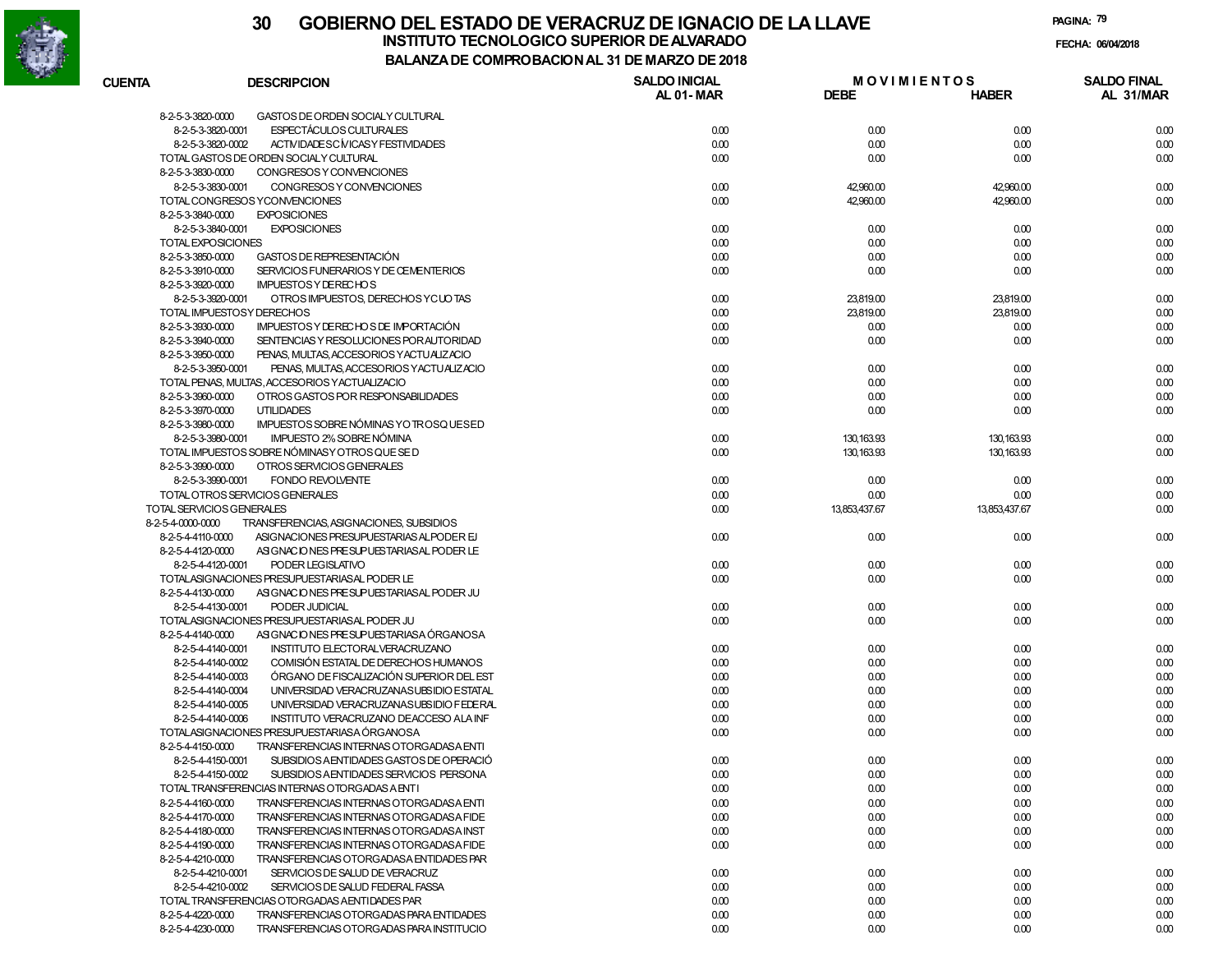

| <b>CUENTA</b> | <b>DESCRIPCION</b>                                             | <b>SALDO INICIAL</b><br>AL 01-MAR | <b>MOVIMIENTOS</b><br><b>DEBE</b> | <b>HABER</b> | <b>SALDO FINAL</b><br>AL 31/MAR |
|---------------|----------------------------------------------------------------|-----------------------------------|-----------------------------------|--------------|---------------------------------|
|               | 8-2-5-4-4240-0000<br>TRANSFERENCIAS OTORGADASA ENTIDADES FED   | 0.00                              | 0.00                              | 0.00         | 0.00                            |
|               | 8-2-5-4-4250-0000<br>TRANSFERENCIASA FIDEICOMISOS DE ENTIDAD   |                                   |                                   |              |                                 |
|               | 8-2-5-4-4250-0001<br>APO RTACIONESA FIDEICOMISOS RECURSOS EST  | 0.00                              | 0.00                              | 0.00         | 0.00                            |
|               | 8-2-5-4-4250-0002<br>APO RTACIONESA FIDEICOMISOS RECURSOS FED  | 0.00                              | 0.00                              | 0.00         | 0.00                            |
|               | 8-2-5-4-4250-0003<br>APO RTACIONES PARA EL FONDO DE SEGURIDAD  | 0.00                              | 0.00                              | 0.00         | 0.00                            |
|               | 8-2-5-4-4250-0004<br>APO RTACIONES PARA EL FONDO DE SEGURIDAD  | 0.00                              | 0.00                              | 0.00         | 0.00                            |
|               | TOTAL TRANSFERENCIASA FIDEICOMISOS DE ENTIDAD                  | 0.00                              | 0.00                              | 0.00         | 0.00                            |
|               | 8-2-5-4-4310-0000<br>SUBSIDIOS ALA PRODUCCIÓN                  | 0.00                              | 0.00                              | 0.00         | 0.00                            |
|               | 8-2-5-4-4320-0000<br>SUBSIDIOS ALA DISTRIBUCIÓN                | 0.00                              | 0.00                              | 0.00         | 0.00                            |
|               | 8-2-5-4-4330-0000<br>SUBSIDIOS ALA INVERSIÓN                   | 0.00                              | 0.00                              | 0.00         | 0.00                            |
|               | 8-2-5-4-4340-0000<br>SUBSIDIOS ALA PRESTACIÓN DE SERVICIOS P   | 0.00                              | 0.00                              | 0.00         | 0.00                            |
|               | 8-2-5-4-4350-0000<br>SUBSIDIOS PARA CUBRIR DIFERENCIALES DE T  | 0.00                              | 0.00                              | 0.00         | 0.00                            |
|               | 8-2-5-4-4360-0000<br>SUBSIDIOS ALA VIVIENDA                    | 0.00                              | 0.00                              | 0.00         | 0.00                            |
|               | 8-2-5-4-4370-0000<br>SUBVENCIONES AL CONSUMO                   | 0.00                              | 0.00                              | 0.00         | 0.00                            |
|               | 8-2-5-4-4380-0000<br>SUBSIDIOS AENTIDADES FEDERATIVAS YMUNI    | 0.00                              | 0.00                              | 0.00         | 0.00                            |
|               | 8-2-5-4-4390-0000<br>OTROS SUBSIDIOS                           | 0.00                              | 0.00                              | 0.00         | 0.00                            |
|               | 8-2-5-4-4410-0000<br>AYUDAS SOCIALESA PERSONAS                 |                                   |                                   |              |                                 |
|               | PROTECCIÓN AANCIANOSY DESVALIDOS<br>8-2-5-4-4410-0001          | 0.00                              | 0.00                              | 0.00         | 0.00                            |
|               | 8-2-5-4-4410-0002<br><b>SERVICIOS MÉDICOS</b>                  | 0.00                              | 0.00                              | 0.00         | 0.00                            |
|               | 8-2-5-4-4410-0003<br>TRASLADO DE PERSONAS                      | 0.00                              | 0.00                              | 0.00         | 0.00                            |
|               | TOTALAYUDAS SOCIALESA PERSONAS                                 | 0.00                              | 0.00                              | 0.00         | 0.00                            |
|               | 8-2-5-4-4420-0000<br>BECAS Y OTRASAYUDAS PARA PROG RAMAS DEC   |                                   |                                   |              |                                 |
|               | 8-2-5-4-4420-0001<br><b>BECAS</b>                              | 0.00                              | 0.00                              | 0.00         | 0.00                            |
|               | TOTAL BECAS YOTRAS AYUDAS PARA PROGRAMAS DE C                  | 0.00                              | 0.00                              | 0.00         | 0.00                            |
|               |                                                                |                                   |                                   |              |                                 |
|               | 8-2-5-4-4430-0000<br>AYUDAS SOCIALESA INSTITUCIONES DE ENSEÑ   |                                   |                                   |              |                                 |
|               | 8-2-5-4-4430-0001<br>OTROS SUBSIDIOS EDUCACIONALES RECURSOS E  | 0.00                              | 0.00                              | 0.00         | 0.00                            |
|               | 8-2-5-4-4430-0002<br>OTROS SUBSIDIOS EDUCACIONALES RECURSOS F  | 0.00                              | 0.00                              | 0.00         | 0.00                            |
|               | TOTALAYUDAS SOCIALESA INSTITUCIONES DE ENSEÑ                   | 0.00                              | 0.00                              | 0.00         | 0.00                            |
|               | 8-2-5-4-4440-0000<br>AYUDAS SOCIALES AACTIVIDADES CIENTÍFIC    |                                   |                                   |              |                                 |
|               | 8-2-5-4-4440-0001<br>SUBSIDIOS CULTURALES Y CIENTÍFICOS        | 0.00                              | 0.00                              | 0.00         | 0.00                            |
|               | TOTALAYUDAS SOCIALES AACTIVIDADES CIENTÍFIC                    | 0.00                              | 0.00                              | 0.00         | 0.00                            |
|               | 8-2-5-4-4450-0000<br>AYUDAS SOCIALESA INSTITUCIONES SIN FINE   |                                   |                                   |              |                                 |
|               | 8-2-5-4-4450-0001<br><b>SUBSIDIOS AINSTITUCIONES</b>           | 0.00                              | 0.00                              | 0.00         | 0.00                            |
|               | 8-2-5-4-4450-0002<br>APO YO A REPRESENTANTES OBREROS Y PATRONA | 0.00                              | 0.00                              | 0.00         | 0.00                            |
|               | 8-2-5-4-4450-0003<br>SUBSIDIOS AAGRUPACIONES                   | 0.00                              | 0.00                              | 0.00         | 0.00                            |
|               | 8-2-5-4-4450-0004<br><b>SUBSIDIOS ASINDICATOS</b>              | 0.00                              | 3,300.00                          | 3,300.00     | 0.00                            |
|               | TOTALAYUDAS SOCIALESA INSTITUCIONES SIN FINE                   | 0.00                              | 3,300.00                          | 3,300.00     | 0.00                            |
|               | 8-2-5-4-4460-0000<br>AYUDAS SOCIALESA COOPERATIVAS             | 0.00                              | 0.00                              | 0.00         | 0.00                            |
|               | 8-2-5-4-4470-0000<br>AYUDAS SOCIALESA ENTIDADES DE INTERÉS P   | 0.00                              | 0.00                              | 0.00         | 0.00                            |
|               | 8-2-5-4-4480-0000<br>AYUDAS POR DESASTRES NATURALES Y OTROSS   | 0.00                              | 0.00                              | 0.00         | 0.00                            |
|               | 8-2-5-4-4510-0000<br><b>PENSIONES</b>                          | 0.00                              | 0.00                              | 0.00         | 0.00                            |
|               | 8-2-5-4-4520-0000<br><b>JUBILADOS</b>                          | 0.00                              | 0.00                              | 0.00         | 0.00                            |
|               | 8-2-5-4-4590-0000<br>OTRAS PENSIONES Y JUBILACIONES            | 0.00                              | 0.00                              | 0.00         | 0.00                            |
|               | 8-2-5-4-4610-0000<br>TRANSFERENCIASA FIDEICOMISOS DEL PODER    | 0.00                              | 0.00                              | 0.00         | 0.00                            |
|               | 8-2-5-4-4620-0000<br>TRANSFERENCIASA FIDEICOMISOS DEL PODER    | 0.00                              | 0.00                              | 0.00         | 0.00                            |
|               | 8-2-5-4-4630-0000<br>TRANSFERENCIASA FIDEICOMISOS DEL PODER    | 0.00                              | 0.00                              | 0.00         | 0.00                            |
|               | TRANSFERENCIASA FIDEICOMISOS PÚBLICOS E<br>8-2-5-4-4640-0000   | 0.00                              | 0.00                              | 0.00         | 0.00                            |
|               | TRANSFERENCIASA FIDEICOMISOS PÚBLICOS D<br>8-2-5-4-4650-0000   | 0.00                              | 0.00                              | 0.00         | 0.00                            |
|               | 8-2-5-4-4660-0000<br>TRANSFERENCIASA FIDEICOMISOS DE INSTITU   | 0.00                              | 0.00                              | 0.00         | 0.00                            |
|               | 8-2-5-4-4710-0000<br>TRANSFERENCIAS POR OBLIGACIÓN DE LEY      | 0.00                              | 0.00                              | 0.00         | 0.00                            |
|               | 8-2-5-4-4810-0000<br>DONATIVOS AINSTITUCIONES SIN FINES DE L   | 0.00                              | 0.00                              | 0.00         | 0.00                            |
|               | 8-2-5-4-4820-0000<br>DONATIVOS AENTIDADES FEDERATIVAS          | 0.00                              | 0.00                              | 0.00         | 0.00                            |
|               | 8-2-5-4-4830-0000<br>DONATIVOS A FIDEICOMISOS PRIVADOS         | 0.00                              | 0.00                              | 0.00         | 0.00                            |
|               | 8-2-5-4-4840-0000<br>DONATIVOS AFIDEICOMISOS ESTATALES         | 0.00                              | 0.00                              | 0.00         | 0.00                            |
|               | 8-2-5-4-4850-0000<br>DONATIVOS INTERNACIONALES                 | 0.00                              | 0.00                              | 0.00         | 0.00                            |
|               | 8-2-5-4-4910-0000<br>TRANSFERENCIAS PARA GOBIERNOS EXTRANJERO  | 0.00                              | 0.00                              | 0.00         | 0.00                            |
|               | 8-2-5-4-4930-0000<br>TRANSFERENCIAS PARA EL SECTOR PRIVADO EX  | 0.00                              | 0.00                              | 0.00         | 0.00                            |
|               | TOTAL TRANSFERENCIAS, ASIGNACIONES, SUBSIDIOS                  | 0.00                              | 3,300.00                          | 3,300.00     | 0.00                            |
|               | 8-2-5-5-0000-0000<br>BIENES MUEBLES, INMUEBLES E INTANGIBLES   |                                   |                                   |              |                                 |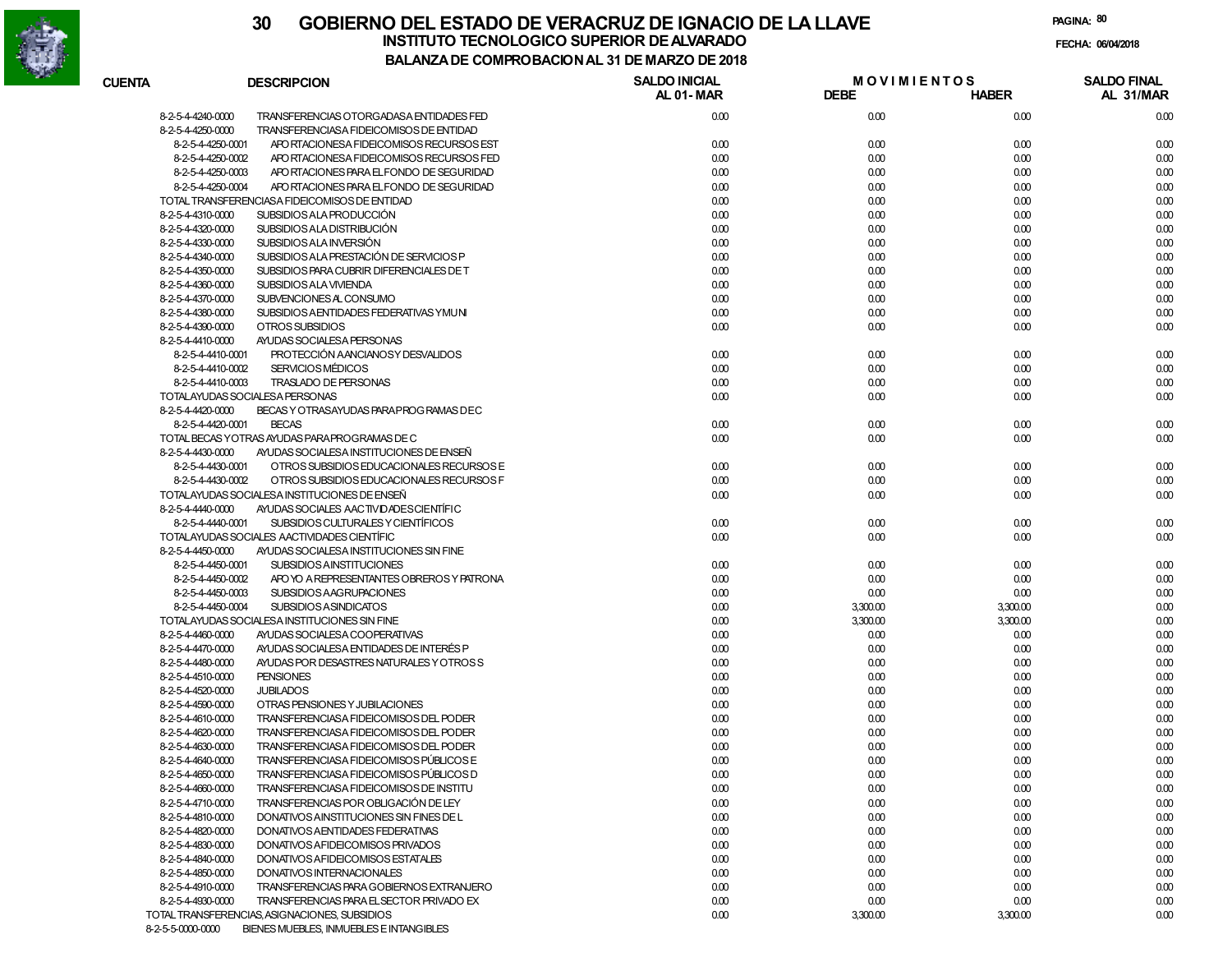

| <b>CUENTA</b> | <b>DESCRIPCION</b>                                                                          | <b>SALDO INICIAL</b><br>AL 01-MAR | <b>MOVIMIENTOS</b><br><b>DEBE</b> | <b>HABER</b> | <b>SALDO FINAL</b><br>AL 31/MAR |
|---------------|---------------------------------------------------------------------------------------------|-----------------------------------|-----------------------------------|--------------|---------------------------------|
|               | MUEBLES DE OFICINA Y ESTANTERÍA<br>8-2-5-5-5110-0000                                        |                                   |                                   |              |                                 |
|               | MOBILIARIO Y EQUIPO DE OFICINA<br>8-2-5-5-5110-0001                                         | 0.00                              | 0.00                              | 0.00         | 0.00                            |
|               | TOTAL MUEBLES DE OFICINAY ESTANTERÍA                                                        | 0.00                              | 0.00                              | 0.00         | 0.00                            |
|               | MUEBLES, EXCEPTO DE OFICINAY ESTANTERÍA<br>8-2-5-5-5120-0000                                |                                   |                                   |              |                                 |
|               | 8-2-5-5-5120-0001<br>OTROS MUEBLES                                                          | 0.00                              | 0.00                              | 0.00         | 0.00                            |
|               | TOTAL MUEBLES, EXCEPTO DE OFICINAY ESTANTERÍA                                               | 0.00                              | 0.00                              | 0.00         | 0.00                            |
|               | 8-2-5-5-5130-0000<br>BIENESARTÍSTICOS, CULTURALES YCIENTÍFI                                 |                                   |                                   |              |                                 |
|               | 8-2-5-5-5130-0001<br>BIENES PARA BIBLIOTECAS Y MUSEOS                                       | 0.00                              | 0.00                              | 0.00         | 0.00                            |
|               | TOTAL BIENESARTÍSTICOS, CULTURALES Y CIENTÍFI                                               | 0.00                              | 0.00                              | 0.00         | 0.00                            |
|               | 8-2-5-5-5140-0000<br>OBJETOS DE VALOR                                                       | 0.00                              | 0.00                              | 0.00         | 0.00                            |
|               | 8-2-5-5-5150-0000<br>EQUIPO DE CÓMPUTO Y DE TECNOLOGÍAS DE LA                               |                                   |                                   |              |                                 |
|               | 8-2-5-5-5150-0001 BIENES INFORMÁTICOS                                                       | 0.00                              | 0.00                              | 0.00         | 0.00                            |
|               | TOTAL EQUIPO DE CÓMPUTO Y DE TECNOLOGÍAS DE LA                                              | 0.00                              | 0.00                              | 0.00         | 0.00                            |
|               | 8-2-5-5-5190-0000<br>OTROS MOBILIARIOS Y EQUIPO DE ADMINISTRA                               | 0.00                              | 0.00                              | 0.00         | 0.00                            |
|               | 8-2-5-5-5210-0000<br>EQUIPOS YAPARATOSAUDIOVISUALES<br>8-2-5-5-5210-0001 EQUIPO AUDIOVISUAL | 0.00                              |                                   | 0.00         |                                 |
|               | TOTAL EQUIPOS YAPARATOS AUDIOVISUALES                                                       | 0.00                              | 0.00<br>0.00                      | 0.00         | 0.00<br>0.00                    |
|               | 8-2-5-5-5220-0000<br>APARATOS DEPORTIVOS                                                    |                                   |                                   |              |                                 |
|               | 8-2-5-5-5220-0001<br>EQUIPOS DEPORTIVOS                                                     | 0.00                              | 0.00                              | 0.00         | 0.00                            |
|               | TOTALAPARATOS DEPORTIVOS                                                                    | 0.00                              | 0.00                              | 0.00         | 0.00                            |
|               | 8-2-5-5-5230-0000<br>CÁMARAS FOTOGRÁFICAS Y DE VIDEO                                        |                                   |                                   |              |                                 |
|               | 8-2-5-5-5230-0001<br>EQUIPO FOTOGRÁFICO                                                     | 0.00                              | 25,999.00                         | 25,999.00    | 0.00                            |
|               | TOTAL CÁMARAS FOTOGRÁFICAS Y DE VIDEO                                                       | 0.00                              | 25,999.00                         | 25,999.00    | 0.00                            |
|               | 8-2-5-5-5290-0000<br>OTRO MOBILIARIO Y EQUIPO EDUCACIONALY R                                |                                   |                                   |              |                                 |
|               | 8-2-5-5-5290-0001<br><b>EQUIPOS RECREATIVOS</b>                                             | 0.00                              | 0.00                              | 0.00         | 0.00                            |
|               | 8-2-5-5-5290-0002<br><b>INSTRUMENTOS MUSICALES</b>                                          | 0.00                              | 0.00                              | 0.00         | 0.00                            |
|               | 8-2-5-5-5290-0003<br>MUEBLES ESCOLARES                                                      | 0.00                              | 0.00                              | 0.00         | 0.00                            |
|               | TOTAL OTRO MOBILIARIO YEQUIPO EDUCACIONAL Y R                                               | 0.00                              | 0.00                              | 0.00         | 0.00                            |
|               | 8-2-5-5-5310-0000<br>EQUIPO MÉDICO Y DE LABORATORIO                                         |                                   |                                   |              |                                 |
|               | 8-2-5-5-5310-0001<br>EQUIPO MÉDICO Y DE LABORATORIO                                         | 0.00                              | 0.00                              | 0.00         | 0.00                            |
|               | TOTAL EQUIPO MÉDICO Y DE LABORATORIO                                                        | 0.00                              | 0.00                              | 0.00         | 0.00                            |
|               | 8-2-5-5-5320-0000<br>INSTRUMENTAL MÉDICO Y DE LABORATORIO                                   |                                   |                                   |              |                                 |
|               | 8-2-5-5-5320-0001<br>INSTRUMENTAL MÉDICO Y DE LABORATORIO                                   | 0.00                              | 0.00                              | 0.00         | 0.00                            |
|               | TOTAL INSTRUMENTAL MÉDICO Y DE LABORATORIO                                                  | 0.00                              | 0.00                              | 0.00         | 0.00                            |
|               | 8-2-5-5-5410-0000<br>VEHÍCULOS Y EQUIPO TERRESTRE                                           |                                   |                                   |              |                                 |
|               | VEHÍCULOS TERRESTRES PARA PROGRAMAS DE S<br>8-2-5-5-5410-0001                               | 0.00                              | 0.00                              | 0.00         | 0.00                            |
|               | 8-2-5-5-5410-0002<br>VEHÍCULOS TERRESTRES PARA SERVICIOS Y OP                               | 0.00                              | 0.00                              | 0.00         | 0.00                            |
|               | 8-2-5-5-5410-0003<br>VEHÍCULOS TERRESTRES PARA SERVICIOSADMI                                | 0.00                              | 0.00                              | 0.00         | 0.00                            |
|               | TOTAL VEHÍCULOS YEQUIPO TERRESTRE                                                           | 0.00                              | 0.00                              | 0.00         | 0.00                            |
|               | 8-2-5-5-5420-0000<br>CARROCERÍAS Y REMOLQUES                                                |                                   |                                   |              |                                 |
|               | 8-2-5-5-5420-0001<br>CARROCERÍAS Y REMOLQUES PARA PROGRAMAS D                               | 0.00                              | 0.00                              | 0.00         | 0.00                            |
|               | 8-2-5-5-5420-0002<br>CARROCERÍAS Y REMOLQUES PARA PROGRAMAS S                               | 0.00                              | 0.00                              | 0.00         | 0.00                            |
|               | 8-2-5-5-5420-0003<br>CARROCERÍAS Y REMOLQUES PARA SERVICIOS A                               | 0.00                              | 0.00                              | 0.00         | 0.00                            |
|               | TOTAL CARROCERÍAS Y REMOLQUES                                                               | 0.00                              | 0.00                              | 0.00         | 0.00                            |
|               | 8-2-5-5-5430-0000<br>EQUIPO AERO ES PACIAL                                                  |                                   |                                   |              |                                 |
|               | EQUIPO AÉREO PARAPROGRAMAS DE SEGURIDAD<br>8-2-5-5-5430-0001                                | 0.00                              | 0.00                              | 0.00         | 0.00                            |
|               | EQUIPO AÉREO PARAPROGRAMAS SERVICIOS Y<br>8-2-5-5-5430-0002                                 | 0.00                              | 0.00                              | 0.00         | 0.00                            |
|               | 8-2-5-5-5430-0003<br>EQUIPO AÉREO PARASERVICIOS ADMINISTRATI                                | 0.00                              | 0.00                              | 0.00         | 0.00                            |
|               | TOTAL EQUIPO AEROESPACIAL                                                                   | 0.00                              | 0.00                              | 0.00         | 0.00                            |
|               | <b>EMBARCACIONES</b><br>8-2-5-5-5450-0000                                                   |                                   |                                   |              |                                 |
|               | MARÍTIMOS, LACUSTRES Y FLUVIALES PARA PR<br>8-2-5-5-5450-0001                               | 0.00                              | 0.00                              | 0.00         | 0.00                            |
|               | 8-2-5-5-5450-0002<br>MARÍTIMOS. LACUSTRES Y FLUVIALES PARA SE                               | 0.00                              | 0.00                              | 0.00         | 0.00                            |
|               | 8-2-5-5-5450-0003<br>MARÍTIMOS, LACUSTRES Y FLUVIALES PARA SE                               | 0.00                              | 0.00                              | 0.00         | 0.00                            |
|               | TOTAL EMBARCACIONES                                                                         | 0.00                              | 0.00                              | 0.00         | 0.00                            |
|               | 8-2-5-5-5490-0000<br>OTROS EQUIPOS DE TRANSPORTE                                            |                                   |                                   |              |                                 |
|               | 8-2-5-5-5490-0001<br>OTROS EQUIPOS DE TRANSPORTE                                            | 0.00                              | 0.00                              | 0.00         | 0.00                            |
|               | TOTAL OTROS EQUIPOS DE TRANSPORTE                                                           | 0.00                              | 0.00                              | 0.00         | 0.00                            |
|               | 8-2-5-5-5610-0000<br>MAQUINARIAY EQUIPO AGROPECUARIO                                        |                                   |                                   |              |                                 |
|               | 8-2-5-5-5610-0001<br>MAQUINARIAY EQUIPO AGROPECUARIO                                        | 0.00                              | 0.00                              | 0.00         | 0.00                            |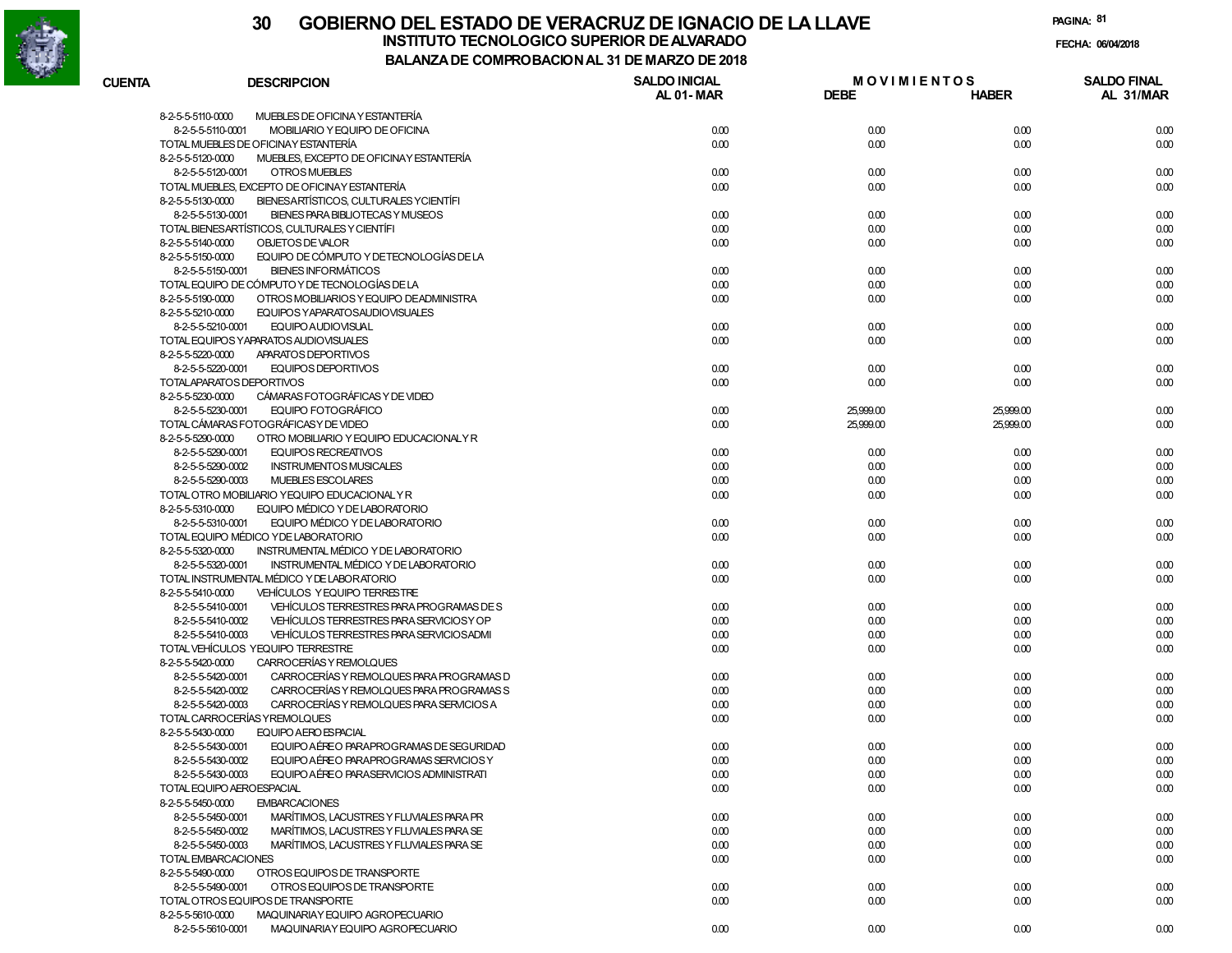

# **30 GOBIERNO DEL ESTADO DE VERACRUZ DE IGNACIO DE LA LLAVEINSTITUTO TECNOLOGICO SUPERIOR DE ALVARADO de la composición de la composición de la composición de la composición**<br>Dal aniza de composición da la de marzo de como

**PAGINA:82**

**FECHA:**

| <b>CUENTA</b> | <b>DESCRIPCION</b>                                            | <b>SALDO INICIAL</b> | <b>MOVIMIENTOS</b> |              | <b>SALDO FINAL</b> |
|---------------|---------------------------------------------------------------|----------------------|--------------------|--------------|--------------------|
|               |                                                               | <b>AL 01-MAR</b>     | <b>DEBE</b>        | <b>HABER</b> | AL 31/MAR          |
|               | TOTAL MAQUINARIAY EQUIPO AG ROPECUARIO                        | 0.00                 | 0.00               | 0.00         | 0.00               |
|               | 8-2-5-5-5620-0000<br>MAQUINARIAY EQUIPO INDUSTRIAL            |                      |                    |              |                    |
|               | 8-2-5-5-5620-0001<br>MAQUINARIAY EQUIPO INDUSTRIAL            | 0.00                 | 0.00               | 0.00         | 0.00               |
|               | 8-2-5-5-5620-0002<br>MAQUINARIAY EQUIPO PARASUMINISTRO DE A   | 0.00                 | 0.00               | 0.00         | 0.00               |
|               | TOTAL MAQUINARIAY EQUIPO INDUSTRIAL                           | 0.00                 | 0.00               | 0.00         | 0.00               |
|               | MAQUINARIAY EQUIPO DE CONSTRUCCIÓN<br>8-2-5-5-5630-0000       |                      |                    |              |                    |
|               | 8-2-5-5-5630-0001<br>MAQUINARIAY EQUIPO DE CONSTRUCCIÓN       | 0.00                 | 0.00               | 0.00         | 0.00               |
|               | TOTAL MAQUINARIAY EQUIPO DE CONSTRUCCIÓN                      | 0.00                 | 0.00               | 0.00         | 0.00               |
|               | 8-2-5-5-5640-0000<br>SISTEMAS DEAIREACONDICIONADO, CALEFACC   |                      |                    |              |                    |
|               | 8-2-5-5-5640-0001<br>SISTEMAS DEAIREACONDICIONADO, CALEFACC   | 0.00                 | 0.00               | 0.00         | 0.00               |
|               | TOTAL SISTEMAS DEAIRE ACONDICIONADO, CALEFACC                 | 0.00                 | 0.00               | 0.00         | 0.00               |
|               | EQUIPO DE COMUNICACIÓN YTELECOMUNICACIÓ<br>8-2-5-5-5650-0000  |                      |                    |              |                    |
|               | 8-2-5-5-5650-0001<br>EQUIPOS YAPARATOS DE COMUNICACIONES YT   | 0.00                 | 0.00               | 0.00         | 0.00               |
|               | TOTAL EQUIPO DE COMUNICACIÓN YTELECOMUNICACIÓ                 | 0.00                 | 0.00               | 0.00         | 0.00               |
|               | EQUIPOS DE GENERACIÓN ELÉCTRICA, APARATO<br>8-2-5-5-5660-0000 |                      |                    |              |                    |
|               | 8-2-5-5-5660-0001<br>MAQUINARIAY EQUIPO ELÉCTRICO Y ELECTRÓN  | 0.00                 | 0.00               | 0.00         | 0.00               |
|               | TOTAL EQUIPOS DE GENERACIÓN ELÉCTRICA, APARATO                | 0.00                 | 0.00               | 0.00         | 0.00               |
|               | HERRAMIENTAS Y MÁQUINAS-HERRAMIENTA<br>8-2-5-5-5670-0000      |                      |                    |              |                    |
|               | 8-2-5-5-5670-0001<br>MAQUINARIAY EQUIPO PARATALLERES          | 0.00                 | 0.00               | 0.00         | 0.00               |
|               | 8-2-5-5-5670-0002<br>HERRAMIENTAS Y MÁQUINAS-HERRAMIENTA      | 0.00                 | 0.00               | 0.00         | 0.00               |
|               | <b>REFACCION ES MAYORES</b><br>8-2-5-5-5670-0003              | 0.00                 | 0.00               | 0.00         | 0.00               |
|               | TOTAL HERRAMIENTAS Y MÁQUINAS-HERRAMIENTA                     | 0.00                 | 0.00               | 0.00         | 0.00               |
|               | OTROS EQUIPOS<br>8-2-5-5-5690-0000                            |                      |                    |              |                    |
|               | 8-2-5-5-5690-0001<br>EQUIPOS DE MEDICIÓN                      | 0.00                 | 0.00               | 0.00         | 0.00               |
|               | EQUIPO DE SEÑALAMIENTO<br>8-2-5-5-5690-0002                   | 0.00                 | 0.00               | 0.00         | 0.00               |
|               | EQUIPO DE INGENIERÍAY DIBUJO<br>8-2-5-5-5690-0003             | 0.00                 | 0.00               | 0.00         | 0.00               |
|               | MÁQUINAS Y APARATOS CIENTÍFICOS<br>8-2-5-5-5690-0004          | 0.00                 |                    | 0.00         | 0.00               |
|               | MAQUINARIAY EQUIPO DE IMPRENTA                                |                      | 0.00               |              |                    |
|               | 8-2-5-5-5690-0005<br>OTROS BIENES MUEBLES                     | 0.00<br>0.00         | 0.00               | 0.00         | 0.00               |
|               | 8-2-5-5-5690-0006                                             |                      | 0.00               | 0.00         | 0.00               |
|               | TOTAL OTROS EQUIPOS                                           | 0.00                 | 0.00               | 0.00         | 0.00               |
|               | 8-2-5-5-5710-0000<br><b>BOVINOS</b>                           |                      |                    |              |                    |
|               | 8-2-5-5-5710-0001<br><b>BOVINOS</b>                           | 0.00<br>0.00         | 0.00               | 0.00         | 0.00               |
|               | TOTAL BOVINOS                                                 |                      | 0.00               | 0.00         | 0.00               |
|               | 8-2-5-5-5720-0000<br><b>PORCINOS</b>                          |                      |                    |              |                    |
|               | <b>PORCINOS</b><br>8-2-5-5-5720-0001                          | 0.00<br>0.00         | 0.00               | 0.00         | 0.00               |
|               | TOTAL PORCINOS                                                |                      | 0.00               | 0.00         | 0.00               |
|               | 8-2-5-5-5730-0000<br><b>AVES</b>                              |                      |                    |              |                    |
|               | 8-2-5-5-5730-0001<br><b>AVES</b>                              | 0.00                 | 0.00               | 0.00         | 0.00               |
|               | <b>TOTALAVES</b>                                              | 0.00                 | 0.00               | 0.00         | 0.00               |
|               | 8-2-5-5-5740-0000<br><b>OVINOS Y CAPRINOS</b>                 |                      |                    |              |                    |
|               | 8-2-5-5-5740-0001<br><b>OVINOS Y CAPRINOS</b>                 | 0.00                 | 0.00               | 0.00         | 0.00               |
|               | TOTAL OVINOS YCAPRINOS                                        | 0.00                 | 0.00               | 0.00         | 0.00               |
|               | 8-2-5-5-5750-0000<br>PECES YACUICULTURA                       |                      |                    |              |                    |
|               | 8-2-5-5-5750-0001<br>PECES YACUICULTURA                       | 0.00                 | 0.00               | 0.00         | 0.00               |
|               | TOTAL PECES YACUICULTURA                                      | 0.00                 | 0.00               | 0.00         | 0.00               |
|               | 8-2-5-5-5760-0000<br><b>EQUINOS</b>                           |                      |                    |              |                    |
|               | 8-2-5-5-5760-0001<br><b>EQUINOS</b>                           | 0.00                 | 0.00               | 0.00         | 0.00               |
|               | <b>TOTAL EQUINOS</b>                                          | 0.00                 | 0.00               | 0.00         | 0.00               |
|               | 8-2-5-5-5770-0000<br>ESPECIES MENORES DE ZOOLÓGICO            | 0.00                 | 0.00               | 0.00         | 0.00               |
|               | 8-2-5-5-5780-0000<br>ARBOLES Y PLANTAS                        | 0.00                 | 0.00               | 0.00         | 0.00               |
|               | OTROS ACTIVOS BIOLÓGICOS<br>8-2-5-5-5790-0000                 | 0.00                 | 0.00               | 0.00         | 0.00               |
|               | 8-2-5-5-5810-0000<br><b>TERRENOS</b>                          |                      |                    |              |                    |
|               | TERRENOS PARA USOS DIVERSOS<br>8-2-5-5-5810-0001              | 0.00                 | 0.00               | 0.00         | 0.00               |
|               | 8-2-5-5-5810-0002<br>TERRENOS PARA LACONSTRUCCIÓN DE INMUEBL  | 0.00                 | 0.00               | 0.00         | 0.00               |
|               | <b>TOTAL TERRENOS</b>                                         | 0.00                 | 0.00               | 0.00         | 0.00               |
|               | 8-2-5-5-5820-0000<br><b>VIVIENDAS</b>                         | 0.00                 | 0.00               | 0.00         | 0.00               |
|               | EDIFICIOS NO RESIDENCIALES<br>8-2-5-5-5830-0000               |                      |                    |              |                    |
|               | ADQUISICIÓN DE EDIFICIOSY LOCALES<br>8-2-5-5-5830-0001        | 0.00                 | 0.00               | 0.00         | 0.00               |
|               | TOTAL EDIFICIOS NO RESIDENCIALES                              | 0.00                 | 0.00               | 0.00         | 0.00               |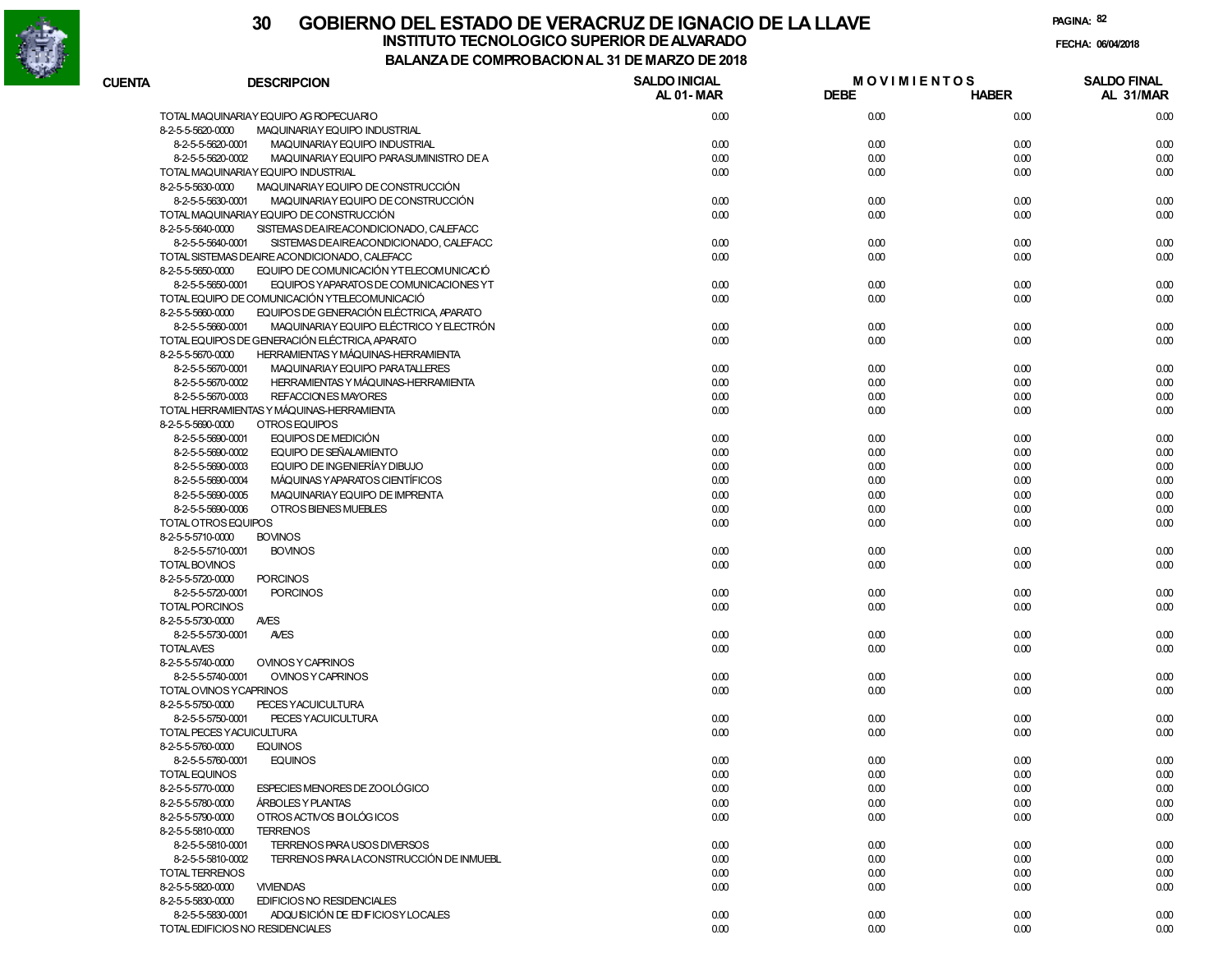

# **30 GOBIERNO DEL ESTADO DE VERACRUZ DE IGNACIO DE LA LLAVEFECHA: 06/04/2018 INSTITUTO TECNOLOGICO SUPERIOR DE ALVARADO**

**PAGINA:83**

| <b>CUENTA</b>            | <b>DESCRIPCION</b>                             | <b>SALDO INICIAL</b> | <b>MOVIMIENTOS</b> |              | <b>SALDO FINAL</b> |
|--------------------------|------------------------------------------------|----------------------|--------------------|--------------|--------------------|
|                          |                                                | AL 01-MAR            | <b>DEBE</b>        | <b>HABER</b> | AL 31/MAR          |
| 8-2-5-5-5890-0000        | OTROS BIENES INMUEBLES                         |                      |                    |              |                    |
| 8-2-5-5-5890-0001        | ADJUDICACIONES, EXPROPIACIONES E INDEMNI       | 0.00                 | 0.00               | 0.00         | 0.00               |
| 8-2-5-5-5890-0002        | RESERVAS TERRITORIALES URBANAS                 | 0.00                 | 0.00               | 0.00         | 0.00               |
| 8-2-5-5-5890-0003        | OTROS BIENES INMUEBLES                         | 0.00                 | 0.00               | 0.00         | 0.00               |
|                          | TOTAL OTROS BIENES INMUEBLES                   | 0.00                 | 0.00               | 0.00         | 0.00               |
| 8-2-5-5-5910-0000        | <b>SOFTWARE</b>                                |                      |                    |              |                    |
| 8-2-5-5-5910-0001        | <b>SOFTWARE</b>                                | 0.00                 | 0.00               | 0.00         | 0.00               |
| TOTAL SOFTWARE           |                                                | 0.00                 | 0.00               | 0.00         | 0.00               |
| 8-2-5-5-5920-0000        | <b>PATENTES</b>                                |                      |                    |              |                    |
| 8-2-5-5-5920-0001        | <b>PATENTES</b>                                | 0.00                 | 0.00               | 0.00         | 0.00               |
| <b>TOTAL PATENTES</b>    |                                                | 0.00                 | 0.00               | 0.00         | 0.00               |
| 8-2-5-5-5930-0000        | <b>MARCAS</b>                                  |                      |                    |              |                    |
|                          |                                                |                      |                    |              | 0.00               |
| 8-2-5-5-5930-0001        | <b>MARCAS</b>                                  | 0.00                 | 0.00               | 0.00         |                    |
| TOTAL MARCAS             |                                                | 0.00                 | 0.00               | 0.00         | 0.00               |
| 8-2-5-5-5940-0000        | <b>DERECHOS</b>                                |                      |                    |              |                    |
| 8-2-5-5-5940-0001        | <b>DERECHOS</b>                                | 0.00                 | 0.00               | 0.00         | 0.00               |
| <b>TOTAL DERECHOS</b>    |                                                | 0.00                 | 0.00               | 0.00         | 0.00               |
| 8-2-5-5-5950-0000        | CONCESIONES                                    |                      |                    |              |                    |
| 8-2-5-5-5950-0001        | CONCESIONES                                    | 0.00                 | 0.00               | 0.00         | 0.00               |
| <b>TOTAL CONCESIONES</b> |                                                | 0.00                 | 0.00               | 0.00         | 0.00               |
| 8-2-5-5-5960-0000        | <b>FRANQUICIAS</b>                             | 0.00                 | 0.00               | 0.00         | 0.00               |
| 8-2-5-5-5970-0000        | LICENCIAS INFORMÁTICAS E INTELECTUALES         |                      |                    |              |                    |
| 8-2-5-5-5970-0001        | LICENCIAS INFORMÁTICAS E INTELECTUALES         | 0.00                 | 0.00               | 0.00         | 0.00               |
|                          | TOTAL LICENCIAS INFORMÁTICAS E INTELECTUALES   | 0.00                 | 0.00               | 0.00         | 0.00               |
| 8-2-5-5-5980-0000        | LICENCIAINDUSTRIALES, COMERCIALESY OTR         | 0.00                 | 0.00               | 0.00         | 0.00               |
| 8-2-5-5-5990-0000        | OTROS ACTIVOS INTANGIBLES                      |                      |                    |              |                    |
| 8-2-5-5-5990-0001        | OTROS ACTIVOS INTANGIBLES                      | 0.00                 | 0.00               | 0.00         | 0.00               |
|                          | TOTAL OTROSACTIVOS INTANGIBLES                 | 0.00                 | 0.00               | 0.00         | 0.00               |
|                          | TOTAL BIENES MUEBLES, INMUEBLES E INTANGIBLES  | 0.00                 | 25,999.00          | 25,999.00    | 0.00               |
| 8-2-5-6-0000-0000        | <b>INVERSIÓN PÚBLICA</b>                       |                      |                    |              |                    |
| 8-2-5-6-6110-0000        | EDIFICACIÓN HABITACIONAL                       |                      |                    |              |                    |
| 8-2-5-6-6110-0001        | EDIFICACIÓN HABITACIONAL                       | 0.00                 | 0.00               | 0.00         | 0.00               |
|                          | TOTAL EDIFICACIÓN HABITACIONAL                 | 0.00                 | 0.00               | 0.00         | 0.00               |
| 8-2-5-6-6120-0000        | EDIFICACIÓN NO HABITACIONAL                    |                      |                    |              |                    |
| 8-2-5-6-6120-0001        | EDIFICACIÓN NO HABITACIONAL                    | 0.00                 | 0.00               | 0.00         | 0.00               |
|                          | TOTAL EDIFICACIÓN NO HABITACIONAL              | 0.00                 | 0.00               | 0.00         | 0.00               |
| 8-2-5-6-6130-0000        | CONSTRUCCIÓN DE OBRAS PARA ELABASTECIMI        |                      |                    |              |                    |
|                          | CONSTRUCCIÓN DE OBRAS PARA ELABASTECIMI        |                      |                    |              |                    |
| 8-2-5-6-6130-0001        |                                                | 0.00                 | 0.00               | 0.00         | 0.00               |
|                          | TOTAL CONSTRUCCIÓN DE OBRAS PARA ELABASTECIMI  | 0.00                 | 0.00               | 0.00         | 0.00               |
| 8-2-5-6-6140-0000        | DIVISIÓN DE TERRENOS Y CONSTRUCCIÓN DE O       |                      |                    |              |                    |
| 8-2-5-6-6140-0001        | DIVISIÓN DE TERRENOS Y CONSTRUCCIÓN DE O       | 0.00                 | 0.00               | 0.00         | 0.00               |
|                          | TOTAL DIVISIÓN DE TERRENOSY CONSTRUCCIÓN DE O  | 0.00                 | 0.00               | 0.00         | 0.00               |
| 8-2-5-6-6150-0000        | CONSTRUCCIÓN DE VÍAS DE COMUNICACIÓN           |                      |                    |              |                    |
| 8-2-5-6-6150-0001        | CONSTRUCCIÓN DE VÍAS DE COMUNICACIÓN           | 0.00                 | 0.00               | 0.00         | 0.00               |
|                          | TOTAL CONSTRUCCIÓN DE VÍAS DE COMUNICACIÓN     | 0.00                 | 0.00               | 0.00         | 0.00               |
| 8-2-5-6-6160-0000        | OTRAS CONSTRUCCIONES DE INGENIERÍA CIVL        |                      |                    |              |                    |
| 8-2-5-6-6160-0001        | OTRAS CONSTRUCCIONES DE INGENIERÍA CIVIL       | 0.00                 | 0.00               | 0.00         | 0.00               |
|                          | TOTAL OTRAS CONSTRUCCIONES DE INGENIERÍACIVIL  | 0.00                 | 0.00               | 0.00         | 0.00               |
| 8-2-5-6-6170-0000        | INSTALACIONES Y EQUIPAMIENTO EN CONSTRUC       |                      |                    |              |                    |
| 8-2-5-6-6170-0001        | INSTALACIONES Y EQUIPAMIENTO EN CONSTRUC       | 0.00                 | 0.00               | 0.00         | 0.00               |
|                          | TOTAL INSTALACIONES Y EQUIPAMIENTO EN CONSTRUC | 0.00                 | 0.00               | 0.00         | 0.00               |
| 8-2-5-6-6190-0000        | TRABAJOS DEACABADOS EN EDIFICACIONES Y         |                      |                    |              |                    |
| 8-2-5-6-6190-0001        | TRABAJOS DEACABADOS EN EDIFICACIONES Y         | 0.00                 | 0.00               | 0.00         | 0.00               |
|                          | TOTAL TRABAJOS DEACABADOS EN EDIFICACIONES Y   | 0.00                 | 0.00               | 0.00         | 0.00               |
| 8-2-5-6-6210-0000        | EDIFICACIÓN HABITACIONAL                       |                      |                    |              |                    |
| 8-2-5-6-6210-0001        | EDIFICACIÓN HABITACIONAL                       | 0.00                 | 0.00               | 0.00         | 0.00               |
|                          | TOTAL EDIFICACIÓN HABITACIONAL                 | 0.00                 | 0.00               | 0.00         | 0.00               |
| 8-2-5-6-6220-0000        | EDIFICACIÓN NO HABITACIONAL                    |                      |                    |              |                    |
| 8-2-5-6-6220-0001        | EDIFICACIÓN NO HABITACIONAL                    |                      |                    |              |                    |
|                          |                                                | 0.00                 | 0.00               | 0.00         | 0.00               |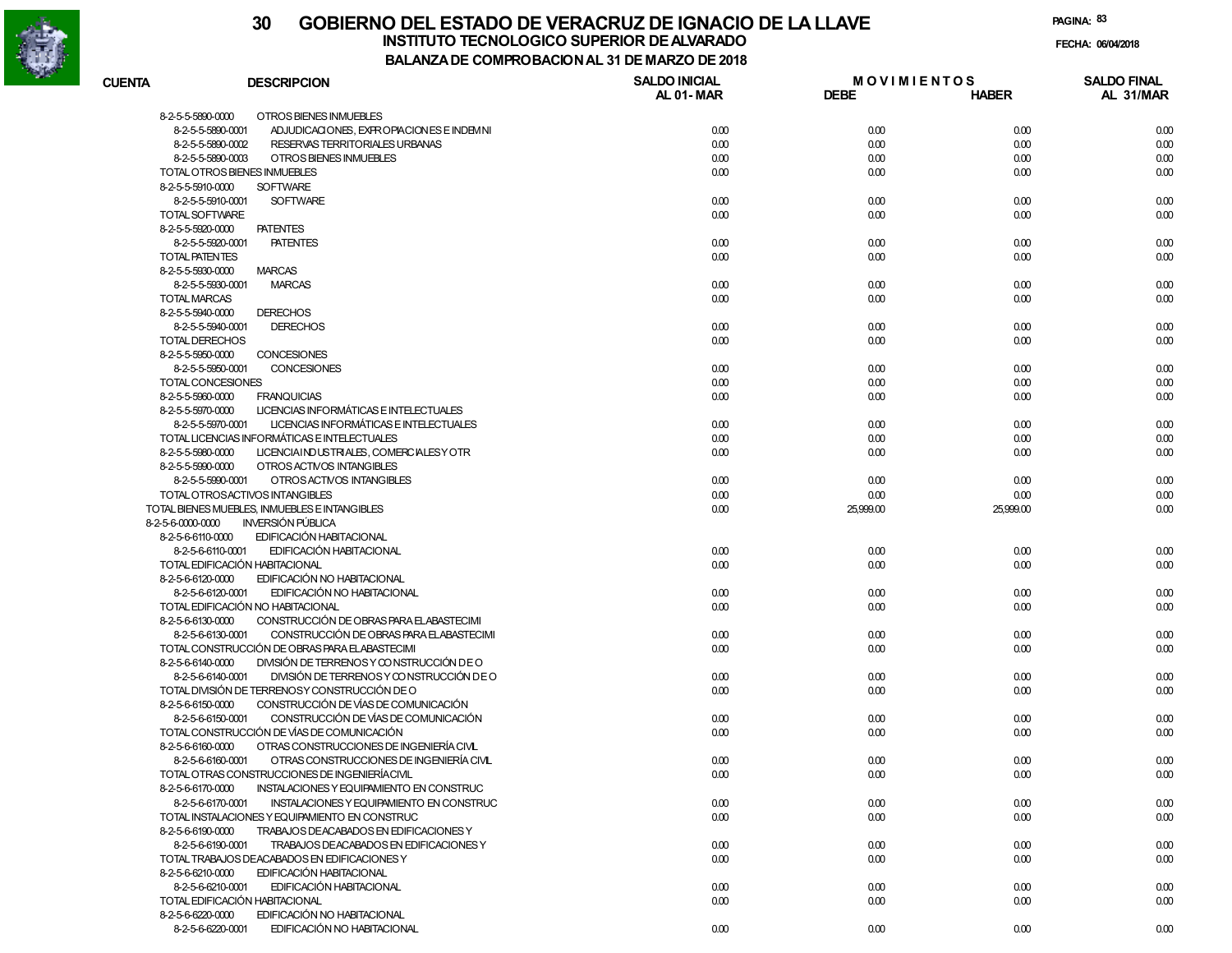

# **30 GOBIERNO DEL ESTADO DE VERACRUZ DE IGNACIO DE LA LLAVEFECHA: 06/04/2018 INSTITUTO TECNOLOGICO SUPERIOR DE ALVARADO**

**PAGINA:84**

| <b>CUENTA</b>                          | <b>DESCRIPCION</b>                                                                          | <b>SALDO INICIAL</b><br>AL 01-MAR | <b>MOVIMIENTOS</b><br><b>DEBE</b> | <b>HABER</b> | <b>SALDO FINAL</b><br>AL 31/MAR |
|----------------------------------------|---------------------------------------------------------------------------------------------|-----------------------------------|-----------------------------------|--------------|---------------------------------|
|                                        | TOTAL EDIFICACIÓN NO HABITACIONAL                                                           | 0.00                              | 0.00                              | 0.00         | 0.00                            |
| 8-2-5-6-6230-0000                      | CONSTRUCCIÓN DE OBRAS PARA ELABASTECIMI                                                     |                                   |                                   |              |                                 |
| 8-2-5-6-6230-0001                      | CONSTRUCCIÓN DE OBRAS PARA ELABASTECIMI                                                     | 0.00                              | 0.00                              | 0.00         | 0.00                            |
|                                        | TOTAL CONSTRUCCIÓN DE OBRAS PARA ELABASTECIMI                                               | 0.00                              | 0.00                              | 0.00         | 0.00                            |
| 8-2-5-6-6240-0000                      | DIVISIÓN DE TERRENOS Y CONSTRUCCIÓN DE O                                                    |                                   |                                   |              |                                 |
| 8-2-5-6-6240-0001                      | DIVISIÓN DE TERRENOS Y CONSTRUCCIÓN DE O                                                    | 0.00                              | 0.00                              | 0.00         | 0.00                            |
|                                        | TOTAL DIVISIÓN DE TERRENOSY CONSTRUCCIÓN DE O                                               | 0.00                              | 0.00                              | 0.00         | 0.00                            |
| 8-2-5-6-6250-0000                      | CONSTRUCCIÓN DE VÍAS DE COMUNICACIÓN                                                        |                                   |                                   |              |                                 |
| 8-2-5-6-6250-0001                      | CONSTRUCCIÓN DE VÍAS DE COMUNICACIÓN                                                        | 0.00                              | 0.00                              | 0.00         | 0.00                            |
|                                        | TOTAL CONSTRUCCIÓN DE VÍAS DE COMUNICACIÓN                                                  | 0.00                              | 0.00                              | 0.00         | 0.00                            |
| 8-2-5-6-6260-0000                      | OTRAS CONSTRUCCIONES DE INGENIERÍA CIVL                                                     |                                   |                                   |              |                                 |
| 8-2-5-6-6260-0001                      | OTRAS CONSTRUCCIONES DE INGENIERÍA CIVL                                                     | 0.00                              | 0.00                              | 0.00         | 0.00                            |
|                                        | TOTAL OTRAS CONSTRUCCIONES DE INGENIERÍACIVIL                                               | 0.00                              | 0.00                              | 0.00         | 0.00                            |
| 8-2-5-6-6270-0000                      | INSTALACIONES Y EQUIPAMIENTO EN CONSTRUC                                                    |                                   |                                   |              |                                 |
| 8-2-5-6-6270-0001                      | INSTALACIONES Y EQUIPAMIENTO EN CONSTRUC                                                    | 0.00                              | 0.00                              | 0.00         | 0.00                            |
|                                        | TOTAL INSTALACIONES Y EQUIPAMIENTO EN CONSTRUC                                              | 0.00                              | 0.00                              | 0.00         | 0.00                            |
| 8-2-5-6-6290-0000                      | TRABAJOS DEACABADOS EN EDIFICACIONES Y                                                      |                                   |                                   |              |                                 |
| 8-2-5-6-6290-0001                      | TRABAJOS DEACABADOS EN EDIFICACIONES Y                                                      | 0.00                              | 0.00                              | 0.00         | 0.00                            |
|                                        | TOTAL TRABAJOS DEACABADOS EN EDIFICACIONES Y                                                | 0.00                              | 0.00                              | 0.00         | 0.00                            |
| 8-2-5-6-6310-0000                      | ESTUDIOS, FORMULACIÓN Y EVALUACIÓN DE PR                                                    |                                   |                                   |              |                                 |
| 8-2-5-6-6310-0001                      | ESTUDIOS, FORMULACIÓN Y EVALUACIÓN DE PR                                                    | 0.00                              | 0.00                              | 0.00         | 0.00                            |
|                                        | TOTAL ESTUDIOS, FORMULACIÓN YEVALUACIÓN DE PR                                               | 0.00                              | 0.00                              | 0.00         | 0.00                            |
| 8-2-5-6-6320-0000                      | EJECUCIÓN DE PROYECTOS PRODUCTIVOS NO IN                                                    |                                   |                                   |              |                                 |
| 8-2-5-6-6320-0001                      | EJECUCIÓN DE PROYECTOS PRODUCTIVOS NO IN                                                    | 0.00                              | 0.00                              | 0.00         | 0.00                            |
| 8-2-5-6-6320-0002                      | INFRAESTRUCTURA PARAEL DESARROLLO                                                           | 0.00                              | 0.00                              | 0.00         | 0.00                            |
|                                        | TOTAL EJECUCIÓN DE PROYECTOS PRODUCTIVOS NO IN                                              | 0.00                              | 0.00                              | 0.00         | 0.00                            |
| TOTAL INVERSIÓN PÚBLICA                |                                                                                             | 0.00                              | 0.00                              | 0.00         | 0.00                            |
| 8-2-5-7-0000-0000                      | <b>INVERSIONES FINANCIERAS Y OTRAS PROVISIO</b>                                             |                                   |                                   |              |                                 |
| 8-2-5-7-7110-0000                      | CRÉDITOS OTORGADOS POR ENTIDADES FEDERA                                                     | 0.00                              | 0.00                              | 0.00         | 0.00                            |
| 8-2-5-7-7120-0000                      | CRÉDITOS OTORGADOS POR LA ENTIDADES FEDE                                                    | 0.00                              | 0.00                              | 0.00         | 0.00                            |
| 8-2-5-7-7210-0000                      | ACCION ES Y PARTICIPACIONES DE CAPITAL EN                                                   | 0.00                              | 0.00                              | 0.00         | 0.00                            |
| 8-2-5-7-7220-0000                      | ACCION ES Y PARTICIPACIONES DE CAPITAL EN                                                   | 0.00                              | 0.00                              | 0.00         | 0.00                            |
| 8-2-5-7-7230-0000                      | ACCION ESY PARTICIPACIONES DE CAPITAL EN                                                    | 0.00                              | 0.00                              | 0.00         | 0.00                            |
| 8-2-5-7-7240-0000                      | ACCION ESY PARTICIPACIONES DE CAPITAL EN                                                    | 0.00                              | 0.00                              | 0.00         | 0.00                            |
| 8-2-5-7-7250-0000                      | ACCION ES Y PARTICIPACIONES DE CAPITAL EN                                                   | 0.00                              | 0.00                              | 0.00         | 0.00                            |
| 8-2-5-7-7260-0000                      | ACCION ES Y PARTICIPACIONES DE CAPITAL EN                                                   | 0.00                              | 0.00                              | 0.00         | 0.00                            |
| 8-2-5-7-7270-0000                      | ACCION ES Y PARTICIPACIONES DE CAPITAL EN                                                   | 0.00                              | 0.00                              | 0.00         | 0.00                            |
| 8-2-5-7-7280-0000                      | ACCION ESY PARTICIPACIONES DE CAPITAL EN                                                    | 0.00                              | 0.00                              | 0.00         | 0.00                            |
| 8-2-5-7-7290-0000                      | ACCION ESY PARTICIPACIONES DE CAPITAL EN                                                    | 0.00                              | 0.00                              | 0.00         | 0.00                            |
| 8-2-5-7-7310-0000<br>8-2-5-7-7320-0000 | <b>BONOS</b><br>VALORES REPRESENTATIVOS DE DEUDA ADQUIRI                                    | 0.00                              | 0.00                              | 0.00         | 0.00                            |
| 8-2-5-7-7330-0000                      | VALORES REPRESENTATIVOS DE DEUDA ADQUIRI                                                    | 0.00<br>0.00                      | 0.00<br>0.00                      | 0.00<br>0.00 | 0.00<br>0.00                    |
| 8-2-5-7-7340-0000                      | OBLIGACIONES NEGOCIABLESADQUIRIDASCON                                                       | 0.00                              | 0.00                              | 0.00         | 0.00                            |
| 8-2-5-7-7350-0000                      | OBLIGACIONES NEGOCIABLESADQUIRIDASCON                                                       | 0.00                              | 0.00                              | 0.00         | 0.00                            |
| 8-2-5-7-7390-0000                      | OTROS VALORES                                                                               | 0.00                              | 0.00                              | 0.00         | 0.00                            |
| 8-2-5-7-7410-0000                      | CONCESIÓN DE PRÉSTAMOS A ENTIDADES PARAE                                                    | 0.00                              | 0.00                              | 0.00         | 0.00                            |
| 8-2-5-7-7420-0000                      | CONCESIÓN DE PRÉSTAMOS A ENTIDADES PARAE                                                    | 0.00                              | 0.00                              | 0.00         | 0.00                            |
| 8-2-5-7-7430-0000                      |                                                                                             |                                   | 0.00                              |              | 0.00                            |
| 8-2-5-7-7440-0000                      | CONCESION DE PRESTAMOS AINSTITUCIONES P<br>CONCESIÓN DE PRÉSTAMOS A ENTIDADES FEDER         | 0.00<br>0.00                      | 0.00                              | 0.00<br>0.00 | 0.00                            |
| 8-2-5-7-7450-0000                      | CONCESIÓN DE PRÉSTAMOS AL SECTOR PRIVADO                                                    | 0.00                              | 0.00                              | 0.00         | 0.00                            |
| 8-2-5-7-7460-0000                      | CONCESIÓN DE PRÉSTAMOS AL SECTOR EXTERNO                                                    | 0.00                              | 0.00                              | 0.00         | 0.00                            |
| 8-2-5-7-7470-0000                      | CONCESIÓN DE PRÉSTAMOS AL SECTOR PÚBLICO                                                    | 0.00                              | 0.00                              | 0.00         | 0.00                            |
|                                        | CONCESIÓN DE PRÉSTAMOS AL SECTOR PRIVADO                                                    |                                   |                                   |              |                                 |
| 8-2-5-7-7480-0000                      | CONCESIÓN DE PRÉSTAMOS AL SECTOR EXTERNO                                                    | 0.00                              | 0.00                              | 0.00         | 0.00                            |
| 8-2-5-7-7490-0000<br>8-2-5-7-7510-0000 | <b>INVERSIONES EN FIDEICOMISOS DEL PODER EJ</b>                                             | 0.00                              | 0.00                              | 0.00         | 0.00                            |
| 8-2-5-7-7520-0000                      |                                                                                             | 0.00                              | 0.00                              | 0.00         | 0.00                            |
| 8-2-5-7-7530-0000                      | INVERSIONES EN FIDEICOMISOS DEL PODER LE<br><b>INVERSIONES EN FIDEICOMISOS DEL PODER JU</b> | 0.00                              | 0.00                              | 0.00         | 0.00                            |
|                                        |                                                                                             | 0.00                              | 0.00                              | 0.00         | 0.00                            |
| 8-2-5-7-7540-0000                      | INVERSIONES EN FIDEICOMISOS PÚBLICOS NO                                                     | 0.00                              | 0.00                              | 0.00         | 0.00                            |
| 8-2-5-7-7550-0000                      | <b>INVERSIONES EN FIDEICOMISOS PÚBLICOS EMP</b>                                             | 0.00                              | 0.00                              | 0.00         | 0.00                            |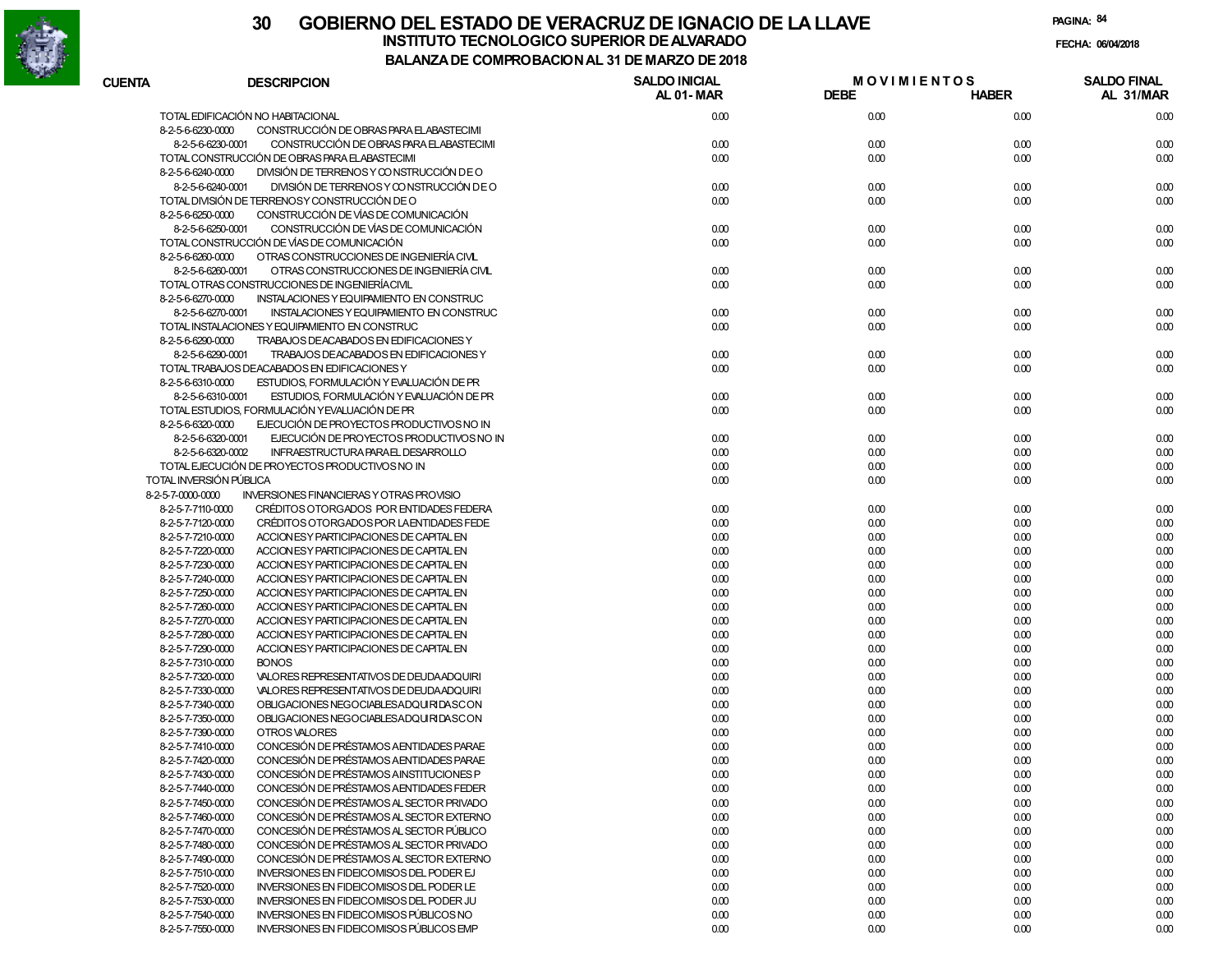

| <b>CUENTA</b>       | <b>DESCRIPCION</b>                              | <b>SALDO INICIAL</b><br>AL 01-MAR | <b>MOVIMIENTOS</b><br><b>DEBE</b> | <b>HABER</b>  | <b>SALDO FINAL</b><br>AL 31/MAR |
|---------------------|-------------------------------------------------|-----------------------------------|-----------------------------------|---------------|---------------------------------|
| 8-2-5-7-7560-0000   | <b>INVERSIONES EN FIDEICOMISOS PÚBLICOS FIN</b> | 0.00                              | 0.00                              | 0.00          | 0.00                            |
| 8-2-5-7-7570-0000   | <b>INVERSIONES EN FIDEICOMISOS DE ENTIDADES</b> | 0.00                              | 0.00                              | 0.00          | 0.00                            |
| 8-2-5-7-7580-0000   | INVERSIONES EN FIDEICOMISOS DE MUNICIPIO        | 0.00                              | 0.00                              | 0.00          | 0.00                            |
| 8-2-5-7-7590-0000   | <b>INVERSIONES DE EMPRESAS PRIVADAS Y PARTI</b> | 0.00                              | 0.00                              | 0.00          | 0.00                            |
| 8-2-5-7-7610-0000   | DEPÓSITOSA LARGO PLAZO EN MONEDANACION          | 0.00                              | 0.00                              | 0.00          | 0.00                            |
| 8-2-5-7-7620-0000   | DEPÓSITO A LARGO PLAZO EN MONEDA EXTRANJ        | 0.00                              | 0.00                              | 0.00          | 0.00                            |
| 8-2-5-7-7910-0000   | CONTINGENCIAS POR FENÓMENOS NATURALES           |                                   |                                   |               |                                 |
| 8-2-5-7-7910-0001   | <b>CONTINGENTES</b>                             | 0.00                              | 0.00                              | 0.00          | 0.00                            |
|                     | TOTAL CONTINGENCIAS POR FENÓMENOS NATURALES     | 0.00                              | 0.00                              | 0.00          | 0.00                            |
| 8-2-5-7-7920-0000   | CONTINGENCIAS SOCIOECONÓMICAS                   |                                   |                                   |               |                                 |
| 8-2-5-7-7920-0001   | <b>CONTINGENTES</b>                             | 0.00                              | 0.00                              | 0.00          | 0.00                            |
| 8-2-5-7-7920-0002   | DEVOLUCIONESA LA FEDERACIÓN                     | 0.00                              | 0.00                              | 0.00          | 0.00                            |
| 8-2-5-7-7920-0003   | <b>COMPLEMENTARIOS</b>                          | 0.00                              | 0.00                              | 0.00          | 0.00                            |
|                     | TOTAL CONTINGENCIAS SOCIOECONÓMICAS             | 0.00                              | 0.00                              | 0.00          | 0.00                            |
| 8-2-5-7-7990-0000   | OTRAS EROGACIONES ESPECIALES                    |                                   |                                   |               |                                 |
| 8-2-5-7-7990-0001   | EROGACIONES POR INGRESOS PROPIOS                | 0.00                              | 0.00                              | 0.00          | 0.00                            |
| 8-2-5-7-7990-0002   | PROVISIONES SALARIALES Y ECONOMICAS             | 0.00                              | 0.00                              | 0.00          | 0.00                            |
|                     | TOTAL OTRAS EROGACIONES ESPECIALES              | 0.00                              | 0.00                              | 0.00          | 0.00                            |
|                     | TOTAL INVERSIONES FINANCIERAS YOTRAS PROVISIO   | 0.00                              | 0.00                              | 0.00          | 0.00                            |
|                     | TOTAL PRESUPUESTO DE EGRESOS DEVENGADO          | 0.00                              | 19,929,556.31                     | 19.929.556.31 | 0.00                            |
| 8-2-6-0-0000-0000   | PRESUPUESTO DE EGRESOS EJERCIDO                 |                                   |                                   |               |                                 |
| 8-2-6-1-0000-0000   | SERVICIOS PERSONALES                            |                                   |                                   |               |                                 |
| 8-2-6-1-1110-0000   | <b>DIETAS</b>                                   |                                   |                                   |               |                                 |
| 8-2-6-1-1110-0001   | <b>DIETAS</b>                                   | 0.00                              | 0.00                              | 0.00          | 0.00                            |
|                     |                                                 | 0.00                              |                                   |               |                                 |
| <b>TOTAL DIETAS</b> |                                                 |                                   | 0.00                              | 0.00          | 0.00                            |
| 8-2-6-1-1120-0000   | <b>HABERES</b>                                  | 0.00                              | 0.00                              | 0.00          | 0.00                            |
| 8-2-6-1-1130-0000   | SUELDOS BASE AL PERSONAL PERMANENTE             |                                   |                                   |               |                                 |
| 8-2-6-1-1130-0001   | SUELDOS Y SALARIOS                              | 0.00                              | 2.565.615.29                      | 2,565,615.29  | 0.00                            |
|                     | TOTAL SUELDOS BASEAL PERSONAL PERMANENTE        | 0.00                              | 2,565,615.29                      | 2,565,615.29  | 0.00                            |
| 8-2-6-1-1140-0000   | REMUNERACIONES POR ADSCRIPCIÓN LABORAL E        | 0.00                              | 0.00                              | 0.00          | 0.00                            |
| 8-2-6-1-1210-0000   | HONORARIOS ASIMILABLES A SALARIOS               |                                   |                                   |               |                                 |
| 8-2-6-1-1210-0001   | PERSONAL DE LISTA DE RAYA                       | 0.00                              | 0.00                              | 0.00          | 0.00                            |
| 8-2-6-1-1210-0002   | HONORARIOS PROFESIONALES                        | 0.00                              | 0.00                              | 0.00          | 0.00                            |
| 8-2-6-1-1210-0003   | HONORARIOS POR EJECUCIÓN                        | 0.00                              | 0.00                              | 0.00          | 0.00                            |
|                     | TOTAL HONORARIOSASIMILABLES ASALARIOS           | 0.00                              | 0.00                              | 0.00          | 0.00                            |
| 8-2-6-1-1220-0000   | SUELDOS BASEALPERSONAL EVENTUAL                 |                                   |                                   |               |                                 |
| 8-2-6-1-1220-0001   | SUELDOS ALPERSONAL EVENTUAL                     | 0.00                              | 0.00                              | 0.00          | 0.00                            |
| 8-2-6-1-1220-0002   | <b>SUPLENCIAS</b>                               | 0.00                              | 0.00                              | 0.00          | 0.00                            |
|                     | TOTAL SUELDOS BASEAL PERSONAL EVENTUAL          | 0.00                              | 0.00                              | 0.00          | 0.00                            |
| 8-2-6-1-1230-0000   | RETRIBUCIONES POR SERVICIOS DE CARÁCTER         |                                   |                                   |               |                                 |
| 8-2-6-1-1230-0001   | REMUNERACIONES POR SERVICIOS ESPECIALES         | 0.00                              | 597,786.00                        | 597,786.00    | 0.00                            |
| 8-2-6-1-1230-0002   | AYUDAPOR SERVICIOS                              | 0.00                              | 0.00                              | 0.00          | 0.00                            |
|                     | TOTAL RETRIBUCIONES POR SERVICIOS DE CARÁCTER   | 0.00                              | 597.786.00                        | 597,786.00    | 0.00                            |
| 8-2-6-1-1240-0000   | RETRIBUCIÓN ALOS REPRESENTANTES DE LOS          | 0.00                              | 0.00                              | 0.00          | 0.00                            |
| 8-2-6-1-1310-0000   | PRIMAS POR AÑO DE SERVICIOS EFECTIVOS PR        |                                   |                                   |               |                                 |
| 8-2-6-1-1310-0001   | QUINQUENIOS                                     | 0.00                              | 0.00                              | 0.00          | 0.00                            |
| 8-2-6-1-1310-0002   | QUINQUENIOS NUEVA GENERACIÓN                    | 0.00                              | 0.00                              | 0.00          | 0.00                            |
|                     | TOTAL PRIMAS PORAÑO DE SERVICIOS EFECTIVOS PR   | 0.00                              | 0.00                              | 0.00          | 0.00                            |
| 8-2-6-1-1320-0000   | PRIMAS DE VACACIONES, DOMINICAL Y GRATIF        |                                   |                                   |               |                                 |
| 8-2-6-1-1320-0001   | PRIMA DOMINICAL                                 | 0.00                              | 0.00                              | 0.00          | 0.00                            |
| 8-2-6-1-1320-0002   | <b>GRATIFICACIÓN ANUAL</b>                      | 0.00                              | 0.00                              | 0.00          | 0.00                            |
| 8-2-6-1-1320-0003   | PRIMA VACACIONAL                                | 0.00                              | 1.000.212.09                      | 1.000.212.09  | 0.00                            |
| 8-2-6-1-1320-0004   | BONO ANJALDE DESPENSA                           | 0.00                              | 0.00                              | 0.00          | 0.00                            |
|                     | TOTAL PRIMAS DE VACACIONES, DOMINICAL YG RATIF  | 0.00                              | 1,000,212.09                      | 1,000,212.09  | 0.00                            |
| 8-2-6-1-1330-0000   | <b>HORAS EXTRAORDINARIAS</b>                    |                                   |                                   |               |                                 |
| 8-2-6-1-1330-0001   | COMPENSACIÓN POR SERVICIOS DE TURNO VESP        | 0.00                              | 0.00                              | 0.00          | 0.00                            |
|                     | TOTAL HORAS EXTRAORDINARIAS                     | 0.00                              | 0.00                              | 0.00          | 0.00                            |
| 8-2-6-1-1340-0000   | <b>COMPENSACIONES</b>                           |                                   |                                   |               |                                 |
| 8-2-6-1-1340-0001   | COMPENSACIONES FIJAS                            | 0.00                              | 0.00                              | 0.00          | 0.00                            |
|                     |                                                 |                                   |                                   |               |                                 |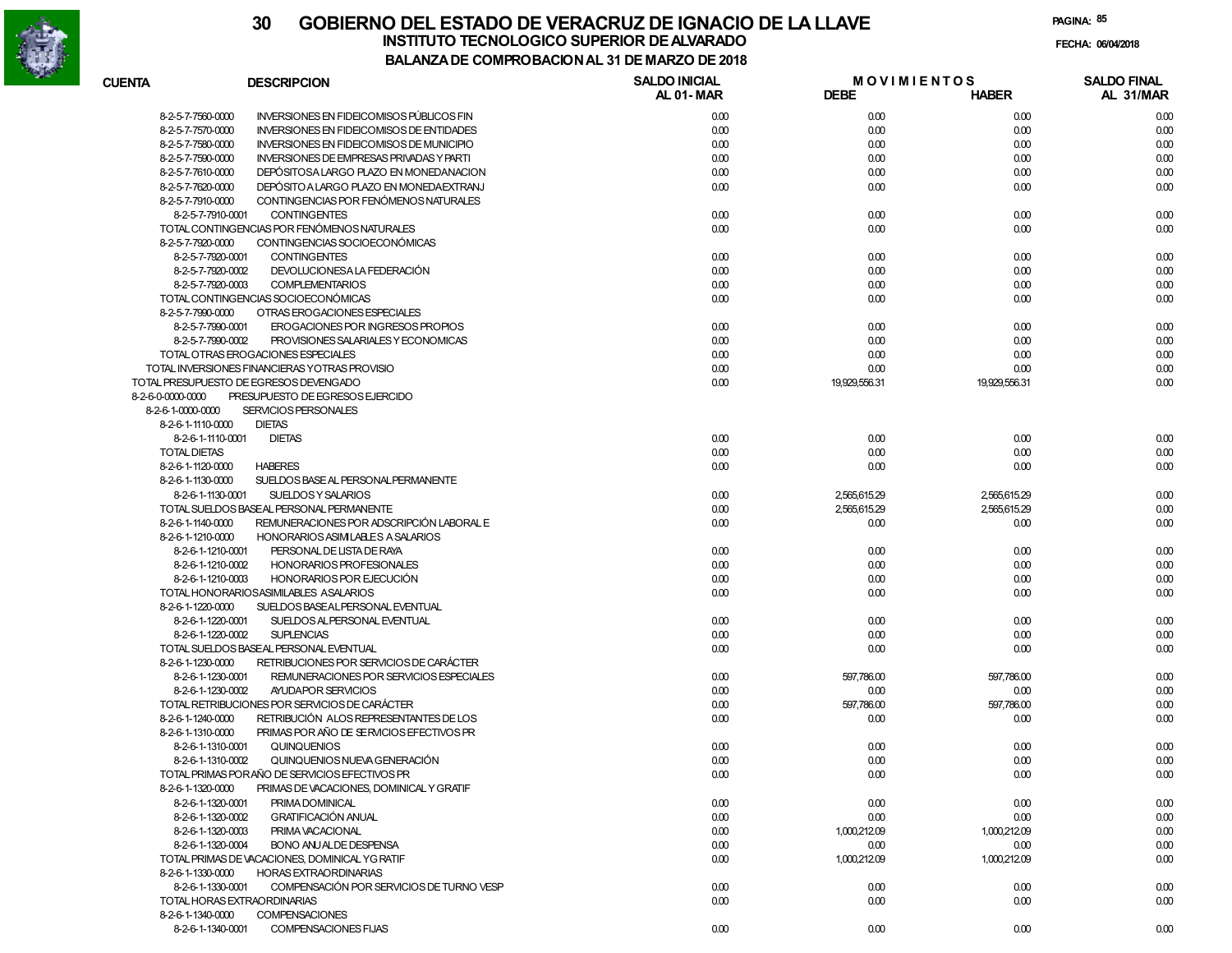

| <b>CUENTA</b>                | <b>DESCRIPCION</b>                            | <b>SALDO INICIAL</b><br>AL 01-MAR | <b>MOVIMIENTOS</b><br><b>DEBE</b> | <b>HABER</b> | <b>SALDO FINAL</b><br>AL 31/MAR |
|------------------------------|-----------------------------------------------|-----------------------------------|-----------------------------------|--------------|---------------------------------|
| 8-2-6-1-1340-0002            | COMPENSACIÓN DE ESCASO DESARROLLO             | 0.00                              | 0.00                              | 0.00         | 0.00                            |
| 8-2-6-1-1340-0003            | PARTICIPACIONESAL PERSONAL                    | 0.00                              | 0.00                              | 0.00         | 0.00                            |
| 8-2-6-1-1340-0004            | COMPENSACIÓN POR ASIGNACIÓN PEDAGÓ GICAE      | 0.00                              | 0.00                              | 0.00         | 0.00                            |
| 8-2-6-1-1340-0005            | COMPENSACIÓN POR AJUSTE DECALENDARIO          | 0.00                              | 0.00                              | 0.00         | 0.00                            |
| 8-2-6-1-1340-0006            | COMPENSACIÓN DOCENTE                          | 0.00                              | 0.00                              | 0.00         | 0.00                            |
| 8-2-6-1-1340-0007            | COMPENSACIÓN AD MINIST RATIVA                 | 0.00                              | 0.00                              | 0.00         | 0.00                            |
| TOTAL COMPENSACIONES         |                                               | 0.00                              | 0.00                              | 0.00         | 0.00                            |
| 8-2-6-1-1350-0000            | <b>SOBREHABERES</b>                           | 0.00                              | 0.00                              | 0.00         | 0.00                            |
| 8-2-6-1-1360-0000            | ASIGNACIONES DE TÉCNICO, DE MANDO, POR C      | 0.00                              | 0.00                              | 0.00         | 0.00                            |
| 8-2-6-1-1370-0000            | <b>HONORARIOS ESPECIALES</b>                  | 0.00                              | 0.00                              | 0.00         | 0.00                            |
| 8-2-6-1-1380-0000            | PARTICIPACIONES POR VIGILANCIA EN EL CUM      | 0.00                              | 0.00                              | 0.00         | 0.00                            |
| 8-2-6-1-1410-0000            | APO RTACIONES DE SEGURIDAD SOCIAL             |                                   |                                   |              |                                 |
| 8-2-6-1-1410-0001            | INSTITUTO MEXICANO DEL SEGURO SO CIAL         | 0.00                              | 157,123.96                        | 157,123.96   | 0.00                            |
| 8-2-6-1-1410-0002            | SEGURO INSTITUCIONAL                          | 0.00                              | 0.00                              | 0.00         | 0.00                            |
| 8-2-6-1-1410-0003            | ISSSTE - INSTITUTO DE SEGURIDAD Y SERVIC      | 0.00                              | 0.00                              | 0.00         | 0.00                            |
| 8-2-6-1-1410-0004            | SEGURO DE VIDAY PAGO DE MARCHA                | 0.00                              | 169,253.76                        | 169,253.76   | 0.00                            |
|                              | TOTALAPORTACIONES DE SEGURIDAD SOCIAL         | 0.00                              | 326, 377.72                       | 326,377.72   | 0.00                            |
| 8-2-6-1-1420-0000            | APO RTACIONESA FONDOS DE VIVIENDA             |                                   |                                   |              |                                 |
| 8-2-6-1-1420-0001            | FOVISSSTE-FONDO DE VIVIENDA DELISSSTE         | 0.00                              | 0.00                              | 0.00         | 0.00                            |
| 8-2-6-1-1420-0002            | <b>INFONAVIT</b>                              | 0.00                              | 299,938.55                        | 0.00         | 299,938.55                      |
|                              |                                               |                                   |                                   |              |                                 |
| 8-2-6-1-1430-0000            | TOTALAPORTACIONES AFONDOS DE VIVIENDA         | 0.00                              | 299,938.55                        | 0.00         | 299,938.55                      |
|                              | APO RTACIONESAL SISTEMAPARAEL RETIRO          |                                   |                                   |              |                                 |
| 8-2-6-1-1430-0001            | SISTEMA DE AHORRO PARA EL RETIRO              | 0.00                              | 356,389.54                        | 0.00         | 356,389.54                      |
| 8-2-6-1-1430-0002            | <b>SEGURO DE RETIRO</b>                       | 0.00                              | 0.00                              | 0.00         | 0.00                            |
|                              | TOTALAPORTACIONES AL SISTEMA PARA EL RETIRO   | 0.00                              | 356,389.54                        | 0.00         | 356,389.54                      |
| 8-2-6-1-1440-0000            | APO RTACIONES PARA SEGURO                     | 0.00                              | 0.00                              | 0.00         | 0.00                            |
| 8-2-6-1-1510-0000            | CUOTAS PARAEL FONDO DEAHORRO Y FONDO D        |                                   |                                   |              |                                 |
| 8-2-6-1-1510-0001            | CUOTAS PARAFONDO DE AHORRO Y CUOTAS D         | 0.00                              | 15,816.94                         | 15,816.94    | 0.00                            |
|                              | TOTAL CUOTAS PARA EL FONDO DEAHORRO Y FONDO D | 0.00                              | 15,816.94                         | 15,816.94    | 0.00                            |
| 8-2-6-1-1520-0000            | <b>INDEMNIZACIONES</b>                        |                                   |                                   |              |                                 |
| 8-2-6-1-1520-0001            | PENSIONES, JUBILACIONES E INDEMNIZACIONE      | 0.00                              | 0.00                              | 0.00         | 0.00                            |
| <b>TOTAL INDEMNIZACIONES</b> |                                               | 0.00                              | 0.00                              | 0.00         | 0.00                            |
| 8-2-6-1-1530-0000            | PRESTACIONES Y HABERES DE RETIRO              |                                   |                                   |              |                                 |
| 8-2-6-1-1530-0001            | LIQUIDACIONES POR INDEMNIZACIONES Y POR       | 0.00                              | 0.00                              | 0.00         | 0.00                            |
|                              | TOTAL PRESTACIONES Y HABERES DE RETIRO        | 0.00                              | 0.00                              | 0.00         | 0.00                            |
| 8-2-6-1-1540-0000            | PRESTACIONES CONTRACTUALES                    |                                   |                                   |              |                                 |
| 8-2-6-1-1540-0001            | <b>AYUDAPARAPASAJES</b>                       | 0.00                              | 0.00                              | 0.00         | 0.00                            |
| 8-2-6-1-1540-0002            | AYUDA PARALENTES Y APARATOS ORTOPÉDICOS       | 0.00                              | 32,500.00                         | 32,500.00    | 0.00                            |
| 8-2-6-1-1540-0003            | MATERIAL DIDÁCTICO                            | 0.00                              | 52,081.53                         | 52,081.53    | 0.00                            |
| 8-2-6-1-1540-0004            | <b>DESPENSA</b>                               | 0.00                              | 172,281.39                        | 172,281.39   | 0.00                            |
| 8-2-6-1-1540-0005            | PREVISIÓN SOCIAL MÚLTIPLE                     | 0.00                              | 0.00                              | 0.00         | 0.00                            |
| 8-2-6-1-1540-0006            | COMPENSACIÓN POR ACTIVIDAD CURRICULAR         | 0.00                              | 0.00                              | 0.00         | 0.00                            |
| 8-2-6-1-1540-0007            | PAGO DE DÍAS ECONÓMICOS NO DISFRUTADOS        | 0.00                              | 0.00                              | 0.00         | 0.00                            |
| 8-2-6-1-1540-0008            | ASIGNACIÓN DOCENTE GENÉRICA                   | 0.00                              | 0.00                              | 0.00         | 0.00                            |
| 8-2-6-1-1540-0009            | ASIGNACIÓN DOCENTE ESPECÍFICA                 | 0.00                              | 0.00                              | 0.00         | 0.00                            |
| 8-2-6-1-1540-0010            | AYUDA PARAIMPRESIÓN DE TESIS                  | 0.00                              | 0.00                              | 0.00         | 0.00                            |
| 8-2-6-1-1540-0011            | CANASTILLA MATERNAL                           | 0.00                              | 0.00                              | 0.00         | 0.00                            |
| 8-2-6-1-1540-0012            | DÍAS DE DESCANSO OBLIGATORIO                  | 0.00                              | 0.00                              | 0.00         | 0.00                            |
| 8-2-6-1-1540-0013            | SERVICIO DE GUARDERÍAS                        | 0.00                              | 3,100.00                          | 3,100.00     | 0.00                            |
| 8-2-6-1-1540-0014            | AYUDA PARALA ADQUISICIÓN DE ÚTILES ESCO       | 0.00                              | 0.00                              | 0.00         | 0.00                            |
| 8-2-6-1-1540-0015            | CUOTA FIJAPARAPERSONAL DEASIGNATURA           | 0.00                              | 0.00                              | 0.00         | 0.00                            |
| 8-2-6-1-1540-0016            | COMPENSACIÓN POR ACTUACIÓN Y PRODUCTIVID      | 0.00                              | 0.00                              | 0.00         | 0.00                            |
| 8-2-6-1-1540-0017            | PAGO DEL DÍA DE LAS MADRES                    | 0.00                              | 0.00                              | 0.00         | 0.00                            |
| 8-2-6-1-1540-0018            | AYUDA ASU FERVISORES PARA GASTOS DE TRAS      | 0.00                              | 0.00                              | 0.00         | 0.00                            |
| 8-2-6-1-1540-0019            | <b>GRATIFICACIÓN ADMINISTRATIVA</b>           | 0.00                              | 0.00                              | 0.00         | 0.00                            |
| 8-2-6-1-1540-0020            | COMPENSACIÓN E3 ARRAIGO AL MAESTRO EN EL      | 0.00                              | 0.00                              | 0.00         | 0.00                            |
| 8-2-6-1-1540-0021            | COMPENSACIÓN I-2                              | 0.00                              | 0.00                              | 0.00         | 0.00                            |
| 8-2-6-1-1540-0022            | COMPENSACIÓN PROVISIONAL COMPACTABLE          | 0.00                              | 0.00                              | 0.00         | 0.00                            |
| 8-2-6-1-1540-0023            | COMPENSACIÓN TEMPORAL COMPACTABLE             | 0.00                              | 0.00                              | 0.00         | 0.00                            |
|                              |                                               |                                   |                                   |              |                                 |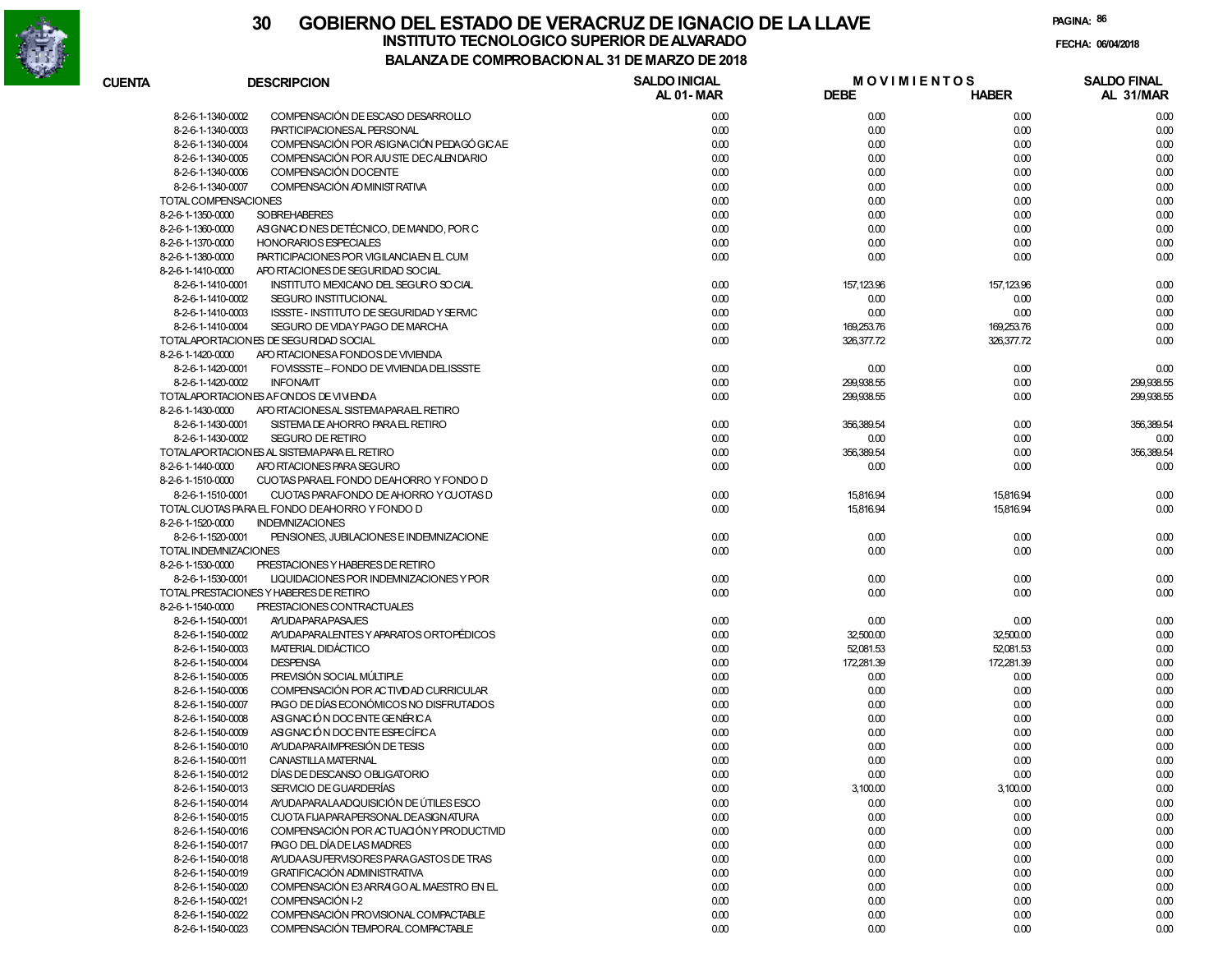

| <b>CUENTA</b>              | <b>DESCRIPCION</b>                             | <b>SALDO INICIAL</b> | <b>MOVIMIENTOS</b> |              | <b>SALDO FINAL</b> |
|----------------------------|------------------------------------------------|----------------------|--------------------|--------------|--------------------|
|                            |                                                | AL 01-MAR            | <b>DEBE</b>        | <b>HABER</b> | AL 31/MAR          |
| 8-2-6-1-1540-0024          | REGULARIZACIÓN A LA FUNCIÓN                    | 0.00                 | 0.00               | 0.00         | 0.00               |
| 8-2-6-1-1540-0025          | ASIGNACIÓN FOR ACTIVIDADES CULTURALES          | 0.00                 | 0.00               | 0.00         | 0.00               |
| 8-2-6-1-1540-0026          | PREVISIÓN SOCIAL PARA POLICÍAS                 | 0.00                 | 0.00               | 0.00         | 0.00               |
| 8-2-6-1-1540-0027          | APO YO A LAINTEGRACIÓN EDUCATIVA               | 0.00                 | 0.00               | 0.00         | 0.00               |
| 8-2-6-1-1540-0028          | ATENCIÓN A GRUPOS MULTIGRADO                   | 0.00                 | 0.00               | 0.00         | 0.00               |
| 8-2-6-1-1540-0029          | AYUDADE PREVISIÓN SOCIAL POR RIESGO DE         | 0.00                 | 0.00               | 0.00         | 0.00               |
| 8-2-6-1-1540-0030          | <b>GRATIFICACIÓN EXTRAORDINARIA</b>            | 0.00                 | 0.00               | 0.00         | 0.00               |
| 8-2-6-1-1540-0031          | <b>GRATIFICACIÓN</b>                           | 0.00                 | 0.00               | 0.00         | 0.00               |
|                            | TOTAL PRESTACIONES CONTRACTUALES               | 0.00                 | 259,962.92         | 259,962.92   | 0.00               |
| 8-2-6-1-1550-0000          | APO YO SA LACAPACITACIÓN DE LOS SERVIDOR       |                      |                    |              |                    |
| 8-2-6-1-1550-0001          | COMPENSACIÓN POR INCORPORACIÓN ALPROGRA        | 0.00                 | 0.00               | 0.00         | 0.00               |
| 8-2-6-1-1550-0002          | AYUDA PARA CAPACITACIÓN Y DESARROLLO           | 0.00                 | 0.00               | 0.00         | 0.00               |
|                            | TOTALAPOYOS ALA CAPACITACIÓN DELOS SERVIDOR    | 0.00                 | 0.00               | 0.00         | 0.00               |
| 8-2-6-1-1590-0000          | OTRAS PRESTACIONES SOCIALES Y ECONÓMICAS       | 0.00                 | 0.00               | 0.00         | 0.00               |
| 8-2-6-1-1610-0000          | PREVISIONES DE CARÁCTER LABORAL, ECONÓMI       |                      |                    |              |                    |
| 8-2-6-1-1610-0001          | PREVISIONES SALARIALES Y ECONÓMICAS            | 0.00                 | 0.00               | 0.00         | 0.00               |
|                            | TOTAL PREVISIONES DE CARÁCTER LABORAL. ECONÓMI | 0.00                 | 0.00               | 0.00         | 0.00               |
| 8-2-6-1-1710-0000          | <b>ESTÍMULOS</b>                               |                      |                    |              |                    |
| 8-2-6-1-1710-0001          | ESTÍMULO POR ANTIGÜEDAD                        | 0.00                 | 19,061.92          | 19,061.92    | 0.00               |
| 8-2-6-1-1710-0002          | <b>ESTÍMULO POR LICENCIATURA</b>               | 0.00                 | 4,000.00           | 4,000.00     | 0.00               |
|                            | <b>TITULACIONES</b>                            |                      |                    |              |                    |
| 8-2-6-1-1710-0003          |                                                | 0.00                 | 0.00               | 0.00         | 0.00               |
| 8-2-6-1-1710-0004          | ESTÍMULO POR PUNTUALIDAD Y ASISTENCIA          | 0.00                 | 80,932.46          | 80,932.46    | 0.00               |
| 8-2-6-1-1710-0005          | ESTÍMULO POR ANTIGÜEDAD (DOCENTES)             | 0.00                 | 0.00               | 0.00         | 0.00               |
| 8-2-6-1-1710-0006          | <b>ESTÍMULO ASERVIDORES PÚBLICOS</b>           | 0.00                 | 0.00               | 0.00         | 0.00               |
| 8-2-6-1-1710-0007          | PREMIO MENSUAL POR BUEN DESEMPEÑO              | 0.00                 | 0.00               | 0.00         | 0.00               |
| 8-2-6-1-1710-0008          | ESTÍMULO POR PRODUCTIVIDAD                     | 0.00                 | 0.00               | 0.00         | 0.00               |
| 8-2-6-1-1710-0009          | SERVICIOS COCURRICULARES                       | 0.00                 | 0.00               | 0.00         | 0.00               |
| 8-2-6-1-1710-0010          | ESTÍMULO ALDESTACADO DESEMPEÑO                 | 0.00                 | 0.00               | 0.00         | 0.00               |
| TOTAL ESTÍMULOS            |                                                | 0.00                 | 103,994.38         | 103,994.38   | 0.00               |
| 8-2-6-1-1720-0000          | <b>RECOMPENSAS</b>                             | 0.00                 | 0.00               | 0.00         | 0.00               |
| TOTAL SERVICIOS PERSONALES |                                                | 0.00                 | 5,526,093.43       | 4,869,765.34 | 656,328.09         |
| 8-2-6-2-0000-0000          | <b>MATERIALES Y SUMINISTROS</b>                |                      |                    |              |                    |
| 8-2-6-2-2110-0000          | MATERIALES, ÚTILES Y EQUIPOS MENORES DE        |                      |                    |              |                    |
| 8-2-6-2-2110-0001          | MATERIALES YÚTILES DE OFICINA                  | 0.00                 | 35,650.79          | 35,650.79    | 0.00               |
|                            | TOTAL MATERIALES, ÚTILES Y EQUIPOS MENORES DE  | 0.00                 | 35,650.79          | 35,650.79    | 0.00               |
| 8-2-6-2-2120-0000          | MATERIALES Y ÚTILES DE IMPRESIÓN Y REPRO       |                      |                    |              |                    |
| 8-2-6-2-2120-0001          | MATERIALES Y ÚTILES DE IMPRESIÓN Y REPRO       | 0.00                 | 22,134.57          | 22,134.57    | 0.00               |
| 8-2-6-2-2120-0002          | MATERIAL DE FOTOGRAFÍA                         | 0.00                 | 0.00               | 0.00         | 0.00               |
|                            | TOTAL MATERIALES Y ÚTILES DE IMPRESIÓN Y REPRO | 0.00                 | 22,134.57          | 22,134.57    | 0.00               |
| 8-2-6-2-2130-0000          | MATERIAL ESTADÍSTICO Y GEOGRÁFICO              | 0.00                 | 0.00               | 0.00         | 0.00               |
| 8-2-6-2-2140-0000          | MATERIALES, ÚTILES Y EQUIPOS MENORES DE        |                      |                    |              |                    |
| 8-2-6-2-2140-0001          | MATERIALES Y ÚTILES PARA EL PROCESAMIENT       | 0.00                 | 70,536.12          | 70,536.12    | 0.00               |
|                            | TOTAL MATERIALES. ÚTILES Y EQUIPOS MENORES DE  | 0.00                 | 70,536.12          | 70,536.12    | 0.00               |
| 8-2-6-2-2150-0000          | MATERIAL IMPRESO E INFORMACIÓN DIGITAL         |                      |                    |              |                    |
| 8-2-6-2-2150-0001          | MATERIAL PARA INFORMACIÓN                      | 0.00                 | 0.00               | 0.00         | 0.00               |
| 8-2-6-2-2150-0002          | SUSCRIPCIÓNA PERIÓDICOS Y MEDIOS INFORM        | 0.00                 | 0.00               | 0.00         | 0.00               |
| 8-2-6-2-2150-0003          | MATERIAL DE CINEMATOGRAFÍA YAUDIOVISUAL        | 0.00                 | 0.00               | 0.00         | 0.00               |
|                            | TOTAL MATERIAL IMPRESO E INFORMACIÓN DIGITAL   | 0.00                 | 0.00               | 0.00         | 0.00               |
| 8-2-6-2-2160-0000          | <b>MATERIAL DE LIMPIEZA</b>                    |                      |                    |              |                    |
| 8-2-6-2-2160-0001          | <b>MATERIAL DE LIMPIEZA</b>                    | 0.00                 | 83,519.70          | 83,519.70    | 0.00               |
| TOTAL MATERIAL DE LIMPIEZA |                                                | 0.00                 | 83,519.70          | 83,519.70    | 0.00               |
| 8-2-6-2-2170-0000          | MATERIALES Y ÚTILES DE ENSEÑANZA               |                      |                    |              |                    |
| 8-2-6-2-2170-0001          | MATERIAL DIDÁCTICO                             | 0.00                 | 0.00               | 0.00         | 0.00               |
|                            | TOTAL MATERIALES Y ÚTILES DE ENSEÑANZA         | 0.00                 | 0.00               | 0.00         | 0.00               |
| 8-2-6-2-2180-0000          | MATERIALES PARAEL REGISTRO E IDENTIFICA        |                      |                    |              |                    |
| 8-2-6-2-2180-0001          | VALORES DE TRÁNSITO                            | 0.00                 | 0.00               | 0.00         | 0.00               |
|                            | TOTAL MATERIALES PARA EL REGISTRO E IDENTIFICA | 0.00                 |                    | 0.00         |                    |
| 8-2-6-2-2210-0000          |                                                |                      | 0.00               |              | 0.00               |
|                            | PRODUCTOSALIMENTICIOS PARAPERSONAS             |                      |                    |              |                    |
| 8-2-6-2-2210-0001          | PRODUCTOSALIMENTICIOS PARALOS EFECTIVO         | 0.00                 | 0.00               | 0.00         | 0.00               |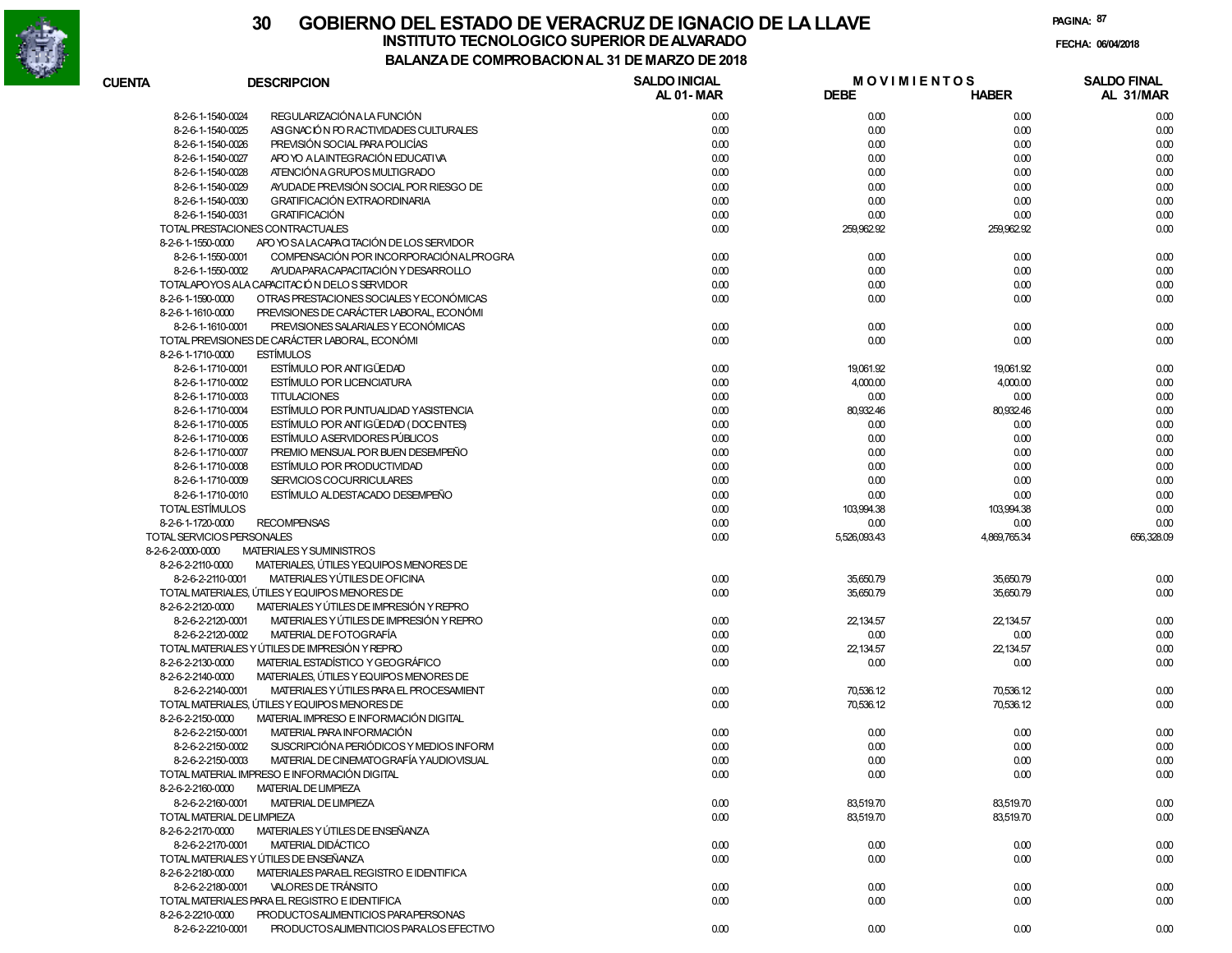

|               |                                                                  | <b>COMFINO DAGION AL 31 DE MANEO DE 2010</b> |                                   |              |                                 |
|---------------|------------------------------------------------------------------|----------------------------------------------|-----------------------------------|--------------|---------------------------------|
| <b>CUENTA</b> | <b>DESCRIPCION</b>                                               | <b>SALDO INICIAL</b><br>AL 01-MAR            | <b>MOVIMIENTOS</b><br><b>DEBE</b> | <b>HABER</b> | <b>SALDO FINAL</b><br>AL 31/MAR |
|               | 8-2-6-2-2210-0002<br>PRODUCTOSALIMENTICIOS PARA PERSONAS DER     | 0.00                                         | 0.00                              | 0.00         | 0.00                            |
|               | 8-2-6-2-2210-0003<br>PRODUCTOSALIMENTICIOS PARAALIMENTACIÓN      | 0.00                                         | 0.00                              | 0.00         | 0.00                            |
|               | 8-2-6-2-2210-0004<br>PRODUCTOSALIMENTICIOS PARAEL PERSONAL       | 1,500.00                                     | 10,310.49                         | 10,310.49    | 1,500.00                        |
|               | TOTAL PRODUCTOSALIMENTICIOS PARA PERSONAS                        | 1,500.00                                     | 10,310.49                         | 10,310.49    | 1,500.00                        |
|               | 8-2-6-2-2220-0000<br>PRODUCTOSALIMENTICIOS PARAANIMALES          |                                              |                                   |              |                                 |
|               | 8-2-6-2-2220-0001<br>PRODUCTOSALIMENTICIOS PARAANIMALES          | 0.00                                         | 0.00                              | 0.00         | 0.00                            |
|               | TOTAL PRODUCTOSALIMENTICIOS PARAAN MALES                         | 0.00                                         | 0.00                              | 0.00         | 0.00                            |
|               | 8-2-6-2-2230-0000<br>UTENSILIOS PARA EL SERVICIO DE ALIMENTAC    |                                              |                                   |              |                                 |
|               | 8-2-6-2-2230-0001<br>UTENSILIOS PARA SERVICIO DE ALIMENTACIÓN    | 0.00                                         | 2,987.60                          | 2,987.60     | 0.00                            |
|               | TOTAL UTENSILIOS PARA EL SERVICIO DE ALIMENTAC                   | 0.00                                         | 2,987.60                          | 2,987.60     | 0.00                            |
|               | 8-2-6-2-2310-0000<br>PRODUCTOSALIMENTICIOS, AGROPECUARIOS Y      | 0.00                                         | 0.00                              | 0.00         | 0.00                            |
|               | 8-2-6-2-2320-0000<br>INSUMOS TEXTILESADQUIRIDOS COMO MATERIA     | 0.00                                         | 0.00                              | 0.00         | 0.00                            |
|               | 8-2-6-2-2330-0000<br>PRODUCTOS DE PAPEL, CARTÓN E IMPRESOS AD    | 0.00                                         | 0.00                              | 0.00         | 0.00                            |
|               | 8-2-6-2-2340-0000<br>COMBUSTIBLES, LUBRICANTES, AD IT IVO S, CAR | 0.00                                         | 0.00                              | 0.00         | 0.00                            |
|               | 8-2-6-2-2350-0000<br>PRODUCTOS QUÍMICOS, FARMACÉUTICOS Y DE L    | 0.00                                         | 0.00                              | 0.00         | 0.00                            |
|               | 8-2-6-2-2360-0000<br>PRODUCTOS METÁLICOS YA BASE DE MINERALE     | 0.00                                         | 0.00                              | 0.00         | 0.00                            |
|               | 8-2-6-2-2370-0000<br>PRODUCTOS DE CUERO, PIEL, PLÁSTICO YHUL     | 0.00                                         | 0.00                              | 0.00         | 0.00                            |
|               | 8-2-6-2-2380-0000<br>MERCANCÍAS ADQ UIRIDAS PARASU COMERCIALI    | 0.00                                         | 0.00                              | 0.00         | 0.00                            |
|               | 8-2-6-2-2390-0000<br>OTROS PRODUCTOSADQUIRIDOS COMO MATERIA      | 0.00                                         | 0.00                              | 0.00         | 0.00                            |
|               | 8-2-6-2-2410-0000<br>PRODUCTOS MINERALES NO METÁLICOS            |                                              |                                   |              |                                 |
|               | 8-2-6-2-2410-0001<br>PRODUCTOS MINERALES NO METÁLICOS            | 0.00                                         | 26,932.14                         | 26,932.14    | 0.00                            |
|               | TOTAL PRODUCTOS MINERALES NO METÁLICOS                           | 0.00                                         | 26,932.14                         | 26,932.14    | 0.00                            |
|               | 8-2-6-2-2420-0000<br>CEMENTO YPRODUCTOS DE CONCRETO              |                                              |                                   |              |                                 |
|               | 8-2-6-2-2420-0001<br>CEMENTO YPRODUCTOS DE CONCRETO              | 0.00                                         | 14,529.99                         | 14,529.99    | 0.00                            |
|               | TOTAL CEMENTO Y PRODUCTOS DE CONCRETO                            | 0.00                                         | 14,529.99                         | 14,529.99    | 0.00                            |
|               | 8-2-6-2-2430-0000<br>CAL, YESO YPRODUCTOS DE YESO                |                                              |                                   |              |                                 |
|               | 8-2-6-2-2430-0001<br>CAL YESO YPRODUCTOS DE YESO                 | 0.00                                         | 0.00                              | 0.00         | 0.00                            |
|               | TOTAL CAL, YESO Y PRODUCTOS DE YESO                              | 0.00                                         | 0.00                              | 0.00         | 0.00                            |
|               | 8-2-6-2-2440-0000<br>MADERAY PRODUCTOS DE MADERA                 |                                              |                                   |              |                                 |
|               | 8-2-6-2-2440-0001<br>MADERAY PRODUCTOS DE MADERA                 | 0.00                                         | 0.00                              | 0.00         | 0.00                            |
|               | TOTAL MADERAY PRODUCTOS DE MADERA                                | 0.00                                         | 0.00                              | 0.00         | 0.00                            |
|               | 8-2-6-2-2450-0000<br>VIDRIO Y PRODUCTO S DE VIDRIO               |                                              |                                   |              |                                 |
|               | 8-2-6-2-2450-0001<br><b>VIDRIO Y PRODUCTO S DE VIDRIO</b>        | 0.00                                         | 0.00                              | 0.00         | 0.00                            |
|               | TOTAL VIDRIO YPRODUCTOS DE VIDRIO                                | 0.00                                         | 0.00                              | 0.00         | 0.00                            |
|               | MATERIAL ELÉCTRICO Y ELECTRÓNICO<br>8-2-6-2-2460-0000            |                                              |                                   |              |                                 |
|               | 8-2-6-2-2460-0001<br>MATERIAL ELÉCTRICO Y ELECTRÓNICO            | 0.00                                         | 92,284.73                         | 92,284.73    | 0.00                            |
|               | TOTAL MATERIAL ELÉCTRICO YELECTRÓNICO                            | 0.00                                         | 92,284.73                         | 92,284.73    | 0.00                            |
|               | 8-2-6-2-2470-0000<br>ARTÍCULOS METÁLICOS PARALA CONSTRUCCIÓN     |                                              |                                   |              |                                 |
|               | 8-2-6-2-2470-0001<br>ARTÍCULOS METÁLICOS PARALA CONSTRUCCIÓN     | 0.00                                         | 32,774.03                         | 32,774.03    | 0.00                            |
|               | TOTALARTÍCULOS METÁLICOS PARA LA CONSTRUCCIÓN                    | 0.00                                         | 32,774.03                         | 32,774.03    | 0.00                            |
|               | 8-2-6-2-2480-0000<br>MATERIALES COMPLEMENTARIOS                  |                                              |                                   |              |                                 |
|               | 8-2-6-2-2480-0001<br>PLANTAS DE ORNATO                           | 0.00                                         | 400.00                            | 400.00       | 0.00                            |
|               | TOTAL MATERIALES COMPLEMENTARIOS                                 | 0.00                                         | 400.00                            | 400.00       | 0.00                            |
|               | OTROS MATERIALES Y ARTÍCULOS DE CONSTRUC<br>8-2-6-2-2490-0000    |                                              |                                   |              |                                 |
|               | 8-2-6-2-2490-0001<br><b>PINTURAS</b>                             | 0.00                                         | 35,180.85                         | 35,180.85    | 0.00                            |
|               | TOTAL OTROS MATERIALES YARTÍCULOS DE CONSTRUC                    | 0.00                                         | 35,180.85                         | 35,180.85    | 0.00                            |
|               | 8-2-6-2-2510-0000 PRODUCTOS QUÍMICOS BÁSICOS                     |                                              |                                   |              |                                 |
|               | 8-2-6-2-2510-0001<br><b>SUSTANCIAS QUÍMICAS</b>                  | 0.00                                         | 417.60                            | 417.60       | 0.00                            |
|               | TOTAL PRODUCTOS QUÍMICOS BÁSICOS                                 | 0.00                                         | 417.60                            | 417.60       | 0.00                            |
|               | 8-2-6-2-2520-0000<br>FERTILIZANTES, PESTICIDAS Y OT ROSAGROQU    |                                              |                                   |              |                                 |
|               | 8-2-6-2-2520-0001<br>PLAGUICIDAS, ABONOSY FERTILIZANTES          | 0.00                                         | 720.00                            | 720.00       | 0.00                            |
|               | TOTAL FERTILIZANTES, PESTICIDAS Y OTROS AGROQU                   | 0.00                                         | 720.00                            | 720.00       | 0.00                            |
|               | 8-2-6-2-2530-0000<br>MEDICINAS Y PRODUCTO S FARMACÉUTICOS        |                                              |                                   |              |                                 |
|               | 8-2-6-2-2530-0001<br>MEDICINAS Y PRODUCTO S FARMACÉUTICOS        | 0.00                                         | 0.00                              | 0.00         | 0.00                            |
|               | TOTAL MEDICINAS YPRODUCTOS FARMACÉUTICOS                         | 0.00                                         | 0.00                              | 0.00         | 0.00                            |
|               | 8-2-6-2-2540-0000<br>MATERIALES, ACCESORIOS Y SUMINISTROS MÉD    |                                              |                                   |              |                                 |
|               | 8-2-6-2-2540-0001<br>MATERIALES, ACCESORIOS Y SUMINISTROS MÉD    | 0.00                                         | 0.00                              | 0.00         | 0.00                            |
|               | TOTAL MATERIALES, ACCESORIOS Y SUMINISTROS MÉD                   | 0.00                                         | 0.00                              | 0.00         | 0.00                            |
|               | 8-2-6-2-2550-0000<br>MATERIALES, ACCESORIOS Y SUMINISTROS DE     |                                              |                                   |              |                                 |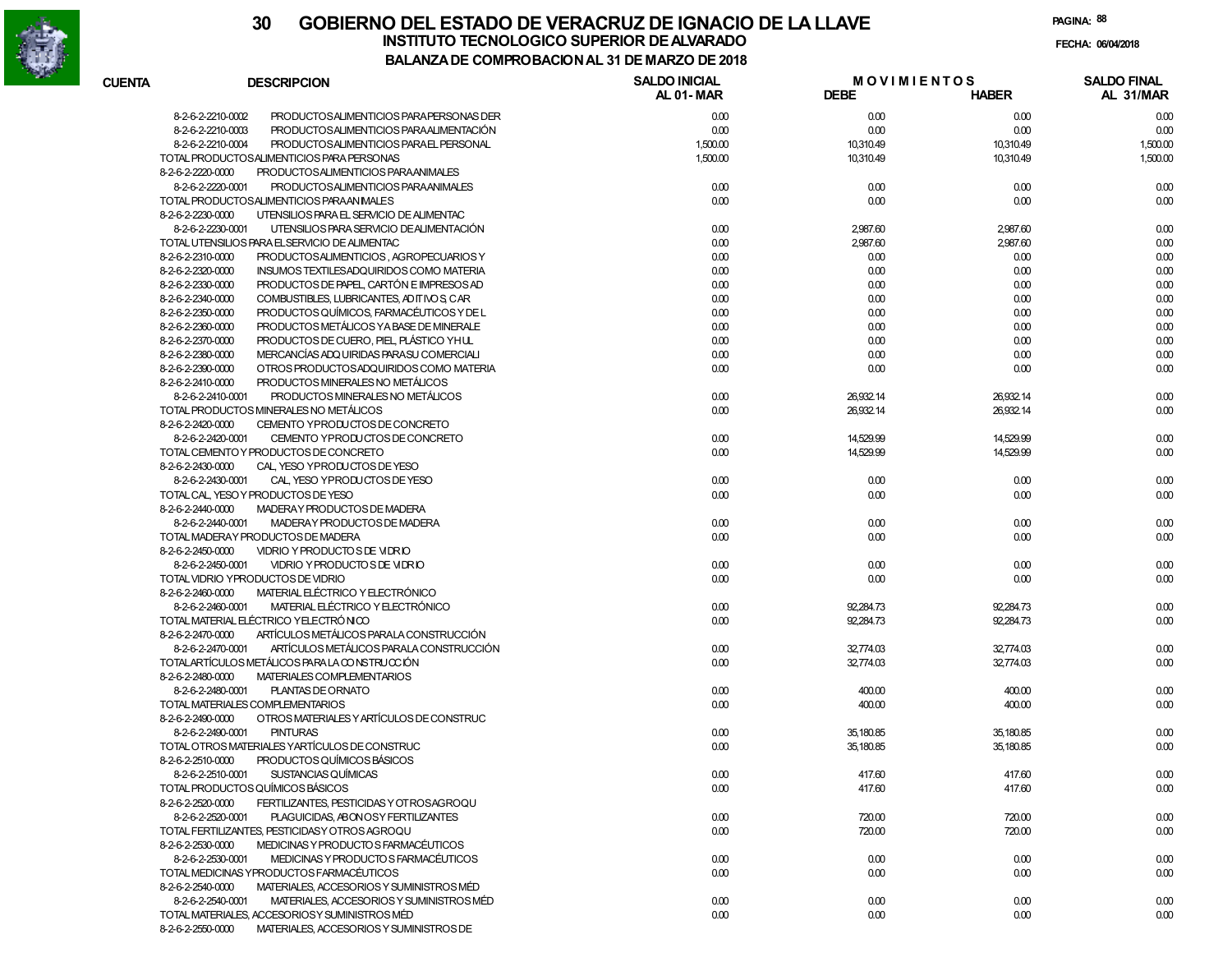

**PAGINA:89**

| <b>CUENTA</b> | <b>DESCRIPCION</b>                                                                 | DE COMFRODACIONAL 31 DE MARZO DE 2010<br><b>SALDO INICIAL</b><br><b>MOVIMIENTOS</b> |             |              | <b>SALDO FINAL</b> |  |
|---------------|------------------------------------------------------------------------------------|-------------------------------------------------------------------------------------|-------------|--------------|--------------------|--|
|               |                                                                                    | AL 01-MAR                                                                           | <b>DEBE</b> | <b>HABER</b> | AL 31/MAR          |  |
|               | 8-2-6-2-2550-0001<br>MATERIALES, ACCESORIOS Y SUMINISTROS DE                       | 0.00                                                                                | 0.00        | 0.00         | 0.00               |  |
|               | TOTAL MATERIALES, ACCESORIOSY SUMINISTROS DE                                       | 0.00                                                                                | 0.00        | 0.00         | 0.00               |  |
|               | FIBRAS SINTÉTICAS. HULES. PLÁSTICO Y DER<br>8-2-6-2-2560-0000                      | 0.00                                                                                | 0.00        | 0.00         | 0.00               |  |
|               | OTROS PRODUCTOS QUÍMICOS<br>8-2-6-2-2590-0000                                      |                                                                                     |             |              |                    |  |
|               | 8-2-6-2-2590-0001<br>OTROS PRODUCTOS QUIMICOS                                      | 0.00                                                                                | 0.00        | 0.00         | 0.00               |  |
|               | TOTAL OTROS PRODUCTOS QUÍMICOS                                                     | 0.00                                                                                | 0.00        | 0.00         | 0.00               |  |
|               | 8-2-6-2-2610-0000<br>COMBUSTIBLES, LUBRICANTES YADITIVOS                           |                                                                                     |             |              |                    |  |
|               | 8-2-6-2-2610-0001<br>COMBUSTIBLES, LUBRICANTES YADITIVOS PAR                       | 0.00                                                                                | 0.00        | 0.00         | 0.00               |  |
|               | 8-2-6-2-2610-0002<br>COMBUSTIBLES, LUBRICANTES YADITIVOS PAR                       | 0.00                                                                                | 0.00        | 0.00         | 0.00               |  |
|               | 8-2-6-2-2610-0003<br>COMBUSTIBLES, LUBRICANTES YADITIVOS PAR                       | 475.00                                                                              | 62,289.51   | 62,289.51    | 475.00             |  |
|               | TOTAL COMBUSTIBLES, LUBRICANTES YADITIVOS                                          | 475.00                                                                              | 62,289.51   | 62,289.51    | 475.00             |  |
|               | CARBÓN Y SUS DERIVADOS<br>8-2-6-2-2620-0000                                        | 0.00                                                                                | 0.00        | 0.00         | 0.00               |  |
|               | 8-2-6-2-2710-0000<br><b>VESTUARIOS Y UNIFORMES</b>                                 |                                                                                     |             |              |                    |  |
|               | 8-2-6-2-2710-0001<br><b>VESTUARIO Y UNIFORMES</b>                                  | 0.00                                                                                | 1,426.80    | 1,426.80     | 0.00               |  |
|               | TOTAL VESTUARIOS YUNIFORMES                                                        | 0.00                                                                                | 1,426.80    | 1,426.80     | 0.00               |  |
|               | 8-2-6-2-2720-0000<br>PRENDAS DE SEGURIDAD Y PROTECCIÓN PERSO                       |                                                                                     |             |              |                    |  |
|               | PRENDAS DE PROTECCIÓN<br>8-2-6-2-2720-0001                                         | 0.00                                                                                | 0.00        | 0.00         | 0.00               |  |
|               | TOTAL PRENDAS DE SEGURIDAD YPROTECCIÓN PERSO                                       | 0.00                                                                                | 0.00        | 0.00         | 0.00               |  |
|               | 8-2-6-2-2730-0000<br>ARTÍCULOS DEPORTIVOS                                          |                                                                                     |             |              |                    |  |
|               | ARTÍCULOS DEPORTIVOS<br>8-2-6-2-2730-0001                                          | 0.00                                                                                | 0.00        | 0.00         | 0.00               |  |
|               | TOTALARTÍCULOS DEPORTIVOS                                                          | 0.00                                                                                | 0.00        | 0.00         | 0.00               |  |
|               | PRODUCTOS TEXTILES<br>8-2-6-2-2740-0000                                            |                                                                                     |             |              |                    |  |
|               | 8-2-6-2-2740-0001<br><b>TEXTILES</b>                                               | 0.00                                                                                | 0.00        | 0.00         | 0.00               |  |
|               | TOTAL PRODUCTOSTEXTILES                                                            | 0.00                                                                                | 0.00        | 0.00         | 0.00               |  |
|               | 8-2-6-2-2750-0000<br>BLANCOS Y OTROS PRODUCTOSTEXTILES, EXCE                       |                                                                                     |             |              |                    |  |
|               | 8-2-6-2-2750-0001<br><b>BLANCOS</b>                                                | 0.00                                                                                | 0.00        | 0.00         | 0.00               |  |
|               | TOTAL BLANCOS YOTROS PRODUCTOS TEXTILES, EXCE                                      | 0.00                                                                                | 0.00        | 0.00         | 0.00               |  |
|               | 8-2-6-2-2810-0000<br>SUSTANCIAS Y MATERIALES EXPLOSIVOS                            |                                                                                     |             |              |                    |  |
|               | 8-2-6-2-2810-0001<br>SUSTANCIAS Y MATERIALES EXPLOSIVOS                            | 0.00                                                                                | 0.00        | 0.00         | 0.00               |  |
|               | TOTAL SUSTANCIAS Y MATERIALES EXPLOSIVOS                                           | 0.00                                                                                | 0.00        | 0.00         | 0.00               |  |
|               | MATERIALES DE SEGURIDAD PÚBLICA<br>8-2-6-2-2820-0000                               |                                                                                     |             |              |                    |  |
|               | MATERIAL PARA POLICÍA Y TRÁNSITO<br>8-2-6-2-2820-0001                              | 0.00                                                                                | 0.00        | 0.00         | 0.00               |  |
|               | TOTAL MATERIALES DE SEGURIDAD PÚBLICA<br>PRENDAS DE PROTECCIÓN PARA SEGURIDAD PÚB  | 0.00                                                                                | 0.00        | 0.00         | 0.00               |  |
|               | 8-2-6-2-2830-0000<br>PRENDAS DE PROTECCIÓN PARA SEGURIDAD PÚB<br>8-2-6-2-2830-0001 |                                                                                     |             |              |                    |  |
|               | TOTAL PRENDAS DE PROTECCIÓN PARA SEGURIDAD PÚB                                     | 0.00<br>0.00                                                                        | 0.00        | 0.00         | 0.00               |  |
|               | <b>HERRAMIENTAS MENORES</b><br>8-2-6-2-2910-0000                                   |                                                                                     | 0.00        | 0.00         | 0.00               |  |
|               | 8-2-6-2-2910-0001<br>REFACCIONES ACCESORIOS Y HERRAMIENTAS                         | 0.00                                                                                | 25,661.29   | 25,661.29    | 0.00               |  |
|               | 8-2-6-2-2910-0002<br><b>MATERIAL PARA TALLERES</b>                                 | 0.00                                                                                | 0.00        | 0.00         | 0.00               |  |
|               | <b>TOTAL HERRAMIENTAS MENORES</b>                                                  | 0.00                                                                                | 25,661.29   | 25,661.29    | 0.00               |  |
|               | 8-2-6-2-2920-0000<br>REFACCION ES Y ACCESORIOS MENORES DE EDIF                     | 0.00                                                                                | 0.00        | 0.00         | 0.00               |  |
|               | 8-2-6-2-2930-0000<br>REFACCION ES Y ACCESORIOS MENORES DE MOBI                     | 0.00                                                                                | 0.00        | 0.00         | 0.00               |  |
|               | 8-2-6-2-2940-0000<br>REFACCION ESY ACCESORIOS MENORES DE EQUI                      |                                                                                     |             |              |                    |  |
|               | REFACCIONESY ACCESORIOS DE EQUIPO DE CÓ<br>8-2-6-2-2940-0001                       | 0.00                                                                                | 2,970.00    | 2,970.00     | 0.00               |  |
|               | TOTAL REFACCIONES YACCESORIOS MENORES DE EQUI                                      | 0.00                                                                                | 2,970.00    | 2,970.00     | 0.00               |  |
|               | 8-2-6-2-2950-0000<br>REFACCION ES Y ACCESORIOS MENORES DE EQUI                     | 0.00                                                                                | 0.00        | 0.00         | 0.00               |  |
|               | 8-2-6-2-2960-0000<br>REFACCION ESY ACCESORIOS MENORES DE EQU                       |                                                                                     |             |              |                    |  |
|               | NEUMÁTICOS Y CÁMARAS<br>8-2-6-2-2960-0001                                          | 0.00                                                                                | 0.00        | 0.00         | 0.00               |  |
|               | TOTAL REFACCIONES YACCESORIOS MENORES DE EQU                                       | 0.00                                                                                | 0.00        | 0.00         | 0.00               |  |
|               | 8-2-6-2-2970-0000<br>REFACCION ESY ACCESORIOS MENORES DE EQU                       | 0.00                                                                                | 0.00        | 0.00         | 0.00               |  |
|               | 8-2-6-2-2980-0000<br>REFACCION ES Y ACCESORIOS MENORES DE MAQU                     |                                                                                     |             |              |                    |  |
|               | 8-2-6-2-2980-0001<br>MATERIAL PARA MANTENIMIENTO DE MAQUINARI                      | 0.00                                                                                | 0.00        | 0.00         | 0.00               |  |
|               | TOTAL REFACCIONES YACCESORIOS MENORES DE MAQU                                      | 0.00                                                                                | 0.00        | 0.00         | 0.00               |  |
|               | 8-2-6-2-2990-0000<br>REFACCION ESY ACCESORIOS MENORES OTROS B                      |                                                                                     |             |              |                    |  |
|               | 8-2-6-2-2990-0001<br>MATERIALES Y SUMINISTROS VARIOS                               | 0.00                                                                                | 0.00        | 0.00         | 0.00               |  |
|               | TOTAL REFACCIONES YACCESORIOS MENORES OTROS B                                      | 0.00                                                                                | 0.00        | 0.00         | 0.00               |  |
|               | TOTAL MATERIALES Y SUMINISTROS                                                     | 1,975.00                                                                            | 520,726.21  | 520,726.21   | 1,975.00           |  |
|               | 8-2-6-3-0000-0000 SERVICIOS GENERALES                                              |                                                                                     |             |              |                    |  |

8-2-6-3-3110-0000 ENERGÍA ELÉCTRICA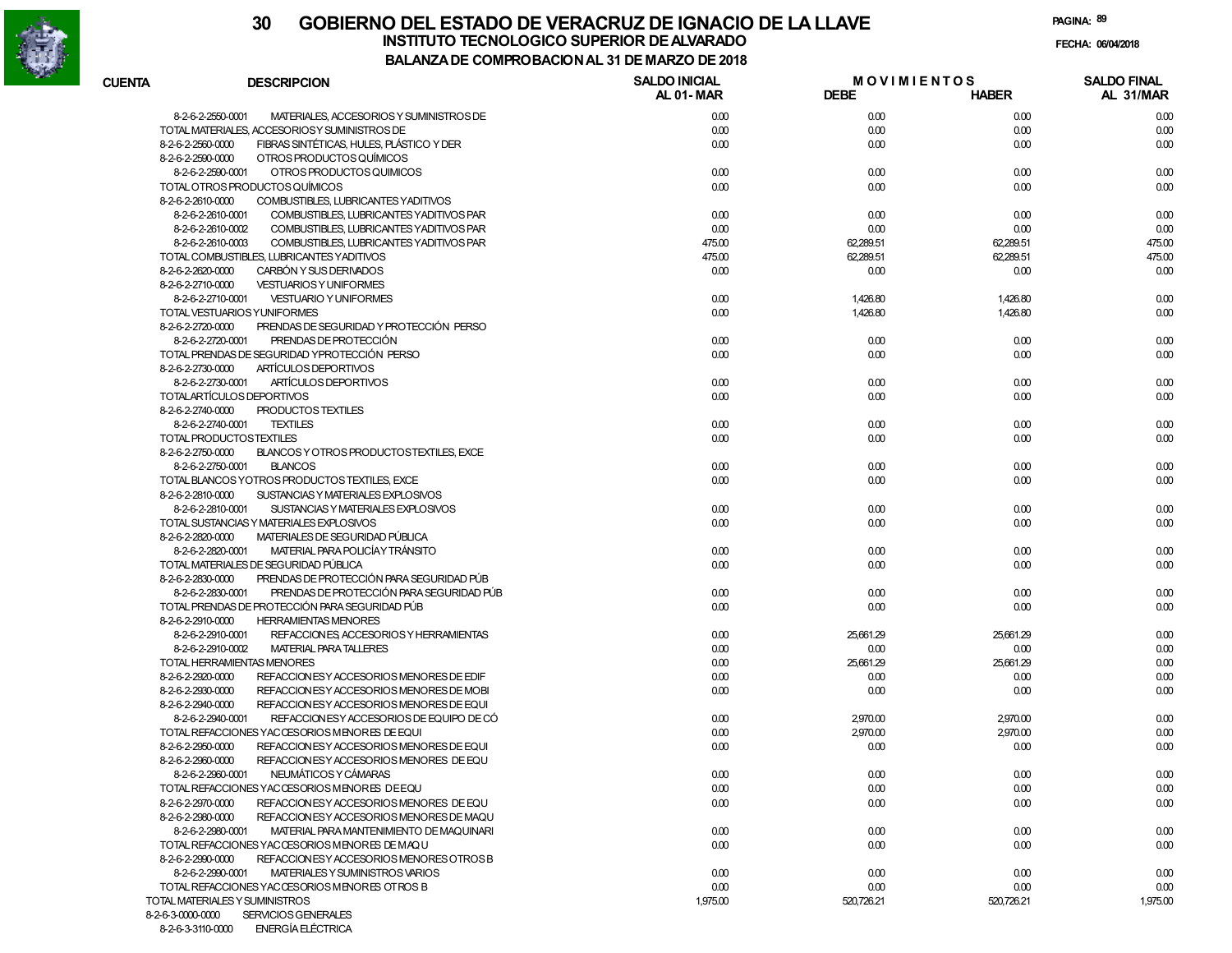

| <b>CUENTA</b> | <b>DESCRIPCION</b>                                            | <b>SALDO INICIAL</b><br><b>AL 01-MAR</b> | <b>MOVIMIENTOS</b><br><b>DEBE</b> | <b>HABER</b>  | <b>SALDO FINAL</b><br>AL 31/MAR |
|---------------|---------------------------------------------------------------|------------------------------------------|-----------------------------------|---------------|---------------------------------|
|               | SERVICIO DE ENERGÍA ELÉCTRICA<br>8-2-6-3-3110-0001            | 0.00                                     | 19,134.00                         | 19,134.00     | 0.00                            |
|               | <b>TOTAL ENERGÍAELÉCTRICA</b>                                 | 0.00                                     | 19,134.00                         | 19,134.00     | 0.00                            |
|               | 8-2-6-3-3120-0000<br><b>GAS</b>                               | 0.00                                     | 0.00                              | 0.00          | 0.00                            |
|               | 8-2-6-3-3130-0000<br><b>AGUA</b>                              |                                          |                                   |               |                                 |
|               | SERVICIO DEAGUA POTABLE<br>8-2-6-3-3130-0001                  | 0.00                                     | 0.00                              | 0.00          | 0.00                            |
|               | <b>TOTALAGUA</b>                                              | 0.00                                     | 0.00                              | 0.00          | 0.00                            |
|               | <b>TELEFONÍATRADICIONAL</b><br>8-2-6-3-3140-0000              |                                          |                                   |               |                                 |
|               | SERVICIO TELEFÓNICO CONVENCIONAL<br>8-2-6-3-3140-0001         | 0.00                                     | 0.00                              | 0.00          | 0.00                            |
|               | TOTAL TELEFONÍATRADICIONAL                                    | 0.00                                     |                                   | 0.00          |                                 |
|               | <b>TELEFONÍACELULAR</b>                                       |                                          | 0.00                              |               | 0.00                            |
|               | 8-2-6-3-3150-0000<br>SERVICIO DE TELEFONÍACE LULAR            |                                          |                                   |               |                                 |
|               | 8-2-6-3-3150-0001                                             | 0.00                                     | 0.00                              | 0.00          | 0.00                            |
|               | TOTAL TELEFONÍACELULAR                                        | 0.00                                     | 0.00                              | 0.00          | 0.00                            |
|               | SERVICIOS DE TELECOMUNICACIONES YSATÉLI<br>8-2-6-3-3160-0000  |                                          |                                   |               |                                 |
|               | 8-2-6-3-3160-0001<br>SERVICIO DE RADIOLOCALIZACIÓN            | 0.00                                     | 0.00                              | 0.00          | 0.00                            |
|               | 8-2-6-3-3160-0002<br>SERVICIO DE TELECOMUNICACIONES           | 0.00                                     | 0.00                              | 0.00          | 0.00                            |
|               | TOTAL SERVICIOS DETELECOMUNICACIONES Y SATÉLI                 | 0.00                                     | 0.00                              | 0.00          | 0.00                            |
|               | 8-2-6-3-3170-0000<br>SERVICIOS DEACCESO DE INTERNET, REDES Y  |                                          |                                   |               |                                 |
|               | SERVICIOS DE CONDUCCIÓN DE SEÑALES ANALÓ<br>8-2-6-3-3170-0001 | 0.00                                     | 1,507.00                          | 1,507.00      | 0.00                            |
|               | TOTAL SERVICIOS DEACCESO DE INTERNET, REDES Y                 | 0.00                                     | 1,507.00                          | 1,507.00      | 0.00                            |
|               | SERVICIOS POSTALES Y TELEGRÁFICOS<br>8-2-6-3-3180-0000        |                                          |                                   |               |                                 |
|               | <b>SERVICIO POSTAL</b><br>8-2-6-3-3180-0001                   | 0.00                                     | 0.00                              | 0.00          | 0.00                            |
|               | SERVICIO TELEGRÁFICO<br>8-2-6-3-3180-0002                     | 0.00                                     | 0.00                              | 0.00          | 0.00                            |
|               | 8-2-6-3-3180-0003<br>SERVICIO DE MENSAJERÍA                   | 0.00                                     | 0.00                              | 0.00          | 0.00                            |
|               | TOTAL SERVICIOS POSTALES YTELEGRÁFICOS                        | 0.00                                     | 0.00                              | 0.00          | 0.00                            |
|               | 8-2-6-3-3190-0000<br>SERVICIOS INTEGRALES Y OTROS SERVICIOS   |                                          |                                   |               |                                 |
|               | CONTRATACIÓN DE OTROS SERVICIOS<br>8-2-6-3-3190-0001          | 0.00                                     | 0.00                              | 0.00          | 0.00                            |
|               | TOTAL SERVICIOS INTEGRALESY OTROS SERVICIOS                   | 0.00                                     | 0.00                              | 0.00          | 0.00                            |
|               | 8-2-6-3-3210-0000<br>ARRENDAM ENTO DE TERRENOS                | 0.00                                     | 0.00                              | 0.00          | 0.00                            |
|               | 8-2-6-3-3220-0000<br>ARRENDAM ENTO DE EDIFICIOS               |                                          |                                   |               |                                 |
|               | 8-2-6-3-3220-0001<br>ARRENDAMENTO DE EDIFICIOS Y LOCALES      | 0.00                                     | 0.00                              | 0.00          | 0.00                            |
|               | TOTALARRENDAMIENTO DE EDIFICIOS                               | 0.00                                     | 0.00                              | 0.00          | 0.00                            |
|               | 8-2-6-3-3230-0000<br>ARRENDAM ENTO DE MOBILIARIO Y EQUIPO DE  |                                          |                                   |               |                                 |
|               | ARRENDAM ENTO DE EQUIPO Y BIENES INFORMÁ<br>8-2-6-3-3230-0001 | 0.00                                     | 0.00                              | 0.00          | 0.00                            |
|               | 8-2-6-3-3230-0002<br>ARRENDAM ENTO DE EQUIPO DE FOTOCOPIADO   | 0.00                                     | 0.00                              | 0.00          | 0.00                            |
|               | TOTALARRENDAMIENTO DE MOBILIARIO Y EQUIPO DE                  | 0.00                                     | 0.00                              | 0.00          | 0.00                            |
|               | 8-2-6-3-3240-0000<br>ARRENDAM ENTO DE EQUIPO INDUSTRIAL MEDIC | 0.00                                     | 0.00                              | 0.00          | 0.00                            |
|               | 8-2-6-3-3250-0000<br>ARRENDAM ENTO DE EQUIPO DE TRANSPORTE    |                                          |                                   |               |                                 |
|               | 8-2-6-3-3250-0001<br>ARRENDAM ENTO DE EQUIPO DE TRANSPORTE PA | 0.00                                     | 0.00                              | 0.00          | 0.00                            |
|               | 8-2-6-3-3250-0002<br>ARRENDAM ENTO DE EQUIPO DE TRANSPORTE PA | 0.00                                     | 0.00                              | 0.00          | 0.00                            |
|               | 8-2-6-3-3250-0003<br>ARRENDAM ENTO DE EQUIPO DE TRANSPORTE PA | 0.00                                     | 85,000.00                         | 85,000.00     | 0.00                            |
|               | 8-2-6-3-3250-0004<br>ARRENDAM ENTO DE EQUIPO DE TRANSPORTE PA | 0.00                                     | 0.00                              | 0.00          | 0.00                            |
|               | TOTALARRENDAMIENTO DE EQUIPO DE TRANSPORTE                    | 0.00                                     | 85,000.00                         | 85,000.00     | 0.00                            |
|               | 8-2-6-3-3260-0000<br>ARRENDAM ENTO DE MAQUINARIA, OTROS EQUIP | 0.00                                     | 0.00                              | 0.00          | 0.00                            |
|               | 8-2-6-3-3270-0000<br>ARREN DAM ENTO DE ACTIVOS INTANGIBLES    | 0.00                                     | 0.00                              | 0.00          | 0.00                            |
|               | 8-2-6-3-3280-0000<br>ARREN DAM ENTO FINANCIERO                | 0.00                                     | 0.00                              | 0.00          | 0.00                            |
|               | OTROS ARRENDAM ENTOS<br>8-2-6-3-3290-0000                     |                                          |                                   |               |                                 |
|               | 8-2-6-3-3290-0001<br>OTROS ARRENDAM ENTOS                     | 0.00                                     | 125,980.00                        | 125,980.00    | 0.00                            |
|               | TOTAL OTROSARRENDAMIENTOS                                     | 0.00                                     | 125,980.00                        | 125,980.00    | 0.00                            |
|               | SERVICIOS DE LEGALES. DE CONTABILIDAD. A                      |                                          |                                   |               |                                 |
|               | 8-2-6-3-3310-0000<br>ASE SORÍAS ASOCIADAS ACONVENIOS O ACUERD |                                          |                                   |               |                                 |
|               | 8-2-6-3-3310-0001                                             | 0.00                                     | 12,032,860.35                     | 12,032,860.35 | 0.00                            |
|               | ASE SORÍAS POR CONTROVER SIAS<br>8-2-6-3-3310-0002            | 0.00                                     | 0.00                              | 0.00          | 0.00                            |
|               | TOTAL SERVICIOS DE LEGALES, DE CONTABILIDAD, A                | 0.00                                     | 12,032,860.35                     | 12,032,860.35 | 0.00                            |
|               | SERVICIOS DE DISEÑO, ARQUITECTURA, INGEN<br>8-2-6-3-3320-0000 | 0.00                                     | 0.00                              | 0.00          | 0.00                            |
|               | SERVICIOS DE CONSULTORÍAADMINISTRATIVA.<br>8-2-6-3-3330-0000  |                                          |                                   |               |                                 |
|               | SERVICIOS DE INFORMÁTICA<br>8-2-6-3-3330-0001                 | 0.00                                     | 0.00                              | 0.00          | 0.00                            |
|               | SERVICIOS ESTADÍSTICOS Y GEOGRÁFICOS<br>8-2-6-3-3330-0002     | 0.00                                     | 0.00                              | 0.00          | 0.00                            |
|               | TOTAL SERVICIOS DE CONSULTORÍA ADMINISTRATIVA                 | 0.00                                     | 0.00                              | 0.00          | 0.00                            |
|               | <b>CAPACITACIÓN</b><br>8-2-6-3-3340-0000                      |                                          |                                   |               |                                 |
|               | <b>CAPACITACIÓN</b><br>8-2-6-3-3340-0001                      | 0.00                                     | 15,663.70                         | 15,663.70     | 0.00                            |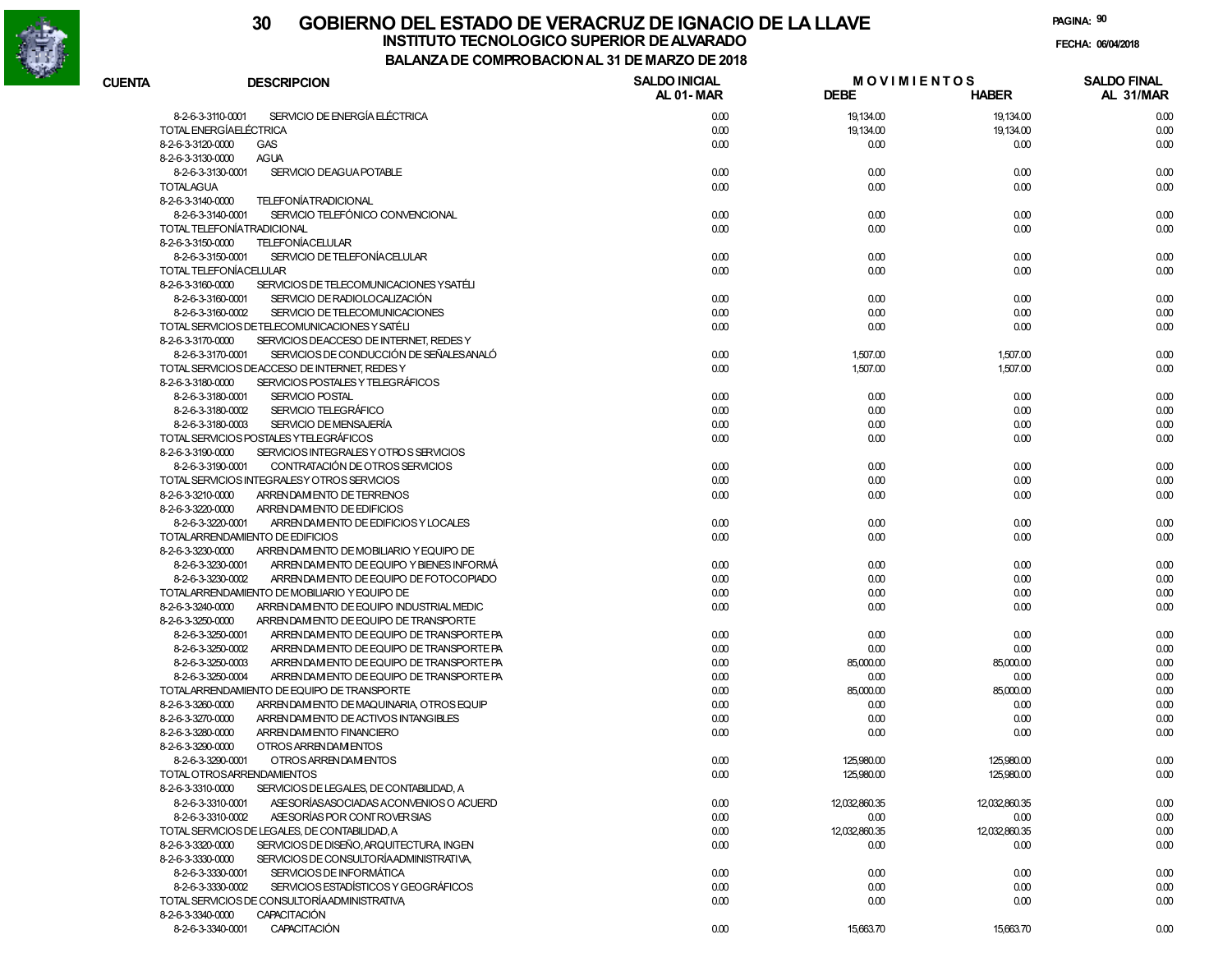

# **30 GOBIERNO DEL ESTADO DE VERACRUZ DE IGNACIO DE LA LLAVEINSTITUTO TECNOLOGICO SUPERIOR DE ALVARADO de la composición de la composición de la composición de la composición**<br>Dal aniza de composición da la de marzo de como

**PAGINA:91**

**FECHA:**

| <b>CUENTA</b> | <b>DESCRIPCION</b>                                            | <b>SALDO INICIAL</b> | <b>MOVIMIENTOS</b> |              | <b>SALDO FINAL</b> |
|---------------|---------------------------------------------------------------|----------------------|--------------------|--------------|--------------------|
|               |                                                               | AL 01-MAR            | <b>DEBE</b>        | <b>HABER</b> | AL 31/MAR          |
|               | TOTAL CAPACITACIÓN                                            | 0.00                 | 15,663.70          | 15,663.70    | 0.00               |
|               | SERVICIOS DE INVESTIGACIÓN CIENTÍFICAY<br>8-2-6-3-3350-0000   | 0.00                 | 0.00               | 0.00         | 0.00               |
|               | 8-2-6-3-3360-0000<br>SERVICIOS DEAPOYO ADMINISTRATIVO, TRADU  | 0.00                 | 0.00               | 0.00         | 0.00               |
|               | 8-2-6-3-3370-0000<br>SERVICIOS DE PROTECCIÓN Y SEG URIDAD     | 0.00                 | 0.00               | 0.00         | 0.00               |
|               | 8-2-6-3-3380-0000<br>SERVICIOS DE VIGILANCIA                  |                      |                    |              |                    |
|               | SERVICIOS DE VIGILANCIA<br>8-2-6-3-3380-0001                  | 0.00                 | 151,232.00         | 151,232.00   | 0.00               |
|               | TOTAL SERVICIOS DE VIGILANCIA                                 | 0.00                 | 151,232.00         | 151,232.00   | 0.00               |
|               | SERVICIOS PROFESIONALES, CIENTÍFICOS YT<br>8-2-6-3-3390-0000  |                      |                    |              |                    |
|               | 8-2-6-3-3390-0001<br>ESTUDIOS, INVESTIGACIONES Y PROYECTOS    | 0.00                 | 0.00               | 0.00         | 0.00               |
|               | TOTAL SERVICIOS PROFESIONALES, CIENTÍFICOSY T                 | 0.00                 | 0.00               | 0.00         | 0.00               |
|               | SERVICIOS FINANCIEROS Y BANCARIOS<br>8-2-6-3-3410-0000        |                      |                    |              |                    |
|               | SERVICIOS BANCARIOS Y FINANCIEROS<br>8-2-6-3-3410-0001        | 0.00                 | 3,616.88           | 3,616.88     | 0.00               |
|               | <b>INTERESES Y COMISIONES</b><br>8-2-6-3-3410-0002            | 0.00                 | 0.00               | 0.00         | 0.00               |
|               | AVALÚO TÉCNICO DE PREDIOS<br>8-2-6-3-3410-0003                | 0.00                 | 0.00               | 0.00         | 0.00               |
|               | TOTAL SERVICIOS FINANCIEROSY BANCARIOS                        |                      |                    |              |                    |
|               |                                                               | 0.00                 | 3,616.88           | 3,616.88     | 0.00               |
|               | SERVICIOS DE COBRANZA, INVESTIGACIÓN CRE<br>8-2-6-3-3420-0000 | 0.00                 | 0.00               | 0.00         | 0.00               |
|               | SERVICIOS DE RECAUDACIÓN, TRASLADO YCUS<br>8-2-6-3-3430-0000  | 0.00                 | 0.00               | 0.00         | 0.00               |
|               | SEGUROS DE RESPONSABILIDAD PATRIMONIALY<br>8-2-6-3-3440-0000  | 0.00                 | 0.00               | 0.00         | 0.00               |
|               | SEGURO DE BIENES PATRIMONIALES<br>8-2-6-3-3450-0000           |                      |                    |              |                    |
|               | 8-2-6-3-3450-0001<br>SEGUROS DE BIENES PATRIMONIALES          | 0.00                 | 0.00               | 0.00         | 0.00               |
|               | TOTAL SEGURO DE BIENES PATRIMONIALES                          | 0.00                 | 0.00               | 0.00         | 0.00               |
|               | 8-2-6-3-3460-0000<br>ALMACENAJE, EMBALAJEY ENVASE             |                      |                    |              |                    |
|               | 8-2-6-3-3460-0001<br>ALMACENAJE, EMBALAJEY ENVASE             | 0.00                 | 0.00               | 0.00         | 0.00               |
|               | TOTALALMACENAJE. EMBALAJE Y ENVASE                            | 0.00                 | 0.00               | 0.00         | 0.00               |
|               | 8-2-6-3-3470-0000<br><b>FLETES Y MANIOBRAS</b>                |                      |                    |              |                    |
|               | 8-2-6-3-3470-0001<br><b>FLETES Y MANIOBRAS</b>                | 0.00                 | 13,920.00          | 13,920.00    | 0.00               |
|               | TOTAL FLETES YMANIOBRAS                                       | 0.00                 | 13,920.00          | 13,920.00    | 0.00               |
|               | 8-2-6-3-3480-0000<br>COMISIONES POR VENTAS                    | 0.00                 | 0.00               | 0.00         | 0.00               |
|               | 8-2-6-3-3490-0000<br>SERVICIOS FINANCIEROS, BANCARIOS Y COMER |                      |                    |              |                    |
|               | 8-2-6-3-3490-0001<br>OTROS SERVICIOS COMERCIALES              | 0.00                 | 2,598.00           | 2,598.00     | 0.00               |
|               | TOTAL SERVICIOS FINANCIEROS, BANCARIOS Y COMER                | 0.00                 | 2,598.00           | 2,598.00     | 0.00               |
|               | 8-2-6-3-3510-0000<br>CONSERVACIÓN Y MANTENIMIENTO MENOR DE IN |                      |                    |              |                    |
|               | CONSERVACIÓN Y MANTENIMIENTO DE INMUEBLE<br>8-2-6-3-3510-0001 | 0.00                 | 764,389.11         | 764,389.11   | 0.00               |
|               | TOTAL CONSERVACIÓN Y MANTENIMIENTO MENOR DE IN                | 0.00                 | 764,389.11         | 764,389.11   | 0.00               |
|               | INSTALACIÓN, REPARACIÓN YMANTENIMIENTO<br>8-2-6-3-3520-0000   |                      |                    |              |                    |
|               | CONSERVACIÓN Y MANTENIMIENTO DE EQUIPO Y<br>8-2-6-3-3520-0001 | 0.00                 | 0.00               | 0.00         | 0.00               |
|               | 8-2-6-3-3520-0002<br>CONSERVACIÓN Y MANTENIMIENTO DE OTROS    | 0.00                 | 0.00               | 0.00         | 0.00               |
|               | TOTAL INSTALACIÓN, REPARACIÓN Y MANTENIMIENTO                 | 0.00                 | 0.00               | 0.00         | 0.00               |
|               | 8-2-6-3-3530-0000<br>INSTALACIÓN, REPARACIÓN YMANTENIMIENTO   |                      |                    |              |                    |
|               | 8-2-6-3-3530-0001<br>CONSERVACIÓN Y MANTENIMIENTO DE BIENES I | 0.00                 | 0.00               | 0.00         | 0.00               |
|               | TOTAL INSTALACIÓN, REPARACIÓN Y MANTENIMIENTO                 | 0.00                 | 0.00               | 0.00         | 0.00               |
|               | 8-2-6-3-3540-0000<br>INSTALACIÓN, REPARACIÓN YMANTENIMIENTO   |                      |                    |              |                    |
|               | CONSERVACIÓN Y MANTENIMIENTO DE EQUIPOS<br>8-2-6-3-3540-0001  | 0.00                 |                    | 0.00         | 0.00               |
|               |                                                               |                      | 0.00               |              |                    |
|               | TOTAL INSTALACIÓN, REPARACIÓN Y MANTENIMIENTO                 | 0.00                 | 0.00               | 0.00         | 0.00               |
|               | 8-2-6-3-3550-0000<br>REPARACIÓN Y MANTENIMIENTO DE EQUIPO DE  |                      |                    |              |                    |
|               | CONSERVACIÓN Y MANTENIMIENTO DE VEHÍCULO<br>8-2-6-3-3550-0001 | 0.00                 | 0.00               | 0.00         | 0.00               |
|               | 8-2-6-3-3550-0002<br>CONSERVACIÓN Y MANTENIMIENTO DE VEHÍCULO | 0.00                 | 0.00               | 0.00         | 0.00               |
|               | 8-2-6-3-3550-0003<br>CONSERVACION Y MANTENIMIENTO DE VEHICULO | 0.00                 | 16,157.40          | 16, 157.40   | 0.00               |
|               | TOTAL REPARACIÓN Y MANTENIMIENTO DE EQUIPO DE                 | 0.00                 | 16,157.40          | 16, 157.40   | 0.00               |
|               | REPARACIÓN Y MANTENIMIENTO DE EQUIPO DE<br>8-2-6-3-3560-0000  | 0.00                 | 0.00               | 0.00         | 0.00               |
|               | INSTALACIÓN, REPARACIÓN YMANTENIMIENTO<br>8-2-6-3-3570-0000   |                      |                    |              |                    |
|               | CONSERVACIÓN Y MANTENIMIENTO DE MAQUINAR<br>8-2-6-3-3570-0001 | 0.00                 | 0.00               | 0.00         | 0.00               |
|               | TOTAL INSTALACIÓN. REPARACIÓN Y MANTENIMIENTO                 | 0.00                 | 0.00               | 0.00         | 0.00               |
|               | SERVICIOS DE LIMPIEZAY MANEJO DE DESECH<br>8-2-6-3-3580-0000  |                      |                    |              |                    |
|               | SERVICIO DE LAVANDERÍA, LIMPIEZA, HIGIEN<br>8-2-6-3-3580-0001 | 0.00                 | 49,996.12          | 49,996.12    | 0.00               |
|               | TOTAL SERVICIOS DE LIMPIEZAY MANEJO DE DESECH                 | 0.00                 | 49,996.12          | 49,996.12    | 0.00               |
|               | SERVICIOS DE JARDINERÍA Y FUMIGACIÓN<br>8-2-6-3-3590-0000     |                      |                    |              |                    |
|               | 8-2-6-3-3590-0001<br><b>FUMIGACIÓN</b>                        | 0.00                 | 0.00               | 0.00         | 0.00               |
|               | TOTAL SERVICIOS DE JARDINERÍA Y FUMIGACIÓN                    | 0.00                 | 0.00               | 0.00         | 0.00               |
|               |                                                               |                      |                    |              |                    |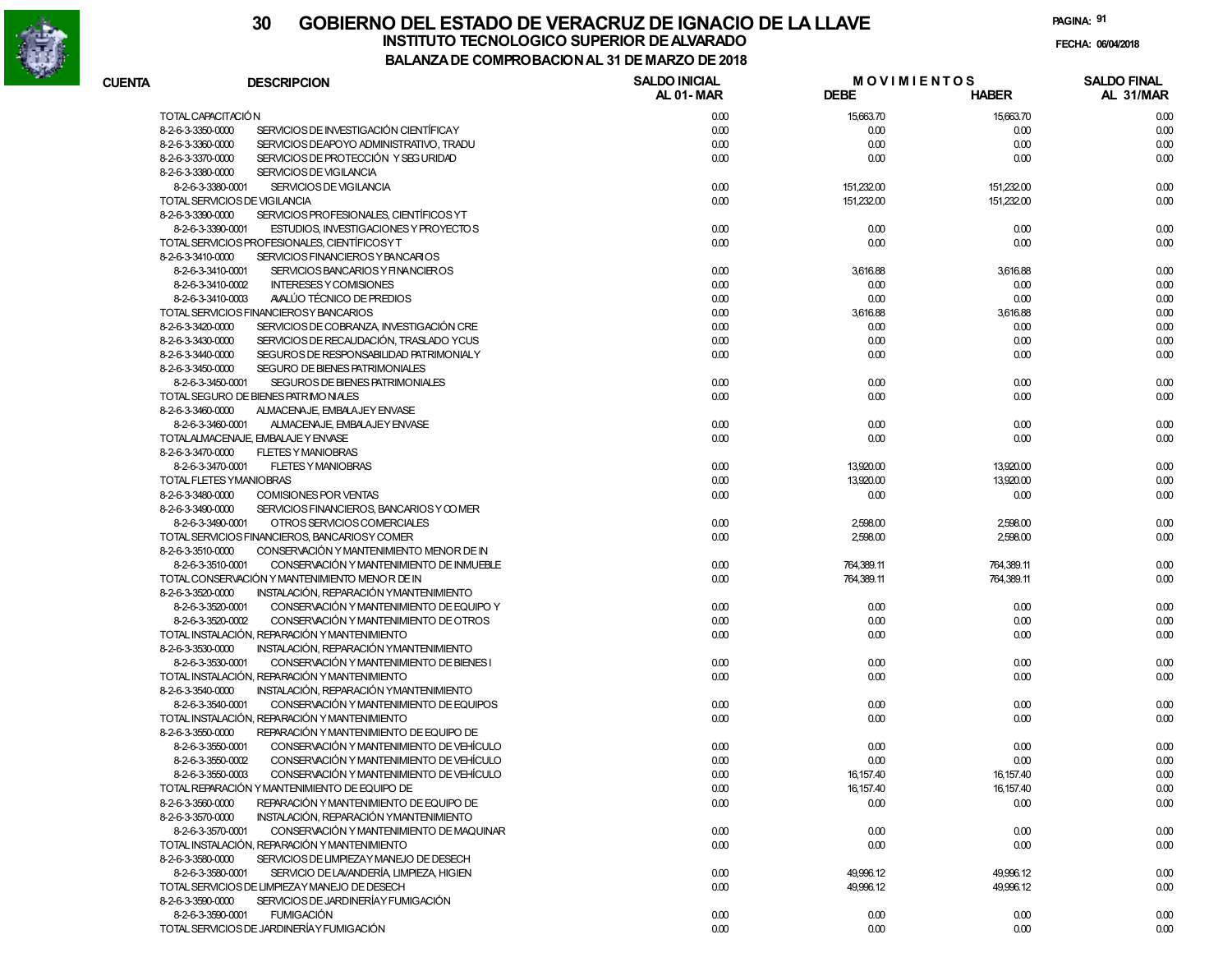

| <b>CUENTA</b>     | <b>DESCRIPCION</b>                                            | <b>SALDO INICIAL</b><br>AL 01-MAR | <b>MOVIMIENTOS</b><br><b>DEBE</b> | <b>HABER</b> | <b>SALDO FINAL</b><br>AL 31/MAR |
|-------------------|---------------------------------------------------------------|-----------------------------------|-----------------------------------|--------------|---------------------------------|
| 8-2-6-3-3610-0000 | DIFUSIÓN POR RADIO, TELEVISIÓN YO TROSM                       |                                   |                                   |              |                                 |
|                   | PUBLICACIONES OFICIALES PARA DIFUSIÓN E<br>8-2-6-3-3610-0001  | 0.00                              | 0.00                              | 0.00         | 0.00                            |
|                   | PUBLICACIONES OFICIALES PARA LICITACIONE<br>8-2-6-3-3610-0002 | 0.00                              | 0.00                              | 0.00         | 0.00                            |
|                   | OTROS GASTOS DE PUBLICACIÓN, DIFUSIÓN E<br>8-2-6-3-3610-0003  | 0.00                              | 248,540.87                        | 248,540.87   | 0.00                            |
|                   | <b>IMPRESIONES</b><br>8-2-6-3-3610-0004                       | 0.00                              | 0.00                              | 0.00         | 0.00                            |
|                   | DIFUSIÓN DE MENSAJES SOBRE PROGRAMAS YA<br>8-2-6-3-3610-0005  | 0.00                              | 0.00                              | 0.00         | 0.00                            |
|                   | TOTAL DIFUSIÓN POR RADIO, TELEVISIÓN Y OTROS M                | 0.00                              | 248,540.87                        | 248,540.87   | 0.00                            |
| 8-2-6-3-3620-0000 | DIFUSIÓN POR RADIO, TELEVISIÓN YO TROSM                       | 0.00                              | 0.00                              | 0.00         | 0.00                            |
| 8-2-6-3-3630-0000 | SERVICIOS DE CREATIVIDAD, PREPRODUCCIÓN                       | 0.00                              | 0.00                              | 0.00         | 0.00                            |
| 8-2-6-3-3640-0000 | SERVICIOS DE REVELADO DE FOTOGRAFÍAS                          |                                   |                                   |              |                                 |
|                   | OTROS GASTOS DE PUBLICACIÓN, DIFUSIÓN E<br>8-2-6-3-3640-0001  | 0.00                              | 0.00                              | 0.00         | 0.00                            |
|                   | TOTAL SERVICIOS DE REVELADO DE FOTOGRAFÍAS                    | 0.00                              | 0.00                              | 0.00         | 0.00                            |
| 8-2-6-3-3650-0000 | SERVICIOS DE INDUSTRIAFÍLMICA DEL SONI                        | 0.00                              | 0.00                              | 0.00         |                                 |
| 8-2-6-3-3660-0000 | SERVICIO DE CREACIÓN Y DIFU SIÓN DE CONTE                     |                                   |                                   |              | 0.00                            |
|                   |                                                               |                                   |                                   |              |                                 |
|                   | DIFUSIÓN DE MENSAJES SOBRE PROGRAMAS YA<br>8-2-6-3-3660-0001  | 0.00                              | 0.00                              | 0.00         | 0.00                            |
|                   | TOTAL SERVICIO DE CREACIÓN Y DIFUSIÓN DE CONTE                | 0.00                              | 0.00                              | 0.00         | 0.00                            |
| 8-2-6-3-3690-0000 | OTROS SERVICIOS DE INFORMACIÓN                                | 0.00                              | 0.00                              | 0.00         | 0.00                            |
| 8-2-6-3-3710-0000 | PASAJES AEREOS                                                |                                   |                                   |              |                                 |
|                   | PASAJES NACIONALES A SERVIDORES PÚBLICOS<br>8-2-6-3-3710-0001 | 0.00                              | 11,301.00                         | 11,301.00    | 0.00                            |
|                   | PASAJES INTERNACIONALES ASERVIDORES PÚB<br>8-2-6-3-3710-0002  | 0.00                              | 0.00                              | 0.00         | 0.00                            |
|                   | TOTAL PASAJES AÉREOS                                          | 0.00                              | 11,301.00                         | 11,301.00    | 0.00                            |
| 8-2-6-3-3720-0000 | <b>PASAJES TERRESTRES</b>                                     |                                   |                                   |              |                                 |
|                   | PASAJES NACIONALES ASERVIDORES PÚBLICOS<br>8-2-6-3-3720-0001  | 0.00                              | 16,300.41                         | 16,300.41    | 0.00                            |
|                   | 8-2-6-3-3720-0002<br>PASAJES INTERNACIONALES ASERVIDORES PÚB  | 0.00                              | 0.00                              | 0.00         | 0.00                            |
|                   | TOTAL PASAJES TERRESTRES                                      | 0.00                              | 16,300.41                         | 16,300.41    | 0.00                            |
| 8-2-6-3-3730-0000 | PASAJES MARÍTIMOS, LACUSTRES Y FLUVIALES                      | 0.00                              | 0.00                              | 0.00         | 0.00                            |
| 8-2-6-3-3740-0000 | <b>AUTOTRANSPORTE</b>                                         | 0.00                              | 0.00                              | 0.00         | 0.00                            |
| 8-2-6-3-3750-0000 | <b>VIÁTICOS EN EL PAÍS</b>                                    |                                   |                                   |              |                                 |
|                   | VIÁTICOS NACIONALES A SERVIDORES PÚBLICO<br>8-2-6-3-3750-0001 | 44.00                             | 91,358.90                         | 91,358.90    | 44.00                           |
|                   | TOTAL VIÁTICOS EN ELPAÍS                                      | 44.00                             | 91,358.90                         | 91,358.90    | 44.00                           |
| 8-2-6-3-3760-0000 | VIÁTICOS EN EL EXTRANJERO                                     |                                   |                                   |              |                                 |
|                   | 8-2-6-3-3760-0001<br>VIÁTICOS INTERNACIONALES ASERVIDORES PÚ  | 0.00                              | 0.00                              | 0.00         | 0.00                            |
|                   | TOTAL VIÁTICOS EN EL EXTRANJERO                               | 0.00                              | 0.00                              | 0.00         | 0.00                            |
| 8-2-6-3-3770-0000 | GASTOS DE INSTALACIÓN Y TRASLADO DE MENA                      | 0.00                              | 0.00                              | 0.00         | 0.00                            |
| 8-2-6-3-3780-0000 | SERVICIOS INTEGRALES DE TRASLADO DE VIÁT                      | 0.00                              | 0.00                              | 0.00         | 0.00                            |
| 8-2-6-3-3790-0000 | OTROS SERVICIOS DE TRASLADO YHOSPEDAJE                        |                                   |                                   |              |                                 |
|                   | TRASLADOS LOCALES<br>8-2-6-3-3790-0001                        | 50.00                             | 6,939.00                          | 6,939.00     | 50.00                           |
|                   | TOTAL OTROS SERVICIOS DETRASLADO Y HOSPEDAJE                  | 50.00                             | 6,939.00                          | 6,939.00     | 50.00                           |
| 8-2-6-3-3810-0000 | <b>GASTOS DE CEREMONIAL</b>                                   |                                   |                                   |              |                                 |
|                   | ATENCIÓN A VISITANTES<br>8-2-6-3-3810-0001                    | 0.00                              | 0.00                              | 0.00         | 0.00                            |
|                   | TOTAL GASTOS DE CEREMONIAL                                    | 0.00                              | 0.00                              | 0.00         | 0.00                            |
| 8-2-6-3-3820-0000 | GASTOS DE ORDEN SOCIALY CULTURAL                              |                                   |                                   |              |                                 |
|                   | ESPECTÁCULOS CULTURALES<br>8-2-6-3-3820-0001                  | 0.00                              | 0.00                              | 0.00         | 0.00                            |
|                   | ACTIVIDADESC MICASY FESTIVIDADES<br>8-2-6-3-3820-0002         |                                   |                                   |              | 0.00                            |
|                   |                                                               | 0.00                              | 0.00                              | 0.00         |                                 |
|                   | TOTAL GASTOS DE ORDEN SOCIALY CULTURAL                        | 0.00                              | 0.00                              | 0.00         | 0.00                            |
| 8-2-6-3-3830-0000 | CONGRESOS Y CONVENCIONES                                      |                                   |                                   |              |                                 |
|                   | CONGRESOS Y CONVENCIONES<br>8-2-6-3-3830-0001                 | 0.00                              | 42,960.00                         | 42,960.00    | 0.00                            |
|                   | TOTAL CONGRESOS YCONVENCIONES                                 | 0.00                              | 42,960.00                         | 42,960.00    | 0.00                            |
| 8-2-6-3-3840-0000 | <b>EXPOSICIONES</b>                                           |                                   |                                   |              |                                 |
|                   | 8-2-6-3-3840-0001<br><b>EXPOSICIONES</b>                      | 0.00                              | 0.00                              | 0.00         | 0.00                            |
|                   | TOTAL EXPOSICIONES                                            | 0.00                              | 0.00                              | 0.00         | 0.00                            |
| 8-2-6-3-3850-0000 | GASTOS DE REPRESENTACIÓN                                      | 0.00                              | 0.00                              | 0.00         | 0.00                            |
| 8-2-6-3-3910-0000 | SERVICIOS FUNERARIOS Y DE CEMENTERIOS                         | 0.00                              | 0.00                              | 0.00         | 0.00                            |
| 8-2-6-3-3920-0000 | <b>IMPUESTOS Y DERECHOS</b>                                   |                                   |                                   |              |                                 |
|                   | 8-2-6-3-3920-0001<br>OTROS IMPUESTOS, DERECHOS YCUOTAS        | 0.00                              | 23,819.00                         | 23,819.00    | 0.00                            |
|                   | TOTAL IMPUESTOSY DERECHOS                                     | 0.00                              | 23,819.00                         | 23,819.00    | 0.00                            |
| 8-2-6-3-3930-0000 | IMPUESTOS Y DERECHOS DE IMPORTACIÓN                           | 0.00                              | 0.00                              | 0.00         | 0.00                            |
| 8-2-6-3-3940-0000 | SENTENCIAS Y RESOLUCIONES POR AUTORIDAD                       | 0.00                              | 0.00                              | 0.00         | 0.00                            |
| 8-2-6-3-3950-0000 | PENAS, MULTAS, ACCESORIOS YACTUALIZACIO                       |                                   |                                   |              |                                 |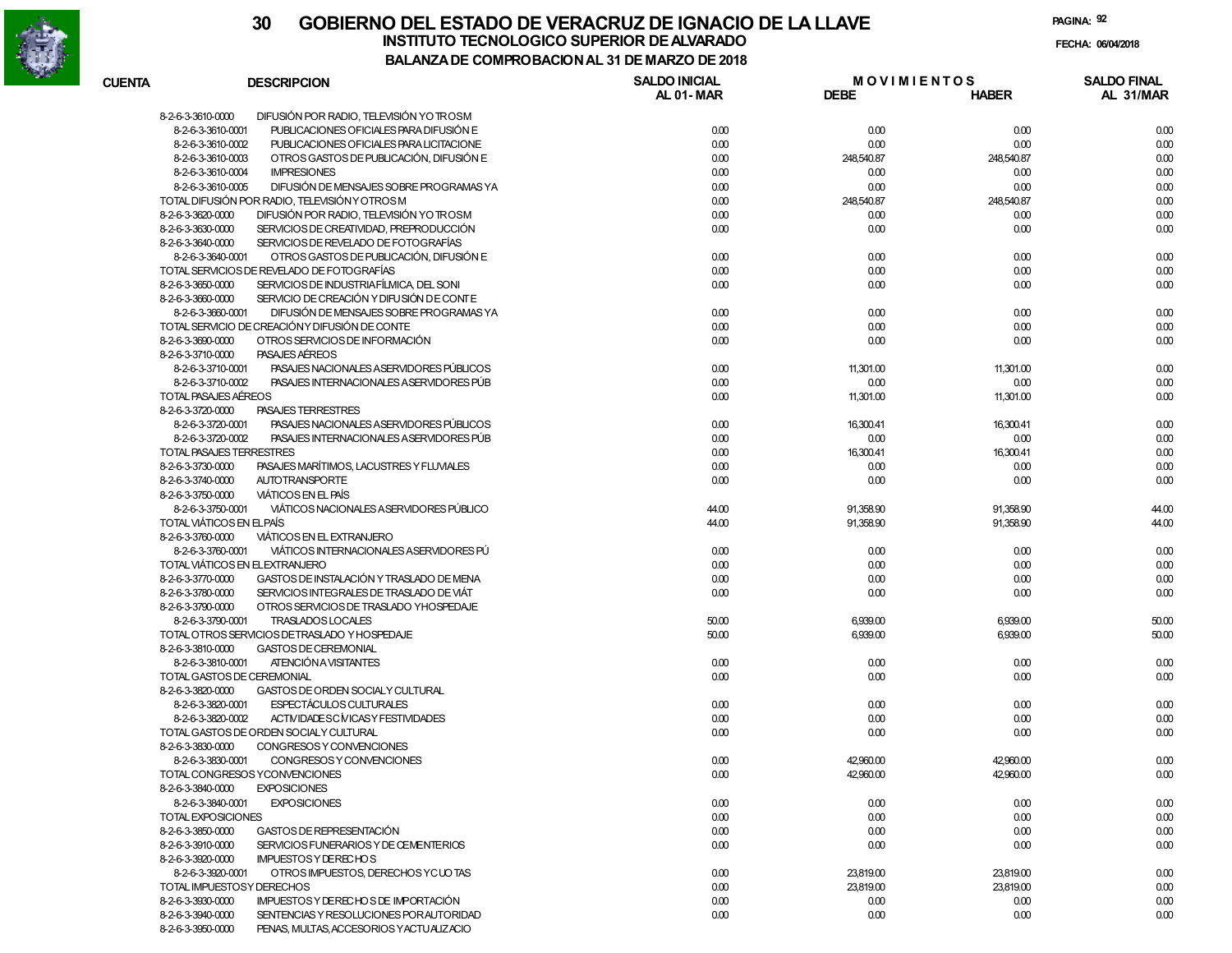

| <b>CUENTA</b>                          | <b>DESCRIPCION</b>                                                                 | <b>SALDO INICIAL</b><br>AL 01-MAR | <b>MOVIMIENTOS</b><br><b>DEBE</b> | <b>HABER</b>  | <b>SALDO FINAL</b><br>AL 31/MAR |
|----------------------------------------|------------------------------------------------------------------------------------|-----------------------------------|-----------------------------------|---------------|---------------------------------|
|                                        | 8-2-6-3-3950-0001<br>PENAS, MULTAS, ACCESORIOS YACTUALIZACIO                       | 0.00                              | 0.00                              | 0.00          | 0.00                            |
|                                        | TOTAL PENAS, MULTAS, ACCESORIOS Y ACTUALIZACIO                                     | 0.00                              | 0.00                              | 0.00          | 0.00                            |
| 8-2-6-3-3960-0000                      | OTROS GASTOS POR RESPONSABILIDADES                                                 | 0.00                              | 0.00                              | 0.00          | 0.00                            |
| 8-2-6-3-3970-0000                      | <b>UTILIDADES</b>                                                                  | 0.00                              | 0.00                              | 0.00          | 0.00                            |
| 8-2-6-3-3980-0000                      | IMPUESTOS SOBRE NÓMINAS YO TROSQUESED                                              |                                   |                                   |               |                                 |
|                                        | IMPUESTO 2% SOBRE NÓMINA<br>8-2-6-3-3980-0001                                      | 0.00                              | 130, 163.93                       | 0.00          | 130, 163.93                     |
|                                        | TOTAL IMPUESTOS SOBRE NÓMINASY OTROS QUE SE D                                      | 0.00                              | 130, 163.93                       | 0.00          | 130, 163.93                     |
| 8-2-6-3-3990-0000                      | OTROS SERVICIOS GENERALES                                                          |                                   |                                   |               |                                 |
|                                        | 8-2-6-3-3990-0001<br><b>FONDO REVOLVENTE</b>                                       | 0.00                              | 0.00                              | 0.00          | 0.00                            |
|                                        | TOTAL OTROS SERVICIOS GENERALES                                                    | 0.00                              | 0.00                              | 0.00          | 0.00                            |
|                                        | TOTAL SERVICIOS GENERALES                                                          | 94.00                             | 13,853,437.67                     | 13,723,273.74 | 130,257.93                      |
| 8-2-6-4-0000-0000                      | TRANSFERENCIAS, ASIGNACIONES, SUBSIDIOS                                            |                                   |                                   |               |                                 |
| 8-2-6-4-4110-0000                      | ASIGNACIONES PRESUPUESTARIAS ALPODER EJ                                            | 0.00                              | 0.00                              | 0.00          | 0.00                            |
| 8-2-6-4-4120-0000                      | ASIGNACIONES PRESUPUESTARIAS AL PODER LE                                           |                                   |                                   |               |                                 |
|                                        | 8-2-6-4-4120-0001<br>PODER LEGISLATIVO                                             | 0.00                              | 0.00                              | 0.00          | 0.00                            |
|                                        | TOTALASIGNACIONES PRESUPUESTARIAS AL PODER LE                                      | 0.00                              | 0.00                              | 0.00          | 0.00                            |
| 8-2-6-4-4130-0000                      | ASIGNACIONES PRESUPUESTARIAS AL PODER JU                                           |                                   |                                   |               |                                 |
|                                        | 8-2-6-4-4130-0001<br>PODER JUDICIAL                                                | 0.00                              | 0.00                              | 0.00          | 0.00                            |
|                                        | TOTALASIGNACIONES PRESUPUESTARIAS AL PODER JU                                      | 0.00                              | 0.00                              | 0.00          | 0.00                            |
| 8-2-6-4-4140-0000                      | ASIGNACIONES PRESUPUESTARIASA ÓRGANOSA                                             |                                   |                                   |               |                                 |
|                                        | 8-2-6-4-4140-0001<br>INSTITUTO ELECTORALVERACRUZANO                                | 0.00                              | 0.00                              | 0.00          | 0.00                            |
|                                        | 8-2-6-4-4140-0002<br>COMISIÓN ESTATAL DE DERECHOS HUMANOS                          | 0.00                              | 0.00                              | 0.00          | 0.00                            |
|                                        | ÓRGANO DE FISCALIZACIÓN SUPERIOR DEL EST<br>8-2-6-4-4140-0003                      | 0.00                              | 0.00                              | 0.00          | 0.00                            |
|                                        | 8-2-6-4-4140-0004<br>UNIVERSIDAD VERACRUZANASUBSIDIO ESTATAL                       | 0.00                              | 0.00                              | 0.00          | 0.00                            |
|                                        | 8-2-6-4-4140-0005<br>UNIVERSIDAD VERACRUZANASUBSIDIO FEDERAL                       | 0.00                              | 0.00                              | 0.00          | 0.00                            |
|                                        | 8-2-6-4-4140-0006<br>INSTITUTO VERACRUZANO DEACCESO ALA INF                        | 0.00                              | 0.00                              | 0.00          | 0.00                            |
|                                        | TOTALASIGNACIONES PRESUPUESTARIASA ÓRGANOSA                                        | 0.00                              | 0.00                              | 0.00          | 0.00                            |
| 8-2-6-4-4150-0000                      | TRANSFERENCIAS INTERNAS OTORGADASA ENTI                                            |                                   |                                   |               |                                 |
|                                        | 8-2-6-4-4150-0001<br>SUBSIDIOS AENTIDADES GASTOS DE OPERACIÓ                       | 0.00                              | 0.00                              | 0.00          | 0.00                            |
|                                        | 8-2-6-4-4150-0002<br>SUBSIDIOS AENTIDADES SERVICIOS PERSONA                        | 0.00                              | 0.00                              | 0.00          | 0.00                            |
|                                        | TOTAL TRANSFERENCIAS INTERNAS OTORGADAS A ENTI                                     | 0.00                              | 0.00                              | 0.00          | 0.00                            |
| 8-2-6-4-4160-0000                      | TRANSFERENCIAS INTERNAS OTORGADASA ENTI                                            | 0.00                              | 0.00                              | 0.00          | 0.00                            |
| 8-2-6-4-4170-0000                      | TRANSFERENCIAS INTERNAS OTORGADASA FIDE                                            | 0.00                              | 0.00                              | 0.00          | 0.00                            |
| 8-2-6-4-4180-0000<br>8-2-6-4-4190-0000 | TRANSFERENCIAS INTERNAS OTORGADASA INST<br>TRANSFERENCIAS INTERNAS OTORGADASA FIDE | 0.00<br>0.00                      | 0.00<br>0.00                      | 0.00<br>0.00  | 0.00<br>0.00                    |
| 8-2-6-4-4210-0000                      | TRANSFERENCIAS OTORGADASA ENTIDADES PAR                                            |                                   |                                   |               |                                 |
|                                        | 8-2-6-4-4210-0001<br>SERVICIOS DE SALUD DE VERACRUZ                                | 0.00                              | 0.00                              | 0.00          | 0.00                            |
|                                        | 8-2-6-4-4210-0002<br>SERVICIOS DE SALUD FEDERAL FASSA                              | 0.00                              | 0.00                              | 0.00          | 0.00                            |
|                                        | TOTAL TRANSFERENCIAS OTORGADAS AENTIDADES PAR                                      | 0.00                              | 0.00                              | 0.00          | 0.00                            |
| 8-2-6-4-4220-0000                      | TRANSFERENCIAS OTORGADAS PARA ENTIDADES                                            | 0.00                              | 0.00                              | 0.00          | 0.00                            |
| 8-2-6-4-4230-0000                      | TRANSFERENCIAS OTORGADAS PARA INSTITUCIO                                           | 0.00                              | 0.00                              | 0.00          | 0.00                            |
| 8-2-6-4-4240-0000                      | TRANSFERENCIAS OTORGADASA ENTIDADES FED                                            | 0.00                              | 0.00                              | 0.00          | 0.00                            |
| 8-2-6-4-4250-0000                      | TRANSFERENCIASA FIDEICOMISOS DE ENTIDAD                                            |                                   |                                   |               |                                 |
|                                        | 8-2-6-4-4250-0001<br>APO RTACIONESA FIDEICOMISOS RECURSOS EST                      | 0.00                              | 0.00                              | 0.00          | 0.00                            |
|                                        | 8-2-6-4-4250-0002<br>APO RTACIONESA FIDEICOMISOS RECURSOS FED                      | 0.00                              | 0.00                              | 0.00          | 0.00                            |
|                                        | 8-2-6-4-4250-0003<br>APO RTACIONES PARA EL FONDO DE SEGURIDAD                      | 0.00                              | 0.00                              | 0.00          | 0.00                            |
|                                        | APO RTACIONES PARA ELFONDO DE SEGURIDAD<br>8-2-6-4-4250-0004                       | 0.00                              | 0.00                              | 0.00          | 0.00                            |
|                                        | TOTAL TRANSFERENCIASA FIDEICOMISOS DE ENTIDAD                                      | 0.00                              | 0.00                              | 0.00          | 0.00                            |
| 8-2-6-4-4310-0000                      | SUBSIDIOS ALA PRODUCCIÓN                                                           | 0.00                              | 0.00                              | 0.00          | 0.00                            |
| 8-2-6-4-4320-0000                      | SUBSIDIOS ALA DISTRIBUCIÓN                                                         | 0.00                              | 0.00                              | 0.00          | 0.00                            |
| 8-2-6-4-4330-0000                      | SUBSIDIOS ALA INVERSIÓN                                                            | 0.00                              | 0.00                              | 0.00          | 0.00                            |
| 8-2-6-4-4340-0000                      | SUBSIDIOS ALA PRESTACIÓN DE SERVICIOS P                                            | 0.00                              | 0.00                              | 0.00          | 0.00                            |
| 8-2-6-4-4350-0000                      | SUBSIDIOS PARA CUBRIR DIFERENCIALES DE T                                           | 0.00                              | 0.00                              | 0.00          | 0.00                            |
| 8-2-6-4-4360-0000                      | SUBSIDIOS ALA VIVIENDA                                                             | 0.00                              | 0.00                              | 0.00          | 0.00                            |
| 8-2-6-4-4370-0000                      | SUBVENCIONES AL CONSUMO                                                            | 0.00                              | 0.00                              | 0.00          | 0.00                            |
| 8-2-6-4-4380-0000                      | SUBSIDIOS AENTIDADES FEDERATIVAS YMUNI                                             | 0.00                              | 0.00                              | 0.00          | 0.00                            |
| 8-2-6-4-4390-0000                      | OTROS SUBSIDIOS                                                                    | 0.00                              | 0.00                              | 0.00          | 0.00                            |
| 8-2-6-4-4410-0000                      | AYUDAS SOCIALESA PERSONAS                                                          |                                   |                                   |               |                                 |
|                                        | PROTECCIÓN AANCIANOSY DESVALIDOS<br>8-2-6-4-4410-0001                              | 0.00                              | 0.00                              | 0.00          | 0.00                            |
|                                        |                                                                                    |                                   |                                   |               |                                 |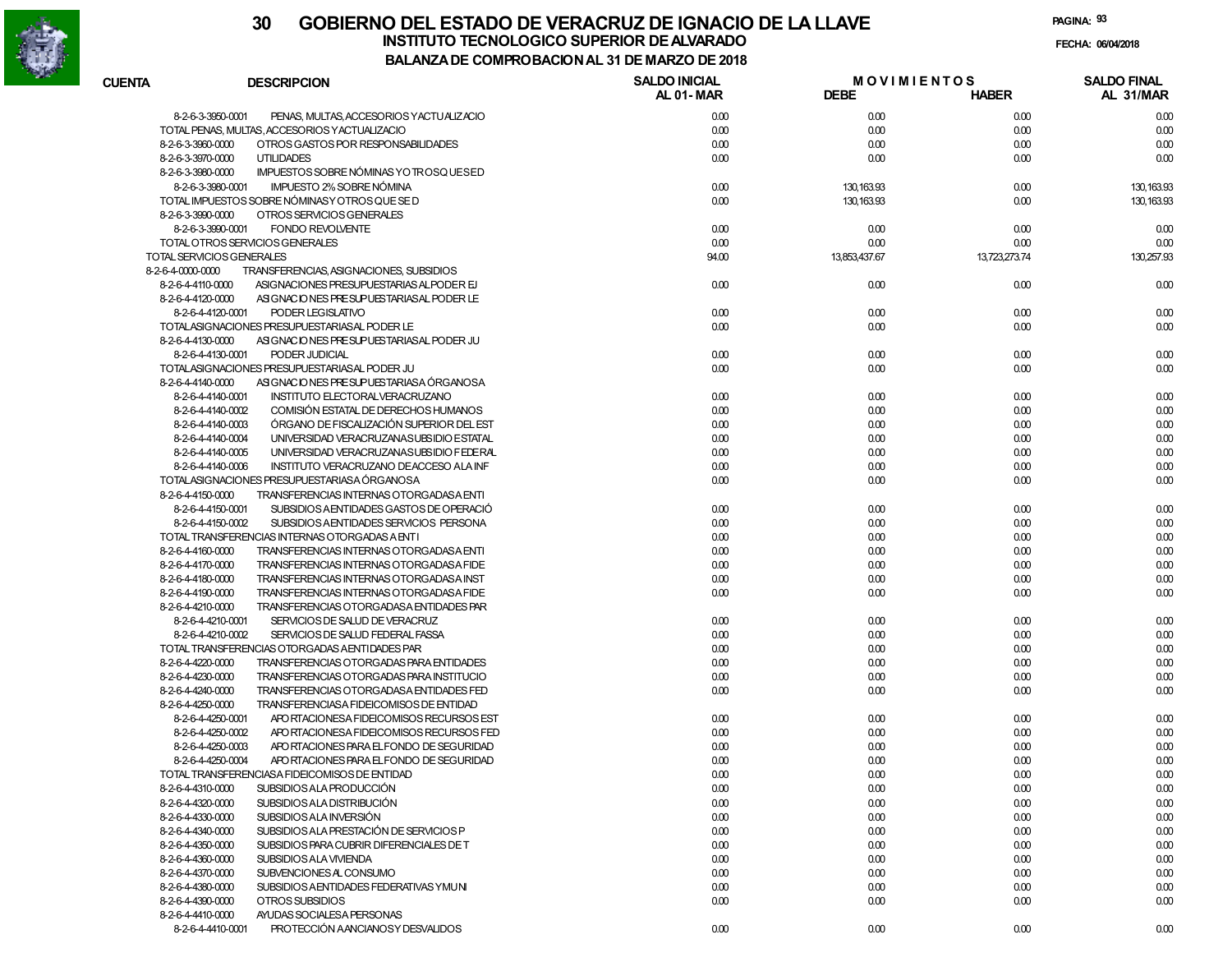

| <b>CUENTA</b>                          | <b>DESCRIPCION</b>                                                                          | <b>SALDO INICIAL</b> | <b>MOVIMIENTOS</b> |              | <b>SALDO FINAL</b> |
|----------------------------------------|---------------------------------------------------------------------------------------------|----------------------|--------------------|--------------|--------------------|
|                                        |                                                                                             | <b>AL 01-MAR</b>     | <b>DEBE</b>        | <b>HABER</b> | AL 31/MAR          |
|                                        | <b>SERVICIOS MÉDICOS</b><br>8-2-6-4-4410-0002                                               | 0.00                 | 0.00               | 0.00         | 0.00               |
|                                        | 8-2-6-4-4410-0003<br><b>TRASLADO DE PERSONAS</b>                                            | 0.00                 | 0.00               | 0.00         | 0.00               |
|                                        | TOTALAYUDAS SOCIALESA PERSONAS                                                              | 0.00                 | 0.00               | 0.00         | 0.00               |
| 8-2-6-4-4420-0000                      | BECAS Y OTRASAYUDAS PARA PROG RAMAS DEC                                                     |                      |                    |              |                    |
|                                        | 8-2-6-4-4420-0001<br><b>BECAS</b>                                                           | 0.00                 | 0.00               | 0.00         | 0.00               |
|                                        | TOTAL BECAS YOTRAS AYUDAS PARA PROGRAMAS DE C                                               | 0.00                 | 0.00               | 0.00         | 0.00               |
| 8-2-6-4-4430-0000                      | AYUDAS SOCIALESA INSTITUCIONES DE ENSEÑ                                                     |                      |                    |              |                    |
|                                        | 8-2-6-4-4430-0001<br>OTROS SUBSIDIOS EDUCACIONALES RECURSOS E                               | 0.00                 | 0.00               | 0.00         | 0.00               |
|                                        | 8-2-6-4-4430-0002<br>OTROS SUBSIDIOS EDUCACIONALES RECURSOS F                               | 0.00                 | 0.00               | 0.00         | 0.00               |
|                                        | TOTALAYUDAS SOCIALESA INSTITUCIONES DE ENSEÑ                                                | 0.00                 | 0.00               | 0.00         | 0.00               |
| 8-2-6-4-4440-0000                      | AYUDAS SOCIALES AACTIVIDADES CIENTÍFIC                                                      |                      |                    |              |                    |
|                                        | SUBSIDIOS CULTURALES Y CIENTÍFICOS<br>8-2-6-4-4440-0001                                     | 0.00                 | 0.00               | 0.00         | 0.00               |
|                                        | TOTALAYUDAS SOCIALES AACTIVIDADES CIENTÍFIC                                                 | 0.00                 | 0.00               | 0.00         | 0.00               |
| 8-2-6-4-4450-0000                      | AYUDAS SOCIALESA INSTITUCIONES SIN FINE                                                     |                      |                    |              |                    |
|                                        | 8-2-6-4-4450-0001<br><b>SUBSIDIOS AINSTITUCIONES</b>                                        | 0.00                 | 0.00               | 0.00         | 0.00               |
|                                        | 8-2-6-4-4450-0002<br>APO YO A REPRESENTANTES OBREROS Y PATRONA                              | 0.00                 | 0.00               | 0.00         | 0.00               |
|                                        | SUBSIDIOS AAGRUPACIONES<br>8-2-6-4-4450-0003                                                | 0.00                 | 0.00               | 0.00         | 0.00               |
|                                        | 8-2-6-4-4450-0004<br><b>SUBSIDIOS ASINDICATOS</b>                                           | 0.00                 | 3,300.00           | 3,300.00     | 0.00               |
|                                        | TOTALAYUDAS SOCIALESA INSTITUCIONES SIN FINE                                                | 0.00                 | 3,300.00           | 3,300.00     | 0.00               |
|                                        |                                                                                             | 0.00                 |                    | 0.00         |                    |
| 8-2-6-4-4460-0000<br>8-2-6-4-4470-0000 | AYUDAS SOCIALESA COOPERATIVAS<br>AYUDAS SOCIALESA ENTIDADES DE INTERÉS P                    | 0.00                 | 0.00<br>0.00       | 0.00         | 0.00<br>0.00       |
|                                        |                                                                                             |                      |                    |              |                    |
| 8-2-6-4-4480-0000                      | AYUDAS POR DESASTRES NATURALES Y OTROSS<br><b>PENSIONES</b>                                 | 0.00                 | 0.00               | 0.00         | 0.00               |
| 8-2-6-4-4510-0000                      |                                                                                             | 0.00                 | 0.00               | 0.00         | 0.00               |
| 8-2-6-4-4520-0000                      | <b>JUBILADOS</b>                                                                            | 0.00                 | 0.00               | 0.00         | 0.00               |
| 8-2-6-4-4590-0000                      | OTRAS PENSIONES Y JUBILACIONES                                                              | 0.00                 | 0.00               | 0.00         | 0.00               |
| 8-2-6-4-4610-0000                      | TRANSFERENCIASA FIDEICOMISOS DEL PODER<br>TRANSFERENCIASA FIDEICOMISOS DEL PODER            | 0.00                 | 0.00               | 0.00         | 0.00               |
| 8-2-6-4-4620-0000                      | TRANSFERENCIASA FIDEICOMISOS DEL PODER                                                      | 0.00<br>0.00         | 0.00<br>0.00       | 0.00<br>0.00 | 0.00               |
| 8-2-6-4-4630-0000                      |                                                                                             | 0.00                 |                    |              | 0.00               |
| 8-2-6-4-4640-0000                      | TRANSFERENCIASA FIDEICOMISOS PÚBLICOS E                                                     |                      | 0.00               | 0.00         | 0.00               |
| 8-2-6-4-4650-0000                      | TRANSFERENCIASA FIDEICOMISOS PÚBLICOS D                                                     | 0.00                 | 0.00               | 0.00         | 0.00               |
| 8-2-6-4-4660-0000                      | TRANSFERENCIASA FIDEICOMISOS DE INSTITU                                                     | 0.00                 | 0.00               | 0.00         | 0.00               |
| 8-2-6-4-4710-0000                      | TRANSFERENCIAS POR OBLIGACIÓN DE LEY                                                        | 0.00                 | 0.00               | 0.00         | 0.00               |
| 8-2-6-4-4810-0000                      | DONATIVOS AINSTITUCIONES SIN FINES DE L                                                     | 0.00                 | 0.00               | 0.00         | 0.00               |
| 8-2-6-4-4820-0000                      | DONATIVOS AENTIDADES FEDERATIVAS                                                            | 0.00                 | 0.00               | 0.00         | 0.00               |
| 8-2-6-4-4830-0000                      | DONATIVOS A FIDEICOMISOS PRIVADOS                                                           | 0.00                 | 0.00               | 0.00         | 0.00               |
| 8-2-6-4-4840-0000                      | DONATIVOS A FIDEICOMISOS ESTATALES                                                          | 0.00                 | 0.00               | 0.00         | 0.00               |
| 8-2-6-4-4850-0000                      | DONATIVOS INTERNACIONALES                                                                   | 0.00                 | 0.00               | 0.00         | 0.00               |
| 8-2-6-4-4910-0000                      | TRANSFERENCIAS PARA GOBIERNOS EXTRANJERO                                                    | 0.00                 | 0.00               | 0.00         | 0.00               |
| 8-2-6-4-4930-0000                      | TRANSFERENCIAS PARA EL SECTOR PRIVADO EX                                                    | 0.00                 | 0.00               | 0.00         | 0.00               |
| 8-2-6-5-0000-0000                      | TOTAL TRANSFERENCIAS, ASIGNACIONES, SUBSIDIOS                                               | 0.00                 | 3,300.00           | 3,300.00     | 0.00               |
| 8-2-6-5-5110-0000                      | BIENES MUEBLES, INMUEBLES E INTANGIBLES                                                     |                      |                    |              |                    |
|                                        | MUEBLES DE OFICINA Y ESTANTERÍA                                                             |                      |                    |              |                    |
|                                        | MOBILIARIO Y EQUIPO DE OFICINA<br>8-2-6-5-5110-0001<br>TOTAL MUEBLES DE OFICINAY ESTANTERÍA | 0.00<br>0.00         | 0.00               | 0.00         | 0.00               |
|                                        |                                                                                             |                      | 0.00               | 0.00         | 0.00               |
| 8-2-6-5-5120-0000                      | MUEBLES, EXCEPTO DE OFICINAY ESTANTERÍA                                                     |                      |                    |              |                    |
|                                        | 8-2-6-5-5120-0001<br>OTROS MUEBLES                                                          | 0.00                 | 0.00               | 0.00         | 0.00               |
|                                        | TOTAL MUEBLES, EXCEPTO DE OFICINAY ESTANTERÍA                                               | 0.00                 | 0.00               | 0.00         | 0.00               |
| 8-2-6-5-5130-0000                      | BIENESARTÍSTICOS, CULTURALES YCIENTÍFI                                                      |                      |                    |              |                    |
|                                        | 8-2-6-5-5130-0001<br>BIENES PARA BIBLIOTECAS Y MUSEOS                                       | 0.00                 | 0.00               | 0.00         | 0.00               |
|                                        | TOTAL BIENESARTÍSTICOS, CULTURALES Y CIENTÍFI                                               | 0.00                 | 0.00               | 0.00         | 0.00               |
| 8-2-6-5-5140-0000                      | OBJETOS DE VALOR                                                                            | 0.00                 | 0.00               | 0.00         | 0.00               |
| 8-2-6-5-5150-0000                      | EQUIPO DE CÓMPUTO Y DETECNOLOGÍAS DE LA                                                     |                      |                    |              |                    |
|                                        | <b>BIENES INFORMÁTICOS</b><br>8-2-6-5-5150-0001                                             | 0.00                 | 0.00               | 0.00         | 0.00               |
|                                        | TOTAL EQUIPO DE CÓMPUTO Y DE TECNOLOGÍAS DE LA                                              | 0.00                 | 0.00               | 0.00         | 0.00               |
| 8-2-6-5-5190-0000                      | OTROS MOBILIARIOS Y EQUIPO DE ADMINISTRA                                                    | 0.00                 | 0.00               | 0.00         | 0.00               |
| 8-2-6-5-5210-0000                      | EQUIPOS YAPARATOSAUDIOVISUALES                                                              |                      |                    |              |                    |
|                                        | 8-2-6-5-5210-0001<br>EQUIPO AUDIOVISUAL                                                     | 0.00                 | 0.00               | 0.00         | 0.00               |
|                                        | TOTAL EQUIPOS YAPARATOS AUDIOVISUALES                                                       | 0.00                 | 0.00               | 0.00         | 0.00               |
| 8-2-6-5-5220-0000                      | APARATOS DEPORTIVOS                                                                         |                      |                    |              |                    |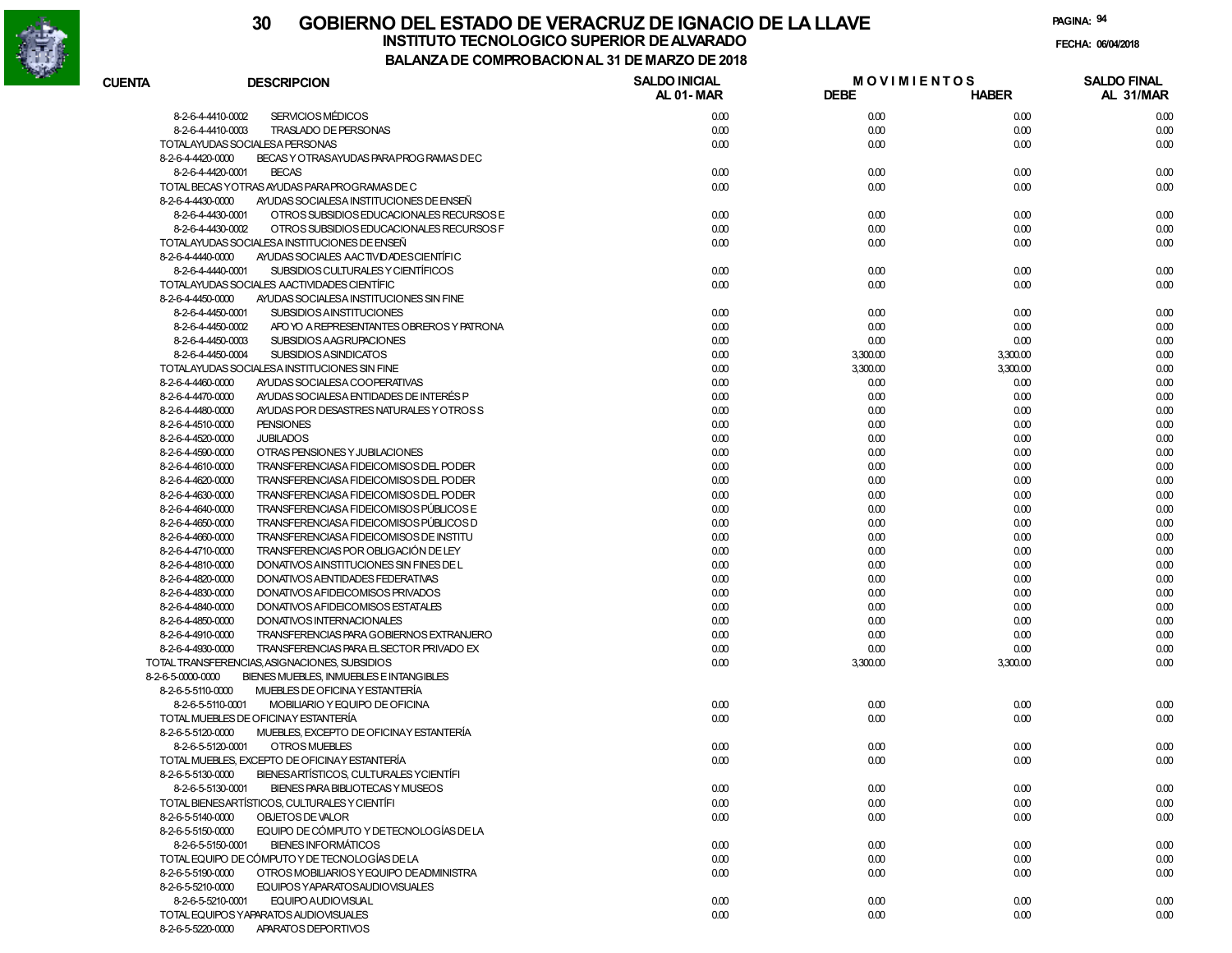

# **30 GOBIERNO DEL ESTADO DE VERACRUZ DE IGNACIO DE LA LLAVEINSTITUTO TECNOLOGICO SUPERIOR DE ALVARADO de la composición de la composición de la composición de la composición**<br>Dal aniza de composición da la de marzo de como

**PAGINA:95**

**FECHA:**

| <b>CUENTA</b>     | <b>DESCRIPCION</b>                            | <b>SALDO INICIAL</b><br>AL 01-MAR | <b>MOVIMIENTOS</b><br><b>DEBE</b> | <b>HABER</b> | <b>SALDO FINAL</b><br>AL 31/MAR |
|-------------------|-----------------------------------------------|-----------------------------------|-----------------------------------|--------------|---------------------------------|
| 8-2-6-5-5220-0001 | EQUIPOS DEPORTIVOS                            |                                   |                                   |              |                                 |
|                   | TOTALAPARATOS DEPORTIVOS                      | 0.00<br>0.00                      | 0.00<br>0.00                      | 0.00<br>0.00 | 0.00<br>0.00                    |
| 8-2-6-5-5230-0000 | CÁMARAS FOTOGRÁFICAS Y DE VIDEO               |                                   |                                   |              |                                 |
| 8-2-6-5-5230-0001 | EQUIPO FOTOGRÁFICO                            | 0.00                              | 25,999.00                         | 25,999.00    | 0.00                            |
|                   | TOTAL CÁMARAS FOTOGRÁFICAS Y DE VIDEO         | 0.00                              | 25,999.00                         | 25,999.00    | 0.00                            |
| 8-2-6-5-5290-0000 | OTRO MOBILIARIO Y EQUIPO EDUCACIONALY R       |                                   |                                   |              |                                 |
| 8-2-6-5-5290-0001 | <b>EQUIPOS RECREATIVOS</b>                    | 0.00                              | 0.00                              | 0.00         | 0.00                            |
| 8-2-6-5-5290-0002 | <b>INSTRUMENTOS MUSICALES</b>                 | 0.00                              | 0.00                              | 0.00         | 0.00                            |
| 8-2-6-5-5290-0003 | <b>MUEBLES ESCOLARES</b>                      | 0.00                              | 0.00                              | 0.00         | 0.00                            |
|                   | TOTAL OTRO MOBILIARIO YEQUIPO EDUCACIONAL Y R | 0.00                              | 0.00                              | 0.00         | 0.00                            |
| 8-2-6-5-5310-0000 | EQUIPO MÉDICO Y DE LABORATORIO                |                                   |                                   |              |                                 |
| 8-2-6-5-5310-0001 | EQUIPO MÉDICO Y DE LABORATORIO                | 0.00                              | 0.00                              | 0.00         | 0.00                            |
|                   | TOTAL EQUIPO MÉDICO YDE LABORATORIO           | 0.00                              | 0.00                              | 0.00         | 0.00                            |
| 8-2-6-5-5320-0000 | INSTRUMENTAL MÉDICO Y DE LABORATORIO          |                                   |                                   |              |                                 |
| 8-2-6-5-5320-0001 | INSTRUMENTAL MÉDICO Y DE LABORATORIO          | 0.00                              | 0.00                              | 0.00         | 0.00                            |
|                   | TOTAL INSTRUMENTAL MÉDICO Y DE LABORATORIO    | 0.00                              | 0.00                              | 0.00         | 0.00                            |
| 8-2-6-5-5410-0000 | VEHÍCULOS Y EQUIPO TERRESTRE                  |                                   |                                   |              |                                 |
| 8-2-6-5-5410-0001 | VEHICULOS TERRESTRES PARA PROGRAMAS DE S      | 0.00                              | 0.00                              | 0.00         | 0.00                            |
| 8-2-6-5-5410-0002 | VEHÍCULOS TERRESTRES PARA SERVICIOS Y OP      | 0.00                              | 0.00                              | 0.00         | 0.00                            |
| 8-2-6-5-5410-0003 | VEHÍCULOS TERRESTRES PARA SERVICIOSADMI       | 0.00                              | 0.00                              | 0.00         | 0.00                            |
|                   | TOTAL VEHÍCULOS YEQUIPO TERRESTRE             | 0.00                              | 0.00                              | 0.00         | 0.00                            |
| 8-2-6-5-5420-0000 | CARROCERÍAS Y REMOLQUES                       |                                   |                                   |              |                                 |
| 8-2-6-5-5420-0001 | CARROCERÍAS Y REMOLQUES PARA PROGRAMAS D      | 0.00                              | 0.00                              | 0.00         | 0.00                            |
| 8-2-6-5-5420-0002 | CARROCERÍAS Y REMOLQUES PARA PROGRAMAS S      | 0.00                              | 0.00                              | 0.00         | 0.00                            |
| 8-2-6-5-5420-0003 | CARROCERÍAS Y REMOLQUES PARA SERVICIOS A      | 0.00                              | 0.00                              | 0.00         | 0.00                            |
|                   | TOTAL CARROCERÍAS Y REMOLQUES                 | 0.00                              | 0.00                              | 0.00         | 0.00                            |
| 8-2-6-5-5430-0000 | EQUIPO AERO ESPACIAL                          |                                   |                                   |              |                                 |
| 8-2-6-5-5430-0001 | EQUIPO AÉREO PARAPROGRAMAS DE SEGURIDAD       | 0.00                              | 0.00                              | 0.00         | 0.00                            |
| 8-2-6-5-5430-0002 | EQUIPO AÉREO PARAPROGRAMAS SERVICIOS Y        | 0.00                              | 0.00                              | 0.00         | 0.00                            |
| 8-2-6-5-5430-0003 | EQUIPO AÉREO PARASERVICIOS ADMINISTRATI       | 0.00                              | 0.00                              | 0.00         | 0.00                            |
|                   | TOTAL EQUIPO AEROESPACIAL                     | 0.00                              | 0.00                              | 0.00         | 0.00                            |
| 8-2-6-5-5440-0000 | <b>EQUIPO FERROVIARIO</b>                     | 0.00                              | 0.00                              | 0.00         | 0.00                            |
| 8-2-6-5-5450-0000 | <b>EMBARCACIONES</b>                          |                                   |                                   |              |                                 |
| 8-2-6-5-5450-0001 | MARÍTIMOS, LACUSTRES Y FLUVIALES PARA PR      | 0.00                              | 0.00                              | 0.00         | 0.00                            |
| 8-2-6-5-5450-0002 | MARÍTIMOS, LACUSTRES Y FLUVIALES PARA SE      | 0.00                              | 0.00                              | 0.00         | 0.00                            |
| 8-2-6-5-5450-0003 | MARÍTIMOS, LACUSTRES Y FLUVIALES PARA SE      | 0.00                              | 0.00                              | 0.00         | 0.00                            |
|                   | TOTAL EMBARCACIONES                           | 0.00                              | 0.00                              | 0.00         | 0.00                            |
| 8-2-6-5-5490-0000 | OTROS EQUIPOS DE TRANSPORTE                   |                                   |                                   |              |                                 |
| 8-2-6-5-5490-0001 | OTROS EQUIPOS DE TRANSPORTE                   | 0.00                              | 0.00                              | 0.00         | 0.00                            |
|                   | TOTAL OTROS EQUIPOS DE TRANSPORTE             | 0.00                              | 0.00                              | 0.00         | 0.00                            |
| 8-2-6-5-5510-0000 | EQUIPO DE DEFENSAY SEGURIDAD                  |                                   |                                   |              |                                 |
| 8-2-6-5-5510-0001 | EQUIPO PARA POLICÍAY TRÁNSITO                 | 0.00                              | 0.00                              | 0.00         | 0.00                            |
|                   | TOTAL EQUIPO DE DEFENSAY SEGURIDAD            | 0.00                              | 0.00                              | 0.00         | 0.00                            |
| 8-2-6-5-5610-0000 | MAQUINARIAY EQUIPO AGROPECUARIO               |                                   |                                   |              |                                 |
| 8-2-6-5-5610-0001 | MAQUINARIAY EQUIPO AGROPECUARIO               | 0.00                              | 0.00                              | 0.00         | 0.00                            |
|                   | TOTAL MAQUINARIAY EQUIPO AG ROPECUARIO        | 0.00                              | 0.00                              | 0.00         | 0.00                            |
| 8-2-6-5-5620-0000 | MAQUINARIAY EQUIPO INDUSTRIAL                 |                                   |                                   |              |                                 |
| 8-2-6-5-5620-0001 | MAQUINARIAY EQUIPO INDUSTRIAL                 | 0.00                              | 0.00                              | 0.00         | 0.00                            |
| 8-2-6-5-5620-0002 | MAQUINARIAY EQUIPO PARASUMINISTRO DE A        | 0.00                              | 0.00                              | 0.00         | 0.00                            |
|                   | TOTAL MAQUINARIAY EQUIPO INDUSTRIAL           | 0.00                              | 0.00                              | 0.00         | 0.00                            |
| 8-2-6-5-5630-0000 | MAQUINARIAY EQUIPO DE CONSTRUCCIÓN            |                                   |                                   |              |                                 |
| 8-2-6-5-5630-0001 | MAQUINARIAY EQUIPO DE CONSTRUCCIÓN            | 0.00                              | 0.00                              | 0.00         | 0.00                            |
|                   | TOTAL MAQUINARIAY EQUIPO DE CONSTRUCCIÓN      | 0.00                              | 0.00                              | 0.00         | 0.00                            |
| 8-2-6-5-5640-0000 | SISTEMAS DEAIREACONDICIONADO, CALEFACC        |                                   |                                   |              |                                 |
| 8-2-6-5-5640-0001 | SISTEMAS DEAIREACONDICIONADO, CALEFACC        | 0.00                              | 0.00                              | 0.00         | 0.00                            |
|                   | TOTAL SISTEMAS DEAIRE ACONDICIONADO, CALEFACC | 0.00                              | 0.00                              | 0.00         | 0.00                            |
| 8-2-6-5-5650-0000 | EQUIPO DE COMUNICACIÓN YTELECOMUNICACIÓ       |                                   |                                   |              |                                 |
| 8-2-6-5-5650-0001 | EQUIPOS YAPARATOS DE COMUNICACIONES YT        | 0.00                              | 0.00                              | 0.00         | 0.00                            |
|                   | TOTAL EQUIPO DE COMUNICACIÓN YTELECOMUNICACIÓ | 0.00                              | 0.00                              | 0.00         | 0.00                            |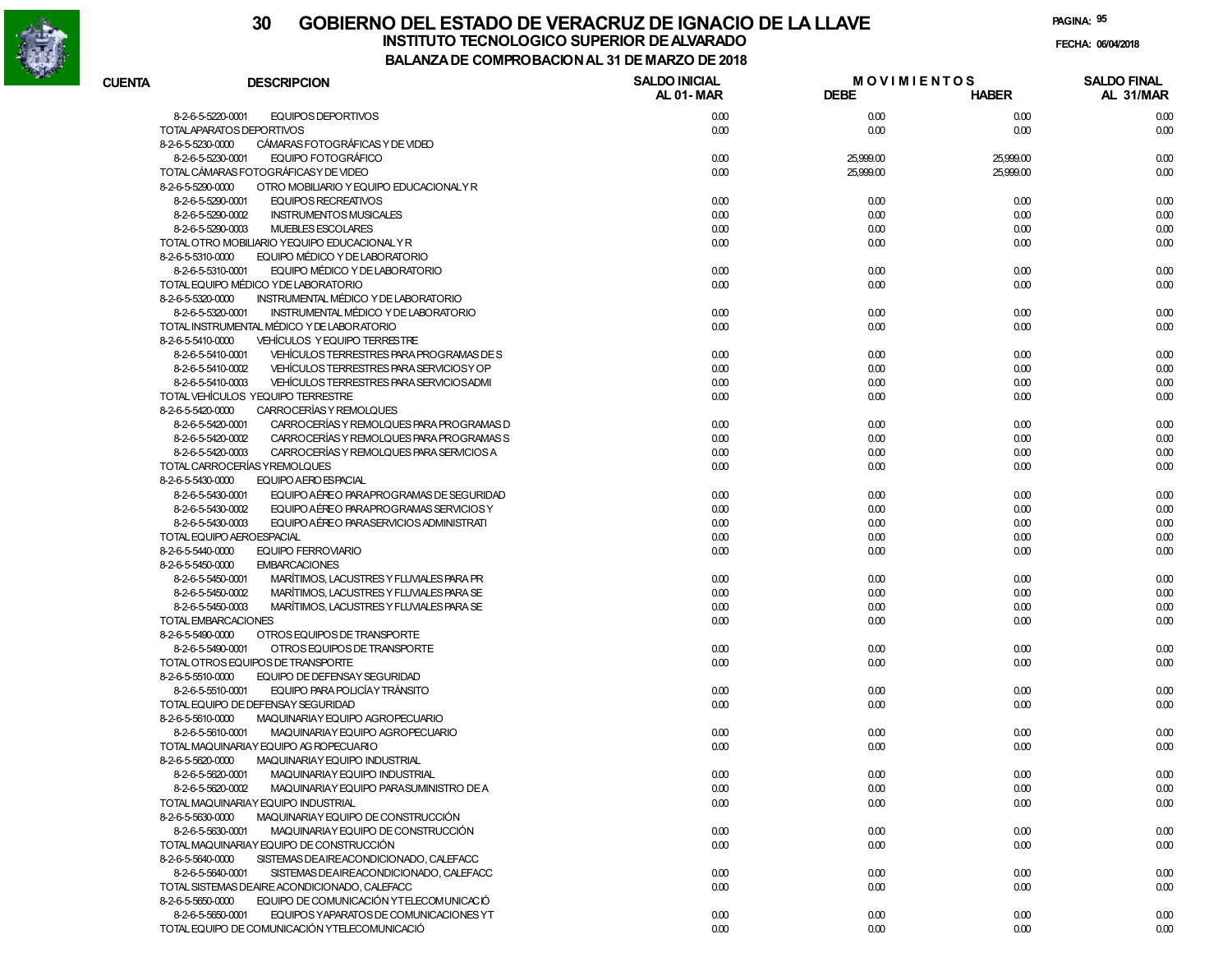

TOTAL MARCAS

#### **30 GOBIERNO DEL ESTADO DE VERACRUZ DE IGNACIO DE LA LLAVEFECHA: 06/04/2018 BALANZA DE COMPROBACION AL 31 DE MARZO DE 2018INSTITUTO TECNOLOGICO SUPERIOR DE ALVARADO**

**PAGINA:96**

| <b>CUENTA</b> | <b>DESCRIPCION</b>                                            | <b>SALDO INICIAL</b><br>AL 01-MAR | <b>MOVIMIENTOS</b><br><b>DEBE</b> | <b>HABER</b> | <b>SALDO FINAL</b><br>AL 31/MAR |
|---------------|---------------------------------------------------------------|-----------------------------------|-----------------------------------|--------------|---------------------------------|
|               | EQUIPOS DE GENERACIÓN ELÉCTRICA APARATO<br>8-2-6-5-5660-0000  |                                   |                                   |              |                                 |
|               | MAQUINARIAY EQUIPO ELÉCTRICO Y ELECTRÓN<br>8-2-6-5-5660-0001  | 0.00                              | 0.00                              | 0.00         | 0.00                            |
|               | TOTAL EQUIPOS DE GENERACIÓN ELÉCTRICA APARATO                 | 0.00                              | 0.00                              | 0.00         | 0.00                            |
|               | 8-2-6-5-5670-0000<br>HERRAMIENTAS Y MÁQUINAS-HERRAMIENTA      |                                   |                                   |              |                                 |
|               | MAQUINARIAY EQUIPO PARATALLERES<br>8-2-6-5-5670-0001          | 0.00                              | 0.00                              | 0.00         | 0.00                            |
|               | HERRAMIENTAS Y MÁQUINAS-HERRAMIENTA<br>8-2-6-5-5670-0002      | 0.00                              | 0.00                              | 0.00         | 0.00                            |
|               | 8-2-6-5-5670-0003<br>REFACCION ES MAYORES                     | 0.00                              | 0.00                              | 0.00         | 0.00                            |
|               | TOTAL HERRAMIENTAS Y MÁQUINAS-HERRAMIENTA                     | 0.00                              | 0.00                              | 0.00         | 0.00                            |
|               | OTROS EQUIPOS<br>8-2-6-5-5690-0000                            |                                   |                                   |              |                                 |
|               | 8-2-6-5-5690-0001<br>EQUIPOS DE MEDICIÓN                      | 0.00                              | 0.00                              | 0.00         | 0.00                            |
|               | EQUIPO DE SEÑALAMIENTO<br>8-2-6-5-5690-0002                   | 0.00                              | 0.00                              | 0.00         | 0.00                            |
|               | EQUIPO DE INGENIERÍAY DIBUJO<br>8-2-6-5-5690-0003             | 0.00                              | 0.00                              | 0.00         | 0.00                            |
|               | MÁQUINAS Y APARATOS CIENTÍFICOS<br>8-2-6-5-5690-0004          | 0.00                              |                                   | 0.00         | 0.00                            |
|               |                                                               |                                   | 0.00                              |              |                                 |
|               | 8-2-6-5-5690-0005<br>MAQUINARIAY EQUIPO DE IMPRENTA           | 0.00                              | 0.00                              | 0.00         | 0.00                            |
|               | OTROS BIENES MUEBLES<br>8-2-6-5-5690-0006                     | 0.00                              | 0.00                              | 0.00         | 0.00                            |
|               | TOTAL OTROS EQUIPOS                                           | 0.00                              | 0.00                              | 0.00         | 0.00                            |
|               | <b>BOVINOS</b><br>8-2-6-5-5710-0000                           |                                   |                                   |              |                                 |
|               | 8-2-6-5-5710-0001<br><b>BOVINOS</b>                           | 0.00                              | 0.00                              | 0.00         | 0.00                            |
|               | TOTAL BOVINOS                                                 | 0.00                              | 0.00                              | 0.00         | 0.00                            |
|               | 8-2-6-5-5720-0000<br><b>PORCINOS</b>                          |                                   |                                   |              |                                 |
|               | <b>PORCINOS</b><br>8-2-6-5-5720-0001                          | 0.00                              | 0.00                              | 0.00         | 0.00                            |
|               | <b>TOTAL PORCINOS</b>                                         | 0.00                              | 0.00                              | 0.00         | 0.00                            |
|               | <b>AVES</b><br>8-2-6-5-5730-0000                              |                                   |                                   |              |                                 |
|               | 8-2-6-5-5730-0001<br><b>AVES</b>                              | 0.00                              | 0.00                              | 0.00         | 0.00                            |
|               | <b>TOTALAVES</b>                                              | 0.00                              | 0.00                              | 0.00         | 0.00                            |
|               | 8-2-6-5-5740-0000<br><b>OVINOS Y CAPRINOS</b>                 |                                   |                                   |              |                                 |
|               | 8-2-6-5-5740-0001<br><b>OVINOS Y CAPRINOS</b>                 | 0.00                              | 0.00                              | 0.00         | 0.00                            |
|               | TOTAL OVINOS YCAPRINOS                                        | 0.00                              | 0.00                              | 0.00         | 0.00                            |
|               | 8-2-6-5-5750-0000<br>PECES YACUICULTURA                       |                                   |                                   |              |                                 |
|               | 8-2-6-5-5750-0001<br>PECES YACUICULTURA                       | 0.00                              | 0.00                              | 0.00         | 0.00                            |
|               | TOTAL PECES YACUICULTURA                                      | 0.00                              | 0.00                              | 0.00         | 0.00                            |
|               | 8-2-6-5-5760-0000<br><b>EQUINOS</b>                           |                                   |                                   |              |                                 |
|               | 8-2-6-5-5760-0001<br><b>EQUINOS</b>                           | 0.00                              | 0.00                              | 0.00         | 0.00                            |
|               | <b>TOTAL EQUINOS</b>                                          | 0.00                              | 0.00                              | 0.00         | 0.00                            |
|               | 8-2-6-5-5770-0000<br>ESPECIES MENORES DE ZOOLÓGICO            | 0.00                              | 0.00                              | 0.00         | 0.00                            |
|               | 8-2-6-5-5780-0000<br><b>ÁRBOLES Y PLANTAS</b>                 | 0.00                              | 0.00                              | 0.00         | 0.00                            |
|               | OTROS ACTIVOS BIOLÓGICOS<br>8-2-6-5-5790-0000                 | 0.00                              | 0.00                              | 0.00         | 0.00                            |
|               | <b>TERRENOS</b><br>8-2-6-5-5810-0000                          |                                   |                                   |              |                                 |
|               | 8-2-6-5-5810-0001<br>TERRENOS PARA USOS DIVERSOS              | 0.00                              | 0.00                              | 0.00         | 0.00                            |
|               | TERRENOS PARA LACONSTRUCCIÓN DE INMUEBL<br>8-2-6-5-5810-0002  | 0.00                              | 0.00                              | 0.00         | 0.00                            |
|               | TOTAL TERRENOS                                                | 0.00                              | 0.00                              | 0.00         | 0.00                            |
|               | 8-2-6-5-5820-0000<br><b>VIVIENDAS</b>                         | 0.00                              | 0.00                              | 0.00         | 0.00                            |
|               | <b>EDIFICIOS NO RESIDENCIALES</b><br>8-2-6-5-5830-0000        |                                   |                                   |              |                                 |
|               | ADQUISICIÓN DE ED FICIOSY LOCALES<br>8-2-6-5-5830-0001        | 0.00                              | 0.00                              | 0.00         | 0.00                            |
|               | TOTAL EDIFICIOS NO RESIDENCIALES                              | 0.00                              | 0.00                              | 0.00         | 0.00                            |
|               | 8-2-6-5-5890-0000<br>OTROS BIENES INMUEBLES                   |                                   |                                   |              |                                 |
|               |                                                               |                                   |                                   |              |                                 |
|               | 8-2-6-5-5890-0001<br>ADJUDICACIONES, EXPROPIACIONES E INDEMNI | 0.00                              | 0.00                              | 0.00         | 0.00                            |
|               | 8-2-6-5-5890-0002<br>RESERVAS TERRITORIALES URBANAS           | 0.00                              | 0.00                              | 0.00         | 0.00                            |
|               | 8-2-6-5-5890-0003<br>OTROS BIENES INMUEBLES                   | 0.00                              | 0.00                              | 0.00         | 0.00                            |
|               | TOTAL OTROS BIENES INMUEBLES                                  | 0.00                              | 0.00                              | 0.00         | 0.00                            |
|               | 8-2-6-5-5910-0000<br><b>SOFTWARE</b>                          |                                   |                                   |              |                                 |
|               | 8-2-6-5-5910-0001<br><b>SOFTWARE</b>                          | 0.00                              | 0.00                              | 0.00         | 0.00                            |
|               | TOTAL SOFTWARE                                                | 0.00                              | 0.00                              | 0.00         | 0.00                            |
|               | 8-2-6-5-5920-0000<br><b>PATENTES</b>                          |                                   |                                   |              |                                 |
|               | 8-2-6-5-5920-0001<br><b>PATENTES</b>                          | 0.00                              | 0.00                              | 0.00         | 0.00                            |
|               | <b>TOTAL PATENTES</b>                                         | 0.00                              | 0.00                              | 0.00         | 0.00                            |
|               | 8-2-6-5-5930-0000<br><b>MARCAS</b>                            |                                   |                                   |              |                                 |
|               | 8-2-6-5-5930-0001<br><b>MARCAS</b>                            | 0.00                              | 0.00                              | 0.00         | 0.00                            |

0.00 0.00 0.00 0.00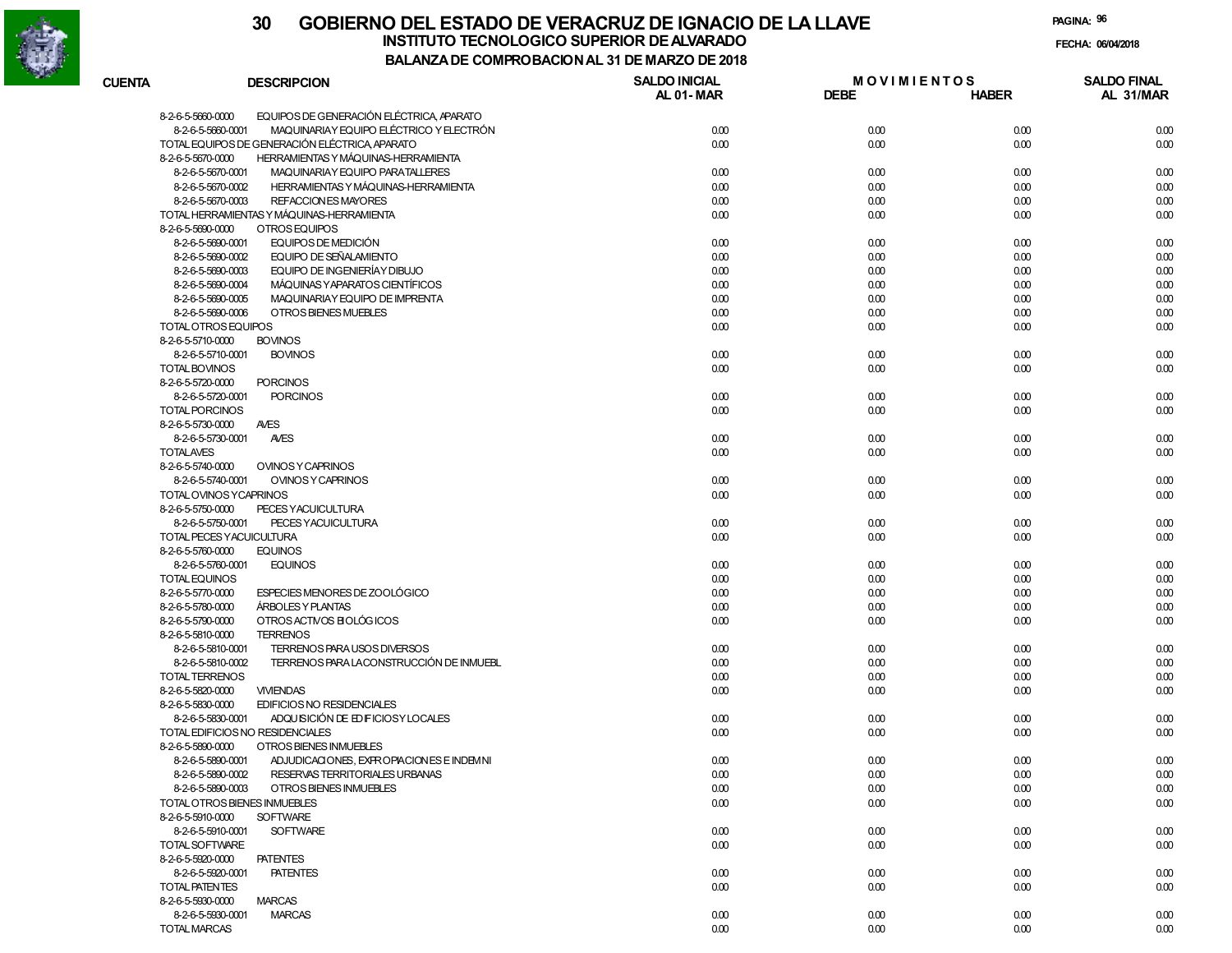

# **30 GOBIERNO DEL ESTADO DE VERACRUZ DE IGNACIO DE LA LLAVE**

**INSTITUTO TECNOLOGICO SUPERIOR DE ALVARADO de la composición de la composición de la composición de la composición**<br>Dal aniza de composición da la de marzo de como **BALANZA DE COMPROBACION AL 31 DE MARZO DE 2018**

**FECHA:**

| <b>CUENTA</b>                          | <b>DESCRIPCION</b>                                                                 | <b>SALDO INICIAL</b> | <b>MOVIMIENTOS</b> |              | <b>SALDO FINAL</b> |
|----------------------------------------|------------------------------------------------------------------------------------|----------------------|--------------------|--------------|--------------------|
|                                        |                                                                                    | AL 01-MAR            | <b>DEBE</b>        | <b>HABER</b> | AL 31/MAR          |
| 8-2-6-5-5940-0000                      | <b>DERECHOS</b>                                                                    |                      |                    |              |                    |
| 8-2-6-5-5940-0001                      | <b>DERECHOS</b>                                                                    | 0.00                 | 0.00               | 0.00         | 0.00               |
| <b>TOTAL DERECHOS</b>                  |                                                                                    | 0.00                 | 0.00               | 0.00         | 0.00               |
| 8-2-6-5-5950-0000                      | <b>CONCESIONES</b>                                                                 |                      |                    |              |                    |
| 8-2-6-5-5950-0001                      | CONCESIONES                                                                        | 0.00                 | 0.00               | 0.00         | 0.00               |
| TOTAL CONCESIONES                      |                                                                                    | 0.00                 | 0.00               | 0.00         | 0.00               |
| 8-2-6-5-5960-0000                      | <b>FRANQUICIAS</b>                                                                 | 0.00                 | 0.00               | 0.00         | 0.00               |
| 8-2-6-5-5970-0000                      | LICENCIAS INFORMÁTICAS E INTELECTUALES                                             |                      |                    |              |                    |
| 8-2-6-5-5970-0001                      | LICENCIAS INFORMÁTICAS E INTELECTUALES                                             | 0.00                 | 0.00               | 0.00         | 0.00               |
|                                        | TOTAL LICENCIAS INFORMÁTICAS E INTELECTUALES                                       | 0.00                 | 0.00               | 0.00         | 0.00               |
| 8-2-6-5-5980-0000                      | LICENCIAINDUSTRIALES, COMERCIALESY OTR                                             | 0.00                 | 0.00               | 0.00         | 0.00               |
| 8-2-6-5-5990-0000                      | OTROS ACTIVOS INTANGIBLES                                                          |                      |                    |              |                    |
| 8-2-6-5-5990-0001                      | OTROS ACTIVOS INTANGIBLES                                                          | 0.00                 | 0.00               | 0.00         | 0.00               |
|                                        | TOTAL OTROSACTIVOS INTANGIBLES                                                     | 0.00                 | 0.00               | 0.00         | 0.00               |
|                                        | TOTAL BIENES MUEBLES, INMUEBLES E INTANGIBLES                                      | 0.00                 | 25,999.00          | 25,999.00    | 0.00               |
| 8-2-6-6-0000-0000                      | <b>INVERSIÓN PÚBLICA</b>                                                           |                      |                    |              |                    |
| 8-2-6-6-6110-0000                      | EDIFICACIÓN HABITACIONAL                                                           |                      |                    |              |                    |
| 8-2-6-6-6110-0001                      | EDIFICACIÓN HABITACIONAL                                                           | 0.00                 | 0.00               | 0.00         | 0.00               |
|                                        | TOTAL EDIFICACIÓN HABITACIONAL                                                     | 0.00                 | 0.00               | 0.00         | 0.00               |
| 8-2-6-6-6120-0000                      | EDIFICACIÓN NO HABITACIONAL                                                        |                      |                    |              |                    |
| 8-2-6-6-6120-0001                      | EDIFICACIÓN NO HABITACIONAL                                                        | 0.00                 | 0.00               | 0.00         | 0.00               |
|                                        | TOTAL EDIFICACIÓN NO HABITACIONAL                                                  | 0.00                 | 0.00               | 0.00         | 0.00               |
| 8-2-6-6-6130-0000<br>8-2-6-6-6130-0001 | CONSTRUCCIÓN DE OBRAS PARA ELABASTECIMI<br>CONSTRUCCIÓN DE OBRAS PARA ELABASTECIMI |                      |                    |              |                    |
|                                        | TOTAL CONSTRUCCIÓN DE OBRAS PARA EL ABASTECIMI                                     | 0.00<br>0.00         | 0.00<br>0.00       | 0.00<br>0.00 | 0.00<br>0.00       |
| 8-2-6-6-6140-0000                      | DIVISIÓN DE TERRENOS Y CONSTRUCCIÓN DE O                                           |                      |                    |              |                    |
| 8-2-6-6-6140-0001                      | DIVISIÓN DE TERRENOS Y CONSTRUCCIÓN DE O                                           | 0.00                 | 0.00               | 0.00         | 0.00               |
|                                        | TOTAL DIVISIÓN DE TERRENOSY CONSTRUCCIÓN DE O                                      | 0.00                 | 0.00               | 0.00         | 0.00               |
| 8-2-6-6-6150-0000                      | CONSTRUCCIÓN DE VÍAS DE COMUNICACIÓN                                               |                      |                    |              |                    |
| 8-2-6-6-6150-0001                      | CONSTRUCCIÓN DE VÍAS DE COMUNICACIÓN                                               | 0.00                 | 0.00               | 0.00         | 0.00               |
|                                        | TOTAL CONSTRUCCIÓN DE VÍAS DE COMUNICACIÓN                                         | 0.00                 | 0.00               | 0.00         | 0.00               |
| 8-2-6-6-6160-0000                      | OTRAS CONSTRUCCIONES DE INGENIERÍA CIVL                                            |                      |                    |              |                    |
| 8-2-6-6-6160-0001                      | OTRAS CONSTRUCCIONES DE INGENIERÍA CIVL                                            | 0.00                 | 0.00               | 0.00         | 0.00               |
|                                        | TOTAL OTRAS CONSTRUCCIONES DE INGENIERÍACIVIL                                      | 0.00                 | 0.00               | 0.00         | 0.00               |
| 8-2-6-6-6170-0000                      | INSTALACIONES Y EQUIPAMIENTO EN CONSTRUC                                           |                      |                    |              |                    |
| 8-2-6-6-6170-0001                      | INSTALACIONES Y EQUIPAMIENTO EN CONSTRUC                                           | 0.00                 | 0.00               | 0.00         | 0.00               |
|                                        | TOTAL INSTALACIONES Y EQUIPAMIENTO EN CONSTRUC                                     | 0.00                 | 0.00               | 0.00         | 0.00               |
| 8-2-6-6-6190-0000                      | TRABAJOS DEACABADOS EN EDIFICACIONES Y                                             |                      |                    |              |                    |
| 8-2-6-6-6190-0001                      | TRABAJOS DEACABADOS EN EDIFICACIONES Y                                             | 0.00                 | 0.00               | 0.00         | 0.00               |
|                                        | TOTAL TRABAJOS DEACABADOS EN EDIFICACIONES Y                                       | 0.00                 | 0.00               | 0.00         | 0.00               |
| 8-2-6-6-6210-0000                      | EDIFICACIÓN HABITACIONAL                                                           |                      |                    |              |                    |
| 8-2-6-6-6210-0001                      | EDIFICACIÓN HABITACIONAL                                                           | 0.00                 | 0.00               | 0.00         | 0.00               |
|                                        | TOTAL EDIFICACIÓN HABITACIONAL                                                     | 0.00                 | 0.00               | 0.00         | 0.00               |
| 8-2-6-6-6220-0000                      | EDIFICACIÓN NO HABITACIONAL                                                        |                      |                    |              |                    |
| 8-2-6-6-6220-0001                      | EDIFICACIÓN NO HABITACIONAL                                                        | 0.00                 | 0.00               | 0.00         | 0.00               |
|                                        | TOTAL EDIFICACIÓN NO HABITACIONAL                                                  | 0.00                 | 0.00               | 0.00         | 0.00               |
| 8-2-6-6-6230-0000                      | CONSTRUCCIÓN DE OBRAS PARA ELABASTECIMI                                            |                      |                    |              |                    |
| 8-2-6-6-6230-0001                      | CONSTRUCCIÓN DE OBRAS PARA ELABASTECIMI                                            | 0.00                 | 0.00               | 0.00         | 0.00               |
|                                        | TOTAL CONSTRUCCIÓN DE OBRAS PARA ELABASTECIMI                                      | 0.00                 | 0.00               | 0.00         | 0.00               |
| 8-2-6-6-6240-0000                      | DIVISIÓN DE TERRENOS Y CONSTRUCCIÓN DE O                                           |                      |                    |              |                    |
| 8-2-6-6-6240-0001                      | DIVISIÓN DE TERRENOS Y CONSTRUCCIÓN DE O                                           | 0.00                 | 0.00               | 0.00         | 0.00               |
|                                        | TOTAL DIVISIÓN DE TERRENOSY CONSTRUCCIÓN DE O                                      | 0.00                 | 0.00               | 0.00         | 0.00               |
| 8-2-6-6-6250-0000                      | CONSTRUCCIÓN DE VÍAS DE COMUNICACIÓN                                               |                      |                    |              |                    |
| 8-2-6-6-6250-0001                      | CONSTRUCCIÓN DE VÍAS DE COMUNICACIÓN                                               | 0.00                 | 0.00               | 0.00         | 0.00               |
|                                        | TOTAL CONSTRUCCIÓN DE VÍAS DE COMUNICACIÓN                                         | 0.00                 | 0.00               | 0.00         | 0.00               |
| 8-2-6-6-6260-0000                      | OTRAS CONSTRUCCIONES DE INGENIERÍA CIVIL                                           |                      |                    |              |                    |
| 8-2-6-6-6260-0001                      | OTRAS CONSTRUCCIONES DE INGENIERÍA CIVIL                                           | 0.00                 | 0.00               | 0.00         | 0.00               |
|                                        | TOTAL OTRAS CONSTRUCCIONES DE INGENIERÍACIVIL                                      | 0.00                 | 0.00               | 0.00         | 0.00               |
|                                        | 8-2-6-6270-0000 INSTALACIONES Y EQUIPAMIENTO EN CONSTRUC                           |                      |                    |              |                    |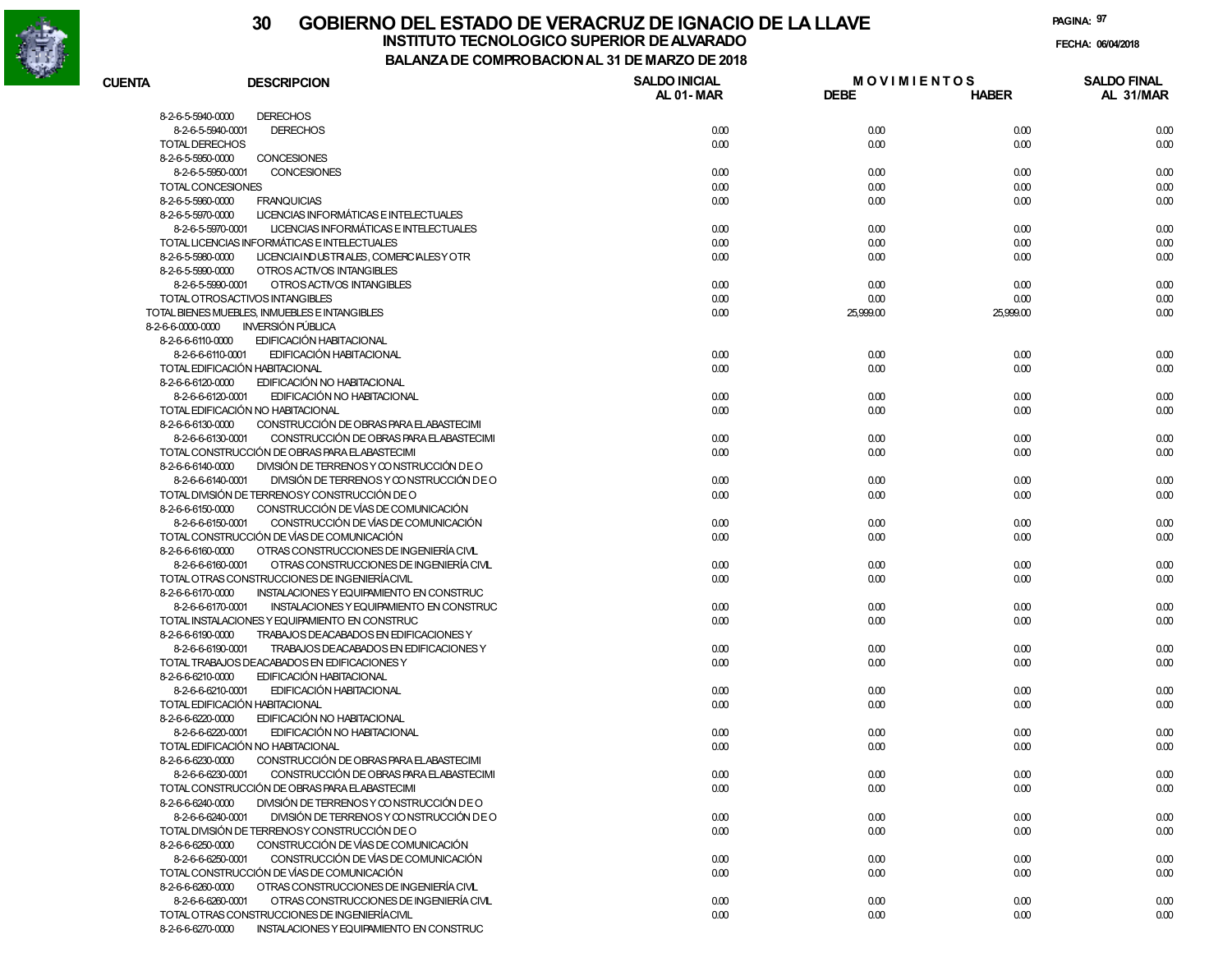

**PAGINA:98**

| <b>CUENTA</b>                          | <b>DESCRIPCION</b>                                                                        | <b>SALDO INICIAL</b> | <b>MOVIMIENTOS</b> |              | <b>SALDO FINAL</b> |
|----------------------------------------|-------------------------------------------------------------------------------------------|----------------------|--------------------|--------------|--------------------|
|                                        |                                                                                           | <b>AL 01-MAR</b>     | <b>DEBE</b>        | <b>HABER</b> | AL 31/MAR          |
| 8-2-6-6-6270-0001                      | INSTALACIONES Y EQUIPAMIENTO EN CONSTRUC                                                  | 0.00                 | 0.00               | 0.00         | 0.00               |
|                                        | TOTAL INSTALACIONES Y EQUIPAMIENTO EN CONSTRUC                                            | 0.00                 | 0.00               | 0.00         | 0.00               |
| 8-2-6-6-6290-0000                      | TRABAJOS DEACABADOS EN EDIFICACIONES Y                                                    |                      |                    |              |                    |
| 8-2-6-6-6290-0001                      | TRABAJOS DEACABADOS EN EDIFICACIONES Y                                                    | 0.00                 | 0.00               | 0.00         | 0.00               |
|                                        | TOTAL TRABAJOS DEACABADOS EN EDIFICACIONES Y                                              | 0.00                 | 0.00               | 0.00         | 0.00               |
| 8-2-6-6-6310-0000                      | ESTUDIOS, FORMULACIÓN Y EVALUACIÓN DE PR                                                  |                      |                    |              |                    |
| 8-2-6-6-6310-0001                      | ESTUDIOS, FORMULACIÓN Y EVALUACIÓN DE PR                                                  | 0.00                 | 0.00               | 0.00         | 0.00               |
|                                        | TOTAL ESTUDIOS, FORMULACIÓN YEVALUACIÓN DE PR                                             | 0.00                 | 0.00               | 0.00         | 0.00               |
| 8-2-6-6-6320-0000                      | EJECUCIÓN DE PROYECTOS PRODUCTIVOS NO IN                                                  |                      |                    |              |                    |
| 8-2-6-6-6320-0001                      | EJECUCIÓN DE PROYECTOS PRODUCTIVOS NO IN                                                  | 0.00                 | 0.00               | 0.00         | 0.00               |
| 8-2-6-6-6320-0002                      | INFRAESTRUCTURA PARAEL DESARROLLO                                                         | 0.00                 | 0.00               | 0.00         | 0.00               |
|                                        | TOTAL EJECUCIÓN DE PROYECTOS PRODUCTIVOS NO IN                                            | 0.00                 | 0.00               | 0.00         | 0.00               |
| TOTAL INVERSIÓN PÚBLICA                |                                                                                           | 0.00                 | 0.00               | 0.00         | 0.00               |
| 8-2-6-7-0000-0000                      | <b>INVERSIONES FINANCIERAS Y OTRAS PROVISIO</b>                                           |                      |                    |              |                    |
| 8-2-6-7-7110-0000<br>8-2-6-7-7120-0000 | CRÉDITOS OTORGADOS POR ENTIDADES FEDERA                                                   | 0.00<br>0.00         | 0.00<br>0.00       | 0.00<br>0.00 | 0.00               |
| 8-2-6-7-7210-0000                      | CRÉDITOS OTORGADOS POR LA ENTIDADES FEDE<br>ACCION ESY PARTICIPACIONES DE CAPITAL EN      | 0.00                 | 0.00               | 0.00         | 0.00<br>0.00       |
| 8-2-6-7-7220-0000                      | ACCION ESY PARTICIPACIONES DE CAPITAL EN                                                  | 0.00                 | 0.00               | 0.00         | 0.00               |
| 8-2-6-7-7230-0000                      | ACCION ESY PARTICIPACIONES DE CAPITAL EN                                                  | 0.00                 | 0.00               | 0.00         | 0.00               |
| 8-2-6-7-7240-0000                      | ACCION ES Y PARTICIPACIONES DE CAPITAL EN                                                 | 0.00                 | 0.00               | 0.00         | 0.00               |
| 8-2-6-7-7250-0000                      | ACCION ESY PARTICIPACIONES DE CAPITAL EN                                                  | 0.00                 | 0.00               | 0.00         | 0.00               |
| 8-2-6-7-7260-0000                      | ACCION ESY PARTICIPACIONES DE CAPITAL EN                                                  | 0.00                 | 0.00               | 0.00         | 0.00               |
| 8-2-6-7-7270-0000                      | ACCION ES Y PARTICIPACIONES DE CAPITAL EN                                                 | 0.00                 | 0.00               | 0.00         | 0.00               |
| 8-2-6-7-7280-0000                      | ACCION ESY PARTICIPACIONES DE CAPITAL EN                                                  | 0.00                 | 0.00               | 0.00         | 0.00               |
| 8-2-6-7-7290-0000                      | ACCION ESY PARTICIPACIONES DE CAPITAL EN                                                  | 0.00                 | 0.00               | 0.00         | 0.00               |
| 8-2-6-7-7310-0000                      | <b>BONOS</b>                                                                              | 0.00                 | 0.00               | 0.00         | 0.00               |
| 8-2-6-7-7320-0000                      | VALORES REPRESENTATIVOS DE DEUDA ADQUIRI                                                  | 0.00                 | 0.00               | 0.00         | 0.00               |
| 8-2-6-7-7330-0000                      | VALORES REPRESENTATIVOS DE DEUDA ADQUIRI                                                  | 0.00                 | 0.00               | 0.00         | 0.00               |
| 8-2-6-7-7340-0000                      | OBLIGACIONES NEGOCIABLESADQUIRIDASCON                                                     | 0.00                 | 0.00               | 0.00         | 0.00               |
| 8-2-6-7-7350-0000                      | OBLIGACIONES NEGOCIABLESADQUIRIDASCON                                                     | 0.00                 | 0.00               | 0.00         | 0.00               |
| 8-2-6-7-7390-0000                      | OTROS VALORES                                                                             | 0.00                 | 0.00               | 0.00         | 0.00               |
| 8-2-6-7-7410-0000                      | CONCESIÓN DE PRÉSTAMOS A ENTIDADES PARAE                                                  | 0.00                 | 0.00               | 0.00         | 0.00               |
| 8-2-6-7-7420-0000                      | CONCESIÓN DE PRÉSTAMOS A ENTIDADES PARAE                                                  | 0.00                 | 0.00               | 0.00         | 0.00               |
| 8-2-6-7-7430-0000                      | CONCESIÓN DE PRÉSTAMOS AINSTITUCIONES P                                                   | 0.00                 | 0.00               | 0.00         | 0.00               |
| 8-2-6-7-7440-0000                      | CONCESIÓN DE PRÉSTAMOS A ENTIDADES FEDER                                                  | 0.00                 | 0.00               | 0.00         | 0.00               |
| 8-2-6-7-7450-0000                      | CONCESIÓN DE PRÉSTAMOS AL SECTOR PRIVADO                                                  | 0.00                 | 0.00               | 0.00         | 0.00               |
| 8-2-6-7-7460-0000                      | CONCESIÓN DE PRÉSTAMOS AL SECTOR EXTERNO                                                  | 0.00                 | 0.00               | 0.00         | 0.00               |
| 8-2-6-7-7470-0000                      | CONCESIÓN DE PRÉSTAMOS AL SECTOR PÚBLICO                                                  | 0.00                 | 0.00               | 0.00         | 0.00               |
| 8-2-6-7-7480-0000                      | CONCESIÓN DE PRÉSTAMOS AL SECTOR PRIVADO                                                  | 0.00                 | 0.00               | 0.00         | 0.00               |
| 8-2-6-7-7490-0000                      | CONCESIÓN DE PRÉSTAMOS AL SECTOR EXTERNO                                                  | 0.00                 | 0.00               | 0.00         | 0.00               |
| 8-2-6-7-7510-0000                      | <b>INVERSIONES EN FIDEICOMISOS DEL PODER EJ</b>                                           | 0.00                 | 0.00               | 0.00         | 0.00               |
| 8-2-6-7-7520-0000                      | <b>INVERSIONES EN FIDEICOMISOS DEL PODER LE</b>                                           | 0.00                 | 0.00               | 0.00         | 0.00               |
| 8-2-6-7-7530-0000                      | <b>INVERSIONES EN FIDEICOMISOS DEL PODER JU</b>                                           | 0.00                 | 0.00               | 0.00         | 0.00               |
| 8-2-6-7-7540-0000                      | INVERSIONES EN FIDEICOMISOS PÚBLICOS NO                                                   | 0.00                 | 0.00               | 0.00         | 0.00               |
| 8-2-6-7-7550-0000                      | <b>INVERSIONES EN FIDEICOMISOS PÚBLICOS EMP</b>                                           | 0.00                 | 0.00               | 0.00         | 0.00               |
| 8-2-6-7-7560-0000                      | INVERSIONES EN FIDEICOMISOS PÚBLICOS FIN                                                  | 0.00                 | 0.00               | 0.00         | 0.00               |
| 8-2-6-7-7570-0000                      | <b>INVERSIONES EN FIDEICOMISOS DE ENTIDADES</b>                                           | 0.00                 | 0.00               | 0.00         | 0.00               |
| 8-2-6-7-7580-0000<br>8-2-6-7-7590-0000 | INVERSIONES EN FIDEICOMISOS DE MUNICIPIO                                                  | 0.00                 | 0.00               | 0.00         | 0.00               |
|                                        | <b>INVERSIONES DE EMPRESAS PRIVADAS Y PARTI</b><br>DEPÓSITOSA LARGO PLAZO EN MONEDANACION | 0.00                 | 0.00               | 0.00         | 0.00               |
| 8-2-6-7-7610-0000<br>8-2-6-7-7620-0000 | DEPÓSITO A LARGO PLAZO EN MONEDA EXTRANJ                                                  | 0.00<br>0.00         | 0.00<br>0.00       | 0.00<br>0.00 | 0.00               |
| 8-2-6-7-7910-0000                      | CONTINGENCIAS POR FENÓMENOS NATURALES                                                     |                      |                    |              | 0.00               |
|                                        |                                                                                           |                      |                    |              |                    |
| 8-2-6-7-7910-0001                      | <b>CONTINGENTES</b><br>TOTAL CONTINGENCIAS POR FENÓMENOS NATURALES                        | 0.00<br>0.00         | 0.00<br>0.00       | 0.00<br>0.00 | 0.00<br>0.00       |
| 8-2-6-7-7920-0000                      | CONTINGENCIAS SOCIOECONÓMICAS                                                             |                      |                    |              |                    |
| 8-2-6-7-7920-0001                      | <b>CONTINGENTES</b>                                                                       | 0.00                 | 0.00               | 0.00         | 0.00               |
| 8-2-6-7-7920-0002                      | DEVOLUCIONESA LA FEDERACIÓN                                                               | 0.00                 | 0.00               | 0.00         | 0.00               |
| 8-2-6-7-7920-0003                      | <b>COMPLEMENTARIOS</b>                                                                    | 0.00                 | 0.00               | 0.00         | 0.00               |
|                                        | TOTAL CONTINGENCIAS SOCIOECONÓMICAS                                                       | 0.00                 | 0.00               | 0.00         | 0.00               |
|                                        |                                                                                           |                      |                    |              |                    |

0.00 0.00 0.00 0.00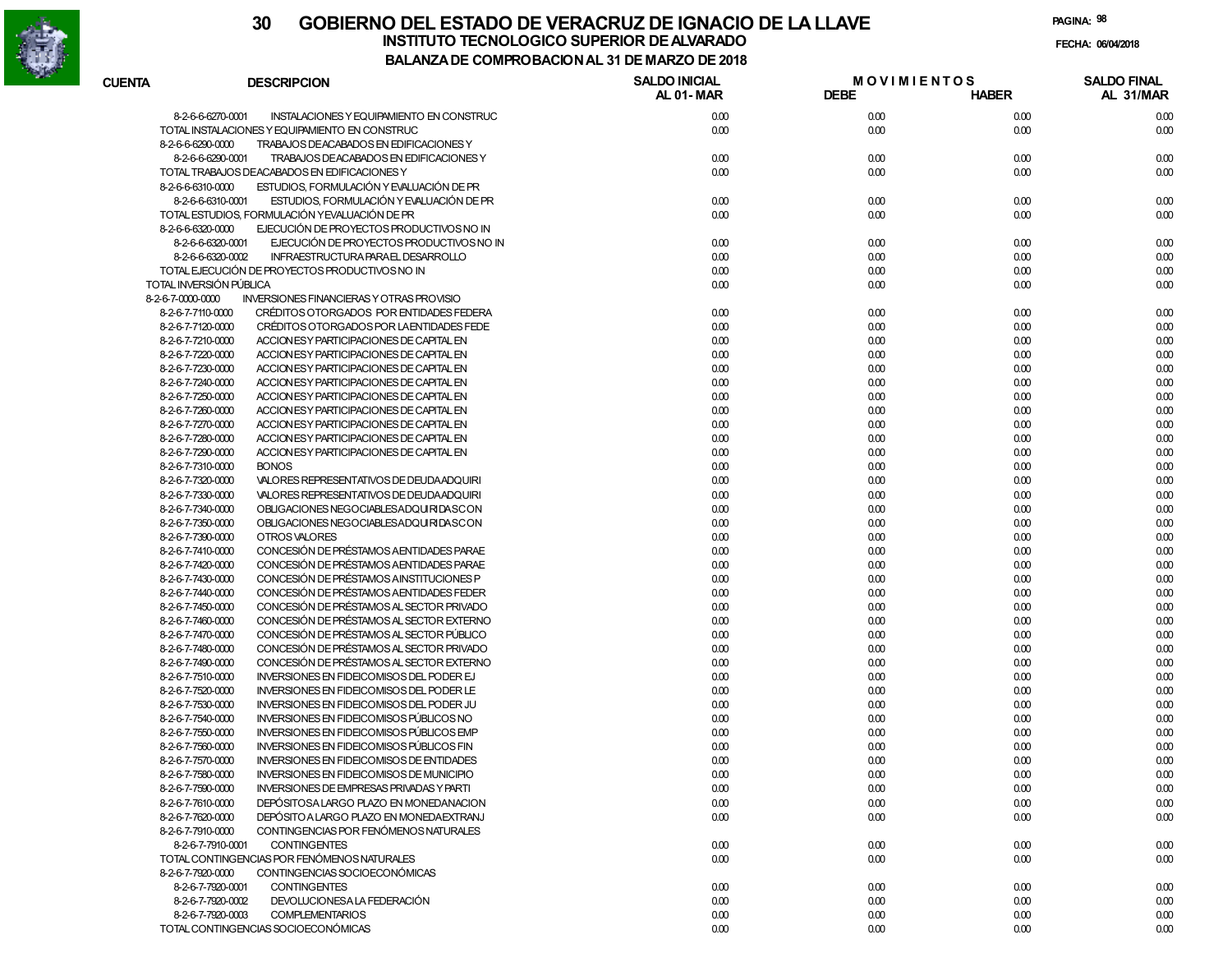

| <b>CUENTA</b>       | <b>DESCRIPCION</b>                                            | <b>SALDO INICIAL</b><br>AL 01-MAR | <b>MOVIMIENTOS</b><br><b>DEBE</b> | <b>HABER</b>     | <b>SALDO FINAL</b><br>AL 31/MAR |
|---------------------|---------------------------------------------------------------|-----------------------------------|-----------------------------------|------------------|---------------------------------|
| 8-2-6-7-7990-0000   | OTRAS EROGACIONES ESPECIALES                                  |                                   |                                   |                  |                                 |
|                     | 8-2-6-7-7990-0001<br>EROGACIONES POR INGRESOS PROPIOS         | 0.00                              | 0.00                              | 0.00             | 0.00                            |
|                     | 8-2-6-7-7990-0002<br>PROVISIONES SALARIALES Y ECONOMICAS      | 0.00                              | 0.00                              | 0.00             | 0.00                            |
|                     | TOTAL OTRAS EROGACIONES ESPECIALES                            | 0.00                              | 0.00                              | 0.00             | 0.00                            |
|                     | TOTAL INVERSIONES FINANCIERAS YOTRAS PROVISIO                 | 0.00                              | 0.00                              | 0.00             | 0.00                            |
|                     | TOTAL PRESUPUESTO DE EGRESOS EJERCIDO                         | 2,069.00                          | 19,929,556.31                     | 19, 143, 064. 29 | 788,561.02                      |
| 8-2-7-0-0000-0000   | PRESUPUESTO DE EGRESOS PAGADO                                 |                                   |                                   |                  |                                 |
| 8-2-7-1-0000-0000   | SERVICIOS PERSONALES                                          |                                   |                                   |                  |                                 |
| 8-2-7-1-1110-0000   | <b>DIETAS</b>                                                 |                                   |                                   |                  |                                 |
|                     | <b>DIETAS</b><br>8-2-7-1-1110-0001                            | 0.00                              | 0.00                              | 0.00             | 0.00                            |
| <b>TOTAL DIETAS</b> |                                                               | 0.00                              | 0.00                              | 0.00             | 0.00                            |
| 8-2-7-1-1120-0000   | <b>HABERES</b>                                                | 0.00                              | 0.00                              | 0.00             | 0.00                            |
| 8-2-7-1-1130-0000   | SUELDOS BASE AL PERSONAL PERMANENTE                           |                                   |                                   |                  |                                 |
|                     | 8-2-7-1-1130-0001<br>SUELDOS Y SALARIOS                       | 4,972,459.10                      | 2,565,615.29                      | 0.00             | 7,538,074.39                    |
|                     | TOTAL SUELDOS BASEAL PERSONAL PERMANENTE                      | 4,972,459.10                      | 2,565,615.29                      | 0.00             | 7,538,074.39                    |
| 8-2-7-1-1140-0000   | REMUNERACIONES POR ADSCRIPCIÓN LABORAL E                      | 0.00                              | 0.00                              | 0.00             | 0.00                            |
| 8-2-7-1-1210-0000   | HONORARIOS ASIMILABLES A SALARIOS                             |                                   |                                   |                  |                                 |
|                     | PERSONAL DE LISTA DE RAYA<br>8-2-7-1-1210-0001                | 0.00                              | 0.00                              | 0.00             | 0.00                            |
|                     |                                                               |                                   |                                   |                  |                                 |
|                     | 8-2-7-1-1210-0002<br>HONORARIOS PROFESIONALES                 | 0.00                              | 0.00                              | 0.00             | 0.00                            |
|                     | 8-2-7-1-1210-0003<br>HONORARIOS POR EJECUCIÓN                 | 0.00                              | 0.00                              | 0.00             | 0.00                            |
|                     | TOTAL HONORARIOSASIMILABLES ASALARIOS                         | 0.00                              | 0.00                              | 0.00             | 0.00                            |
| 8-2-7-1-1220-0000   | SUELDOS BASEALPERSONAL EVENTUAL                               |                                   |                                   |                  |                                 |
|                     | 8-2-7-1-1220-0001<br>SUELDOS ALPERSONAL EVENTUAL              | 0.00                              | 0.00                              | 0.00             | 0.00                            |
|                     | 8-2-7-1-1220-0002<br><b>SUPLENCIAS</b>                        | 0.00                              | 0.00                              | 0.00             | 0.00                            |
|                     | TOTAL SUELDOS BASEAL PERSONAL EVENTUAL                        | 0.00                              | 0.00                              | 0.00             | 0.00                            |
| 8-2-7-1-1230-0000   | RETRIBUCIONES POR SERVICIOS DE CARÁCTER                       |                                   |                                   |                  |                                 |
|                     | 8-2-7-1-1230-0001<br>REMUNERACIONES POR SERVICIOS ESPECIALES  | 879,050.00                        | 597,786.00                        | 0.00             | 1,476,836.00                    |
|                     | 8-2-7-1-1230-0002<br>AYUDAPOR SERVICIOS                       | 0.00                              | 0.00                              | 0.00             | 0.00                            |
|                     | TOTAL RETRIBUCIONES POR SERVICIOS DE CARÁCTER                 | 879,050.00                        | 597,786.00                        | 0.00             | 1,476,836.00                    |
| 8-2-7-1-1240-0000   | RETRIBUCIÓN ALOS REPRESENTANTES DE LOS                        | 0.00                              | 0.00                              | 0.00             | 0.00                            |
| 8-2-7-1-1310-0000   | PRIMAS POR AÑO DE SERVICIOS EFECTIVOS PR                      |                                   |                                   |                  |                                 |
|                     | 8-2-7-1-1310-0001<br>QUINQUENIOS                              | 0.00                              | 0.00                              | 0.00             | 0.00                            |
|                     | 8-2-7-1-1310-0002<br>QUINQUENIOS NUEVA GENERACIÓN             | 0.00                              | 0.00                              | 0.00             | 0.00                            |
|                     | TOTAL PRIMAS PORAÑO DE SERVICIOS EFECTIVOS PR                 | 0.00                              | 0.00                              | 0.00             | 0.00                            |
| 8-2-7-1-1320-0000   | PRIMAS DE VACACIONES, DOMINICAL Y GRATIF                      |                                   |                                   |                  |                                 |
|                     | 8-2-7-1-1320-0001<br>PRIMA DOMINICAL                          | 0.00                              | 0.00                              | 0.00             | 0.00                            |
|                     | <b>GRATIFICACIÓN ANUAL</b><br>8-2-7-1-1320-0002               | 16,690.98                         | 0.00                              | 0.00             | 16,690.98                       |
|                     | 8-2-7-1-1320-0003<br>PRIMA VACACIONAL                         | 14,723.01                         | 1,000,212.09                      | 0.00             | 1,014,935.10                    |
|                     | 8-2-7-1-1320-0004<br><b>BONO ANUALDE DESPENSA</b>             | 0.00                              | 0.00                              | 0.00             | 0.00                            |
|                     | TOTAL PRIMAS DE VACACIONES, DOMINICAL YG RATIF                | 31,413.99                         | 1,000,212.09                      | 0.00             | 1,031,626.08                    |
| 8-2-7-1-1330-0000   | <b>HORAS EXTRAORDINARIAS</b>                                  |                                   |                                   |                  |                                 |
|                     | COMPENSACIÓN POR SERVICIOS DE TURNO VESP<br>8-2-7-1-1330-0001 | 0.00                              | 0.00                              | 0.00             | 0.00                            |
|                     | TOTAL HORAS EXTRAORDINARIAS                                   | 0.00                              | 0.00                              | 0.00             | 0.00                            |
| 8-2-7-1-1340-0000   | <b>COMPENSACIONES</b>                                         |                                   |                                   |                  |                                 |
|                     | 8-2-7-1-1340-0001<br>COMPENSACIONES FIJAS                     | 0.00                              | 0.00                              | 0.00             | 0.00                            |
|                     | COMPENSACIÓN DE ESCASO DESARROLLO<br>8-2-7-1-1340-0002        | 0.00                              | 0.00                              | 0.00             | 0.00                            |
|                     | PARTICIPACIONESAL PERSONAL<br>8-2-7-1-1340-0003               | 0.00                              | 0.00                              | 0.00             | 0.00                            |
|                     | COMPENSACIÓN POR ASIGNACIÓN PEDAGÓ GICAE<br>8-2-7-1-1340-0004 | 0.00                              | 0.00                              | 0.00             | 0.00                            |
|                     | COMPENSACIÓN POR AJUSTE DECALENDARIO<br>8-2-7-1-1340-0005     | 0.00                              | 0.00                              | 0.00             | 0.00                            |
|                     | COMPENSACIÓN DOCENTE<br>8-2-7-1-1340-0006                     | 0.00                              | 0.00                              | 0.00             | 0.00                            |
|                     | COMPENSACIÓN AD MINIST RATIVA<br>8-2-7-1-1340-0007            | 0.00                              | 0.00                              | 0.00             | 0.00                            |
|                     | TOTAL COMPENSACIONES                                          | 0.00                              | 0.00                              | 0.00             | 0.00                            |
| 8-2-7-1-1350-0000   | <b>SOBREHABERES</b>                                           | 0.00                              |                                   |                  | 0.00                            |
| 8-2-7-1-1360-0000   | ASIGNACIONES DE TÉCNICO, DE MANDO, POR C                      |                                   | 0.00                              | 0.00             |                                 |
|                     |                                                               | 0.00                              | 0.00                              | 0.00             | 0.00                            |
| 8-2-7-1-1370-0000   | <b>HONORARIOS ESPECIALES</b>                                  | 0.00                              | 0.00                              | 0.00             | 0.00                            |
| 8-2-7-1-1380-0000   | <b>PARTICIPACIONES POR VIGILANCIA EN EL CUM</b>               | 0.00                              | 0.00                              | 0.00             | 0.00                            |
| 8-2-7-1-1410-0000   | APO RTACIONES DE SEGURIDAD SOCIAL                             |                                   |                                   |                  |                                 |
|                     | 8-2-7-1-1410-0001<br>INSTITUTO MEXICANO DEL SEGURO SO CIAL    | 168, 133.23                       | 157,123.96                        | 0.00             | 325,257.19                      |
|                     | SEGURO INSTITUCIONAL<br>8-2-7-1-1410-0002                     | 0.00                              | 0.00                              | 0.00             | 0.00                            |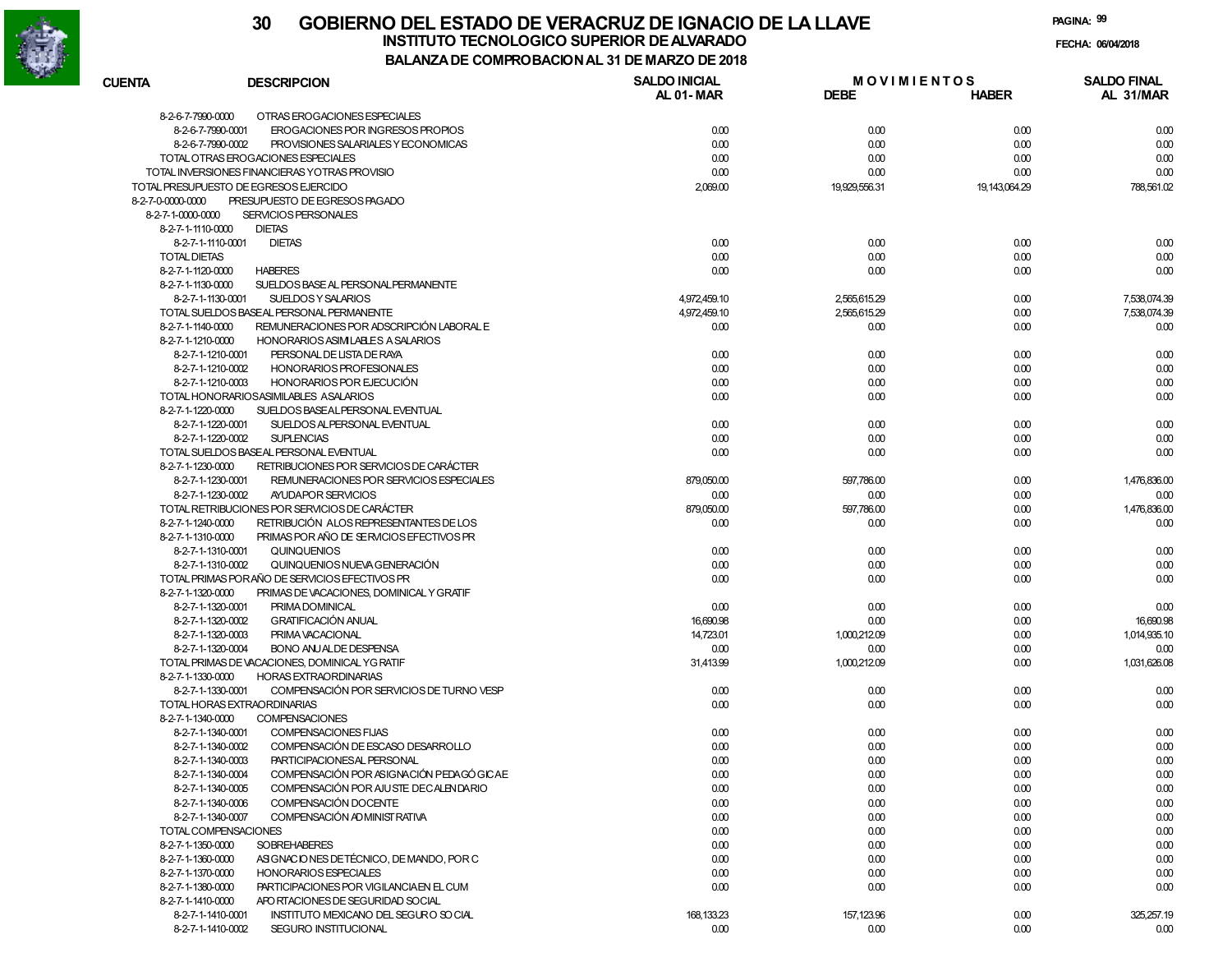

| <b>CUENTA</b> | <b>DESCRIPCION</b>                                            | <b>SALDO INICIAL</b><br>AL 01-MAR | <b>DEBE</b> | <b>MOVIMIENTOS</b><br><b>HABER</b> | <b>SALDO FINAL</b><br>AL 31/MAR |
|---------------|---------------------------------------------------------------|-----------------------------------|-------------|------------------------------------|---------------------------------|
|               | 8-2-7-1-1410-0003<br>ISSSTE - INSTITUTO DE SEGURIDAD Y SERVIC | 0.00                              | 0.00        | 0.00                               | 0.00                            |
|               | 8-2-7-1-1410-0004<br>SEGURO DE VIDAY PAGO DE MARCHA           | 0.00                              | 169,253.76  | 0.00                               | 169,253.76                      |
|               | TOTALAPORTACIONES DE SEGURIDAD SOCIAL                         | 168, 133.23                       | 326,377.72  | 0.00                               | 494,510.95                      |
|               | 8-2-7-1-1420-0000<br>APO RTACIONESA FONDOS DE VIVIENDA        |                                   |             |                                    |                                 |
|               | 8-2-7-1-1420-0001<br>FOVISSSTE-FONDO DE VIVIENDA DELISSSTE    | 0.00                              | 0.00        | 0.00                               | 0.00                            |
|               | 8-2-7-1-1420-0002<br><b>INFONAVIT</b>                         | 0.00                              | 0.00        | 0.00                               | 0.00                            |
|               | TOTALAPORTACIONES AFONDOS DE VIVIENDA                         | 0.00                              | 0.00        | 0.00                               | 0.00                            |
|               | 8-2-7-1-1430-0000<br>APO RTACIONESAL SISTEMA PARAEL RETIRO    |                                   |             |                                    |                                 |
|               | 8-2-7-1-1430-0001<br>SISTEMA DE AHORRO PARA EL RETIRO         | 0.00                              | 0.00        | 0.00                               | 0.00                            |
|               | <b>SEGURO DE RETIRO</b><br>8-2-7-1-1430-0002                  | 0.00                              | 0.00        | 0.00                               | 0.00                            |
|               | TOTALAPORTACIONES AL SISTEMA PARA EL RETIRO                   | 0.00                              | 0.00        | 0.00                               | 0.00                            |
|               | 8-2-7-1-1440-0000<br>APO RTACIONES PARA SEGURO                | 0.00                              | 0.00        | 0.00                               | 0.00                            |
|               | 8-2-7-1-1510-0000<br>CUOTAS PARAEL FONDO DEAHORRO Y FONDO D   |                                   |             |                                    |                                 |
|               | 8-2-7-1-1510-0001<br>CUOTAS PARAEL FONDO DEAHORRO Y FONDO D   | 30,945.85                         | 15,816.94   | 0.00                               | 46,762.79                       |
|               | TOTAL CUOTAS PARA EL FONDO DEAHORRO Y FONDO D                 | 30,945.85                         | 15,816.94   | 0.00                               | 46,762.79                       |
|               | 8-2-7-1-1520-0000<br><b>INDEMNIZACIONES</b>                   |                                   |             |                                    |                                 |
|               | 8-2-7-1-1520-0001<br>PENSIONES, JUBILACIONES E INDEMNIZACIONE | 0.00                              | 0.00        | 0.00                               | 0.00                            |
|               | TOTAL INDEMNIZACIONES                                         | 0.00                              | 0.00        | 0.00                               | 0.00                            |
|               | 8-2-7-1-1530-0000<br>PRESTACIONES Y HABERES DE RETIRO         |                                   |             |                                    |                                 |
|               | 8-2-7-1-1530-0001<br>LIQUIDACIONES POR INDEMNIZACIONES Y POR  | 0.00                              | 0.00        | 0.00                               | 0.00                            |
|               | TOTAL PRESTACIONES Y HABERES DE RETIRO                        | 0.00                              | 0.00        | 0.00                               | 0.00                            |
|               | 8-2-7-1-1540-0000<br>PRESTACIONES CONTRACTUALES               |                                   |             |                                    |                                 |
|               | 8-2-7-1-1540-0001<br><b>AYUDAPARAPASAJES</b>                  | 0.00                              | 0.00        | 0.00                               | 0.00                            |
|               | 8-2-7-1-1540-0002<br>AYUDA PARALENTES Y APARATOS ORTOPÉDICOS  | 37,500.00                         | 32,500.00   | 0.00                               | 70,000.00                       |
|               | MATERIAL DIDÁCTICO<br>8-2-7-1-1540-0003                       | 104,022.10                        | 52,081.53   | 0.00                               | 156, 103.63                     |
|               | 8-2-7-1-1540-0004<br><b>DESPENSA</b>                          | 340,082.37                        | 172,281.39  | 0.00                               | 512,363.76                      |
|               | 8-2-7-1-1540-0005<br>PREVISIÓN SOCIAL MÚLTIPLE                | 0.00                              | 0.00        | 0.00                               | 0.00                            |
|               | COMPENSACIÓN POR ACTIVDAD CURRICULAR<br>8-2-7-1-1540-0006     | 0.00                              | 0.00        | 0.00                               | 0.00                            |
|               | 8-2-7-1-1540-0007<br>PAGO DE DÍAS ECONÓMICOS NO DISFRUTADOS   | 0.00                              | 0.00        | 0.00                               | 0.00                            |
|               | 8-2-7-1-1540-0008<br>ASIGNACIÓN DOCENTE GENÉRICA              | 0.00                              | 0.00        | 0.00                               | 0.00                            |
|               | 8-2-7-1-1540-0009<br>ASIGNACIÓN DOCENTE ESPECÍFICA            | 0.00                              | 0.00        | 0.00                               | 0.00                            |
|               | AYUDA PARA IMPRESIÓN DE TESIS<br>8-2-7-1-1540-0010            | 0.00                              | 0.00        | 0.00                               | 0.00                            |
|               | CANASTILLA MATERNAL<br>8-2-7-1-1540-0011                      | 0.00                              | 0.00        | 0.00                               | 0.00                            |
|               | 8-2-7-1-1540-0012<br>DÍAS DE DESCANSO OBLIGATORIO             | 0.00                              | 0.00        | 0.00                               | 0.00                            |
|               | SERVICIO DE GUARDERÍAS<br>8-2-7-1-1540-0013                   | 4,000.00                          | 3,100.00    | 0.00                               | 7,100.00                        |
|               | AYUDA PARALA ADQUISICIÓN DE ÚTILES ESCO<br>8-2-7-1-1540-0014  | 0.00                              | 0.00        | 0.00                               | 0.00                            |
|               | CUOTA FIJAPARAPERSONAL DEASIGNATURA<br>8-2-7-1-1540-0015      | 0.00                              | 0.00        | 0.00                               | 0.00                            |
|               | COMPENSACIÓN POR ACTUACIÓN Y PRODUCTIVID<br>8-2-7-1-1540-0016 | 0.00                              | 0.00        | 0.00                               | 0.00                            |
|               | 8-2-7-1-1540-0017<br>PAGO DEL DÍA DE LAS MADRES               | 0.00                              | 0.00        | 0.00                               | 0.00                            |
|               | AYUDA ASU FERVISORES PARA GASTOS DE TRAS<br>8-2-7-1-1540-0018 | 0.00                              | 0.00        | 0.00                               | 0.00                            |
|               | <b>GRATIFICACIÓN ADMINISTRATIVA</b><br>8-2-7-1-1540-0019      | 0.00                              | 0.00        | 0.00                               | 0.00                            |
|               | 8-2-7-1-1540-0020<br>COMPENSACIÓN E3 ARRAIGO AL MAESTRO EN EL | 0.00                              | 0.00        | 0.00                               | 0.00                            |
|               | COMPENSACIÓN I-2<br>8-2-7-1-1540-0021                         | 0.00                              | 0.00        | 0.00                               |                                 |
|               | COMPENSACIÓN PROVISIONAL COMPACTABLE                          | 0.00                              |             |                                    | 0.00                            |
|               | 8-2-7-1-1540-0022<br>COMPENSACIÓN TEMPORAL COMPACTABLE        | 0.00                              | 0.00        | 0.00                               | 0.00                            |
|               | 8-2-7-1-1540-0023<br>REGULARIZACIÓN A LA FUNCIÓN              |                                   | 0.00        | 0.00                               | 0.00                            |
|               | 8-2-7-1-1540-0024                                             | 0.00                              | 0.00        | 0.00                               | 0.00                            |
|               | ASIGNACIÓN FOR ACTIVIDADES CULTURALES<br>8-2-7-1-1540-0025    | 0.00                              | 0.00        | 0.00                               | 0.00                            |
|               | PREVISIÓN SOCIAL PARA POLICÍAS<br>8-2-7-1-1540-0026           | 0.00                              | 0.00        | 0.00                               | 0.00                            |
|               | APO YO A LAINTEGRACIÓN EDUCATIVA<br>8-2-7-1-1540-0027         | 0.00                              | 0.00        | 0.00                               | 0.00                            |
|               | 8-2-7-1-1540-0028<br>ATENCIÓN A GRUPOS MULTIGRADO             | 0.00                              | 0.00        | 0.00                               | 0.00                            |
|               | AYUDADE PREVISIÓN SOCIAL POR RIESGO DE<br>8-2-7-1-1540-0029   | 0.00                              | 0.00        | 0.00                               | 0.00                            |
|               | 8-2-7-1-1540-0030<br><b>GRATIFICACIÓN EXTRAORDINARIA</b>      | 0.00                              | 0.00        | 0.00                               | 0.00                            |
|               | 8-2-7-1-1540-0031<br><b>GRATIFICACIÓN</b>                     | 101,740.50                        | 0.00        | 0.00                               | 101,740.50                      |
|               | TOTAL PRESTACIONES CONTRACTUALES                              | 587,344.97                        | 259,962.92  | 0.00                               | 847,307.89                      |
|               | APO YO SA LACAPACITACIÓN DE LOS SERVIDOR<br>8-2-7-1-1550-0000 |                                   |             |                                    |                                 |
|               | 8-2-7-1-1550-0001<br>COMPENSACIÓN POR INCORPORACIÓN ALPROGRA  | 0.00                              | 0.00        | 0.00                               | 0.00                            |
|               | AYUDA PARA CAPACITACIÓN Y DESARROLLO<br>8-2-7-1-1550-0002     | 0.00                              | 0.00        | 0.00                               | 0.00                            |
|               | TOTALAPOYOS ALA CAPACITACIÓN DELOS SERVIDOR                   | 0.00                              | 0.00        | 0.00                               | 0.00                            |
|               | OTRAS PRESTACIONES SOCIALES Y ECONÓMICAS<br>8-2-7-1-1590-0000 | 0.00                              | 0.00        | 0.00                               | 0.00                            |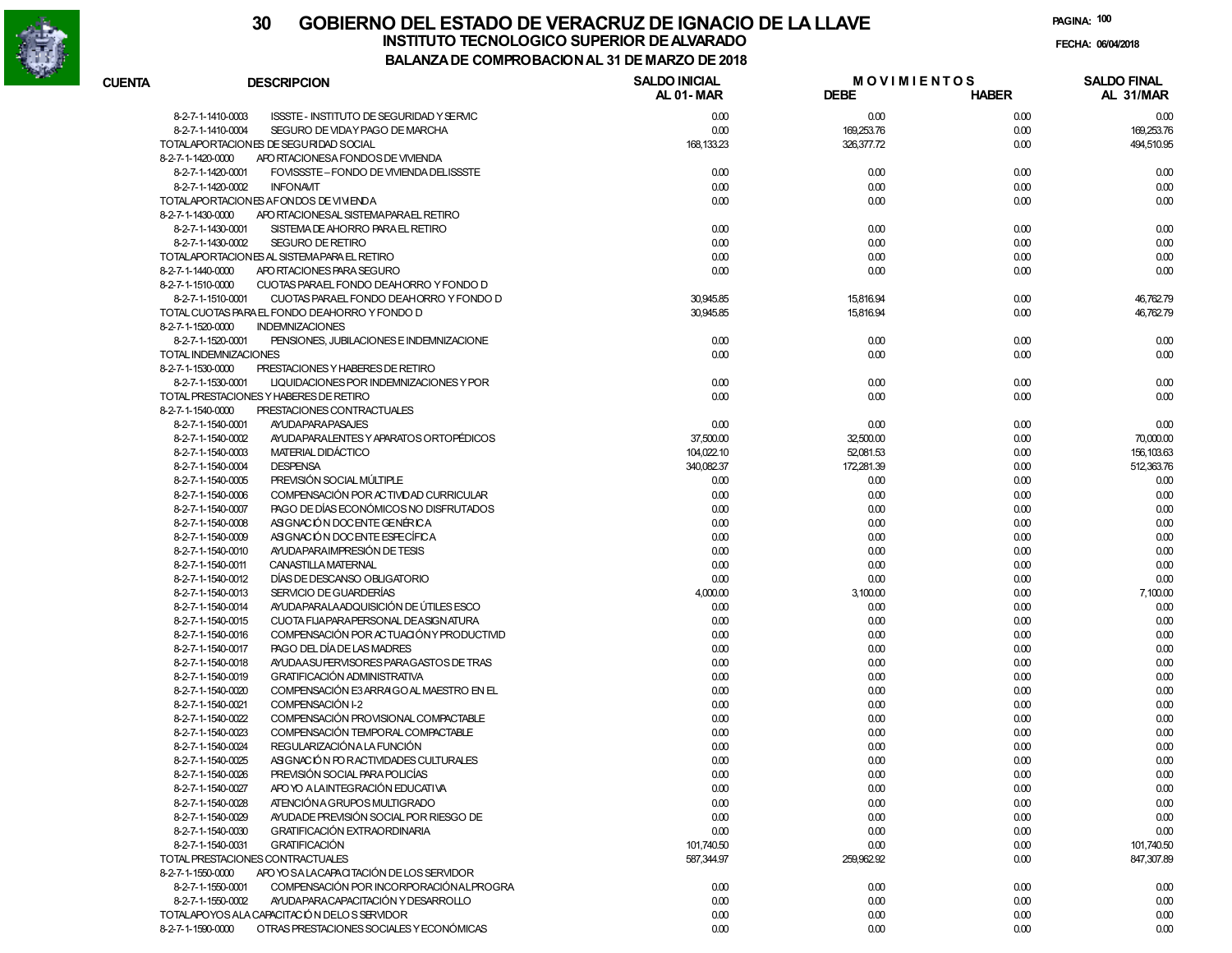

# **30 GOBIERNO DEL ESTADO DE VERACRUZ DE IGNACIO DE LA LLAVEFECHA: 06/04/2018 INSTITUTO TECNOLOGICO SUPERIOR DE ALVARADO**

**PAGINA:101**

| <b>CUENTA</b>     | <b>DESCRIPCION</b>                             | <b>SALDO INICIAL</b> | <b>MOVIMIENTOS</b> |              | <b>SALDO FINAL</b> |
|-------------------|------------------------------------------------|----------------------|--------------------|--------------|--------------------|
|                   |                                                | <b>AL 01-MAR</b>     | <b>DEBE</b>        | <b>HABER</b> | AL 31/MAR          |
| 8-2-7-1-1610-0000 | PREVISIONES DE CARÁCTER LABORAL, ECONÓMI       |                      |                    |              |                    |
| 8-2-7-1-1610-0001 | PREVISIONES SALARIALES Y ECONÓMICAS            | 0.00                 | 0.00               | 0.00         | 0.00               |
|                   | TOTAL PREVISIONES DE CARÁCTER LABORAL, ECONÓMI | 0.00                 | 0.00               | 0.00         | 0.00               |
| 8-2-7-1-1710-0000 | <b>ESTÍMULOS</b>                               |                      |                    |              |                    |
| 8-2-7-1-1710-0001 | ESTÍMULO POR ANTIGÜEDAD                        | 70,559.17            | 19,061.92          | 0.00         | 89,621.09          |
| 8-2-7-1-1710-0002 | <b>ESTÍMULO POR LICENCIATURA</b>               | 8,285.12             | 4,000.00           | 0.00         | 12,285.12          |
| 8-2-7-1-1710-0003 | <b>TITULACIONES</b>                            | 0.00                 | 0.00               | 0.00         | 0.00               |
| 8-2-7-1-1710-0004 | ESTÍMULO POR PUNTUALIDAD Y ASISTENCIA          |                      | 80,932.46          |              | 240,866.80         |
|                   |                                                | 159,934.34           |                    | 0.00         |                    |
| 8-2-7-1-1710-0005 | ESTÍMULO POR ANTIGÜEDAD (DOCENTES)             | 0.00                 | 0.00               | 0.00         | 0.00               |
| 8-2-7-1-1710-0006 | <b>ESTÍMULO ASERVIDORES PÚBLICOS</b>           | 0.00                 | 0.00               | 0.00         | 0.00               |
| 8-2-7-1-1710-0007 | PREMIO MENSUAL POR BUEN DESEMPEÑO              | 0.00                 | 0.00               | 0.00         | 0.00               |
| 8-2-7-1-1710-0008 | ESTÍMULO POR PRODUCTIVIDAD                     | 461,030.40           | 0.00               | 0.00         | 461,030.40         |
| 8-2-7-1-1710-0009 | SERVICIOS COCURRICULARES                       | 0.00                 | 0.00               | 0.00         | 0.00               |
| 8-2-7-1-1710-0010 | ESTÍMULO ALDESTACADO DESEMPEÑO                 | 0.00                 | 0.00               | 0.00         | 0.00               |
| TOTAL ESTÍMULOS   |                                                | 699,809.03           | 103,994.38         | 0.00         | 803,803.41         |
| 8-2-7-1-1720-0000 | <b>RECOMPENSAS</b>                             | 0.00                 | 0.00               | 0.00         | 0.00               |
|                   | TOTAL SERVICIOS PERSONALES                     | 7,369,156.17         | 4,869,765.34       | 0.00         | 12,238,921.51      |
| 8-2-7-2-0000-0000 | MATERIALES Y SUMINISTROS                       |                      |                    |              |                    |
| 8-2-7-2-2110-0000 | MATERIALES, ÚTILES YEQUIPOS MENORES DE         |                      |                    |              |                    |
| 8-2-7-2-2110-0001 | MATERIALES YÚTILES DE OFICINA                  | 144,951.79           | 35,650.79          | 0.00         | 180,602.58         |
|                   | TOTAL MATERIALES, ÚTILES Y EQUIPOS MENORES DE  | 144,951.79           | 35,650.79          | 0.00         | 180,602.58         |
| 8-2-7-2-2120-0000 | MATERIALES Y ÚTILES DE IMPRESIÓN Y REPRO       |                      |                    |              |                    |
| 8-2-7-2-2120-0001 | MATERIALES Y ÚTILES DE IMPRESIÓN Y REPRO       | 32,597.32            | 22,134.57          | 0.00         | 54,731.89          |
| 8-2-7-2-2120-0002 | MATERIAL DE FOTOGRAFÍA                         | 0.00                 | 0.00               | 0.00         | 0.00               |
|                   | TOTAL MATERIALES Y ÚTILES DE IMPRESIÓN Y REPRO | 32,597.32            | 22,134.57          | 0.00         | 54,731.89          |
|                   |                                                |                      |                    |              |                    |
| 8-2-7-2-2130-0000 | MATERIAL ESTADÍSTICO Y GEOGRÁFICO              | 0.00                 | 0.00               | 0.00         | 0.00               |
| 8-2-7-2-2140-0000 | MATERIALES, ÚTILES Y EQUIPOS MENORES DE        |                      |                    |              |                    |
| 8-2-7-2-2140-0001 | MATERIALES Y ÚTILES PARA EL PROCESAMIENT       | 0.00                 | 70,536.12          | 0.00         | 70,536.12          |
|                   | TOTAL MATERIALES, ÚTILES Y EQUIPOS MENORES DE  | 0.00                 | 70,536.12          | 0.00         | 70,536.12          |
| 8-2-7-2-2150-0000 | MATERIAL IMPRESO E INFORMACIÓN DIGITAL         |                      |                    |              |                    |
| 8-2-7-2-2150-0001 | MATERIAL PARA INFORMACIÓN                      | 0.00                 | 0.00               | 0.00         | 0.00               |
| 8-2-7-2-2150-0002 | SUSCRIPCIÓN A PERIÓDICOS Y MEDIOS INFORM       | 0.00                 | 0.00               | 0.00         | 0.00               |
| 8-2-7-2-2150-0003 | MATERIAL DE CINEMATOGRAFÍA YAUDIOVISUAL        | 0.00                 | 0.00               | 0.00         | 0.00               |
|                   | TOTAL MATERIAL IMPRESO E INFORMACIÓN DIGITAL   | 0.00                 | 0.00               | 0.00         | 0.00               |
| 8-2-7-2-2160-0000 | <b>MATERIAL DE LIMPIEZA</b>                    |                      |                    |              |                    |
| 8-2-7-2-2160-0001 | <b>MATERIAL DE LIMPIEZA</b>                    | 88,511.70            | 83,519.70          | 0.00         | 172,031.40         |
|                   | TOTAL MATERIAL DE LIMPIEZA                     | 88,511.70            | 83,519.70          | 0.00         | 172,031.40         |
| 8-2-7-2-2170-0000 | MATERIALES Y ÚTILES DE ENSEÑANZA               |                      |                    |              |                    |
| 8-2-7-2-2170-0001 | MATERIAL DIDÁCTICO                             | 0.00                 | 0.00               | 0.00         | 0.00               |
|                   | TOTAL MATERIALES Y ÚTILES DE ENSEÑANZA         | 0.00                 | 0.00               | 0.00         | 0.00               |
| 8-2-7-2-2180-0000 | MATERIALES PARAEL REGISTRO E IDENTIFICA        |                      |                    |              |                    |
| 8-2-7-2-2180-0001 | VALORES DE TRÁNSITO                            | 0.00                 | 0.00               | 0.00         | 0.00               |
|                   | TOTAL MATERIALES PARA EL REGISTRO E IDENTIFICA | 0.00                 | 0.00               | 0.00         | 0.00               |
| 8-2-7-2-2210-0000 | PRODUCTOSALIMENTICIOS PARAPERSONAS             |                      |                    |              |                    |
| 8-2-7-2-2210-0001 |                                                |                      |                    |              |                    |
|                   | PRODUCTOSALIMENTICIOS PARALOS EFECTIVO         | 0.00                 | 0.00               | 0.00         | 0.00               |
| 8-2-7-2-2210-0002 | PRODUCTOSALIMENTICIOS PARAPERSONAS DER         | 0.00                 | 0.00               | 0.00         | 0.00               |
| 8-2-7-2-2210-0003 | PRODUCTOSALIMENTICIOS PARAALIMENTACIÓN         | 0.00                 | 0.00               | 0.00         | 0.00               |
| 8-2-7-2-2210-0004 | PRODUCTOSALIMENTICIOS PARAEL PERSONAL          | 30,873.35            | 10,310.49          | 0.00         | 41,183.84          |
|                   | TOTAL PRODUCTOSALIMENTICIOS PARA PERSONAS      | 30,873.35            | 10,310.49          | 0.00         | 41, 183.84         |
| 8-2-7-2-2220-0000 | PRODUCTOSALIMENTICIOS PARAANIMALES             |                      |                    |              |                    |
| 8-2-7-2-2220-0001 | PRODUCTOSALIMENTICIOS PARAANIMALES             | 0.00                 | 0.00               | 0.00         | 0.00               |
|                   | TOTAL PRODUCTOSALIMENTICIOS PARAAN MALES       | 0.00                 | 0.00               | 0.00         | 0.00               |
| 8-2-7-2-2230-0000 | UTENSILIOS PARA EL SERVICIO DE ALIMENTAC       |                      |                    |              |                    |
| 8-2-7-2-2230-0001 | UTENSILIOS PARA SERVICIO DE ALIMENTACIÓN       | 519.00               | 2,987.60           | 0.00         | 3,506.60           |
|                   | TOTAL UTENSILIOS PARA ELSERVICIO DE ALIMENTAC  | 519.00               | 2,987.60           | 0.00         | 3,506.60           |
| 8-2-7-2-2310-0000 | PRODUCTOSALIMENTICIOS. AGROPECUARIOS Y         | 0.00                 | 0.00               | 0.00         | 0.00               |
| 8-2-7-2-2320-0000 | INSUMOS TEXTILESADQUIRIDOS COMO MATERIA        | 0.00                 | 0.00               | 0.00         | 0.00               |
| 8-2-7-2-2330-0000 | PRODUCTOS DE PAPEL, CARTÓN E IMPRESOS AD       | 0.00                 | 0.00               | 0.00         | 0.00               |
| 8-2-7-2-2340-0000 | COMBUSTIBLES, LUBRICANTES, AD IT IVO S CAR     | 0.00                 | 0.00               | 0.00         | 0.00               |
|                   |                                                |                      |                    |              |                    |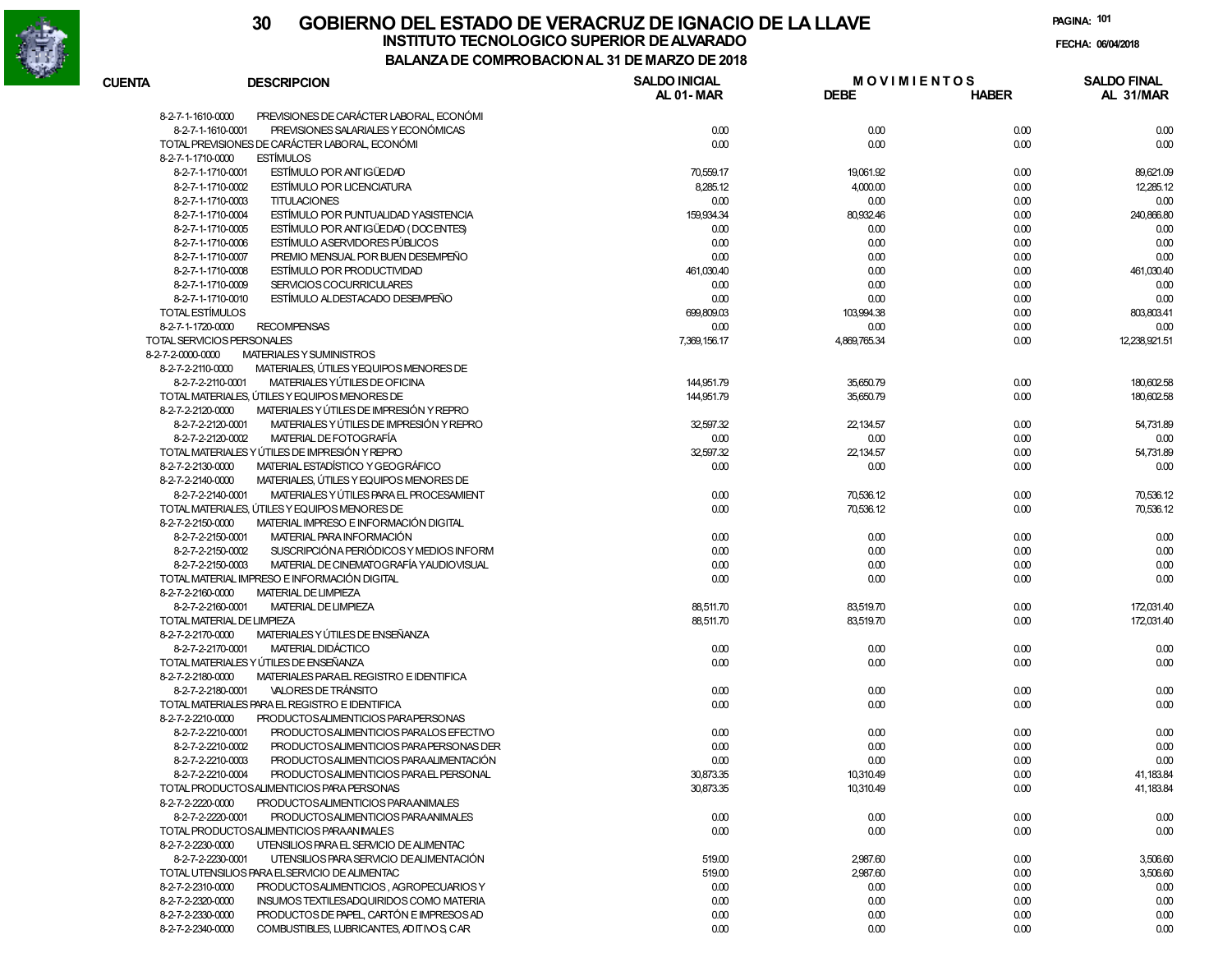

# **30 GOBIERNO DEL ESTADO DE VERACRUZ DE IGNACIO DE LA LLAVEINSTITUTO TECNOLOGICO SUPERIOR DE ALVARADO de la composición de la composición de la composición de la composición**<br>Dal aniza de composición da la de marzo de como **BALANZA DE COMPROBACION AL 31 DE MARZO DE 2018**

**PAGINA:102**

**FECHA:**

| <b>CUENTA</b> | <b>DESCRIPCION</b>                                            | <b>SALDO INICIAL</b><br><b>AL 01-MAR</b> | <b>MOVIMIENTOS</b><br><b>DEBE</b> | <b>HABER</b> | <b>SALDO FINAL</b><br>AL 31/MAR |
|---------------|---------------------------------------------------------------|------------------------------------------|-----------------------------------|--------------|---------------------------------|
|               | PRODUCTOS QUÍMICOS, FARMACÉUTICOS Y DE L<br>8-2-7-2-2350-0000 | 0.00                                     | 0.00                              | 0.00         | 0.00                            |
|               | 8-2-7-2-2360-0000<br>PRODUCTOS METÁLICOS YA BASE DE MINERALE  | 0.00                                     | 0.00                              | 0.00         | 0.00                            |
|               | 8-2-7-2-2370-0000<br>PRODUCTOS DE CUERO, PIEL, PLÁSTICO YHUL  | 0.00                                     | 0.00                              | 0.00         | 0.00                            |
|               | 8-2-7-2-2380-0000<br>MERCANCÍAS ADQ UIRIDAS PARASU COMERCIALI | 0.00                                     | 0.00                              | 0.00         | 0.00                            |
|               | 8-2-7-2-2390-0000<br>OTROS PRODUCTOSADQUIRIDOS COMO MATERIA   | 0.00                                     | 0.00                              | 0.00         | 0.00                            |
|               | 8-2-7-2-2410-0000<br>PRODUCTOS MINERALES NO METÁLICOS         |                                          |                                   |              |                                 |
|               | PRODUCTOS MINERALES NO METÁLICOS<br>8-2-7-2-2410-0001         | 23,811.07                                | 26,932.14                         | 0.00         | 50,743.21                       |
|               | TOTAL PRODUCTOS MINERALES NO METÁLICOS                        | 23,811.07                                | 26,932.14                         | 0.00         | 50,743.21                       |
|               | CEMENTO YPRODUCTOS DE CONCRETO<br>8-2-7-2-2420-0000           |                                          |                                   |              |                                 |
|               | 8-2-7-2-2420-0001<br>CEMENTO YPRODUCTOS DE CONCRETO           | 0.00                                     | 14,529.99                         | 0.00         | 14,529.99                       |
|               | TOTAL CEMENTO Y PRODUCTOS DE CONCRETO                         | 0.00                                     | 14,529.99                         | 0.00         | 14,529.99                       |
|               | CAL, YESO YPRODUCTOS DE YESO<br>8-2-7-2-2430-0000             |                                          |                                   |              |                                 |
|               | 8-2-7-2-2430-0001<br>CAL, YESO YPRODUCTOS DE YESO             | 30.00                                    | 0.00                              | 0.00         | 30.00                           |
|               | TOTAL CAL, YESO Y PRODUCTOS DE YESO                           | 30.00                                    | 0.00                              | 0.00         | 30.00                           |
|               | 8-2-7-2-2440-0000<br>MADERAY PRODUCTOS DE MADERA              |                                          |                                   |              |                                 |
|               | 8-2-7-2-2440-0001<br>MADERAY PRODUCTOS DE MADERA              | 0.00                                     | 0.00                              | 0.00         | 0.00                            |
|               | TOTAL MADERAY PRODUCTOS DE MADERA                             | 0.00                                     | 0.00                              | 0.00         | 0.00                            |
|               | 8-2-7-2-2450-0000<br>VIDRIO Y PRODUCTO S DE VIDRIO            |                                          |                                   |              |                                 |
|               | VIDRIO Y PRODUCTO S DE VIDRIO                                 | 0.00                                     | 0.00                              |              |                                 |
|               | 8-2-7-2-2450-0001                                             |                                          |                                   | 0.00         | 0.00                            |
|               | TOTAL VIDRIO YPRODUCTOS DE VIDRIO                             | 0.00                                     | 0.00                              | 0.00         | 0.00                            |
|               | 8-2-7-2-2460-0000<br>MATERIAL ELÉCTRICO Y ELECTRÓNICO         |                                          |                                   |              |                                 |
|               | 8-2-7-2-2460-0001<br>MATERIAL ELÉCTRICO Y ELECTRÓNICO         | 31,563.84                                | 92,284.73                         | 0.00         | 123.848.57                      |
|               | TOTAL MATERIAL ELÉCTRICO YELECTRÓNICO                         | 31,563.84                                | 92,284.73                         | 0.00         | 123,848.57                      |
|               | 8-2-7-2-2470-0000<br>ARTÍCULOS METÁLICOS PARALA CONSTRUCCIÓN  |                                          |                                   |              |                                 |
|               | 8-2-7-2-2470-0001<br>ARTÍCULOS METÁLICOS PARALA CONSTRUCCIÓN  | 14,731.54                                | 32,774.03                         | 0.00         | 47,505.57                       |
|               | TOTALARTÍCULOS METÁLICOS PARA LA CONSTRUCCIÓN                 | 14,731.54                                | 32,774.03                         | 0.00         | 47,505.57                       |
|               | 8-2-7-2-2480-0000<br>MATERIALES COMPLEMENTARIOS               |                                          |                                   |              |                                 |
|               | PLANTAS DE ORNATO<br>8-2-7-2-2480-0001                        | 0.00                                     | 400.00                            | 0.00         | 400.00                          |
|               | TOTAL MATERIALES COMPLEMENTARIOS                              | 0.00                                     | 400.00                            | 0.00         | 400.00                          |
|               | 8-2-7-2-2490-0000<br>OTROS MATERIALES Y ARTÍCULOS DE CONSTRUC |                                          |                                   |              |                                 |
|               | 8-2-7-2-2490-0001<br><b>PINTURAS</b>                          | 124,549.81                               | 35,180.85                         | 0.00         | 159,730.66                      |
|               | TOTAL OTROS MATERIALES YARTÍCULOS DE CONSTRUC                 | 124,549.81                               | 35,180.85                         | 0.00         | 159,730.66                      |
|               | 8-2-7-2-2510-0000<br>PRODUCTOS QUÍMICOS BÁSICOS               |                                          |                                   |              |                                 |
|               | SUSTANCIAS QUÍMICAS<br>8-2-7-2-2510-0001                      | 3,902.60                                 | 417.60                            | 0.00         | 4,320.20                        |
|               | TOTAL PRODUCTOS QUÍMICOS BÁSICOS                              | 3,902.60                                 | 417.60                            | 0.00         | 4,320.20                        |
|               | 8-2-7-2-2520-0000<br>FERTILIZANTES, PESTICIDAS Y OT ROSAGROQU |                                          |                                   |              |                                 |
|               | 8-2-7-2-2520-0001<br>PLAGUICIDAS, ABONOSY FERTILIZANTES       | 0.00                                     | 720.00                            | 0.00         | 720.00                          |
|               | TOTAL FERTILIZANTES, PESTICIDAS Y OTROS AGROQU                | 0.00                                     | 720.00                            | 0.00         | 720.00                          |
|               | MEDICINAS Y PRODUCTO S FARMACÉUTICOS<br>8-2-7-2-2530-0000     |                                          |                                   |              |                                 |
|               | MEDICINAS Y PRODUCTO S FARMACÉUTICOS<br>8-2-7-2-2530-0001     | 0.00                                     | 0.00                              | 0.00         | 0.00                            |
|               | TOTAL MEDICINAS YPRODUCTOS FARMACÉUTICOS                      | 0.00                                     | 0.00                              | 0.00         | 0.00                            |
|               | 8-2-7-2-2540-0000<br>MATERIALES, ACCESORIOS Y SUMINISTROS MÉD |                                          |                                   |              |                                 |
|               | MATERIALES, ACCESORIOS Y SUMINISTROS MÉD<br>8-2-7-2-2540-0001 | 0.00                                     | 0.00                              | 0.00         | 0.00                            |
|               | TOTAL MATERIALES, ACCESORIOSY SUMINISTROS MÉD                 | 0.00                                     | 0.00                              | 0.00         | 0.00                            |
|               | MATERIALES, ACCESORIOS Y SUMINISTROS DE<br>8-2-7-2-2550-0000  |                                          |                                   |              |                                 |
|               | 8-2-7-2-2550-0001<br>MATERIALES, ACCESORIOS Y SUMINISTROS DE  | 0.00                                     | 0.00                              | 0.00         | 0.00                            |
|               | TOTAL MATERIALES, ACCESORIOSY SUMINISTROS DE                  | 0.00                                     | 0.00                              | 0.00         | 0.00                            |
|               | FIBRAS SINTÉTICAS, HULES, PLÁSTICO Y DER<br>8-2-7-2-2560-0000 | 0.00                                     | 0.00                              | 0.00         | 0.00                            |
|               | OTROS PRODUCTOS QUÍMICOS<br>8-2-7-2-2590-0000                 |                                          |                                   |              |                                 |
|               | 8-2-7-2-2590-0001<br>OTROS PRODUCTOS QUIMICOS                 | 0.00                                     | 0.00                              | 0.00         | 0.00                            |
|               | TOTAL OTROS PRODUCTOS QUÍMICOS                                |                                          |                                   |              |                                 |
|               |                                                               | 0.00                                     | 0.00                              | 0.00         | 0.00                            |
|               | 8-2-7-2-2610-0000<br>COMBUSTIBLES, LUBRICANTES YADITIVOS      |                                          |                                   |              |                                 |
|               | 8-2-7-2-2610-0001<br>COMBUSTIBLES, LUBRICANTES YADITIVOS PAR  | 0.00                                     | 0.00                              | 0.00         | 0.00                            |
|               | 8-2-7-2-2610-0002<br>COMBUSTIBLES, LUBRICANTES YADITIVOS PAR  | 0.00                                     | 0.00                              | 0.00         | 0.00                            |
|               | 8-2-7-2-2610-0003<br>COMBUSTIBLES, LUBRICANTES YADITIVOS PAR  | 128,089.43                               | 62,289.51                         | 0.00         | 190.378.94                      |
|               | TOTAL COMBUSTIBLES, LUBRICANTES YADITIVOS                     | 128,089.43                               | 62,289.51                         | 0.00         | 190,378.94                      |
|               | CARBÓN Y SUS DERIVADOS<br>8-2-7-2-2620-0000                   | 0.00                                     | 0.00                              | 0.00         | 0.00                            |
|               | 8-2-7-2-2710-0000<br><b>VESTUARIOS Y UNIFORMES</b>            |                                          |                                   |              |                                 |
|               | 8-2-7-2-2710-0001<br><b>VESTUARIO Y UNIFORMES</b>             | 8,178.00                                 | 1,426.80                          | 0.00         | 9,604.80                        |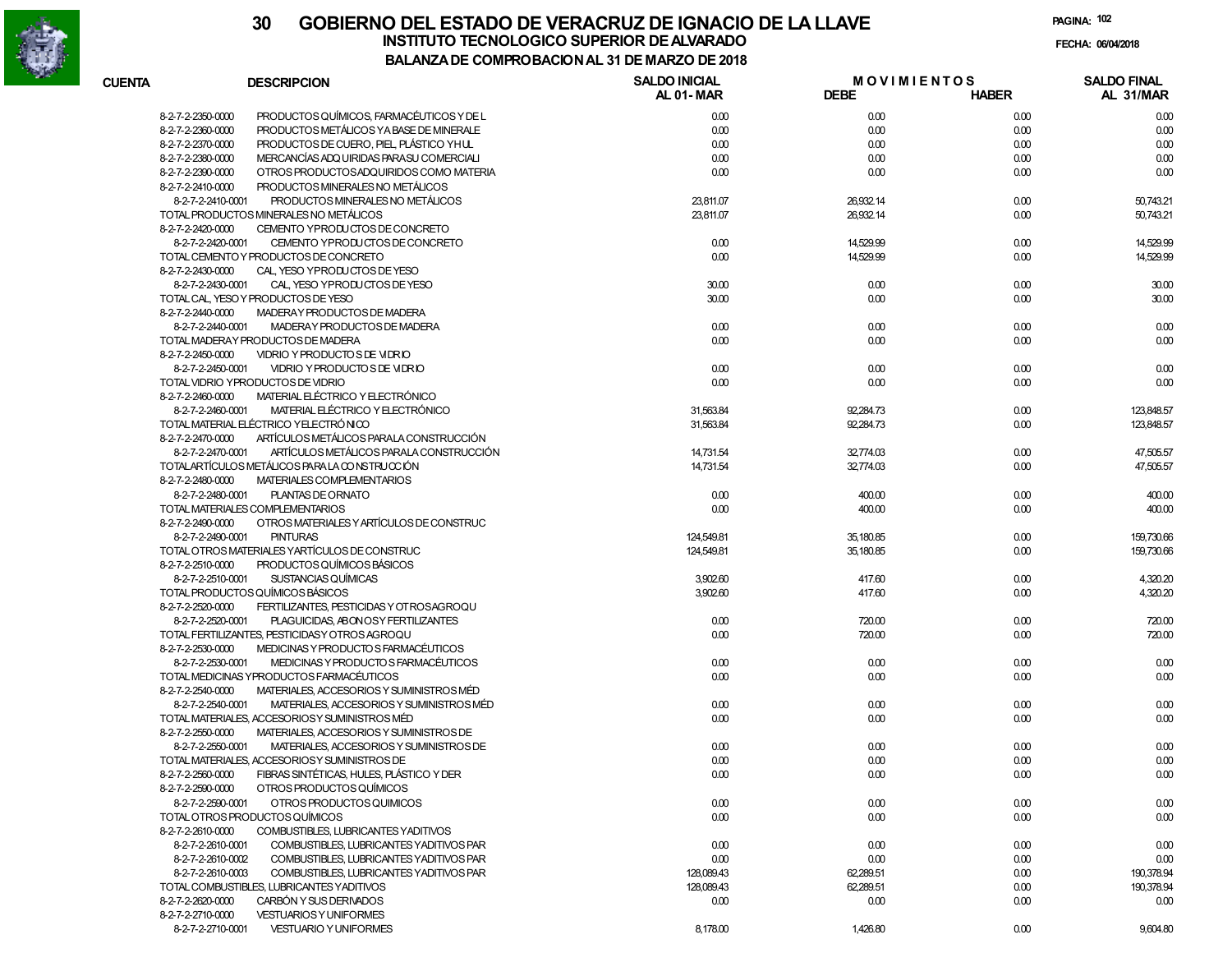

# **30 GOBIERNO DEL ESTADO DE VERACRUZ DE IGNACIO DE LA LLAVEINSTITUTO TECNOLOGICO SUPERIOR DE ALVARADO de la composición de la composición de la composición de la composición**<br>Dal aniza de composición da la de marzo de como

**PAGINA:103**

**FECHA:**

| <b>CUENTA</b> | <b>DESCRIPCION</b>                                              | <b>SALDO INICIAL</b><br><b>AL 01-MAR</b> | <b>MOVIMIENTOS</b><br><b>DEBE</b> | <b>HABER</b> | <b>SALDO FINAL</b><br>AL 31/MAR |
|---------------|-----------------------------------------------------------------|------------------------------------------|-----------------------------------|--------------|---------------------------------|
|               | TOTAL VESTUARIOS YUNIFORMES                                     | 8,178.00                                 | 1,426.80                          | 0.00         | 9.604.80                        |
|               | PRENDAS DE SEGURIDAD Y PROTECCIÓN PERSO<br>8-2-7-2-2720-0000    |                                          |                                   |              |                                 |
|               | 8-2-7-2-2720-0001<br>PRENDAS DE PROTECCIÓN                      | 0.00                                     | 0.00                              | 0.00         | 0.00                            |
|               | TOTAL PRENDAS DE SEGURIDAD YPROTECCIÓN PERSO                    | 0.00                                     | 0.00                              | 0.00         | 0.00                            |
|               | ARTÍCULOS DEPORTIVOS<br>8-2-7-2-2730-0000                       |                                          |                                   |              |                                 |
|               | ARTÍCULOS DEPORTIVOS<br>8-2-7-2-2730-0001                       | 103,489.00                               | 0.00                              | 0.00         | 103,489.00                      |
|               | TOTALARTÍCULOS DEPORTIVOS                                       | 103,489.00                               | 0.00                              | 0.00         | 103,489.00                      |
|               | 8-2-7-2-2740-0000<br>PRODUCTOS TEXTILES                         |                                          |                                   |              |                                 |
|               | 8-2-7-2-2740-0001<br><b>TEXTILES</b>                            | 994.79                                   | 0.00                              | 0.00         | 994.79                          |
|               | TOTAL PRODUCTOSTEXTILES                                         | 994.79                                   | 0.00                              | 0.00         | 994.79                          |
|               | 8-2-7-2-2750-0000<br>BLANCOS Y OTROS PRODUCTOSTEXTILES. EXCE    |                                          |                                   |              |                                 |
|               | 8-2-7-2-2750-0001<br><b>BLANCOS</b>                             | 0.00                                     | 0.00                              | 0.00         | 0.00                            |
|               | TOTAL BLANCOS YOTROS PRODUCTOS TEXTILES, EXCE                   | 0.00                                     | 0.00                              | 0.00         | 0.00                            |
|               | 8-2-7-2-2810-0000<br>SUSTANCIAS Y MATERIALES EXPLOSIVOS         |                                          |                                   |              |                                 |
|               | 8-2-7-2-2810-0001<br>SUSTANCIAS Y MATERIALES EXPLOSIVOS         | 0.00                                     | 0.00                              | 0.00         | 0.00                            |
|               | TOTAL SUSTANCIAS Y MATERIALES EXPLOSIVOS                        | 0.00                                     | 0.00                              | 0.00         | 0.00                            |
|               | 8-2-7-2-2820-0000<br>MATERIALES DE SEGURIDAD PÚBLICA            |                                          |                                   |              |                                 |
|               | MATERIAL PARA POLICÍA Y TRÁNSITO<br>8-2-7-2-2820-0001           | 0.00                                     | 0.00                              | 0.00         | 0.00                            |
|               | TOTAL MATERIALES DE SEGURIDAD PÚBLICA                           | 0.00                                     | 0.00                              | 0.00         | 0.00                            |
|               | PRENDAS DE PROTECCIÓN PARA SEGURIDAD PÚB<br>8-2-7-2-2830-0000   |                                          |                                   |              |                                 |
|               | PRENDAS DE PROTECCIÓN PARA SEGURIDAD PÚB<br>8-2-7-2-2830-0001   | 0.00                                     | 0.00                              | 0.00         | 0.00                            |
|               | TOTAL PRENDAS DE PROTECCIÓN PARA SEGURIDAD PÚB                  | 0.00                                     | 0.00                              | 0.00         | 0.00                            |
|               | <b>HERRAMIENTAS MENORES</b><br>8-2-7-2-2910-0000                |                                          |                                   |              |                                 |
|               | 8-2-7-2-2910-0001<br>REFACCION ES ACCESORIOS Y HERRAMIENTAS     | 36,337.21                                | 25,661.29                         | 0.00         | 61,998.50                       |
|               | 8-2-7-2-2910-0002<br><b>MATERIAL PARA TALLERES</b>              | 0.00                                     | 0.00                              | 0.00         | 0.00                            |
|               | TOTAL HERRAMIENTAS MENORES                                      | 36,337.21                                | 25,661.29                         | 0.00         | 61,998.50                       |
|               | 8-2-7-2-2920-0000<br>REFACCION ES Y ACCESORIOS MENORES DE EDIF  | 0.00                                     | 0.00                              | 0.00         | 0.00                            |
|               | 8-2-7-2-2930-0000<br>REFACCION ES Y ACCESO RIOS MENORES DE MOBI | 0.00                                     | 0.00                              | 0.00         | 0.00                            |
|               | REFACCION ES Y ACCESORIOS MENORES DE EQUI<br>8-2-7-2-2940-0000  |                                          |                                   |              |                                 |
|               | REFACCIONESY ACCESORIOS DE EQUIPO DE CÓ<br>8-2-7-2-2940-0001    | 75,931.17                                | 2,970.00                          | 0.00         | 78,901.17                       |
|               | TOTAL REFACCIONES YACCESORIOS MENORES DE EQUI                   | 75,931.17                                | 2,970.00                          | 0.00         | 78,901.17                       |
|               | REFACCION ES Y ACCESORIOS MENORES DE EQUI<br>8-2-7-2-2950-0000  | 0.00                                     | 0.00                              | 0.00         | 0.00                            |
|               | 8-2-7-2-2960-0000<br>REFACCION ESY ACCESORIOS MENORES DE EQU    |                                          |                                   |              |                                 |
|               | NEUMÁTICOS Y CÁMARAS<br>8-2-7-2-2960-0001                       | 0.00                                     | 0.00                              | 0.00         | 0.00                            |
|               | TOTAL REFACCIONES YACCESORIOS MENORES DEEQU                     | 0.00                                     | 0.00                              | 0.00         | 0.00                            |
|               | 8-2-7-2-2970-0000<br>REFACCION ESY ACCESORIOS MENORES DE EQU    | 0.00                                     | 0.00                              | 0.00         | 0.00                            |
|               | 8-2-7-2-2980-0000<br>REFACCION ES Y ACCESO RIOS MENORES DE MAQU |                                          |                                   |              |                                 |
|               | 8-2-7-2-2980-0001<br>MATERIAL PARA MANTENIMIENTO DE MAQUINARI   | 0.00                                     | 0.00                              | 0.00         | 0.00                            |
|               | TOTAL REFACCIONES YACCESORIOS MENORES DE MAQU                   | 0.00                                     | 0.00                              | 0.00         | 0.00                            |
|               | 8-2-7-2-2990-0000<br>REFACCION ES Y ACCESORIOS MENORES OTROS B  |                                          |                                   |              |                                 |
|               | MATERIALES Y SUMINISTROS VARIOS<br>8-2-7-2-2990-0001            | 0.00                                     | 0.00                              | 0.00         | 0.00                            |
|               | TOTAL REFACCIONES YACCESORIOS MENORES OTROS B                   | 0.00                                     | 0.00                              | 0.00         | 0.00                            |
|               | TOTAL MATERIALES Y SUMINISTROS                                  | 849,061.62                               | 520,726.21                        | 0.00         | 1.369.787.83                    |
|               | SERVICIOS GENERALES<br>8-2-7-3-0000-0000                        |                                          |                                   |              |                                 |
|               | <b>ENERGÍA ELÉCTRICA</b><br>8-2-7-3-3110-0000                   |                                          |                                   |              |                                 |
|               | SERVICIO DE ENERGÍA EL ÉCTRICA<br>8-2-7-3-3110-0001             | 155,877.00                               | 19,134.00                         | 0.00         | 175,011.00                      |
|               | TOTAL ENERGÍAELÉCTRICA                                          | 155,877.00                               | 19,134.00                         | 0.00         | 175,011.00                      |
|               | 8-2-7-3-3120-0000<br>GAS                                        | 0.00                                     | 0.00                              | 0.00         | 0.00                            |
|               | 8-2-7-3-3130-0000<br><b>AGUA</b>                                |                                          |                                   |              |                                 |
|               | 8-2-7-3-3130-0001<br>SERVICIO DEAGUA POTABLE                    | 0.00                                     | 0.00                              | 0.00         | 0.00                            |
|               | <b>TOTALAGUA</b>                                                | 0.00                                     | 0.00                              | 0.00         | 0.00                            |
|               | TELEFONÍATRADICIONAL<br>8-2-7-3-3140-0000                       |                                          |                                   |              |                                 |
|               | SERVICIO TELEFÓNICO CONVENCIONAL<br>8-2-7-3-3140-0001           | 104,323.22                               | 0.00                              | 0.00         | 104,323.22                      |
|               | TOTAL TELEFONÍATRADICIONAL                                      | 104,323.22                               | 0.00                              | 0.00         | 104,323.22                      |
|               | <b>TELEFONÍACELULAR</b><br>8-2-7-3-3150-0000                    |                                          |                                   |              |                                 |
|               | SERVICIO DE TELEFONÍACELULAR<br>8-2-7-3-3150-0001               | 0.00                                     | 0.00                              | 0.00         | 0.00                            |
|               | TOTAL TELEFONÍACELULAR                                          | 0.00                                     | 0.00                              | 0.00         | 0.00                            |
|               | 8-2-7-3-3160-0000<br>SERVICIOS DE TELECOMUNICACIONES Y SATÉLI   |                                          |                                   |              |                                 |
|               | 8-2-7-3-3160-0001<br>SERVICIO DE RADIOLOCALIZACIÓN              | 0.00                                     | 0.00                              | 0.00         | 0.00                            |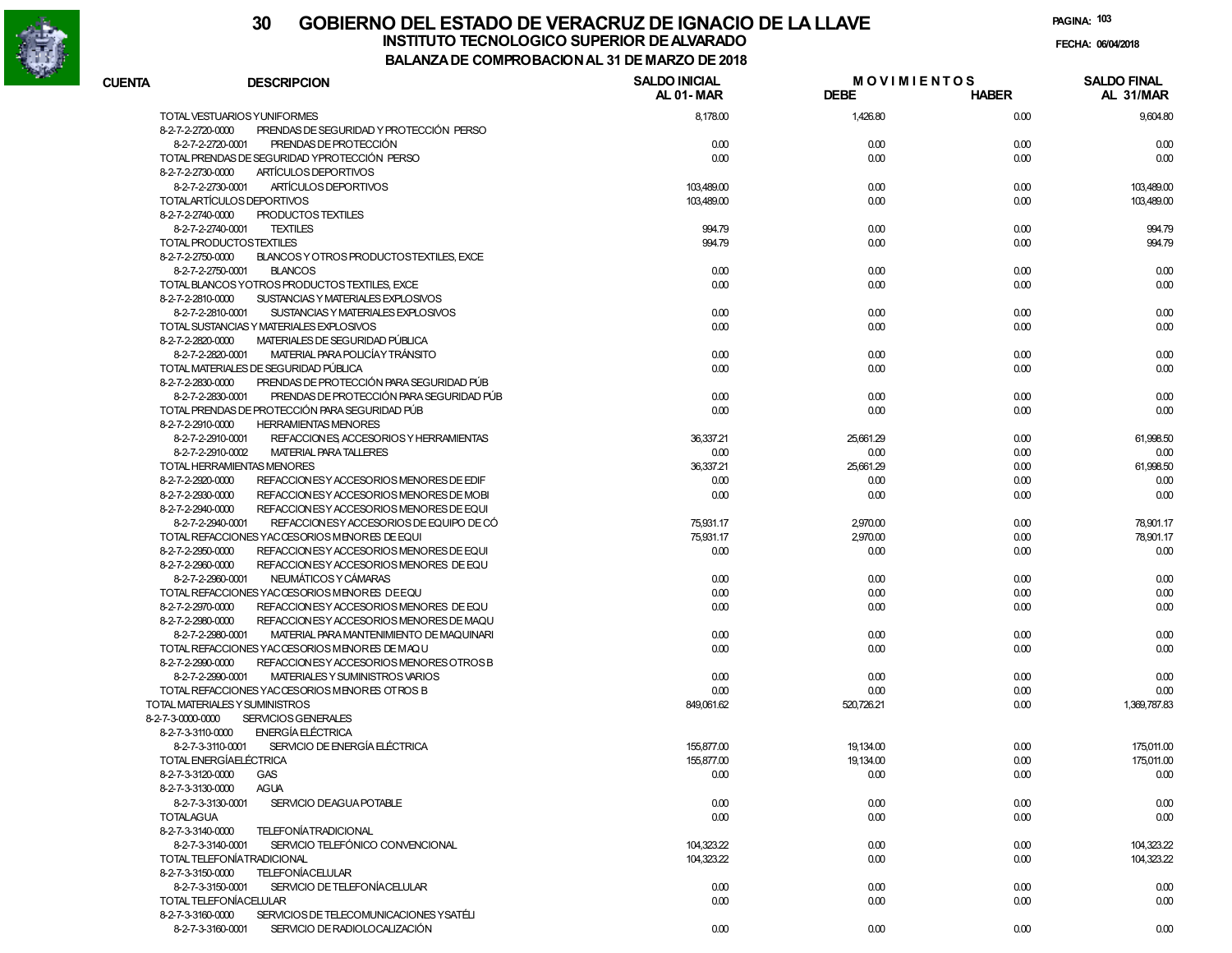

|                                                    |                                          | DE COMFROBACION AL 31 DE MARZO DE 2010 |                                   |              |                                 |
|----------------------------------------------------|------------------------------------------|----------------------------------------|-----------------------------------|--------------|---------------------------------|
| <b>CUENTA</b><br><b>DESCRIPCION</b>                |                                          | <b>SALDO INICIAL</b><br>AL 01-MAR      | <b>MOVIMIENTOS</b><br><b>DEBE</b> | <b>HABER</b> | <b>SALDO FINAL</b><br>AL 31/MAR |
| 8-2-7-3-3160-0002                                  | SERVICIO DE TELECOMUNICACIONES           | 0.00                                   | 0.00                              | 0.00         | 0.00                            |
| TOTAL SERVICIOS DETELECOMUNICACIONES Y SATÉLI      |                                          | 0.00                                   | 0.00                              | 0.00         | 0.00                            |
| 8-2-7-3-3170-0000                                  | SERVICIOS DEACCESO DE INTERNET, REDES Y  |                                        |                                   |              |                                 |
| 8-2-7-3-3170-0001                                  | SERVICIOS DE CONDUCCIÓN DE SEÑALES ANALÓ | 2,516.00                               | 1,507.00                          | 0.00         | 4,023.00                        |
| TOTAL SERVICIOS DEACCESO DE INTERNET, REDES Y      |                                          | 2,516.00                               | 1,507.00                          | 0.00         | 4,023.00                        |
| 8-2-7-3-3180-0000                                  | SERVICIOS POSTALES Y TELEGRÁFICOS        |                                        |                                   |              |                                 |
| 8-2-7-3-3180-0001<br><b>SERVICIO POSTAL</b>        |                                          | 0.00                                   | 0.00                              | 0.00         | 0.00                            |
| SERVICIO TELEGRÁFICO<br>8-2-7-3-3180-0002          |                                          | 0.00                                   | 0.00                              | 0.00         | 0.00                            |
| SERVICIO DE MENSAJERÍA<br>8-2-7-3-3180-0003        |                                          | 1,112.09                               | 0.00                              | 0.00         | 1,112.09                        |
| TOTAL SERVICIOS POSTALES YTELEGRÁFICOS             |                                          | 1,112.09                               | 0.00                              | 0.00         | 1,112.09                        |
| 8-2-7-3-3190-0000                                  | SERVICIOS INTEGRALES Y OTROS SERVICIOS   |                                        |                                   |              |                                 |
| 8-2-7-3-3190-0001                                  | CONTRATACIÓN DE OTROS SERVICIOS          | 0.00                                   | 0.00                              | 0.00         | 0.00                            |
| TOTAL SERVICIOS INTEGRALESY OTROS SERVICIOS        |                                          | 0.00                                   | 0.00                              | 0.00         | 0.00                            |
| ARRENDAM ENTO DE TERRENOS<br>8-2-7-3-3210-0000     |                                          | 0.00                                   | 0.00                              | 0.00         | 0.00                            |
| 8-2-7-3-3220-0000<br>ARREN DAM ENTO DE EDIFICIOS   |                                          |                                        |                                   |              |                                 |
| 8-2-7-3-3220-0001                                  | ARRENDAM ENTO DE EDIFICIOS Y LOCALES     | 0.00                                   | 0.00                              | 0.00         | 0.00                            |
| TOTALARRENDAMIENTO DE EDIFICIOS                    |                                          | 0.00                                   | 0.00                              | 0.00         | 0.00                            |
| 8-2-7-3-3230-0000                                  | ARRENDAM ENTO DE MOBILIARIO Y EQUIPO DE  |                                        |                                   |              |                                 |
| 8-2-7-3-3230-0001                                  | ARRENDAM ENTO DE EQUIPO Y BIENES INFORMÁ | 0.00                                   | 0.00                              | 0.00         | 0.00                            |
|                                                    | ARRENDAM ENTO DE EQUIPO DE FOTOCOPIADO   | 0.00                                   | 0.00                              | 0.00         | 0.00                            |
| 8-2-7-3-3230-0002                                  |                                          |                                        |                                   |              |                                 |
| TOTALARRENDAMIENTO DE MOBILIARIO Y EQUIPO DE       |                                          | 0.00                                   | 0.00                              | 0.00         | 0.00                            |
| 8-2-7-3-3240-0000                                  | ARRENDAM ENTO DE EQUIPO INDUSTRIAL MEDIC | 0.00                                   | 0.00                              | 0.00         | 0.00                            |
| 8-2-7-3-3250-0000                                  | ARRENDAM ENTO DE EQUIPO DE TRANSPORTE    |                                        |                                   |              |                                 |
| 8-2-7-3-3250-0001                                  | ARRENDAM ENTO DE EQUIPO DE TRANSPORTE PA | 0.00                                   | 0.00                              | 0.00         | 0.00                            |
| 8-2-7-3-3250-0002                                  | ARRENDAM ENTO DE EQUIPO DE TRANSPORTE PA | 0.00                                   | 0.00                              | 0.00         | 0.00                            |
| 8-2-7-3-3250-0003                                  | ARRENDAM ENTO DE EQUIPO DE TRANSPORTE PA | 123,097.27                             | 85,000.00                         | 0.00         | 208,097.27                      |
| 8-2-7-3-3250-0004                                  | ARRENDAM ENTO DE EQUIPO DE TRANSPORTE PA | 0.00                                   | 0.00                              | 0.00         | 0.00                            |
| TOTALARRENDAMIENTO DE EQUIPO DE TRANSPORTE         |                                          | 123,097.27                             | 85,000.00                         | 0.00         | 208.097.27                      |
| 8-2-7-3-3260-0000                                  | ARRENDAM ENTO DE MAQUINARIA OTROS EQUIP  | 0.00                                   | 0.00                              | 0.00         | 0.00                            |
| 8-2-7-3-3270-0000                                  | ARREN DAM ENTO DE ACTIVOS INTANGIBLES    | 0.00                                   | 0.00                              | 0.00         | 0.00                            |
| 8-2-7-3-3280-0000<br>ARREN DAMIENTO FINANCIERO     |                                          | 0.00                                   | 0.00                              | 0.00         | 0.00                            |
| OTROS ARRENDAM ENTOS<br>8-2-7-3-3290-0000          |                                          |                                        |                                   |              |                                 |
| 8-2-7-3-3290-0001<br>OTROS ARRENDAM ENTOS          |                                          | 0.00                                   | 125,980.00                        | 0.00         | 125,980.00                      |
| TOTAL OTROSARRENDAMIENTOS                          |                                          | 0.00                                   | 125,980.00                        | 0.00         | 125,980.00                      |
| 8-2-7-3-3310-0000                                  | SERVICIOS DE LEGALES, DE CONTABILIDAD, A |                                        |                                   |              |                                 |
| 8-2-7-3-3310-0001                                  | ASE SORÍAS ASOCIADAS ACONVENIOS O ACUERD | 0.00                                   | 12,032,860.35                     | 0.00         | 12,032,860.35                   |
| 8-2-7-3-3310-0002                                  | ASE SORÍAS POR CONTROVER SIAS            | 0.00                                   | 0.00                              | 0.00         | 0.00                            |
| TOTAL SERVICIOS DE LEGALES, DE CONTABILIDAD, A     |                                          | 0.00                                   | 12,032,860.35                     | 0.00         | 12,032,860.35                   |
| 8-2-7-3-3320-0000                                  | SERVICIOS DE DISEÑO, ARQUITECTURA, INGEN | 0.00                                   | 0.00                              | 0.00         | 0.00                            |
| 8-2-7-3-3330-0000                                  | SERVICIOS DE CONSULTORÍAADMINISTRATIVA,  |                                        |                                   |              |                                 |
| 8-2-7-3-3330-0001                                  | SERVICIOS DE INFORMÁTICA                 | 42,159.00                              | 0.00                              | 0.00         | 42,159.00                       |
| 8-2-7-3-3330-0002                                  | SERVICIOS ESTADÍSTICOS Y GEOGRÁFICOS     | 0.00                                   | 0.00                              | 0.00         | 0.00                            |
| TOTAL SERVICIOS DE CONSULTORÍA ADMINISTRATIVA      |                                          | 42,159.00                              | 0.00                              | 0.00         | 42,159.00                       |
| <b>CAPACITACIÓN</b><br>8-2-7-3-3340-0000           |                                          |                                        |                                   |              |                                 |
| <b>CAPACITACIÓN</b><br>8-2-7-3-3340-0001           |                                          | 37,000.00                              | 15,663.70                         | 0.00         | 52,663.70                       |
| TOTAL CAPACITACIÓN                                 |                                          | 37,000.00                              | 15,663.70                         | 0.00         | 52,663.70                       |
| 8-2-7-3-3350-0000                                  | SERVICIOS DE INVESTIGACIÓN CIENTÍFICAY   | 0.00                                   | 0.00                              | 0.00         | 0.00                            |
| 8-2-7-3-3360-0000                                  | SERVICIOS DEAPOYO ADMINISTRATIVO, TRADU  |                                        |                                   |              |                                 |
|                                                    | SERVICIOS DE PROTECCIÓN Y SEG URIDAD     | 0.00                                   | 0.00                              | 0.00         | 0.00                            |
| 8-2-7-3-3370-0000                                  |                                          | 0.00                                   | 0.00                              | 0.00         | 0.00                            |
| 8-2-7-3-3380-0000<br>SERVICIOS DE VIGILANCIA       |                                          |                                        |                                   |              |                                 |
| SERVICIOS DE VIGILANCIA<br>8-2-7-3-3380-0001       |                                          | 66,976.00                              | 151,232.00                        | 0.00         | 218,208.00                      |
| TOTAL SERVICIOS DE VIGILANCIA                      |                                          | 66,976.00                              | 151,232.00                        | 0.00         | 218,208.00                      |
| 8-2-7-3-3390-0000                                  | SERVICIOS PROFESIONALES, CIENTÍFICOS YT  |                                        |                                   |              |                                 |
| 8-2-7-3-3390-0001                                  | ESTUDIOS. INVESTIGACIONES Y PROYECTOS    | 0.00                                   | 0.00                              | 0.00         | 0.00                            |
| TOTAL SERVICIOS PROFESIONALES, CIENTÍFICOSY T      |                                          | 0.00                                   | 0.00                              | 0.00         | 0.00                            |
| 8-2-7-3-3410-0000                                  | SERVICIOS FINANCIEROS Y BANCARIOS        |                                        |                                   |              |                                 |
| 8-2-7-3-3410-0001                                  | SERVICIOS BANCARIOS Y FINANCIEROS        | 7,893.80                               | 3,446.36                          | 170.52       | 11, 169.64                      |
| 8-2-7-3-3410-0002<br><b>INTERESES Y COMISIONES</b> |                                          | 0.00                                   | 0.00                              | 0.00         | 0.00                            |
| 8-2-7-3-3410-0003                                  | AVALÚO TÉCNICO DE PREDIOS                | 0.00                                   | 0.00                              | 0.00         | 0.00                            |
|                                                    |                                          |                                        |                                   |              |                                 |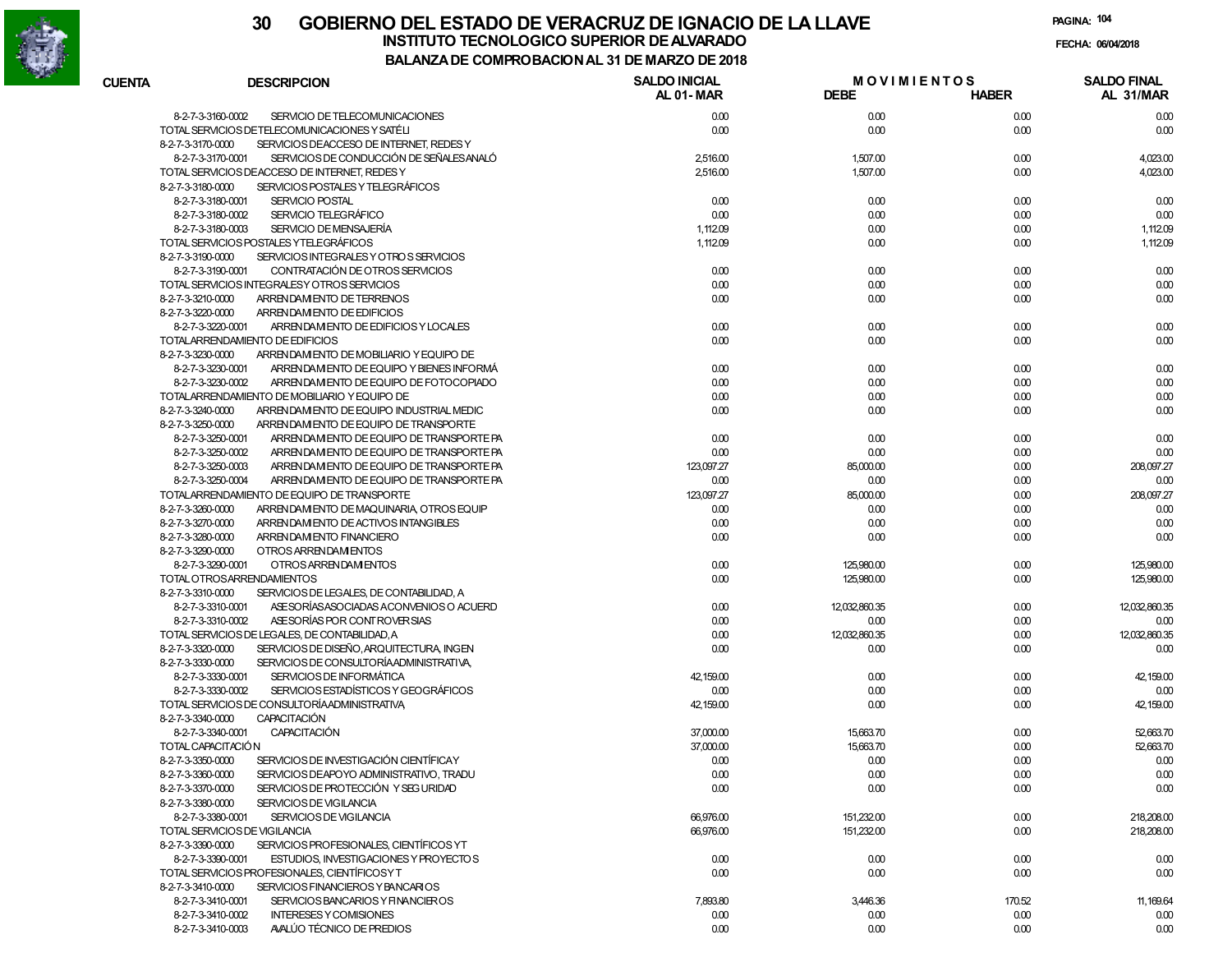

| <b>CUENTA</b> | <b>DESCRIPCION</b>                                             | <b>SALDO INICIAL</b><br><b>AL 01-MAR</b> | <b>MOVIMIENTOS</b><br><b>DEBE</b> | <b>HABER</b> | <b>SALDO FINAL</b><br>AL 31/MAR |
|---------------|----------------------------------------------------------------|------------------------------------------|-----------------------------------|--------------|---------------------------------|
|               | TOTAL SERVICIOS FINANCIEROSY BANCARIOS                         | 7,893.80                                 | 3,446.36                          | 170.52       | 11, 169.64                      |
|               | 8-2-7-3-3420-0000<br>SERVICIOS DE COBRANZA, INVESTIGACIÓN CRE  | 0.00                                     | 0.00                              | 0.00         | 0.00                            |
|               | 8-2-7-3-3430-0000<br>SERVICIOS DE RECAUDACIÓN, TRASLADO YCUS   | 0.00                                     | 0.00                              | 0.00         | 0.00                            |
|               | 8-2-7-3-3440-0000<br>SEGUROS DE RESPONSABILIDAD PATRIMONIALY   | 0.00                                     | 0.00                              | 0.00         | 0.00                            |
|               | SEGURO DE BIENES PATRIMONIALES<br>8-2-7-3-3450-0000            |                                          |                                   |              |                                 |
|               | 8-2-7-3-3450-0001<br>SEGUROS DE BIENES PATRIMONIALES           | 17,878.11                                | 0.00                              | 0.00         | 17,878.11                       |
|               | TOTAL SEGURO DE BIENES PATRIMONIALES                           | 17,878.11                                | 0.00                              | 0.00         | 17,878.11                       |
|               |                                                                |                                          |                                   |              |                                 |
|               | 8-2-7-3-3460-0000<br>ALMACENAJE, EMBALAJEY ENVASE              |                                          |                                   |              |                                 |
|               | 8-2-7-3-3460-0001<br>ALMACENAJE, EMBALAJEY ENVASE              | 0.00                                     | 0.00                              | 0.00         | 0.00                            |
|               | TOTALALMACENAJE. EMBALAJE Y ENVASE                             | 0.00                                     | 0.00                              | 0.00         | 0.00                            |
|               | 8-2-7-3-3470-0000<br><b>FLETES Y MANIOBRAS</b>                 |                                          |                                   |              |                                 |
|               | <b>FLETES Y MANIOBRAS</b><br>8-2-7-3-3470-0001                 | 0.00                                     | 13,920.00                         | 0.00         | 13,920.00                       |
|               | TOTAL FLETES YMANIOBRAS                                        | 0.00                                     | 13,920.00                         | 0.00         | 13,920.00                       |
|               | 8-2-7-3-3480-0000<br><b>COMISIONES POR VENTAS</b>              | 0.00                                     | 0.00                              | 0.00         | 0.00                            |
|               | 8-2-7-3-3490-0000<br>SERVICIOS FINANCIEROS, BANCARIOS Y COMER  |                                          |                                   |              |                                 |
|               | OTROS SERVICIOS COMERCIALES<br>8-2-7-3-3490-0001               | 5,128.44                                 | 2,598.00                          | 0.00         | 7,726.44                        |
|               | TOTAL SERVICIOS FINANCIEROS, BANCARIOS Y COMER                 | 5,128.44                                 | 2,598.00                          | 0.00         | 7,726.44                        |
|               | 8-2-7-3-3510-0000<br>CONSERVACIÓN Y MANTENIMIENTO MENOR DE IN  |                                          |                                   |              |                                 |
|               | 8-2-7-3-3510-0001<br>CONSERVACIÓN Y MANTENIMIENTO DE INMUEBLE  | 141,520.00                               | 764,389.11                        | 0.00         | 905,909.11                      |
|               | TOTAL CONSERVACIÓN Y MANTENIMIENTO MENOR DE IN                 | 141,520.00                               | 764,389.11                        | 0.00         | 905,909.11                      |
|               | 8-2-7-3-3520-0000<br>INSTALACIÓN, REPARACIÓN YMANTENIMIENTO    |                                          |                                   |              |                                 |
|               | 8-2-7-3-3520-0001<br>CONSERVACIÓN Y MANTENIMIENTO DE EQUIPO Y  | 98,600.00                                | 0.00                              | 0.00         | 98,600.00                       |
|               | CONSERVACIÓN Y MANTENIMIENTO DE OTROS<br>8-2-7-3-3520-0002     | 0.00                                     | 0.00                              | 0.00         | 0.00                            |
|               | TOTAL INSTALACIÓN, REPARACIÓN Y MANTENIMIENTO                  | 98,600.00                                | 0.00                              | 0.00         | 98,600.00                       |
|               | 8-2-7-3-3530-0000<br>INSTALACIÓN, REPARACIÓN YMANTENIMIENTO    |                                          |                                   |              |                                 |
|               | 8-2-7-3-3530-0001<br>CONSERVACIÓN Y MANTENIMIENTO DE BIENES I  | 95,874.00                                | 0.00                              | 0.00         | 95,874.00                       |
|               | TOTAL INSTALACIÓN, REPARACIÓN Y MANTENIMIENTO                  | 95,874.00                                | 0.00                              | 0.00         | 95,874.00                       |
|               | 8-2-7-3-3540-0000<br>INSTALACIÓN, REPARACIÓN YMANTENIMIENTO    |                                          |                                   |              |                                 |
|               | 8-2-7-3-3540-0001<br>CONSERVACIÓN Y MANTENIMIENTO DE EQUIPOS   | 0.00                                     |                                   |              |                                 |
|               |                                                                |                                          | 0.00                              | 0.00         | 0.00                            |
|               | TOTAL INSTALACIÓN, REPARACIÓN Y MANTENIMIENTO                  | 0.00                                     | 0.00                              | 0.00         | 0.00                            |
|               | REPARACIÓN Y MANTENIMIENTO DE EQUIPO DE<br>8-2-7-3-3550-0000   |                                          |                                   |              |                                 |
|               | 8-2-7-3-3550-0001<br>CONSERVACIÓN Y MANTENIMIENTO DE VEHÍCULO  | 0.00                                     | 0.00                              | 0.00         | 0.00                            |
|               | 8-2-7-3-3550-0002<br>CONSERVACIÓN Y MANTENIMIENTO DE VEHÍCULO  | 0.00                                     | 0.00                              | 0.00         | 0.00                            |
|               | 8-2-7-3-3550-0003<br>CONSERVACIÓN Y MANTENIMIENTO DE VEHÍCULO  | 55,696.32                                | 16, 157.40                        | 0.00         | 71,853.72                       |
|               | TOTAL REPARACIÓN Y MANTENIMIENTO DE EQUIPO DE                  | 55,696.32                                | 16, 157.40                        | 0.00         | 71,853.72                       |
|               | 8-2-7-3-3560-0000<br>REPARACIÓN Y MANTENIMIENTO DE EQUIPO DE   | 0.00                                     | 0.00                              | 0.00         | 0.00                            |
|               | 8-2-7-3-3570-0000<br>INSTALACIÓN, REPARACIÓN YMANTENIMIENTO    |                                          |                                   |              |                                 |
|               | 8-2-7-3-3570-0001<br>CONSERVACIÓN Y MANTENIMIENTO DE MAQUINAR  | 0.00                                     | 0.00                              | 0.00         | 0.00                            |
|               | TOTAL INSTALACIÓN, REPARACIÓN Y MANTENIMIENTO                  | 0.00                                     | 0.00                              | 0.00         | 0.00                            |
|               | 8-2-7-3-3580-0000<br>SERVICIOS DE LIMPIEZAY MANEJO DE DESECH   |                                          |                                   |              |                                 |
|               | 8-2-7-3-3580-0001<br>SERVICIO DE LAVANDERÍA, LIMPIEZA, HIGIEN  | 48,907.17                                | 49,996.12                         | 0.00         | 98,903.29                       |
|               | TOTAL SERVICIOS DE LIMPIEZAY MANEJO DE DESECH                  | 48,907.17                                | 49,996.12                         | 0.00         | 98,903.29                       |
|               | SERVICIOS DE JARDINERÍA Y FUMIGACIÓN<br>8-2-7-3-3590-0000      |                                          |                                   |              |                                 |
|               | <b>FUMIGACIÓN</b><br>8-2-7-3-3590-0001                         | 134,270.00                               | 0.00                              | 0.00         | 134,270.00                      |
|               | TOTAL SERVICIOS DE JARDINERÍA Y FUMIGACIÓN                     | 134,270.00                               | 0.00                              | 0.00         | 134,270.00                      |
|               | DIFUSIÓN POR RADIO, TELEVISIÓN YO TROSM<br>8-2-7-3-3610-0000   |                                          |                                   |              |                                 |
|               | PUBLICACIONES OFICIALES PARA DIFUSIÓN E<br>8-2-7-3-3610-0001   | 0.00                                     | 0.00                              | 0.00         | 0.00                            |
|               | 8-2-7-3-3610-0002<br>PUBLICACIONES OFICIALES PARA LICITACIONE  | 0.00                                     | 0.00                              | 0.00         | 0.00                            |
|               | OTROS GASTOS DE PUBLICACIÓN, DIFUSIÓN E<br>8-2-7-3-3610-0003   | 242,234.82                               | 241,580.87                        | 6,960.00     | 476,855.69                      |
|               | <b>IMPRESIONES</b>                                             |                                          |                                   |              |                                 |
|               | 8-2-7-3-3610-0004                                              | 0.00                                     | 0.00                              | 0.00         | 0.00                            |
|               | DIFUSIÓN DE MENSAJES SOBRE PROGRAMAS YA<br>8-2-7-3-3610-0005   | 0.00                                     | 0.00                              | 0.00         | 0.00                            |
|               | TOTAL DIFUSIÓN POR RADIO, TELEVISIÓN Y OTROS M                 | 242,234.82                               | 241,580.87                        | 6,960.00     | 476,855.69                      |
|               | DIFUSIÓN POR RADIO, TELEVISIÓN YO TROSM<br>8-2-7-3-3620-0000   | 0.00                                     | 0.00                              | 0.00         | 0.00                            |
|               | SERVICIOS DE CREATIVIDAD, PREPRODUCCIÓN<br>8-2-7-3-3630-0000   | 0.00                                     | 0.00                              | 0.00         | 0.00                            |
|               | SERVICIOS DE REVELADO DE FOTOGRAFÍAS<br>8-2-7-3-3640-0000      |                                          |                                   |              |                                 |
|               | OTROS GASTOS DE PUBLICACIÓN. DIFUSIÓN E<br>8-2-7-3-3640-0001   | 0.00                                     | 0.00                              | 0.00         | 0.00                            |
|               | TOTAL SERVICIOS DE REVELADO DE FOTOGRAFÍAS                     | 0.00                                     | 0.00                              | 0.00         | 0.00                            |
|               | SERVICIOS DE INDUSTRIAFÍLMICA, DEL SONI<br>8-2-7-3-3650-0000   | 0.00                                     | 0.00                              | 0.00         | 0.00                            |
|               | 8-2-7-3-3660-0000<br>SERVICIO DE CREACIÓN Y DIFU SIÓN DE CONTE |                                          |                                   |              |                                 |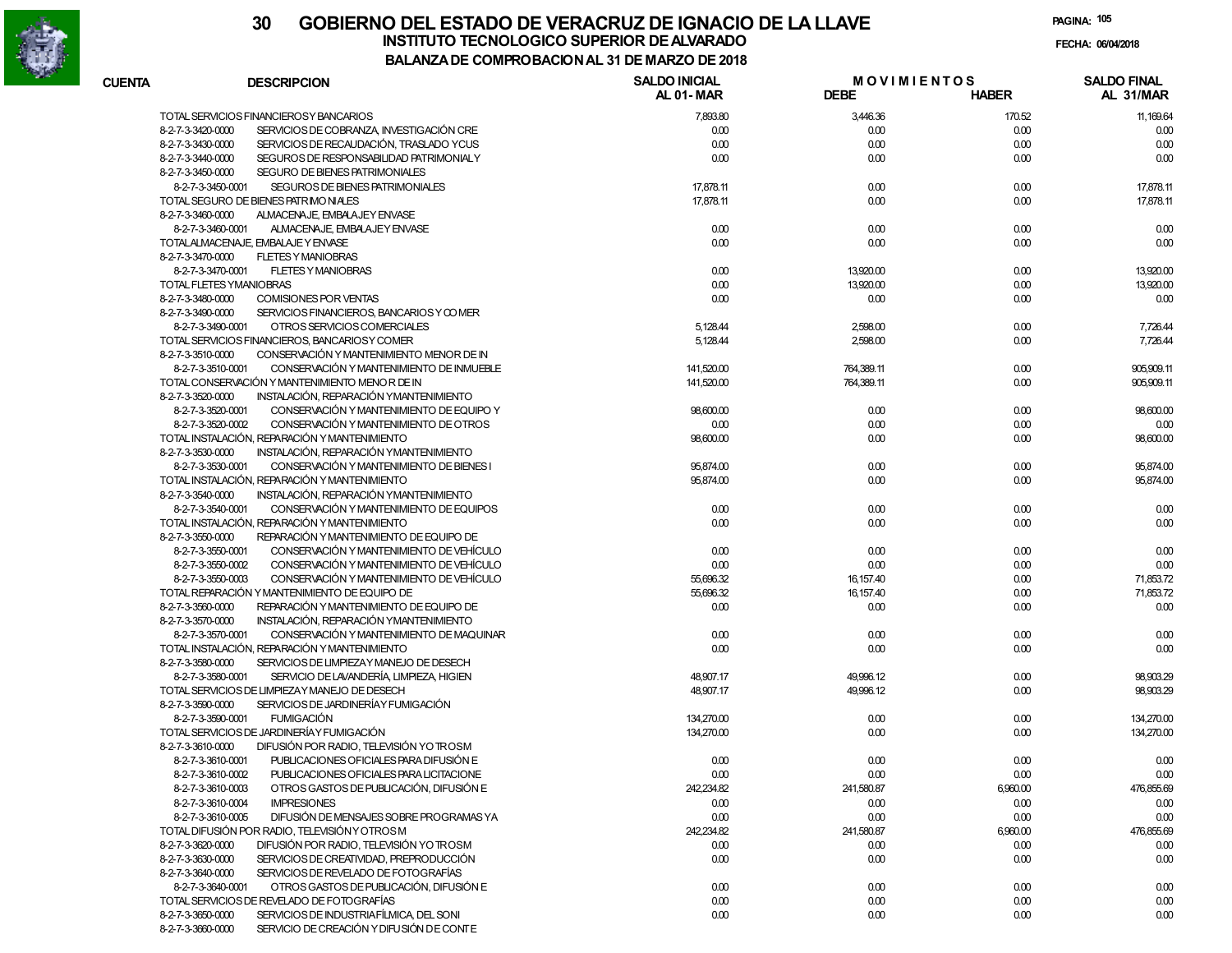

| <b>CUENTA</b>                          | <b>DESCRIPCION</b>                               | <b>SALDO INICIAL</b><br>AL 01-MAR | <b>MOVIMIENTOS</b><br><b>DEBE</b> | <b>HABER</b> | <b>SALDO FINAL</b><br>AL 31/MAR |
|----------------------------------------|--------------------------------------------------|-----------------------------------|-----------------------------------|--------------|---------------------------------|
| 8-2-7-3-3660-0001                      | DIFUSIÓN DE MENSAJES SOBRE PROGRAMAS YA          | 0.00                              | 0.00                              | 0.00         | 0.00                            |
|                                        | TOTAL SERVICIO DE CREACIÓN Y DIFUSIÓN DE CONTE   | 0.00                              | 0.00                              | 0.00         | 0.00                            |
| 8-2-7-3-3690-0000<br>8-2-7-3-3710-0000 | OTROS SERVICIOS DE INFORMACIÓN<br>PASAJES AEREOS | 0.00                              | 0.00                              | 0.00         | 0.00                            |
| 8-2-7-3-3710-0001                      | PASAJES NACIONALES A SERVIDORES PÚBLICOS         | 22,370.93                         | 11,301.00                         | 0.00         | 33,671.93                       |
| 8-2-7-3-3710-0002                      | PASAJES INTERNACIONALES ASERVIDORES PÚB          | 0.00                              | 0.00                              | 0.00         | 0.00                            |
|                                        | TOTAL PASAJES AÉREOS                             |                                   |                                   |              | 33,671.93                       |
|                                        |                                                  | 22,370.93                         | 11,301.00                         | 0.00         |                                 |
| 8-2-7-3-3720-0000                      | PASAJES TERRESTRES                               |                                   |                                   |              |                                 |
| 8-2-7-3-3720-0001                      | PASAJES NACIONALES A SERVIDORES PÚBLICOS         | 30,504.41                         | 16,300.41                         | 0.00         | 46,804.82                       |
| 8-2-7-3-3720-0002                      | PASAJES INTERNACIONALES ASERVIDORES PÚB          | 0.00                              | 0.00                              | 0.00         | 0.00                            |
|                                        | TOTAL PASAJES TERRESTRES                         | 30,504.41                         | 16,300.41                         | 0.00         | 46,804.82                       |
| 8-2-7-3-3730-0000                      | PASAJES MARÍTIMOS, LACUSTRES Y FLUVIALES         | 0.00                              | 0.00                              | 0.00         | 0.00                            |
| 8-2-7-3-3740-0000                      | <b>AUTOTRANSPORTE</b>                            | 0.00                              | 0.00                              | 0.00         | 0.00                            |
| 8-2-7-3-3750-0000                      | <b>VIÁTICOS EN EL PAÍS</b>                       |                                   |                                   |              |                                 |
| 8-2-7-3-3750-0001                      | VIÁTICOS NACIONALES A SERVIDORES PÚBLICO         | 124,660.13                        | 90,833.90                         | 525.00       | 214,969.03                      |
|                                        | TOTAL VIÁTICOS EN ELPAÍS                         | 124,660.13                        | 90,833.90                         | 525.00       | 214,969.03                      |
| 8-2-7-3-3760-0000                      | VIÁTICOS EN EL EXTRANJERO                        |                                   |                                   |              |                                 |
| 8-2-7-3-3760-0001                      | VIÁTICOS INTERNACIONALES ASERVIDORES PÚ          | 0.00                              | 0.00                              | 0.00         | 0.00                            |
|                                        | TOTAL VIÁTICOS EN EL EXTRANJERO                  | 0.00                              | 0.00                              | 0.00         | 0.00                            |
| 8-2-7-3-3770-0000                      | GASTOS DE INSTALACIÓN Y TRASLADO DE MENA         | 0.00                              | 0.00                              | 0.00         | 0.00                            |
| 8-2-7-3-3780-0000                      | SERVICIOS INTEGRALES DE TRASLADO DE VIÁT         | 0.00                              | 0.00                              | 0.00         | 0.00                            |
| 8-2-7-3-3790-0000                      | OTROS SERVICIOS DE TRASLADO YHOSPEDAJE           |                                   |                                   |              |                                 |
| 8-2-7-3-3790-0001                      | TRASLADOS LOCALES                                | 4,309.00                          | 6,939.00                          | 0.00         | 11,248.00                       |
|                                        | TOTAL OTROS SERVICIOS DETRASLADO Y HOSPEDAJE     | 4,309.00                          | 6,939.00                          | 0.00         | 11,248.00                       |
| 8-2-7-3-3810-0000                      | GASTOS DE CEREMONIAL                             |                                   |                                   |              |                                 |
| 8-2-7-3-3810-0001                      | ATENCIÓN A VISITANTES                            | 0.00                              | 0.00                              | 0.00         | 0.00                            |
|                                        | TOTAL GASTOS DE CEREMONIAL                       | 0.00                              | 0.00                              | 0.00         | 0.00                            |
| 8-2-7-3-3820-0000                      | GASTOS DE ORDEN SOCIALY CULTURAL                 |                                   |                                   |              |                                 |
| 8-2-7-3-3820-0001                      | <b>ESPECTÁCULOS CULTURALES</b>                   | 0.00                              | 0.00                              | 0.00         | 0.00                            |
| 8-2-7-3-3820-0002                      | ACTIVIDADESC MICASY FESTIVIDADES                 | 0.00                              | 0.00                              | 0.00         | 0.00                            |
|                                        | TOTAL GASTOS DE ORDEN SOCIALY CULTURAL           | 0.00                              | 0.00                              | 0.00         | 0.00                            |
| 8-2-7-3-3830-0000                      | CONGRESOS Y CONVENCIONES                         |                                   |                                   |              |                                 |
| 8-2-7-3-3830-0001                      | CONGRESOS Y CONVENCIONES                         | 0.00                              | 42,960.00                         | 0.00         | 42,960.00                       |
|                                        | TOTAL CONGRESOS YCONVENCIONES                    | 0.00                              | 42,960.00                         | 0.00         | 42,960.00                       |
| 8-2-7-3-3840-0000                      | <b>EXPOSICIONES</b>                              |                                   |                                   |              |                                 |
| 8-2-7-3-3840-0001                      | <b>EXPOSICIONES</b>                              | 0.00                              | 0.00                              | 0.00         | 0.00                            |
| TOTAL EXPOSICIONES                     |                                                  | 0.00                              | 0.00                              | 0.00         | 0.00                            |
| 8-2-7-3-3850-0000                      | GASTOS DE REPRESENTACIÓN                         | 0.00                              | 0.00                              | 0.00         | 0.00                            |
| 8-2-7-3-3910-0000                      | SERVICIOS FUNERARIOS Y DE CEMENTERIOS            | 0.00                              | 0.00                              | 0.00         | 0.00                            |
| 8-2-7-3-3920-0000                      | <b>IMPUESTOS Y DERECHOS</b>                      |                                   |                                   |              |                                 |
| 8-2-7-3-3920-0001                      | OTROS IMPUESTOS, DERECHOS YCUOTAS                | 92,803.00                         | 23,819.00                         | 0.00         | 116,622.00                      |
|                                        | TOTAL IMPUESTOSY DERECHOS                        | 92,803.00                         | 23,819.00                         | 0.00         | 116,622.00                      |
| 8-2-7-3-3930-0000                      | IMPUESTOS Y DE RECHOS DE IMPORTACIÓN             | 0.00                              | 0.00                              | 0.00         | 0.00                            |
| 8-2-7-3-3940-0000                      | SENTENCIAS Y RESOLUCIONES POR AUTORIDAD          | 0.00                              | 0.00                              | 0.00         | 0.00                            |
| 8-2-7-3-3950-0000                      | PENAS, MULTAS, ACCESORIOS YACTUALIZACIO          |                                   |                                   |              |                                 |
| 8-2-7-3-3950-0001                      | PENAS, MULTAS, ACCESORIOS YACTUALIZACIO          | 0.00                              | 0.00                              | 0.00         | 0.00                            |
|                                        | TOTAL PENAS, MULTAS, ACCESORIOS YACTUALIZACIO    | 0.00                              | 0.00                              | 0.00         | 0.00                            |
| 8-2-7-3-3960-0000                      | OTROS GASTOS POR RESPONSABILIDADES               |                                   |                                   |              |                                 |
|                                        |                                                  | 0.00                              | 0.00                              | 0.00         | 0.00                            |
| 8-2-7-3-3970-0000                      | <b>UTILIDADES</b>                                | 0.00                              | 0.00                              | 0.00         | 0.00                            |
| 8-2-7-3-3980-0000                      | IMPUESTOS SOBRE NÓMINAS YO TROSQUESED            |                                   |                                   |              |                                 |
| 8-2-7-3-3980-0001                      | IMPUESTO 2% SOBRE NÓMINA                         | 204,703.22                        | 0.00                              | 0.00         | 204,703.22                      |
|                                        | TOTAL IMPUESTOS SOBRE NÓMINASY OTROS QUE SE D    | 204,703.22                        | 0.00                              | 0.00         | 204,703.22                      |
| 8-2-7-3-3990-0000                      | OTROS SERVICIOS GENERALES                        |                                   |                                   |              |                                 |
| 8-2-7-3-3990-0001                      | <b>FONDO REVOLVENTE</b>                          | 0.00                              | 0.00                              | 0.00         | 0.00                            |
|                                        | TOTAL OTROS SERVICIOS GENERALES                  | 0.00                              | 0.00                              | 0.00         | 0.00                            |
|                                        | TOTAL SERVICIOS GENERALES                        | 1,860,413.93                      | 13.715.618.22                     | 7,655.52     | 15,568,376.63                   |
| 8-2-7-4-0000-0000                      | TRANSFERENCIAS, ASIGNACIONES, SUBSIDIOS          |                                   |                                   |              |                                 |
| 8-2-7-4-4110-0000                      | ASIGNACIONES PRESUPUESTARIAS ALPODER EJ          | 0.00                              | 0.00                              | 0.00         | 0.00                            |
| 8-2-7-4-4120-0000                      | ASIGNACIONES PRESUPUESTARIAS AL PODER LE         |                                   |                                   |              |                                 |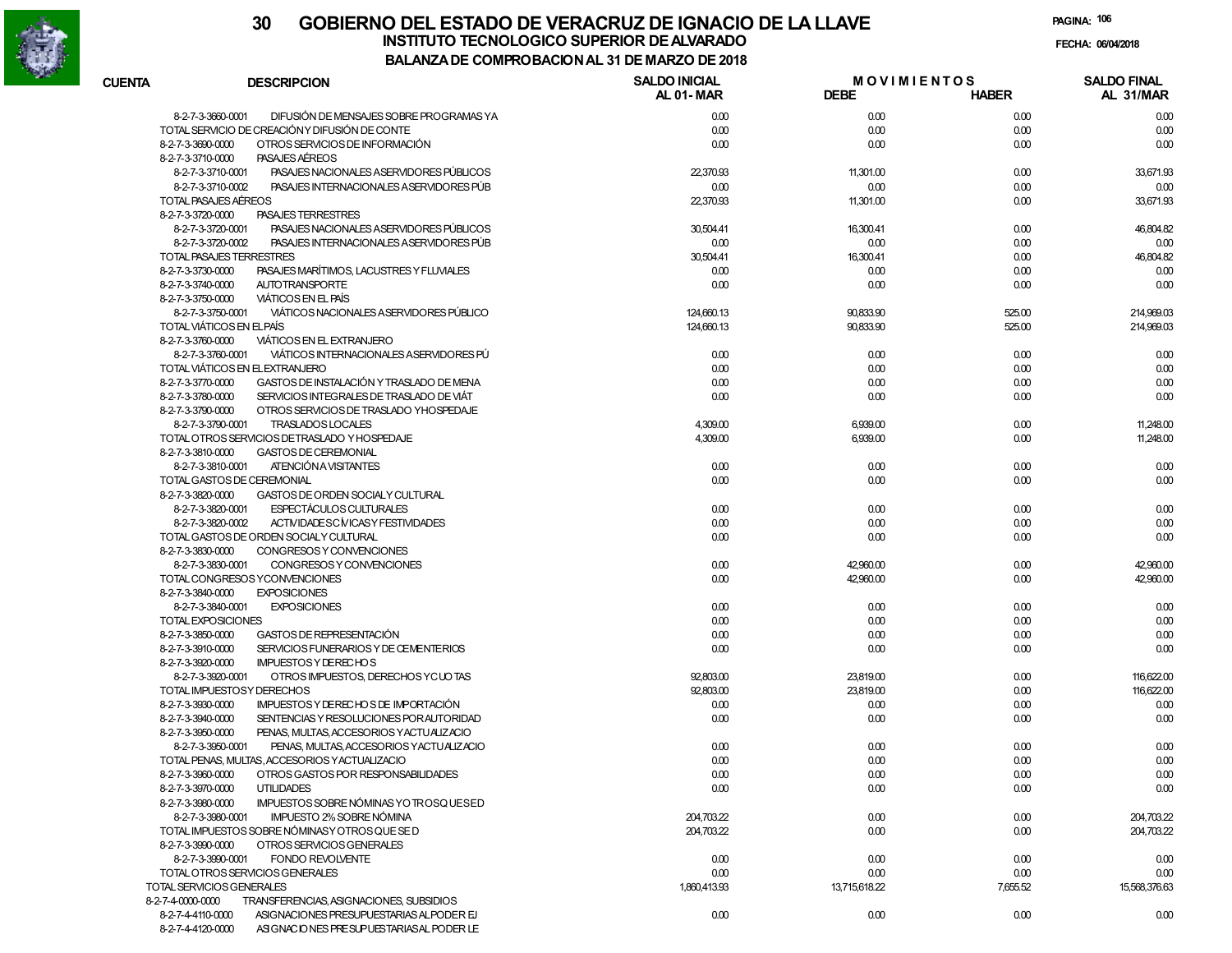

# **30 GOBIERNO DEL ESTADO DE VERACRUZ DE IGNACIO DE LA LLAVEINSTITUTO TECNOLOGICO SUPERIOR DE ALVARADO de la composición de la composición de la composición de la composición**<br>Dal aniza de composición da la de marzo de como **BALANZA DE COMPROBACION AL 31 DE MARZO DE 2018**

**PAGINA:107**

**FECHA:**

| <b>CUENTA</b> | <b>DESCRIPCION</b>                                            | <b>SALDO INICIAL</b> | <b>MOVIMIENTOS</b> |              | <b>SALDO FINAL</b> |
|---------------|---------------------------------------------------------------|----------------------|--------------------|--------------|--------------------|
|               |                                                               | <b>AL 01-MAR</b>     | <b>DEBE</b>        | <b>HABER</b> | AL 31/MAR          |
|               | 8-2-7-4-4120-0001<br>PODER LEGISLATIVO                        | 0.00                 | 0.00               | 0.00         | 0.00               |
|               | TOTALASIGNACIONES PRESUPUESTARIAS AL PODER LE                 | 0.00                 | 0.00               | 0.00         | 0.00               |
|               | 8-2-7-4-4130-0000<br>ASIGNACIONES PRESUPUESTARIAS AL PODER JU |                      |                    |              |                    |
|               | 8-2-7-4-4130-0001<br>PODER JUDICIAL                           | 0.00                 | 0.00               | 0.00         | 0.00               |
|               | TOTALASIGNACIONES PRESUPUESTARIAS AL PODER JU                 | 0.00                 | 0.00               | 0.00         | 0.00               |
|               | ASIGNACIONES PRESUPUESTARIASA ÓRGANOSA<br>8-2-7-4-4140-0000   |                      |                    |              |                    |
|               | INSTITUTO ELECTORALVERACRUZANO<br>8-2-7-4-4140-0001           | 0.00                 | 0.00               | 0.00         | 0.00               |
|               | COMISIÓN ESTATAL DE DERECHOS HUMANOS<br>8-2-7-4-4140-0002     | 0.00                 | 0.00               | 0.00         | 0.00               |
|               | ÓRGANO DE FISCALIZACIÓN SUPERIOR DEL EST<br>8-2-7-4-4140-0003 | 0.00                 | 0.00               | 0.00         | 0.00               |
|               | UNIVERSIDAD VERACRUZANASUBSIDIO ESTATAL<br>8-2-7-4-4140-0004  | 0.00                 | 0.00               | 0.00         | 0.00               |
|               | UNIVERSIDAD VERACRUZANASUBSIDIO FEDERAL<br>8-2-7-4-4140-0005  | 0.00                 | 0.00               | 0.00         | 0.00               |
|               | INSTITUTO VERACRUZANO DEACCESO ALA INF<br>8-2-7-4-4140-0006   | 0.00                 | 0.00               | 0.00         | 0.00               |
|               | TOTALASIGNACIONES PRESUPUESTARIASA ÓRGANOSA                   | 0.00                 | 0.00               | 0.00         | 0.00               |
|               | TRANSFERENCIAS INTERNAS OTORGADASA ENTI<br>8-2-7-4-4150-0000  |                      |                    |              |                    |
|               | 8-2-7-4-4150-0001<br>SUBSIDIOS AENTIDADES GASTOS DE OPERACIÓ  | 0.00                 | 0.00               | 0.00         | 0.00               |
|               | 8-2-7-4-4150-0002<br>SUBSIDIOS AENTIDADES SERVICIOS PERSONA   | 0.00                 | 0.00               | 0.00         | 0.00               |
|               | TOTAL TRANSFERENCIAS INTERNAS OTORGADAS A ENTI                | 0.00                 | 0.00               | 0.00         | 0.00               |
|               | 8-2-7-4-4160-0000<br>TRANSFERENCIAS INTERNAS OTORGADASA ENTI  | 0.00                 | 0.00               | 0.00         | 0.00               |
|               | 8-2-7-4-4170-0000<br>TRANSFERENCIAS INTERNAS OTORGADASA FIDE  | 0.00                 | 0.00               | 0.00         | 0.00               |
|               | 8-2-7-4-4180-0000<br>TRANSFERENCIAS INTERNAS OTORGADASA INST  | 0.00                 | 0.00               | 0.00         | 0.00               |
|               | 8-2-7-4-4190-0000<br>TRANSFERENCIAS INTERNAS OTORGADASA FIDE  | 0.00                 | 0.00               | 0.00         | 0.00               |
|               | 8-2-7-4-4210-0000<br>TRANSFERENCIAS OTORGADASA ENTIDADES PAR  |                      |                    |              |                    |
|               | 8-2-7-4-4210-0001<br>SERVICIOS DE SALUD DE VERACRUZ           | 0.00                 | 0.00               | 0.00         | 0.00               |
|               | 8-2-7-4-4210-0002<br>SERVICIOS DE SALUD FEDERAL FASSA         | 0.00                 | 0.00               | 0.00         | 0.00               |
|               | TOTAL TRANSFERENCIAS OTORGADAS AENTIDADES PAR                 | 0.00                 | 0.00               | 0.00         | 0.00               |
|               | 8-2-7-4-4220-0000<br>TRANSFERENCIAS OTORGADAS PARA ENTIDADES  | 0.00                 | 0.00               | 0.00         | 0.00               |
|               | 8-2-7-4-4230-0000<br>TRANSFERENCIAS OTORGADAS PARA INSTITUCIO | 0.00                 | 0.00               | 0.00         | 0.00               |
|               | 8-2-7-4-4240-0000<br>TRANSFERENCIAS OTORGADASA ENTIDADES FED  | 0.00                 | 0.00               | 0.00         | 0.00               |
|               | 8-2-7-4-4250-0000<br>TRANSFERENCIASA FIDEICOMISOS DE ENTIDAD  |                      |                    |              |                    |
|               | 8-2-7-4-4250-0001<br>APO RTACIONESA FIDEICOMISOS RECURSOS EST | 0.00                 | 0.00               | 0.00         | 0.00               |
|               | 8-2-7-4-4250-0002<br>APO RTACIONESA FIDEICOMISOS RECURSOS FED | 0.00                 | 0.00               | 0.00         | 0.00               |
|               | 8-2-7-4-4250-0003<br>APO RTACIONES PARA EL FONDO DE SEGURIDAD | 0.00                 | 0.00               | 0.00         | 0.00               |
|               | 8-2-7-4-4250-0004<br>APO RTACIONES PARA EL FONDO DE SEGURIDAD | 0.00                 | 0.00               | 0.00         | 0.00               |
|               | TOTAL TRANSFERENCIASA FIDEICOMISOS DE ENTIDAD                 | 0.00                 | 0.00               | 0.00         | 0.00               |
|               | SUBSIDIOS ALA PRODUCCIÓN<br>8-2-7-4-4310-0000                 | 0.00                 | 0.00               | 0.00         | 0.00               |
|               | SUBSIDIOS ALA DISTRIBUCIÓN<br>8-2-7-4-4320-0000               | 0.00                 | 0.00               | 0.00         | 0.00               |
|               | SUBSIDIOS ALA INVERSIÓN<br>8-2-7-4-4330-0000                  | 0.00                 | 0.00               | 0.00         | 0.00               |
|               | SUBSIDIOS ALA PRESTACIÓN DE SERVICIOS P<br>8-2-7-4-4340-0000  | 0.00                 | 0.00               | 0.00         | 0.00               |
|               | 8-2-7-4-4350-0000<br>SUBSIDIOS PARA CUBRIR DIFERENCIALES DE T | 0.00                 | 0.00               | 0.00         | 0.00               |
|               | 8-2-7-4-4360-0000<br>SUBSIDIOS ALA VIVIENDA                   | 0.00                 | 0.00               | 0.00         | 0.00               |
|               | 8-2-7-4-4370-0000<br>SUBVENCIONES AL CONSUMO                  | 0.00                 | 0.00               | 0.00         | 0.00               |
|               | 8-2-7-4-4380-0000<br>SUBSIDIOS AENTIDADES FEDERATIVAS YMUNI   | 0.00                 | 0.00               | 0.00         | 0.00               |
|               | 8-2-7-4-4390-0000<br>OTROS SUBSIDIOS                          | 0.00                 | 0.00               | 0.00         | 0.00               |
|               | 8-2-7-4-4410-0000<br>AYUDAS SOCIALESA PERSONAS                |                      |                    |              |                    |
|               | PROTECCIÓN AANCIANOSY DESVALIDOS<br>8-2-7-4-4410-0001         | 0.00                 | 0.00               | 0.00         | 0.00               |
|               | <b>SERVICIOS MÉDICOS</b><br>8-2-7-4-4410-0002                 | 0.00                 | 0.00               | 0.00         | 0.00               |
|               | TRASLADO DE PERSONAS<br>8-2-7-4-4410-0003                     | 0.00                 | 0.00               | 0.00         | 0.00               |
|               | TOTALAYUDAS SOCIALESA PERSONAS                                | 0.00                 | 0.00               | 0.00         | 0.00               |
|               | 8-2-7-4-4420-0000<br>BECAS Y OTRASAYUDAS PARA PROGRAMAS DEC   |                      |                    |              |                    |
|               | 8-2-7-4-4420-0001<br><b>BECAS</b>                             | 0.00                 | 0.00               | 0.00         | 0.00               |
|               | TOTAL BECAS YOTRAS AYUDAS PARA PROGRAMAS DE C                 | 0.00                 | 0.00               | 0.00         | 0.00               |
|               | 8-2-7-4-4430-0000<br>AYUDAS SOCIALESA INSTITUCIONES DE ENSEÑ  |                      |                    |              |                    |
|               | 8-2-7-4-4430-0001<br>OTROS SUBSIDIOS EDUCACIONALES RECURSOS E | 0.00                 | 0.00               | 0.00         | 0.00               |
|               | 8-2-7-4-4430-0002<br>OTROS SUBSIDIOS EDUCACIONALES RECURSOS F | 0.00                 | 0.00               | 0.00         | 0.00               |
|               | TOTALAYUDAS SOCIALESA INSTITUCIONES DE ENSEÑ                  | 0.00                 | 0.00               | 0.00         | 0.00               |
|               | AYUDAS SOCIALES AACTIVIDADES CIENTÍFIC<br>8-2-7-4-4440-0000   |                      |                    |              |                    |
|               | SUBSIDIOS CULTURALES Y CIENTÍFICOS<br>8-2-7-4-4440-0001       | 0.00                 | 0.00               | 0.00         | 0.00               |
|               | TOTALAYUDAS SOCIALES AACTIVIDADES CIENTÍFIC                   | 0.00                 | 0.00               | 0.00         | 0.00               |
|               | AYUDAS SOCIALESA INSTITUCIONES SIN FINE<br>8-2-7-4-4450-0000  |                      |                    |              |                    |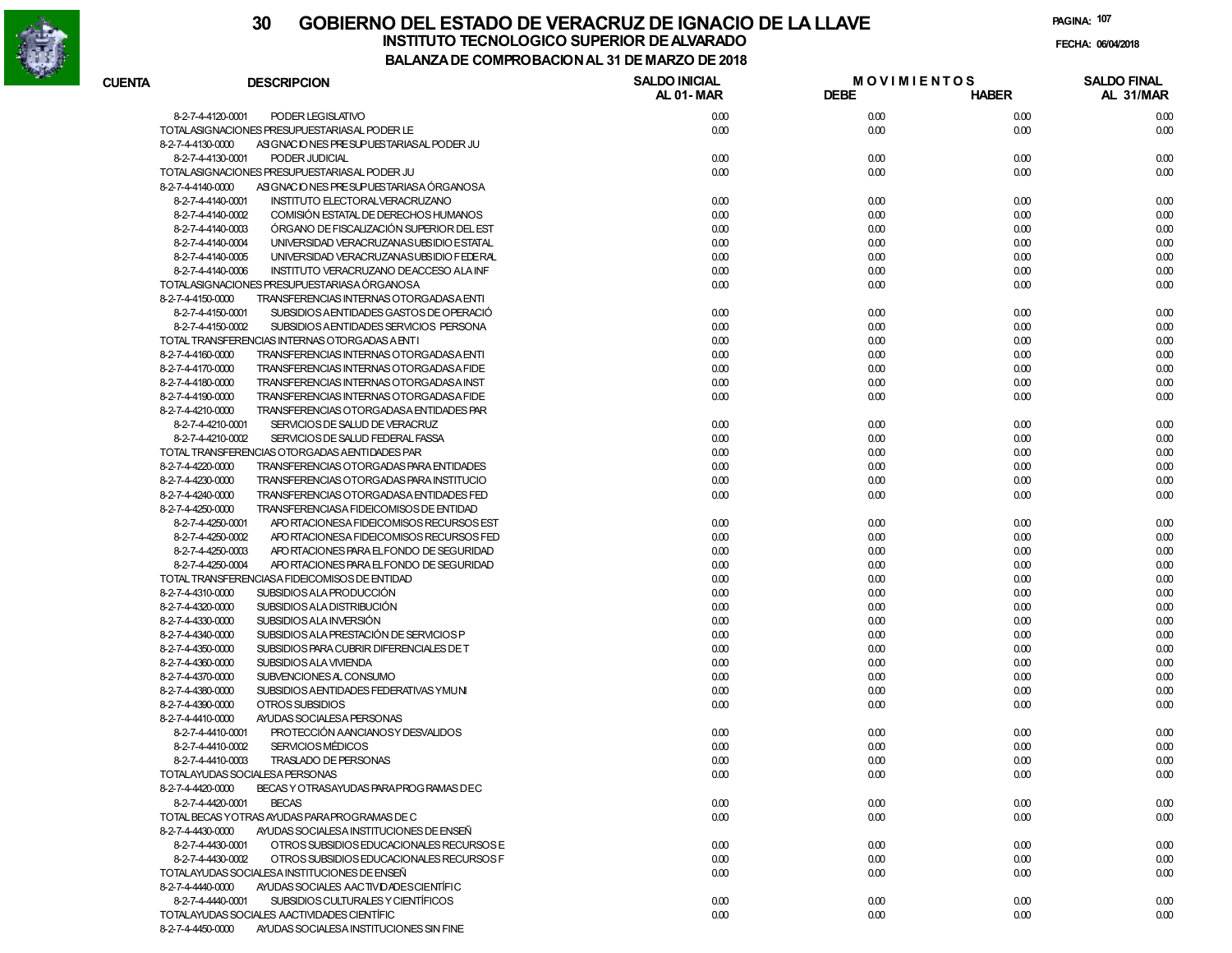

# **30 GOBIERNO DEL ESTADO DE VERACRUZ DE IGNACIO DE LA LLAVEFECHA: 06/04/2018 INSTITUTO TECNOLOGICO SUPERIOR DE ALVARADO**

**PAGINA:108**

| CUENTA                   | <b>DESCRIPCION</b>                             | <b>SALDO INICIAL</b><br><b>AL 01-MAR</b> | <b>MOVIMIENTOS</b><br><b>DEBE</b> | <b>HABER</b> | <b>SALDO FINAL</b><br>AL 31/MAR |
|--------------------------|------------------------------------------------|------------------------------------------|-----------------------------------|--------------|---------------------------------|
| 8-2-7-4-4450-0001        | <b>SUBSIDIOS AINSTITUCIONES</b>                | 0.00                                     | 0.00                              | 0.00         | 0.00                            |
| 8-2-7-4-4450-0002        | APO YO A REPRESENTANTES OBREROS Y PATRONA      | 0.00                                     | 0.00                              | 0.00         | 0.00                            |
| 8-2-7-4-4450-0003        | SUBSIDIOS AAGRUPACIONES                        | 0.00                                     | 0.00                              | 0.00         | 0.00                            |
| 8-2-7-4-4450-0004        | <b>SUBSIDIOS ASINDICATOS</b>                   | 33,000.00                                | 3,300.00                          | 0.00         | 36,300.00                       |
|                          | TOTALAYUDAS SOCIALESA INSTITUCIONES SIN FINE   | 33,000.00                                | 3,300.00                          | 0.00         | 36,300.00                       |
| 8-2-7-4-4460-0000        | AYUDAS SOCIALESA COOPERATIVAS                  | 0.00                                     | 0.00                              | 0.00         | 0.00                            |
| 8-2-7-4-4470-0000        | AYUDAS SOCIALESA ENTIDADES DE INTERÉS P        | 0.00                                     | 0.00                              | 0.00         | 0.00                            |
| 8-2-7-4-4480-0000        | AYUDAS POR DESASTRES NATURALES Y OTROSS        | 0.00                                     | 0.00                              | 0.00         | 0.00                            |
| 8-2-7-4-4510-0000        | <b>PENSIONES</b>                               | 0.00                                     | 0.00                              | 0.00         | 0.00                            |
| 8-2-7-4-4520-0000        | <b>JUBILADOS</b>                               | 0.00                                     | 0.00                              | 0.00         | 0.00                            |
| 8-2-7-4-4590-0000        | OTRAS PENSIONES Y JUBILACIONES                 | 0.00                                     | 0.00                              | 0.00         | 0.00                            |
| 8-2-7-4-4610-0000        | TRANSFERENCIASA FIDEICOMISOS DEL PODER         | 0.00                                     | 0.00                              | 0.00         | 0.00                            |
| 8-2-7-4-4620-0000        | TRANSFERENCIASA FIDEICOMISOS DEL PODER         | 0.00                                     | 0.00                              | 0.00         | 0.00                            |
|                          |                                                |                                          |                                   |              |                                 |
| 8-2-7-4-4630-0000        | TRANSFERENCIASA FIDEICOMISOS DEL PODER         | 0.00                                     | 0.00                              | 0.00         | 0.00                            |
| 8-2-7-4-4640-0000        | TRANSFERENCIASA FIDEICOMISOS PÚBLICOS E        | 0.00                                     | 0.00                              | 0.00         | 0.00                            |
| 8-2-7-4-4650-0000        | TRANSFERENCIASA FIDEICOMISOS PÚBLICOS D        | 0.00                                     | 0.00                              | 0.00         | 0.00                            |
| 8-2-7-4-4660-0000        | TRANSFERENCIASA FIDEICOMISOS DE INSTITU        | 0.00                                     | 0.00                              | 0.00         | 0.00                            |
| 8-2-7-4-4710-0000        | TRANSFERENCIAS POR OBLIGACIÓN DE LEY           | 0.00                                     | 0.00                              | 0.00         | 0.00                            |
| 8-2-7-4-4810-0000        | DONATIVOS AINSTITUCIONES SIN FINES DE L        | 0.00                                     | 0.00                              | 0.00         | 0.00                            |
| 8-2-7-4-4820-0000        | DONATIVOS AENTIDADES FEDERATIVAS               | 0.00                                     | 0.00                              | 0.00         | 0.00                            |
| 8-2-7-4-4830-0000        | DONATIVOS A FIDEICOMISOS PRIVADOS              | 0.00                                     | 0.00                              | 0.00         | 0.00                            |
| 8-2-7-4-4840-0000        | DONATIVOS A FIDEICOMISOS ESTATALES             | 0.00                                     | 0.00                              | 0.00         | 0.00                            |
| 8-2-7-4-4850-0000        | DONATIVOS INTERNACIONALES                      | 0.00                                     | 0.00                              | 0.00         | 0.00                            |
| 8-2-7-4-4910-0000        | TRANSFERENCIAS PARA GOBIERNOS EXTRANJERO       | 0.00                                     | 0.00                              | 0.00         | 0.00                            |
| 8-2-7-4-4930-0000        | TRANSFERENCIAS PARA EL SECTOR PRIVADO EX       | 0.00                                     | 0.00                              | 0.00         | 0.00                            |
|                          | TOTAL TRANSFERENCIAS, ASIGNACIONES, SUBSIDIOS  | 33,000.00                                | 3,300.00                          | 0.00         | 36,300.00                       |
| 8-2-7-5-0000-0000        | BIENES MUEBLES, INMUEBLES E INTANGIBLES        |                                          |                                   |              |                                 |
| 8-2-7-5-5110-0000        | MUEBLES DE OFICINA Y ESTANTERÍA                |                                          |                                   |              |                                 |
| 8-2-7-5-5110-0001        | MOBILIARIO Y EQUIPO DE OFICINA                 | 2,454.19                                 | 0.00                              | 0.00         | 2,454.19                        |
|                          | TOTAL MUEBLES DE OFICINAY ESTANTERÍA           | 2,454.19                                 | 0.00                              | 0.00         | 2,454.19                        |
| 8-2-7-5-5120-0000        | MUEBLES, EXCEPTO DE OFICINAY ESTANTERÍA        |                                          |                                   |              |                                 |
| 8-2-7-5-5120-0001        | OTROS MUEBLES                                  | 0.00                                     | 0.00                              | 0.00         | 0.00                            |
|                          | TOTAL MUEBLES, EXCEPTO DE OFICINAY ESTANTERÍA  | 0.00                                     | 0.00                              | 0.00         | 0.00                            |
| 8-2-7-5-5130-0000        | BIENESARTÍSTICOS, CULTURALES YCIENTÍFI         |                                          |                                   |              |                                 |
| 8-2-7-5-5130-0001        | BIENES PARA BIBLIOTECAS Y MUSEOS               | 0.00                                     | 0.00                              | 0.00         | 0.00                            |
|                          | TOTAL BIENESARTÍSTICOS, CULTURALES Y CIENTÍFI  | 0.00                                     | 0.00                              | 0.00         | 0.00                            |
| 8-2-7-5-5140-0000        | OBJETOS DE VALOR                               | 0.00                                     | 0.00                              | 0.00         | 0.00                            |
| 8-2-7-5-5150-0000        | EQUIPO DE CÓMPUTO Y DE TECNOLOGÍAS DE LA       |                                          |                                   |              |                                 |
| 8-2-7-5-5150-0001        | <b>BIENES INFORMÁTICOS</b>                     | 32,022.80                                | 0.00                              | 0.00         | 32,022.80                       |
|                          | TOTAL EQUIPO DE CÓMPUTO Y DE TECNOLOGÍAS DE LA | 32.022.80                                | 0.00                              | 0.00         | 32.022.80                       |
| 8-2-7-5-5190-0000        |                                                | 0.00                                     |                                   |              |                                 |
|                          | OTROS MOBILIARIOS Y EQUIPO DE ADMINISTRA       |                                          | 0.00                              | 0.00         | 0.00                            |
| 8-2-7-5-5210-0000        | EQUIPOS YAPARATOSAUDIOVISUALES                 |                                          |                                   |              |                                 |
| 8-2-7-5-5210-0001        | <b>EQUIPO AUDIOVISUAL</b>                      | 0.00                                     | 0.00                              | 0.00         | 0.00                            |
|                          | TOTAL EQUIPOS YAPARATOS AUDIOVISUALES          | 0.00                                     | 0.00                              | 0.00         | 0.00                            |
| 8-2-7-5-5220-0000        | APARATOS DEPORTIVOS                            |                                          |                                   |              |                                 |
| 8-2-7-5-5220-0001        | EQUIPOS DEPORTIVOS                             | 0.00                                     | 0.00                              | 0.00         | 0.00                            |
| TOTALAPARATOS DEPORTIVOS |                                                | 0.00                                     | 0.00                              | 0.00         | 0.00                            |
| 8-2-7-5-5230-0000        | CÁMARAS FOTOGRÁFICAS Y DE VIDEO                |                                          |                                   |              |                                 |
| 8-2-7-5-5230-0001        | EQUIPO FOTOGRÁFICO                             | 0.00                                     | 25,999.00                         | 0.00         | 25,999.00                       |
|                          | TOTAL CÁMARAS FOTOGRÁFICAS Y DE VIDEO          | 0.00                                     | 25,999.00                         | 0.00         | 25,999.00                       |
| 8-2-7-5-5290-0000        | OTRO MOBILIARIO Y EQUIPO EDUCACIONALY R        |                                          |                                   |              |                                 |
| 8-2-7-5-5290-0001        | EQUIPOS RECREATIVOS                            | 0.00                                     | 0.00                              | 0.00         | 0.00                            |
| 8-2-7-5-5290-0002        | <b>INSTRUMENTOS MUSICALES</b>                  | 0.00                                     | 0.00                              | 0.00         | 0.00                            |
| 8-2-7-5-5290-0003        | MUEBLES ESCOLARES                              | 0.00                                     | 0.00                              | 0.00         | 0.00                            |
|                          | TOTAL OTRO MOBILIARIO YEQUIPO EDUCACIONAL Y R  | 0.00                                     | 0.00                              | 0.00         | 0.00                            |
| 8-2-7-5-5310-0000        | EQUIPO MÉDICO Y DE LABORATORIO                 |                                          |                                   |              |                                 |
| 8-2-7-5-5310-0001        | EQUIPO MÉDICO Y DE LABORATORIO                 | 0.00                                     | 0.00                              | 0.00         | 0.00                            |
|                          | TOTAL EQUIPO MÉDICO YDE LABORATORIO            | 0.00                                     | 0.00                              | 0.00         | 0.00                            |
| 8-2-7-5-5320-0000        | INSTRUMENTAL MÉDICO Y DE LABORATORIO           |                                          |                                   |              |                                 |
|                          |                                                |                                          |                                   |              |                                 |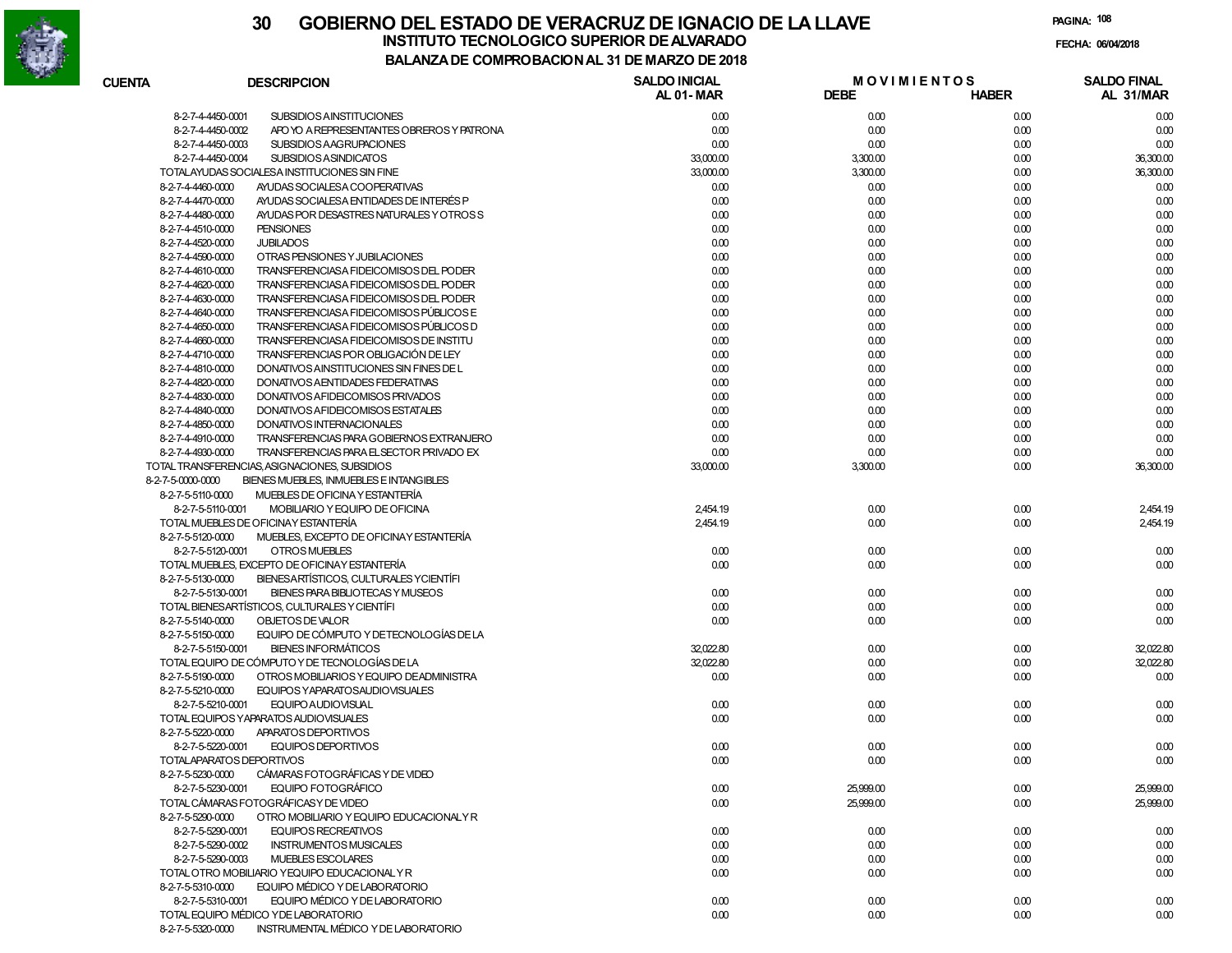

# **30 GOBIERNO DEL ESTADO DE VERACRUZ DE IGNACIO DE LA LLAVEINSTITUTO TECNOLOGICO SUPERIOR DE ALVARADO de la composición de la composición de la composición de la composición**<br>Dal aniza de compocidade de la caldeira de segona

**PAGINA:109**

**FECHA:**

| BALANZA DE COMPROBACION AL 31 DE MARZO DE 2018 |  |
|------------------------------------------------|--|
|------------------------------------------------|--|

| <b>CUENTA</b> | <b>DESCRIPCION</b>                                                                         | <b>SALDO INICIAL</b><br>AL 01-MAR | <b>MOVIMIENTOS</b><br><b>DEBE</b> | <b>HABER</b> | <b>SALDO FINAL</b><br>AL 31/MAR |
|---------------|--------------------------------------------------------------------------------------------|-----------------------------------|-----------------------------------|--------------|---------------------------------|
|               | INSTRUMENTAL MÉDICO Y DE LABORATORIO<br>8-2-7-5-5320-0001                                  | 0.00                              | 0.00                              | 0.00         | 0.00                            |
|               | TOTAL INSTRUMENTAL MÉDICO Y DE LABORATORIO                                                 | 0.00                              | 0.00                              | 0.00         | 0.00                            |
|               | VEHÍCULOS Y EQUIPO TERRESTRE<br>8-2-7-5-5410-0000                                          |                                   |                                   |              |                                 |
|               | VEHÍCULOS TERRESTRES PARA PROGRAMAS DE S<br>8-2-7-5-5410-0001                              | 0.00                              | 0.00                              | 0.00         | 0.00                            |
|               | VEHÍCULOS TERRESTRES PARA SERVICIOS Y OP<br>8-2-7-5-5410-0002                              | 0.00                              | 0.00                              | 0.00         | 0.00                            |
|               | VEHÍCULOS TERRESTRES PARA SERVICIOS ADMI<br>8-2-7-5-5410-0003                              | 0.00                              | 0.00                              | 0.00         | 0.00                            |
|               | TOTAL VEHÍCULOS YEQUIPO TERRESTRE                                                          | 0.00                              | 0.00                              | 0.00         | 0.00                            |
|               | CARROCERÍAS Y REMOLQUES<br>8-2-7-5-5420-0000                                               |                                   |                                   |              |                                 |
|               | CARROCERÍAS Y REMOLQUES PARA PROGRAMAS D<br>8-2-7-5-5420-0001                              | 0.00                              | 0.00                              | 0.00         | 0.00                            |
|               | CARROCERÍAS Y REMOLQUES PARA PROGRAMAS S<br>8-2-7-5-5420-0002                              | 0.00                              | 0.00                              | 0.00         | 0.00                            |
|               | CARROCERÍAS Y REMOLQUES PARA SERVICIOS A<br>8-2-7-5-5420-0003                              | 0.00                              | 0.00                              | 0.00         | 0.00                            |
|               | TOTAL CARROCERÍAS Y REMOLQUES                                                              | 0.00                              | 0.00                              | 0.00         | 0.00                            |
|               | EQUIPO A ERO ESPACIAL<br>8-2-7-5-5430-0000                                                 |                                   |                                   |              |                                 |
|               | EQUIPO AÉREO PARAPROGRAMAS DE SEGURIDAD<br>8-2-7-5-5430-0001                               | 0.00                              | 0.00                              | 0.00         | 0.00                            |
|               | EQUIPO AÉREO PARAPROGRAMAS SERVICIOS Y<br>8-2-7-5-5430-0002                                | 0.00                              | 0.00                              | 0.00         | 0.00                            |
|               | EQUIPO AÉREO PARASERVICIOS ADMINISTRATI<br>8-2-7-5-5430-0003                               | 0.00                              | 0.00                              | 0.00         | 0.00                            |
|               | TOTAL EQUIPO AEROESPACIAL                                                                  | 0.00                              | 0.00                              | 0.00         | 0.00                            |
|               | <b>EQUIPO FERROVIARIO</b><br>8-2-7-5-5440-0000                                             | 0.00                              | 0.00                              | 0.00         | 0.00                            |
|               | 8-2-7-5-5450-0000<br><b>EMBARCACIONES</b>                                                  |                                   |                                   |              |                                 |
|               | 8-2-7-5-5450-0001<br>MARÍTIMOS, LACUSTRES Y FLUVIALES PARA PR                              | 0.00                              | 0.00                              | 0.00         | 0.00                            |
|               | 8-2-7-5-5450-0002<br>MARÍTIMOS, LACUSTRES Y FLUVIALES PARA SE                              | 0.00                              | 0.00                              | 0.00         | 0.00                            |
|               | 8-2-7-5-5450-0003<br>MARÍTIMOS, LACUSTRES Y FLUVIALES PARA SE                              | 0.00                              | 0.00                              | 0.00         | 0.00                            |
|               | <b>TOTAL EMBARCACIONES</b>                                                                 | 0.00                              | 0.00                              | 0.00         | 0.00                            |
|               | 8-2-7-5-5490-0000<br>OTROS EQUIPOS DE TRANSPORTE                                           |                                   |                                   |              |                                 |
|               | OTROS EQUIPOS DE TRANSPORTE<br>8-2-7-5-5490-0001                                           | 0.00                              | 0.00                              | 0.00         | 0.00                            |
|               | TOTAL OTROS EQUIPOS DE TRANSPORTE                                                          | 0.00                              | 0.00                              | 0.00         | 0.00                            |
|               | 8-2-7-5-5510-0000<br>EQUIPO DE DEFENSAY SEGURIDAD                                          |                                   |                                   |              |                                 |
|               | EQUIPO PARA POLICÍAY TRÁNSITO<br>8-2-7-5-5510-0001                                         | 0.00                              | 0.00                              | 0.00         | 0.00                            |
|               | TOTAL EQUIPO DE DEFENSAY SEGURIDAD<br>8-2-7-5-5610-0000<br>MAQUINARIAY EQUIPO AGROPECUARIO | 0.00                              | 0.00                              | 0.00         | 0.00                            |
|               | 8-2-7-5-5610-0001<br>MAQUINARIAY EQUIPO AGROPECUARIO                                       | 0.00                              | 0.00                              | 0.00         | 0.00                            |
|               | TOTAL MAQUINARIAY EQUIPO AG ROPECUARIO                                                     | 0.00                              | 0.00                              | 0.00         | 0.00                            |
|               | 8-2-7-5-5620-0000<br>MAQUINARIAY EQUIPO INDUSTRIAL                                         |                                   |                                   |              |                                 |
|               | 8-2-7-5-5620-0001<br>MAQUINARIAY EQUIPO INDUSTRIAL                                         | 0.00                              | 0.00                              | 0.00         | 0.00                            |
|               | 8-2-7-5-5620-0002<br>MAQUINARIAY EQUIPO PARASUMINISTRO DE A                                | 0.00                              | 0.00                              | 0.00         | 0.00                            |
|               | TOTAL MAQUINARIAY EQUIPO INDUSTRIAL                                                        | 0.00                              | 0.00                              | 0.00         | 0.00                            |
|               | 8-2-7-5-5630-0000<br>MAQUINARIAY EQUIPO DE CONSTRUCCIÓN                                    |                                   |                                   |              |                                 |
|               | 8-2-7-5-5630-0001<br>MAQUINARIAY EQUIPO DE CONSTRUCCIÓN                                    | 0.00                              | 0.00                              | 0.00         | 0.00                            |
|               | TOTAL MAQUINARIAY EQUIPO DE CONSTRUCCIÓN                                                   | 0.00                              | 0.00                              | 0.00         | 0.00                            |
|               | 8-2-7-5-5640-0000<br>SISTEMAS DEAIREACONDICIONADO, CALEFACC                                |                                   |                                   |              |                                 |
|               | 8-2-7-5-5640-0001<br>SISTEMAS DEAIREACONDICIONADO, CALEFACC                                | 0.00                              | 0.00                              | 0.00         | 0.00                            |
|               | TOTAL SISTEMAS DEAIRE ACONDICIONADO, CALEFACC                                              | 0.00                              | 0.00                              | 0.00         | 0.00                            |
|               | EQUIPO DE COMUNICACIÓN YTELECOMUNICACIÓ<br>8-2-7-5-5650-0000                               |                                   |                                   |              |                                 |
|               | 8-2-7-5-5650-0001<br>EQUIPOS YAPARATOS DE COMUNICACIONES YT                                | 0.00                              | 0.00                              | 0.00         | 0.00                            |
|               | TOTAL EQUIPO DE COMUNICACIÓN YTELECOMUNICACIÓ                                              | 0.00                              | 0.00                              | 0.00         | 0.00                            |
|               | EQUIPOS DE GENERACIÓN ELÉCTRICA, APARATO<br>8-2-7-5-5660-0000                              |                                   |                                   |              |                                 |
|               | MAQUINARIAY EQUIPO ELÉCTRICO Y ELECTRÓN<br>8-2-7-5-5660-0001                               | 6.275.18                          | 0.00                              | 0.00         | 6.275.18                        |
|               | TOTAL EQUIPOS DE GENERACIÓN ELÉCTRICA, APARATO                                             | 6,275.18                          | 0.00                              | 0.00         | 6,275.18                        |
|               | <b>HERRAMIENTAS Y MÁQUINAS-HERRAMIENTA</b><br>8-2-7-5-5670-0000                            |                                   |                                   |              |                                 |
|               | 8-2-7-5-5670-0001<br>MAQUINARIAY EQUIPO PARATALLERES                                       | 0.00                              | 0.00                              | 0.00         | 0.00                            |
|               | 8-2-7-5-5670-0002<br>HERRAMIENTAS Y MÁQUINAS-HERRAMIENTA                                   | 0.00                              | 0.00                              | 0.00         | 0.00                            |
|               | 8-2-7-5-5670-0003<br>REFACCION ES MAYORES                                                  | 0.00                              | 0.00                              | 0.00         | 0.00                            |
|               | TOTAL HERRAMIENTAS Y MÁQUINAS-HERRAMIENTA                                                  | 0.00                              | 0.00                              | 0.00         | 0.00                            |
|               | 8-2-7-5-5690-0000<br>OTROS EQUIPOS                                                         |                                   |                                   |              |                                 |
|               | 8-2-7-5-5690-0001<br>EQUIPOS DE MEDICIÓN                                                   | 0.00                              | 0.00                              | 0.00         | 0.00                            |
|               | EQUIPO DE SEÑALAMIENTO<br>8-2-7-5-5690-0002                                                | 0.00                              | 0.00                              | 0.00         | 0.00                            |
|               | 8-2-7-5-5690-0003<br>EQUIPO DE INGENIERÍAY DIBUJO                                          | 0.00                              | 0.00                              | 0.00         | 0.00                            |
|               | MÁQUINAS Y APARATOS CIENTÍFICOS<br>8-2-7-5-5690-0004                                       | 0.00                              | 0.00                              | 0.00         | 0.00                            |
|               | 8-2-7-5-5690-0005<br>MAQUINARIAY EQUIPO DE IMPRENTA                                        | 0.00                              | 0.00                              | 0.00         | 0.00                            |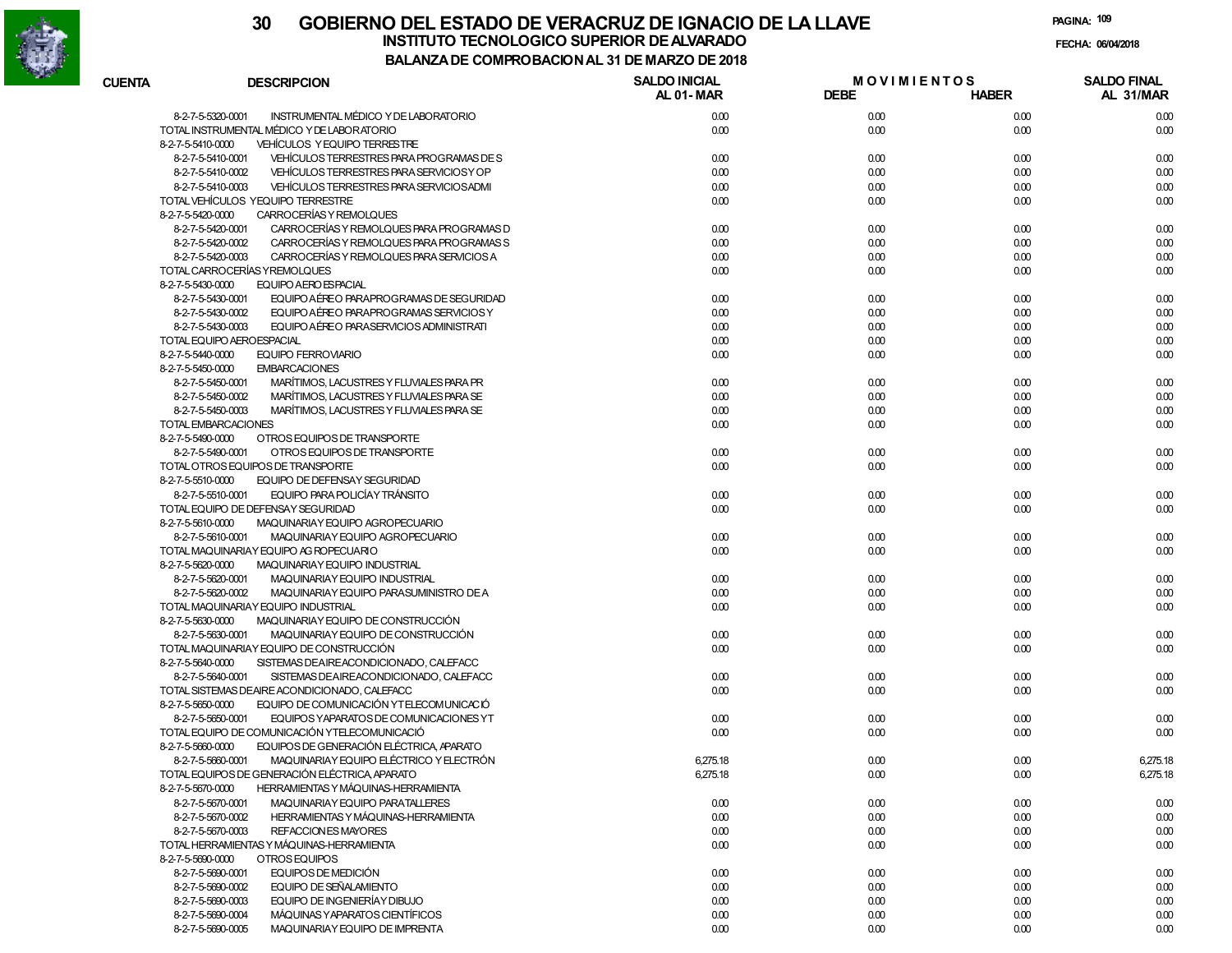

### **30 GOBIERNO DEL ESTADO DE VERACRUZ DE IGNACIO DE LA LLAVEINSTITUTO TECNOLOGICO SUPERIOR DE ALVARADO de la composición de la composición de la composición de la composición**<br>Dal aniza de compocidade de la caldeira de segona

**PAGINA:110**

**FECHA:**

**BALANZA DE COMPROBACION AL 31 DE MARZO DE 2018**

| <b>CUENTA</b>                          | <b>DESCRIPCION</b>                                                     | <b>SALDO INICIAL</b><br>AL 01-MAR | <b>MOVIMIENTOS</b><br><b>DEBE</b> | <b>HABER</b> | <b>SALDO FINAL</b><br>AL 31/MAR |
|----------------------------------------|------------------------------------------------------------------------|-----------------------------------|-----------------------------------|--------------|---------------------------------|
| 8-2-7-5-5690-0006                      | OTROS BIENES MUEBLES                                                   | 0.00                              | 0.00                              | 0.00         | 0.00                            |
| TOTAL OTROS EQUIPOS                    |                                                                        | 0.00                              | 0.00                              | 0.00         | 0.00                            |
| 8-2-7-5-5710-0000                      | <b>BOVINOS</b>                                                         |                                   |                                   |              |                                 |
| 8-2-7-5-5710-0001                      | <b>BOVINOS</b>                                                         | 0.00                              | 0.00                              | 0.00         | 0.00                            |
| <b>TOTAL BOVINOS</b>                   |                                                                        | 0.00                              | 0.00                              | 0.00         | 0.00                            |
| 8-2-7-5-5720-0000                      | <b>PORCINOS</b>                                                        |                                   |                                   |              |                                 |
| 8-2-7-5-5720-0001<br>TOTAL PORCINOS    | <b>PORCINOS</b>                                                        | 0.00<br>0.00                      | 0.00<br>0.00                      | 0.00<br>0.00 | 0.00<br>0.00                    |
| 8-2-7-5-5730-0000                      | <b>AVES</b>                                                            |                                   |                                   |              |                                 |
| 8-2-7-5-5730-0001                      | <b>AVES</b>                                                            | 0.00                              | 0.00                              | 0.00         | 0.00                            |
| <b>TOTALAVES</b>                       |                                                                        | 0.00                              | 0.00                              | 0.00         | 0.00                            |
| 8-2-7-5-5740-0000                      | <b>OVINOS Y CAPRINOS</b>                                               |                                   |                                   |              |                                 |
| 8-2-7-5-5740-0001                      | <b>OVINOS Y CAPRINOS</b>                                               | 0.00                              | 0.00                              | 0.00         | 0.00                            |
|                                        | TOTAL OVINOS YCAPRINOS                                                 | 0.00                              | 0.00                              | 0.00         | 0.00                            |
| 8-2-7-5-5750-0000                      | PECES YACUICULTURA                                                     |                                   |                                   |              |                                 |
| 8-2-7-5-5750-0001                      | PECES YACUICULTURA                                                     | 0.00                              | 0.00                              | 0.00         | 0.00                            |
|                                        | TOTAL PECES YACUICULTURA                                               | 0.00                              | 0.00                              | 0.00         | 0.00                            |
| 8-2-7-5-5760-0000                      | <b>EQUINOS</b>                                                         |                                   |                                   |              |                                 |
| 8-2-7-5-5760-0001                      | <b>EQUINOS</b>                                                         | 0.00                              | 0.00                              | 0.00         | 0.00                            |
| TOTAL EQUINOS                          |                                                                        | 0.00                              | 0.00                              | 0.00         | 0.00                            |
| 8-2-7-5-5770-0000                      | ESPECIES MENORES DE ZOOLÓGICO                                          | 0.00                              | 0.00                              | 0.00         | 0.00                            |
| 8-2-7-5-5780-0000                      | <b>ÁRBOLES Y PLANTAS</b>                                               | 0.00                              | 0.00                              | 0.00         | 0.00                            |
| 8-2-7-5-5790-0000                      | OTROS ACTIVOS BIOLÓGICOS                                               | 0.00                              | 0.00                              | 0.00         | 0.00                            |
| 8-2-7-5-5810-0000                      | <b>TERRENOS</b>                                                        |                                   |                                   |              |                                 |
| 8-2-7-5-5810-0001<br>8-2-7-5-5810-0002 | TERRENOS PARA USOS DIVERSOS<br>TERRENOS PARA LACONSTRUCCIÓN DE INMUEBL | 0.00<br>0.00                      | 0.00<br>0.00                      | 0.00<br>0.00 | 0.00<br>0.00                    |
| TOTAL TERRENOS                         |                                                                        | 0.00                              | 0.00                              | 0.00         | 0.00                            |
| 8-2-7-5-5820-0000                      | <b>VIVIENDAS</b>                                                       | 0.00                              | 0.00                              | 0.00         | 0.00                            |
| 8-2-7-5-5830-0000                      | EDIFICIOS NO RESIDENCIALES                                             |                                   |                                   |              |                                 |
| 8-2-7-5-5830-0001                      | ADQUISICIÓN DE EDIFICIOSY LOCALES                                      | 0.00                              | 0.00                              | 0.00         | 0.00                            |
|                                        | TOTAL EDIFICIOS NO RESIDENCIALES                                       | 0.00                              | 0.00                              | 0.00         | 0.00                            |
| 8-2-7-5-5890-0000                      | OTROS BIENES INMUEBLES                                                 |                                   |                                   |              |                                 |
| 8-2-7-5-5890-0001                      | ADJUDICACIONES, EXPROPIACIONES E INDEMNI                               | 0.00                              | 0.00                              | 0.00         | 0.00                            |
| 8-2-7-5-5890-0002                      | RESERVAS TERRITORIALES URBANAS                                         | 0.00                              | 0.00                              | 0.00         | 0.00                            |
| 8-2-7-5-5890-0003                      | OTROS BIENES INMUEBLES                                                 | 0.00                              | 0.00                              | 0.00         | 0.00                            |
|                                        | TOTAL OTROS BIENES INMUEBLES                                           | 0.00                              | 0.00                              | 0.00         | 0.00                            |
| 8-2-7-5-5910-0000                      | <b>SOFTWARE</b>                                                        |                                   |                                   |              |                                 |
| 8-2-7-5-5910-0001                      | <b>SOFTWARE</b>                                                        | 0.00                              | 0.00                              | 0.00         | 0.00                            |
| TOTAL SOFTWARE                         |                                                                        | 0.00                              | 0.00                              | 0.00         | 0.00                            |
| 8-2-7-5-5920-0000                      | <b>PATENTES</b>                                                        |                                   |                                   |              |                                 |
| 8-2-7-5-5920-0001                      | <b>PATENTES</b>                                                        | 0.00                              | 0.00                              | 0.00         | 0.00                            |
| TOTAL PATENTES<br>8-2-7-5-5930-0000    | <b>MARCAS</b>                                                          | 0.00                              | 0.00                              | 0.00         | 0.00                            |
| 8-2-7-5-5930-0001                      | <b>MARCAS</b>                                                          | 0.00                              | 0.00                              | 0.00         | 0.00                            |
| <b>TOTAL MARCAS</b>                    |                                                                        | 0.00                              | 0.00                              | 0.00         | 0.00                            |
| 8-2-7-5-5940-0000                      | <b>DERECHOS</b>                                                        |                                   |                                   |              |                                 |
| 8-2-7-5-5940-0001                      | <b>DERECHOS</b>                                                        | 0.00                              | 0.00                              | 0.00         | 0.00                            |
| TOTAL DERECHOS                         |                                                                        | 0.00                              | 0.00                              | 0.00         | 0.00                            |
| 8-2-7-5-5950-0000                      | <b>CONCESIONES</b>                                                     |                                   |                                   |              |                                 |
| 8-2-7-5-5950-0001                      | CONCESIONES                                                            | 0.00                              | 0.00                              | 0.00         | 0.00                            |
| TOTAL CONCESIONES                      |                                                                        | 0.00                              | 0.00                              | 0.00         | 0.00                            |
| 8-2-7-5-5960-0000                      | <b>FRANQUICIAS</b>                                                     | 0.00                              | 0.00                              | 0.00         | 0.00                            |
| 8-2-7-5-5970-0000                      | LICENCIAS INFORMÁTICAS E INTELECTUALES                                 |                                   |                                   |              |                                 |
| 8-2-7-5-5970-0001                      | LICENCIAS INFORMÁTICAS E INTELECTUALES                                 | 0.00                              | 0.00                              | 0.00         | 0.00                            |
|                                        | TOTAL LICENCIAS INFORMÁTICAS E INTELECTUALES                           | 0.00                              | 0.00                              | 0.00         | 0.00                            |
| 8-2-7-5-5980-0000                      | LICENCIAIND USTRIALES, COMERCIALESY OTR                                | 0.00                              | 0.00                              | 0.00         | 0.00                            |
| 8-2-7-5-5990-0000                      | OTROS ACTIVOS INTANGIBLES                                              |                                   |                                   |              |                                 |
| 8-2-7-5-5990-0001                      | OTROS ACTIVOS INTANGIBLES                                              | 0.00                              | 0.00                              | 0.00         | 0.00                            |
|                                        | TOTAL OTROSACTIVOS INTANGIBLES                                         | 0.00                              | 0.00                              | 0.00         | 0.00                            |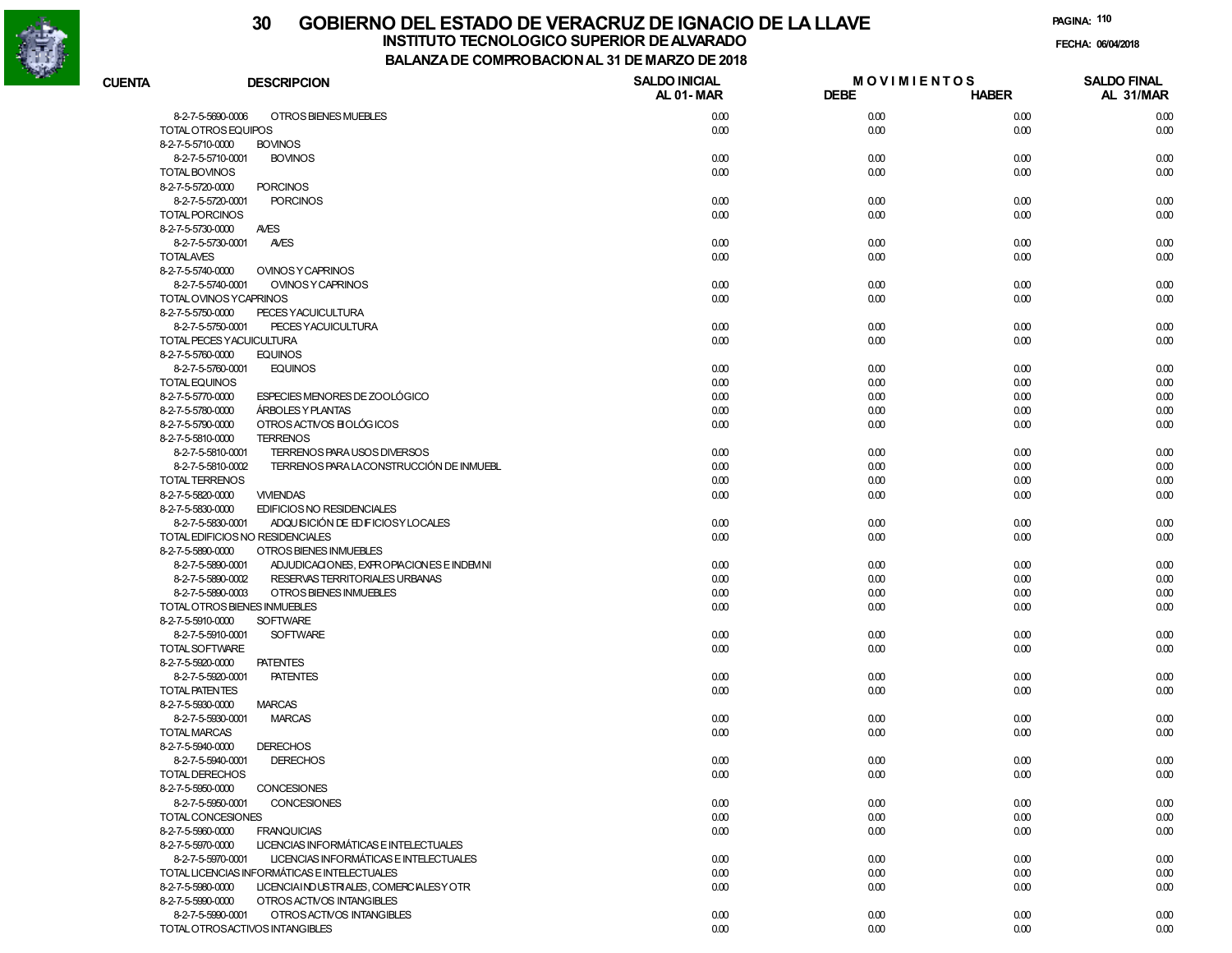

## **30 GOBIERNO DEL ESTADO DE VERACRUZ DE IGNACIO DE LA LLAVEINSTITUTO TECNOLOGICO SUPERIOR DE ALVARADO de la composición de la composición de la composición de la composición**<br>Dal aniza de compocidade de la caldeira de segona

**PAGINA:111**

**FECHA:**

**BALANZA DE COMPROBACION AL 31 DE MARZO DE 2018**

| <b>CUENTA</b>     | <b>DESCRIPCION</b>                                                                                              | <b>SALDO INICIAL</b><br>AL 01-MAR | <b>MOVIMIENTOS</b><br><b>DEBE</b> | <b>HABER</b> | <b>SALDO FINAL</b><br>AL 31/MAR |
|-------------------|-----------------------------------------------------------------------------------------------------------------|-----------------------------------|-----------------------------------|--------------|---------------------------------|
|                   | TOTAL BIENES MUEBLES, INMUEBLES E INTANGIBLES                                                                   | 40,752.17                         | 25,999.00                         | 0.00         | 66,751.17                       |
| 8-2-7-6-0000-0000 | <b>INVERSIÓN PÚBLICA</b>                                                                                        |                                   |                                   |              |                                 |
| 8-2-7-6-6110-0000 | EDIFICACIÓN HABITACIONAL                                                                                        |                                   |                                   |              |                                 |
|                   | EDIFICACIÓN HABITACIONAL<br>8-2-7-6-6110-0001                                                                   | 0.00                              | 0.00                              | 0.00         | 0.00                            |
|                   | TOTAL EDIFICACIÓN HABITACIONAL                                                                                  | 0.00                              | 0.00                              | 0.00         | 0.00                            |
| 8-2-7-6-6120-0000 | EDIFICACIÓN NO HABITACIONAL                                                                                     |                                   |                                   |              |                                 |
|                   | EDIFICACIÓN NO HABITACIONAL<br>8-2-7-6-6120-0001                                                                | 0.00                              | 0.00                              | 0.00         | 0.00                            |
|                   | TOTAL EDIFICACIÓN NO HABITACIONAL                                                                               | 0.00                              | 0.00                              | 0.00         | 0.00                            |
| 8-2-7-6-6130-0000 | CONSTRUCCIÓN DE OBRAS PARA ELABASTECIMI                                                                         |                                   |                                   |              |                                 |
|                   | 8-2-7-6-6130-0001<br>CONSTRUCCIÓN DE OBRAS PARA ELABASTECIMI                                                    | 0.00                              | 0.00                              | 0.00         | 0.00                            |
|                   | TOTAL CONSTRUCCIÓN DE OBRAS PARA ELABASTECIMI                                                                   | 0.00                              | 0.00                              | 0.00         | 0.00                            |
| 8-2-7-6-6140-0000 | DIVISIÓN DE TERRENOS Y CONSTRUCCIÓN DE O                                                                        |                                   |                                   |              |                                 |
|                   | DIVISIÓN DE TERRENOS Y CONSTRUCCIÓN DE O<br>8-2-7-6-6140-0001                                                   | 0.00                              | 0.00                              | 0.00         | 0.00                            |
|                   | TOTAL DIVISIÓN DE TERRENOSY CONSTRUCCIÓN DE O                                                                   | 0.00                              | 0.00                              | 0.00         | 0.00                            |
| 8-2-7-6-6150-0000 | CONSTRUCCIÓN DE VÍAS DE COMUNICACIÓN                                                                            |                                   |                                   |              |                                 |
|                   | CONSTRUCCIÓN DE VÍAS DE COMUNICACIÓN<br>8-2-7-6-6150-0001                                                       | 0.00                              | 0.00                              | 0.00         | 0.00                            |
|                   | TOTAL CONSTRUCCIÓN DE VÍAS DE COMUNICACIÓN                                                                      | 0.00                              | 0.00                              | 0.00         | 0.00                            |
| 8-2-7-6-6160-0000 | OTRAS CONSTRUCCIONES DE INGENIERÍA CIVL                                                                         |                                   |                                   |              |                                 |
|                   | OTRAS CONSTRUCCIONES DE INGENIERÍA CIVL<br>8-2-7-6-6160-0001                                                    | 0.00                              | 0.00                              | 0.00         | 0.00                            |
|                   | TOTAL OTRAS CONSTRUCCIONES DE INGENIERÍACIVIL                                                                   | 0.00                              | 0.00                              | 0.00         | 0.00                            |
| 8-2-7-6-6170-0000 | INSTALACIONES Y EQUIPAMIENTO EN CONSTRUC                                                                        |                                   |                                   |              |                                 |
|                   | 8-2-7-6-6170-0001<br>INSTALACIONES Y EQUIPAMIENTO EN CONSTRUC<br>TOTAL INSTALACIONES Y EQUIPAMIENTO EN CONSTRUC | 0.00                              | 0.00                              | 0.00         | 0.00                            |
| 8-2-7-6-6190-0000 | TRABAJOS DEACABADOS EN EDIFICACIONES Y                                                                          | 0.00                              | 0.00                              | 0.00         | 0.00                            |
|                   | 8-2-7-6-6190-0001<br>TRABAJOS DEACABADOS EN EDIFICACIONES Y                                                     | 0.00                              |                                   |              |                                 |
|                   | TOTAL TRABAJOS DEACABADOS EN EDIFICACIONES Y                                                                    | 0.00                              | 0.00                              | 0.00<br>0.00 | 0.00                            |
| 8-2-7-6-6210-0000 | EDIFICACIÓN HABITACIONAL                                                                                        |                                   | 0.00                              |              | 0.00                            |
|                   | EDIFICACIÓN HABITACIONAL<br>8-2-7-6-6210-0001                                                                   | 0.00                              | 0.00                              | 0.00         | 0.00                            |
|                   | TOTAL EDIFICACIÓN HABITACIONAL                                                                                  | 0.00                              | 0.00                              | 0.00         | 0.00                            |
| 8-2-7-6-6220-0000 | EDIFICACIÓN NO HABITACIONAL                                                                                     |                                   |                                   |              |                                 |
|                   | EDIFICACIÓN NO HABITACIONAL<br>8-2-7-6-6220-0001                                                                | 0.00                              | 0.00                              | 0.00         | 0.00                            |
|                   | TOTAL EDIFICACIÓN NO HABITACIONAL                                                                               | 0.00                              | 0.00                              | 0.00         | 0.00                            |
| 8-2-7-6-6230-0000 | CONSTRUCCIÓN DE OBRAS PARA ELABASTECIMI                                                                         |                                   |                                   |              |                                 |
|                   | 8-2-7-6-6230-0001<br>CONSTRUCCIÓN DE OBRAS PARA ELABASTECIMI                                                    | 0.00                              | 0.00                              | 0.00         | 0.00                            |
|                   | TOTAL CONSTRUCCIÓN DE OBRAS PARA ELABASTECIMI                                                                   | 0.00                              | 0.00                              | 0.00         | 0.00                            |
| 8-2-7-6-6240-0000 | DIVISIÓN DE TERRENOS Y CONSTRUCCIÓN DE O                                                                        |                                   |                                   |              |                                 |
|                   | DIVISIÓN DE TERRENOS Y CONSTRUCCIÓN DE O<br>8-2-7-6-6240-0001                                                   | 0.00                              | 0.00                              | 0.00         | 0.00                            |
|                   | TOTAL DIVISIÓN DE TERRENOSY CONSTRUCCIÓN DE O                                                                   | 0.00                              | 0.00                              | 0.00         | 0.00                            |
| 8-2-7-6-6250-0000 | CONSTRUCCIÓN DE VÍAS DE COMUNICACIÓN                                                                            |                                   |                                   |              |                                 |
|                   | CONSTRUCCIÓN DE VÍAS DE COMUNICACIÓN<br>8-2-7-6-6250-0001                                                       | 0.00                              | 0.00                              | 0.00         | 0.00                            |
|                   | TOTAL CONSTRUCCIÓN DE VÍAS DE COMUNICACIÓN                                                                      | 0.00                              | 0.00                              | 0.00         | 0.00                            |
| 8-2-7-6-6260-0000 | OTRAS CONSTRUCCIONES DE INGENIERÍA CIVL                                                                         |                                   |                                   |              |                                 |
|                   | OTRAS CONSTRUCCIONES DE INGENIERÍA CIVL<br>8-2-7-6-6260-0001                                                    | 0.00                              | 0.00                              | 0.00         | 0.00                            |
|                   | TOTAL OTRAS CONSTRUCCIONES DE INGENIERÍACIVIL                                                                   | 0.00                              | 0.00                              | 0.00         | 0.00                            |
| 8-2-7-6-6270-0000 | INSTALACIONES Y EQUIPAMIENTO EN CONSTRUC                                                                        |                                   |                                   |              |                                 |
|                   | INSTALACIONES Y EQUIPAMIENTO EN CONSTRUC<br>8-2-7-6-6270-0001                                                   | 0.00                              | 0.00                              | 0.00         | 0.00                            |
|                   | TOTAL INSTALACIONES Y EQUIPAMIENTO EN CONSTRUC                                                                  | 0.00                              | 0.00                              | 0.00         | 0.00                            |
| 8-2-7-6-6290-0000 | TRABAJOS DEACABADOS EN EDIFICACIONES Y                                                                          |                                   |                                   |              |                                 |
|                   | 8-2-7-6-6290-0001<br>TRABAJOS DEACABADOS EN EDIFICACIONES Y                                                     | 0.00                              | 0.00                              | 0.00         | 0.00                            |
|                   | TOTAL TRABAJOS DEACABADOS EN EDIFICACIONES Y                                                                    | 0.00                              | 0.00                              | 0.00         | 0.00                            |
| 8-2-7-6-6310-0000 | ESTUDIOS, FORMULACIÓN Y EVALUACIÓN DE PR                                                                        |                                   |                                   |              |                                 |
|                   | ESTUDIOS, FORMULACIÓN Y EVALUACIÓN DE PR<br>8-2-7-6-6310-0001                                                   | 0.00                              | 0.00                              | 0.00         | 0.00                            |
|                   | TOTAL ESTUDIOS. FORMULACIÓN YEVALUACIÓN DE PR                                                                   | 0.00                              | 0.00                              | 0.00         | 0.00                            |
| 8-2-7-6-6320-0000 | EJECUCIÓN DE PROYECTOS PRODUCTIVOS NO IN                                                                        |                                   |                                   |              |                                 |
|                   | 8-2-7-6-6320-0001<br>EJECUCIÓN DE PROYECTOS PRODUCTIVOS NO IN                                                   | 0.00                              | 0.00                              | 0.00         | 0.00                            |
|                   | INFRAESTRUCTURA PARAEL DESARROLLO<br>8-2-7-6-6320-0002                                                          | 0.00                              | 0.00                              | 0.00         | 0.00                            |
|                   | TOTAL EJECUCIÓN DE PROYECTOS PRODUCTIVOS NO IN                                                                  | 0.00                              | 0.00                              | 0.00         | 0.00                            |
|                   | TOTAL INVERSIÓN PÚBLICA                                                                                         | 0.00                              | 0.00                              | 0.00         | 0.00                            |
| 8-2-7-7-0000-0000 | <b>INVERSIONES FINANCIERAS Y OTRAS PROVISIO</b>                                                                 |                                   |                                   |              |                                 |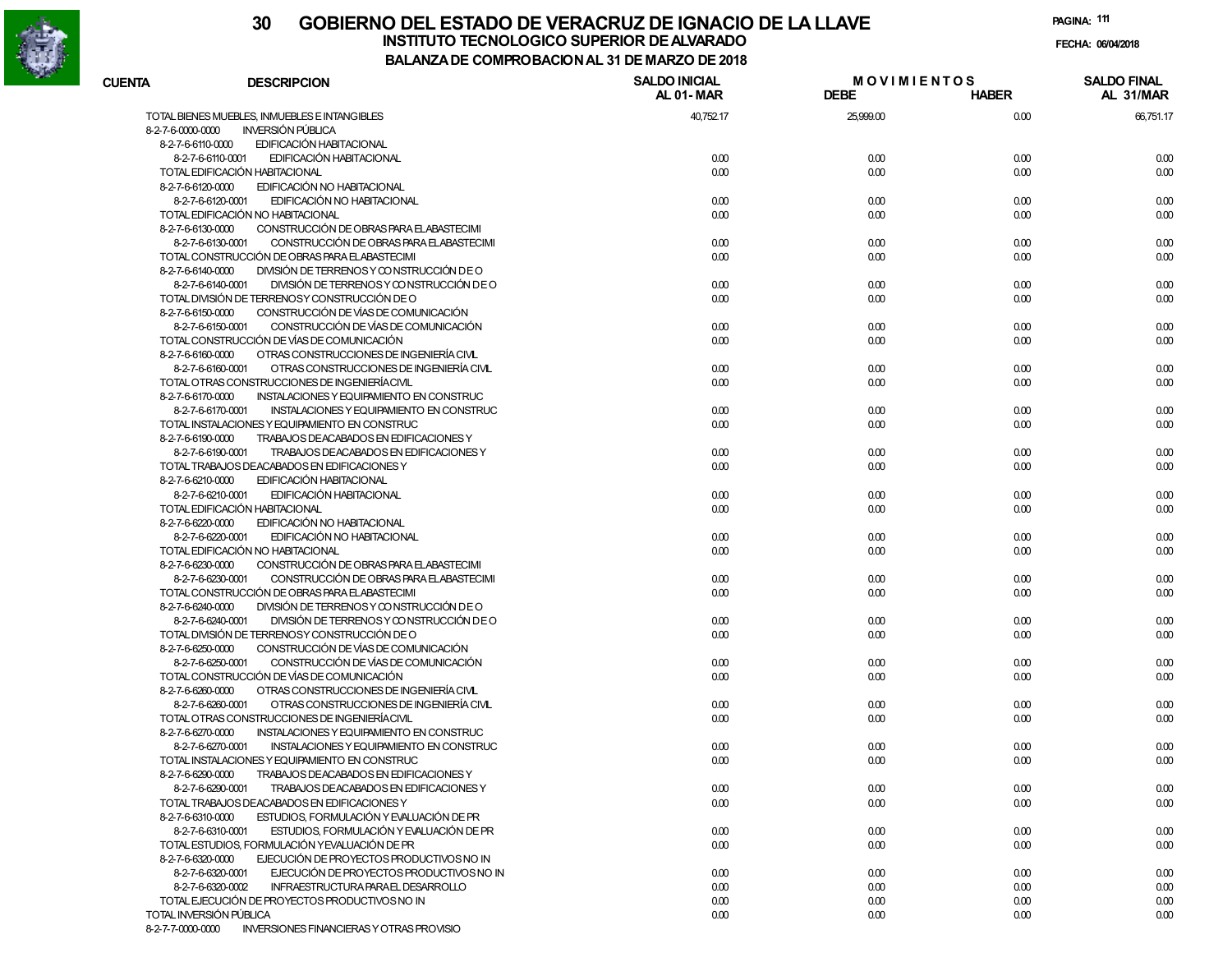

#### **30 GOBIERNO DEL ESTADO DE VERACRUZ DE IGNACIO DE LA LLAVEFECHA: 06/04/2018 BALANZA DE COMPROBACION AL 31 DE MARZO DE 2018INSTITUTO TECNOLOGICO SUPERIOR DE ALVARADO**

**PAGINA:112**

| <b>CUENTA</b>                         | <b>DESCRIPCION</b>                              | <b>SALDO INICIAL</b><br>AL 01-MAR | <b>DEBE</b>      | <b>MOVIMIENTOS</b><br><b>HABER</b> | <b>SALDO FINAL</b><br>AL 31/MAR |
|---------------------------------------|-------------------------------------------------|-----------------------------------|------------------|------------------------------------|---------------------------------|
| 8-2-7-7-7110-0000                     | CRÉDITOS OTORGADOS POR ENTIDADES FEDERA         | 0.00                              | 0.00             | 0.00                               | 0.00                            |
| 8-2-7-7-7120-0000                     | CRÉDITOS OTORGADOS POR LA ENTIDADES FEDE        | 0.00                              | 0.00             | 0.00                               | 0.00                            |
| 8-2-7-7-7210-0000                     | ACCION ES Y PARTICIPACIONES DE CAPITAL EN       | 0.00                              | 0.00             | 0.00                               | 0.00                            |
| 8-2-7-7-7220-0000                     | ACCION ES Y PARTICIPACIONES DE CAPITAL EN       | 0.00                              | 0.00             | 0.00                               | 0.00                            |
| 8-2-7-7-7230-0000                     | ACCION ES Y PARTICIPACIONES DE CAPITAL EN       | 0.00                              | 0.00             | 0.00                               | 0.00                            |
| 8-2-7-7-7240-0000                     | ACCION ES Y PARTICIPACIONES DE CAPITAL EN       | 0.00                              | 0.00             | 0.00                               | 0.00                            |
| 8-2-7-7-7250-0000                     | ACCION ES Y PARTICIPACIONES DE CAPITAL EN       | 0.00                              | 0.00             | 0.00                               | 0.00                            |
| 8-2-7-7-7260-0000                     | ACCION ES Y PARTICIPACIONES DE CAPITAL EN       | 0.00                              | 0.00             | 0.00                               | 0.00                            |
| 8-2-7-7-7270-0000                     | ACCION ES Y PARTICIPACIONES DE CAPITAL EN       | 0.00                              | 0.00             | 0.00                               | 0.00                            |
| 8-2-7-7-7280-0000                     | ACCION ES Y PARTICIPACIONES DE CAPITAL EN       | 0.00                              | 0.00             | 0.00                               | 0.00                            |
| 8-2-7-7-7290-0000                     | ACCION ES Y PARTICIPACIONES DE CAPITAL EN       | 0.00                              | 0.00             | 0.00                               | 0.00                            |
| 8-2-7-7-7310-0000                     | <b>BONOS</b>                                    | 0.00                              | 0.00             | 0.00                               | 0.00                            |
| 8-2-7-7-7320-0000                     | VALORES REPRESENTATIVOS DE DEUDA ADQUIRI        | 0.00                              | 0.00             | 0.00                               | 0.00                            |
| 8-2-7-7-7330-0000                     | VALORES REPRESENTATIVOS DE DEUDA ADQUIRI        | 0.00                              | 0.00             | 0.00                               | 0.00                            |
| 8-2-7-7-7340-0000                     | OBLIGACIONES NEGOCIABLESADQUIRIDASCON           | 0.00                              | 0.00             | 0.00                               | 0.00                            |
| 8-2-7-7-7350-0000                     | OBLIGACIONES NEGOCIABLESADQUIRIDASCON           | 0.00                              | 0.00             | 0.00                               | 0.00                            |
| 8-2-7-7-7390-0000                     | OTROS VALORES                                   | 0.00                              | 0.00             | 0.00                               | 0.00                            |
| 8-2-7-7-7410-0000                     | CONCESIÓN DE PRÉSTAMOS A ENTIDADES PARAE        | 0.00                              | 0.00             | 0.00                               | 0.00                            |
| 8-2-7-7-7420-0000                     | CONCESIÓN DE PRÉSTAMOS A ENTIDADES PARAE        | 0.00                              | 0.00             | 0.00                               | 0.00                            |
| 8-2-7-7-7430-0000                     | CONCESIÓN DE PRÉSTAMOS AINSTITUCIONES P         | 0.00                              | 0.00             | 0.00                               | 0.00                            |
| 8-2-7-7-7440-0000                     | CONCESIÓN DE PRÉSTAMOS A ENTIDADES FEDER        | 0.00                              | 0.00             | 0.00                               | 0.00                            |
| 8-2-7-7-7450-0000                     | CONCESIÓN DE PRÉSTAMOS AL SECTOR PRIVADO        | 0.00                              | 0.00             | 0.00                               | 0.00                            |
| 8-2-7-7-7460-0000                     | CONCESIÓN DE PRÉSTAMOS AL SECTOR EXTERNO        | 0.00                              | 0.00             | 0.00                               | 0.00                            |
| 8-2-7-7-7470-0000                     | CONCESIÓN DE PRÉSTAMOS AL SECTOR PÚBLICO        | 0.00                              | 0.00             | 0.00                               | 0.00                            |
| 8-2-7-7-7480-0000                     | CONCESIÓN DE PRÉSTAMOS AL SECTOR PRIVADO        | 0.00                              | 0.00             | 0.00                               | 0.00                            |
| 8-2-7-7-7490-0000                     | CONCESIÓN DE PRÉSTAMOS AL SECTOR EXTERNO        | 0.00                              | 0.00             | 0.00                               | 0.00                            |
| 8-2-7-7-7510-0000                     | INVERSIONES EN FIDEICOMISOS DEL PODER EJ        | 0.00                              | 0.00             | 0.00                               | 0.00                            |
| 8-2-7-7-7520-0000                     | <b>INVERSIONES EN FIDEICOMISOS DEL PODER LE</b> | 0.00                              | 0.00             | 0.00                               | 0.00                            |
| 8-2-7-7-7530-0000                     | <b>INVERSIONES EN FIDEICOMISOS DEL PODER JU</b> | 0.00                              | 0.00             | 0.00                               | 0.00                            |
| 8-2-7-7-7540-0000                     | INVERSIONES EN FIDEICOMISOS PÚBLICOS NO         | 0.00                              | 0.00             | 0.00                               | 0.00                            |
| 8-2-7-7-7550-0000                     | <b>INVERSIONES EN FIDEICOMISOS PÚBLICOS EMP</b> | 0.00                              | 0.00             | 0.00                               | 0.00                            |
| 8-2-7-7-7560-0000                     | INVERSIONES EN FIDEICOMISOS PÚBLICOS FIN        | 0.00                              | 0.00             | 0.00                               | 0.00                            |
| 8-2-7-7-7570-0000                     | <b>INVERSIONES EN FIDEICOMISOS DE ENTIDADES</b> | 0.00                              | 0.00             | 0.00                               | 0.00                            |
| 8-2-7-7-7580-0000                     | <b>INVERSIONES EN FIDEICOMISOS DE MUNICIPIO</b> | 0.00                              | 0.00             | 0.00                               | 0.00                            |
| 8-2-7-7-7590-0000                     | <b>INVERSIONES DE EMPRESAS PRIVADAS Y PARTI</b> | 0.00                              | 0.00             | 0.00                               | 0.00                            |
| 8-2-7-7-7610-0000                     | DEPÓSITOSA LARGO PLAZO EN MONEDANACION          | 0.00                              | 0.00             | 0.00                               | 0.00                            |
| 8-2-7-7-7620-0000                     | DEPÓSITO A LARGO PLAZO EN MONEDA EXTRANJ        | 0.00                              | 0.00             | 0.00                               | 0.00                            |
| 8-2-7-7-7910-0000                     | CONTINGENCIAS POR FENÓMENOS NATURALES           |                                   |                  |                                    |                                 |
| 8-2-7-7-7910-0001                     | <b>CONTINGENTES</b>                             | 0.00                              | 0.00             | 0.00                               | 0.00                            |
|                                       | TOTAL CONTINGENCIAS POR FENÓMENOS NATURALES     | 0.00                              | 0.00             | 0.00                               | 0.00                            |
| 8-2-7-7-7920-0000                     | CONTINGENCIAS SOCIOECONÓMICAS                   |                                   |                  |                                    |                                 |
| 8-2-7-7-7920-0001                     | <b>CONTINGENTES</b>                             | 0.00                              | 0.00             | 0.00                               | 0.00                            |
| 8-2-7-7-7920-0002                     | DEVOLUCIONESA LA FEDERACIÓN                     | 0.00                              | 0.00             | 0.00                               | 0.00                            |
| 8-2-7-7-7920-0003                     | <b>COMPLEMENTARIOS</b>                          | 0.00                              | 0.00             | 0.00                               | 0.00                            |
|                                       | TOTAL CONTINGENCIAS SOCIOECONÓMICAS             | 0.00                              | 0.00             | 0.00                               | 0.00                            |
| 8-2-7-7-7990-0000                     | OTRAS EROGACIONES ESPECIALES                    |                                   |                  |                                    |                                 |
| 8-2-7-7-7990-0001                     | EROGACIONES POR INGRESOS PROPIOS                | 0.00                              | 0.00             | 0.00                               | 0.00                            |
| 8-2-7-7-7990-0002                     | PROVISIONES SALARIALES Y ECONOMICAS             | 0.00                              | 0.00             | 0.00                               | 0.00                            |
|                                       | TOTAL OTRAS EROGACIONES ESPECIALES              | 0.00                              | 0.00             | 0.00                               | 0.00                            |
|                                       | TOTAL INVERSIONES FINANCIERAS YOTRAS PROVISIO   | 0.00                              | 0.00             | 0.00                               | 0.00                            |
|                                       | TOTAL PRESUPUESTO DE EGRESOS PAGADO             | 10, 152, 383.89                   | 19, 135, 408. 77 | 7,655.52                           | 29,280,137.14                   |
| TOTAL PRESUPUESTO DE EGRESOS          |                                                 | 0.00                              | 132,241,968.70   | 132,241,968.70                     | 0.00                            |
| TOTAL CUENTAS DE ORDEN PRESUPUESTARIA |                                                 | 0.00                              | 188,543,001.94   | 188,543,001.94                     | 0.00                            |
| 9-0-0-0-0000-0000                     | CUENTAS DE CIERRE PRESUPUESTARIO                | 0.00                              | 0.00             | 0.00                               | 0.00                            |
| TOTAL TOTAL                           |                                                 | 0.00                              | 271,659,310.77   | 271,659,310.77                     | 0.00                            |